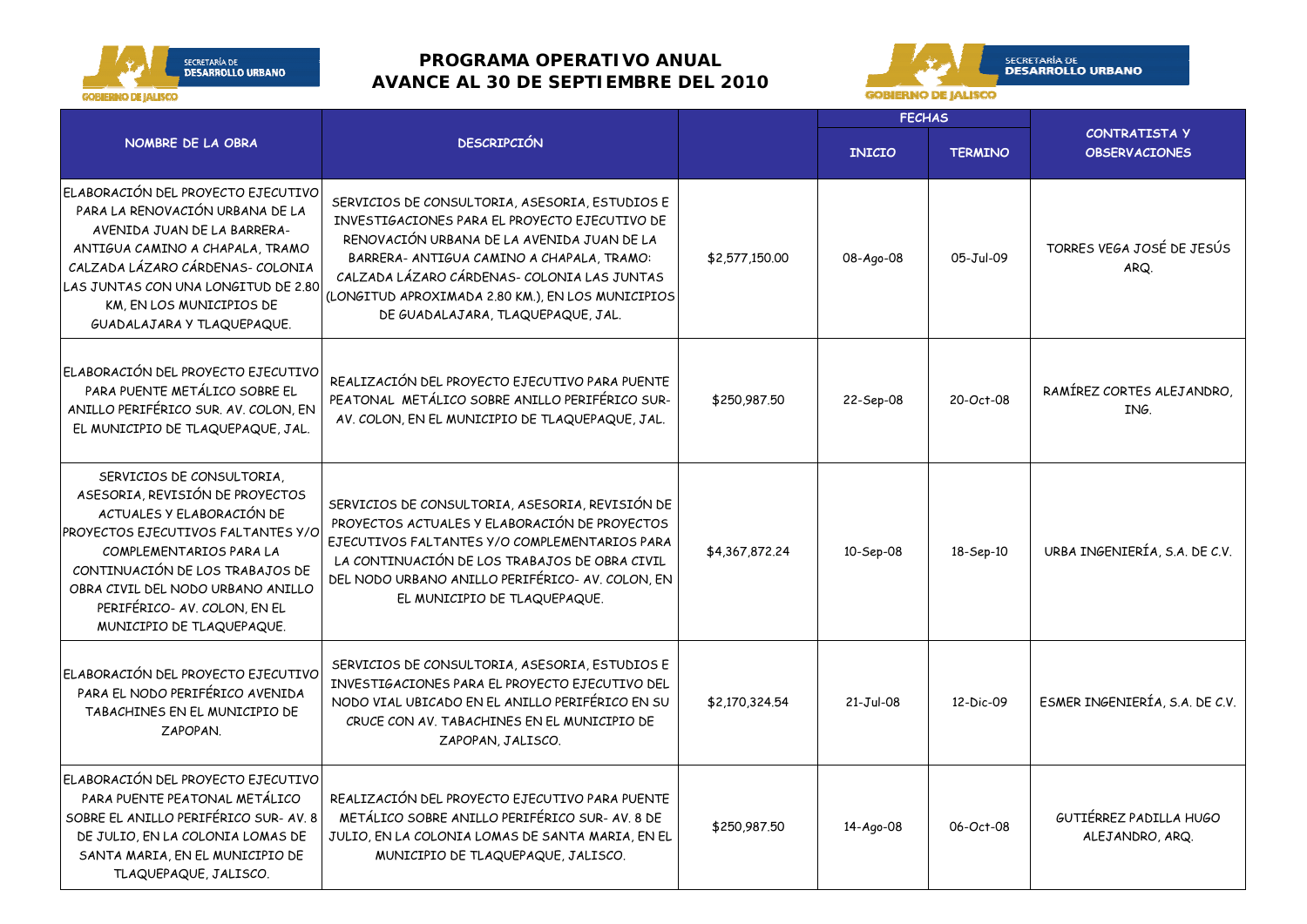|                                                                                                                                                                                                                                                                                                                                                                    |                                                                                                                                                                                                                                                                                                                                                               |                | <b>FECHAS</b> |                |                                                                          |
|--------------------------------------------------------------------------------------------------------------------------------------------------------------------------------------------------------------------------------------------------------------------------------------------------------------------------------------------------------------------|---------------------------------------------------------------------------------------------------------------------------------------------------------------------------------------------------------------------------------------------------------------------------------------------------------------------------------------------------------------|----------------|---------------|----------------|--------------------------------------------------------------------------|
| NOMBRE DE LA OBRA                                                                                                                                                                                                                                                                                                                                                  | <b>DESCRIPCIÓN</b>                                                                                                                                                                                                                                                                                                                                            |                | <b>INICIO</b> | <b>TERMINO</b> | <b>CONTRATISTA Y</b><br><b>OBSERVACIONES</b>                             |
| ELABORACIÓN DEL PROYECTO EJECUTIVO<br>PARA EL NODO PERIFÉRICO ADOLFH<br>HORN JR.- CANAL LAS PINTAS EN EL<br>MUNICIPIO DE TLAJOMULCO DE ZUÑIGA.                                                                                                                                                                                                                     | SERVICIOS DE CONSULTORIA, ASESORIA, ESTUDIOS E<br>INVESTIGACIONES PARA EL PROYECTO EJECUTIVO PARA<br>LA SOLUCIÓN DEL NODO URBANO ANILLO PERIFÉRICO-<br>AV. ADOLF HORN JR.- CANAL LAS PINTAS, EN EL<br>MUNICIPIO DE TLAJOMULCO DE ZUÑIGA, JAL.                                                                                                                 | \$3,994,716.54 | 14-Ago-08     | 18-Sep-10      | DURAN JIMÉNEZ ARQUITECTOS Y<br>ASOCIADOS, S.A. DE C.V.                   |
| ELABORACIÓN DEL PROYECTO EJECUTIVO<br>DE LA REUBICACIÓN DE POSTES Y LÍNEAS<br>ELÉCTRICAS QUE SE UBICAN EN LA ZONA<br>DEL CRUCE DEL ANILLO PERIFÉRICO CON<br>LA AV. COLON Y LAS CALLES COMONFORT-<br>DEPORTIVO, PARA CONTINUAR CON LOS<br>TRABAJOS DE OBRA CIVIL DEL NODO<br>URBANO AV. COLON- ANILLO PERIFÉRICO<br>UBICADO EN EL MUNICIPIO DE<br>TLAQUEPAQUE, JAL. | REALIZACIÓN DEL "PROYECTO EJECUTIVO DE LA<br>REUBICACIÓN DE POSTES Y LÍNEAS ELÉCTRICAS QUE SE<br>UBICAN EN LA ZONA DEL CRUCE DEL ANILLO PERIFÉRICO<br>CON LA AV. COLON Y LAS CALLES COMONFORT-<br>DEPORTIVO, PARA CONTINUAR CON LOS TRABAJOS DE<br>OBRA CIVIL DEL NODO URBANO AV. COLON-ANILLO<br>PERIFÉRICO UBICADO EN EL MUNICIPIO DE<br>TLAQUEPAQUE, JAL." | \$298,004.11   | 30-Jul-08     | 04-Abr-10      | INGENIERÍA EN SISTEMAS<br>ELECTROMECÁNICOS DE<br>OCCIDENTE, S.A. DE C.V. |
| SERVICIOS DE CONSULTORÍA,<br>ASESORÍA, ESTUDIOS E<br>INVESTIGACIONES PARA LOS ESTUDIOS<br>DE FACTIBILIDAD GEOTÉCNICOS,<br>GEOFÍSICOS, LOCALIZACIÓN DE<br>INSTALACIONES EN EL TRAMO III DEL<br>PERIFÉRICO DEL KM 4+700 AL KM 11+480,<br>EN LA ZONA METROPOLITANA DE<br>GUADALAJARA                                                                                  | SERVICIOS DE CONSULTORÍA, ASESORÍA, ESTUDIOS E<br>INVESTIGACIONES PARA LOS ESTUDIOS DE<br>FACTIBILIDAD GEOTÉCNICOS, GEOFÍSICOS,<br>LOCALIZACIÓN DE INSTALACIONES EN EL TRAMO III<br>DEL PERIFÉRICO DEL KM 4+700 AL KM. 11+480, EN LA<br>ZONA METROPOLITANA DE GUADALAJARA.                                                                                    | \$4,657,957.00 | 10-Oct-08     | 05-Dic-08      | ALMONTE INGENIERÍA, S.A. DE<br>C.V.                                      |
| ELABORACIÓN DE PROYECTO EJECUTIVO<br>PARA EL BOULEVARD TLAQUEPAQUE, CON<br>UNA LONG, APROX, 15 KM, DESDE LA CARR,<br>CHAPALA CON SU ENTRONQUE CON EL<br>PERIFÉRICO EN LOS LIMITES CON EL<br>MUNICIPIO DE EL SALTO, JAL.                                                                                                                                            | SERVICIOS DE CONSULTORÍA, ASESORÍA, ESTUDIOS E<br>INVESTIGACIONES PARA EL PROYECTO DEL BOULEVARD<br>TLAQUEPAQUE, CON UNA LONGITUD APROXIMADA DE 15<br>KM. PARTIENDO DE LA CARRETERA A CHAPALA CON SU<br>ENTRONQUE CON EL PERIFÉRICO, HASTA LOS LÍMITES<br>CON EL MUNICIPIO DE EL SALTO.                                                                       | \$1,995,852.49 | 24-Sep-08     | 02-Dic-09      | CONSTRUCCIONES E INGENIERÍA<br>ANALÍTICA, S.A. DE C.V.                   |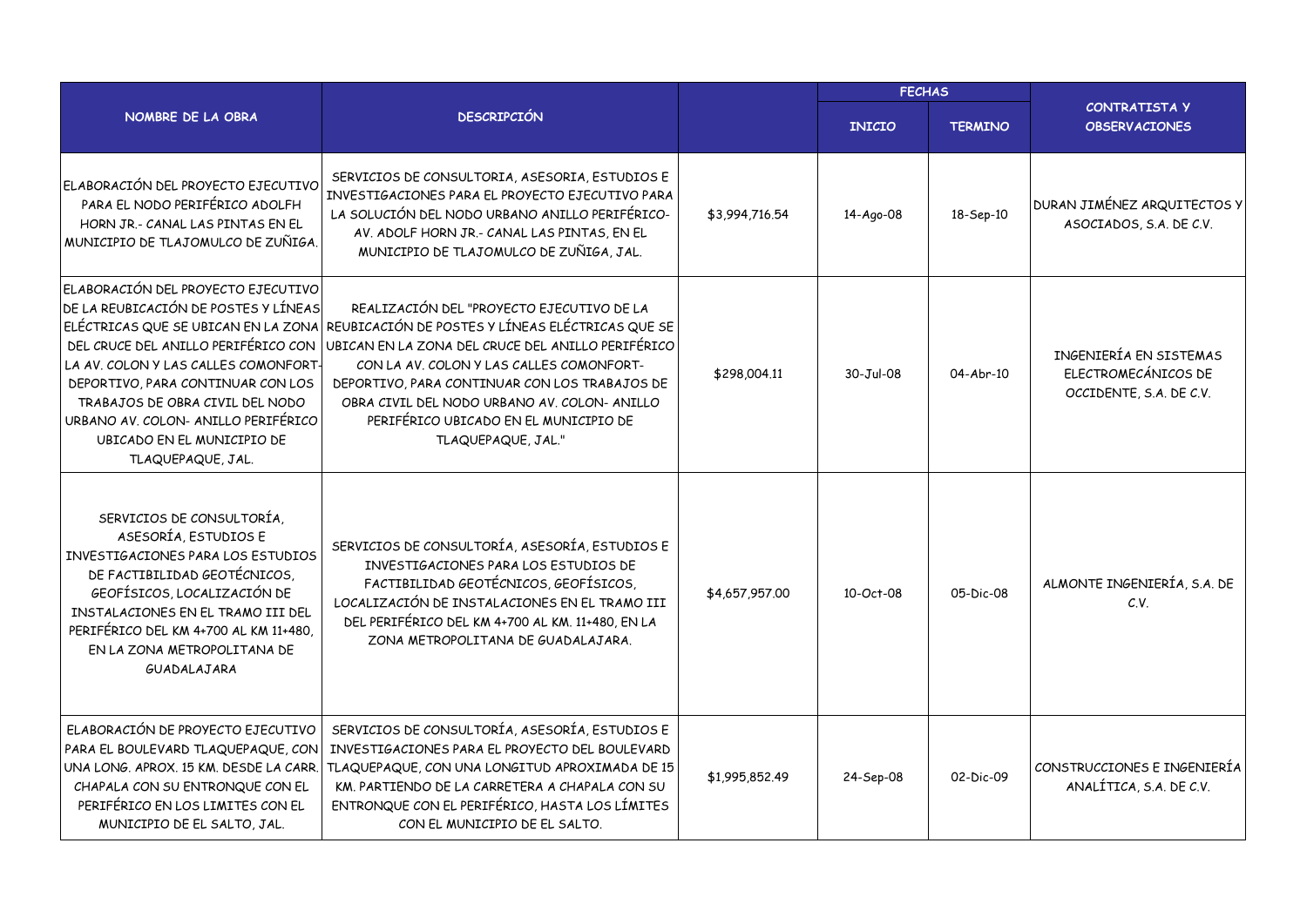|                                                                                                                                                                                                                                                                                                                                                          |                                                                                                                                                                                                                                                                                                                                                                                                                                                                                                                                                          |                | <b>FECHAS</b> |                |                                              |  |  |
|----------------------------------------------------------------------------------------------------------------------------------------------------------------------------------------------------------------------------------------------------------------------------------------------------------------------------------------------------------|----------------------------------------------------------------------------------------------------------------------------------------------------------------------------------------------------------------------------------------------------------------------------------------------------------------------------------------------------------------------------------------------------------------------------------------------------------------------------------------------------------------------------------------------------------|----------------|---------------|----------------|----------------------------------------------|--|--|
| NOMBRE DE LA OBRA                                                                                                                                                                                                                                                                                                                                        | <b>DESCRIPCIÓN</b>                                                                                                                                                                                                                                                                                                                                                                                                                                                                                                                                       |                | <b>INICIO</b> | <b>TERMINO</b> | <b>CONTRATISTA Y</b><br><b>OBSERVACIONES</b> |  |  |
| INFORME PREVENTIVO DE IMPACTO<br>AMBIENTAL, PARA PROYECTO DE "PUENTE<br>DE VIALIDAD EN TRAYECTO<br>ESTABLECIDO COMO: AV. LÁZARO<br>CÁRDENAS Y AV, ADOLFO LÓPEZ MATEOS"                                                                                                                                                                                   | INFORME PREVENTIVO DE IMPACTO AMBIENTAL PARA<br>PROYECTO DE PUENTE DE VIALIDAD EN TRAYECTO<br>ESTABLECIDO COMO: AV. LÁZARO CÁRDENAS Y AV.<br>ADOLFO LÓPEZ MATEOS                                                                                                                                                                                                                                                                                                                                                                                         | \$207,000.00   | 21-Ago-08     | 10-Oct-08      | CONSTRUCTORA GEOL, S.A. DE C.V.              |  |  |
| SERVICIOS DE CONSULTORÍA,<br>ASESORÍA, ESTUDIOS E<br>INVESTIGACIONES PARA EL PROYECTO<br>EJECUTIVO PARA LA CONSTRUCCIÓN DE<br>EL ENTRONQUE Y EL RETORNO A<br>DESNIVEL, SOBRE LA CARRETERA<br>GUADALAJARA-CHAPALA, PARA LA<br>INCORPORACIÓN DEL PERIFÉRICO SUR<br>KM. 0-200, EN EL MUNICIPIO DE EL<br>SALTO, JALISCO. (ZONA CONURBADA- DE<br>GUADALAJARA) | SERVICIOS DE CONSULTORÍA, ASESORÍA, ESTUDIOS E<br>INVESTIGACIONES PARA EL PROYECTO EJECUTIVO PARA<br>LA CONSTRUCCIÓN DE EL ENTRONQUE Y EL RETORNO A<br>DESNIVEL, SOBRE LA CARRETERA GUADALAJARA-<br>CHAPALA, PARA LA INCORPORACIÓN DEL PERIFÉRICO SUR<br>KM. 0-200, EN EL MUNICIPIO DE EL SALTO, JALISCO.<br>(ZONA CONURBADA- DE GUADALAJARA)                                                                                                                                                                                                            | \$1,188,755,00 | 21-Ago-08     | 18-Nov-08      | ORVA INGENIERÍA, S.A. DE C.V.                |  |  |
| ELABORACIÓN DE ESTUDIO DE IMPACTO<br>AMBIENTAL DEL PROYECTO DE<br>CONTINUIDAD DEL PERIFÉRICO ORIENTE<br>TRAMO 2, KM. 0+000 AL KM. 4+699.568, EN<br>EL MUNICIPIO DE EL SALTO Y<br>TLAJOMULCO DE ZUÑIGA, JAL.                                                                                                                                              | ESTUDIO DE IMPACTO AMBIENTAL DEL PROYECTO DE<br>CONTINUIDAD Y ESTABLECIMIENTO DEL PERIFÉRICO<br>ORIENTE, TRAMO 2, A TRAVÉS DE UNA VIALIDAD<br>CLASIFICADA COMO A4, QUE INICIARA EN LAS<br>INMEDIACIONES DEL AEROPUERTO INTERNACIONAL<br>MIGUEL HIDALGO Y COSTILLA, EN SU INTERSECCIÓN<br>CON LA CARRETERA A CHAPALA (KILÓMETRO 0+000) Y<br>CONCLUIRÁ EN SU CRUCE CON LA CARRETERA EL VERDE -<br>EL SALTO (KILÓMETRO 4+699.568), CUYO TRAZO SE<br>UBICARÁ EN SECCIONES TERRITORIALES DE LOS<br>MUNICIPIOS DE EL SALTO Y TLAJOMULCO DE ZUÑIGA,<br>JALISCO. | \$224,537.50   | 09-Sep-08     | 01-Nov-08      | CONSTRUCTORA GEOL, S.A. DE C.V.              |  |  |
| ELABORACIÓN DEL PROYECTO EJECUTIVO<br>DEL PUENTE VEHICULAR PARA CRUZAR EL<br>CANAL DE LAS PINTAS EN EL KM. 17+060<br>DEL ANILLO PERIFÉRICO SUR, EN SU<br>TRAMO: AV. 8 DE JULIO A LA CARRETERA<br>GUADALAJARA-CHAPALA, LONG. APROX.<br>18 M EN EL MUNICIPIO DE<br>TLAQUEPAQUE, JAL.                                                                       | PROYECTO EJECUTIVO: PUENTE VEHICULAR PARA<br>CRUZAR EL CANAL DE LAS PINTAS EN EL KM. 17+060 DEL<br>ANILLO PERIFÉRICO SUR, EN SU TRAMO DE LA AV. 8 DE<br>JULIO A LA CARRETERA GUADALAJARA-CHAPALA CON<br>LONGITUD DE 18 M.                                                                                                                                                                                                                                                                                                                                | \$336,257.14   | 22-Oct-08     | 17-Dic-08      | CUELLAR LÓPEZ ALEJANDRO ING.                 |  |  |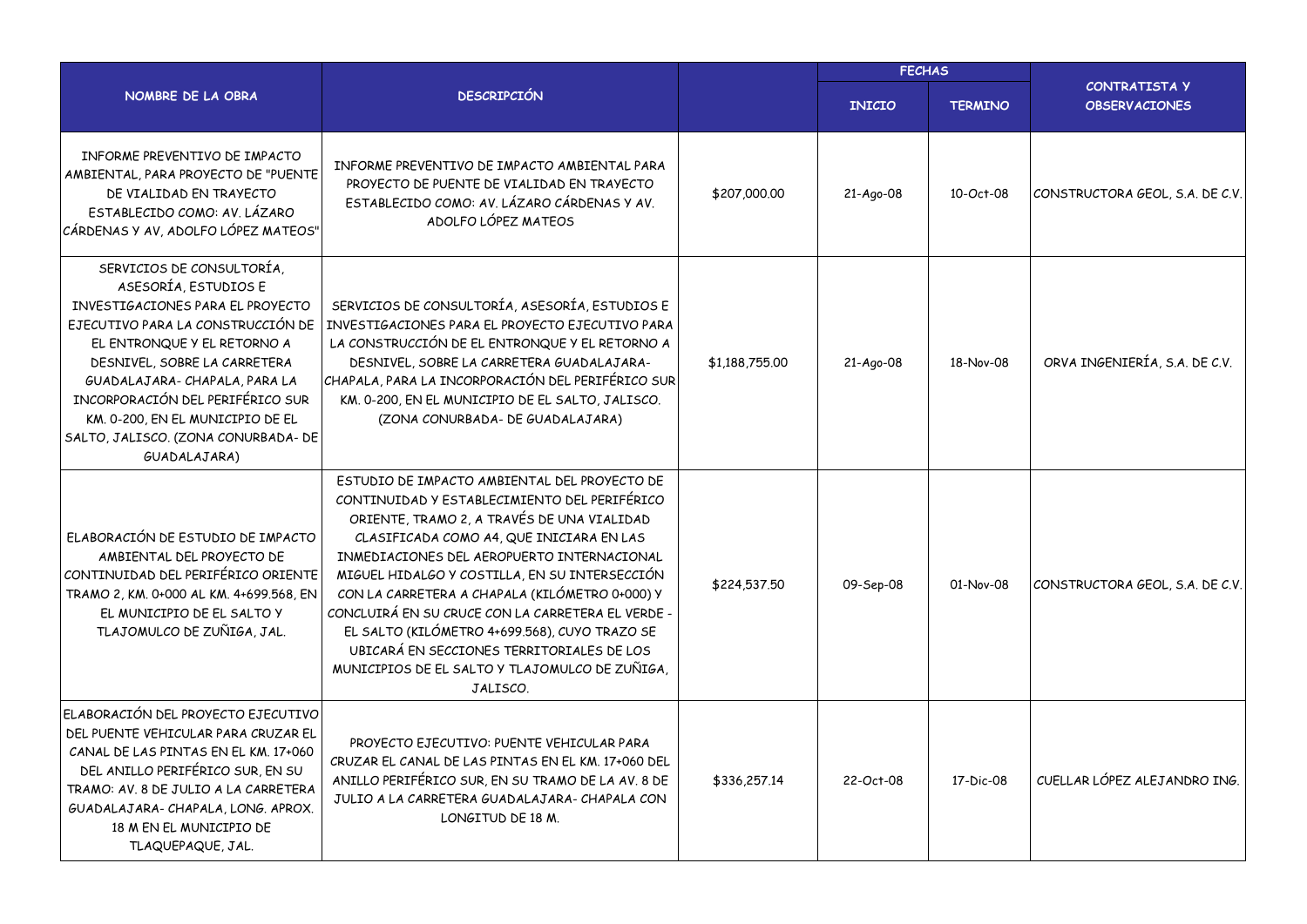|                                                                                                                                                                                                                        |                                                                                                                                                                                                                                                                                                                                                                                                                                                                                                                              |                | <b>FECHAS</b> |                |                                                           |  |  |
|------------------------------------------------------------------------------------------------------------------------------------------------------------------------------------------------------------------------|------------------------------------------------------------------------------------------------------------------------------------------------------------------------------------------------------------------------------------------------------------------------------------------------------------------------------------------------------------------------------------------------------------------------------------------------------------------------------------------------------------------------------|----------------|---------------|----------------|-----------------------------------------------------------|--|--|
| NOMBRE DE LA OBRA                                                                                                                                                                                                      | <b>DESCRIPCIÓN</b>                                                                                                                                                                                                                                                                                                                                                                                                                                                                                                           |                | <b>INICIO</b> | <b>TERMINO</b> | <b>CONTRATISTA Y</b><br><b>OBSERVACIONES</b>              |  |  |
| ELABORACIÓN DEL PROYECTO EJECUTIVO<br>PARA EL NODO VIAL ANILLO PERIFÉRICO<br>CALLE SANTA ESTHER, UBICADO EN EL<br>MUNICIPIO DE ZAPOPAN, JALISCO.                                                                       | SERVICIOS DE CONSULTORÍA, ASESORÍA, ESTUDIOS E<br>INVESTIGACIONES PARA EL PROYECTO EJECUTIVO DEL<br>NODO VIAL A PERIFÉRICO - CALLE SANTA ESTHER,<br>UBICADO EN EL MUNICIPIO DE ZAPOPAN, JALISCO.                                                                                                                                                                                                                                                                                                                             | \$2,642,686.00 | 21-Oct-08     | 30-Jun-10      | PROYECTOS Y SEGUIMIENTO<br>TÉCNICO DE OBRAS, S.A. DE C.V. |  |  |
| SERVICIOS DE CONSULTORIA,<br>ASESORIA, ESTUDIOS E<br>INVESTIGACIONES PARA EL PROYECTO<br>DEL PASO A DESNIVEL UBICADO EN AV.<br>LÓPEZ MATEOS SUR Y LA CALLE EMILIO<br>PORTES GIL EN EL MUNICIPIO DE<br>ZAPOPAN, JALISCO | SERVICIOS DE CONSULTORIA, ASESORIA, ESTUDIOS E<br>INVESTIGACIONES PARA EL PROYECTO EJECUTIVO DEL<br>PASO A DESNIVEL UBICADO EN AV. LÓPEZ MATEOS SUR Y<br>LA CALLE EMILIO PORTES GIL EN EL MUNICIPIO DE<br>ZAPOPAN.                                                                                                                                                                                                                                                                                                           | \$845,250.00   | 16-May-08     | 11-Mar-10      | CORPORATIVO LAU PRADO<br>ARQUITECTOS, S.C.                |  |  |
| ELABORACIÓN DE LA PROPUESTA<br>TÉCNICA - ECONÓMICA DEL ESTUDIO<br>AMBIENTAL DEL NODO VIAL. AV.<br>PERIFÉRICO - AV. TABACHINES.                                                                                         | ELABORACIÓN DE LA MANIFESTACIÓN DE IMPACTO<br>AMBIENTAL PARA LA OBTENCIÓN DE AUTORIZACIÓN<br>PREVIA EN MATERIA DE IMPACTO AMBIENTAL Y SE<br>OBTENGA EL RESOLUTIVO QUE EMITA LA SECRETARÍA<br>DE MEDIO AMBIENTE PARA EL DESARROLLO<br>SUSTENTABLE (SEMADES) EN EL CUAL SE ACREDITE EL<br>REQUERIMIENTO DE AUTORIZACIÓN PREVIA EN<br>MATERIA DE IMPACTO AMBIENTAL, DETERMINANDO LA<br>VIABILIDAD AMBIENTAL Y TÉCNICA PARA EJECUTAR:<br>NODO O SOLUCIÓN VIAL AV. TABACHINES Y CRUCE CON<br>PERIFÉRICO NORTE EN ZAPOPAN, JALISCO | \$233,450.00   | 21-Dic-09     | 19-Ene-10      | CONSTRUCTORA GEOL, S.A. DE C.V.                           |  |  |
| ELABORACIÓN DEL ESTUDIO DE IMPACTO<br>AMBIENTAL, PERIFÉRICO ORIENTE<br>TRAMO 3 4+699.568                                                                                                                               | ELABORACIÓN Y GESTIÓN DE LOS TRÁMITES<br>NECESARIOS PARA OBTENER LA CONFIRMACIÓN DE<br>AUTORIZACIÓN CONDICIONADA EN MATERIA DE<br>IMPACTO AMBIENTAL, CON UNA VIGENCIA DE UN AÑO<br>MÁS, PETICIÓN PARA CONTINUAR CON EL PROYECTO<br>ESTABLECIMIENTO DEL PERIFÉRICO ORIENTE TRAMO 3<br>CADENAMIENTO DEL KM. 4+699.568 AL KM. 11+500, EN LOS<br>MUNICIPIOS DE EL SALTO Y TONALA, JALISCO                                                                                                                                        | \$178,382.25   | 21-Dic-09     | 10-Ene-10      | SEFOJAL, S.A. DE C.V.                                     |  |  |
| ELABORACIÓN DEL INFORME<br>PREVENTIVO DE IMPACTO AMBIENTAL<br>DEL NODO VÍA AV. PERIFÉRICO - AV.<br>BELISARIO DOMÍNGUEZ                                                                                                 | ESTUDIO DE MANIFESTACIÓN AMBIENTAL DEL<br>PROYECTO EJECUTIVO DEL NODO VIAL PARA PERIFÉRICO<br>NORTE EN SU CRUCE CON BELISARIO DOMÍNGUEZ                                                                                                                                                                                                                                                                                                                                                                                      | \$298,000.00   | 27-Ene-10     | 29-May-10      | MANTILLA Y DELGADO<br>ASOCIADOS, S. DE R.L. DE C.V.       |  |  |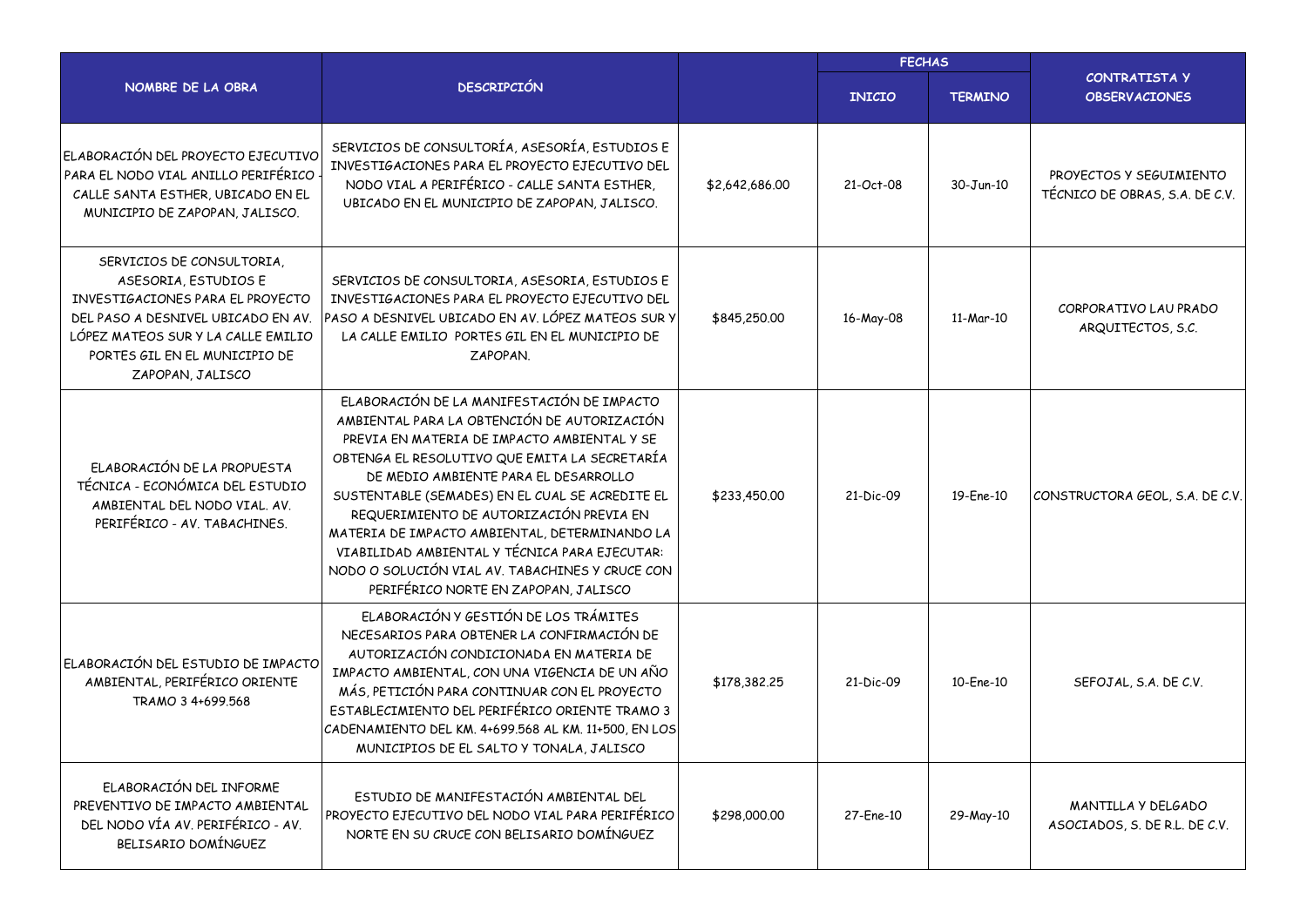|                                                                                                                                                                                                                                               |                                                                                                                                                                                                                                                                                                                                                     |                | <b>FECHAS</b> |                |                                              |
|-----------------------------------------------------------------------------------------------------------------------------------------------------------------------------------------------------------------------------------------------|-----------------------------------------------------------------------------------------------------------------------------------------------------------------------------------------------------------------------------------------------------------------------------------------------------------------------------------------------------|----------------|---------------|----------------|----------------------------------------------|
| NOMBRE DE LA OBRA                                                                                                                                                                                                                             | <b>DESCRIPCIÓN</b>                                                                                                                                                                                                                                                                                                                                  |                | <b>INICIO</b> | <b>TERMINO</b> | <b>CONTRATISTA Y</b><br><b>OBSERVACIONES</b> |
| ELABORACIÓN DE LOS SERVICIOS DE<br>CONSULTORÍA, ASESORÍA, ESTUDIOS E<br>INVESTIGACIONES PARA EL PROYECTO<br>EJECUTIVO DEL PASO A DESNIVEL EN SU<br>NUEVO TRAZO DEL ANILLO PERIFÉRICO<br>EN SU CRUCE CON LA CARRETERA A<br>CHAPALA (EL ZAPOTE) | ELABORACIÓN DE LOS SERVICIOS DE CONSULTORÍA,<br>ASESORÍA, ESTUDIOS E INVESTIGACIONES PARA EL<br>PROYECTO EJECUTIVO DEL PASO A DESNIVEL EN SU<br>NUEVO TRAZO DEL ANILLO PERIFÉRICO EN SU CRUCE<br>CON LA CARRETERA A CHAPALA (EL ZAPOTE)                                                                                                             | \$2,811,700.00 | 21-Dic-09     | 26-Oct-10      | GOVAL SERVICIOS INTEGRALES,<br>S.C.          |
| ELABORACIÓN DEL PROYECTO<br>EJECUTIVO, ARQUITECTÓNICO,<br>ESTRUCTURAL Y DE MEJORAMIENTO DEL<br>ENTORNO URBANO INMEDIATO DEL<br>CRUCE DE LA AV. JAVIER MINA Y LA<br>CALZADA INDEPENDENCIA                                                      | PROYECTO EJECUTIVO, ARQUITECTÓNICO,<br>ESTRUCTURAL Y DE MEJORAMIENTO DE ENTORNO<br>URBANO INMEDIATO DEL CRUCE DE LA AVENIDA JAVIER<br>MINA Y LA CALZADA INDEPENDENCIA.                                                                                                                                                                              | \$88,665.00    | 28-Dic-09     | 07-Feb-10      | GUTIÉRREZ PADILLA HUGO<br>ALEJANDRO, ARQ.    |
| PROYECTO TOPOGRÁFICO, GEOMÉTRICO Y<br>ESTRUCTURAL PARA EL 2DO PISO DEL<br>BOULEVARD PERIFÉRICO (OPCIÓN 2) EN<br>EL MUNICIPIO DE TLAQUEPAQUE Y<br><b>TONALA</b>                                                                                | SERVICIOS DE CONSULTORIAS, ASESORIA, ESTUDIOS E<br>INVESTIGACIONES PARA LA ELABORACIÓN DEL<br>"PROYECTO TOPOGRÁFICO, GEOMÉTRICO Y<br>ESTRUCTURAL, PARA EL BOULEVARD PERIFÉRICO,<br>MEDIANTE ESTRUCTURAS EN DOS NIVELES DESDE EL<br>ENTRONQUE CHAPALA Y HASTA LA AV. TONALTECAS<br>SUR, EN LOS MUNICIPIOS DE TLAQUEPAQUE Y TONALA,<br><b>JALISCO</b> | \$1,741,301.25 | 24-Abr-08     | 17-Sep-09      | CONSTRUCTORA CAUTIN, S.A. DE<br>C.V.         |
| CIERRE DEL ANILLO PERIFÉRICO                                                                                                                                                                                                                  | SERVICIOS DE CONSULTORIAS, ASESORIAS, ESTUDIOS<br>E INVESTIGACIONES PARA EL PROYECTO TOPOGRÁFICO,<br>GEOMÉTRICO Y ESTRUCTURAL PARA EL PASO A DESNIVEL<br>DE ANILLO PERIFÉRICO EN SU CRUCE CON LA AV.<br>PROLONGACIÓN ALCALDE                                                                                                                        | \$991,885.01   | $11-Jun-08$   | 27-Ago-09      | CONSTRUCTORA CAUTIN, S.A. DE<br>C.V.         |
| CIERRE DEL ANILLO PERIFÉRICO                                                                                                                                                                                                                  | SERVICIOS DE CONSULTORIA, ASESORIA, ESTUDIOS E<br>INVESTIGACIONES PARA SOLUCIONAR EL ENTRONQUE<br>VIAL UBICADO EN AV. FEDERALISMO NORTE EN SU<br>CRUCE CON EL ANILLO PERIFÉRICO, EN EL MUNICIPIO DE<br>ZAPOPAN, JALISCO.                                                                                                                            | \$1,187,399.54 | 29-Feb-08     | 20-Jun-10      | MTQ DE MÉXICO, S.A. DE C.V.                  |
| ELABORACIÓN DEL PROYECTO EJECUTIVO<br>PARA EL NODO PERIFÉRICO AVENIDA<br>TABACHINES EN EL MUNICIPIO DE<br>ZAPOPAN.                                                                                                                            | SERVICIOS DE CONSULTORIA, ASESORIA, ESTUDIOS E<br>INVESTIGACIONES PARA EL PROYECTO EJECUTIVO DEL<br>NODO VIAL UBICADO EN EL ANILLO PERIFÉRICO EN SU<br>CRUCE CON AV. TABACHINES EN EL MUNICIPIO DE<br>ZAPOPAN, JALISCO.                                                                                                                             | \$541,543.25   | $21-Jul-08$   | 12-Dic-09      | ESMER INGENIERÍA, S.A. DE C.V.               |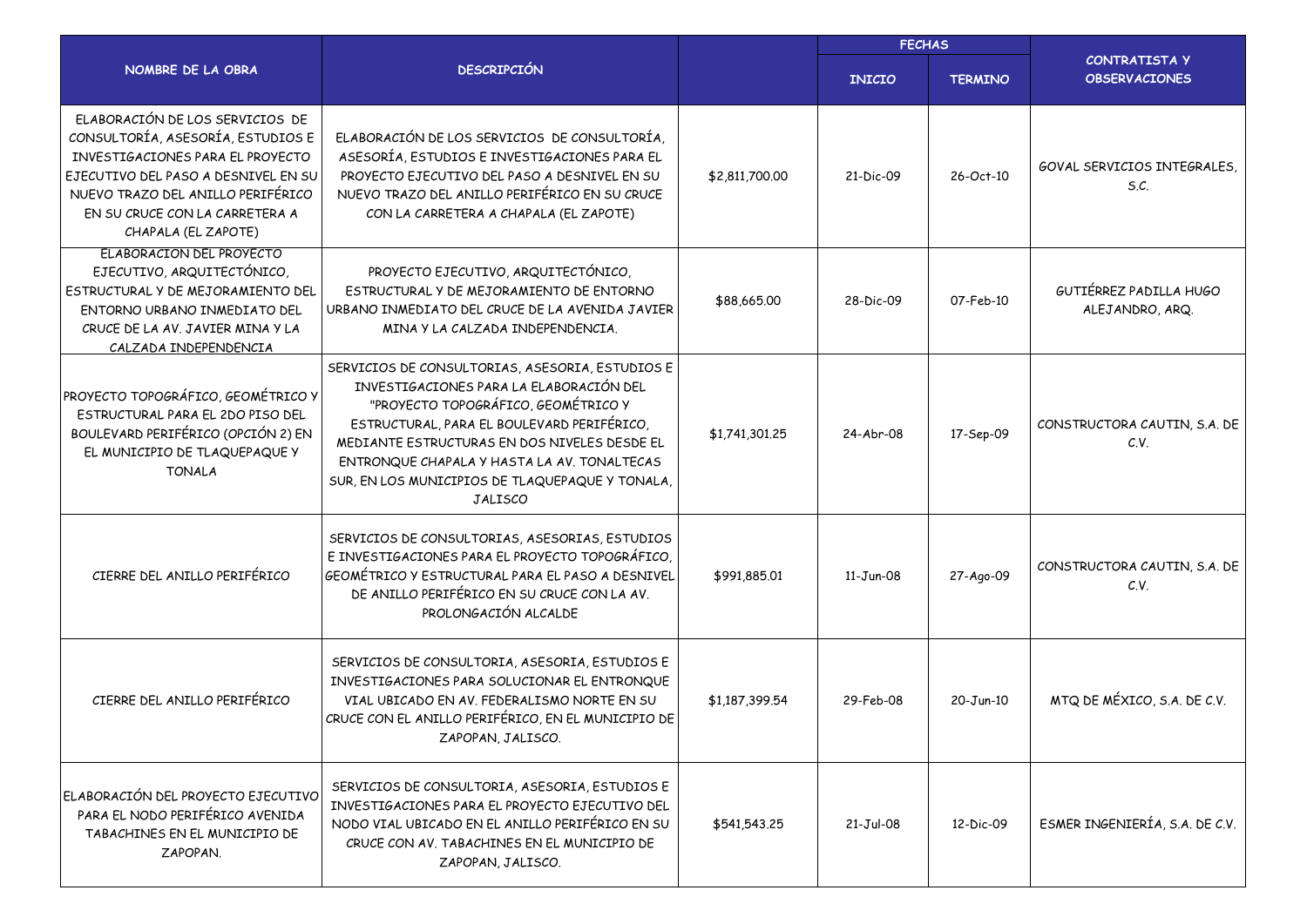|                                                                                                                                                                                                                                                      |                                                                                                                                                                                                                                                                   |                | <b>FECHAS</b> |                |                                                    |
|------------------------------------------------------------------------------------------------------------------------------------------------------------------------------------------------------------------------------------------------------|-------------------------------------------------------------------------------------------------------------------------------------------------------------------------------------------------------------------------------------------------------------------|----------------|---------------|----------------|----------------------------------------------------|
| NOMBRE DE LA OBRA                                                                                                                                                                                                                                    | <b>DESCRIPCIÓN</b>                                                                                                                                                                                                                                                |                | <b>INICIO</b> | <b>TERMINO</b> | <b>CONTRATISTA Y</b><br><b>OBSERVACIONES</b>       |
| PROYECTO EJECUTIVO AVENIDA PATRIA<br>CON LA CARRETERA LIBRE A<br>ZAPOTLANEJO                                                                                                                                                                         | SERVICIOS DE CONSULTORÍA, ASESORÍA, ESTUDIOS E<br>INVESTIGACIONES PARA EL PROYECTO EJECUTIVO DEL<br>NODO VIAL UBICADO EN LA AV. PATRIA EN SU CRUCE<br>CON LA CARRETERA LIBRE A ZAPOTLANEJO (CON LA AV.<br>REVOLUCIÓN), EN LA ZONA METROPOLITANA DE<br>GUADALAJARA | \$831,201.25   | 19-Nov-08     | 16-Jun-09      | INNOVAR CONSTRUCTORA, S.A.<br>DE C.V.              |
| CONSULTORIA, ASESORIAS, ESTUDIOS E<br>INVESTIGACIONES PARA LA<br>ELABORACIÓN DEL PROYECTO<br>TOPOGRÁFICO, GEOMÉTRICO Y<br>ESTRUCTURAL, PARA EL PASO A DESNIVEL<br>DE ANILLO PERIFÉRICO, EN SU CRUCE<br>CON LA AV. BELISARIO DOMÍNGUEZ                | CONSULTORIA, ASESORIAS, ESTUDIOS E<br>INVESTIGACIONES PARA LA ELABORACIÓN DEL<br>PROYECTO TOPOGRÁFICO, GEOMÉTRICO Y ESTRUCTURAL,<br>PARA EL PASO A DESNIVEL DE ANILLO PERIFÉRICO, EN<br>SU CRUCE CON LA AV. BELISARIO DOMÍNGUEZ                                   | \$838,107.20   | 14-May-08     | 08-Oct-09      | CONSTRUCTORA CAUTIN, S.A. DE<br>C.V.               |
| PROYECTO EJECUTIVO DEL NODO<br>URBANO ANILLO PERIFÉRICO -<br>CARRETERA LIBRE A ZAPOTLANEJO, EN<br>EL MUNICIPIO DE TONALA, JAL.                                                                                                                       | SERVICIOS DE CONSULTORIA, ASESORIA, ESTUDIOS E<br>INVESTIGACIONES PARA EL PROYECTO EJECUTIVO DEL<br>NODO URBANO ANILLO PERIFÉRICO- CARRETERA LIBRE A<br>ZAPOTLANEJO, EN EL MUNICIPIO DE TONALA, JALISCO                                                           | \$722,683.00   | 16-May-08     | 20-Mar-10      | ACEVES HERNÁNDEZ GUILLERMO<br>ING.                 |
| ELABORACIÓN DEL PROYECTO EJECUTIVO<br>PARA EL PUENTE PERIFÉRICO - CANAL DE<br>LAS PINTAS EN EL MUNICIPIO DE<br><b>TLAQUEPAQUE</b>                                                                                                                    | SERVICIOS DE CONSULTORÍA, ASESORÍA, ESTUDIOS E<br>INVESTIGACIONES PARA EL PROYECTO EJECUTIVO DEL<br>NODO URBANO ANILLO PERIFÉRICO - CANAL LAS<br>PINTAS, UBICADO EN EL MUNICIPIO DE TLAJOMULCO DE<br>ZUÑIGA, JALISCO.                                             | \$1,496,320.12 | 02-Mar-09     | 15-May-10      | ING. ALEJANDRO RAMÍREZ<br>CORTÉS                   |
| SERVICIOS DE CONSULTORÍA,<br>ASESORÍA, ESTUDIOS E<br>INVESTIGACIONES PARA LA<br>ELABORACIÓN DEL PROYECTO EJECUTIVO<br>DE LOS RETORNOS COMPLEMENTO NODO<br>AV. LÓPEZ MATEOS- ANILLO PERIFÉRICO,<br>EN LOS MUNICIPIOS DE ZAPOPANY<br>TLAQUEPAQUE, JAL. | SERVICIOS DE CONSULTORÍA, ASESORÍA, ESTUDIOS E<br>INVESTIGACIONES PARA LA ELABORACIÓN DEL<br>PROYECTO EJECUTIVO DE LOS RETORNOS<br>COMPLEMENTO NODO AV. LÓPEZ MATEOS- ANILLO<br>PERIFÉRICO, EN LOS MUNICIPIOS DE ZAPOPAN Y<br>TLAQUEPAQUE, JAL.                   | \$4,773,095.00 | 29-Dic-08     | 29-Ago-10      | CONSTRUCTORES Y ASESORES DE<br>OBRAS, S.A. DE C.V. |
| ELABORACIÓN DE LOS SERVICIOS DE<br>CONSULTORÍA, ASESORÍA, ESTUDIOS E<br>INVESTIGACIONES PARA EL PROYECTOS<br>EJECUTIVO DEL NODO VIAL PERIFÉRICO-<br>JUAN DE LA BARRERA EN EL MUNICIPIO<br>DE TLAQUEPAQUE, JALISCO.                                   | PROYECTO EJECUTIVO DEL NODO VIAL PERIFÉRICO -<br>JUAN DE LA BARRERA.                                                                                                                                                                                              | \$2,457,000.00 | 26-Mar-09     | 02-Sep-10      | ALA SUPERVISIÓN Y<br>CONSTRUCCIONES, S.A. DE C.V.  |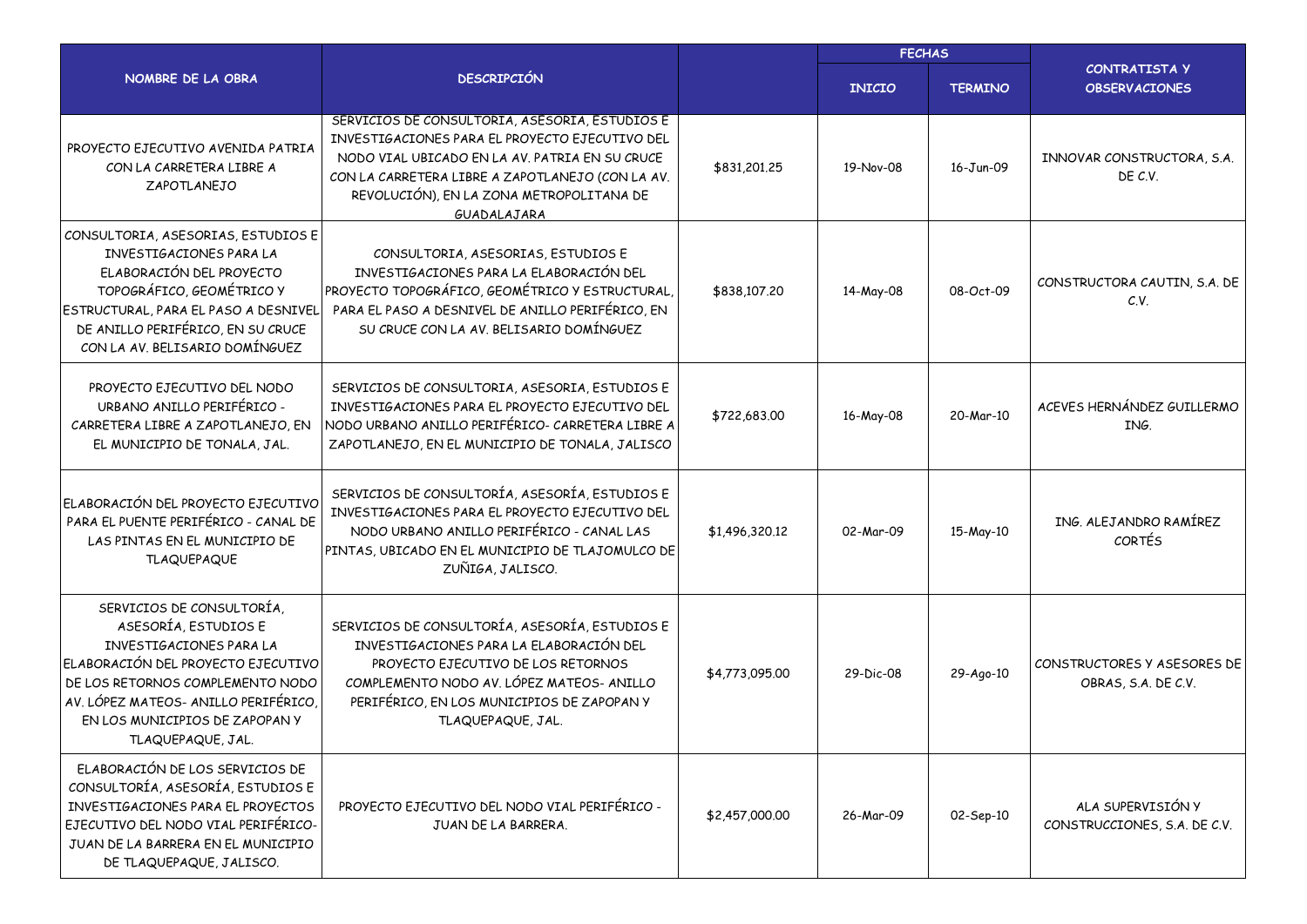|                                                                                                                                                                                 |                                                                                                                                                                                                                                                                                                                                           |                 | <b>FECHAS</b> |                |                                                                |  |
|---------------------------------------------------------------------------------------------------------------------------------------------------------------------------------|-------------------------------------------------------------------------------------------------------------------------------------------------------------------------------------------------------------------------------------------------------------------------------------------------------------------------------------------|-----------------|---------------|----------------|----------------------------------------------------------------|--|
| NOMBRE DE LA OBRA                                                                                                                                                               | <b>DESCRIPCIÓN</b>                                                                                                                                                                                                                                                                                                                        |                 | <b>INICIO</b> | <b>TERMINO</b> | <b>CONTRATISTA Y</b><br><b>OBSERVACIONES</b>                   |  |
| ELABORACIÓN DE ESTUDIOS DE<br>ANÁLISIS DE COSTO BENEFICIO A NIVEL<br>PREFACTIBILIDAD DEL PROYECTO<br>SISTEMA ANILLO PERIFÉRICO Y<br>VIALIDADES ALIMENTADORAS                    | ELABORACIÓN DEL ANÁLISIS COSTO-BENEFICIO A<br>NIVEL PREFACTIBILIDAD DEL PROYECTO SISTEMA<br>ANILLO PERIFÉRICO Y VIALIDADES ALIMENTADORAS.                                                                                                                                                                                                 | \$1,012,000.00  | 19-Ago-08     | 15-Sep-08      | PRICEWATERHOUSECOOPERS, S.C.                                   |  |
| ELABORACIÓN DEL PLAN DE<br>ORDENAMIENTO TERRITORIAL DEL ÁREA<br>DE INFLUENCIA DEL ANILLO PERIFÉRICO<br>Y EL MACROLIBRAMIENTO DE<br>GUADALAJARA                                  | SERVICIOS DE CONSULTORIA, ASESORIA, ESTUDIOS<br>PARA EL PROYECTO ANÁLISIS DEL ESTADO ACTUAL Y<br>PROPUESTO PARA LA EJECUCIÓN DEL PLAN MAESTRO DEL<br>ANILLO PERIFÉRICO CONSISTENTE EN LA<br>ACTUALIZACIÓN DEL PLAN REGIONAL DE<br>ORDENAMIENTO URBANO DEL ÁREA DE INFLUENCIA DEL<br>PERIFÉRICO EN LA ZONA METROPOLITANA DE<br>GUADALAJARA | \$2,999,999.25  | 02-Mar-09     | 17-May-10      | CORPORATIVO LAU PRADO<br>ARQUITECTOS, S.C.                     |  |
| CONSERVACIÓN Y MANTENIMIENTO DEL<br>ANILLO PERIFÉRICO Y VIALIDADES<br>ALIMENTADORAS A TRAVES DE LA<br>UNIDAD DE MANTENIMIENTO<br>PERMANENTE PARA ACCESOS<br>CARRETEROS (UMAPAC) | TRABAJOS DE CONSERVACIÓN PERIÓDICA Y RUTINARIA<br>SOBRE EL PERIFÉRICO DE GUADALAJARA EN EL<br>SUBTRAMO DE AVENIDA COLÓN AL ITESO, MUNICIPIO<br>DE TLAQUEPAQUE, JALISCO.                                                                                                                                                                   | \$1,935,910.00  | 03-Sep-08     | 24-Sep-08      | ASFALTOS GUADALAJARA, S.A. DE<br>C.V.                          |  |
| CONSERVACIÓN Y MANTENIMIENTO DEL<br>ANILLO PERIFÉRICO Y VIALIDADES<br>ALIMENTADORAS A TRAVES DE LA<br>UNIDAD DE MANTENIMIENTO<br>PERMANENTE PARA ACCESOS<br>CARRETEROS (UMAPAC) | CONSERVACIÓN Y MANTENIMIENTO DEL ANILLO<br>PERIFÉRICO Y VIALIDADES ALIMENTADORAS, A TRAVÉS<br>DE LA UNIDAD DE MANTENIMIENTO PERMANENTE PARA<br>ACCESOS CARRETEROS (UMAPAC) EN: TRABAJOS DE<br>JARDINERÍA Y CAMBIO DE IMAGEN DEL NODO VIAL<br>PERIFÉRICO Y LÓPEZ MATEOS, MUNICIPIO DE ZAPOPAN,<br>JALISCO.                                 | \$899,965.49    | 22-Oct-08     | 17-Dic-08      | QUIROGA PROYECTOS Y<br>ASOCIADOS DE OCCIDENTE, S.A.<br>DE C.V. |  |
| CIERRE DEL ANILLO PERIFÉRICO                                                                                                                                                    | SUMINISTRO DE EQUIPO Y MAQUINARIA PARA LA<br>UNIDAD DE MANTENIMIENTO DE ACCESOS CARRETEROS<br>INCLUYE CONV. ADIC. POR \$530,506.50                                                                                                                                                                                                        | \$16,083,979.43 | 26-May-08     | 29-Abr-09      | POR ADMINISTRACIÓN DE<br>INFRAESTRUCTURA CARRETERA             |  |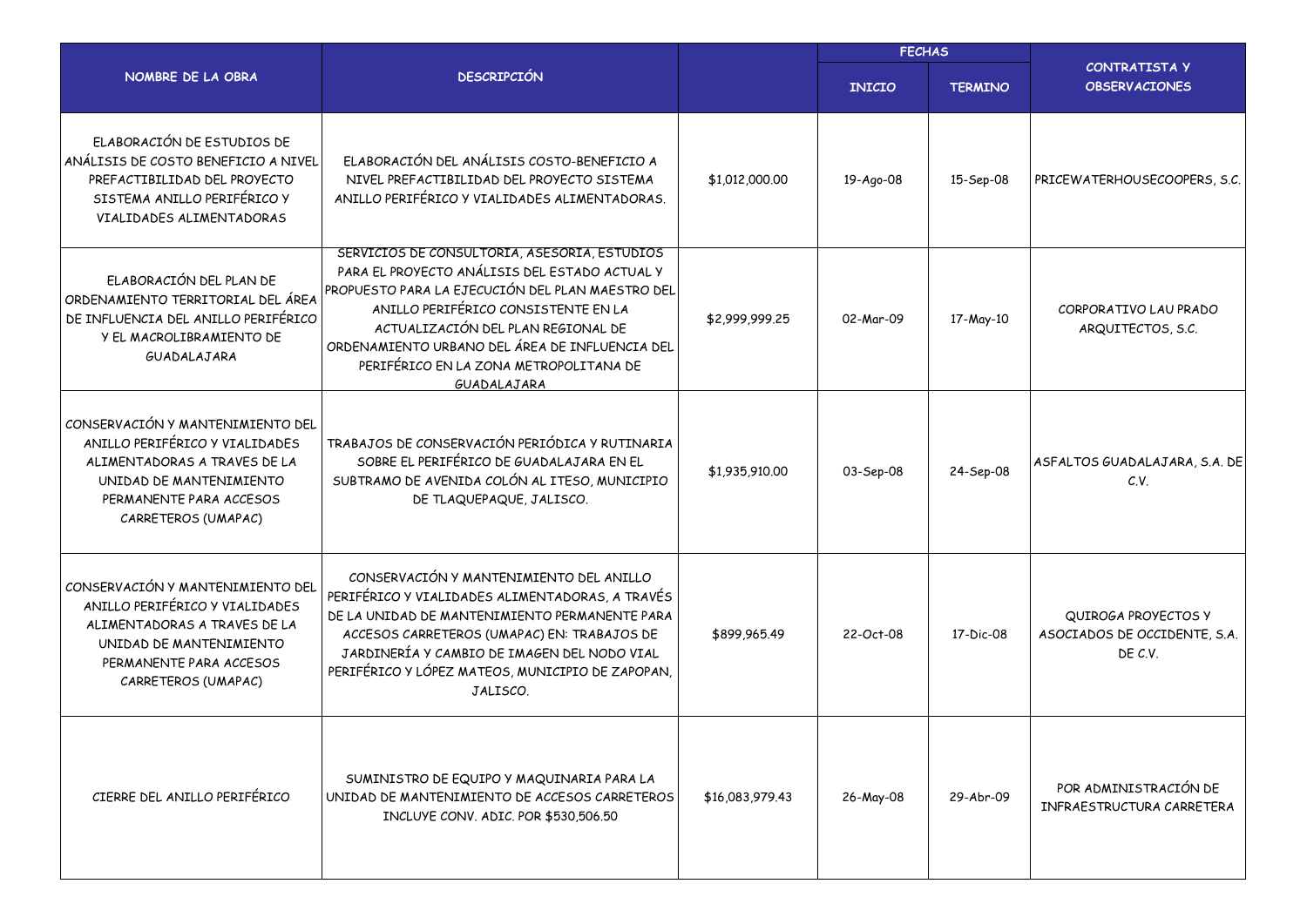|                                                                                                                                                                                 |                                                                                                                                                                                                                                                                                                                                                                                 |                | <b>FECHAS</b> |                |                                                                          |  |  |  |
|---------------------------------------------------------------------------------------------------------------------------------------------------------------------------------|---------------------------------------------------------------------------------------------------------------------------------------------------------------------------------------------------------------------------------------------------------------------------------------------------------------------------------------------------------------------------------|----------------|---------------|----------------|--------------------------------------------------------------------------|--|--|--|
| NOMBRE DE LA OBRA                                                                                                                                                               | <b>DESCRIPCIÓN</b>                                                                                                                                                                                                                                                                                                                                                              |                | <b>INICIO</b> | <b>TERMINO</b> | CONTRATISTA Y<br><b>OBSERVACIONES</b>                                    |  |  |  |
| CONSERVACIÓN Y MANTENIMIENTO DEL<br>ANILLO PERIFÉRICO Y VIALIDADES<br>ALIMENTADORAS A TRAVES DE LA<br>UNIDAD DE MANTENIMIENTO<br>PERMANENTE PARA ACCESOS<br>CARRETEROS (UMAPAC) | I LOTE, REPARACIÓN DE EQUIPO DE MAQUINARÍA,<br>SUMINISTRO DE MATERIAL EN GENERAL (INCLUYE<br>PINTURA), ADQUISICIÓN DE HERRAMIENTA MENOR,<br>MOBILIARIO Y EQUIPO DE CÓMPUTO.                                                                                                                                                                                                     | \$2,903,892.20 | 01-Ene-08     | 31-Oct-09      | POR ADMINISTRACIÓN DE<br>INFRAESTRUCTURA CARRETERA                       |  |  |  |
| CONSERVACIÓN Y MANTENIMIENTO DEL<br>ANILLO PERIFÉRICO Y VIALIDADES<br>ALIMENTADORAS A TRAVES DE LA<br>UNIDAD DE MANTENIMIENTO<br>PERMANENTE PARA ACCESOS<br>CARRETEROS (UMAPAC) | SUMINISTRO DE COMBUSTIBLE                                                                                                                                                                                                                                                                                                                                                       | \$1,200,000.00 | 01-Ene-08     | 30-Jun-09      | POR ADMINISTRACIÓN DE<br>INFRAESTRUCTURA CARRETERA                       |  |  |  |
| CONSERVACIÓN Y MANTENIMIENTO DEL<br>ANILLO PERIFÉRICO Y VIALIDADES<br>ALIMENTADORAS A TRAVES DE LA<br>UNIDAD DE MANTENIMIENTO<br>PERMANENTE PARA ACCESOS<br>CARRETEROS (UMAPAC) | PAGO LISTA DE RAYA PERSONAL EVENTUAL                                                                                                                                                                                                                                                                                                                                            | \$5,753,235.84 | 01-Ene-08     | 30-Abr-09      | POR ADMINISTRACIÓN DE<br>INFRAESTRUCTURA CARRETERA                       |  |  |  |
| CONSERVACIÓN Y MANTENIMIENTO DEL<br>ANILLO PERIFÉRICO Y VIALIDADES<br>ALIMENTADORAS A TRAVES DE LA<br>UNIDAD DE MANTENIMIENTO<br>PERMANENTE PARA ACCESOS<br>CARRETEROS (UMAPAC) | CONSERVACIÓN Y MANTENIMIENTO DEL ANILLO<br>PERIFÉRICO Y VIALIDADES ALIMENTADORAS, A TRAVES<br>DE LA UNIDAD DE MANTENIMIENTO PERMANENTE PARA<br>ACCESOS CARRETEROS (UMAPAC) EN: TRABAJOS DE<br>JARDINERÍA Y CAMBIO DE IMAGEN DEL NODO VIAL<br>PERIFÉRICO Y CARRETERA A CHAPALA, MUNICIPIO DE<br>TLAQUEPAQUE, JALISCO.                                                            | \$899,679.72   | 06-Ago-08     | 01-Oct-08      | QUIROGA PROYECTOS Y<br>ASOCIADOS DE OCCIDENTE, S.A.<br>DE C.V.           |  |  |  |
| CONSERVACIÓN Y MANTENIMIENTO DEL<br>ANILLO PERIFÉRICO Y VIALIDADES<br>ALIMENTADORAS A TRAVES DE LA<br>UNIDAD DE MANTENIMIENTO<br>PERMANENTE PARA ACCESOS<br>CARRETEROS (UMAPAC) | CONSERVACIÓN Y MANTENIMIENTO DEL ANILLO<br>PERIFÉRICO Y VIALIDADES ALIMENTADORAS A TRAVES<br>DE LA UNIDAD DE MANTENIMIENTO PERMANENTE PARA<br>ACCESOS CARRETEROS (UMAPAC) CON EL: PROYECTO<br>EJECUTIVO DEL ALUMBRADO PÚBLICO PARA EL ANILLO<br>PERIFÉRICO "MANUEL GÓMEZ MORÍN" EN SU TRAMO<br>CARRETERA CHAPALA-AVENIDA LÓPEZ MATEOS, DEL<br>MUNICIPIO DE TLAQUEPAQUE, JALISCO | \$235,750.68   | 22-Ago-08     | 19-Dic-08      | INGENIERÍA EN SISTEMAS<br>ELECTROMECÁNICOS DE<br>OCCIDENTE, S.A. DE C.V. |  |  |  |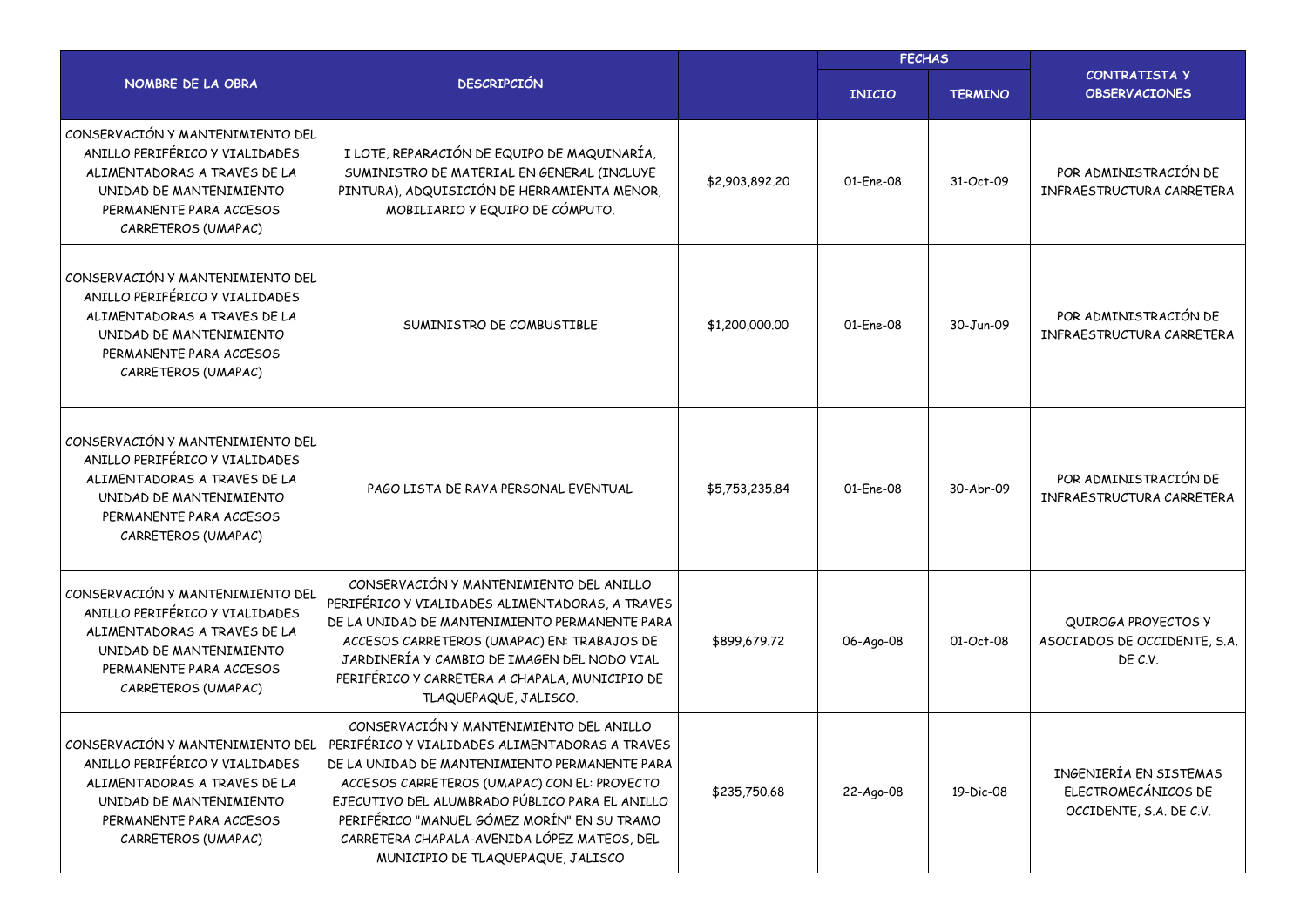|                                                                                                                                                                                 |                                                                                                                                                                                                                                                                                                                                                                          |              | <b>FECHAS</b> |                |                                                                          |  |  |
|---------------------------------------------------------------------------------------------------------------------------------------------------------------------------------|--------------------------------------------------------------------------------------------------------------------------------------------------------------------------------------------------------------------------------------------------------------------------------------------------------------------------------------------------------------------------|--------------|---------------|----------------|--------------------------------------------------------------------------|--|--|
| NOMBRE DE LA OBRA                                                                                                                                                               | <b>DESCRIPCIÓN</b>                                                                                                                                                                                                                                                                                                                                                       |              | <b>INICIO</b> | <b>TERMINO</b> | <b>CONTRATISTA Y</b><br><b>OBSERVACIONES</b>                             |  |  |
| CONSERVACIÓN Y MANTENIMIENTO DEL<br>ANILLO PERIFÉRICO Y VIALIDADES<br>ALIMENTADORAS A TRAVES DE LA<br>UNIDAD DE MANTENIMIENTO<br>PERMANENTE PARA ACCESOS<br>CARRETEROS (UMAPAC) | CONSERVACIÓN Y MANTENIMIENTO DEL ANILLO<br>PERIFÉRICO Y VIALIDADES ALIMENTADORAS, A TRAVÉS<br>DE LA UNIDAD DE MANTENIMIENTO PERMANENTE PARA<br>ACCESOS CARRETEROS (UMAPAC) EN: JARDINERÍA<br>SOBRE CAMELLON CENTRAL DE LA CARRETERA A<br>CHAPALA DEL KM. 0+700 AL KM. 1+700, MUNICIPIO DE<br>TLAQUEPAQUE, JALISCO.                                                       | \$848,349.25 | 25-Sep-08     | 24-Nov-08      | CONSTRUCTORA AVIN, S.A. DE C.V.                                          |  |  |
| CONSERVACIÓN Y MANTENIMIENTO DEL<br>ANILLO PERIFÉRICO Y VIALIDADES<br>ALIMENTADORAS A TRAVES DE LA<br>UNIDAD DE MANTENIMIENTO<br>PERMANENTE PARA ACCESOS<br>CARRETEROS (UMAPAC) | CONSERVACIÓN Y MANTENIMIENTO DEL ANILLO<br>PERIFÉRICO Y VIALIDADES ALIMENTADORAS, A TRAVÉS<br>DE LA UNIDAD DE MANTENIMIENTO PERMANENTE PARA<br>ACCESOS CARRETEROS (UMAPAC) EN: RECONSTRUCCIÓN<br>DE GUARNICIÓN DE CONCRETO HIDRÁULICO SOBRE<br>CAMELLÓN CENTRAL DE LA CARRETERA A CHAPALA, DEL<br>KM 0+700 AL KM. 1+700, MUNICIPIO DE TLAQUEPAQUE,<br>JALISCO.           | \$413,666.50 | 25-Sep-08     | 29-Oct-08      | ALCAZAR HERNÁNDEZ RAMÓN.<br>ARQ.                                         |  |  |
| CONSERVACIÓN Y MANTENIMIENTO DEL<br>ANILLO PERIFÉRICO Y VIALIDADES<br>ALIMENTADORAS A TRAVES DE LA<br>UNIDAD DE MANTENIMIENTO<br>PERMANENTE PARA ACCESOS<br>CARRETEROS (UMAPAC) | CONSERVACIÓN Y MANTENIMIENTO DEL ANILLO<br>PERIFÉRICO Y VIALIDADES ALIMENTADORAS, A TRAVÉS<br>DE LA UNIDAD DE MANTENIMIENTO PERMANENTE PARA<br>ACCESOS CARRETEROS (UMAPAC) EN: COLOCACIÓN DE<br>SISTEMA DE RIEGO POR ASPERSIÓN Y JARDINERÍA<br>SOBRE EL CAMELLÓN CENTRAL DE LA CARRETERA A<br>CHAPALA, DEL KM. 0+000 AL KM. 1+700, MUNICIPIO DE<br>TLAQUEPAQUE, JALISCO. | \$804,433.01 | 31-Oct-08     | 21-Nov-08      | VALIKA CONSTRUCTORA, S.A. DE<br>C.V.                                     |  |  |
| CONSERVACIÓN Y MANTENIMIENTO DEL<br>ANILLO PERIFÉRICO Y VIALIDADES<br>ALIMENTADORAS A TRAVES DE LA<br>UNIDAD DE MANTENIMIENTO<br>PERMANENTE PARA ACCESOS<br>CARRETEROS (UMAPAC) | PROYECTO EJECUTIVO DEL ALUMBRADO PÚBLICO PARA EL<br>ANILLO PERIFÉRICO "MANUEL GÓMEZ MORÍN" EN SU<br>TRAMO CARRETERA A MORELIA- CARRETERA A NOGALES,<br>MUNICIPIO DE ZAPOPAN, JALISCO.                                                                                                                                                                                    | \$218,787.50 | 14-Nov-08     | 11-Feb-09      | INGENIERÍA EN SISTEMAS<br>ELECTROMECÁNICOS DE<br>OCCIDENTE, S.A. DE C.V. |  |  |
| CONSERVACIÓN Y MANTENIMIENTO DEL<br>ANILLO PERIFÉRICO Y VIALIDADES<br>ALIMENTADORAS A TRAVES DE LA<br>UNIDAD DE MANTENIMIENTO<br>PERMANENTE PARA ACCESOS<br>CARRETEROS (UMAPAC) | CONSERVACIÓN Y MANTENIMIENTO DEL ANILLO<br>PERIFÉRICO Y VIALIDADES ALIMENTADORAS A TRAVÉS<br>DE LA UNIDAD DE MANTENIMIENTO PERMANENTE PARA<br>ACCESOS CARRETEROS (UMAPAC). EN TRABAJOS DE:<br>JARDINERÍA Y CAMBIO DE IMAGEN DEL TRAMO<br>CARRETERO: AEROPUERTO - GUADALAJARA DEL KM. 1+700<br>AL 2+700 EN EL MUNICIPIO DE TLAJOMULCO, JALISCO.                           | \$899,058.76 | 21-Ene-09     | 21-Mar-09      | GRUPO CONSTRUCTOR GUNEMA,<br>S.A. DE C.V.                                |  |  |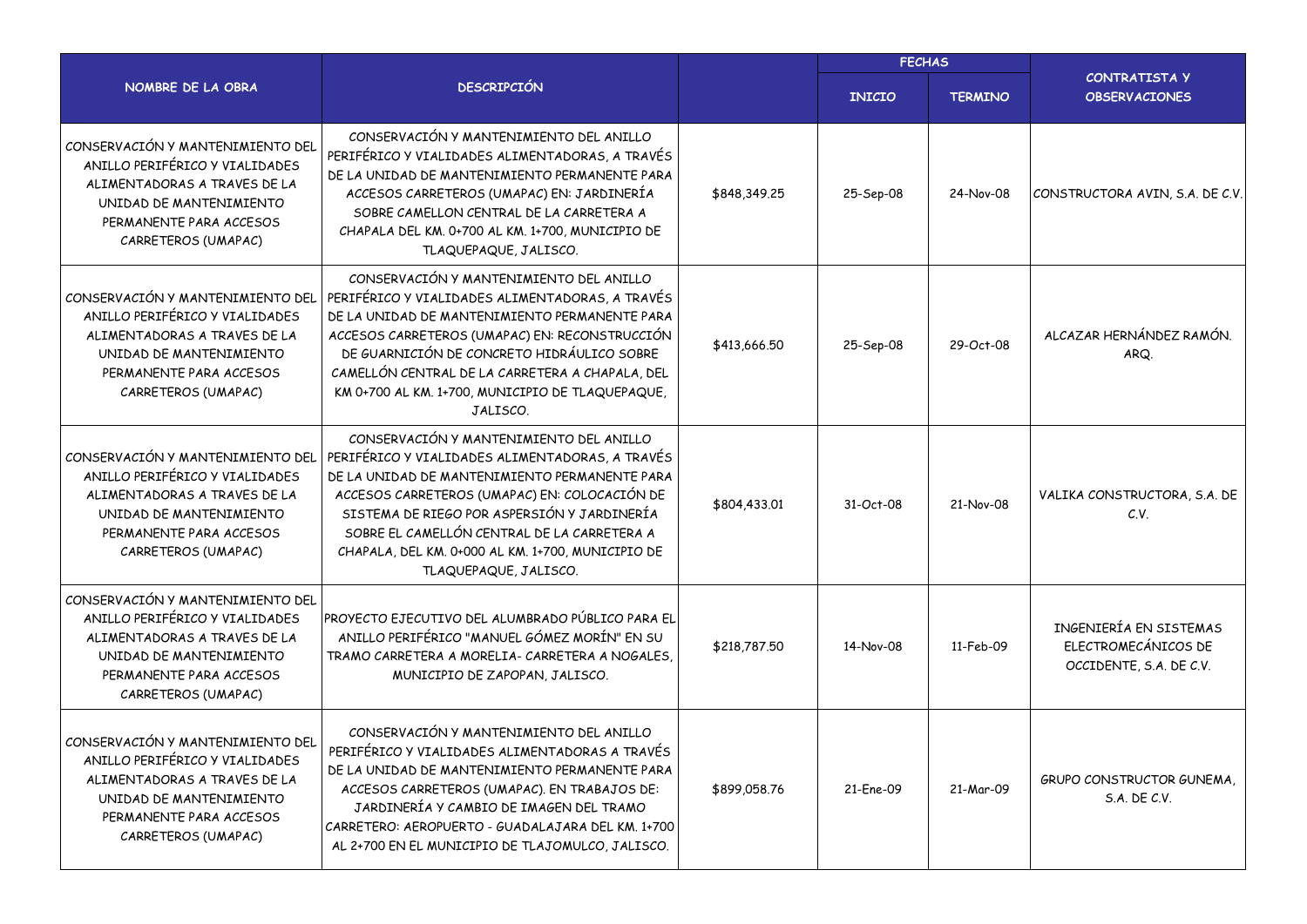|                                                                                                                                                                                                                                                                                           |                                                                                                                                                                                                                                                                                                                                                                                                                                    |                | <b>FECHAS</b> |                |                                                                          |
|-------------------------------------------------------------------------------------------------------------------------------------------------------------------------------------------------------------------------------------------------------------------------------------------|------------------------------------------------------------------------------------------------------------------------------------------------------------------------------------------------------------------------------------------------------------------------------------------------------------------------------------------------------------------------------------------------------------------------------------|----------------|---------------|----------------|--------------------------------------------------------------------------|
| NOMBRE DE LA OBRA                                                                                                                                                                                                                                                                         | <b>DESCRIPCIÓN</b>                                                                                                                                                                                                                                                                                                                                                                                                                 |                | <b>INICIO</b> | <b>TERMINO</b> | <b>CONTRATISTA Y</b><br><b>OBSERVACIONES</b>                             |
| CONSERVACIÓN Y MANTENIMIENTO DEL<br>ANILLO PERIFÉRICO Y VIALIDADES<br>ALIMENTADORAS A TRAVES DE LA<br>UNIDAD DE MANTENIMIENTO<br>PERMANENTE PARA ACCESOS<br>CARRETEROS (UMAPAC)                                                                                                           | CONSERVACIÓN Y MANTENIMIENTO DEL ANILLO<br>PERIFÉRICO Y VIALIDADES ALIMENTADORAS A TRAVÉS<br>DE LA UNIDAD DE MANTENIMIENTO PERMANENTE PARA<br>ACCESOS CARRETEROS (UMAPAC). A PARTIR DE LA<br>REALIZACIÓN DE LOS TRABAJOS DE RECONSTRUCCIÓN<br>DE GUARNICIÓN DE CONCRETO HIDRÁULICO SOBRE<br>CAMELLÓN CENTRAL DE LA CARRETERA, GUADALAJARA -<br>CHAPALA, COTA DEL KM. 1+700 AL 3+700, MUNICIPIO DE<br>TLAJOMULCO DE ZUÑIGA, JALISCO | \$930,461.39   | 16-Dic-08     | 29-Ene-09      | ALCAZAR HERNÁNDEZ RAMÓN.<br>ARQ.                                         |
| CONSERVACIÓN Y MANTENIMIENTO DEL<br>ANILLO PERIFÉRICO Y VIALIDADES<br>ALIMENTADORAS A TRAVES DE LA<br>UNIDAD DE MANTENIMIENTO<br>PERMANENTE PARA ACCESOS<br>CARRETEROS (UMAPAC)                                                                                                           | CONSERVACIÓN Y MANTENIMIENTO DEL ANILLO<br>PERIFÉRICO Y VIALIDADES ALIMENTADORAS A TRAVÉS<br>DE LA UNIDAD DE MANTENIMIENTO PERMANENTE PARA<br>ACCESOS CARRETEROS (UMAPAC). A PARTIR DE LA<br>REALIZACIÓN DE LOS TRABAJOS DE JARDINERÍA Y<br>CAMBIO DE IMAGEN DEL CAMELLÓN CENTRAL DE LA<br>CARRETERA: AEROPUERTO - GUADALAJARA, DEL KM.<br>2+700 AL 3+700 EN EL MUNICIPIO DE TLAJOMULCO DE<br>ZUÑIGA, JALISCO.                     | \$848,349.25   | 16-Ene-09     | 15-Abr-09      | TALLER DE ARQUITECTURA<br>INTEGRAL, S.A. DE C.V.                         |
| CONSERVACIÓN Y MANTENIMIENTO DEL<br>ANILLO PERIFÉRICO Y VIALIDADES<br>ALIMENTADORAS A TRAVES DE LA<br>UNIDAD DE MANTENIMIENTO<br>PERMANENTE PARA ACCESOS<br>CARRETEROS (UMAPAC)                                                                                                           | A PARTIR DE LA REALIZACIÓN DE LOS TRABAJOS DE<br>COLOCACIÓN DE SISTEMA DE RIEGO POR ASPERSIÓN Y<br>JARDINERÍA EN EL CAMELLÓN CENTRAL, DE LA<br>CARRETERA GUADALAJARA - CHAPALA DEL KM. 1+700 AL<br>KM 3+700, EN EL MUNICIPIO DE TLAJOMULCO DE<br>ZUÑIGA, JALISCO.                                                                                                                                                                  | \$1,664,461.24 | 02-Mar-09     | 29-Oct-09      | VALIKA CONSTRUCTORA, S.A. DE<br>C.V.                                     |
| ANILLO PERIFÉRICO Y VIALIDADES<br>ALIMENTADORAS A TRAVES DE LA<br>UNIDAD DE MANTENIMIENTO<br>PERMANENTE PARA ACCESOS<br>CARRETEROS (UMAPAC)                                                                                                                                               | CONSERVACIÓN Y MANTENIMIENTO DEL PROYECTO EJECUTIVO DEL ALUMBRADO PÚBLICO PARA EL<br>ANILLO PERIFÉRICO "MANUEL GÓMEZ MORÍN" EN<br>CAMELLONES LATERALES Y PARADEROS DE CAMIONES.<br>EN EL TRAMO DE LA CARRETERA A CHAPALA A LA<br>CARRETERA A MORELIA (AV. LÓPEZ MATEOS), EN EL<br>MUNICIPIO DE TLAQUEPAQUE, JALISCO.                                                                                                               | \$288,857.00   | 26-Fne-09     | 01-Dic-09      | INGENIERÍA EN SISTEMAS<br>ELECTROMECÁNICOS DE<br>OCCIDENTE, S.A. DE C.V. |
| CONTINUACIÓN DE LA CONSTRUCCIÓN<br>DE TERRACERÍAS, OBRAS<br>COMPLEMENTARIAS, PAVIMENTACIÓN Y<br>SEÑALAMIENTO EN EL PERIFÉRICO<br>ORIENTE; TRAMO CARRETERO: SAN<br>MARTÍN DE LAS FLORES- EL VERDE A<br>CARRETERA LIBRE A ZAPOTLANEJO, EN<br>LOS MPIOS. DE EL SALTO Y<br><b>TLAQUEPAQUE</b> | TRABAJOS URGENTES DE CONSERVACIÓN PERIÓDICA Y<br>RUTINARIA SOBRE EL PERIFÉRICO DE GUADALAJARA EN<br>EL SUBTRAMO DE AVENIDA ARTESANOS A CALZADA DEL<br>OBRERO, DEL KM. 5+300 AL KM. 7+400 MUNICIPIO DE<br>GUADALAJARA, JALISCO.                                                                                                                                                                                                     | \$4,401,763.77 | 02-Mar-09     | 27-Abr-09      | LIM CONSTRUCTORA, S.A. DE C.V.                                           |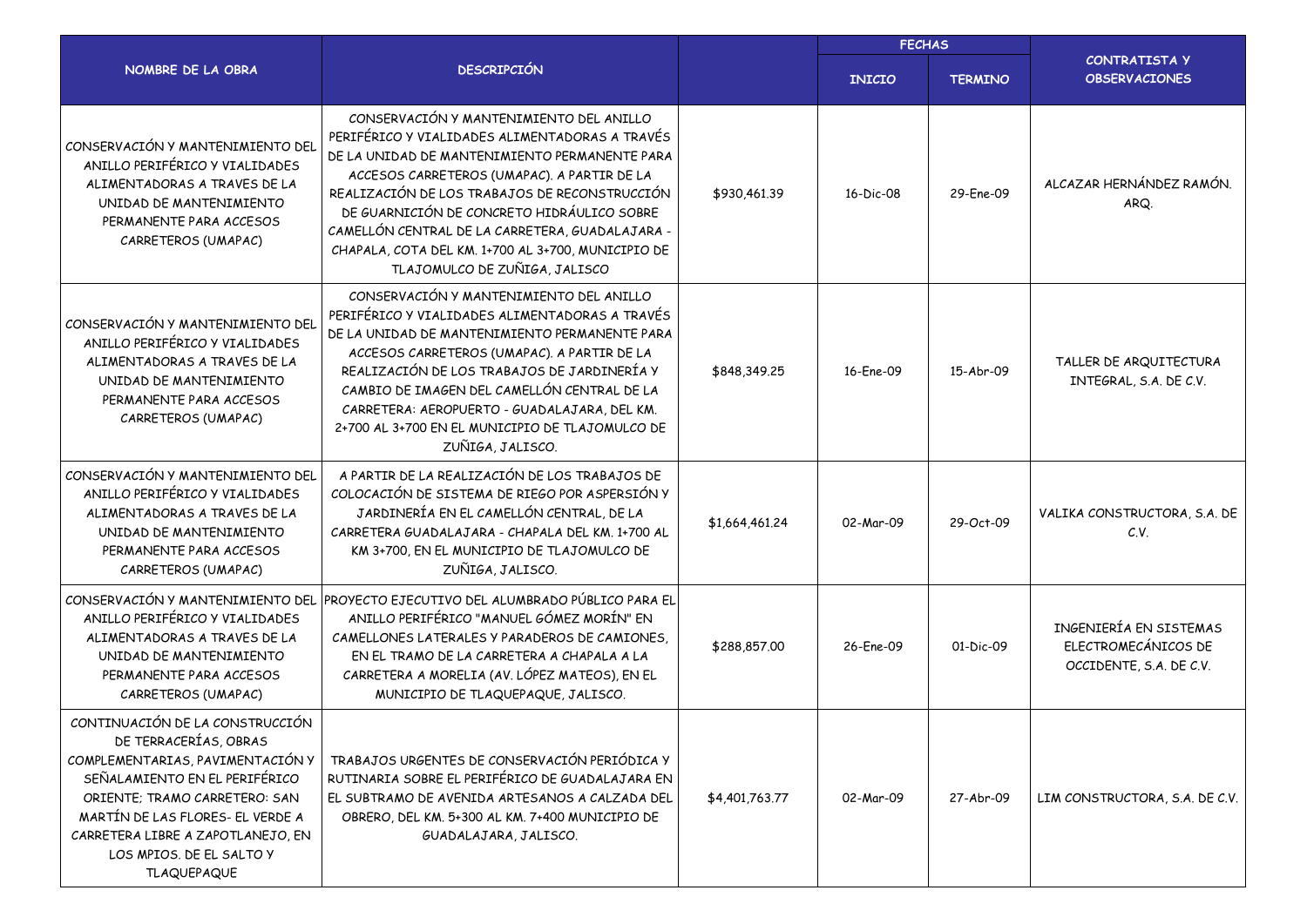|                                                                                                                                                                                                                                                                                           |                                                                                                                                                                                                                                                                                                                                                                 |                | <b>FECHAS</b> |                |                                                     |  |  |
|-------------------------------------------------------------------------------------------------------------------------------------------------------------------------------------------------------------------------------------------------------------------------------------------|-----------------------------------------------------------------------------------------------------------------------------------------------------------------------------------------------------------------------------------------------------------------------------------------------------------------------------------------------------------------|----------------|---------------|----------------|-----------------------------------------------------|--|--|
| NOMBRE DE LA OBRA                                                                                                                                                                                                                                                                         | <b>DESCRIPCIÓN</b>                                                                                                                                                                                                                                                                                                                                              |                | <b>INICIO</b> | <b>TERMINO</b> | <b>CONTRATISTA Y</b><br><b>OBSERVACIONES</b>        |  |  |
| CONTINUACIÓN DE LA CONSTRUCCIÓN<br>DE TERRACERÍAS, OBRAS<br>COMPLEMENTARIAS, PAVIMENTACIÓN Y<br>SEÑALAMIENTO EN EL PERIFÉRICO<br>ORIENTE; TRAMO CARRETERO: SAN<br>MARTÍN DE LAS FLORES- EL VERDE A<br>CARRETERA LIBRE A ZAPOTLANEJO, EN<br>LOS MPIOS. DE EL SALTO Y<br><b>TLAQUEPAQUE</b> | TRABAJOS URGENTES DE CONSERVACIÓN PERIÓDICA Y<br>RUTINARIA SOBRE EL PERIFÉRICO DE GUADALAJARA EN<br>EL SUBTRAMO DE CALZADA DEL OBRERO A LÍMITES DE<br>TONAL DEL KM. 7+400 AL KM. 10+200 MUNICIPIO DE<br>GUADALAJARA, JALISCO.                                                                                                                                   | \$5,038,888.38 | 02-Mar-09     | 27-Abr-09      | FLOTA CONSTRUCTORA, S.A. DE<br>C.V.                 |  |  |
| CONSERVACIÓN Y MANTENIMIENTO DEL<br>ANILLO PERIFÉRICO Y VIALIDADES<br>ALIMENTADORAS A TRAVES DE LA<br>UNIDAD DE MANTENIMIENTO<br>PERMANENTE PARA ACCESOS<br>CARRETEROS (UMAPAC)                                                                                                           | TRABAJOS DE CONSERVACIÓN PARA EL CAMINO:<br>ENTRONQUE CARRETERA (GUADALAJARA - NOGALES) -<br>BASE AÉREA, DEL KM 1+900 AL KM 3+400, MUNICIPIO DE<br>ZAPOPAN, JALISCO.                                                                                                                                                                                            | \$3,597,633.07 | 29-Dic-08     | 27-Ene-09      | CONSORCIO CONSTRUCTOR<br>JALISCIENSE, S.A. DE C.V.  |  |  |
| CONSERVACIÓN Y MANTENIMIENTO DEL<br>ANILLO PERIFÉRICO Y VIALIDADES<br>ALIMENTADORAS, A TRAVÉS DE LA<br>UNIDAD DE MANTENIMIENTO<br>PERMANENTE PARA ACCESOS<br>CARRETEROS (UMAPAC) 2009                                                                                                     | CONSERVACIÓN Y MANTENIMIENTO DEL ANILLO<br>PERIFÉRICO Y VIALIDADES ALIMENTADORAS, A TRÁVES<br>DE LA UNIDAD DE MANTENIMIENTO PERMANENTE PARA<br>ACCESOS CARRETEROS (UMAPAC) EN: TRABAJOS DE<br>COLOCACIÓN DE BARRERA CENTRAL DE CONCRETO<br>HIDRÁULICO SOBRE EL PERIFÉRICO SUR EN EL<br>SUBTRAMO DEL CRUCERO A CHAPALA AL CRUCERO DE LA<br>AVENIDA LÓPEZ MATEOS. | \$1,979,999.21 | 18-Mar-09     | 19-Jul-09      | TECNOLOGÍA ACÚSTICA Y<br>CONSTRUCCIÓN, S.A. DE C.V. |  |  |
| ELABORACIÓN DE PROYECTO EJECUTIVO<br>PARA EL NODO VIAL TAPATÍO,<br>LOCALIZADO EN EL CRUCE DE LA<br>CARRETERA A CHAPALA Y LA AVENIDA<br>PATRIA, EN EL MUNICIPIO DE<br>TLAQUEPAQUE.                                                                                                         | SERVICIOS DE CONSULTORIA, ASESORIA, ESTUDIOS E<br>INVESTIGACIONES PARA EL PROYECTO EJECUTIVO DEL<br>NODO VIAL TAPATÍO, LOCALIZADO EN EL CRUCE DE LA<br>CARRETERA A CHAPALA Y LA AV. PATRIA, EN EL<br>MUNICIPIO DE TLAQUEPAQUE.                                                                                                                                  | \$8,357,441.00 | 18-Jul-08     | 10-Sep-09      | ADQUADRUM DESARROLLADORES.<br>S.C.                  |  |  |
| ELABORACIÓN DEL PROYECTO EJECUTIVO<br>PARA EL PARQUE CENTRAL EN EL CERRO<br>DEL CUATRO, EN EL MUNICIPIO DE<br>TLAQUEPAQUE.                                                                                                                                                                | SERVICIOS DE CONSULTORIA, ASESORIA, ESTUDIOS E<br>INVESTIGACIONES PARA EL PROYECTO EJECUTIVO DE<br>PARQUE CENTRAL, EN EL CERRO DEL CUATRO, EN EL<br>MUNICIPIO DE TLAQUEPAQUE, JAL.                                                                                                                                                                              | \$3,331,550.00 | 26-Ago-08     | 31-Jul-09      | FRANCISCO PÉREZ Y ASOCIADOS,<br>S.A.                |  |  |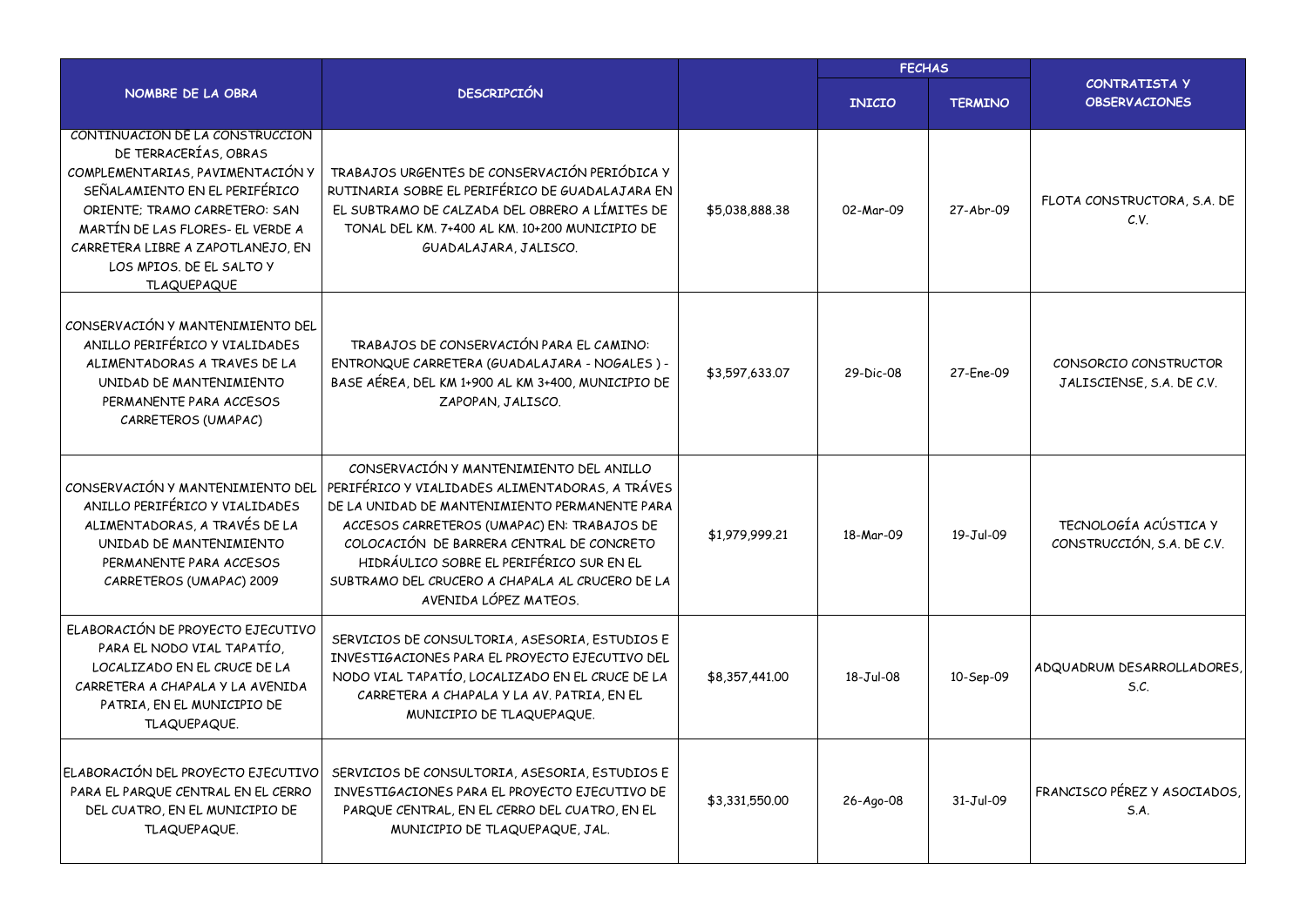|                                                                                                                                                                                                                                                      |                                                                                                                                                                                                                                                                                                                                                                    |                | <b>FECHAS</b> |                |                                              |  |
|------------------------------------------------------------------------------------------------------------------------------------------------------------------------------------------------------------------------------------------------------|--------------------------------------------------------------------------------------------------------------------------------------------------------------------------------------------------------------------------------------------------------------------------------------------------------------------------------------------------------------------|----------------|---------------|----------------|----------------------------------------------|--|
| NOMBRE DE LA OBRA                                                                                                                                                                                                                                    | <b>DESCRIPCIÓN</b>                                                                                                                                                                                                                                                                                                                                                 |                | <b>INICIO</b> | <b>TERMINO</b> | <b>CONTRATISTA Y</b><br><b>OBSERVACIONES</b> |  |
| ELABORACION DE PROYECTO<br>CONCEPTUAL Y ANTEPROYECTO DE<br>RENOVACIÓN DEL CORREDOR DE LA<br>AVENIDA INGLATERRA EN SU TRAMO DE<br>AVENIDA MARIANO OTERO EN LA VENTA<br>DEL ASTILLERO CON UNA LONGITUD 20<br>KM. APROX. EN EL MUNICIPIO DE<br>ZAPOPAN. | SERVICIOS PARA EL PROYECTO CONCEPTUAL Y<br>ANTEPROYECTO DE RENOVACIÓN DEL CORREDOR DE LA<br>AV. INGLATERRA EN SU TRAMO DE AV. MARIANO OTERO<br>A LA VENTA DEL ASTILLERO                                                                                                                                                                                            | \$828,000.00   | $21-Jul-08$   | 02-Feb-09      | CENHIS, S.C.                                 |  |
| ELABORACIÓN DEL PROYECTO<br>ARQUITECTÓNICO Y ESTUDIOS DE<br>ADECUACIÓN INMOBILIARIA PARA EL<br>DESARROLLO DE LA NUEVA PLAZA DE SAN<br>FRANCISCO, PRIMERA ETAPA EN EL<br>MUNICIPIO DE GUADALAJARA                                                     | ELABORACIÓN DEL PROYECTO ARQUITECTÓNICO Y<br>ESTUDIOS DE ADECUACIÓN INMOBILIARIA PARA EL<br>DESARROLLO DE LA NUEVA PLAZA DE SAN FRANCISCO.<br>PRIMERA ETAPA EN EL MUNICIPIO DE GUADALAJARA                                                                                                                                                                         | \$1,055,000.00 | 19-Oct-09     | 14-Jun-10      | ARQ. JOSÉ ALFONSO MORENO<br>PEÑALOZA         |  |
| ELABORACIÓN DEL PROYECTO EJECUTIVO<br>DE RESTAURACIÓN DE LA PLAZA FUENTE<br>DE LA UNIDAD ADMINISTRATIVA<br>ESTATAL EN EL MUNICIPIO DE<br>GUADALAJARA                                                                                                 | ELABORACIÓN DEL PROYECTO EJECUTIVO DE<br>RESTAURACIÓN DE LA PLAZA FUENTE DE LA UNIDAD<br>ADMINISTRATIVA ESTATAL EN EL MUNICIPIO DE<br>GUADALAJARA                                                                                                                                                                                                                  | \$1,040,000.00 | 19-Oct-09     | 21-Abr-10      | ARQ. JOSÉ ALFONSO MORENO<br>PEÑALOZA         |  |
| ELABORACIÓN DE ESTUDIOS TÉCNICOS<br>PLAN MAESTRO Y PROYECTO CONCEPTUAL<br>DEL ENTORNO URBANO DE LA UNIDAD<br>ADMINISTRATIVA ESTATAL, EN EL<br>MUNICIPIO DE GUADALAJARA                                                                               | ELABORACIÓN DE ESTUDIOS TÉCNICOS, PLAN MAESTRO<br>Y PROYECTO CONCEPTUAL DEL ENTORNO URBANO DE LA<br>UNIDAD ADMINISTRATIVA ESTATAL, EN EL MUNICIPIO<br>DE GUADALAJARA                                                                                                                                                                                               | \$1,060,000.00 | 23-Oct-09     | 11-Mar-10      | ARQ. JOSÉ ALFONSO MORENO<br>PEÑALOZA         |  |
| ELABORACIÓN DEL PROYECTO EJECUTIVO<br>PARA LA RENOVACIÓN URBANA EN EL<br>CORREDOR DE LA CARRETERA A CHAPALA<br>EN EL ENTORNO "EL TAPATÍO"                                                                                                            | ELABORACIÓN DE SERVICIOS DE CONSULTORÍA,<br>ASESORÍA, ESTUDIOS E INVESTIGACIONES, PARA EL<br>PROYECTO CONCEPTUAL Y MAESTRO DE RENOVACIÓN<br>URBANA, DE LA ZONA DEL CORREDOR EL TAPATÍO, SOBRE<br>LA CARRETERA A CHAPALA (INGRESO Y SALIDA) DESDE<br>LA ALTURA DEL HOTEL EL TAPATÍO, HASTA LA<br>BIFURCACIÓN DEL RETORNO A LA CIUDAD CON UNA<br>LONGITUD DE 5.7 KM. | \$1,252,480.00 | 28-Dic-09     | 26-Jul-10      | CEN HIS, S.C.                                |  |
| ELABORACIÓN DE INFORME PREVENTIVO<br>DE IMPACTO AMBIENTAL PARA PROYECTO<br>EJECUTIVO DEL SISTEMA VIAL PARA AV.<br>VALLARTA EN SU CRUCE CON AV. CENTRAL <br>EN EL MUNICIPIO DE ZAPOPAN                                                                | ELABORACIÓN DE ESTUDIO DE MANIFESTACIÓN<br>AMBIENTAL Y SU SEGUIMIENTO A AL AUTORIZACIÓN<br>EN MATERIA AMBIENTAL DEL PROYECTO DE SOLUCIÓN<br>VIAL EN AV. VALLARTA EN SU CRUCE CON AV. CENTRAL.<br>EN EL MUNICIPIO DE ZAPOPAN, JALISCO                                                                                                                               | \$213,149.50   | 28-Dic-09     | 25-Feb-10      | SEFOJAL, S.A. DE C.V.                        |  |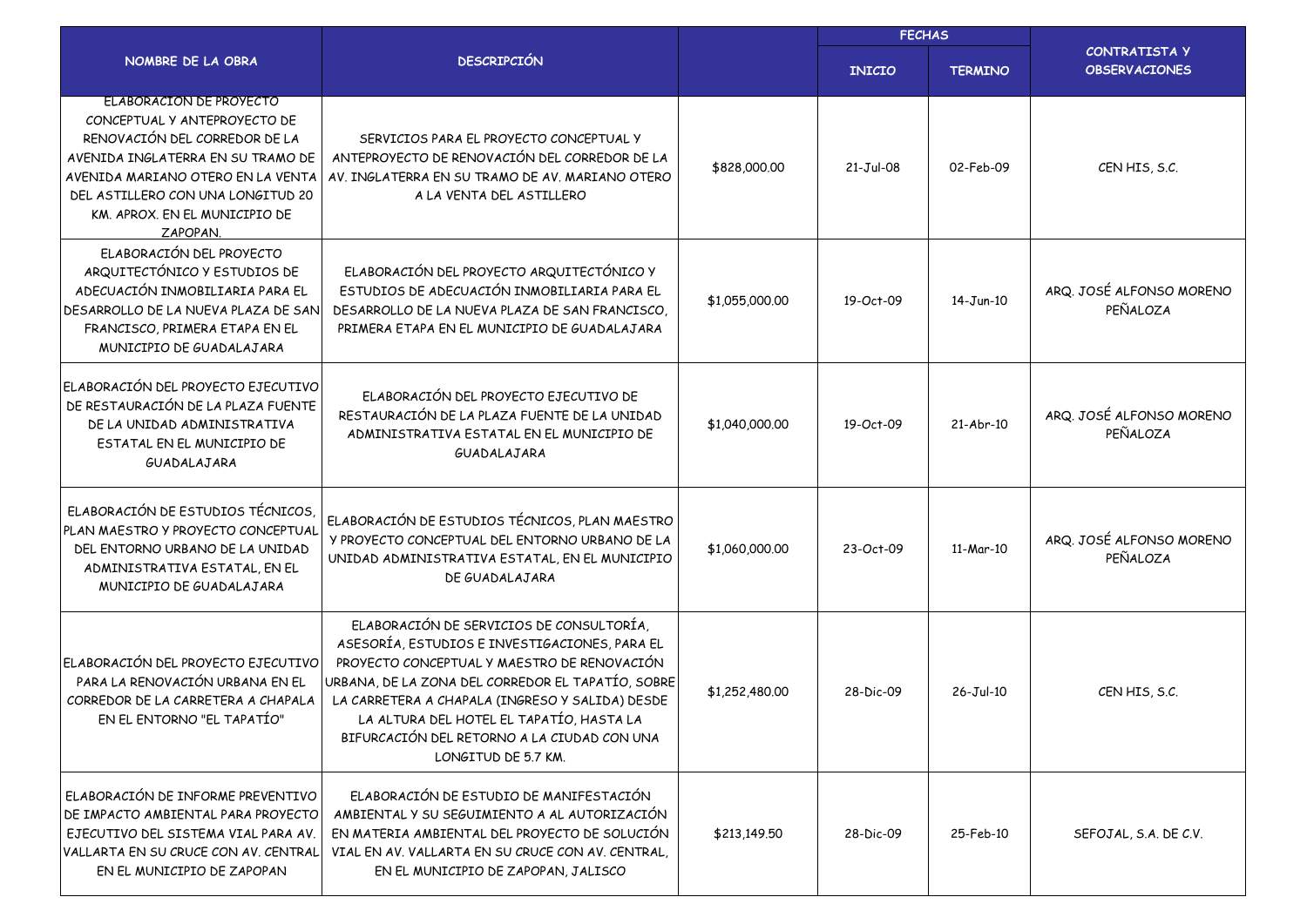|                                                                                                                                                                                                                                                                  |                                                                                                                                                                                                                                             |                | <b>FECHAS</b> |                |                                                     |  |
|------------------------------------------------------------------------------------------------------------------------------------------------------------------------------------------------------------------------------------------------------------------|---------------------------------------------------------------------------------------------------------------------------------------------------------------------------------------------------------------------------------------------|----------------|---------------|----------------|-----------------------------------------------------|--|
| NOMBRE DE LA OBRA                                                                                                                                                                                                                                                | <b>DESCRIPCIÓN</b>                                                                                                                                                                                                                          |                | <b>INICIO</b> | <b>TERMINO</b> | <b>CONTRATISTA Y</b><br><b>OBSERVACIONES</b>        |  |
| ELABORACIÓN DE ESTUDIO DE<br>MANIFESTACIÓN AMBIENTAL Y SU<br>SEGUIMIENTO A LA AUTORIZACIÓN EN<br>MATERIA AMBIENTAL AL PROYECTO<br>EJECUTIVO DEL SISTEMA VIAL PARA LA<br>AVENIDA VALLARTA EN SU CRUCE CON<br>AVENIDA INDEPENDENCIA EN SANTA<br>MARIA DEL PUEBLITO | ESTUDIO DE MANIFESTACIÓN AMBIENTAL Y SU<br>SEGUIMIENTO A LA AUTORIZACIÓN EN MATERIA<br>AMBIENTAL AL PROYECTO EJECUTIVO DEL SISTEMA<br>VIAL PARA LA AVENIDA VALLARTA EN SU CRUCE CON<br>AVENIDA INDEPENDENCIA EN SANTA MARÍA DEL<br>PUEBLITO | \$213,194.50   | 21-Dic-09     | 20-Ago-10      | MANTILLA Y DELGADO<br>ASOCIADOS, S. DE R.L. DE C.V. |  |
| ELABORACIÓN DEL PROYECTO DE<br>MOBILIARIO URBANO PARA PARQUE<br>LINEALES Y ESPACIOS PÚBLICOS EN LA<br>BARRANCA DE HUENTITAN.                                                                                                                                     | PROYECTO DE MOBILIARIO URBANO PARA PARQUES<br>LINEALES Y ESPACIOS PÚBLICOS EN LA ZONA<br>METROPOLITANA DE GUADALAJARA.                                                                                                                      | \$900,000.00   | 28-Dic-09     | 20-Jul-10      | VÁZQUEZ ORTEGA RODRIGO                              |  |
| ELABORACIÓN DEL PROYECTO EJECUTIVO<br>PARA EL PARQUE LINEAL DE CONEXIÓN<br>ORIENTE PONIENTE DE LA BARRANCA<br>HUENTITAN NTE. PARQUE BELISARIO<br>DOMÍNGUEZ Y PARQUE TUCSON                                                                                       | PROYECTO EJECUTIVO PARA EL PARQUE LINEAL DE<br>CONEXIÓN ORIENTE-PONIENTE DE LA BARRANCA DE<br>HUENTITAN NORTE PARQUE BELISARIO DOMÍNGUEZ Y<br>PARQUE TUCSON.                                                                                | \$1,065,000.00 | 21-Dic-09     | 04-Abr-10      | PROMOTORA TEPOZTECO, S.A. DE<br>C.V.                |  |
| ELABORACIÓN DE PROYECTO EJECUTIVO<br>DEL PUENTE PEATONAL SOBRE CANAL<br>PLUVIAL CALLE ARENAL, SANTA MARÍA,<br>TEQUEPEXPAN, MUNICIPIO DE<br>TLAQUEPAQUE, JALISCO                                                                                                  | PROYECTO EJECUTIVO DEL PUENTE PEATONAL SOBRE<br>CANAL PLUVIAL CALLE ARENAL STA. MA TEQUEPEXPAN<br>MUNICIPIO DE TLAQUEPAQUE.                                                                                                                 | \$36,799.76    | 21-Dic-09     | 31-Ene-10      | GUTIÉRREZ PADILLA HUGO<br>ALEJANDRO, ARQ.           |  |
| ELABORACIÓN DEL PROYECTO EJECUTIVO<br>PARA EL PARQUE LINEAL DE CONEXIÓN<br>NORTE - SUR ENTRE LA BARRANCA DE<br>HUENTITAN PARQUE TUCSON Y PARQUE<br><b>ALCALDE</b>                                                                                                | PROYECTO EJECUTIVO PARA EL PARQUE LINEAL DE<br>CONEXIÓN NORTE- SUR ENTRE BARRANCA DE<br>HUENTITAN PARQUE TUCSON Y PARQUE ALCALDE.                                                                                                           | \$635,000.00   | 21-Dic-09     | $03-Jul-10$    | A4 ARQUITECTOS Y URBANISTAS,<br>S.C.                |  |
| LEVANTAMIENTO TOPOGRÁFICO PARA<br>LOS PARQUES LINEALES NORTE - SUR Y<br>ORIENTE - PONIENTE (BARRANCA DE<br>HUENTITAN - PARQUE ALCALDE Y<br>BELISARIO DOMÍNGUEZ - PARQUE<br>TUCSON).                                                                              | LEVANTAMIENTO TOPOGRÁFICO PARA LOS PARQUES<br>LINEALES NORTE - SUR Y ORIENTE - PONIENTE<br>(BARRANCA DE HUENTITAN - PARQUE ALCALDE Y<br>BELISARIO DOMÍNGUEZ - PARQUE TUCSON).                                                               | \$800,000.00   | 01-Sep-09     | 08-Jun-10      | MED INGENIERÍA, S.A. DE C.V.                        |  |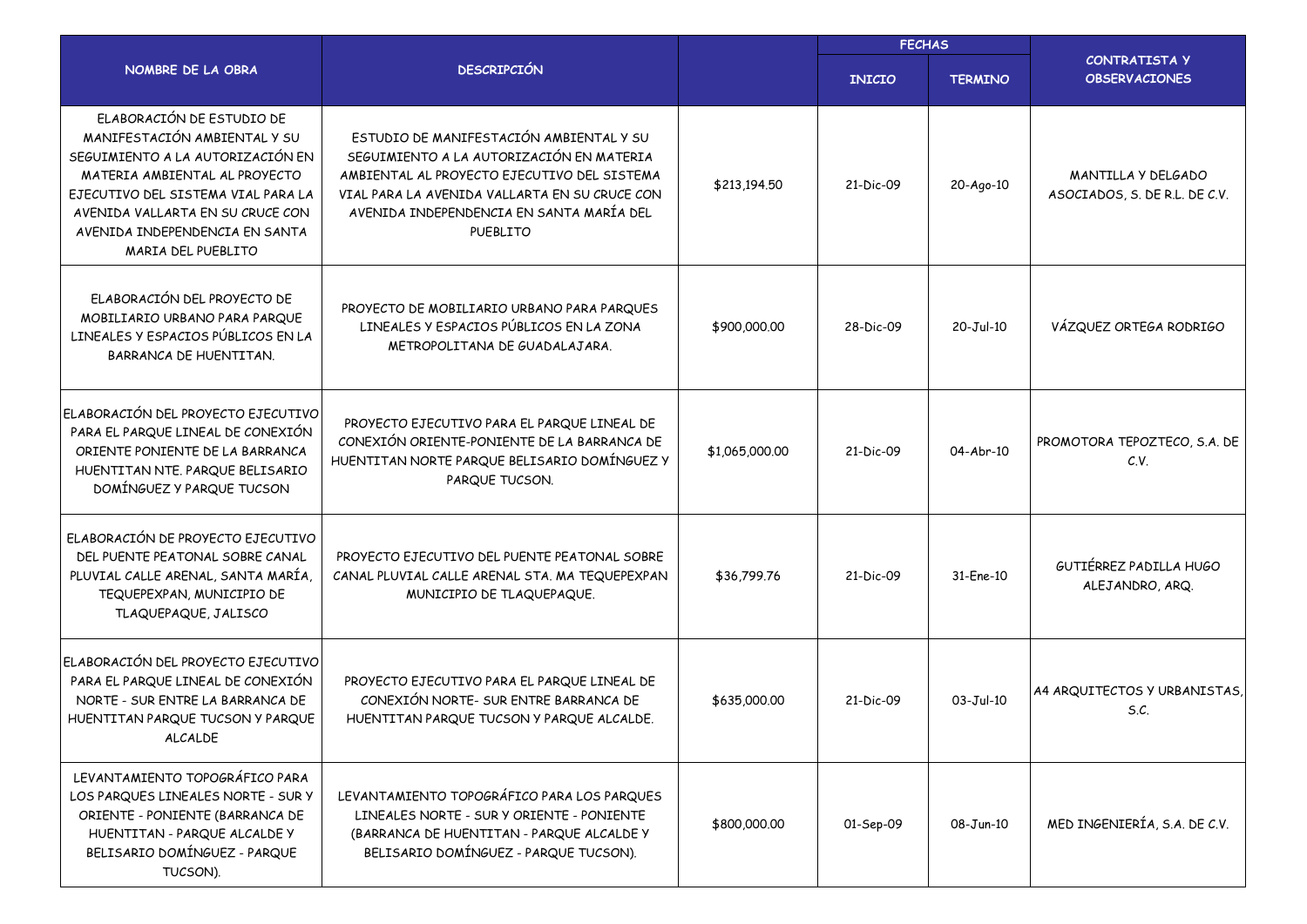|                                                                                                                                                                                               |                                                                                                                                                                                                                                                                                                                                                                                                                                                                                                                            | <b>FECHAS</b>  |               |                |                                                                     |
|-----------------------------------------------------------------------------------------------------------------------------------------------------------------------------------------------|----------------------------------------------------------------------------------------------------------------------------------------------------------------------------------------------------------------------------------------------------------------------------------------------------------------------------------------------------------------------------------------------------------------------------------------------------------------------------------------------------------------------------|----------------|---------------|----------------|---------------------------------------------------------------------|
| NOMBRE DE LA OBRA                                                                                                                                                                             | <b>DESCRIPCIÓN</b>                                                                                                                                                                                                                                                                                                                                                                                                                                                                                                         |                | <b>INICIO</b> | <b>TERMINO</b> | <b>CONTRATISTA Y</b><br><b>OBSERVACIONES</b>                        |
| ELABORACIÓN DE INGENIERÍAS TRAMO<br>PARQUE LINEAL ORIENTE - PONIENTE                                                                                                                          | ASESORÍA Y CONSULTORÍA PARA DETERMINACIÓN DE<br>CRITERIOS HIDROLÓGICOS E HIDRAÚLICOS EN EL<br>PROYECTO EJECUTIVO DEL PARQUE LINEAL CONEXIÓN<br>ORIENTE - PONIENTE ENTRE LA BARRANCA DE<br>HUENTITAN NORTE Y EL PARQUE TUCSON.                                                                                                                                                                                                                                                                                              | \$135,256.00   | 07-Sep-10     | 16-Nov-10      | COMUNA INGENIERÍA, S.A. DE C.V.                                     |
| ELABORACIÓN DE INGENIERÍAS TRAMO<br>PARQUE LINEAL NORTE - SUR                                                                                                                                 | ASESORÍA Y CONSULTORÍA PARA DETERMINACIÓN DE<br>CRITERIOS HIDROLÓGICOS E HIDRAULICOS EN EL<br>PROYECTO EJECUTIVO DEL PARQUE LINEAL CONEXIÓN<br>NORTE- SUR ENTRE LA BARRANCA DE HUENTITAN<br>NORTE, EL PARQUE TUCSON Y EL PARQUE ALCALDE                                                                                                                                                                                                                                                                                    | \$87,000.00    | 03-Sep-10     | 01-Nov-10      | COMUNA INGENIERÍA, S.A. DE C.V.                                     |
| ELABORACIÓN DEL PLAN MAESTRO PARA<br>EL PARQUE LINEAL BARRANCA - LA<br>PRIMAVERA                                                                                                              | PLAN MAESTRO PARA EL PARQUE LINEAL BARRANCA - LA<br>PRIMAVERA EN LA ZONA METROPOLITANA DE<br>GUADALAJARA                                                                                                                                                                                                                                                                                                                                                                                                                   | \$1,040,000.00 | 02-Mar-10     | 16-Ago-10      | DÍAZ REYNOSO FRANCISCO<br>JAVIER, ARQ.                              |
| CONSTRUCCIÓN DEL ESTADIO<br>PANAMERICANO DE BALÓN MANO.                                                                                                                                       | ESTUDIOS, INVESTIGACIONES Y SERVICIOS DE<br>CONSULTORIA, PARA LA REALIZACIÓN DEL PROYECTO<br>PARA LA CONSTRUCCIÓN DE UN GIMNASIO DE BALÓN<br>MANO EN LAS INSTALACIONES DEL PARQUE SAN<br>RAFAEL.                                                                                                                                                                                                                                                                                                                           | \$1,358,698.94 | 29-Jul-08     | 23-Feb-09      | GALLO MANZANO JULIO MARCO<br>ANTONIO, ARQ.                          |
| ELABORACIÓN DE PROYECTO EJECUTIVO<br>PARA EL CIERRE DE LA AVENIDA<br>CIRCUNVALACIÓN DE RIÓ NILO A SAN<br>JACINTO, CON UNA LONGITUD DE 5 KM.<br>APROX, EN EL MUNICIPIO DE<br>GUADALAJARA, JAL. | SERVICIOS DE CONSULTORÍA, ASESORÍA, ESTUDIOS E<br>INVESTIGACIONES PARA EL PROYECTO EJECUTIVO DE LA<br>AMPLIACIÓN DE LA AV. CIRCUNVALACIÓN OBLATOS,<br>ENTRE LAS CALLES JUAN DE DIOS ROBLEDO Y<br>FRANCISCO GONZÁLEZ BOCANEGRA, CIRCUNVALACIÓN<br>ARTESANOS-PLUTARCO ELÍAS CALLES, ENTRE LAS<br>CALLES HACIENDA OBLATOS Y HACIENDA LA VENTA,<br>CIRCUNVALACIÓN RIÓ NILO, DE LA AV. OLÍMPICA A<br>CONECTAR CON LA CALZADA GONZÁLEZ GALLO Y HÉROES<br>FERROCARRILEROS- NICOLÁS BRAVO, EN EL MUNICIPIO<br>DE GUADALAJARA, JAL. | \$1,518,441.68 | 10-Oct-08     | 16-Sep-10      | METAPOLIS ARQUITECTURA,<br>URBANISMO Y CONSULTORÍA,<br>S.A. DE C.V. |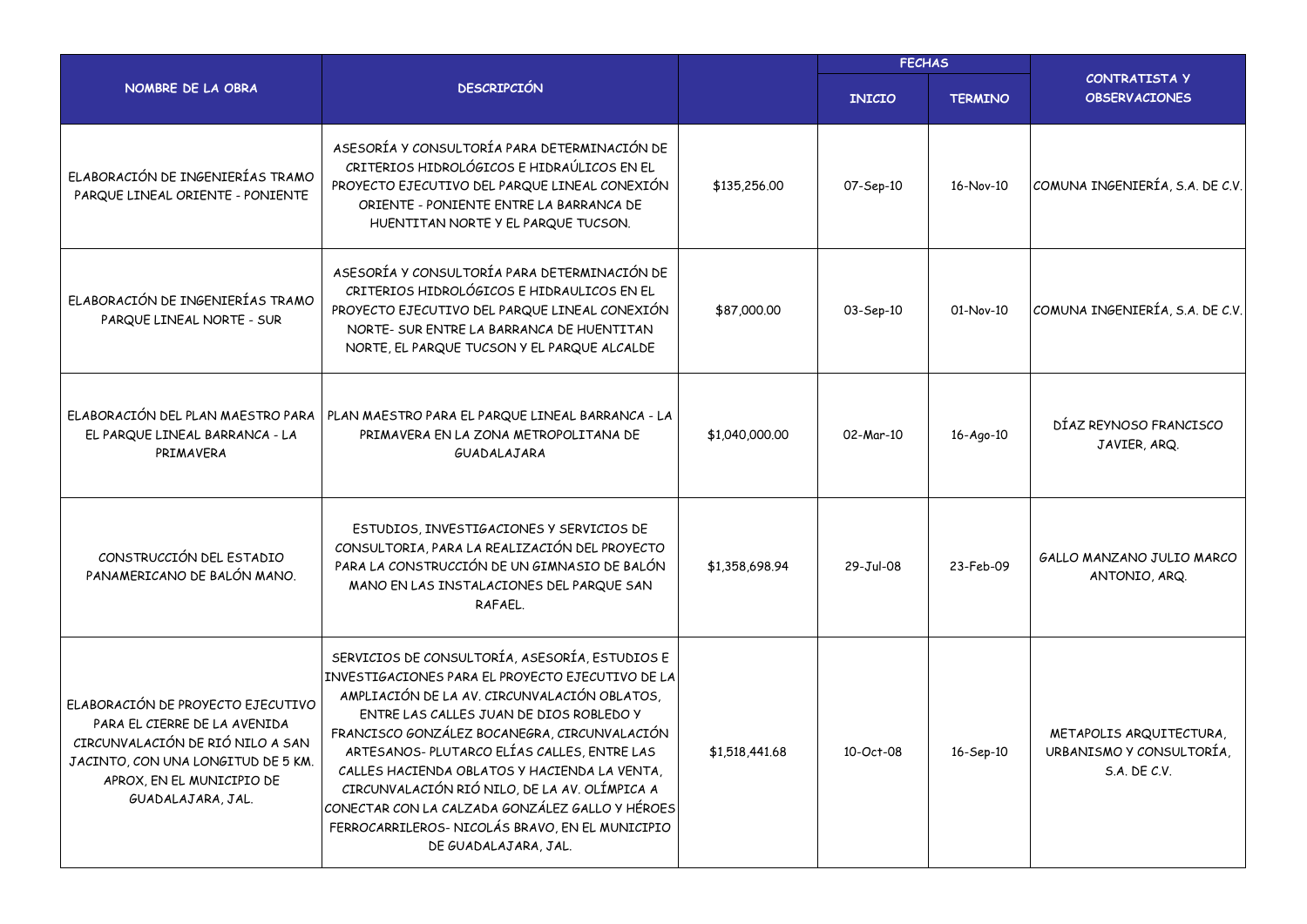|                                                                                                                                                                  |                                                                                                                                                                                                                                                        |                | <b>FECHAS</b> |                |                                                                       |  |
|------------------------------------------------------------------------------------------------------------------------------------------------------------------|--------------------------------------------------------------------------------------------------------------------------------------------------------------------------------------------------------------------------------------------------------|----------------|---------------|----------------|-----------------------------------------------------------------------|--|
| NOMBRE DE LA OBRA                                                                                                                                                | <b>DESCRIPCIÓN</b>                                                                                                                                                                                                                                     |                | <b>INICIO</b> | <b>TERMINO</b> | CONTRATISTA Y<br><b>OBSERVACIONES</b>                                 |  |
| LIBERACIÓN DE DERECHOS DE VÍA. DE LA<br>CARRETERA "EL VERDE" Y CARRETERA<br>LIBRE A ZAPOTLANEJO EN LOS<br>MUNICIPIOS DE TONALA, EL SALTO Y<br><b>TLAQUEPAQUE</b> | AVALUÓ GENERAL Y AVALUOS PARTICULARES DE LOS<br>INMUEBLES QUE SERÁN AFECTADOS POR EL TRAZO DEL<br>PROYECTO DENOMINADO PERIFÉRICO SUR, EN EL TRAMO                                                                                                      | \$287,000.00   | 24-Mar-08     | 07-Abr-08      | MEXICAN APPRAISER, S.S.C.                                             |  |
| EJECUCIÓN DE ACCIONES DEL PROGRAMA<br>DE MANTENIMIENTO PREVENTIVO Y<br>POSTERIOR AL TEMPORAL DE LLUVIAS<br>2008                                                  | DESASOLVE PRESA EL ÓRGANO 1 EN EL MUNICIPIO DE<br><b>TLAQUEPAQUE</b>                                                                                                                                                                                   | \$6,468,563.76 | 08-Jun-09     | 16-Nov-10      | LAGA INGENIERÍA Y<br>CONSTRUCCIONES AVANZADAS,<br><b>S.A. DE C.V.</b> |  |
| EJECUCIÓN DE ACCIONES DEL PROGRAMA<br>DE MANTENIMIENTO PREVENTIVO Y<br>POSTERIOR AL TEMPORAL DE LLUVIAS<br>2008                                                  | DESASOLVE PRESA EL ÓRGANO 2 EN EL MUNICIPIO DE<br><b>TLAQUEPAQUE</b>                                                                                                                                                                                   | \$6,256,420.61 | 08-Jun-09     | 11-Oct-10      | MONTAÑEZ CONSTRUCCIONES,<br><b>S.A. DE C.V.</b>                       |  |
| EJECUCIÓN DE ACCIONES DEL PROGRAMA<br>DE MANTENIMIENTO PREVENTIVO Y<br>POSTERIOR AL TEMPORAL DE LLUVIAS<br>2008                                                  | MANTENIMIENTO PREVENTIVO Y POSTERIOR AL<br>TEMPORAL DE LLUVIAS 2008. (PRIMERA ETAPA<br>CONTINGENCIAS DERRUMBES Y DESAZOLVES DE<br>ARROYOS, RIOS, CANALES, PRESAS, BORDOS Y OBRAS<br>MENORES EN LOS 8 MUNICIPIOS DE LA ZONA<br>CONURBADA DE GUADALAJARA | \$8,086,703.10 | $01-Jun-08$   | 30-Nov-08      | POR ADMINISTRACIÓN DE<br><b>SEDEUR</b>                                |  |
| ANILLO PERIFÉRICO, IMAGEN URBANA,<br>OBRAS HIDRÁULICAS CARRILES<br>CONFINADOS Y PROYECTOS<br><b>FOCALIZADOS</b>                                                  | ESTUDIO, INVESTIGACIONES Y ELABORACIÓN DEL<br>PROYECTO EJECUTIVO PARA LA RECTIFICACIÓN Y<br>MEJORAMIENTO DEL CANAL SANTA CATALINA EN EL<br>TRAMO NORTE COMPRENDIDO DE LA AV. PATRIA HASTA<br>LA AV. LÁZARO CÁRDENAS EN LA ZONA METROPOLITANA           | \$2,971,930.71 | 29-Ago-08     | 24-Oct-08      | PLANTACIÓN URBANA, S.A. DE C.V.                                       |  |
| ELABORACIÓN DE PROYECTO EJECUTIVO<br>PARA LA IMPLEMENTACIÓN DE<br>RESERVORIOS EN LA ZONA DE PLAZA DEL<br>SOL.                                                    | SERVICIOS DE CONSULTORIA, ASESORIA, ESTUDIOS E<br>INVESTIGACIONES PARA EL PROYECTO EJECUTIVO PARA<br>LA IMPLEMENTACIÓN DE RESERVORIOS EN LA ZONA<br>PLAZA DEL SOL DE LA ZONA METROPOLITANA.                                                            | \$1,154,743.75 | 18-Jul-08     | 12-Sep-08      | PLANTACIÓN URBANA, S.A. DE C.V.                                       |  |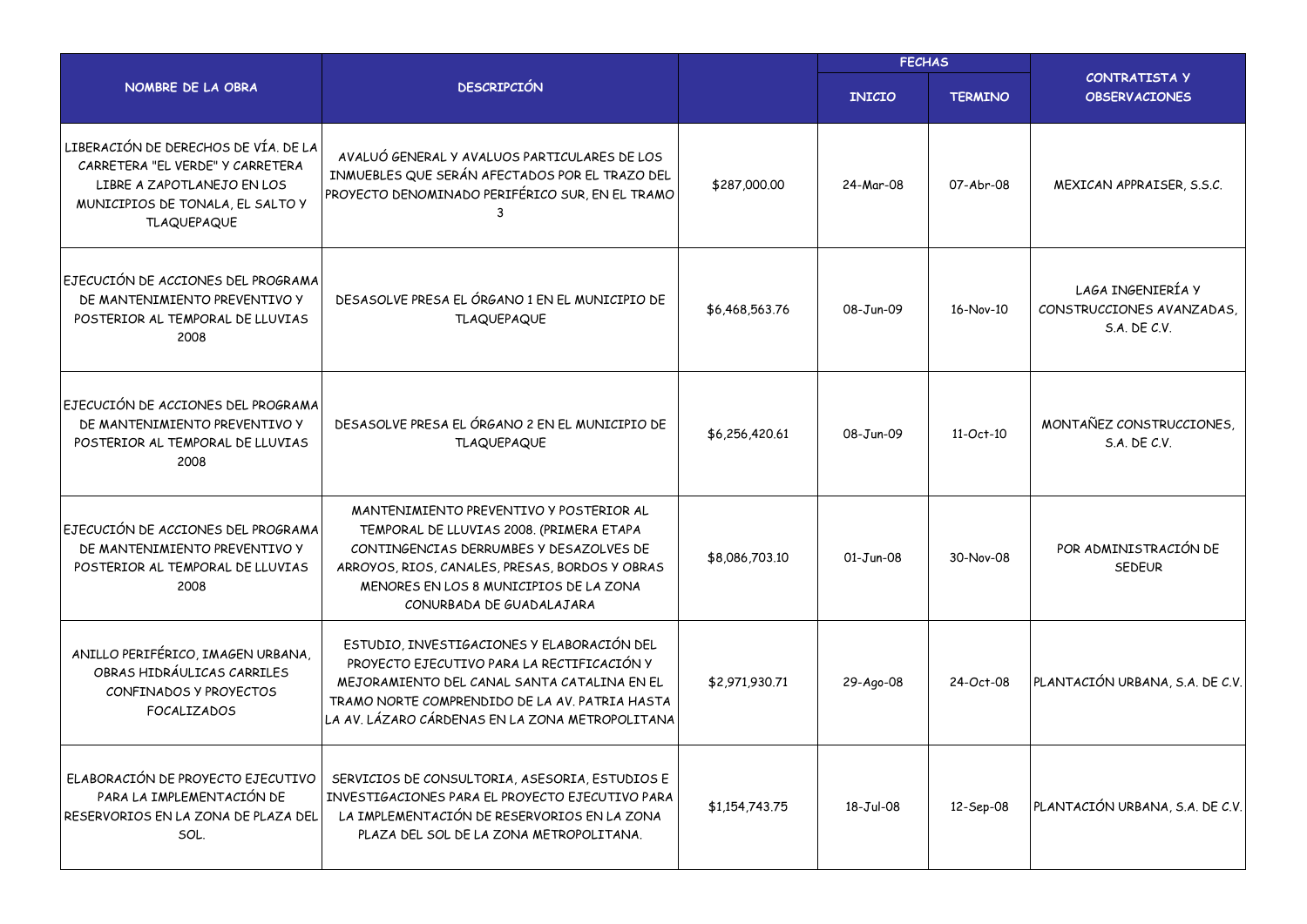|                                                                                                                                                                                                                  |                                                                                                                                                                                                                                                                     |                | <b>FECHAS</b> |                |                                                         |  |
|------------------------------------------------------------------------------------------------------------------------------------------------------------------------------------------------------------------|---------------------------------------------------------------------------------------------------------------------------------------------------------------------------------------------------------------------------------------------------------------------|----------------|---------------|----------------|---------------------------------------------------------|--|
| NOMBRE DE LA OBRA                                                                                                                                                                                                | <b>DESCRIPCIÓN</b>                                                                                                                                                                                                                                                  |                | <b>INICIO</b> | <b>TERMINO</b> | <b>CONTRATISTA Y</b><br><b>OBSERVACIONES</b>            |  |
| ELABORACIÓN DEL PROYECTO EJECUTIVO<br>PARA EL COLECTOR PLUVIAL GUADALUPE<br><b>GALLO EN CALLE ITURBIDE -</b><br>CONSTITUCIÓN - REFORMA.                                                                          | PROYECTO EJECUTIVO DEL COLECTOR PLUVIAL<br>GUADALUPE GALLO EN LA CALLE ITURBIDE-<br>CONSTITUCIÓN REFORMA, EN EL MUNICIPIO DE<br>ZAPOPAN, JAL.                                                                                                                       | \$244,294.50   | 29-Jul-08     | 26-Ago-08      | SÁNCHEZ TAPETILLO JOSUÉ<br>DANIEL                       |  |
| ELABORACIÓN DEL PROYECTO PARA LA<br>SEPARACIÓN DE FLUJOS DEL COLECTOR<br>EL DEAN AL COLECTOR R. MICHEL, EN LA<br>COLONIA FERROCARRIL, EN<br>GUADALAJARA, JALISCO.                                                | PROYECTO PARA LA SEPARACIÓN DE FLUJOS DEL<br>COLECTOR EL DEAN AL COLECTOR R. MICHEL, EN LA<br>COLONIA FERROCARRIL, EN GUADALAJARA, JALISCO.                                                                                                                         | \$179,055.00   | 30-Jun-08     | 12-Jul-08      | SÁNCHEZ TAPETILLO JOSUÉ<br>DANIEL                       |  |
| CONSTRUCCIÓN DE COLECTORES<br>PLUVIALES Y OBRAS COMPLEMENTARIAS<br>DE LAS CALLES ITURBIDE.<br>CONSTITUCIÓN Y REFORMA EN LA<br>COLONIA AGUA BLANCA, ZAPOPAN,<br><b>JALISCO</b>                                    | CONSTRUCCIÓN DE COLECTORES PLUVIALES Y OBRAS<br>COMPLEMENTARIAS DE LAS CALLES ITURBIDE.<br>CONSTITUCIÓN Y REFORMA EN LA COLONIA AGUA<br>BLANCA, ZAPOPAN, JALISCO                                                                                                    | \$3,119,356.65 | 22-Fne-09     | 15-Oct-09      | SERVICIOS CONSTRUCTIVOS E<br>INGENIERÍA, S.A. DE C.V.   |  |
| ELABORACIÓN DE ESTUDIO DE ANÁLISIS<br>COSTO BENEFICIO A NIVEL<br>PREFACTIBILIDAD DEL PROYECTO.<br>ACCIONES Y OBRAS DE CONTROL DE<br>AGUAS PLUVIALES EN EL CANAL SANTA<br>CATALINA, EN EL MUNICIPIO DE<br>ZAPOPAN | ELABORACIÓN DEL ANÁLISIS COSTO-BENEFICIO A<br>NIVEL PREFACTIBILIDAD DEL PROYECTO ACCIONES Y<br>OBRAS DE CONTROL DE AGUAS PLUVIALES EN EL CANAL<br>SANTA CATALINA                                                                                                    | \$303,000.00   | 19-Ago-08     | 15-Sep-08      | PRICEWATERHOUSECOOPERS, S.C.                            |  |
| ELABORACIÓN DE PROYECTO EJECUTIVO<br>PARA EL MANEJO DE ESCURRIMIENTOS<br>EN LA AV. PATRIA (COLOMOS)                                                                                                              | ELABORACIÓN DE PROYECTO EJECUTIVO PARA EL<br>MANEJO DE ESCURRIMIENTOS EN LA AV. PATRIA.                                                                                                                                                                             | \$2,235,083.12 | 03-Nov-08     | 29-Jun-10      | INFRAESTRUCTURA HIDRÁULICA<br>Y SERVICIOS, S.A. DE C.V. |  |
| ELABORACIÓN DE PROYECTOS<br>EJECUTIVOS DE CORREDORES VIALES EN<br>PAR, COMPLEMENTARIOS A LOS PARES<br>VIALES ACTUALES DE LA CIUDAD DE<br>GUADALAJARA Y SU ÁREA<br>METROPOLITANA.                                 | SERVICIOS DE CONSULTORIA, ASESORIA, ESTUDIOS E<br>INVESTIGACIONES PARA ESTUDIO, ANÁLISIS Y<br>ELABORACIÓN DE PROYECTOS DE CORREDORES VIALES<br>EN PAR, COMPLEMENTARIOS A LOS PARES VIALES<br>ACTUALES DE LA CIUDAD DE GUADALAJARA Y SU ÁREA<br><b>MFTROPOLITANA</b> | \$1,752,558.60 | $21-Jul-08$   | 08-Mar-10      | RAMÍREZ HUARACHA EDUARDO,<br>ARQ.                       |  |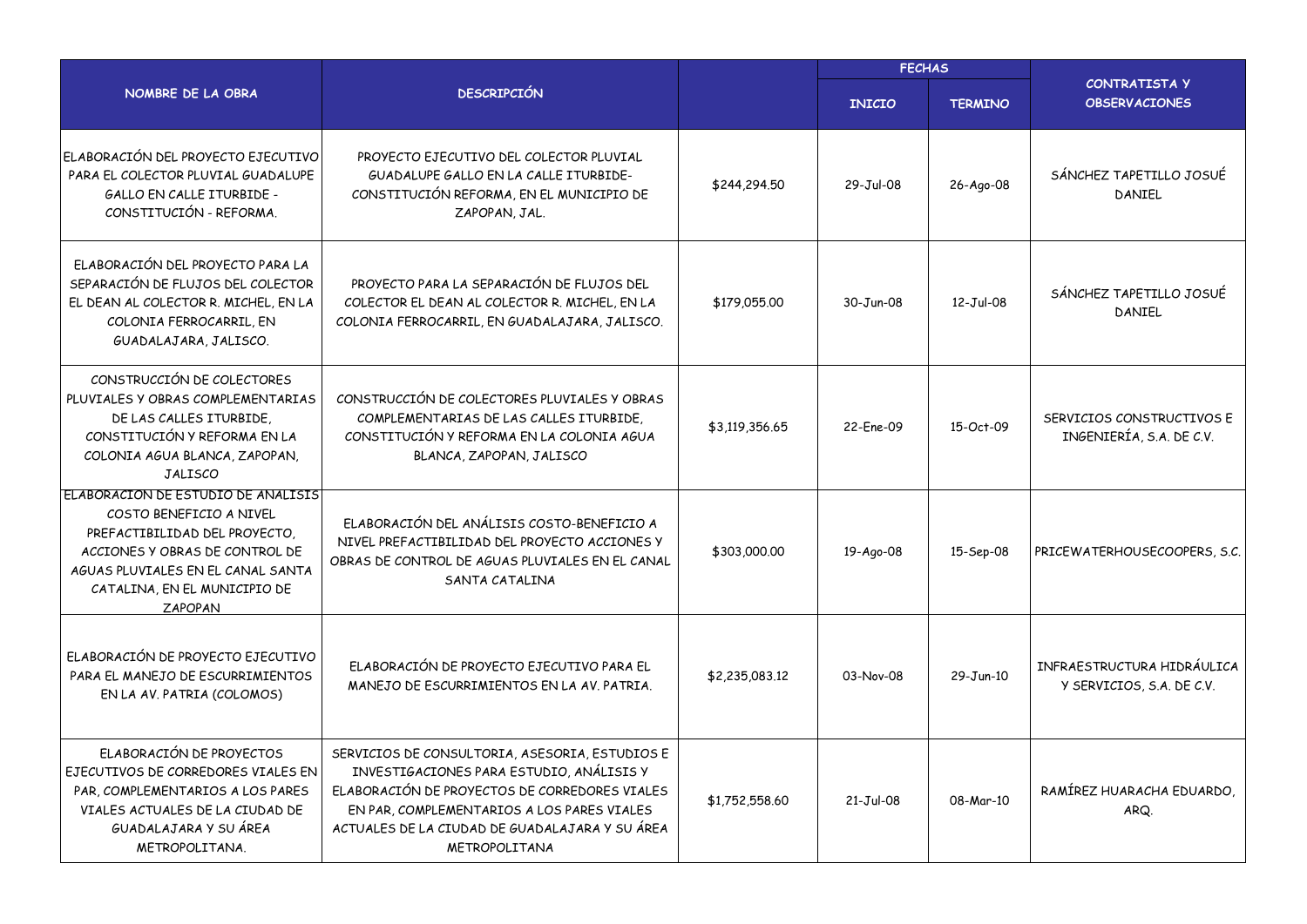|                                                                                                                                                                                                                           |                                                                                                                                                                                                                                                             | <b>FECHAS</b>   |               |                |                                                |
|---------------------------------------------------------------------------------------------------------------------------------------------------------------------------------------------------------------------------|-------------------------------------------------------------------------------------------------------------------------------------------------------------------------------------------------------------------------------------------------------------|-----------------|---------------|----------------|------------------------------------------------|
| NOMBRE DE LA OBRA                                                                                                                                                                                                         | <b>DESCRIPCIÓN</b>                                                                                                                                                                                                                                          |                 | <b>INICIO</b> | <b>TERMINO</b> | <b>CONTRATISTA Y</b><br><b>OBSERVACIONES</b>   |
| ELABORACIÓN DEL PROYECTO EJECUTIVO<br>PARA LA SOLUCIÓN VIAL DE LA AVENIDA<br>LÓPEZ MATEOS, TRAMO IXTLACIHUATL-<br>AXAYACATL EN EL MUNICIPIO DE<br><b>ZAPOPAN</b>                                                          | SERVICIOS DE CONSULTORIA, ASESORIA, ESTUDIOS E<br>INVESTIGACIONES PARA LA ELABORACIÓN DEL<br>PROYECTO EJECUTIVO PARA LA SOLUCIÓN VIAL URBANA<br>DE LA AV. LÓPEZ MATEOS, TRAMO CALLE IXTLACIHUATL<br>A CALLE AXAYACATL.                                      | \$4,832,875.00  | $21-Jul-08$   | 07-Nov-10      | IBAÑEZ ARQUITECTOS, S.C.                       |
| PAVIMENTACIÓN DE 7.3 KM EN LA<br>CARRETERA MIRAFLORES ENTRE<br>JUANACATLAN - ATEQUIZA, EN EL<br>MUNICIPIO DE JUANACATLAN (C.A.)<br>CAMINO TIPO "C", SUB-TRAMO 12+000 AL<br>KM 19+100 CON UN ANCHO DE CORONA DE<br>7.70 M. | CONSTRUCCIÓN DE TERRACERIAS, OBRAS DE DRENAJE,<br>PAVIMENTO, TRABAJOS DIVERSOS Y SEÑALAMIENTO,<br>DE LA CARRETERA JUANACATLÁN - MIRAFLORES -<br>ATEQUIZA; SUBTRAMO DEL KM. 12+000 AL KM. 19+100,<br>MUNICIPIO DE JUANACATLÁN JAL.                           | \$11,708,290.42 | 23-Abr-09     | 02-Abr-10      | CHÁVEZ TERRACERIAS Y<br>ACARREOS, S.A. DE C.V. |
| PAVIMENTACIÓN DE 2.7 KM EN LA<br>CARRETERA MIRAFLORES ENTRE<br>JUANACATLAN - ATEQUIZA, EN EL<br>MUNICIPIO DE IXTLAHUACAN DE LOS<br>MEMBRILLOS (C.A.) DE 0+000 AL 2+100<br>CON UN ANCHO DE CORONA DE 7.30                  | CONSTRUCCIÓN DE TERRACERIAS, OBRAS DE DRENAJE,<br>PAVIMENTO, TRABAJOS DIVERSOS Y SEÑALAMIENTO,<br>DE LA CARRETERA JUANACATLÁN - MIRAFLORES -<br>ATEQUIZA; TRAMO "RIÓ ZAPOTLANEJO - ATEQUIZA"<br>KM. 0+000 AL 2+100, EN EL MUNICIPIO DE JUANACATLÁN,<br>JAL. | \$5,350,707.51  | 23-Abr-09     | 17-Abr-10      | CONSTRUCTORA AUTLENSE, S.A.<br>DE C.V.         |
| DE ATEQUIZA, EN EL MUNICIPIO DE<br>IXTLAHUACAN DE LOS MEMBRILLOS, JAL.                                                                                                                                                    | CONSTRUCCIÓN DE LA PLAZA DE TEATRO CONSTRUCCIÓN DE LA PLAZA DE TEATRO DE ATEQUIZA,<br>EN EL MUNICIPIO DE IXTLAHUACAN DE LOS<br>MEMBRILLOS, JAL.                                                                                                             | \$1,500,000.00  | 19-Ago-08     | 09-Dic-08      | IXTLAHUACAN DE LOS<br><b>MEMBRILLOS</b>        |
| READECUACIÓN DE ESPACIOS EN LA<br>UNIDAD DEPORTIVA EN LA CABECERA<br>MUNICIPAL DE IXTLAHUACÁN DE LOS<br>MEMBRILLOS.                                                                                                       | READECUACIÓN DE ESPACIOS EN LA UNIDAD DEPORTIVA<br>EN LA CABECERA MUNICIPAL DE IXTLAHUACÁN DE LOS<br>MEMBRILLOS.                                                                                                                                            | \$2,868,676,22  | $01-Jun-08$   | 31-Dic-08      | IXTLAHUACAN DE LOS<br><b>MEMBRILLOS</b>        |
| RENIVELACION Y ENCARPETADO CON<br>PAVIMENTO ASFÁLTICO DE LA ANTIGUA<br>LA LOCALIDAD DE CEDROS A LA<br>LOCALIDAD LUIS GARCÍA, EN EL<br>MUNICIPIO DE IXTLAHUACAN DE LOS<br>MEMBRILLOS                                       | RENIVELACIÓN Y ENCARPETADO CON PAVIMENTO<br>CARRETERA GUADALAJARA - CHAPALA DE ASFÁLTICO DE LA ANTIGUA CARRETERA GUADALAJARA<br>CHAPALA DE LA LOCALIDAD DE CEDROS A LA LOCALIDAD<br>LUIS GARCÍA, EN EL MUNICIPIO DE IXTLAHUACAN DE<br><b>LOS MEMBRILLOS</b> | \$852,941.00    | 01-Jun-08     | 31-Dic-08      | IXTLAHUACAN DE LOS<br><b>MEMBRILLOS</b>        |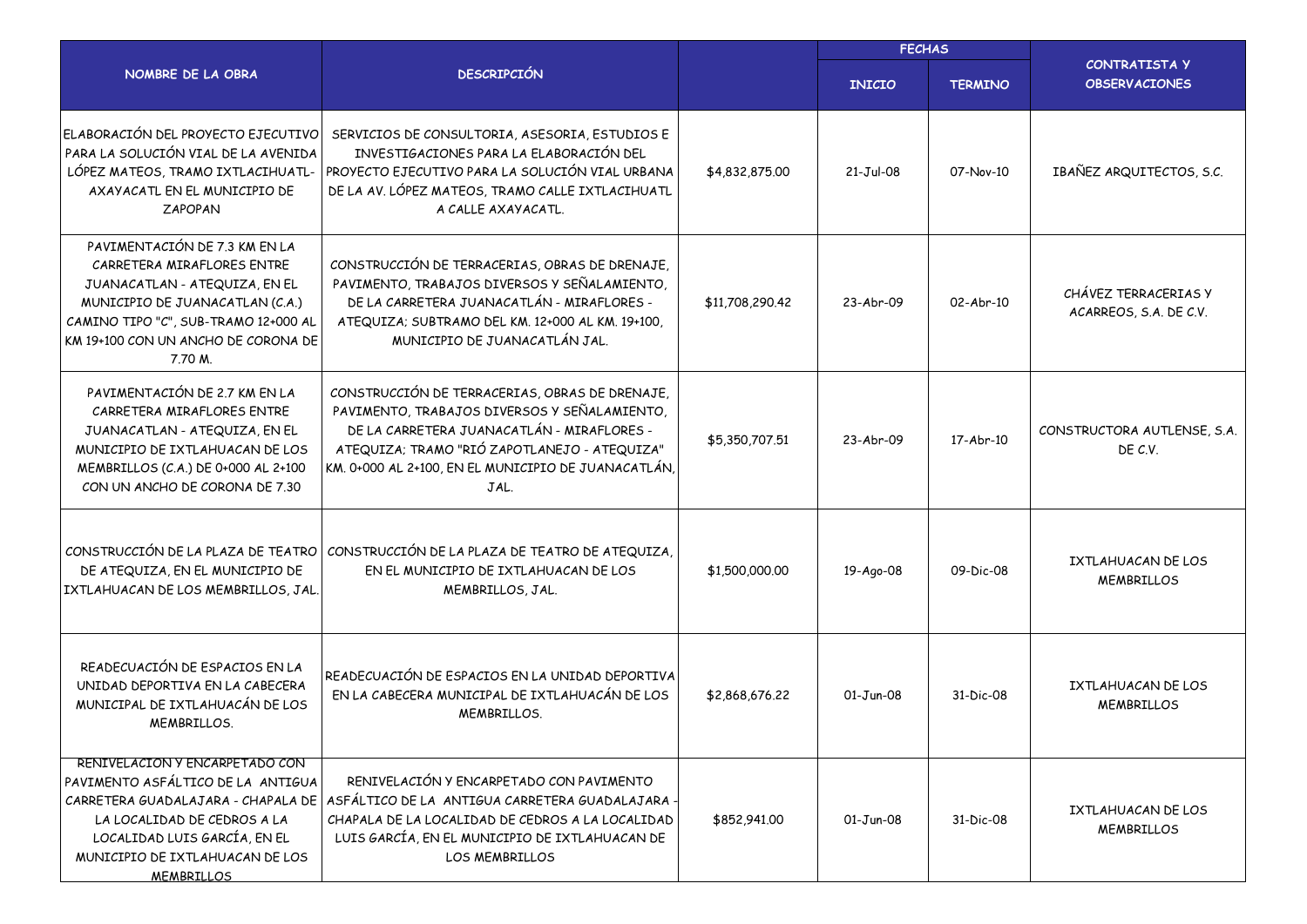|                                                                                                                                                                               |                                                                                                                                                                  |                 | <b>FECHAS</b> |                |                                                       |
|-------------------------------------------------------------------------------------------------------------------------------------------------------------------------------|------------------------------------------------------------------------------------------------------------------------------------------------------------------|-----------------|---------------|----------------|-------------------------------------------------------|
| NOMBRE DE LA OBRA                                                                                                                                                             | <b>DESCRIPCIÓN</b>                                                                                                                                               |                 | <b>INICIO</b> | <b>TERMINO</b> | <b>CONTRATISTA Y</b><br><b>OBSERVACIONES</b>          |
| CONSTRUCCIÓN DE LA UNIDAD<br>DEPORTIVA DE ATEQUIZA, EN EL<br>MUNICIPIO DE IXTLAHUACAN DE LOS<br><b>MEMBRILLOS</b>                                                             | CONSTRUCCIÓN DE LA UNIDAD DEPORTIVA DE<br>ATEQUIZA, EN EL MUNICIPIO DE IXTLAHUACAN DE LOS<br><b>MEMBRILLOS</b>                                                   | \$5,000,000.00  | 19-Ago-08     | 09-Dic-08      | IXTLAHUACAN DE LOS<br><b>MEMBRILLOS</b>               |
| REHABILITACIÓN DE LA CARPETA<br>ASFÁLTICA EN 9 VIALIDADES EN LA<br>LOCALIDAD DE SANTA ROSA, EN EL<br>MUNICIPIO DE IXTLAHUACAN DE LOS<br><b>MEMBRILLOS</b>                     | REHABILITACIÓN DE LA CARPETA ASFÁLTICA EN 9<br>VIALIDADES EN LA LOCALIDAD DE SANTA ROSA, EN EL<br>MUNICIPIO DE IXTLAHUACAN DE LOS MEMBRILLOS                     | \$1,500,000.00  | $01-Jun-08$   | 31-Dic-08      | IXTLAHUACAN DE LOS<br><b>MEMBRILLOS</b>               |
| CONSTRUCCIÓN DE LA PLAZA CÍVICA EN<br>LA LOCALIDAD DE LUIS GARCÍA, EN EL<br>MUNICIPIO DE IXTLAHUACAN DE LOS<br><b>MEMBRILLOS</b>                                              | CONSTRUCCIÓN DE LA PLAZA CÍVICA EN LA LOCALIDAD<br>DE LUIS GARCÍA, EN EL MUNICIPIO DE IXTLAHUACAN DE<br><b>LOS MEMBRILLOS</b>                                    | \$1,000,000.00  | $01-Jun-08$   | 31-Dic-08      | IXTLAHUACAN DE LOS<br><b>MEMBRILLOS</b>               |
| CONSTRUCCIÓN DE COLECTOR Y CANAL<br>PLUVIAL COLONIA LOMAS DEL CUATRO.<br>EN EL CERRO DEL CUATRO, MUNICIPIO DE<br>TLAQUEPAQUE, JALISCO                                         | CANAL PLUVIAL DEL ARROYO 01 EN LA COLONIA LOMAS<br>DEL CUATRO EN TLAQUEPAQUE, JALISCO.                                                                           | \$9,371,735.91  | 02-Mar-09     | 25-Abr-10      | TRUC CONSTRUCTORES, S.A. DE<br>C.V.                   |
| CONSTRUCCIÓN DE COLECTOR Y CANAL<br>PLUVIAL COLONIA LOMAS DEL CUATRO,<br>EN EL CERRO DEL CUATRO, MUNICIPIO DE<br>TLAQUEPAQUE, JALISCO                                         | EMPEDRADO DE LA CALLE BUENOS AIRES EN LA COLONIA<br>LOMAS DEL CUATRO, EN EL MUNICIPIO DE<br>TLAQUEPAQUE, JAL.                                                    | \$627,324.07    | 29-Dic-08     | 25-Ago-09      | AB CONSTRUCCIÓN Y<br>URBANIZACIÓN, S.A. DE C.V.       |
| CONSTRUCCIÓN DE COLECTORES<br>PLUVIALES Y OBRAS COMPLEMENTARIAS<br>DE LAS CALLES ITURBIDE,<br>CONSTITUCIÓN Y REFORMA EN LA<br>COLONIA AGUA BLANCA, ZAPOPAN,<br><b>JALISCO</b> | CONSTRUCCIÓN DE COLECTORES PLUVIALES Y OBRAS<br>COMPLEMENTARIAS DE LAS CALLES ITURBIDE,<br>CONSTITUCIÓN Y REFORMA EN LA COLONIA AGUA<br>BLANCA, ZAPOPAN, JALISCO | \$13,000,000.00 | 22-Ene-09     | 15-Oct-09      | SERVICIOS CONSTRUCTIVOS E<br>INGENIERÍA, S.A. DE C.V. |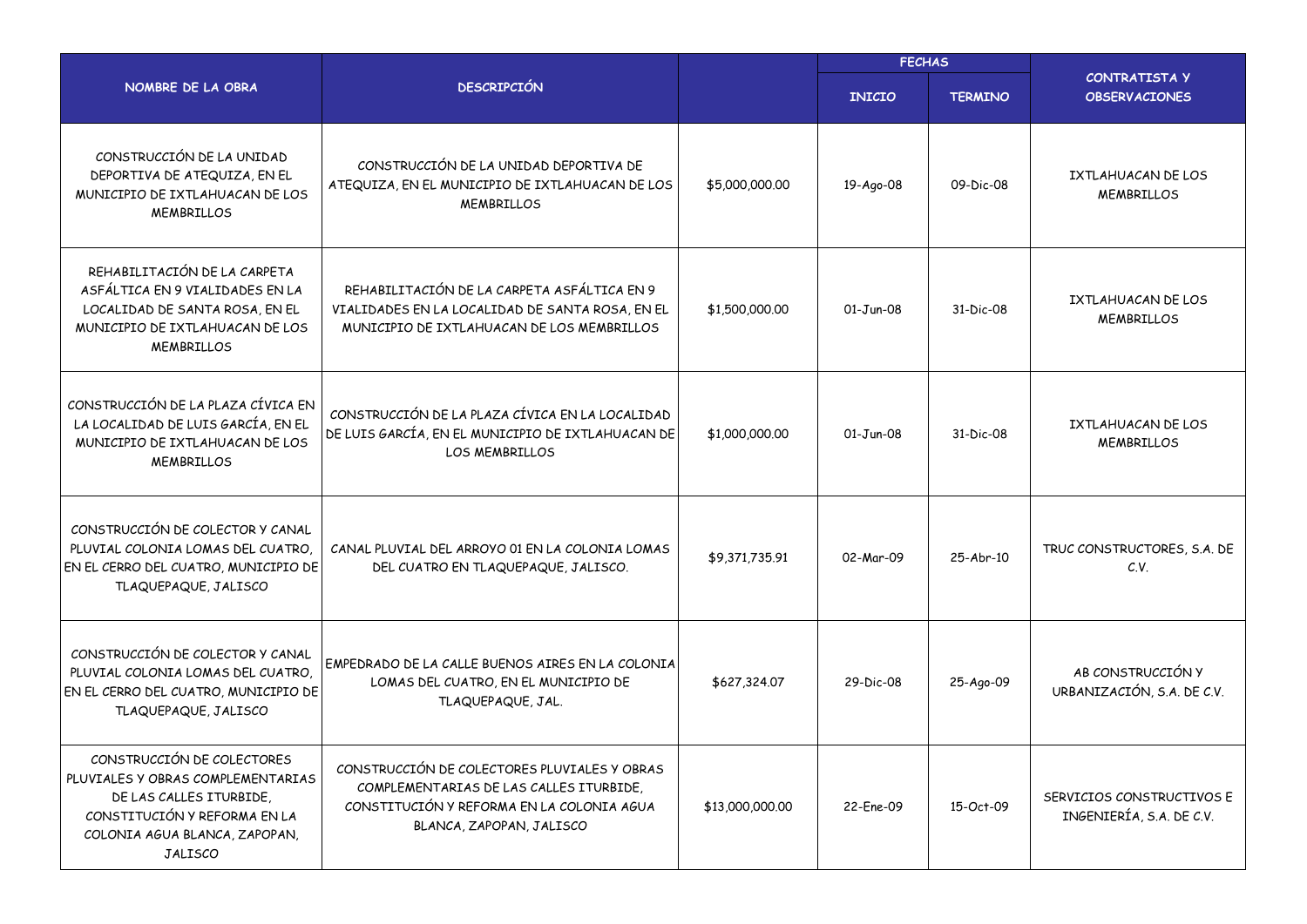|                                                                                                                                                                                                                                                             |                                                                                                                                                                                                                                                                      |                 | <b>FECHAS</b> |                |                                                |  |
|-------------------------------------------------------------------------------------------------------------------------------------------------------------------------------------------------------------------------------------------------------------|----------------------------------------------------------------------------------------------------------------------------------------------------------------------------------------------------------------------------------------------------------------------|-----------------|---------------|----------------|------------------------------------------------|--|
| NOMBRE DE LA OBRA                                                                                                                                                                                                                                           | <b>DESCRIPCIÓN</b>                                                                                                                                                                                                                                                   |                 | <b>INICIO</b> | <b>TERMINO</b> | CONTRATISTA Y<br><b>OBSERVACIONES</b>          |  |
| URBANIZACIÓN EN AV. 8 DE JULIO, CON<br>UN TRAMO DE 17.4 KM EN LOS<br>MUNICIPIOS DE TLAQUEPAQUE Y<br>TLAJOMULCO DE ZUÑIGA                                                                                                                                    | AMPLIACIÓN Y MEJORAMIENTO DE LA AV. 8 DE JULIO,<br>ENTRE LA AV. MEZQUITERA Y EL ANILLO PERIFÉRICO<br>SUR, EN EL MUNICIPIO DE TLAQUEPAQUE, JALISCO.<br>"COMPONENTE MUROS DE CONTENCIÓN MC-2, MC-3, MC-<br>4, Y TRABES"                                                | \$11,768,281.81 | 19-Feb-09     | 12-Oct-10      | SILVA CHAVARRIA IGNACIO. ING.                  |  |
| URBANIZACIÓN EN AV. 8 DE JULIO, CON<br>UN TRAMO DE 17.4 KM EN LOS<br>MUNICIPIOS DE TLAQUEPAQUE Y<br>TLAJOMULCO DE ZUÑIGA                                                                                                                                    | AMPLIACIÓN Y MEJORAMIENTO DE LA AV. 8 DE JULIO,<br>ENTRE LA AV. MEZQUITERA Y EL ANILLO PERIFÉRICO<br>SUR, EN EL MUNICIPIO DE TLAQUEPAQUE, JALISCO.<br>"COMPONENTE HIDRÁULICO"                                                                                        | \$15,888,768.35 | 24-Feb-09     | 09-May-10      | OBRAS CIVILES ESPECIALIZADAS<br>S.A. DE C.V.   |  |
| URBANIZACIÓN EN AV. 8 DE JULIO, CON<br>UN TRAMO DE 17.4 KM EN LOS<br>MUNICIPIOS DE TLAQUEPAQUE Y<br>TLAJOMULCO DE ZUÑIGA                                                                                                                                    | AMPLIACIÓN Y MEJORAMIENTO DE LA AV. 8 DE JULIO,<br>ENTRE LA AV. MEZQUITERA Y EL ANILLO PERIFÉRICO<br>SUR, EN EL MUNICIPIO DE TLAQUEPAQUE, JALISCO.<br>"COMPONENTE MURO DE CONTENCIÓN MC-1 Y PILAS MC-<br>2, MC-3, MC-4"                                              | \$3,115,874.33  | 09-Mar-09     | 29-Oct-10      | SPHAERA CONSTRUCCIONES, S.A.<br>DE C.V.        |  |
| NODO VIAL AV. AVIACIÓN                                                                                                                                                                                                                                      | CONSTRUCCIÓN PASO A DESNIVEL UBICADO: EN<br>PROLONGACIÓN AV. VALLARTA CRUCE CON AV.<br>AVIACIÓN, EN EL MUNICIPIO DE ZAPOPAN, JAL.                                                                                                                                    | \$24,026,452.21 | 08-May-06     | 24-Ene-10      | COFAR INGENIERÍA, S.A. DE C.V.                 |  |
| NODO VIAL AV. AVIACIÓN                                                                                                                                                                                                                                      | ADECUACIONES VIALES PARA VUELTA DERECHA DE AV.<br>AVIACIÓN HACIA CARRETERA A NOGALES EN EL NODO<br>AVIACIÓN.                                                                                                                                                         | \$825,454.65    | 08-Sep-08     | 13-Feb-10      | CONSTRUCTORA RAL DE<br>OCCIDENTE, S.A. DE C.V. |  |
| CONSTRUCCIÓN DE OBRAS DE<br>INFRAESTRUCTURA, ELABORACIÓN DE<br>ESTUDIOS Y PROYECTOS EJECUTIVOS,<br>EQUIPAMIENTO, INFRAESTRUCTURA<br>HIDRÁULICA, IMAGEN URBANA,<br>VIALIDAD, PUENTES PEATONALES Y<br>ACCIONES A REALIZARSE EN EL<br>MUNICIPIO DE GUADALAJARA | SERVICIOS DE CONSULTORÍA, ASESORÍA, ESTUDIOS E<br>INVESTIGACIONES PARA LA ELABORACIÓN DEL<br>PROYECTO PARA EL MANEJO DE ESCURRIMIENTOS<br>PLUVIALES GENERALES EN LA SUBCUENCA DEL CUATRO<br>EN EL CERRO DEL CUATRO DENTRO DE LA ZONA<br>METROPOLITANA DE GUADALAJARA | \$1,846,612.50  | 26-Feb-09     | 06-Jun-09      | COMUNA INGENIERÍA, S.A. DE C.V.                |  |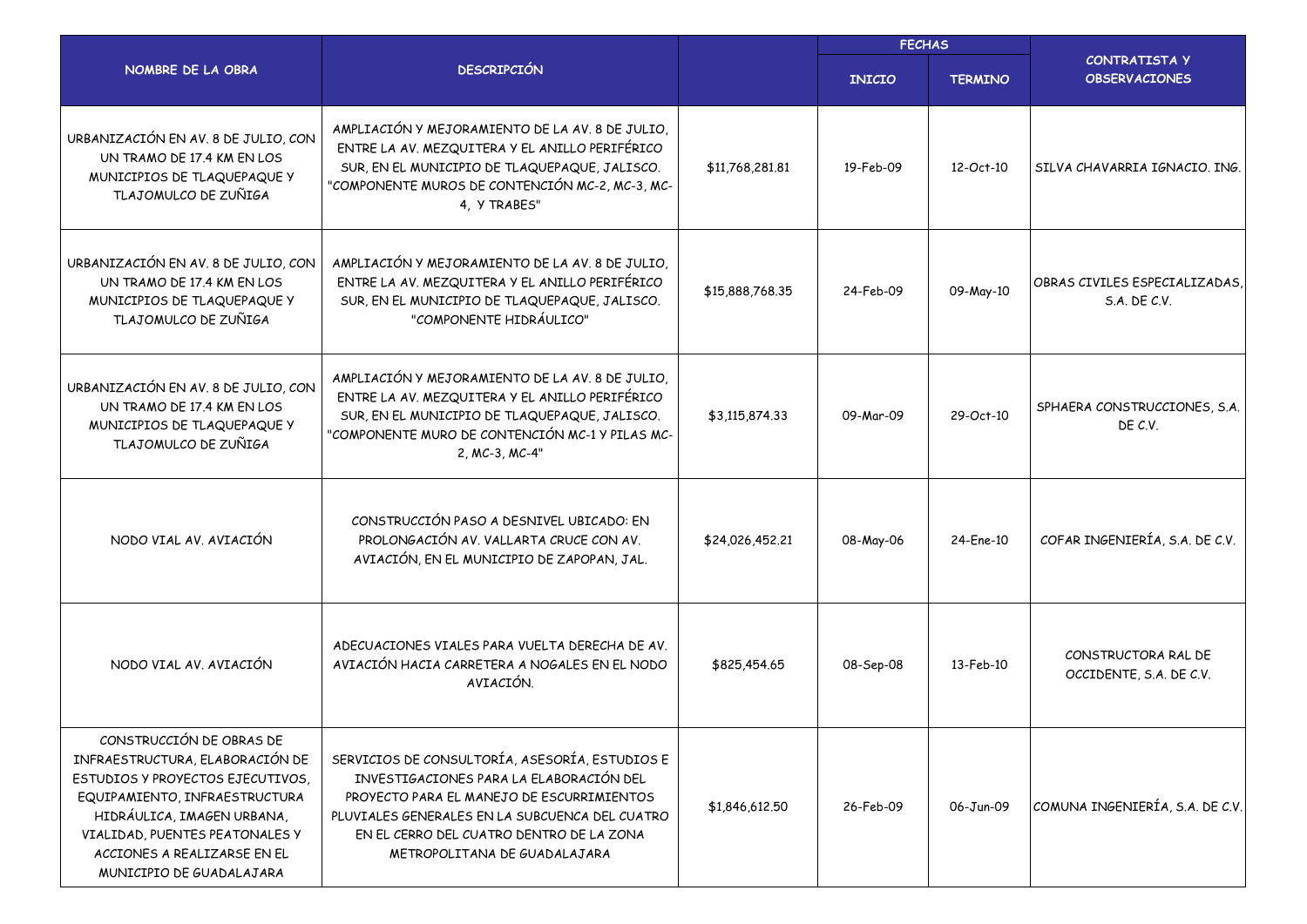|                                                                                                                                                                                                     |                                                                                                                                                                                                                                                   | <b>FECHAS</b>  |               |                |                                                    |
|-----------------------------------------------------------------------------------------------------------------------------------------------------------------------------------------------------|---------------------------------------------------------------------------------------------------------------------------------------------------------------------------------------------------------------------------------------------------|----------------|---------------|----------------|----------------------------------------------------|
| NOMBRE DE LA OBRA                                                                                                                                                                                   | <b>DESCRIPCIÓN</b>                                                                                                                                                                                                                                |                | <b>INICIO</b> | <b>TERMINO</b> | CONTRATISTA Y<br><b>OBSERVACIONES</b>              |
| ELABORACIÓN DE PROYECTO EJECUTIVO<br>PARA EL NODO VIAL TAPATÍO,<br>LOCALIZADO EN EL CRUCE DE LA<br>CARRETERA A CHAPALA Y LA AVENIDA<br>PATRIA, EN EL MUNICIPIO DE<br>TLAQUEPAQUE.                   | SERVICIOS DE CONSULTORIA, ASESORIA, ESTUDIOS E<br>INVESTIGACIONES PARA EL PROYECTO EJECUTIVO DEL<br>NODO VIAL TAPATÍO, LOCALIZADO EN EL CRUCE DE LA<br>CARRETERA A CHAPALA Y LA AV. PATRIA, EN EL<br>MUNICIPIO DE TLAQUEPAQUE.                    | \$7,725,698.00 | 18-Jul-08     | 10-Sep-09      | ADQUADRUM DESARROLLADORES,<br>S.C.                 |
| NODO AV. LÁZARO CÁRDENAS- AV. LÓPEZ<br><b>MATFOS</b>                                                                                                                                                | SERVICIOS DE CONSULTORÍA, ASESORÍA, ESTUDIOS E<br>INVESTIGACIONES PARA EL PROYECTO EJECUTIVO DE<br>SOLUCIÓN VEHICULAR EN EL CRUCE DE LA CALZADA<br>LÁZARO CÁRDENAS Y AV. LÓPEZ MATEOS.                                                            | \$2,050,847.90 | 11-Sep-08     | 01-Ene-09      | <b>DOCTOR ZAMORANO Y</b><br>ASOCIADOS, S.C.        |
| SOLUCIÓN PLUVIAL DE VIALIDADES<br>TRANSVERSALES A LA AV. PROL. COLON<br>(CAMINO REAL A COLIMA), ENTRE EL<br>ARROYO SECO Y LA AV. RAMÓN CORONA,<br>EN EL MUNICIPIO DE TLAQUEPAQUE,<br><b>JALISCO</b> | SOLUCIÓN PLUVIAL DE VIALIDADES TRANSVERSALES A<br>LA AV. PROL. COLON (CAMINO REAL A COLIMA), ENTRE EL<br>ARROYO SECO Y LA AV. RAMÓN CORONA, EN EL<br>MUNICIPIO DE TLAQUEPAQUE, JALISCO                                                            | \$340,158.50   | 29-Feb-08     | 18-Abr-08      | SÁNCHEZ TAPETILLO JOSUÉ<br>DANIFL                  |
| ELABORACIÓN DE PROYECTO EJECUTIVO<br>PARA LA IMPLEMENTACIÓN DE<br>RESERVORIOS EN LA ZONA DE PLAZA DEL<br>SOL.                                                                                       | SERVICIOS DE CONSULTORIA, ASESORIA, ESTUDIOS E<br>INVESTIGACIONES PARA EL PROYECTO EJECUTIVO PARA<br>LA IMPLEMENTACIÓN DE RESERVORIOS EN LA ZONA<br>PLAZA DEL SOL DE LA ZONA METROPOLITANA.                                                       | \$165,600,00   | 18-Jul-08     | 12-Sep-08      | PLANTACIÓN URBANA, S.A. DE C.V.                    |
| PROYECTO EJECUTIVO DEL NODO VIAL<br>UBICADO EN LA AV. PATRIA EN SU CRUCE<br>CON AV. PABLO NERUDA, EN LA ZONA<br>METROPOLITANA DE GUADALAJARA.                                                       | SERVICIOS DE CONSULTORIA, ASESORIA, ESTUDIOS E<br>INVESTIGACIONES PARA EL PROYECTO EJECUTIVO DEL<br>NODO VIAL UBICADO EN LA AV. PATRIA EN SU CRUCE<br>CON AV. PABLO NERUDA, EN LA ZONA METROPOLITANA<br>DE GUADALAJARA.                           | \$1,679,345.00 | 26-Jun-08     | 04-Mar-09      | CONSTRUCTORES Y ASESORES DE<br>OBRAS, S.A. DE C.V. |
| LIBERACIÓN DE DERECHOS DE VÍA. DE LA<br>CARRETERA "EL VERDE" Y CARRETERA<br>LIBRA A ZAPOTLANEJO EN LOS<br>MUNICIPIOS DE TONALA, EL SALTO Y<br><b>TLAQUEPAQUE</b>                                    | SERVICIOS DE CONSULTORIA, ASESORIA, ESTUDIOS E<br>INVESTIGACIONES PARA EL "PROYECTO EJECUTIVO DE<br>LA AMPLIACIÓN A OCHENTA METROS DENTRO DEL<br>DERECHO VÍA DEL PERIFÉRICO NORTE, EN EL TRAMO DE<br>LA CALZADA INDEPENDENCIA- CAMINO A COLIMILLA | \$2,399,807.74 | 01-Abr-08     | 31-May-10      | URBA INGENIERÍA, S.A. DE C.V.                      |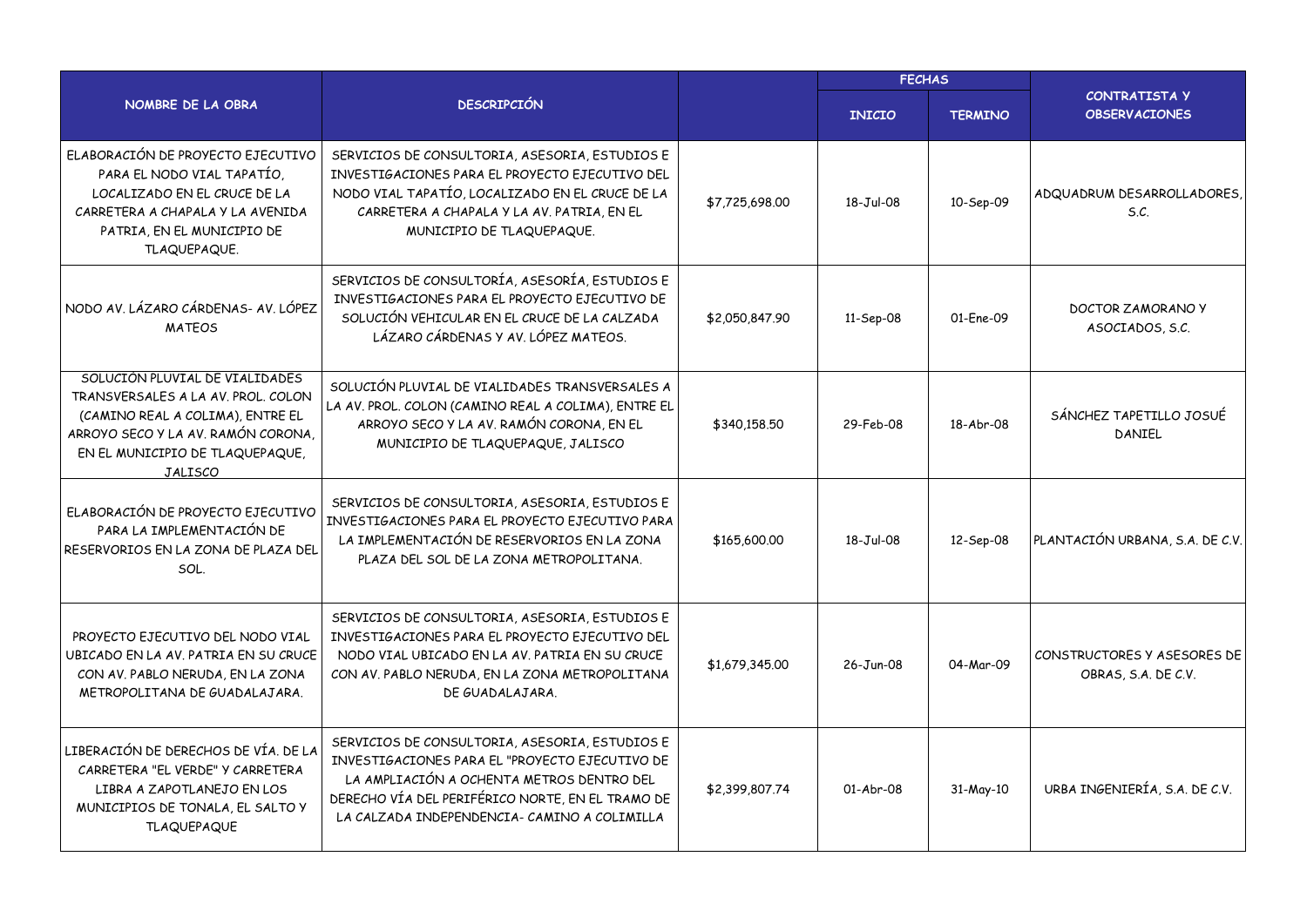|                                                                                                                                                                                                                                                                                                               |                                                                                                                                                                                                                                                                                                                |                | <b>FECHAS</b> |                |                                                           |  |
|---------------------------------------------------------------------------------------------------------------------------------------------------------------------------------------------------------------------------------------------------------------------------------------------------------------|----------------------------------------------------------------------------------------------------------------------------------------------------------------------------------------------------------------------------------------------------------------------------------------------------------------|----------------|---------------|----------------|-----------------------------------------------------------|--|
| NOMBRE DE LA OBRA                                                                                                                                                                                                                                                                                             | <b>DESCRIPCIÓN</b>                                                                                                                                                                                                                                                                                             |                | <b>INICIO</b> | <b>TERMINO</b> | <b>CONTRATISTA Y</b><br><b>OBSERVACIONES</b>              |  |
| SERVICIOS DE CONSULTORIA,<br>ASESORIA, ESTUDIOS E<br>INVESTIGACIONES PARA EL PROYECTO<br>EJECUTIVO DE LAS ÁREAS DE<br>TRANSFERENCIA LOCALIZADO EN LA AV.<br>SOLIDARIDAD FRENTE AL<br>FRACCIONAMIENTO REVOLUCIÓN EN EL<br>ACCESO CARRETERO DE CHAPALA, EN<br><b>TLAQUEPAQUE, JAL</b>                           | SERVICIOS DE CONSULTORIA, ASESORIA, ESTUDIOS E<br>INVESTIGACIONES PARA EL PROYECTO EJECUTIVO DE<br>LAS ÁREAS DE TRANSFERENCIA LOCALIZADO EN LA AV.<br>SOLIDARIDAD FRENTE AL FRACCIONAMIENTO<br>REVOLUCIÓN EN EL ACCESO CARRETERO DE CHAPALA, EN<br>TLAQUEPAQUE, JAL.                                           | \$933,628.00   | 23-Jun-08     | 14-Jun-09      | ADQUADRUM DESARROLLADORES,<br>S.C.                        |  |
| URBANIZACIÓN EN AV. 8 DE JULIO, CON<br>UN TRAMO DE 17.4 KM EN LOS<br>MUNICIPIOS DE TLAQUEPAQUE Y<br>TLAJOMULCO DE ZUÑIGA                                                                                                                                                                                      | AMPLIACIÓN Y MEJORAMIENTO DE LA AV. 8 DE JULIO,<br>ENTRE LA AV. MEZQUITERA Y EL ANILLO PERIFÉRICO<br>SUR, EN EL MUNICIPIO DE TLAQUEPAQUE, JALISCO.<br>"COMPONENTE URBANIZACIÓN CUERPO ORIENTE 0+000<br>AL 1+940                                                                                                | \$8,913,290.03 | 18-Feb-09     | 22-Feb-10      | PAVIMENTOS INDUSTRIALES Y<br>URBANIZACIONES, S.A. DE C.V. |  |
| SERVICIOS DE CONSULTORIA,<br>ASESORIA, ESTUDIOS E<br>INVESTIGACIONES PARA EL PROYECTO<br>EJECUTIVO DEL NODO UBICADO EN EL<br>CRUCERO DE AV. PATRIA NACIONES<br>UNIDAS, EN EL MUNICIPIO DE ZAPOPAN                                                                                                             | SERVICIOS DE CONSULTORIA, ASESORIA, ESTUDIOS E<br>INVESTIGACIONES PARA EL PROYECTO EJECUTIVO DEL<br>NODO UBICADO EN EL CRUCERO DE AV. PATRIA<br>NACIONES UNIDAS, EN EL MUNICIPIO DE ZAPOPAN                                                                                                                    | \$1,484,369.86 | 29-Feb-08     | 01-Ene-09      | TEPULI, S.A. DE C.V.                                      |  |
| SERVICIOS DE CONSULTORIA, ASESORIA<br>ESTUDIO E INVESTIGACIÓN PARA EL<br>PROYECTO EJECUTIVO DE<br>MODERNIZACIÓN DE LA ESTACIÓN<br>PERIFÉRICO SUR DE SITEUR UBICADA EN<br>AV. PERIFÉRICO SUR EN SU CRUCE CON<br>AV. COLON, ADEMÁS DEL PROYECTO DE<br>IMAGEN URBANA PARA NODO COLON<br>UBICADO EN LA MISMA ZONA | SERVICIOS DE CONSULTORIA, ASESORIA ESTUDIO E<br>INVESTIGACIÓN PARA EL PROYECTO EJECUTIVO DE<br>MODERNIZACIÓN DE LA ESTACIÓN PERIFÉRICO SUR DE<br>SITEUR UBICADA EN AV. PERIFÉRICO SUR EN SU CRUCE<br>CON AV. COLON, ADEMÁS DEL PROYECTO DE IMAGEN<br>URBANA PARA NODO COLON UBICADO EN LA MISMA<br><b>ZONA</b> | \$1,702,460.00 | 16-Jul-08     | 15-Ene-10      | METRO ARQUITECTURA, S.A. DE<br>C.V.                       |  |
| ELABORACIÓN DEL ESTUDIO DE<br>ANÁLISIS COSTO-BENEFICIO SISTEMAS<br>VIALES METROPOLITANOS, EJE LÁZARO<br>CÁRDENAS Y CIRCUITO PATRIA EN LA<br>ZONA PONIENTE DE GUADALAJARA                                                                                                                                      | ELABORACIÓN DEL ESTUDIO DE ANÁLISIS COSTO-<br>BENEFICIO SISTEMAS VIALES METROPOLITANOS, EJE<br>LÁZARO CÁRDENAS Y CIRCUITO PATRIA EN LA ZONA<br>PONIENTE DE GUADALAJARA                                                                                                                                         | \$1,181,050.00 | 29-Dic-08     | 30-Jun-09      | PRICEWATERHOUSECOOPERS, S.C.                              |  |
| ELABORACIÓN DEL ESTUDIO DE<br>ANÁLISIS COSTO-BENEFICIO DEL<br>PROYECTO DE MODERNIZACIÓN DEL<br>ANILLO PERIFÉRICO ACTUAL DE LA ZONA<br>METROPOLITANA DE GUADALAJARA                                                                                                                                            | ELABORACIÓN DEL ESTUDIO DE ANÁLISIS COSTO-<br>BENEFICIO DEL PROYECTO DE MODERNIZACIÓN DEL<br>ANILLO PERIFÉRICO ACTUAL DE LA ZONA<br>METROPOLITANA DE GUADALAJARA                                                                                                                                               | \$1,017,750.00 | 29-Dic-08     | 30-Jun-09      | PRICEWATERHOUSECOOPERS, S.C.                              |  |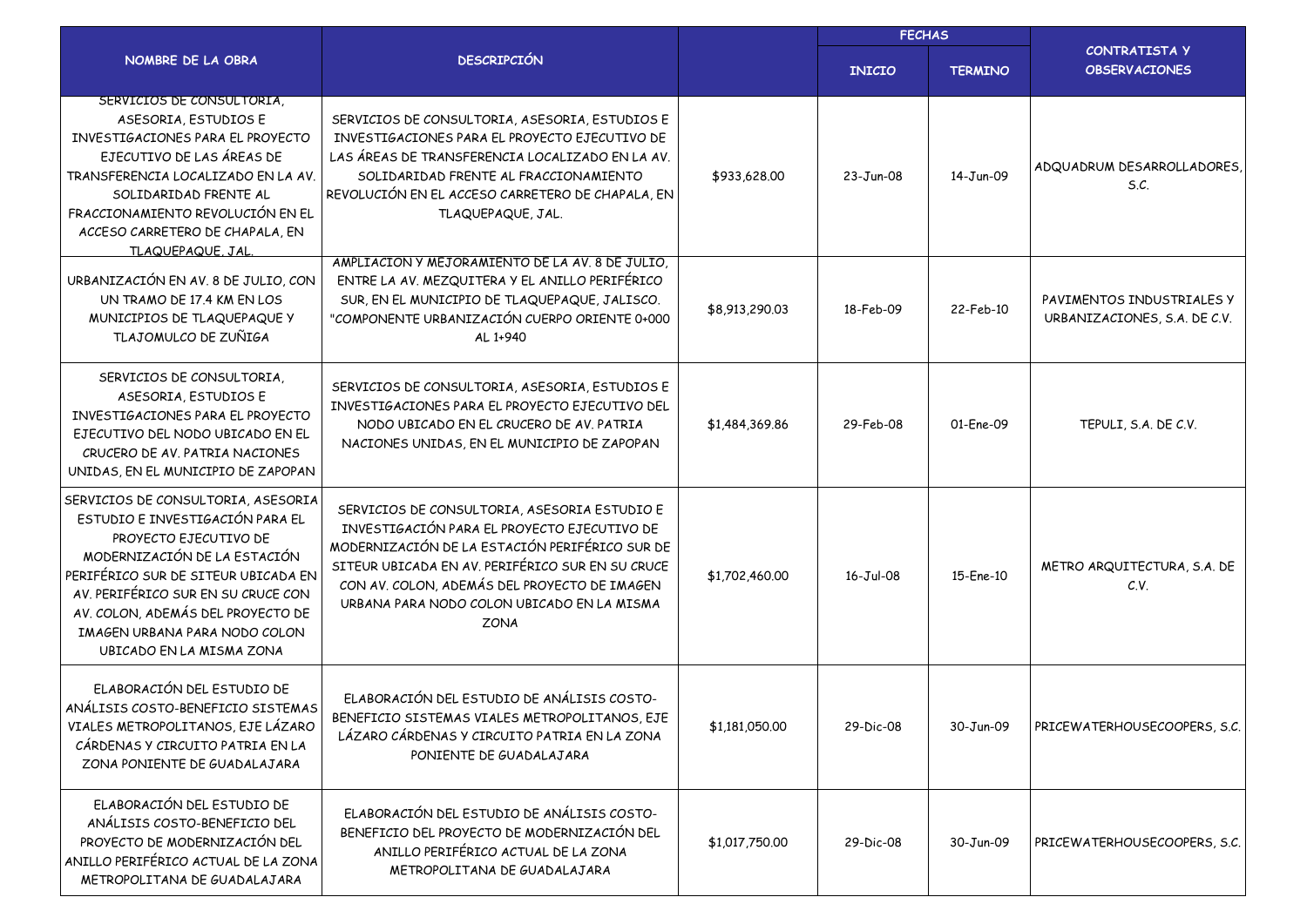|                                                                                                                                                                                                               |                                                                                                                                                                                                                                  | <b>FECHAS</b>  |               |                |                                                |
|---------------------------------------------------------------------------------------------------------------------------------------------------------------------------------------------------------------|----------------------------------------------------------------------------------------------------------------------------------------------------------------------------------------------------------------------------------|----------------|---------------|----------------|------------------------------------------------|
| NOMBRE DE LA OBRA                                                                                                                                                                                             | <b>DESCRIPCIÓN</b>                                                                                                                                                                                                               |                | <b>INICIO</b> | <b>TERMINO</b> | <b>CONTRATISTA Y</b><br><b>OBSERVACIONES</b>   |
| ELABORACIÓN DEL ESTUDIO DE<br>ANÁLISIS COSTO- BENEFICIO A NIVEL<br>PREFACTIBILIDAD DEL PROYECTO "CIERRE<br>DEL ANILLO PERIFÉRICO" DE LA ZONA<br>METROPOLITANA DE GUADALAJARA Y 14<br>KM DE LA AV. TONALTECAS. | ELABORACIÓN DEL ESTUDIO DE ANÁLISIS COSTO-<br>BENEFICIO A NIVEL PREFACTIBILIDAD DEL PROYECTO<br>"CIERRE DEL ANILLO PERIFÉRICO" DE LA ZONA<br>METROPOLITANA DE GUADALAJARA Y 14 KM DE LA AV.<br>TONALTECAS.                       | \$1,150,000.00 | 29-Dic-08     | 30-Jun-09      | PRICEWATERHOUSECOOPERS, S.C.                   |
| ELABORACIÓN DEL ESTUDIO DE<br>ANÁLISIS COSTO-BENEFICIO DEL<br>PROYECTO "SISTEMA ANILLO PERIFÉRICO<br>Y VIALIDADES ALIMENTADORAS" ZONA<br>METROPOLITANA DE GUADALAJARA<br>ENTRONQUE CARRETERA CHAPALA          | ELABORACIÓN DEL ESTUDIO DE ANÁLISIS COSTO-<br>BENEFICIO DEL PROYECTO "SISTEMA ANILLO<br>PERIFÉRICO Y VIALIDADES ALIMENTADORAS" ZONA<br>METROPOLITANA DE GUADALAJARA ENTRONQUE<br>CARRETERA CHAPALA                               | \$1,021,119.50 | 29-Dic-08     | 09-Feb-09      | PRICEWATERHOUSECOOPERS, S.C.                   |
| DOCUMENTO TÉCNICO JUSTIFICATIVO<br>PARA LA SOLICITUD DE NO<br>REQUERIMIENTO DE AUTORIZACIÓN EN<br>MATERIA DE IMPACTO AMBIENTAL                                                                                | DOCUMENTO TÉCNICO JUSTIFICATIVO PARA LA<br>SOLICITUD DE NO REQUERIMIENTO DE AUTORIZACIÓN<br>EN MATERIA DE IMPACTO AMBIENTAL, PARA LA<br>CONSTRUCCIÓN DEL CANAL TRAPECIAL REVESTIDO DE<br>CONCRETO ARMADO EN TLAQUEPAQUE, JALISCO | \$51,750.00    | 29-Dic-08     | 07-Ene-09      | SOLÓRZANO IBARRA FILEMON<br>ING.               |
| LIBERACIÓN DE DERECHOS DE VÍA. DE LA<br>CARRETERA "EL VERDE" Y CARRETERA<br>LIBRA A ZAPOTLANEJO EN LOS<br>MUNICIPIOS DE TONALA, EL SALTO Y<br><b>TLAQUEPAQUE</b>                                              | ESTUDIO DE DEMANDA MULTIMODAL DE<br>DESPLAZAMIENTOS DE LA ZONA METROPOLITANA DE<br>GUADALAJARA, ACTUALIZACIÓN 2007                                                                                                               | \$1,171,862.01 | 08-Oct-07     | 31-Oct-09      | ARQ. MARIO CÓRDOVA ESPAÑA                      |
| ELABORACIÓN DEL PROYECTO PARA LA<br>SEPARACIÓN DE FLUJOS DEL COLECTOR<br>EL DEAN AL COLECTOR R. MICHEL, EN LA<br>COLONIA FERROCARRIL, EN<br>GUADALAJARA, JALISCO.                                             | PROYECTO PARA LA SEPARACIÓN DE FLUJOS DEL<br>COLECTOR EL DEAN AL COLECTOR R. MICHEL, EN LA<br>COLONIA FERROCARRIL, EN GUADALAJARA, JALISCO.                                                                                      | \$90,620.00    | $30 - Jun-08$ | 12-Jul-08      | SÁNCHEZ TAPETILLO JOSUÉ<br>DANIEL              |
| TERCERA ETAPA PARA LA CONSTRUCCIÓN<br>DEL "RECLUSORIO METROPOLITANO"<br>UBICADO EN EL MUNICIPIO DE EL SALTO.                                                                                                  | SUMINISTRO DE CONCRETO HIDRÁULICO DE VARIAS<br>RESISTENCIAS Y SERVICIO DE BOMBEO HIDRÁULICO<br>PARA LA OBRA "CONSTRUCCIÓN DEL RECLUSORIO<br>METROPOLITANO, SEGUNDA ETAPA"                                                        | \$78,009.64    | 18-Sep-06     | 28-Feb-08      | POR ADMINISTRACIÓN DE OBRAS<br><b>PUBLICAS</b> |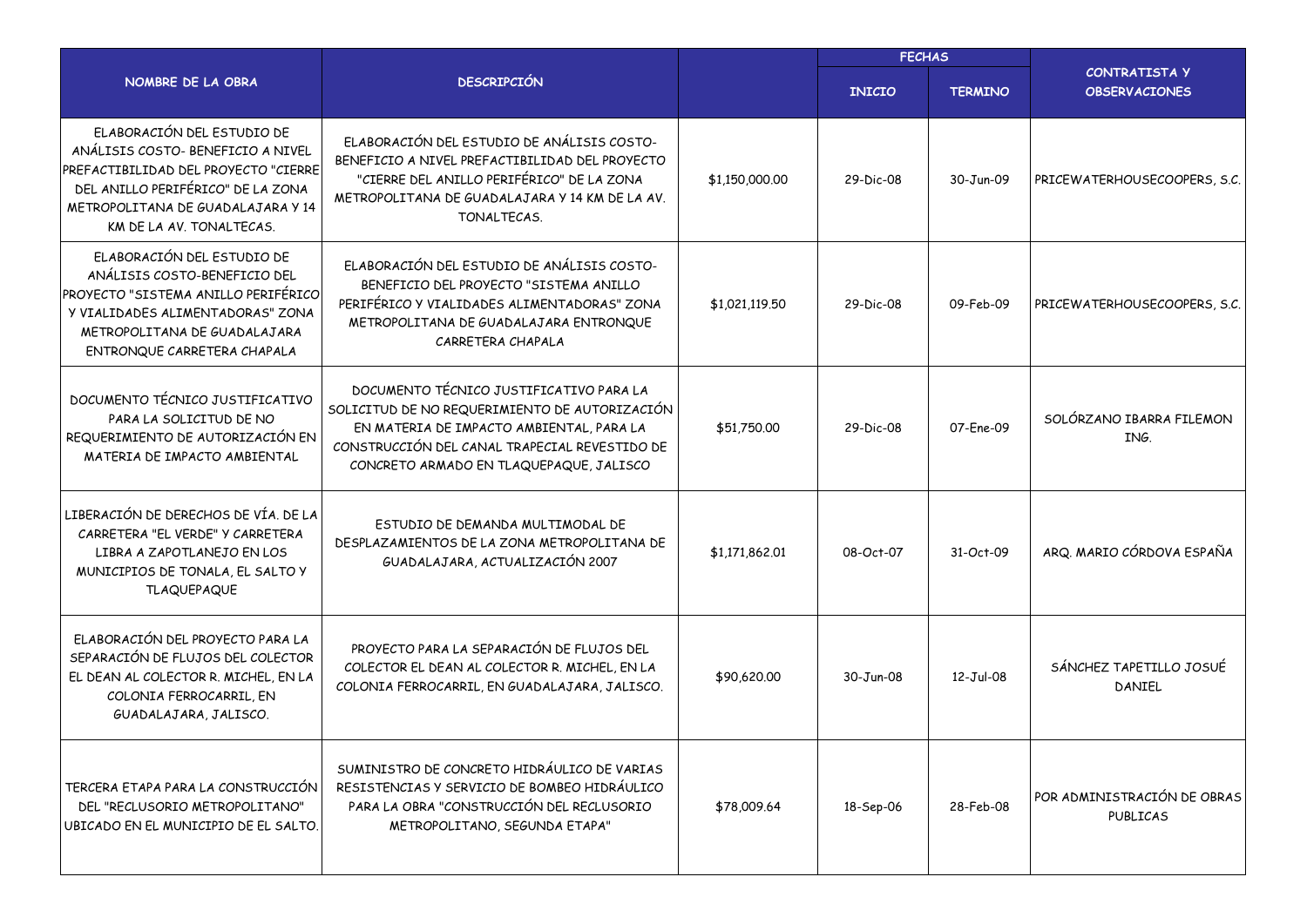|                                                                                                              |                                                                                                                                                                                                                                                                                                                                                                                                          | <b>FECHAS</b>    |                 |                |                                              |
|--------------------------------------------------------------------------------------------------------------|----------------------------------------------------------------------------------------------------------------------------------------------------------------------------------------------------------------------------------------------------------------------------------------------------------------------------------------------------------------------------------------------------------|------------------|-----------------|----------------|----------------------------------------------|
| NOMBRE DE LA OBRA                                                                                            | <b>DESCRIPCIÓN</b>                                                                                                                                                                                                                                                                                                                                                                                       |                  | <b>INICIO</b>   | <b>TERMINO</b> | <b>CONTRATISTA Y</b><br><b>OBSERVACIONES</b> |
| TERCERA ETAPA PARA LA CONSTRUCCIÓN<br>DEL "RECLUSORIO METROPOLITANO"<br>UBICADO EN EL MUNICIPIO DE EL SALTO. | ESTUDIOS INVESTIGACIONES Y SERVICIOS DE<br>CONSULTORIA, PARA LA REALIZACIÓN DEL PROYECTO<br>DEL SISTEMA DE EQUIPAMIENTO DE SEGURIDAD Y<br>AUTOMATIZACIÓN PARA EL RECLUSORIO<br>METROPOLITANO, UBICADO EN EL SALTO.                                                                                                                                                                                       | \$5,785,650.00   | 10-Jul-08       | 27-Oct-09      | BALKEN, S.A. DE C.V.                         |
| TERCERA ETAPA PARA LA CONSTRUCCIÓN<br>DEL "RECLUSORIO METROPOLITANO"<br>UBICADO EN EL MUNICIPIO DE EL SALTO. | ESTUDIOS INVESTIGACIONES Y SERVICIOS DE<br>CONSULTORIA, PARA LA REALIZACIÓN DEL PROYECTO<br>DEL SISTEMA DE EQUIPAMIENTO DE SEGURIDAD Y<br>AUTOMATIZACIÓN PARA EL RECLUSORIO<br>METROPOLITANO, UBICADO EN EL SALTO.                                                                                                                                                                                       | \$4,117,000.00   | $10 - Jul - 08$ | 27-Oct-09      | BALKEN, S.A. DE C.V.                         |
| TERCERA ETAPA PARA LA CONSTRUCCIÓN<br>DEL "RECLUSORIO METROPOLITANO"<br>UBICADO EN EL MUNICIPIO DE EL SALTO. | COORDINACIÓN LOGÍSTICA Y CONTROL DE LA OBRA<br>PARA LA 3RA. ETAPA DE LOS TRABAJOS DEL RECLUSORIO<br>METROPOLITANO EN EL MUNICIPIO DE EL SALTO, JAL.                                                                                                                                                                                                                                                      | \$6,808,046.53   | 16-May-08       | 31-Dic-08      | MEGAOBRAS, S.A. DE C.V.                      |
| TERCERA ETAPA PARA LA CONSTRUCCIÓN<br>DEL "RECLUSORIO METROPOLITANO"<br>UBICADO EN EL MUNICIPIO DE EL SALTO. | TERCERA ETAPA DEL RECLUSORIO METROPOLITANO<br>UBICADO EN EL MUNICIPIO DE EL SALTO, JAL.<br>CONSIDERANDO LOS TRABAJOS DE OBRA CIVIL,<br>INSTALACIONES HIDRÁULICAS, INSTALACIONES<br>SANITARIAS, INSTALACIONES ELÉCTRICAS, EN LOS<br>EDIFICIOS DE CELDAS, VISITA INTIMA, VISITA<br>FAMILIAR, ADMISIÓN, 72 HRS., TERRACERÍAS,<br>DEMOLICIONES Y COLOCACIÓN DE MUEBLES DE BAÑO,<br>RECUBRIMIENTOS Y EQUIPOS. | \$54,779,698,00  | 24-Sep-08       | 30-Jun-09      | TEI CONSTRUCCIÓN, S.A. DE C.V.               |
| TERCERA ETAPA PARA LA CONSTRUCCIÓN<br>DEL "RECLUSORIO METROPOLITANO"<br>UBICADO EN EL MUNICIPIO DE EL SALTO. | TERCERA ETAPA DEL RECLUSORIO METROPOLITANO<br>CONSIDERANDO LOS TRABAJOS DE OBRA CIVIL.<br>INSTALACIONES HIDRÁULICAS, INSTALACIONES<br>SANITARIAS, INSTALACIONES ELÉCTRICAS, VOZ Y<br>DATOS (CANALIZACIÓN), OBRAS DE URBANIZACIÓN<br>INTERIOR Y EXTERIOR Y TRABAJOS DE CANALIZACIÓN<br>DE AUTOMATIZACIÓN, EN EL MUNICIPIO DE EL EL<br>SALTO, JAL.                                                         | \$100,644,159.73 | 24-Sep-08       | 23-Jun-10      | BREYSA CONSTRUCTORA, S.A. DE<br>C.V.         |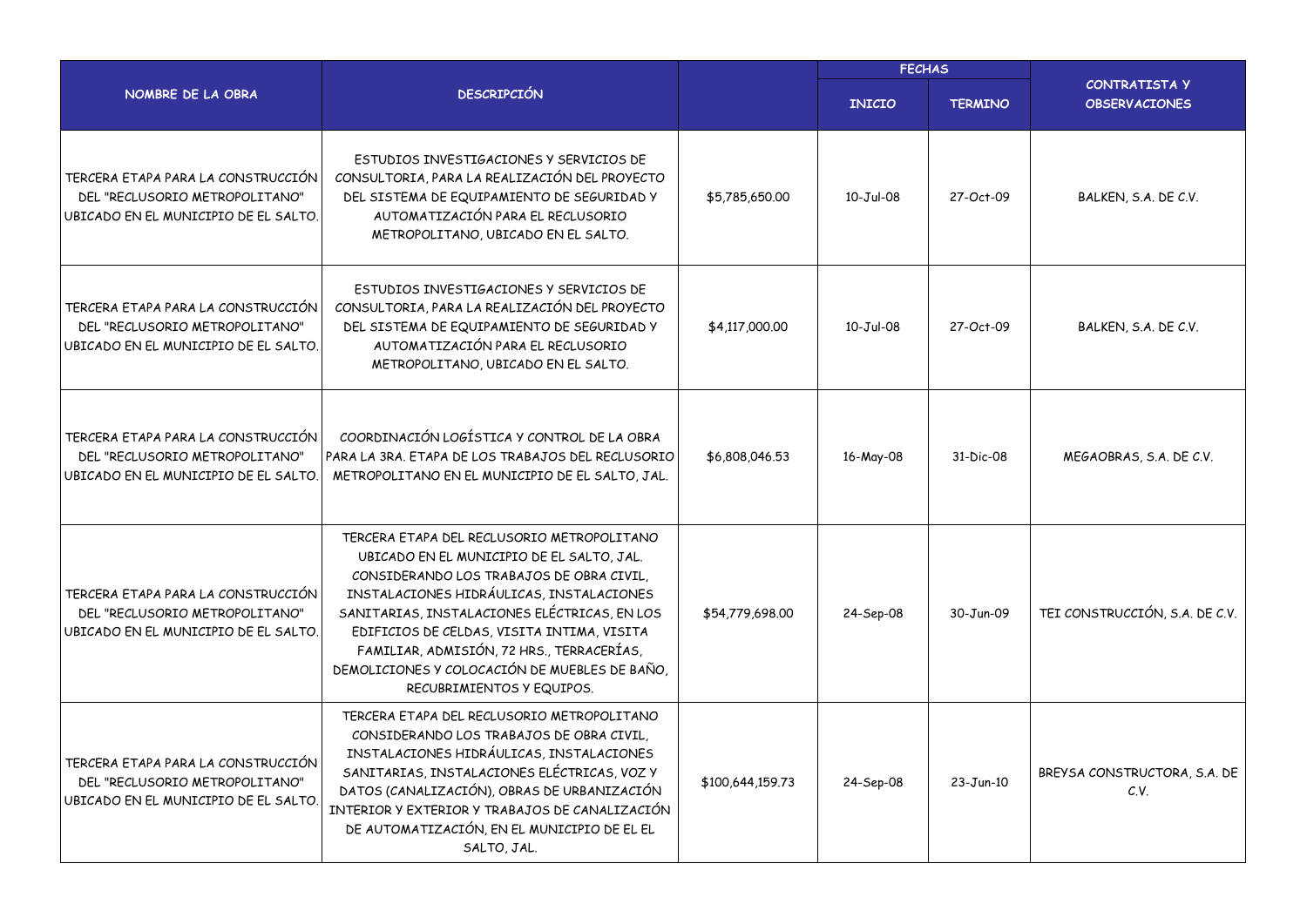|                                                                                                              |                                                                                                                                                                                                             |                | <b>FECHAS</b> |                |                                                |
|--------------------------------------------------------------------------------------------------------------|-------------------------------------------------------------------------------------------------------------------------------------------------------------------------------------------------------------|----------------|---------------|----------------|------------------------------------------------|
| NOMBRE DE LA OBRA                                                                                            | <b>DESCRIPCIÓN</b>                                                                                                                                                                                          |                | <b>INICIO</b> | <b>TERMINO</b> | CONTRATISTA Y<br><b>OBSERVACIONES</b>          |
| TERCERA ETAPA PARA LA CONSTRUCCIÓN<br>DEL "RECLUSORIO METROPOLITANO"<br>UBICADO EN EL MUNICIPIO DE EL SALTO. | CONSTRUCCIÓN DEL RECLUSORIO METROPOLITANO,<br>SEGUNDA ETAPA                                                                                                                                                 | \$1,379,771.46 | 18-Sep-06     | 30-Dic-07      | BREYSA CONSTRUCTORA, S.A. DE<br>C.V.           |
| CONSTRUCCIÓN DE CORREDOR DE<br>MOVILIDAD FASE 1 CALZADA<br>INDEPENDENCIA- GOBERNADOR CURIEL<br>EN LA ZMG.    | OBRAS PRELIMINARES PARA CONSTRUCCIÓN DE LA<br>ESTACIÓN (PARQUE MORELOS) DEL SISTEMA BRT. EN EL<br>CORREDOR CALZADA INDEPENDENCIA.                                                                           | \$9,876,825.54 | 07-Jul-08     | 28-Nov-08      | CONSTRUCTORA RAL DE<br>OCCIDENTE, S.A. DE C.V. |
| CONSTRUCCIÓN DE CORREDOR DE<br>MOVILIDAD FASE 1 CALZADA<br>INDEPENDENCIA- GOBERNADOR CURIEL<br>EN LA ZMG.    | SERVICIOS DE CONSULTORIA, ASESORIA, ESTUDIOS E<br>INVESTIGACIONES PARA EL PROYECTO EJECUTIVO DE<br>MEJORAMIENTO INTEGRAL DE LAS INSTALACIONES Y<br>ENTORNO URBANO DE LA CENTRAL CAMIONERA DE<br>GUADALAJARA | \$2,899,999.85 | 09-May-08     | 16-Jun-10      | PARED URBANA, S.A. DE C.V.                     |
| CONSTRUCCIÓN DE CORREDOR DE<br>MOVILIDAD FASE 1 CALZADA<br>INDEPENDENCIA- GOBERNADOR CURIEL<br>EN LA ZMG.    | OBRAS PRELIMINARES PARA LA CONSTRUCCIÓN DE LA<br>ESTACIÓN No. 14 (AV. REVOLUCIÓN) DEL SISTEMA BRT.<br>EN EL CORREDOR CALZADA INDEPENDENCIA                                                                  | \$7,164,177.12 | 09-Jun-08     | 10-Dic-09      | TRENA, S.A. DE C.V.                            |
| CONSTRUCCIÓN DE CORREDOR DE<br>MOVILIDAD FASE 1 CALZADA<br>INDEPENDENCIA- GOBERNADOR CURIEL<br>EN LA ZMG.    | OBRAS PRELIMINARES PARA LA CONSTRUCCIÓN DE LA<br>ESTACIÓN No. 9 (CIRCUNVALACIÓN) DEL SISTEMA BRT,<br>EN EL CORREDOR CALZADA INDEPENDENCIA.                                                                  | \$8,114,417.08 | 30-Abr-08     | 01-Oct-08      | CONSTRUCTORA RAL DE<br>OCCIDENTE, S.A. DE C.V. |
| CONSTRUCCIÓN DE CORREDOR DE<br>MOVILIDAD FASE 1 CALZADA<br>INDEPENDENCIA- GOBERNADOR CURIEL<br>EN LA ZMG.    | OBRAS PRELIMINARES PARA LA CONSTRUCCIÓN DE LA<br>ESTACIÓN No. 8 (MONTE OLIVETE) DEL SISTEMA BRT. EN<br>EL CORREDOR CALZADA INDEPENDENCIA                                                                    | \$8,499,538.19 | 06-Jun-08     | 28-Oct-08      | OBRAS CIVILES ESPECIALIZADAS.<br>S.A. DE C.V.  |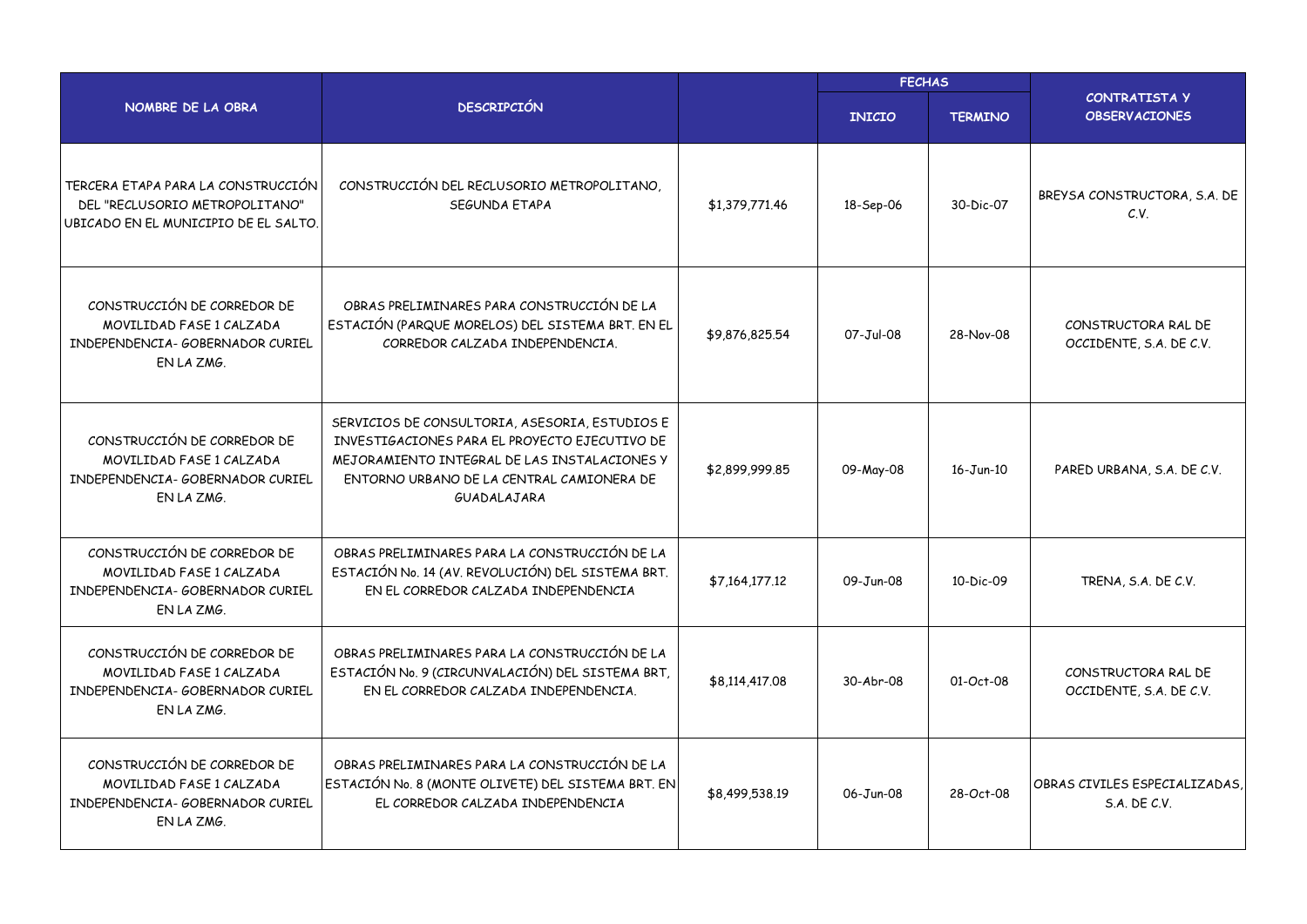|                                                                                                           |                                                                                                                                                                                                                                                                              |                 | <b>FECHAS</b>   |                |                                                                    |  |
|-----------------------------------------------------------------------------------------------------------|------------------------------------------------------------------------------------------------------------------------------------------------------------------------------------------------------------------------------------------------------------------------------|-----------------|-----------------|----------------|--------------------------------------------------------------------|--|
| NOMBRE DE LA OBRA                                                                                         | <b>DESCRIPCIÓN</b>                                                                                                                                                                                                                                                           |                 | <b>INICIO</b>   | <b>TERMINO</b> | <b>CONTRATISTA Y</b><br><b>OBSERVACIONES</b>                       |  |
| CONSTRUCCIÓN DE CORREDOR DE<br>MOVILIDAD FASE 1 CALZADA<br>INDEPENDENCIA- GOBERNADOR CURIEL<br>EN LA ZMG. | OBRAS PRELIMINARES PARA LA CONSTRUCCIÓN DE LA<br>ESTACIÓN No. 7 (ESTADIO JALISCO) DEL SISTEMA BRT<br>EN EL CORREDOR CALZADA INDEPENDENCIA                                                                                                                                    | \$10,921,132.56 | 16-Jun-08       | 24-Ago-08      | KAROL URBANIZACIONES Y<br>CONSTRUCCIONES, S.A. DE C.V.             |  |
| CONSTRUCCIÓN DE CORREDOR DE<br>MOVILIDAD FASE 1 CALZADA<br>INDEPENDENCIA- GOBERNADOR CURIEL<br>EN LA ZMG. | OBRAS PRELIMINARES PARA LA CONSTRUCCIÓN DE LA<br>ESTACIÓN No. 17 (WASHINGTON) DEL SISTEMA BRT, EN<br>EL CORREDOR CALZADA INDEPENDENCIA                                                                                                                                       | \$4,395,559.96  | $13 - Jun-08$   | 31-Jul-08      | CONSTRUCCIONES Y<br>CARRETERAS, S.A. DE C.V.                       |  |
| CONSTRUCCIÓN DE CORREDOR DE<br>MOVILIDAD FASE 1 CALZADA<br>INDEPENDENCIA- GOBERNADOR CURIEL<br>EN LA ZMG. | OBRAS PRELIMINARES PARA LA CONSTRUCCIÓN DE LA<br>ESTACIÓN No. 16 (NIÑOS HÉROES) DEL SISTEMA BRT, EN<br>EL CORREDOR CALZADA INDEPENDENCIA                                                                                                                                     | \$8,844,893.93  | 10-Jun-08       | 04-Jul-08      | CONSTRUARBA, S.A. DE C.V.                                          |  |
| CONSTRUCCIÓN DE CORREDOR DE<br>MOVILIDAD FASE 1 CALZADA<br>INDEPENDENCIA- GOBERNADOR CURIEL<br>EN LA ZMG. | OBRAS PRELIMINARES PARA LA CONSTRUCCIÓN DE LA<br>ESTACIÓN No. 15 (AV. LA PAZ) DEL SISTEMA BRT, EN EL<br>CORREDOR CALZADA INDEPENDENCIA                                                                                                                                       | \$3,947,125.56  | 30-Abr-08       | 19-Ene-09      | CONSTRUCTORA BUENO, S.A. DE<br>C.V.                                |  |
| CONSTRUCCIÓN DE CORREDOR DE<br>MOVILIDAD FASE 1 CALZADA<br>INDEPENDENCIA- GOBERNADOR CURIEL<br>EN LA ZMG. | SERVICIOS DE CONSULTORIA, ASESORIA, ESTUDIOS E<br>INVESTIGACIONES PARA EL PROYECTO EJECUTIVO DE<br>INFRAESTRUCTURA SUBTERRÁNEA, DISEÑO DE<br>INSTALACIONES DE ENERGÍA, ALUMBRADO Y<br>TELECOMUNICACIONES Y COORDINACIÓN DE<br>INSTALACIONES HIDROSANITARIAS Y DE GAS NATURAL | \$2,189,266.50  | $23 - Jun-08$   | 26-Feb-09      | ÚNICO BUFETE DE ESTUDIOS Y<br>SOLUCIONES TÉCNICAS, S.A. DE<br>C.V. |  |
| CONSTRUCCIÓN DE CORREDOR DE<br>MOVILIDAD FASE 1 CALZADA<br>INDEPENDENCIA- GOBERNADOR CURIEL<br>EN LA ZMG. | REALIZACIÓN DEL PROYECTO EJECUTIVO PARA LA<br>CONSTRUCCIÓN DE PAVIMENTOS PARA EL SISTEMA DE<br>MACROBUS DE LA CALZADA INDEPENDENCIA-<br>GOBERNADOR CURIEL, UBICADO EN LA ZONA<br>METROPOLITANA DE GUADALAJARA, CON UNA<br>LONGITUD DE 16 KM MIRADOR INDEPENDENCIA-LAS        | \$993,140.78    | 07-Jul-08       | 18-Ago-08      | CALARIO, S.A. DE C.V.                                              |  |
| CONSTRUCCIÓN DE CORREDOR DE<br>MOVILIDAD FASE 1 CALZADA<br>INDEPENDENCIA- GOBERNADOR CURIEL<br>EN LA ZMG. | <u>JUNTAS<br/>OBRAS PRELIMINARES PARA CONSTRUCCIÓN DE LA</u><br>ESTACIÓN No. 02 (VOLCÁN SAN FRANCISCO) DEL<br>SISTEMA BRT. EN EL CORREDOR CALZADA<br>INDEPENDENCIA.                                                                                                          | \$6,416,828.56  | $04 - Jul - 08$ | 26-Oct-08      | CONSTRUCTORA CVM, S.A. DE C.V.                                     |  |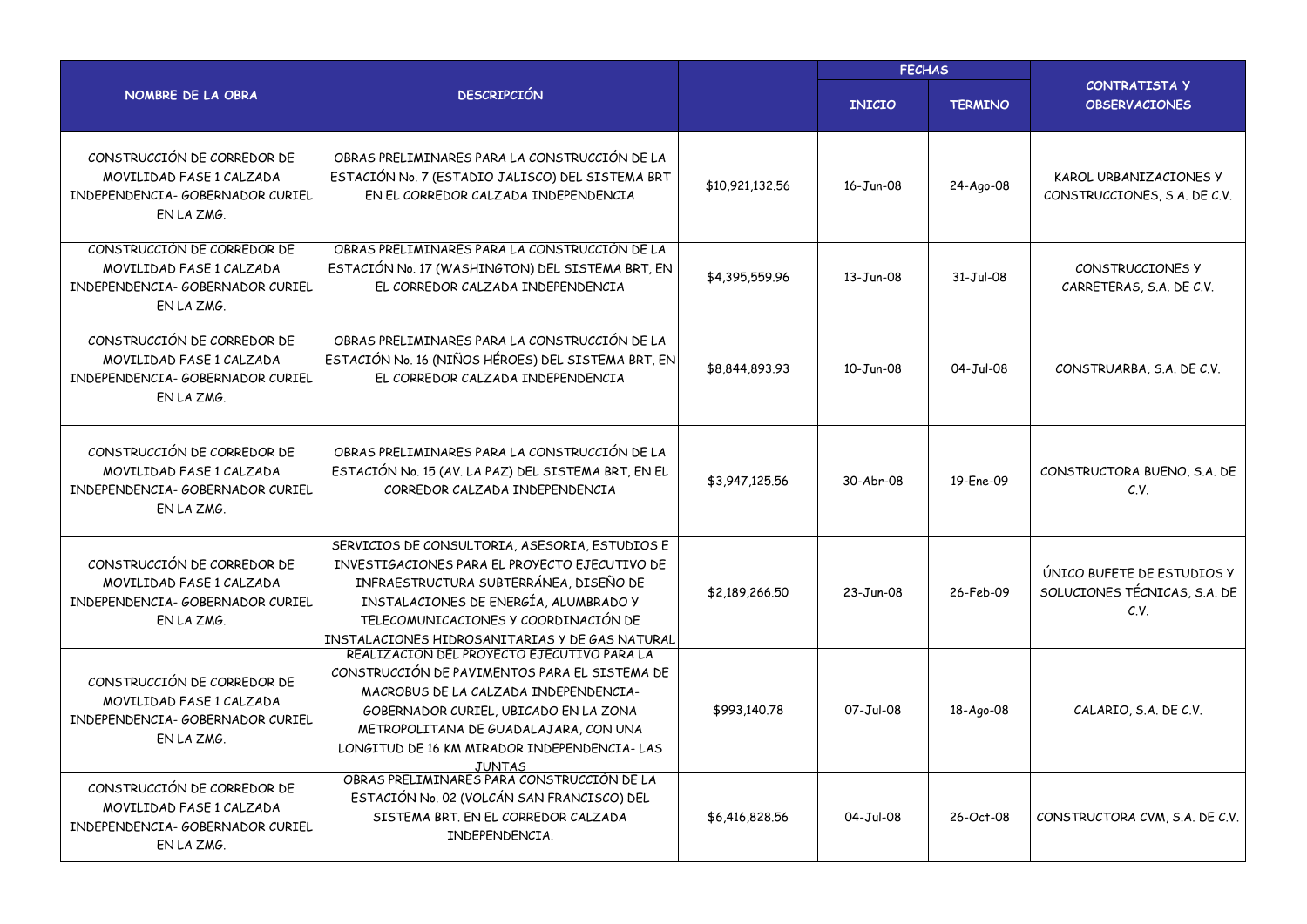|                                                                                                           |                                                                                                                                                                                  |                | <b>FECHAS</b>   |                |                                                                          |  |
|-----------------------------------------------------------------------------------------------------------|----------------------------------------------------------------------------------------------------------------------------------------------------------------------------------|----------------|-----------------|----------------|--------------------------------------------------------------------------|--|
| NOMBRE DE LA OBRA                                                                                         | <b>DESCRIPCIÓN</b>                                                                                                                                                               |                | <b>INICIO</b>   | <b>TERMINO</b> | <b>CONTRATISTA Y</b><br><b>OBSERVACIONES</b>                             |  |
| CONSTRUCCIÓN DE CORREDOR DE<br>MOVILIDAD FASE 1 CALZADA<br>INDEPENDENCIA- GOBERNADOR CURIEL<br>EN LA ZMG. | PROYECTO EJECUTIVO DE ESTACIONES DE SISTEMA DE<br>TRANSPORTE BRT, EN LA CALZADA INDEPENDENCIA Y<br>GOBERNADOR CURIEL, EN LOS MUNICIPIOS DE<br>GUADALAJARA Y TLAQUEPAQUE, JALISCO | \$464,600.00   | 18-Jul-08       | 12-Sep-08      | TALLER ACUR, S. DE R.L. DE C.V.                                          |  |
| CONSTRUCCIÓN DE CORREDOR DE<br>MOVILIDAD FASE 1 CALZADA<br>INDEPENDENCIA- GOBERNADOR CURIEL<br>EN LA ZMG. | CONSTRUCCIÓN DE PLATAFORMA EN LA ESTACIÓN No. 14<br>(AV. REVOLUCIÓN) DEL SISTEMA BRT. EN EL CORREDOR<br>CALZADA INDEPENDENCIA.                                                   | \$3,507,772.25 | 14-Ago-08       | 16-Dic-09      | GRANDE DE MÉXICO<br>CONSTRUCTORA E<br>INMOBILIARIA, S.A. DE C.V.         |  |
| CONSTRUCCIÓN DE CORREDOR DE<br>MOVILIDAD FASE 1 CALZADA<br>INDEPENDENCIA- GOBERNADOR CURIEL<br>EN LA ZMG. | CONSTRUCCIÓN DE PLATAFORMA EN LA ESTACIÓN No. 7<br>(ESTADIO JALISCO) DEL SISTEMA BRT. EN EL CORREDOR<br>CALZADA INDEPENDENCIA.                                                   | \$2,078,138.16 | 16-Jul-08       | 08-Oct-08      | PROYECTOS CONSTRUCTIVOS<br>PAÍS, S.A. DE C.V.                            |  |
| CONSTRUCCIÓN DE CORREDOR DE<br>MOVILIDAD FASE 1 CALZADA<br>INDEPENDENCIA- GOBERNADOR CURIEL<br>EN LA ZMG. | CONSTRUCCIÓN DE PLATAFORMA EN LA ESTACIÓN No. 8<br>(MONTE OLIVETE) DEL SISTEMA BRT. EN EL CORREDOR<br>CALZADA INDEPENDENCIA.                                                     | \$1,798,042.67 | $16 - Jul - 08$ | 15-Jul-09      | PAVIMENTOS INDUSTRIALES Y<br>URBANIZACIONES, S.A. DE C.V.                |  |
| CONSTRUCCIÓN DE CORREDOR DE<br>MOVILIDAD FASE 1 CALZADA<br>INDEPENDENCIA- GOBERNADOR CURIEL<br>EN LA ZMG. | CONSTRUCCIÓN DE PLATAFORMA EN LA ESTACIÓN No. 9<br>(CIRCUNVALACIÓN) DEL SISTEMA BRT. EN EL CORREDOR<br>CALZADA INDEPENDENCIA                                                     | \$4,035,289.57 | 14-Ago-08       | 04-Jul-09      | <b>GAMA CONSTRUCCIONES Y</b><br>ASOCIADOS, S.A. DE C.V.                  |  |
| CONSTRUCCIÓN DE CORREDOR DE<br>MOVILIDAD FASE 1 CALZADA<br>INDEPENDENCIA- GOBERNADOR CURIEL<br>EN LA ZMG. | CONSTRUCCIÓN DE PLATAFORMA EN LA ESTACIÓN No. 16<br>(NIÑOS HÉROES) DEL SISTEMA BRT. EN EL CORREDOR<br>CALZADA INDEPENDENCIA.                                                     | \$2,170,599.38 | 09-Sep-08       | 11-May-09      | CONSTRUCCIONES,<br>ELECTRIFICACIONES Y<br>ARRENDAMIENTO DE<br>MAQUINARIA |  |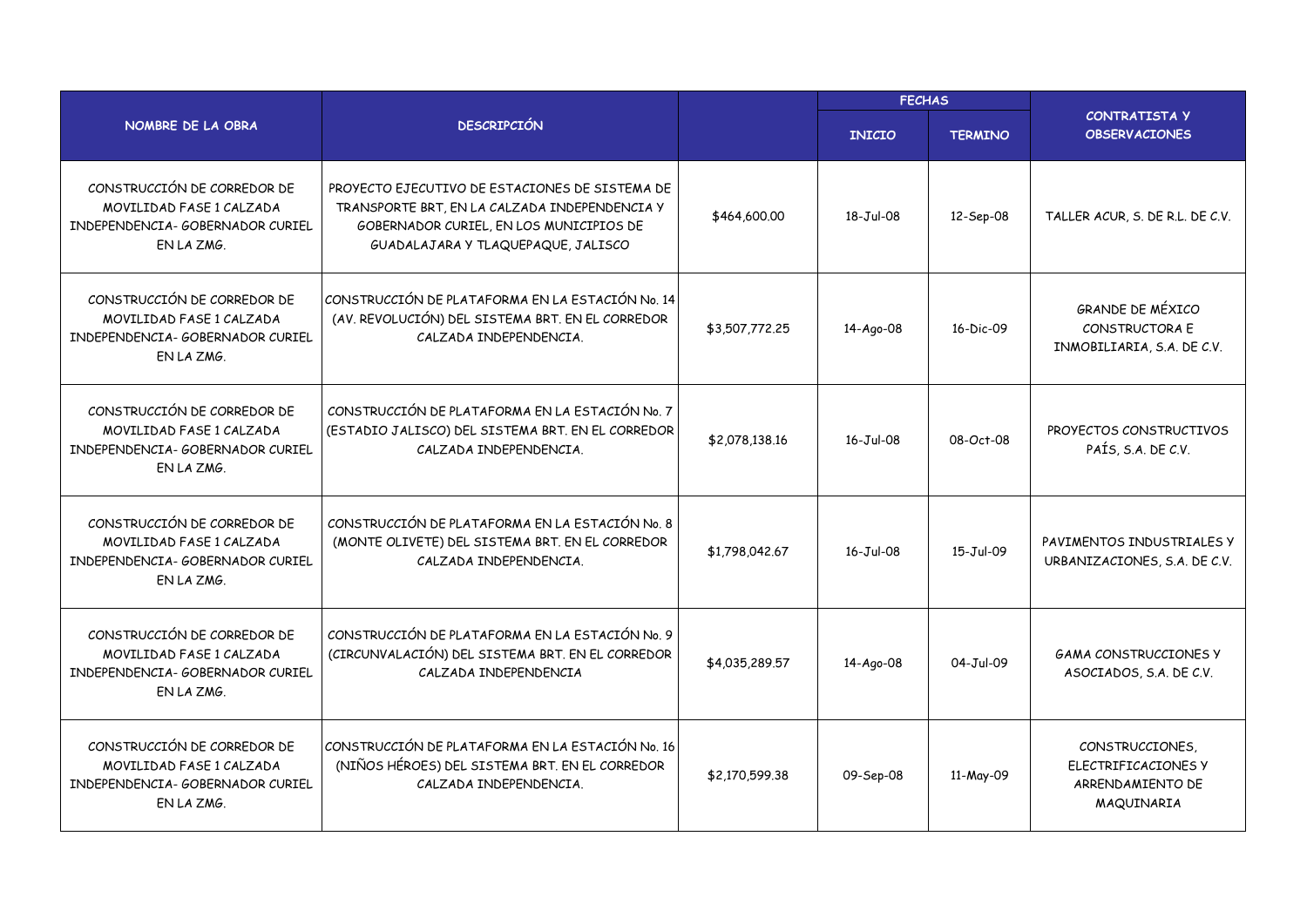|                                                                                                           |                                                                                                                                                                                                                                                                                                                                                                        |                 | <b>FECHAS</b>   |                |                                                                         |  |
|-----------------------------------------------------------------------------------------------------------|------------------------------------------------------------------------------------------------------------------------------------------------------------------------------------------------------------------------------------------------------------------------------------------------------------------------------------------------------------------------|-----------------|-----------------|----------------|-------------------------------------------------------------------------|--|
| NOMBRE DE LA OBRA                                                                                         | <b>DESCRIPCIÓN</b>                                                                                                                                                                                                                                                                                                                                                     |                 | <b>INICIO</b>   | <b>TERMINO</b> | <b>CONTRATISTA Y</b><br><b>OBSERVACIONES</b>                            |  |
| CONSTRUCCIÓN DE CORREDOR DE<br>MOVILIDAD FASE 1 CALZADA<br>INDEPENDENCIA- GOBERNADOR CURIEL<br>EN LA ZMG. | PROYECTO SIEMBRA DE LAS ESTACIONES DE PASAJEROS<br>EN LA VÍA PÚBLICA, DEL SISTEMA DENOMINADO<br>MACROBUS, DEL PLAN DE MOVILIDAD METROPOLITANA<br>DE GUADALAJARA, UBICADO A LO LARGO DEL CORREDOR<br>INDEPENDENCIA, EN LAS CALLES Y AVENIDAS CALZADA<br>INDEPENDENCIA, AURORA, GOBERNADOR CURIEL Y FRAY<br>ANGÉLICO, EN LOS MUNICIPIOS DE GUADALAJARA Y<br>TLAQUEPAQUE. | \$963,700.00    | 06-Ago-08       | 12-Nov-08      | TALLER ACUR, S. DE R.L. DE C.V.                                         |  |
| CONSTRUCCIÓN DE CORREDOR DE<br>MOVILIDAD FASE 1 CALZADA<br>INDEPENDENCIA- GOBERNADOR CURIEL<br>EN LA ZMG. | OBRAS PRELIMINARES PARA LA CONSTRUCCIÓN DE LA<br>ESTACIÓN No. 18 (CIPRES) DEL SISTEMA BRT EN EL<br>CORREDOR DE LA CALZADA INDEPENDENCIA                                                                                                                                                                                                                                | \$5,125,185,17  | 02-Sep-08       | 30-Oct-08      | CONSTRUCCIONES Y<br>CARRETERAS, S.A. DE C.V.                            |  |
| CONSTRUCCIÓN DE CORREDOR DE<br>MOVILIDAD FASE 1 CALZADA<br>INDEPENDENCIA- GOBERNADOR CURIEL<br>EN LA ZMG. | OBRAS PRELIMINARES PARA LA CONSTRUCCIÓN DE LA<br>ESTACIÓN No. 4 (PERIFÉRICO) DEL SISTEMA BRT EN EL<br>CORREDOR DE LA CALZADA INDEPENDENCIA.                                                                                                                                                                                                                            | \$11,930,880.10 | 17-Jul-08       | 23-Jun-09      | BREYSA CONSTRUCTORA, S.A. DE<br>C.V.                                    |  |
| CONSTRUCCIÓN DE CORREDOR DE<br>MOVILIDAD FASE 1 CALZADA<br>INDEPENDENCIA- GOBERNADOR CURIEL<br>EN LA ZMG. | OBRAS PRELIMINARES PARA CONSTRUCCIÓN DE LA<br>ESTACIÓN No. 19 (NACOZARI) DEL SISTEMA BRT. EN EL<br>CORREDOR CALZADA INDEPENDENCIA.                                                                                                                                                                                                                                     | \$9,767,462.15  | $31 - Jul - 08$ | 24-Jun-09      | TRENA, S.A. DE C.V.                                                     |  |
| CONSTRUCCIÓN DE CORREDOR DE<br>MOVILIDAD FASE 1 CALZADA<br>INDEPENDENCIA- GOBERNADOR CURIEL<br>FN LA ZMG. | OBRAS PRELIMINARES PARA LA CONSTRUCCIÓN DE LA<br>ESTACIÓN No. 21 (HIGUERILLAS) DEL SISTEMA BRT EN<br>EL CORREDOR DE LA CALZADA INDEPENDENCIA.                                                                                                                                                                                                                          | \$5,814,854.57  | $17 - Jul - 08$ | 11-Ene-09      | CONSTRUCTORA BUENO, S.A. DE<br>C.V.                                     |  |
| CONSTRUCCIÓN DE CORREDOR DE<br>MOVILIDAD FASE 1 CALZADA<br>INDEPENDENCIA- GOBERNADOR CURIEL<br>EN LA ZMG. | OBRAS PRELIMINARES PARA LA CONSTRUCCIÓN DE LA<br>ESTACIÓN No. 5 (SAN PATRICIO) DEL SISTEMA BRT EN<br>EL CORREDOR DE LA CALZADA INDEPENDENCIA                                                                                                                                                                                                                           | \$8,182,364.49  | 17-Jul-08       | 11-May-09      | ESTUDIOS, PROYECTOS Y<br>CONSTRUCCIONES DE<br>GUADALAJARA, S.A. DE C.V. |  |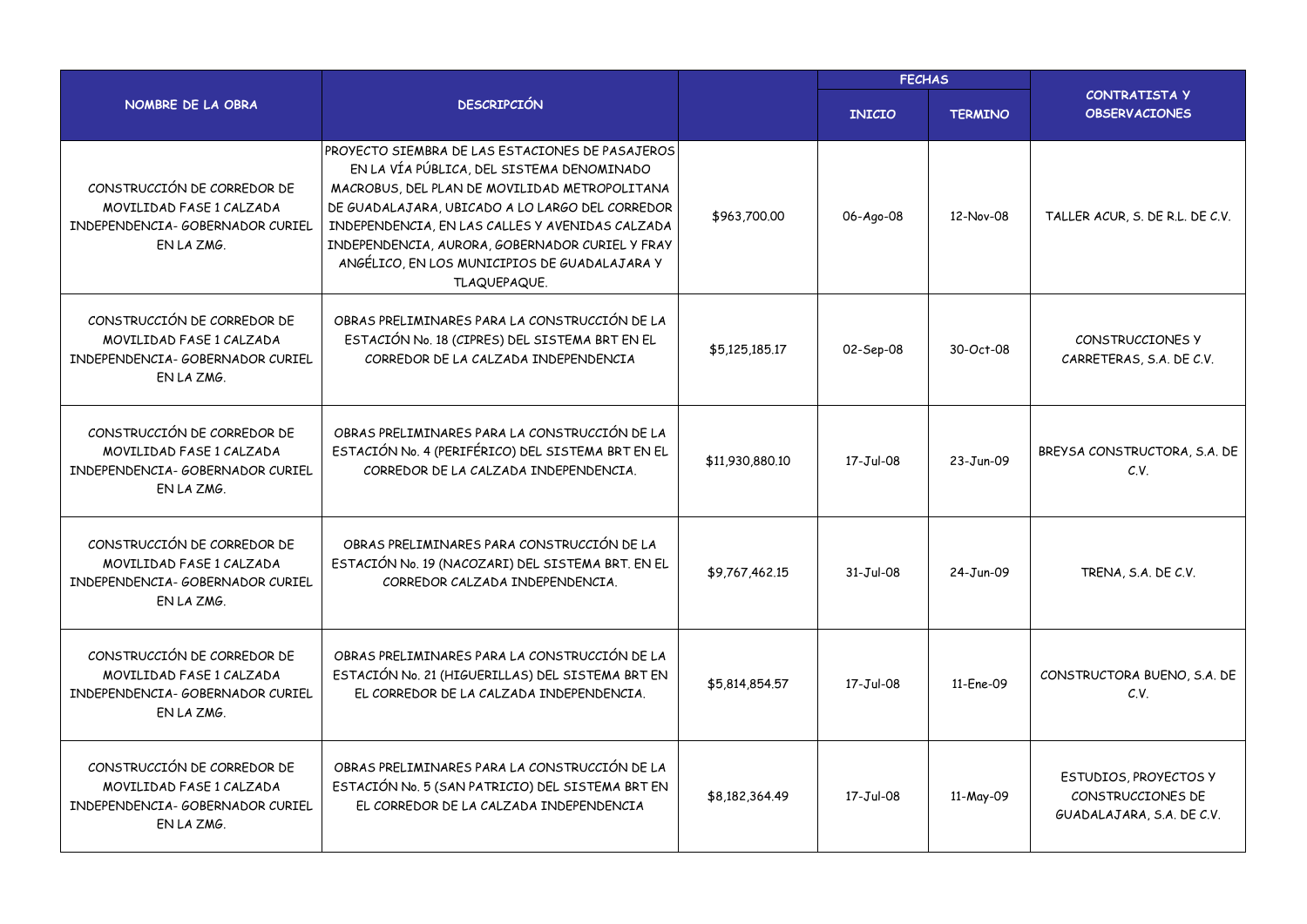|                                                                                                           |                                                                                                                                                   |                 | <b>FECHAS</b> |                |                                                           |
|-----------------------------------------------------------------------------------------------------------|---------------------------------------------------------------------------------------------------------------------------------------------------|-----------------|---------------|----------------|-----------------------------------------------------------|
| NOMBRE DE LA OBRA                                                                                         | <b>DESCRIPCIÓN</b>                                                                                                                                |                 | <b>INICIO</b> | <b>TERMINO</b> | <b>CONTRATISTA Y</b><br><b>OBSERVACIONES</b>              |
| CONSTRUCCIÓN DE CORREDOR DE<br>MOVILIDAD FASE 1 CALZADA<br>INDEPENDENCIA- GOBERNADOR CURIEL<br>EN LA ZMG. | OBRAS PRELIMINARES PARA LA CONSTRUCCIÓN DE LA<br>ESTACIÓN No. 11 (JUAN ÁLVAREZ) DEL SISTEMA BRT EN<br>EL CORREDOR DE LA CALZADA INDEPENDENCIA.    | \$14,229,186.12 | 17-Jul-08     | 20-Jun-09      | INFRAESTRUCTURA SAN MIGUEL,<br>S.A. DE C.V.               |
| CONSTRUCCIÓN DE CORREDOR DE<br>MOVILIDAD FASE 1 CALZADA<br>INDEPENDENCIA- GOBERNADOR CURIEL<br>EN LA ZMG. | OBRAS PRELIMINARES PARA LA CONSTRUCCIÓN DE LA<br>ESTACIÓN No. 13 (PLAZA TAPATÍA) DEL SISTEMA BRT EN<br>EL CORREDOR DE LA CALZADA INDEPENDENCIA    | \$5,516,666.50  | 17-Jul-08     | 05-Jul-09      | PAVIMENTOS INDUSTRIALES Y<br>URBANIZACIONES, S.A. DE C.V. |
| CONSTRUCCIÓN DE CORREDOR DE<br>MOVILIDAD FASE 1 CALZADA<br>INDEPENDENCIA- GOBERNADOR CURIEL<br>EN LA ZMG. | OBRAS PRELIMINARES PARA LA CONSTRUCCIÓN DE LA<br>ESTACIÓN No. 3 (VOLCÁN USULUTAN) DEL SISTEMA BRT<br>ENE L CORREDOR DE LA CALZADA INDEPENDENCIA.  | \$7,076,289.26  | 17-Jul-08     | 03-Feb-09      | GRUPO CONSTRUCTOR FELCA, S.A.<br>DE C.V.                  |
| CONSTRUCCIÓN DE CORREDOR DE<br>MOVILIDAD FASE 1 CALZADA<br>INDEPENDENCIA- GOBERNADOR CURIEL<br>EN LA ZMG. | OBRAS PRELIMINARES PARA LA CONSTRUCCIÓN DE LA<br>ESTACIÓN No. 20 (LÁZARO CÁRDENAS) DEL SISTEMA BRT<br>EN EL CORREDOR DE LA CALZADA INDEPENDENCIA. | \$9,929,743.19  | 17-Jul-08     | 18-Sep-09      | MAQUIOBRAS, S.A. DE C.V.                                  |
| CONSTRUCCIÓN DE CORREDOR DE<br>MOVILIDAD FASE 1 CALZADA<br>INDEPENDENCIA- GOBERNADOR CURIEL<br>EN LA ZMG. | OBRAS PRELIMINARES PARA CONSTRUCCIÓN DE LA<br>ESTACIÓN No. 1 (BARRANCA) DEL SISTEMA BRT. EN EL<br>CORREDOR CALZADA INDEPENDENCIA                  | \$6,804,879.91  | 23-Sep-08     | 12-Mar-09      | MOCTEZUR CONSTRUCCIONES.<br>S.A. DE C.V.                  |
| CONSTRUCCIÓN DE CORREDOR DE<br>MOVILIDAD FASE 1 CALZADA<br>INDEPENDENCIA- GOBERNADOR CURIEL<br>EN LA ZMG. | OBRAS PRELIMINARES PARA LA CONSTRUCCIÓN DE<br>PAVIMENTOS ENTRE LAS ESTACIONES DEL BRT<br>WASHINGTON Y CIPRES                                      | \$4,320,506.42  | 15-Ago-08     | 21-Ene-09      | ALQUIMIA GRUPO CONSTRUCTOR,<br>S.A. DE C.V.               |
| CONSTRUCCIÓN DE CORREDOR DE<br>MOVILIDAD FASE 1 CALZADA<br>INDEPENDENCIA- GOBERNADOR CURIEL<br>EN LA ZMG. | CONSTRUCCIÓN DE PLATAFORMA EN LA ESTACIÓN No. 15<br>(AV. LA PAZ) DEL SISTEMA BRT EN EL CORREDOR DE LA<br>CALZADA INDEPENDENCIA                    | \$2,149,962.78  | 13-Ago-08     | 17-Dic-09      | ARQUITECTURA Y DISEÑO EN<br>ARMONÍA, S.A. DE C.V.         |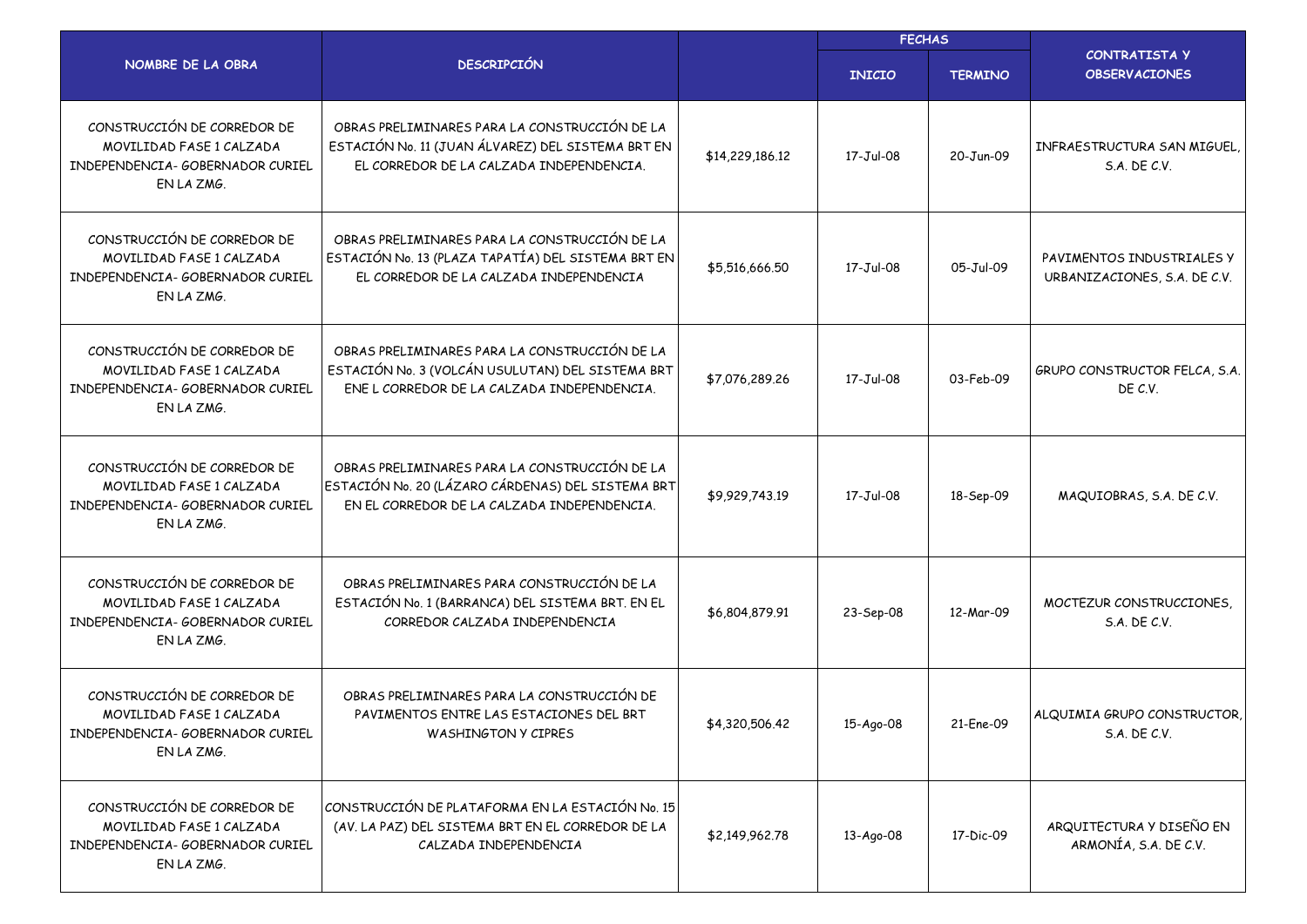|                                                                                                                 |                                                                                                                                       |                 | <b>FECHAS</b> |                |                                                         |  |
|-----------------------------------------------------------------------------------------------------------------|---------------------------------------------------------------------------------------------------------------------------------------|-----------------|---------------|----------------|---------------------------------------------------------|--|
| NOMBRE DE LA OBRA                                                                                               | <b>DESCRIPCIÓN</b>                                                                                                                    |                 | <b>INICIO</b> | <b>TERMINO</b> | <b>CONTRATISTA Y</b><br><b>OBSERVACIONES</b>            |  |
| CONSTRUCCIÓN DE CORREDOR DE<br>MOVILIDAD FASE 1 CALZADA<br>INDEPENDENCIA- GOBERNADOR CURIEL<br>EN LA ZMG.       | COLOCACIÓN DE BARRERAS DE PROTECCIÓN PARA LAS<br>OBRAS DE BRT- EN EL CORREDOR DE LA CALZADA<br>INDEPENDENCIA                          | \$3,214,550.15  | 19-Sep-08     | 14-Nov-08      | ALQUIMIA GRUPO CONSTRUCTOR,<br>S.A. DE C.V.             |  |
| CONSTRUCCIÓN DE CORREDOR DE<br>MOVILIDAD FASE 1 CALZADA<br>INDEPENDENCIA- GOBERNADOR CURIEL<br>EN LA ZMG.       | CONSTRUCCIÓN PLATAFORMA EN LA ESTACIÓN No. 17<br>(WASHINGTON) DEL SISTEMA BRT EN EL CORREDOR DE<br>LA CALZADA INDEPENDENCIA.          | \$3,933,916.20  | 13-Oct-08     | 30-Jun-09      | <b>GRUPO CONSTRUCTOR</b><br>PERSEVERANCIA, S.A. DE C.V. |  |
| CONSTRUCCIÓN DE CORREDOR DE<br>MOVILIDAD FASE 1 CALZADA<br>INDEPENDENCIA- GOBERNADOR CURIEL<br>EN LA ZMG.       | CONSTRUCCIÓN DE PLATAFORMA EN LA ESTACIÓN No. 10<br>(FUENTE OLÍMPICA) DEL SISTEMA BRT- EN EL CORREDOR<br>DE LA CALZADA INDEPENDENCIA. | \$2,582,929.59  | 23-Sep-08     | 12-Ene-10      | CONSTRUCTORA CEICO, S.A. DE<br>C.V.                     |  |
| CONSTRUCCIÓN DE CORREDOR DE<br>MOVILIDAD FASE 1 CALZADA<br>INDEPENDENCIA- GOBERNADOR CURIEL<br>EN LA ZMG.       | REPOSICIÓN DE PAVIMENTO HIDRÁULICO ENTRE LAS<br>ESTACIONES DEL BRT PLAZA TAPATÍA- REVOLUCIÓN EN<br>LA CALZADA INDEPENDENCIA           | \$4,904,991.35  | 04-Sep-08     | 29-Sep-08      | LIM CONSTRUCTORA, S.A. DE C.V.                          |  |
| CONSTRUCCIÓN DE CORREDOR DE<br>MOVILIDAD FASE 1 CALZADA<br>INDEPENDENCIA- GOBERNADOR CURIEL<br>EN LA ZMG.       | CONSTRUCCIÓN DE PLATAFORMA EN LA ESTACIÓN No. 19<br>(HÉROES DE NACOZARI) DEL SISTEMA BRT, EL EL<br>CORREDOR CALZADA INDEPENDENCIA     | \$1,698,633.80  | 01-Oct-08     | 19-Nov-08      | DURAN JIMÉNEZ ARQUITECTOS Y<br>ASOCIADOS, S.A. DE C.V.  |  |
| CONSTRUCCIÓN DE CORREDOR DE<br>MOVILIDAD FASE 1 CALZADA<br><b>TNDEPENDENCTA-GOBERNADOR CURTEL</b><br>EN LA ZMG. | OBRAS PRELIMINARES PARA CONSTRUCCIÓN DE LA<br>ESTACIÓN No. 06 (IGUALDAD) DEL SISTEMA BRT, EN EL<br>CORREDOR CALZADA INDEPENDENCIA.    | \$11,640,755.84 | 26-Sep-08     | 22-Jul-09      | OBRAS CIVILES ESPECIALIZADAS,<br>S.A. DE C.V.           |  |
| CONSTRUCCIÓN DE CORREDOR DE<br>MOVILIDAD FASE 1 CALZADA<br>INDEPENDENCIA- GOBERNADOR CURIEL<br>EN LA ZMG.       | OBRAS PRELIMINARES PARA CONSTRUCCIÓN DE LA<br>ESTACIÓN No. 24 (PATRIA) DEL SISTEMA BRT, EN EL<br>CORREDOR CALZADA INDEPENDENCIA       | \$13,412,129.69 | 18-Sep-08     | 24-Jul-09      | TRENA, S.A. DE C.V.                                     |  |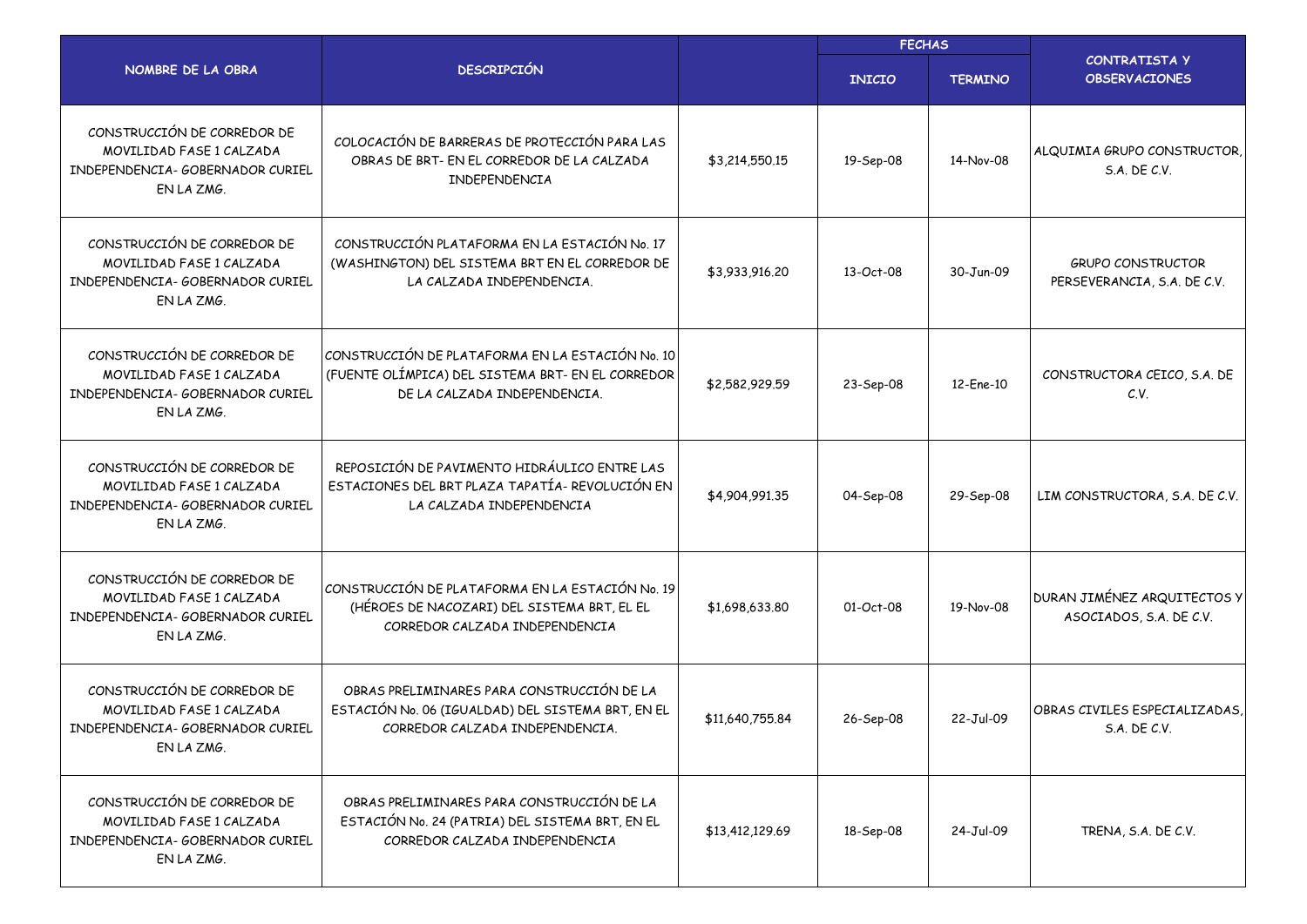|                                                                                                           |                                                                                                                                           | <b>FECHAS</b>   |               |                |                                                          |
|-----------------------------------------------------------------------------------------------------------|-------------------------------------------------------------------------------------------------------------------------------------------|-----------------|---------------|----------------|----------------------------------------------------------|
| NOMBRE DE LA OBRA                                                                                         | <b>DESCRIPCIÓN</b>                                                                                                                        |                 | <b>INICIO</b> | <b>TERMINO</b> | <b>CONTRATISTA Y</b><br><b>OBSERVACIONES</b>             |
| CONSTRUCCIÓN DE CORREDOR DE<br>MOVILIDAD FASE 1 CALZADA<br>INDEPENDENCIA- GOBERNADOR CURIEL<br>EN LA ZMG. | OBRAS PRELIMINARES PARA CONSTRUCCIÓN DE LA<br>ESTACIÓN No. 23 (LÓPEZ DE LEGASPI) DEL SISTEMA BRT,<br>EN EL CORREDOR CALZADA INDEPENDENCIA | \$12,642,533.12 | 03-Oct-08     | 27-Oct-08      | CONSTRUARBA, S.A. DE C.V.                                |
| CONSTRUCCIÓN DE CORREDOR DE<br>MOVILIDAD FASE 1 CALZADA<br>INDEPENDENCIA- GOBERNADOR CURIEL<br>EN LA ZMG. | CONSTRUCCIÓN DE PLATAFORMA EN LA ESTACIÓN No.<br>04 (PERIFÉRICO) DEL SISTEMA BRT, EN EL CORREDOR<br>CALZADA INDEPENDENCIA                 | \$2,134,364.48  | 06-Oct-08     | 27-Jun-09      | PROCOURZA, S.A. DE C.V.                                  |
| CONSTRUCCIÓN DE CORREDOR DE<br>MOVILIDAD FASE 1 CALZADA<br>INDEPENDENCIA- GOBERNADOR CURIEL<br>EN LA ZMG. | OBRAS PRELIMINARES PARA CONSTRUCCIÓN DE LA<br>ESTACIÓN No. 22 (LITOGRAFÍA) DEL SISTEMA BRT, EN EL<br>CORREDOR CALZADA INDEPENDENCIA.      | \$7,309,466.27  | 04-Sep-08     | 21-Ene-09      | CONSTRUCTORA BUENO, S.A. DE<br>C.V.                      |
| CONSTRUCCIÓN DE CORREDOR DE<br>MOVILIDAD FASE 1 CALZADA<br>INDEPENDENCIA- GOBERNADOR CURIEL<br>EN LA ZMG. | CONSTRUCCIÓN DE PLATAFORMA EN LA ESTACIÓN No.<br>02 (VOLCÁN SAN FRANCISCO) DEL SISTEMA BRT, EN EL<br>CORREDOR CALZADA INDEPENDENCIA       | \$2,024,274.24  | 01-Oct-08     | 23-Abr-09      | GRUPO CONSTRUCTOR TLALLI.<br>S.A. DE C.V.                |
| CONSTRUCCIÓN DE CORREDOR DE<br>MOVILIDAD FASE 1 CALZADA<br>INDEPENDENCIA- GOBERNADOR CURIEL<br>EN LA ZMG. | CONSTRUCCIÓN DE PLATAFORMA EN LA ESTACIÓN No.<br>03 (VOLCÁN USULTAN) DEL SISTEMA BRT, EN EL<br>CORREDOR CALZADA INDEPENDENCIA             | \$1,702,029.76  | 06-Oct-08     | 30-Oct-08      | CONSTRUCTUR, S.A. DE C.V.                                |
| CONSTRUCCIÓN DE CORREDOR DE<br>MOVILIDAD FASE 1 CALZADA<br>INDEPENDENCIA- GOBERNADOR CURIEL<br>EN LA ZMG. | CONSTRUCCIÓN DE PLATAFORMA EN AL ESTACIÓN No.<br>05 (BATALLON DE SAN PATRICIO) DEL SISTEMA BRT, EN<br>EL CORREDOR CALZADA INDEPENDENCIA   | \$2,174,043.40  | 09-Oct-08     | 30-Jul-09      | ROPLA INGENIEROS &<br>ARQUITECTOS, S.A. DE C.V.          |
| CONSTRUCCIÓN DE CORREDOR DE<br>MOVILIDAD FASE 1 CALZADA<br>INDEPENDENCIA- GOBERNADOR CURIEL<br>EN LA ZMG. | CONSTRUCCIÓN DE PLATAFORMA EN LA ESTACIÓN No. 11<br>(JUAN ÁLVAREZ) DEL SISTEMA BRT, EN EL CORREDOR<br>CALZADA INDEPENDENCIA.              | \$2,300,870.71  | 06-Oct-08     | 14-Abr-09      | GRUPO CONSTRUCTOR TLALLI.<br>S.A. DE C.V.                |
| CONSTRUCCIÓN DE CORREDOR DE<br>MOVILIDAD FASE 1 CALZADA<br>INDEPENDENCIA- GOBERNADOR CURIEL<br>EN LA ZMG. | CONSTRUCCIÓN DE PLATAFORMA EN LA ESTACIÓN No. 12<br>(PARQUE MORELOS) DEL SISTEMA BRT, EN EL CORREDOR<br>CALZADA INDEPENDENCIA.            | \$3,046,039.74  | 04-Sep-08     | 28-Sep-08      | URBANIZACIÓN Y<br>CONSTRUCCIÓN AVANZADA, S.A.<br>DE C.V. |
| CONSTRUCCIÓN DE CORREDOR DE<br>MOVILIDAD FASE 1 CALZADA<br>INDEPENDENCIA- GOBERNADOR CURIEL<br>EN LA ZMG. | CONSTRUCCIÓN DE PLATAFORMA EN LA ESTACIÓN No. 13<br>(PLAZA TAPATÍA) DEL SISTEMA BRT, EN EL CORREDOR<br>CALZADA INDEPENDENCIA              | \$6,327,749.80  | 06-Oct-08     | 29-Mar-09      | HAYETI, S.A. DE C.V.                                     |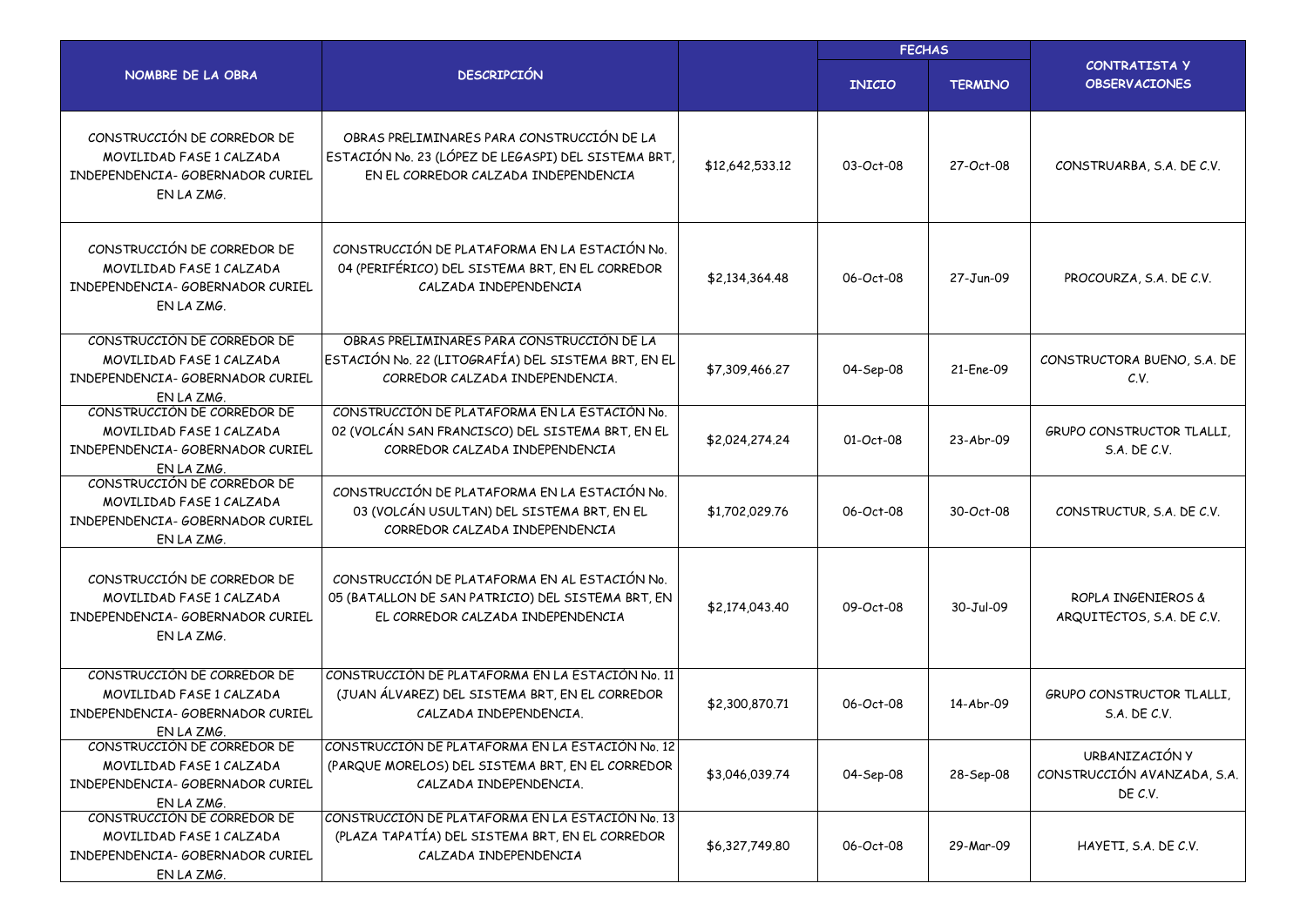|                                                                                                           | <b>DESCRIPCIÓN</b>                                                                                                                                                                                                                                                  |                 | <b>FECHAS</b> |                |                                                                        |  |
|-----------------------------------------------------------------------------------------------------------|---------------------------------------------------------------------------------------------------------------------------------------------------------------------------------------------------------------------------------------------------------------------|-----------------|---------------|----------------|------------------------------------------------------------------------|--|
| NOMBRE DE LA OBRA                                                                                         |                                                                                                                                                                                                                                                                     |                 | <b>INICIO</b> | <b>TERMINO</b> | <b>CONTRATISTA Y</b><br><b>OBSERVACIONES</b>                           |  |
| CONSTRUCCIÓN DE CORREDOR DE<br>MOVILIDAD FASE 1 CALZADA<br>INDEPENDENCIA- GOBERNADOR CURIEL<br>EN LA ZMG. | CONSTRUCCIÓN DE PLATAFORMA EN LA ESTACIÓN No. 18<br>(CIPRES) DEL SISTEMA BRT, EN EL CORREDOR CALZADA<br>INDEPENDENCIA.                                                                                                                                              | \$1,705,615.77  | 04-Sep-08     | 28-Sep-08      | PROYECTOS Y CONSTRUCCIONES<br>MILENIO, S.A. DE C.V.                    |  |
| CONSTRUCCIÓN DE CORREDOR DE<br>MOVILIDAD FASE 1 CALZADA<br>INDEPENDENCIA- GOBERNADOR CURIEL<br>EN LA ZMG. | OBRAS PRELIMINARES PARA LA CONSTRUCCIÓN DE LA<br>ESTACIÓN No. 27 (ARQUITECTURA) DEL SISTEMA BRT.<br>EN EL CORREDOR CALZADA INDEPENDENCIA.                                                                                                                           | \$9,959,690.86  | 03-Nov-08     | 28-Ago-09      | GRUPO CASGO, S.A. DE C.V.                                              |  |
| CONSTRUCCIÓN DE CORREDOR DE<br>MOVILIDAD FASE 1 CALZADA<br>INDEPENDENCIA- GOBERNADOR CURIEL<br>EN LA ZMG. | CONSTRUCCION DE ESTRUCTURA METALICA EN LAS<br>ESTACIONES No. 2 (VOLCÁN SAN FRANCISCO), 3<br>(USULUTAN), 4 (PERIFÉRICO), 5 (BATALLÓN DE SAN<br>PATRICIO), 6 (IGUALDAD) Y 7 (ESTADIO JALISCO) DEL<br>SISTEMA BRT. EN EL CORREDOR CALZADA<br>INDEPENDENCIA.            | \$42,669,913.05 | 22-Oct-08     | 23-Ago-09      | ALVACA, S.A. DE C.V.                                                   |  |
| CONSTRUCCIÓN DE CORREDOR DE<br>MOVILIDAD FASE 1 CALZADA<br>INDEPENDENCIA- GOBERNADOR CURIEL<br>EN LA ZMG. | OBRAS PRELIMINARES PARA CONSTRUCCIÓN DE LA<br>ESTACIÓN No. 25 (ARTES PLÁSTICAS) DEL SISTEMA BRT<br>EN EL CORREDOR DE LA CALZADA INDEPENDENCIA                                                                                                                       | \$12,934,396.14 | 22-Oct-08     | 17-Jun-09      | BREYSA CONSTRUCTORA, S.A. DE<br>C.V.                                   |  |
| CONSTRUCCIÓN DE CORREDOR DE<br>MOVILIDAD FASE 1 CALZADA<br>INDEPENDENCIA- GOBERNADOR CURIEL<br>EN LA ZMG. | CONSTRUCCIÓN DE PLATAFORMA EN LA ESTACIÓN No.<br>20 (LÁZARO CÁRDENAS) DEL SISTEMA BRT. EN EL<br>CORREDOR CALZADA INDEPENDENCIA.                                                                                                                                     | \$1,626,893.03  | 25-Nov-08     | 17-Jun-09      | SOLUCIONES INTEGRALES EN<br>PAVIMENTOS DE GUADALAJARA.<br>S.A. DE C.V. |  |
| CONSTRUCCIÓN DE CORREDOR DE<br>MOVILIDAD FASE 1 CALZADA<br>INDEPENDENCIA- GOBERNADOR CURIEL<br>EN LA ZMG. | CONSTRUCCIÓN DE PLATAFORMA EN LA ESTACIÓN No.<br>021 (HIGUERILLAS) DEL SISTEMA BRT. EN EL CORREDOR<br>CALZADA INDEPENDENCIA.                                                                                                                                        | \$2,502,640.70  | 04-Nov-08     | 12-May-09      | GRUPO TAUBE DE MÉXICO, S.A. DE<br>C.V.                                 |  |
| CONSTRUCCIÓN DE CORREDOR DE<br>MOVILIDAD FASE 1 CALZADA<br>INDEPENDENCIA- GOBERNADOR CURIEL<br>EN LA ZMG. | PROYECTO EJECUTIVO DE LA ESTACIÓN INTERMEDIA<br>FASE I (16 KM) ESTACIÓN PLAZA TAPATÍA, (MACROBÚS),<br>DEL SISTEMA DE MOVILIDAD METROPOLITANA BRT, EN<br>LA ZONA METROPOLITANA DE GUADALAJARA                                                                        | \$727,039.78    | 25-Ago-08     | 17-Mar-09      | MTQ DE MÉXICO, S.A. DE C.V.                                            |  |
| CONSTRUCCIÓN DE CORREDOR DE<br>MOVILIDAD FASE 1 CALZADA<br>INDEPENDENCIA- GOBERNADOR CURIEL<br>EN LA ZMG. | SERVICIOS DE CONSULTORIA, ASESORIA, ESTUDIOS E<br>INVESTIGACIONES DE IMPACTO AMBIENTAL DEL<br>SISTEMA DE MOVILIDAD METROPOLITANA BRT, EN SUS<br>FASES I (16 KM), II (35 KM), III (12 KM.) Y III-A (13 KM),<br>EN LA ZONA METROPOLITANA DE GUADALAJARA<br>(MACROBÚS) | \$1,730,854.65  | 21-Nov-08     | 30-Oct-09      | CÓRDOVA ESPAÑA MARIO, ARQ.                                             |  |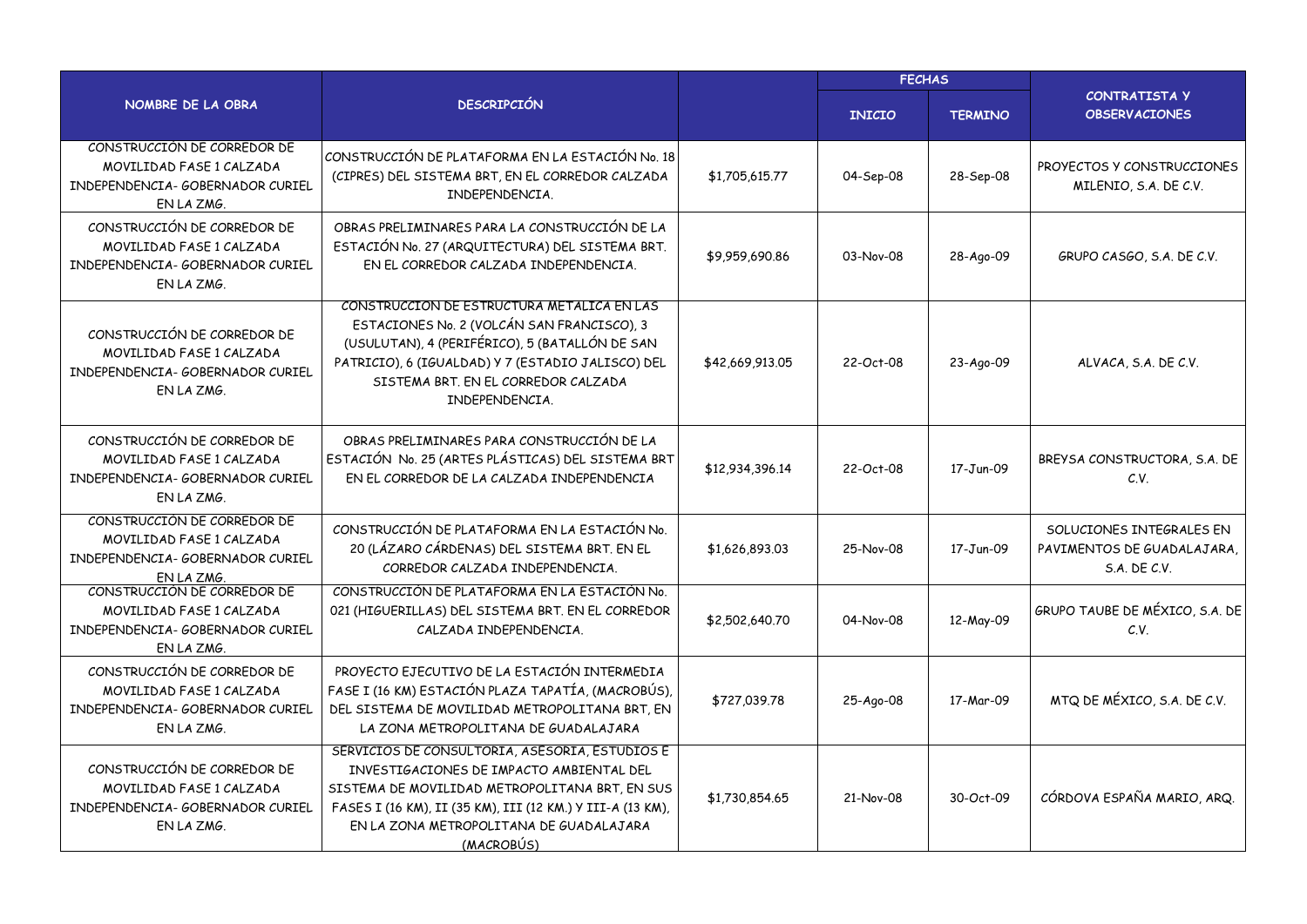|                                                                                                           |                                                                                                                                                                                                                                                                            | <b>FECHAS</b>  |               |                |                                              |
|-----------------------------------------------------------------------------------------------------------|----------------------------------------------------------------------------------------------------------------------------------------------------------------------------------------------------------------------------------------------------------------------------|----------------|---------------|----------------|----------------------------------------------|
| NOMBRE DE LA OBRA                                                                                         | <b>DESCRIPCIÓN</b>                                                                                                                                                                                                                                                         |                | <b>INICIO</b> | <b>TERMINO</b> | <b>CONTRATISTA Y</b><br><b>OBSERVACIONES</b> |
| CONSTRUCCIÓN DE CORREDOR DE<br>MOVILIDAD FASE 1 CALZADA<br>INDEPENDENCIA- GOBERNADOR CURIEL<br>EN LA ZMG. | SERVICIOS DE CONSULTORÍA, ASESORÍA, ESTUDIOS E<br>INVESTIGACIONES DE IMPACTO VIAL DEL SISTEMA DE<br>MOVILIDAD METROPOLITANA BRT, EN SUS FASES I (16<br>KM), II (35 KM), III (12 KM.) Y III-A (13 KM), EN LA ZONA<br>METROPOLITANA DE GUADALAJARA (MACROBÚS)                | \$1,979,772.78 | 21-Nov-08     | 30-May-10      | CÓRDOVA ESPAÑA MARIO, ARQ.                   |
| CONSTRUCCIÓN DE CORREDOR DE<br>MOVILIDAD FASE 1 CALZADA<br>INDEPENDENCIA- GOBERNADOR CURIEL<br>EN LA ZMG. | SERVICIOS DE CONSULTORÍA, ASESORÍA,<br>INVESTIGACIONES DEL PROYECTO DE SEÑALÉTICA E<br>IMAGEN DEL SISTEMA DE MOVILIDAD METROPOLITANA<br>BRT, EN SUS FASES I (16 KM). II (35 KM). III (12 KM) Y III-<br>A (13 KM), EN LA ZONA METROPOLITANA DE<br>GUADALAJARA (MACROBÚS)    | \$2,342,101.02 | 21-Nov-08     | 27-Sep-10      | CÓRDOVA ESPAÑA MARIO, ARQ.                   |
| CONSTRUCCIÓN DE CORREDOR DE<br>MOVILIDAD FASE 1 CALZADA<br>INDEPENDENCIA- GOBERNADOR CURIEL<br>EN LA ZMG. | SERVICIOS DE CONSULTORIA, ASESORIA, ESTUDIOS E<br>INVESTIGACIONES PARA LA ELABORACIÓN DEL<br>PROYECTO DE PAISAJE DE LA FASE II (35 KM), FASE III<br>(12 KM) Y FASE III-A (13 KM) DE LOS CORREDORES DE<br>MOVILIDAD EN LA ZONA METROPOLITANA DE<br>GUADALAJARA.             | \$3,300,000.00 | 16-Oct-08     | 01-Ene-10      | LUNA UGARTE FRANCISCO<br>JAVIER, ARQ.        |
| CONSTRUCCIÓN DE CORREDOR DE<br>MOVILIDAD FASE 1 CALZADA<br>INDEPENDENCIA- GOBERNADOR CURIEL<br>EN LA ZMG. | SERVICIOS DE CONSULTORÍA, ASESORÍA, ESTUDIOS E<br>INVESTIGACIONES PARA LA ELABORACIÓN DEL<br>DIAGNOSTICO DE TRÁFICO DEL CORREDOR FASE II (35<br>KM), FASE III (12 KM) Y FASE III-A (13 KM) DEL PROYECTO<br>DE MOVILIDAD METROPOLITANA DE GUADALAJARA.                      | \$2,595,044,00 | 16-Oct-08     | 22-Dic-08      | TALLER ACUR, S. DE R.L. DE C.V.              |
| CONSTRUCCIÓN DE CORREDOR DE<br>MOVILIDAD FASE 1 CALZADA<br>INDEPENDENCIA- GOBERNADOR CURIEL<br>EN LA ZMG. | SERVICIOS DE CONSULTORÍA, ASESORÍA, ESTUDIOS E<br>INVESTIGACIONES DE IMPACTO SOCIO-ECONÓMICO DEL<br>SISTEMA DE MOVILIDAD METROPOLITANA BRT EN SUS<br>FASES I (16 KM) FASE II (35 KM), FASE III (12 KM) Y FASE<br>III-A (13 KM) EN LA ZONA METROPOLITANA DE<br>GUADALAJARA. | \$1,490,510.70 | 21-Nov-08     | 29-Jul-10      | CÓRDOVA ESPAÑA MARIO, ARQ.                   |
| CONSTRUCCIÓN DE CORREDOR DE<br>MOVILIDAD FASE 1 CALZADA<br>INDEPENDENCIA- GOBERNADOR CURIEL<br>EN LA ZMG. | SERVICIOS DE CONSULTORÍA, ASESORÍA, ESTUDIOS E<br>INVESTIGACIONES PARA LA ELABORACIÓN DEL ESTUDIO<br>TOPOGRÁFICO EN LA FASE II (35 KM), FASE III (12 KM) Y<br>FASE III-A (13 KM) DEL PROYECTO DE MOVILIDAD<br>METROPOLITANA DE GUADALAJARA.                                | \$4,874,907.50 | 04-Nov-08     | 16-Feb-09      | COMUNA INGENIERÍA, S.A. DE C.V.              |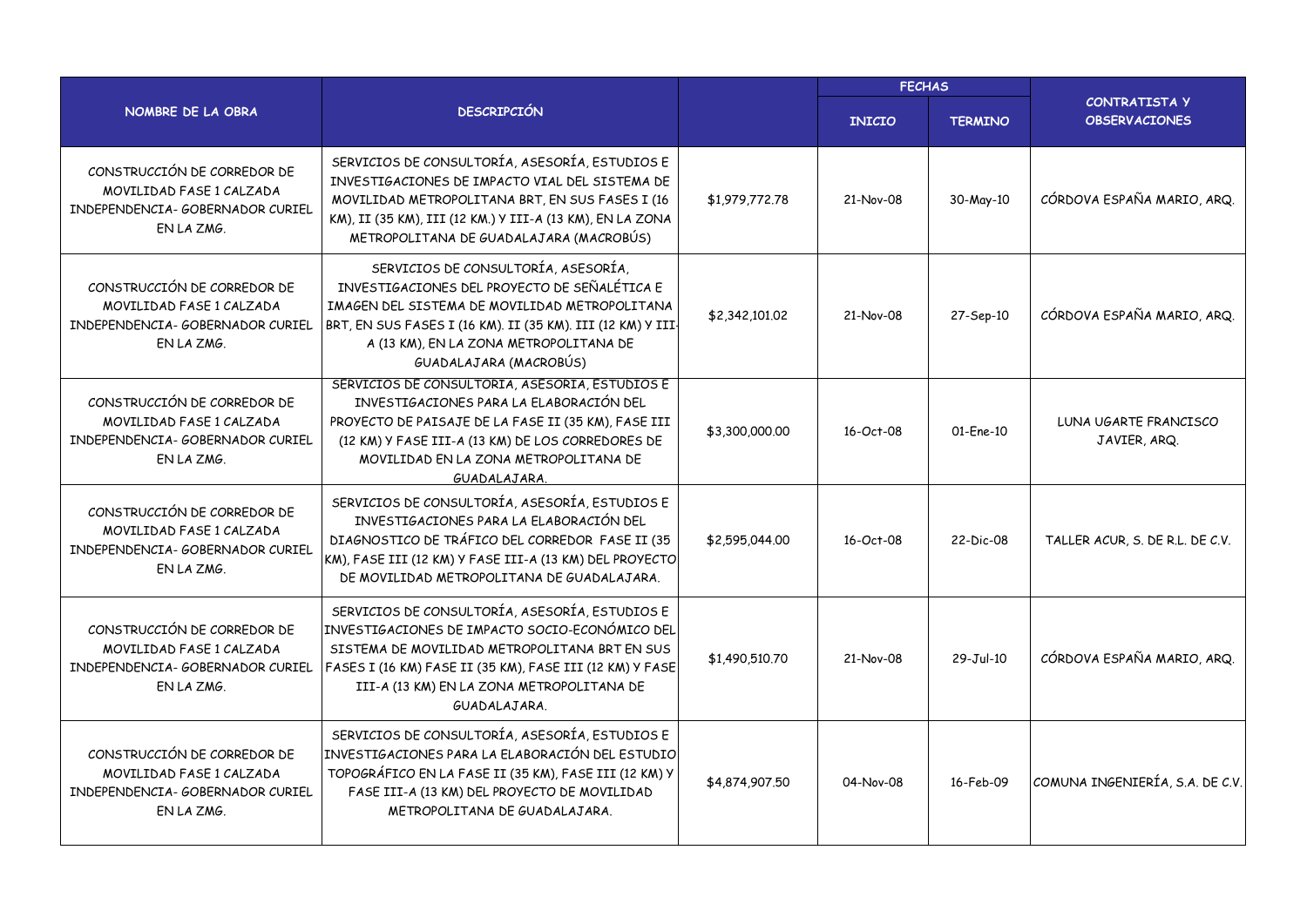|                                                                                                           |                                                                                                                                                                                                                                                                                                                                                    |                 | <b>FECHAS</b> |                |                                                   |  |
|-----------------------------------------------------------------------------------------------------------|----------------------------------------------------------------------------------------------------------------------------------------------------------------------------------------------------------------------------------------------------------------------------------------------------------------------------------------------------|-----------------|---------------|----------------|---------------------------------------------------|--|
| NOMBRE DE LA OBRA                                                                                         | <b>DESCRIPCIÓN</b>                                                                                                                                                                                                                                                                                                                                 |                 | <b>INICIO</b> | <b>TERMINO</b> | <b>CONTRATISTA Y</b><br><b>OBSERVACIONES</b>      |  |
| CONSTRUCCIÓN DE CORREDOR DE<br>MOVILIDAD FASE 1 CALZADA<br>INDEPENDENCIA- GOBERNADOR CURIEL<br>EN LA ZMG. | SERVICIOS DE CONSULTORÍA, ASESORÍA, ESTUDIOS E<br>INVESTIGACIONES PREVIOS DE MECÁNICA DE SUELOS<br>PARA DETERMINAR LA RECOPILACIÓN DE INFORMACIÓN<br>PARA LA EVALUACIÓN DEL PAVIMENTO DEL SISTEMA DE<br>MOVILIDAD METROPOLITANA BRT, EN SUS FASES II (35<br>KM), FASE III (12 KM) Y FASE III-A (13 KM) EN LA ZONA<br>METROPOLITANA DE GUADALAJARA. | \$1,918,760.91  | 20-Oct-08     | 16-Ene-09      | ALMONTE INGENIERÍA, S.A. DE<br>C.V.               |  |
| CONSTRUCCIÓN DE CORREDOR DE<br>MOVILIDAD FASE 1 CALZADA<br>INDEPENDENCIA- GOBERNADOR CURIEL<br>EN LA ZMG. | OBRAS PRELIMINARES PARA LA CONSTRUCCIÓN DE LA<br>PRIMERA ESTACIÓN DEL SISTEMA BRT, EN EL CORREDOR<br>CALZADA INDEPENDENCIA                                                                                                                                                                                                                         | \$7,043,682.91  | 06-Jun-08     | 20-Jul-08      | BREYSA CONSTRUCTORA, S.A. DE<br>C.V.              |  |
| CONSTRUCCIÓN DE CORREDOR DE<br>MOVILIDAD FASE 1 CALZADA<br>INDEPENDENCIA- GOBERNADOR CURIEL<br>EN LA ZMG. | ESTUDIO DE DEMANDA FASES III (12 KM) Y III-A (13<br>KM), DEL PROYECTO DE MOVILIDAD METROPOLITANA DE<br>GUADALAJARA                                                                                                                                                                                                                                 | \$742,095,00    | 29-Oct-08     | 16-Dic-08      | TALLER ACUR, S. DE R.L. DE C.V.                   |  |
| CONSTRUCCIÓN DE CORREDOR DE<br>MOVILIDAD FASE 1 CALZADA<br>INDEPENDENCIA- GOBERNADOR CURIEL<br>EN LA ZMG. | OBRAS PRELIMINARES PARA CONSTRUCCIÓN DE LA<br>ESTACIÓN No. 26 (ESCULTURA) DEL SISTEMA BRT EN EL<br>CORREDOR DE LA CALZADA INDEPENDENCIA.                                                                                                                                                                                                           | \$19,774,732.63 | 23-Oct-08     | 05-May-09      | OM INFRAESTRUCTURA URBANA,<br><b>S.A. DE C.V.</b> |  |
| CONSTRUCCIÓN DE CORREDOR DE<br>MOVILIDAD FASE 1 CALZADA<br>INDEPENDENCIA- GOBERNADOR CURIEL<br>EN LA ZMG. | OFICINAS DEL TRÉN LIGERO REMODELACIÓN 3ERO Y<br>4TO NIVEL EDIFICIO JUÁREZ No. 685, GUADALAJARA,<br>JALISCO.                                                                                                                                                                                                                                        | \$3,171,078.25  | 23-Sep-08     | 11-Jul-09      | MTQ DE MÉXICO, S.A. DE C.V.                       |  |
| CONSTRUCCIÓN DE CORREDOR DE<br>MOVILIDAD FASE 1 CALZADA<br>INDEPENDENCIA- GOBERNADOR CURIEL<br>EN LA ZMG. | PROYECTO EJECUTIVO DE SEMAFORIZACION PARA LA<br>FASE I, 16 KM DEL PROYECTO DE MOVILIDAD<br>METROPOLITANA DE GUADALAJARA                                                                                                                                                                                                                            | \$735,000.00    | 19-Nov-08     | 04-Ene-09      | TALLER ACUR, S. DE R.L. DE C.V.                   |  |
| CONSTRUCCIÓN DE CORREDOR DE<br>MOVILIDAD FASE 1 CALZADA<br>INDEPENDENCIA- GOBERNADOR CURIEL<br>EN LA ZMG. | OBRAS DE SEMAFORIZACIÓN DEL BRT CALZADA<br>INDEPENDENCIA                                                                                                                                                                                                                                                                                           | \$53,831,482.49 | 27-Oct-08     | 04-Jul-10      | SEMEX, S.A. DE C.V.                               |  |
| CONSTRUCCIÓN DE CORREDOR DE<br>MOVILIDAD FASE 1 CALZADA<br>INDEPENDENCIA- GOBERNADOR CURIEL<br>EN LA ZMG. | PROYECTO DE CENTRO DE CONTROL PARA EL MACROBUS Y<br>SITEUR EN LA ESTACIÓN JUÁREZ DEL TREN ELÉCTRICO                                                                                                                                                                                                                                                | \$195,500.00    | 29-Oct-08     | 10-Dic-08      | AEMEDOS, S.A. DE C.V.                             |  |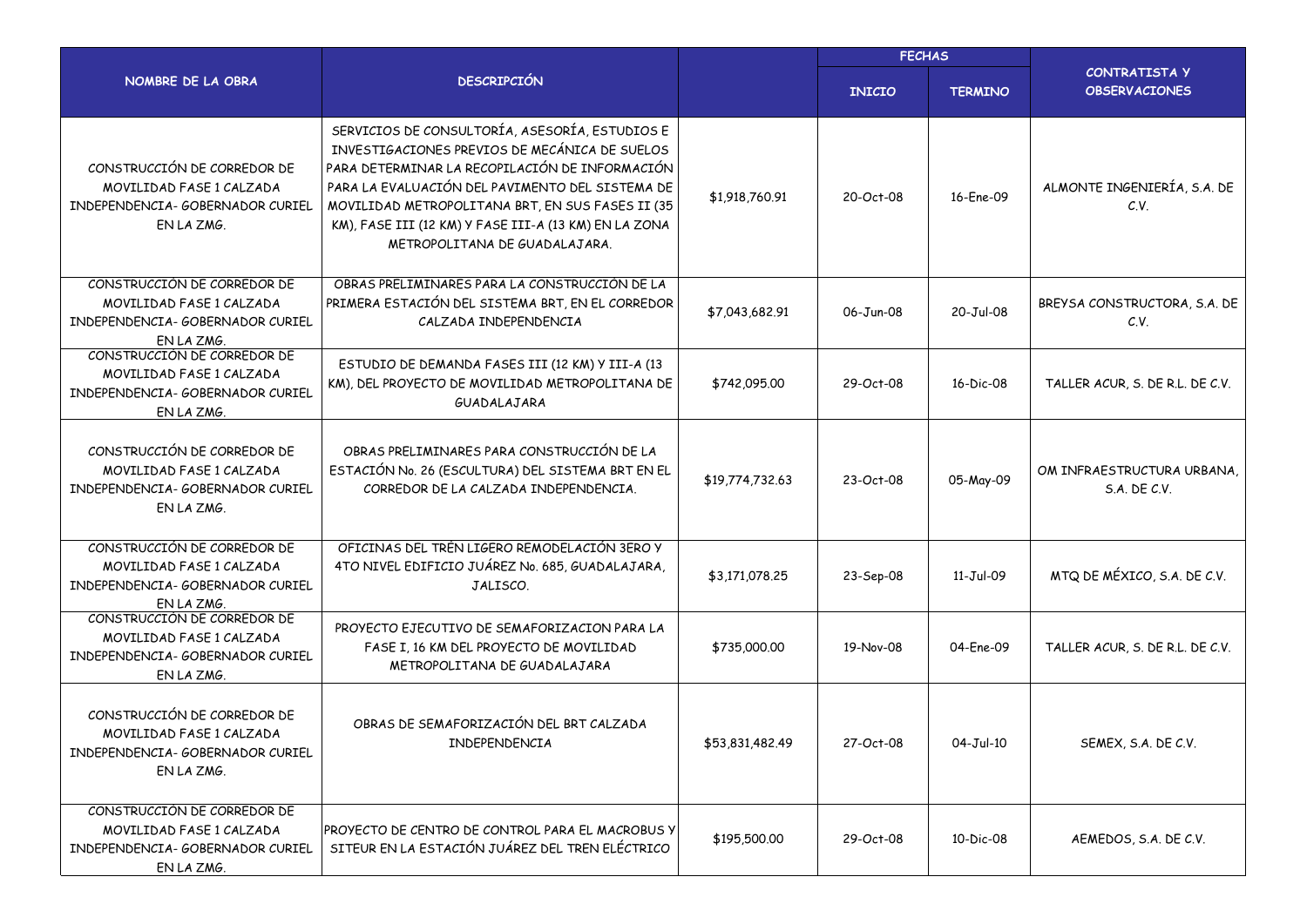|                                                                                                           |                                                                                                                                                   |                 | <b>FECHAS</b> |                |                                                              |  |
|-----------------------------------------------------------------------------------------------------------|---------------------------------------------------------------------------------------------------------------------------------------------------|-----------------|---------------|----------------|--------------------------------------------------------------|--|
| NOMBRE DE LA OBRA                                                                                         | <b>DESCRIPCIÓN</b>                                                                                                                                |                 | <b>INICIO</b> | <b>TERMINO</b> | <b>CONTRATISTA Y</b><br><b>OBSERVACIONES</b>                 |  |
| CONSTRUCCIÓN DE CORREDOR DE<br>MOVILIDAD FASE 1 CALZADA<br>INDEPENDENCIA- GOBERNADOR CURIEL<br>EN LA ZMG. | CONSTRUCCIÓN DE ESTRUCTURA METÁLICA EN LA<br>ESTACIÓN No. 11 (JUAN ÁLVAREZ TIPO 2) DEL SISTEMA<br>BRT EN EL CORREDOR DE LA CALZADA INDEPENDENCIA. | \$8,733,765.45  | 10-Nov-08     | 08-Abr-09      | HAYETI, S.A. DE C.V.                                         |  |
| CONSTRUCCIÓN DE CORREDOR DE<br>MOVILIDAD FASE 1 CALZADA<br>INDEPENDENCIA- GOBERNADOR CURIEL<br>EN LA ZMG. | CONSTRUCCIÓN DE ESTRUCTURA METÁLICA EN LA<br>ESTACIÓN No. 15 (LA PAZ TIPO 1) DEL SISTEMA BRT EN<br>EL CORREDOR DE LA CALZADA INDEPENDENCIA        | \$7,701,679.46  | 22-Oct-08     | 14-Ago-09      | CONTEMPO EDIFICACIONES, S.A.<br>DE C.V.                      |  |
| CONSTRUCCIÓN DE CORREDOR DE<br>MOVILIDAD FASE 1 CALZADA<br>INDEPENDENCIA- GOBERNADOR CURIEL<br>EN LA ZMG. | CONSTRUCCIÓN DE ESTRUCTURA METÁLICA EN LA<br>ESTACIÓN No. 8 (MONTE OLIVETE TIPO 1) DEL SISTEMA<br>BRT EN EL CORREDOR DE LA CALZADA INDEPENDENCIA. | \$8,681,829.80  | 12-Nov-08     | 05-Ago-09      | ROPLA INGENIEROS &<br>ARQUITECTOS, S.A. DE C.V.              |  |
| CONSTRUCCIÓN DE CORREDOR DE<br>MOVILIDAD FASE 1 CALZADA<br>INDEPENDENCIA- GOBERNADOR CURIEL<br>EN LA ZMG. | CONSTRUCCIÓN DE ESTRUCTURA METÁLICA EN LA<br>ESTACIÓN No. 14 (AV. REVOLUCIÓN), DEL SISTEMA BRT<br>EN EL CORREDOR DE LA CALZADA INDEPENDENCIA.     | \$15,258,501.46 | 14-Nov-08     | 20-Sep-09      | CONSTRUCTORA INDUSTRIAL<br>METÁLICA, S.A. DE C.V.            |  |
| CONSTRUCCIÓN DE CORREDOR DE<br>MOVILIDAD FASE 1 CALZADA<br>INDEPENDENCIA- GOBERNADOR CURIEL<br>EN LA ZMG. | CONSTRUCCIÓN DE ESTRUCTURA METÁLICA EN LA<br>ESTACIÓN No. 27 (ARQUITECTURA) DEL SISTEMA BRT EN<br>EL CORREDOR DE LA CALZADA INDEPENDENCIA.        | \$11,192,181.85 | 22-Oct-08     | 26-Ene-10      | CONSTRUCTORA FLORES<br>INDEPENDENCIA, S.A. DE C.V.           |  |
| CONSTRUCCIÓN DE CORREDOR DE<br>MOVILIDAD FASE 1 CALZADA<br>INDEPENDENCIA- GOBERNADOR CURIEL<br>EN LA ZMG. | CONSTRUCCIÓN DE ESTRUCTURA METÁLICA EN LA<br>ESTACIÓN No. 1 (BARRANCA) DEL SISTEMA BRT EN EL<br>CORREDOR DE LA CALZADA INDEPENDENCIA              | \$7,495,348.69  | 14-Nov-08     | 20-Sep-09      | CIMSA MONTAJES, S.A. DE C.V.                                 |  |
| CONSTRUCCIÓN DE CORREDOR DE<br>MOVILIDAD FASE 1 CALZADA<br>INDEPENDENCIA- GOBERNADOR CURIEL<br>EN LA ZMG. | CONSTRUCCIÓN DE ESTRUCTURA METÁLICA EN LA<br>ESTACIÓN No. 12 (PARQUE MORELOS) DEL SISTEMA BRT<br>EN EL CORREDOR DE LA CALZADA INDEPENDENCIA       | \$11,880,988.15 | 10-Nov-08     | 27-Feb-10      | OBRAS Y COMERCIALIZACIÓN DE<br>LA CONSTRUCCIÓN, S.A. DE C.V. |  |
| CONSTRUCCIÓN DE CORREDOR DE<br>MOVILIDAD FASE 1 CALZADA<br>INDEPENDENCIA- GOBERNADOR CURIEL<br>EN LA ZMG. | CONSTRUCCIÓN DE ESTRUCTURA METÁLICA EN LA<br>ESTACIÓN No. 26 (ESCULTURA TIPO 3) DEL SISTEMA BRT<br>EN EL CORREDOR DE LA CALZADA INDEPENDENCIA     | \$11,999,153.96 | 22-Oct-08     | 14-Ene-10      | TRENA, S.A. DE C.V.                                          |  |
| CONSTRUCCIÓN DE CORREDOR DE<br>MOVILIDAD FASE 1 CALZADA<br>INDEPENDENCIA- GOBERNADOR CURIEL<br>EN LA ZMG. | CONSTRUCCIÓN DE ESTRUCTURA METÁLICA EN LA<br>ESTACIÓN No. 24 (PATRIA) DEL SISTEMA BRT EN EL<br>CORREDOR DE LA CALZADA INDEPENDENCIA.              | \$7,860,533.27  | 10-Nov-08     | 28-Abr-10      | OBRAS Y COMERCIALIZACIÓN DE<br>LA CONSTRUCCIÓN, S.A. DE C.V. |  |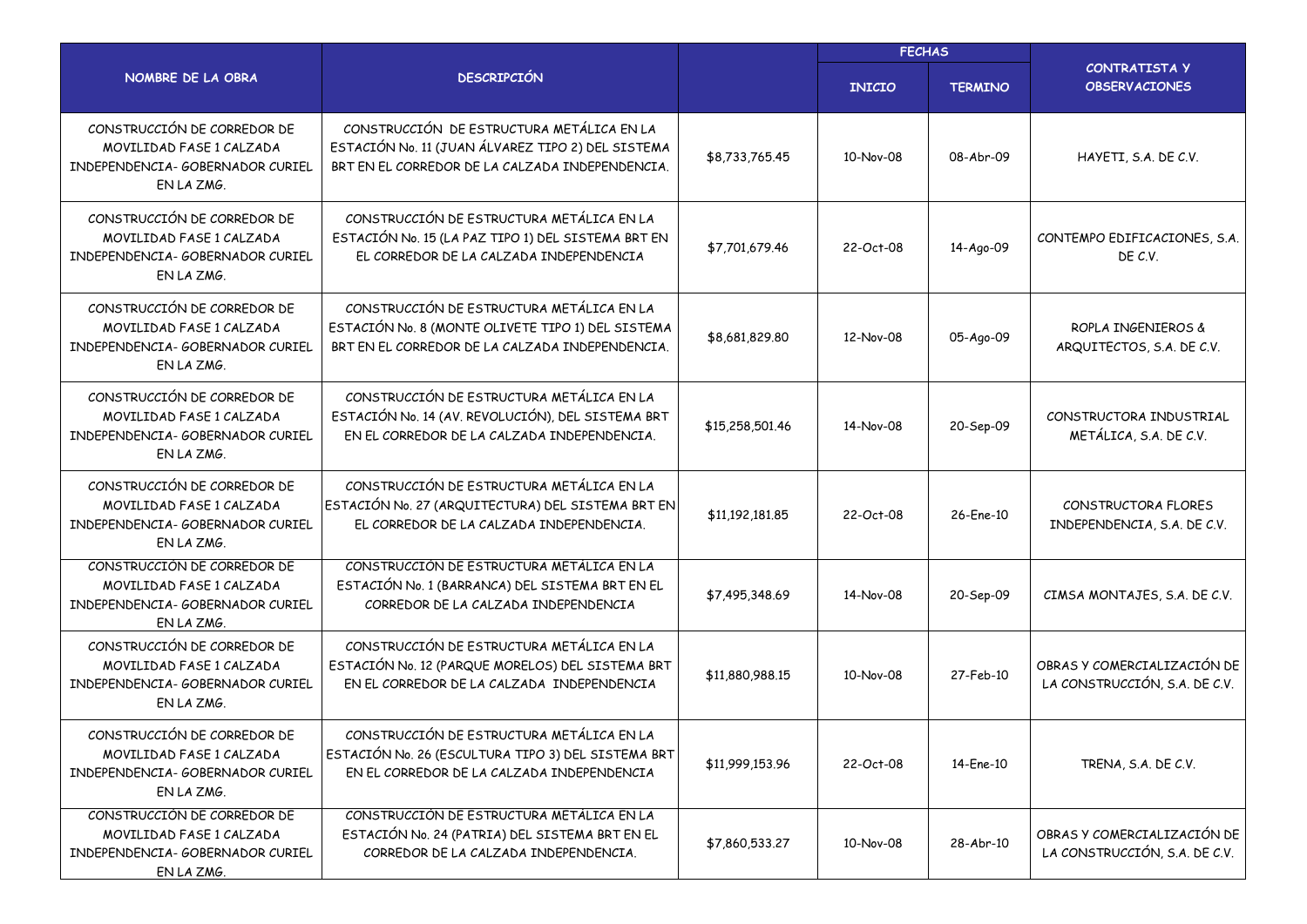|                                                                                                           |                                                                                                                                                             |                | <b>FECHAS</b> |                |                                                                     |  |
|-----------------------------------------------------------------------------------------------------------|-------------------------------------------------------------------------------------------------------------------------------------------------------------|----------------|---------------|----------------|---------------------------------------------------------------------|--|
| NOMBRE DE LA OBRA                                                                                         | <b>DESCRIPCIÓN</b>                                                                                                                                          |                | <b>INICIO</b> | <b>TERMINO</b> | <b>CONTRATISTA Y</b><br><b>OBSERVACIONES</b>                        |  |
| CONSTRUCCIÓN DE CORREDOR DE<br>MOVILIDAD FASE 1 CALZADA<br>INDEPENDENCIA- GOBERNADOR CURIEL<br>EN LA ZMG. | CONSTRUCCIÓN DE ESTRUCTURA METÁLICA EN LA<br>ESTACIÓN No. 23 (LÓPEZ DE LEGASPI TIPO 1) DEL<br>SISTEMA BRT EN EL CORREDOR DE LA CALZADA<br>INDEPENDENCIA.    | \$8,145,337.24 | 18-Nov-08     | 19-Jun-09      | INGENIEROS DE LA TORRE, S.A.<br>DE C.V.                             |  |
| CONSTRUCCIÓN DE CORREDOR DE<br>MOVILIDAD FASE 1 CALZADA<br>INDEPENDENCIA- GOBERNADOR CURIEL<br>EN LA ZMG. | CONSTRUCCIÓN DE ESTRUCTURA METÁLICA EN LA<br>ESTACIÓN No. 20 (LÁZARO CÁRDENAS) DEL SISTEMA BRT<br>EN EL CORREDOR DE LA CALZADA INDEPENDENCIA                | \$8,155,560.83 | 22-Oct-08     | 19-Ene-10      | CONSTRUC TORA FLORES<br>FAJARDO, S.A. DE C.V.                       |  |
| CONSTRUCCIÓN DE CORREDOR DE<br>MOVILIDAD FASE 1 CALZADA<br>INDEPENDENCIA- GOBERNADOR CURIEL<br>EN LA ZMG. | CONSTRUCCIÓN DE ESTRUCTURA METÁLICA EN LA<br>ESTACIÓN No. 22 (LITOGRAFÍA TIPO 1) DEL SISTEMA<br>BRT EN EL CORREDOR DE LA CALZADA INDEPENDENCIA              | \$8,145,337.24 | 18-Nov-08     | 19-Jun-09      | INGENIERO DE LA TORRE, S.A. DE<br>C.V.                              |  |
| CONSTRUCCIÓN DE CORREDOR DE<br>MOVILIDAD FASE 1 CALZADA<br>INDEPENDENCIA- GOBERNADOR CURIEL<br>EN LA ZMG. | CONSTRUCCIÓN DE ESTRUCTURA METÁLICA EN LA<br>ESTACIÓN No. 19 (HÉROES DE NACOZARI) DEL SISTEMA<br>BRT EN EL CORREDOR DE LA CALZADA INDEPENDENCIA             | \$6,489,054.94 | 14-Nov-08     | 20-Sep-09      | CONSTRUCTORA INDUSTRIAL<br>METÁLICA, S.A. DE C.V.                   |  |
| CONSTRUCCIÓN DE CORREDOR DE<br>MOVILIDAD FASE 1 CALZADA<br>INDEPENDENCIA- GOBERNADOR CURIEL<br>EN LA ZMG. | CONSTRUCCIÓN DE ESTRUCTURA METÁLICA EN LA<br>ESTACIÓN No. 18 (CIPRES) DEL SISTEMA BRT EN EL<br>CORREDOR DE LA CALZADA INDEPENDENCIA.                        | \$8,911,019.94 | 22-Oct-08     | 16-Oct-09      | CONSTRUCCIONES PUENTES Y<br>ESTRUCTURAS DE AMÉRICA, S.A.<br>DE C.V. |  |
| CONSTRUCCIÓN DE CORREDOR DE<br>MOVILIDAD FASE 1 CALZADA<br>INDEPENDENCIA- GOBERNADOR CURIEL<br>EN LA ZMG. | CONSTRUCCIÓN DE ESTRUCTURA METÁLICA EN LA<br>ESTACIÓN No. 17 (WASHINGTON TIPO 1) DEL SISTEMA<br>BRT EN EL CORREDOR DE LA CALZADA INDEPENDENCIA.             | \$8,461,873.60 | 06-Nov-08     | 18-Feb-10      | <b>GAMA CONSTRUCCIONES Y</b><br>ASOCIADOS, S.A. DE C.V.             |  |
| CONSTRUCCIÓN DE CORREDOR DE<br>MOVILIDAD FASE 1 CALZADA<br>INDEPENDENCIA- GOBERNADOR CURIEL<br>EN LA ZMG. | CONSTRUCCIÓN DE ESTRUCTURA METALICA EN LA<br>ESTACIÓN No. 9 (CIRCUNVALACIÓN TIPO 1) DEL<br>SISTEMA BRT EN EL CORREDOR DE LA CALZADA<br><b>INDEPENDENCIA</b> | \$7,144,510.23 | 03-Nov-08     | 18-Ene-09      | DURAN JIMÉNEZ ARQUITECTOS Y<br>ASOCIADOS, S.A. DE C.V.              |  |
| CONSTRUCCIÓN DE CORREDOR DE<br>MOVILIDAD FASE 1 CALZADA<br>INDEPENDENCIA- GOBERNADOR CURIEL<br>EN LA ZMG. | CONSTRUCCIÓN DE ESTRUCTURA METÁLICA EN LA<br>ESTACIÓN No. 25 (ARTES PLÁSTICAS) DEL SISTEMA BRT<br>EN EL CORREDOR DE LA CALZADA INDEPENDENCIA                | \$8,979,867.81 | 14-Nov-08     | 26-Jul-10      | CONSTRUCCIONES PUENTES Y<br>ESTRUCTURAS DE AMÉRICA, S.A.<br>DE C.V. |  |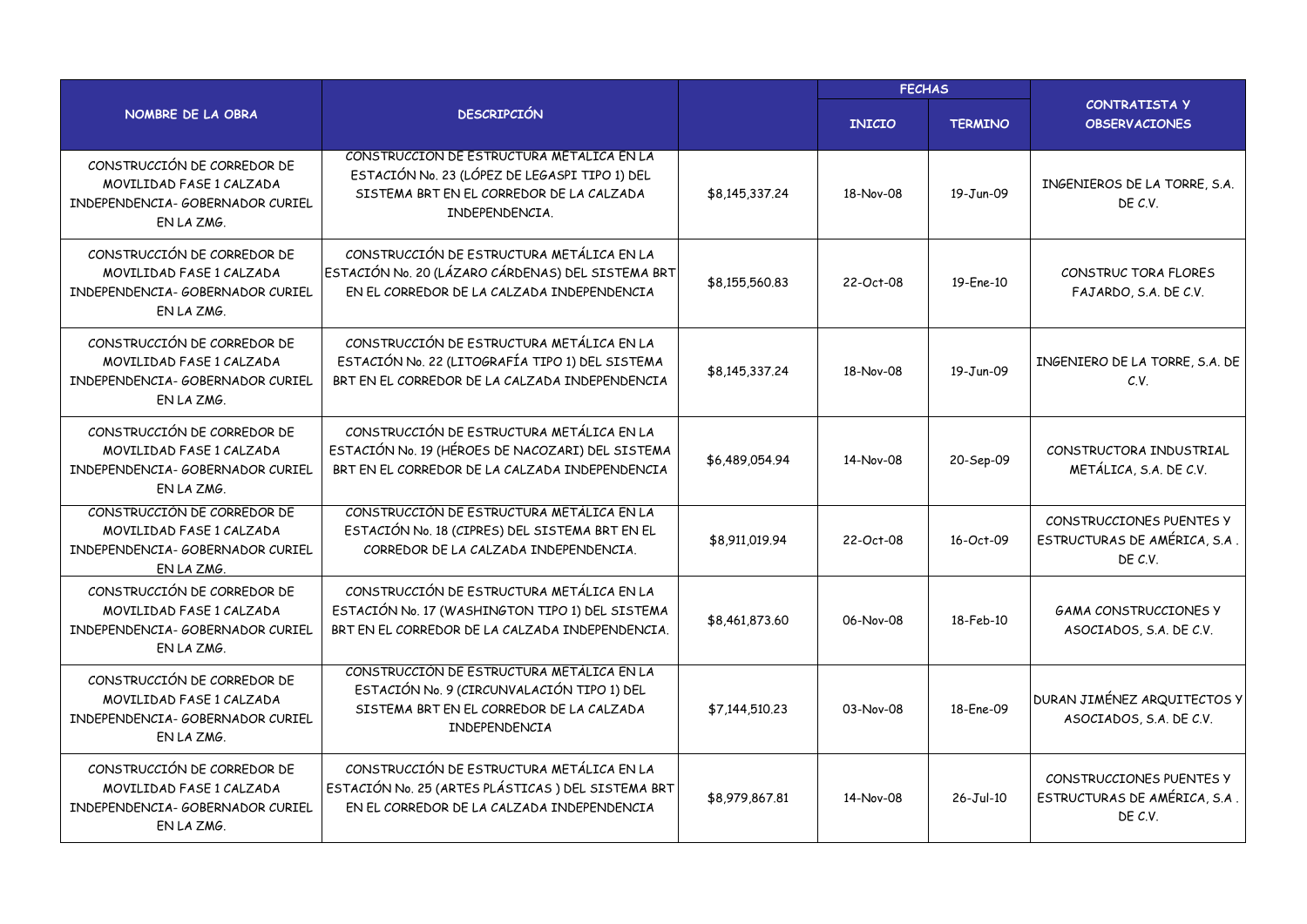|                                                                                                           |                                                                                                                                                                                                                                                |                | <b>FECHAS</b> |                |                                                                         |  |  |
|-----------------------------------------------------------------------------------------------------------|------------------------------------------------------------------------------------------------------------------------------------------------------------------------------------------------------------------------------------------------|----------------|---------------|----------------|-------------------------------------------------------------------------|--|--|
| NOMBRE DE LA OBRA                                                                                         | <b>DESCRIPCIÓN</b>                                                                                                                                                                                                                             |                | <b>INICIO</b> | <b>TERMINO</b> | <b>CONTRATISTA Y</b><br><b>OBSERVACIONES</b>                            |  |  |
| CONSTRUCCIÓN DE CORREDOR DE<br>MOVILIDAD FASE 1 CALZADA<br>INDEPENDENCIA- GOBERNADOR CURIEL<br>EN LA ZMG. | SERVICIOS DE CONSULTORÍA, ASESORÍA, ESTUDIOS E<br>INVESTIGACIONES PARA LA ELABORACIÓN DEL ESTUDIO<br>GEOTÉCNICO EN SUS FASES II (35 KM). FASE III (12 KM)<br>Y FASE II-A (13 KM), DEL PROYECTO DE MOVILIDAD<br>METROPOLITANA DE GUADALAJARA    | \$3,656,814.64 | 14-Nov-08     | 28-Jun-10      | CALARIO, S.A. DE C.V.                                                   |  |  |
| CONSTRUCCIÓN DE CORREDOR DE<br>MOVILIDAD FASE 1 CALZADA<br>INDEPENDENCIA- GOBERNADOR CURIEL<br>EN LA ZMG. | SERVICIOS DE CONSULTORIA, ASESORIA E<br>INVESTIGACIONES PARA LA ELABORACIÓN DEL<br>PROYECTO DE DISEÑO DE PAVIMENTOS DEL CORREDOR<br>FASE II (35 KM). III (12 KM) Y III-A (13 KM), DEL<br>PROYECTO DE MOVILIDAD METROPOLITANA DE<br>GUADALAJARA | \$5,317,282.07 | 14-Nov-08     | 08-Jun-10      | CALARIO, S.A. DE C.V.                                                   |  |  |
| CONSTRUCCIÓN DE CORREDOR DE<br>MOVILIDAD FASE 1 CALZADA<br>INDEPENDENCIA- GOBERNADOR CURIEL<br>EN LA ZMG. | CONSTRUCCIÓN DE PLATAFORMA EN LA ESTACIÓN No. 6<br>(IGUALDAD) DEL SISTEMA BRT, EN EL CORREDOR<br>CALZADA INDEPENDENCIA                                                                                                                         | \$1,595,441.98 | 06-Nov-08     | 27-Ago-09      | ESTUDIOS, PROYECTOS Y<br>CONSTRUCCIONES DE<br>GUADALAJARA, S.A. DE C.V. |  |  |
| CONSTRUCCIÓN DE CORREDOR DE<br>MOVILIDAD FASE 1 CALZADA<br>INDEPENDENCIA- GOBERNADOR CURIEL<br>EN LA ZMG. | CONSTRUCCIÓN DE PLATAFORMA EN LA ESTACIÓN No.<br>25 (ARTES PLÁSTICAS) DEL SISTEMA BRT, EN EL<br>CORREDOR CALZADA INDEPENDENCIA                                                                                                                 | \$2,571,098.27 | 02-Dic-08     | 20-Ene-10      | <b>GAMA CONSTRUCCIONES Y</b><br>ASOCIADOS, S.A. DE C.V.                 |  |  |
| CONSTRUCCIÓN DE CORREDOR DE<br>MOVILIDAD FASE 1 CALZADA<br>INDEPENDENCIA- GOBERNADOR CURIEL<br>EN LA ZMG. | CONSTRUCCIÓN DE PLATAFORMA EN LA ESTACIÓN No.<br>23 (LÓPEZ DE LEGASPI) DEL SISTEMA BRT, EN EL<br>CORREDOR CALZADA INDEPENDENCIA.                                                                                                               | \$1,579,414.74 | 06-Nov-08     | 23-Feb-10      | CONSTRUCTORA CEICO, S.A. DE<br>C.V.                                     |  |  |
| CONSTRUCCIÓN DE CORREDOR DE<br>MOVILIDAD FASE 1 CALZADA<br>INDEPENDENCIA- GOBERNADOR CURIEL<br>EN LA ZMG. | CONSTRUCCIÓN DE PLATAFORMA EN LA ESTACIÓN No.<br>23 (LÓPEZ DE LEGASPI) DEL SISTEMA BRT, EN EL<br>CORREDOR CALZADA INDEPENDENCIA.                                                                                                               | \$1,075,847.30 | 06-Nov-08     | 23-Feb-10      | CONSTRUCTORA CEICO, S.A. DE<br>C.V.                                     |  |  |
| CONSTRUCCIÓN DE CORREDOR DE<br>MOVILIDAD FASE 1 CALZADA<br>INDEPENDENCIA- GOBERNADOR CURIEL<br>EN LA ZMG. | CONSTRUCCIÓN DE ESTRUCTURA METÁLICA EN LA<br>ESTACIÓN No. 16 (NIÑOS HÉROES) DEL SISTEMA BRT EN<br>EL CORREDOR DE LA CALZADA INDEPENDENCIA.                                                                                                     | \$7,862,046.78 | 08-Dic-08     | 11-Feb-10      | JEMAR, S.A. DE C.V.                                                     |  |  |
| CONSTRUCCIÓN DE CORREDOR DE<br>MOVILIDAD FASE 1 CALZADA<br>INDEPENDENCIA- GOBERNADOR CURIEL<br>EN LA ZMG. | CONSTRUCCIÓN DE PLATAFORMA EN LA ESTACIÓN<br>(BARRANCA) DEL SISTEMA BRT EN EL CORREDOR DE LA<br>CALZADA INDEPENDENCIA.                                                                                                                         | \$1,649,455.49 | 04-Dic-08     | 01-Abr-09      | DESARROLLADORA GLAR, S.A. DE<br>C.V.                                    |  |  |
| CONSTRUCCIÓN DE CORREDOR DE<br>MOVILIDAD FASE 1 CALZADA<br>INDEPENDENCIA- GOBERNADOR CURIEL<br>EN LA ZMG. | CONSTRUCCIÓN DE ESTRUCTURA METÁLICA EN LA<br>ESTACIÓN No. 10 (OLÍMPICA TIPO A) DEL SISTEMA BRT<br>EN EL CORREDOR DE LA CALZADA                                                                                                                 | \$8,166,644.88 | 05-Nov-08     | 13-Ago-09      | CONSTRUCCIONES MILENIO, S.A.<br>DE C.V.                                 |  |  |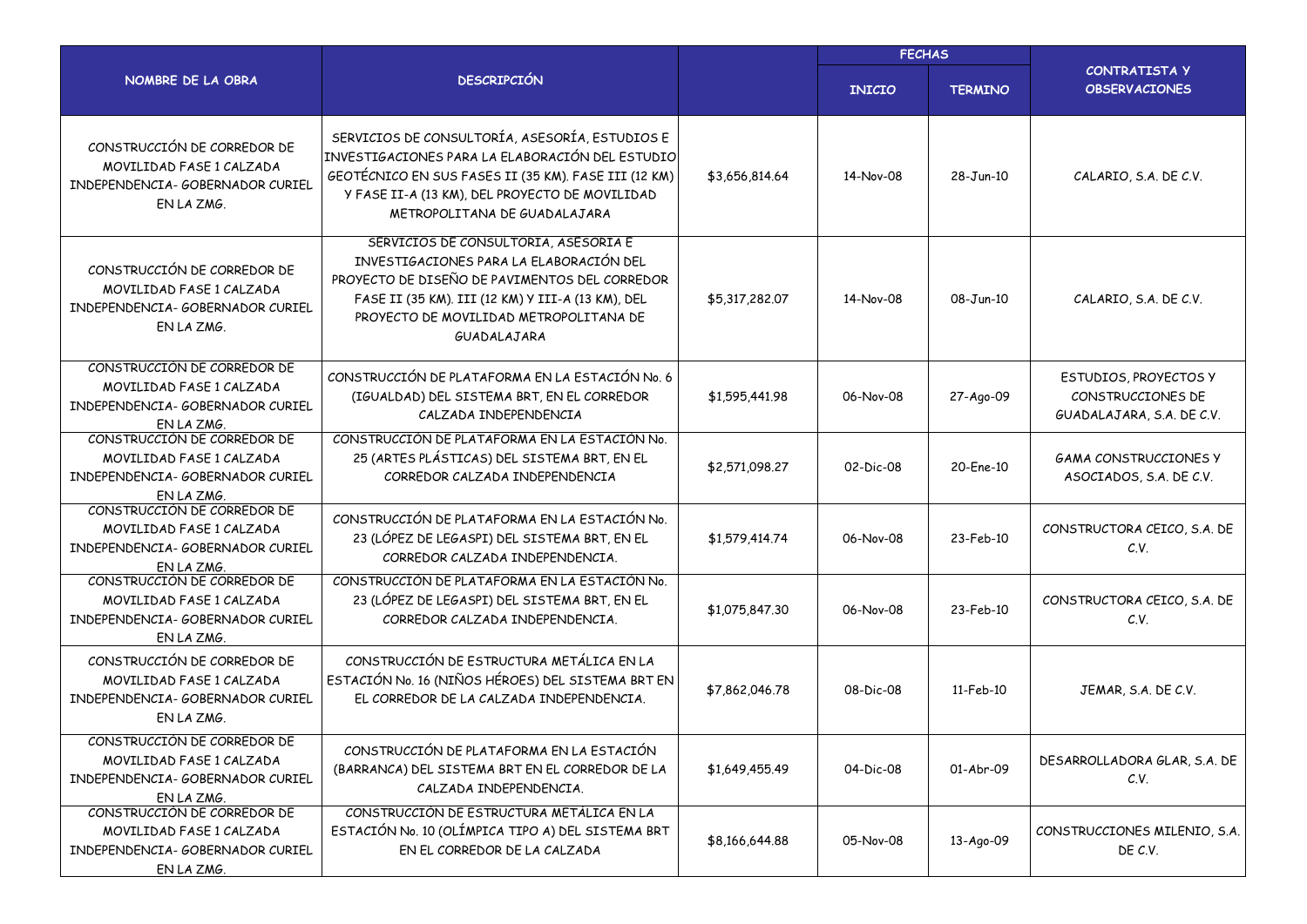|                                                                                                           |                                                                                                                                                                                                                                                                                  |                 | <b>FECHAS</b> |                |                                                                         |
|-----------------------------------------------------------------------------------------------------------|----------------------------------------------------------------------------------------------------------------------------------------------------------------------------------------------------------------------------------------------------------------------------------|-----------------|---------------|----------------|-------------------------------------------------------------------------|
| NOMBRE DE LA OBRA                                                                                         | <b>DESCRIPCIÓN</b>                                                                                                                                                                                                                                                               |                 | <b>INICIO</b> | <b>TERMINO</b> | CONTRATISTA Y<br><b>OBSERVACIONES</b>                                   |
| CONSTRUCCIÓN DE CORREDOR DE<br>MOVILIDAD FASE 1 CALZADA<br>INDEPENDENCIA- GOBERNADOR CURIEL<br>EN LA ZMG. | CONSTRUCCIÓN DE PLATAFORMA EN LA ESTACIÓN No.<br>26 (ESCULTURA) DEL SISTEMA BRT, EN EL CORREDOR<br>CALZADA INDEPENDENCIA.                                                                                                                                                        | \$1,910,860.03  | $05-Dic-08$   | 31-Jul-09      | <b>GRUPO CONSTRUCTOR</b><br>PERSEVERANCIA, S.A. DE C.V.                 |
| CONSTRUCCIÓN DE CORREDOR DE<br>MOVILIDAD FASE 1 CALZADA<br>INDEPENDENCIA- GOBERNADOR CURIEL<br>EN LA ZMG. | CONSTRUCCIÓN PLATAFORMA EN LA ESTACIÓN No. 22<br>(LITOGRAFÍA) DEL SISTEMA BRT, EN EL CORREDOR<br>CALZADA INDEPENDENCIA.                                                                                                                                                          | \$1,568,902.02  | 05-Dic-08     | 25-Sep-09      | <b>GRANDE DE MÉXICO</b><br>CONSTRUCTORA E<br>INMOBILIARIA, S.A. DE C.V. |
| CONSTRUCCIÓN DE CORREDOR DE<br>MOVILIDAD FASE 1 CALZADA<br>INDEPENDENCIA- GOBERNADOR CURIEL<br>EN LA ZMG. | CONSTRUCCIÓN DE PLATAFORMA EN LA ESTACIÓN No.<br>27 (ARQUITECTURA) DEL SISTEMA BRT, EN EL CORREDOR<br>CALZADA INDEPENDENCIA                                                                                                                                                      | \$1,654,726,38  | 29-Dic-08     | 29-Abr-10      | GRUPO CASGO, S.A. DE C.V.                                               |
| CONSTRUCCIÓN DE CORREDOR DE<br>MOVILIDAD FASE 1 CALZADA<br>INDEPENDENCIA- GOBERNADOR CURIEL<br>EN LA ZMG. | SERVICIOS DE CONSULTORIA, ASESORIA,<br>INVESTIGACIONES Y PROYECTO EJECUTIVO DE<br>INFRAESTRUCTURA SUBTERRÁNEA DEL SISTEMA DE<br>MOVILIDAD METROPOLITANA BRT, EN SUS FASES II (35<br>KM), III (12 KM) Y III-A (13 KM) EN LA ZONA<br>METROPOLITANA DE GUADALAJARA                  | \$6,188,765,24  | 30-Dic-08     | 07-Ago-10      | SUPERVISIONES Y PROYECTO DE<br>LARA, S.A. DE C.V.                       |
| CONSTRUCCIÓN DE CORREDOR DE<br>MOVILIDAD FASE 1 CALZADA<br>INDEPENDENCIA- GOBERNADOR CURIEL<br>EN LA ZMG. | SERVICIOS DE CONSULTORIA, ASESORIA,<br>INVESTIGACIONES DEL PROYECTO EJECUTIVO DE LA<br>OBRA INTEGRADOR DE LOS ESTUDIOS Y PROYECTOS EN<br>FORMA DOCUMENTAL GRAFICA Y AUDIOVISUAL QUE<br>ORIGINARON EL SISTEMA DE MOVILIDAD<br>METROPOLITANA DE GUADALAJARA (MACROBUS Y<br>ANEXOS) | \$4,958,823.52  | 01-Sep-08     | 10-Sep-10      | ESTUDIOS, PROYECTOS Y<br>SEÑALIZACIÓN VIAL, S.A. DE C.V.                |
| CONSTRUCCIÓN DE CORREDOR DE<br>MOVILIDAD FASE 1 CALZADA<br>INDEPENDENCIA- GOBERNADOR CURIEL<br>EN LA ZMG. | CONSTRUCCIÓN DE ESTRUCTURA METÁLICA EN LA<br>ESTACIÓN No. 13 (PLAZA TAPATÍA) DEL SISTEMA BRT EN<br>EL CORREDOR DE LA CALZADA INDEPENDENCIA                                                                                                                                       | \$15,870,972.54 | 15-Dic-08     | 27-Jul-09      | ROPLA INGENIEROS &<br>ARQUITECTOS, S.A. DE C.V.                         |
| CONSTRUCCIÓN DE CORREDOR DE<br>MOVILIDAD FASE 1 CALZADA<br>INDEPENDENCIA- GOBERNADOR CURIEL<br>EN LA ZMG. | CONSTRUCCIÓN DE ESTRUCTURA METÁLICA EN LA<br>ESTACIÓN No. 21 (HIGUERILLAS) DEL SISTEMA BRT EN<br>EL CORREDOR DE LA CALZADA INDEPENDENCIA                                                                                                                                         | \$8,374,727.35  | 05-Fne-09     | 31-Mar-09      | SERVICIOS CONSTRUCTIVOS E<br>INGENIERÍA, S.A. DE C.V.                   |
| CONSTRUCCIÓN DE CORREDOR DE<br>MOVILIDAD FASE 1 CALZADA<br>INDEPENDENCIA- GOBERNADOR CURIEL<br>EN LA ZMG. | CONSTRUCCIÓN DE PLATAFORMA EN LA ESTACIÓN 24<br>(PATRIA) DEL SISTEMA BRT EN EL CORREDOR DE LA<br>CALZADA INDEPENDENCIA                                                                                                                                                           | \$1,920,473,32  | 07-Dic-08     | 14-Jul-09      | CONSTRUCCIONES ICU, S.A. DE<br>C.V.                                     |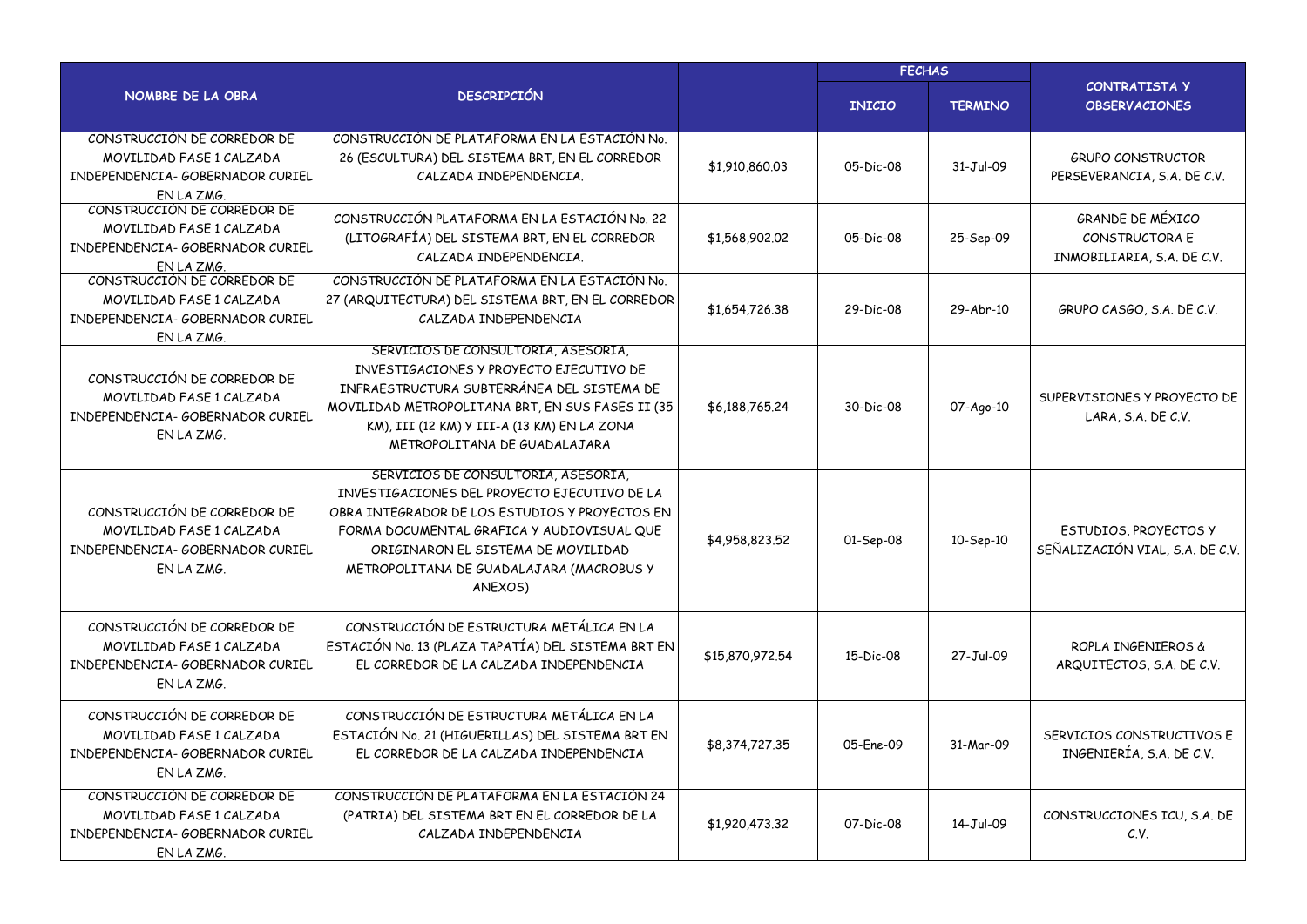|                                                                                                           |                                                                                                                                                                                                                                                                                                                                                                       | <b>FECHAS</b>   |                        |                |                                                                          |
|-----------------------------------------------------------------------------------------------------------|-----------------------------------------------------------------------------------------------------------------------------------------------------------------------------------------------------------------------------------------------------------------------------------------------------------------------------------------------------------------------|-----------------|------------------------|----------------|--------------------------------------------------------------------------|
| NOMBRE DE LA OBRA                                                                                         | <b>DESCRIPCIÓN</b>                                                                                                                                                                                                                                                                                                                                                    |                 | <b>INICIO</b>          | <b>TERMINO</b> | <b>CONTRATISTA Y</b><br><b>OBSERVACIONES</b>                             |
| CONSTRUCCIÓN DE CORREDOR DE<br>MOVILIDAD FASE 1 CALZADA<br>INDEPENDENCIA- GOBERNADOR CURIEL<br>EN LA ZMG. | SERVICIOS DE CONSULTORÍA, ASESORÍA, E<br>INVESTIGACIONES Y PROYECTO TERMINALES<br>(TOPOGRÁFICOS, HASTA PROYECTO EJECUTIVO), PARA<br>LA TERMINAL SUR DEL MACROBUS, ENCLAVADO EN LA<br>ZONA DE LA PLANTA DE CEMEX, SOBRE LA CALZADA<br>GOBERNADOR CURIEL, ENTRE LAS CALLES SAN ANGÉLICO<br>DE ESTA CIUDAD DE GUADALAJARA, DEL SISTEMA DE<br>MOVILIDAD METROPOLITANA BRT | \$1,759,500.00  | $26 - \text{Dic} - 08$ | 19-Ene-10      | CORPORATIVO LAU PRADO<br>ARQUITECTOS, S.C.                               |
| CONSTRUCCIÓN DE CORREDOR DE<br>MOVILIDAD FASE 1 CALZADA<br>INDEPENDENCIA- GOBERNADOR CURIEL<br>EN LA ZMG. | CONSTRUCCIÓN DE LA RED INTEGRAL DE<br>COMUNICACIONES PARA LA LÍNEA 1 DEL MACROBUS<br>(PRIMERA ETAPA)                                                                                                                                                                                                                                                                  | \$30,838,256.18 | 15-Ene-09              | 07-Ago-10      | TEL. IND. MEXICANA DE<br>TELECOMUNICACIONES, S.A. DE<br>C.V.             |
| CONSTRUCCIÓN DE CORREDOR DE<br>MOVILIDAD FASE 1 CALZADA<br>INDEPENDENCIA- GOBERNADOR CURIEL<br>EN LA ZMG. | CONSTRUCCIÓN DE LA LÍNEA DE CONTACTO PARA EL<br>TROLEBÚS DENOMINADA; "DI GLORIETA ARTESANOS<br>TRAMO CALLE ABUNDANCIA A GLORIETA ARTESANOS.<br>EN LA COLONIA LA ESPERANZA, EN EL MUNICIPIO DE<br>GUADALAJARA, JALISCO", POR CONSTRUCCIÓN DE LA<br>LÍNEA POR MODIFICACIONES REQUERIDAS EN LA LÍNEA<br>1 DEL MACROBUS                                                   | \$2,813,429.98  | 03-Feb-09              | 15-Oct-09      | INGENIERÍA EN SISTEMAS<br>ELECTROMECÁNICOS DE<br>OCCIDENTE, S.A. DE C.V. |
| CONSTRUCCIÓN DE CORREDOR DE<br>MOVILIDAD FASE 1 CALZADA<br>INDEPENDENCIA- GOBERNADOR CURIEL<br>EN LA ZMG. | SERVICIOS DE CONSULTORIA, ASESORIA, ESTUDIOS E<br>INVESTIGACIONES PARA EL PROYECTO PLAN MAESTRO<br>DE MOVILIDAD URBANA NO MOTORIZADA DE LA ZONA<br>METROPOLITANA DE GUADALAJARA - PROYECTO DE<br>CICLOVÍAS - MACROBUS BRT.                                                                                                                                            | \$4,902,680.00  | 28-May-09              | 09-Sep-10      | CÓRDOVA ESPAÑA MARIO, ARQ.                                               |
| CONSTRUCCIÓN DE CORREDOR DE<br>MOVILIDAD FASE 1 CALZADA<br>INDEPENDENCIA- GOBERNADOR CURIEL<br>EN LA ZMG. | ELABORACIÓN DE LOS SERVICIOS DE CONSULTORÍA,<br>ASESORÍA, ESTUDIOS E INVESTIGACIONES PARA EL<br>PROYECTO DE URBANIZACIÓN E INFRAESTRUCTURA DE<br>LA TERMINAL SUR (TOPOGRÁFICOS HASTA PROYECTO<br>EJECUTIVO) DEL SISTEMA MACROBÚS, EN LA ZONA<br>METROPOLITANA DE GUADALAJARA, PARA LA<br>MOVILIDAD METROPOLITANA, BRT.                                                | \$1,661,054.25  | 29-Dic-08              | 12-Jun-09      | MTQ DE MÉXICO, S.A. DE C.V.                                              |
| CONSTRUCCIÓN DE CORREDOR DE<br>MOVILIDAD FASE 1 CALZADA<br>INDEPENDENCIA- GOBERNADOR CURIEL<br>EN LA ZMG. | CONSTRUCCIÓN DEL CENTRO DE CONTROL Y<br>MONITOREO DEL SISTEMA DE TRANSPORTE MACROBUS                                                                                                                                                                                                                                                                                  | \$6,115,616.89  | 28-May-09              | 14-Oct-10      | MOCTEZUR CONSTRUCCIONES.<br>S.A. DE C.V.                                 |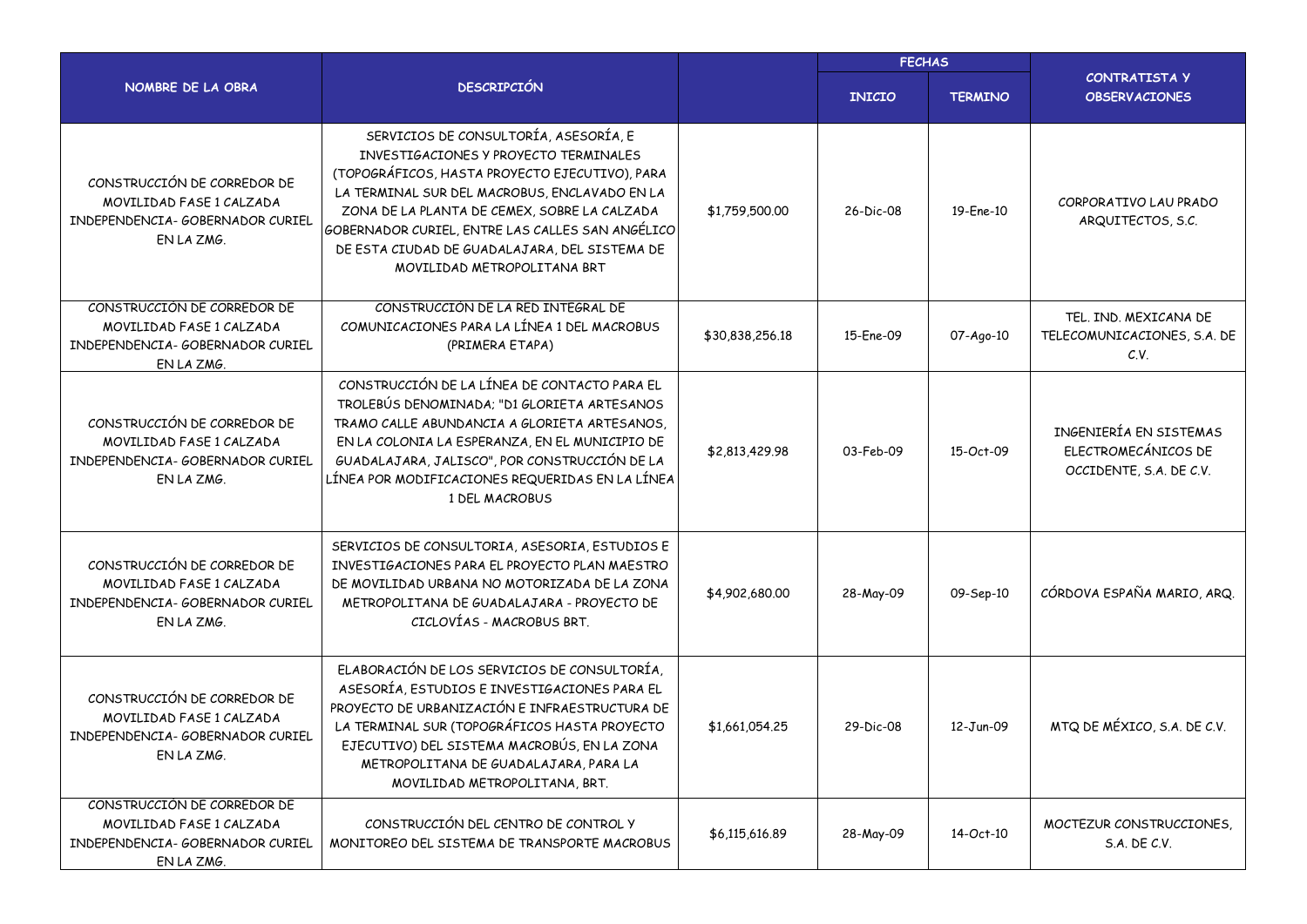|                                                                                                           |                                                                                                                                                                                                       | <b>FECHAS</b>  |               |                 |                                                          |
|-----------------------------------------------------------------------------------------------------------|-------------------------------------------------------------------------------------------------------------------------------------------------------------------------------------------------------|----------------|---------------|-----------------|----------------------------------------------------------|
| <b>NOMBRE DE LA OBRA</b>                                                                                  | <b>DESCRIPCIÓN</b>                                                                                                                                                                                    |                | <b>INICIO</b> | <b>TERMINO</b>  | <b>CONTRATISTA Y</b><br><b>OBSERVACIONES</b>             |
| CONSTRUCCIÓN DE CORREDOR DE<br>MOVILIDAD FASE 1 CALZADA<br>INDEPENDENCIA- GOBERNADOR CURIEL<br>EN LA ZMG. | CONSTRUCCIÓN DE CORREDOR DE MOVILIDAD FASE I<br>CALZADA INDEPENDENCIA - GOBERNADOR CURIEL<br>(CAMELLONES TRAMO I)                                                                                     | \$2,344,781.73 | 26-Mar-09     | 03-Jul-09       | MOCTEZUR CONSTRUCCIONES.<br>S.A. DE C.V.                 |
| CONSTRUCCIÓN DE CORREDOR DE<br>MOVILIDAD FASE 1 CALZADA<br>INDEPENDENCIA- GOBERNADOR CURIEL<br>EN LA ZMG. | CONSTRUCCIÓN DE CORREDOR DE MOVILIDAD FASE I<br>CALZADA INDEPENDENCIA - GOBERNADOR CURIEL<br>(CAMELLONES TRAMO III)                                                                                   | \$2,195,756.95 | 28-May-09     | 25-Ago-09       | CUELLAR LÓPEZ ALEJANDRO ING.                             |
| CONSTRUCCIÓN DE CORREDOR DE<br>MOVILIDAD FASE 1 CALZADA<br>INDEPENDENCIA- GOBERNADOR CURIEL<br>EN LA ZMG. | CONSTRUCCIÓN DE CORREDOR DE MOVILIDAD FASE I<br>CALZADA INDEPENDENCIA - GOBERNADOR CURIEL<br>(CAMELLONES TRAMO II)                                                                                    | \$1,555,310.53 | 09-Mar-09     | 13-Abr-09       | CUELLAR LÓPEZ ALEJANDRO ING.                             |
| CONSTRUCCIÓN DE CORREDOR DE<br>MOVILIDAD FASE 1 CALZADA<br>INDEPENDENCIA- GOBERNADOR CURIEL<br>EN LA ZMG. | CONST. ESTACIÓN NORTE DEL MACROBUS CORREDOR DE<br>MOVILIDAD FASE I CALZADA INDEPENDENCIA -<br><b>GOBERNADOR CURIEL</b>                                                                                | \$1,196,398.43 | 19-Ene-09     | 23-Feb-09       | CONSTRUARBA, S.A. DE C.V.                                |
| CONSTRUCCIÓN DE CORREDOR DE<br>MOVILIDAD FASE 1 CALZADA<br>INDEPENDENCIA- GOBERNADOR CURIEL<br>EN LA ZMG. | OBRAS COMPLEM. EN REPOSICIÓN DE PAVIMENTOS EN<br>CONST. ESTACIÓN NO. 22 (LITOGRAFÍA), SISTEMA BRT,<br>FASE I, CORREDOR CALZADA INDEPENDENCIA -<br><b>GOBERNADOR CURIEL</b>                            | \$2,314,459.31 | 16-Feb-09     | 16-Mar-09       | CONSTRUCTORA BUENO, S.A. DE<br>C.V.                      |
| CONSTRUCCIÓN DE CORREDOR DE<br>MOVILIDAD FASE 1 CALZADA<br>INDEPENDENCIA- GOBERNADOR CURIEL<br>EN LA ZMG. | SERV. CONSULTORIA, ASESORIA, ESTUDIOS E INVEST.<br>PARA ELAB. ESTUDIOS DE CAMPO FASES II, III Y III-A<br>DEL PROY. DE MOVILIDAD METROPOLITANA DE GDL                                                  | \$440,687.79   | 20-Abr-09     | $13-Jul-10$     | ESTUDIOS, PROYECTOS Y<br>SEÑALIZACIÓN VIAL, S.A. DE C.V. |
| CONSTRUCCIÓN DE CORREDOR DE<br>MOVILIDAD FASE 1 CALZADA<br>INDEPENDENCIA- GOBERNADOR CURIEL<br>EN LA ZMG. | SERV. CONSULTORIA, ASESORIA, ESTUDIOS E INVEST.<br>PARA ELAB. ESTUDIOS DE CAMPO FASES II, III Y III-A<br>DEL PROY. DE MOVILIDAD METROPOLITANA DE GDL                                                  | \$2,925,110.97 | 20-Abr-09     | $15 - Jul - 10$ | ESTUDIOS, PROYECTOS Y<br>SEÑALIZACIÓN VIAL, S.A. DE C.V. |
| CONSTRUCCIÓN DE CORREDOR DE<br>MOVILIDAD FASE 1 CALZADA<br>INDEPENDENCIA- GOBERNADOR CURIEL<br>EN LA ZMG. | SERV. CONSULTORIA, ASESORIA, ESTUDIOS E INVEST.<br>PARA ELAB. PROPUESTAS DE RUTAS DE DESVÍOS DE LAS<br>FASES II, III Y III-A DEL PROY. DE MOVILIDAD<br>METROPOLITANA DE GDL                           | \$1,465,097.06 | 20-Abr-08     | 11-Sep-10       | ESTUDIOS, PROYECTOS Y<br>SEÑALIZACIÓN VIAL, S.A. DE C.V. |
| CONSTRUCCIÓN DE CORREDOR DE<br>MOVILIDAD FASE 1 CALZADA<br>INDEPENDENCIA- GOBERNADOR CURIEL<br>EN LA ZMG. | SERVICIOS DE CONSULTORÍA, ASESORÍA E<br>INVESTIGACIÓN PARA LA ELABORACIÓN DEL PROYECTO<br>GEOMÉTRICO DEL CORREDOR FASES II, III Y III-A, DEL<br>PROYECTO DE MOVILIDAD METROPOLITANA DE<br>GUADALAJARA | \$6,094,942.50 | 20-Abr-09     | 10-Abr-10       | TALLER ACUR, S. DE R.L. DE C.V.                          |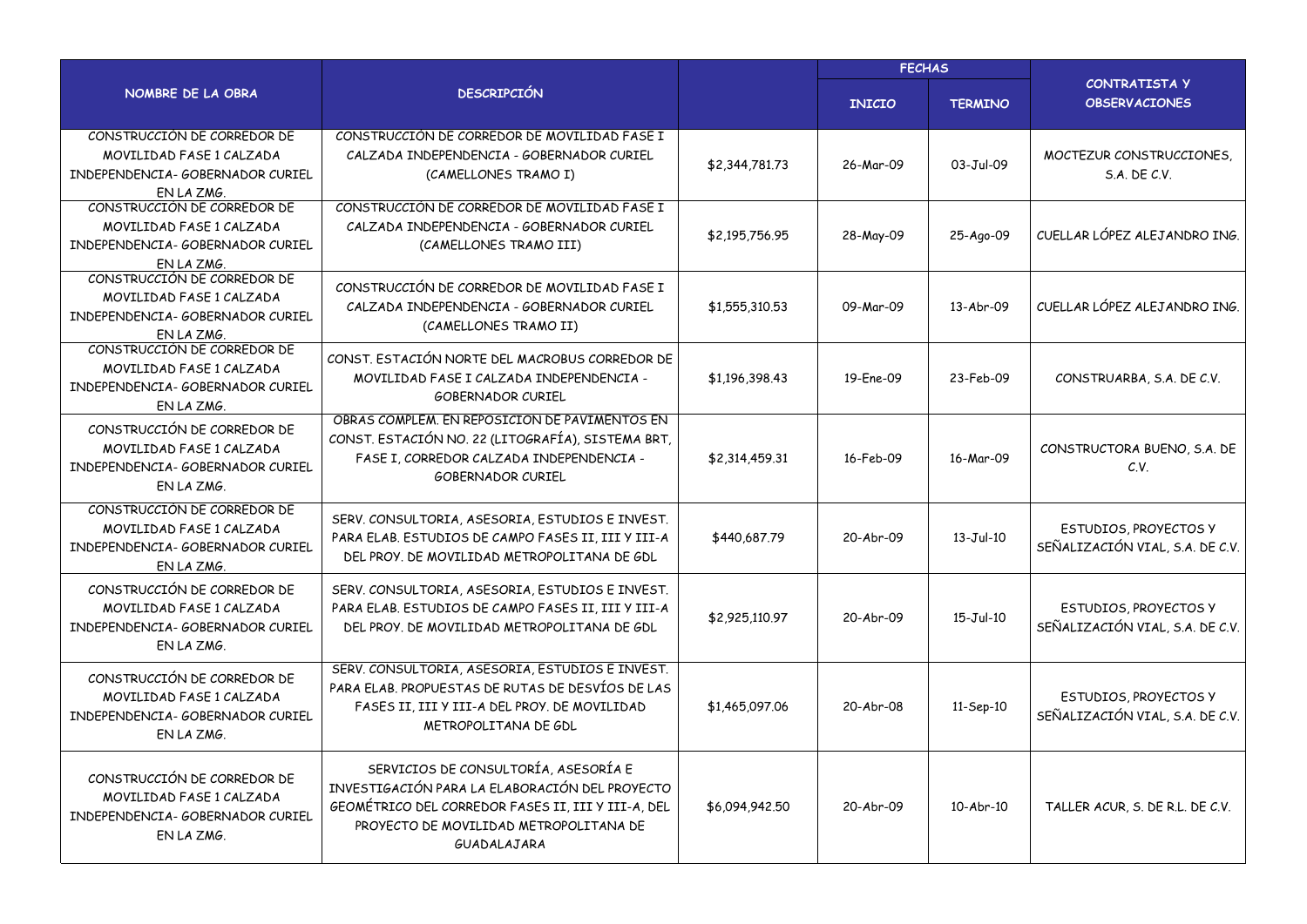|                                                                                                           |                                                                                                                                                                      | <b>FECHAS</b>  |               |                |                                                           |
|-----------------------------------------------------------------------------------------------------------|----------------------------------------------------------------------------------------------------------------------------------------------------------------------|----------------|---------------|----------------|-----------------------------------------------------------|
| NOMBRE DE LA OBRA                                                                                         | <b>DESCRIPCIÓN</b>                                                                                                                                                   |                | <b>INICIO</b> | <b>TERMINO</b> | <b>CONTRATISTA Y</b><br><b>OBSERVACIONES</b>              |
| CONSTRUCCIÓN DE CORREDOR DE<br>MOVILIDAD FASE 1 CALZADA<br>INDEPENDENCIA- GOBERNADOR CURIEL<br>EN LA ZMG. | CONSTRUCCIÓN DE ANDADORES DE CONCRETO EN LAS<br>ESTACIONES ESCULTURAS Y FRAY ANGÉLICO DEL<br>SISTEMA BRT CALZADA INDEPENDENCIA (LÍNEA 1) EN<br>GUADALAJARA, JALISCO. | \$923,082.92   | 23-Feb-09     | 10-Mar-09      | CONSTRUCTOR ARENA, S.A. DE C.V.                           |
| CONSTRUCCIÓN DE CORREDOR DE<br>MOVILIDAD FASE 1 CALZADA<br>INDEPENDENCIA- GOBERNADOR CURIEL<br>EN LA ZMG. | TRABAJOS COMPLEMENTARIOS PARA LA CONSTRUCCIÓN<br>DE PLATAFORMA DE AL ESTACIÓN 11 (ONCE) JUAN<br>ÁLVAREZ                                                              | \$496,768.95   | 26-Ene-09     | 16-Mar-09      | GRUPO CONSTRUCTOR TLALLI.<br>S.A. DE C.V.                 |
| CONSTRUCCIÓN DE CORREDOR DE<br>MOVILIDAD FASE 1 CALZADA<br>INDEPENDENCIA- GOBERNADOR CURIEL<br>EN LA ZMG. | RETIRO DE CONTACTOS PARA TROLEBÚS EN AL<br>SUBESTACIÓN LÓPEZ PORTILLO (PLAZA TAPATÍA)                                                                                | \$309,864.87   | 13-Jul-09     | 20-Jul-09      | PAVIMENTOS INDUSTRIALES Y<br>URBANIZACIONES, S.A. DE C.V. |
| CONSTRUCCIÓN DE CORREDOR DE<br>MOVILIDAD FASE 1 CALZADA<br>INDEPENDENCIA- GOBERNADOR CURIEL<br>EN LA ZMG. | CONSTRUCCIÓN DE ANDADORES, SEMBRADO DE<br>SUJETOS FORESTALES Y MANTENIMIENTO DE ÁREAS<br>VERDES, EN LOS CAMELLONES DEL BRT CALZADA (LÍNEA<br>1)                      | \$5,455,912.41 | 17-Ago-09     | 03-Jul-10      | CONSTRUCTORA ARENA, S.A. DE<br>C.V.                       |
| CONSTRUCCIÓN DE CORREDOR DE<br>MOVILIDAD FASE 1 CALZADA<br>INDEPENDENCIA- GOBERNADOR CURIEL<br>EN LA ZMG. | TRABAJOS DE IMAGEN URBANA (JARDINERÍA Y<br>LIMPIEZA) EN EL TRAMO COMPRENDIDO DE LA<br>ESTACIÓN No. 17 WASHINGTON AL PERIFÉRICO NORTE,<br>PARA LA LÍNEA 1 DEL BRT.    | \$987,888.34   | 09-Oct-09     | 06-Nov-09      | MEGAOBRAS, S.A. DE C.V.                                   |
| CONSTRUCCIÓN DE CORREDOR DE<br>MOVILIDAD FASE 1 CALZADA<br>INDEPENDENCIA- GOBERNADOR CURIFI<br>EN LA ZMG. | OBRAS DE SEÑALIZACIÓN DE LA LÍNEA 1 DEL SISTEMA<br>BRT- EN EL CORREDOR DE LA CALZADA INDEPENDENCIA -<br><b>GOBERNADOR CURIEL</b>                                     | \$522,121.66   | 05-Dic-09     | 13-Dic-09      | CABRERA ORTINEZ HUGO RAFAEL,<br>ING.                      |
| CONSTRUCCIÓN DE CORREDOR DE<br>MOVILIDAD FASE 1 CALZADA<br>INDEPENDENCIA- GOBERNADOR CURIEL<br>EN LA ZMG. | CONSTRUCCIÓN DE SEÑALAMIENTOS EN PISO PARA<br>CARRIL CONFINADO DEL SISTEMA BRT - EN EL<br>CORREDOR DE LA CALZADA INDEPENDENCIA -<br><b>GOBERNADOR CURTEL FASE 1</b>  | \$990,815.25   | 10-Dic-09     | 13-Ene-10      | TÉCNICOS EN MOLDEADOS, S.A.<br>DE C.V.                    |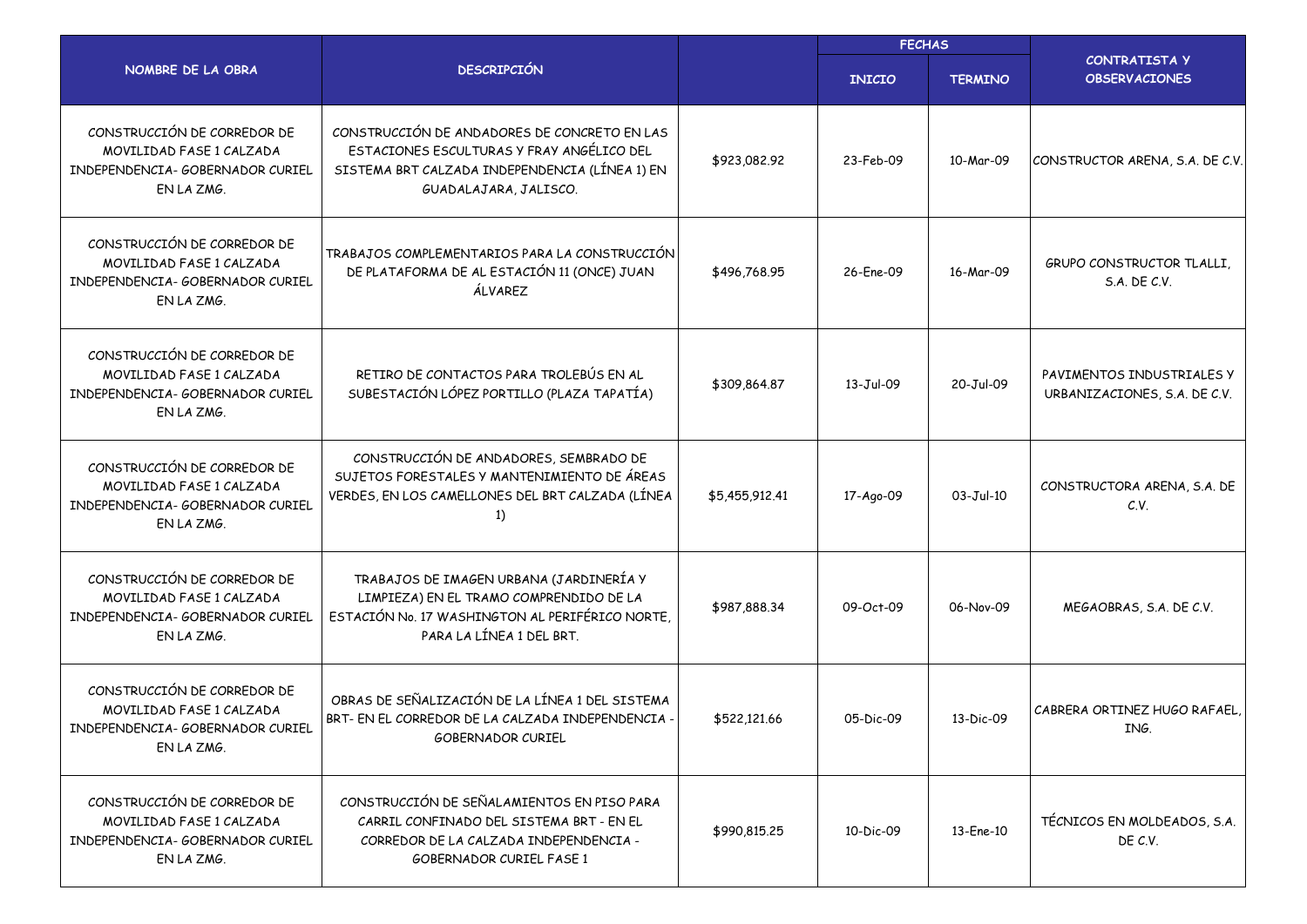|                                                                                                           |                                                                                                                                                                                                                                                                  |                |               | <b>FECHAS</b>  |                                                          |
|-----------------------------------------------------------------------------------------------------------|------------------------------------------------------------------------------------------------------------------------------------------------------------------------------------------------------------------------------------------------------------------|----------------|---------------|----------------|----------------------------------------------------------|
| NOMBRE DE LA OBRA                                                                                         | <b>DESCRIPCIÓN</b>                                                                                                                                                                                                                                               |                | <b>INICIO</b> | <b>TERMINO</b> | <b>CONTRATISTA Y</b><br><b>OBSERVACIONES</b>             |
| CONSTRUCCIÓN DE CORREDOR DE<br>MOVILIDAD FASE 1 CALZADA<br>INDEPENDENCIA- GOBERNADOR CURIEL<br>EN LA ZMG. | SERVICIOS DE CONSULTORIA, ASESORÍA, ESTUDIOS E<br>INVESTIGACIONES PARA LOS PROYECTOS EJECUTIVOS<br>COMPLEMENTARIOS, ESTACIÓN 12 MACROBUS "PARQUE<br>MORELOS" EN LA CIUDAD DE GUADALAJARA, JAL.                                                                   | \$839,500.00   | 21-Dic-09     | 20-Mar-10      | CORPORATIVO LAU PRADO<br>ARQUITECTOS, S.C.               |
| CONSTRUCCIÓN DE CORREDOR DE<br>MOVILIDAD FASE 1 CALZADA<br>INDEPENDENCIA- GOBERNADOR CURIEL<br>EN LA ZMG. | SERVICIOS DE CONSULTORIA, ASESORIA E<br>INVESTIGACIONES DE INFORME PREVENTIVO DE<br>IMPACTO AMBIENTAL Y RIESGO DE LA ESTACIÓN DE<br>AUTOCONSUMO DE COMBUSTIBLE PARA LAS UNIDADES<br>DEL MACROBUS EN LA ZONA METROPOLITANA DE<br>GUADALAJARA                      | \$212,500.00   | 01-Nov-09     | 15-Dic-09      | CÓRDOVA ESPAÑA MARIO, ARQ.                               |
| CONSTRUCCIÓN DE CORREDOR DE<br>MOVILIDAD FASE 1 CALZADA<br>INDEPENDENCIA- GOBERNADOR CURIEL<br>EN LA ZMG. | ALUMBRADO PÚBLICO EN LA CALLE NUEVA SIN NOMBRE<br>ENTRE GOBERNADOR CURIEL Y LA CALLE 32 A LA ALTURA<br>DE LA ESTACIÓN LITOGRAFÍA EN EL SISTEMA BRT<br>CORREDOR CALZADA INDEPENDENCIA - GOBERNADOR<br>CURIEL, EN LA ZONA METROPOLITANA DE<br>GUADALAJARA, JALISCO | \$166,020.20   | 28-Dic-09     | 12-Ene-10      | TÉCNICOS EDIFICADORES, S.A. DE<br>C.V.                   |
| CONSTRUCCIÓN DE CORREDOR DE<br>MOVILIDAD FASE 1 CALZADA<br>INDEPENDENCIA- GOBERNADOR CURIEL<br>EN LA ZMG. | ALUMBRADO PÚBLICO EN LA ESTACIÓN ESCULTURAS<br>(CALLE FRAY ANGÉLICO ENTRE ARQUITECTURA Y<br>ESCULTURAS) EN EL SISTEMA BRT CORREDOR CALZADA<br>INDEPENDENCIA - GOBERNADOR CURIEL EN LA ZONA<br>METROPOLITANA DE GUADALAJARA, JALISCO.                             | \$345,008.44   | 28-Dic-09     | 12-Ene-10      | TÉCNICOS EDIFICADORES, S.A. DE<br>C.V.                   |
| CONSTRUCCIÓN DE CORREDOR DE<br>MOVILIDAD FASE 1 CALZADA<br>INDEPENDENCIA- GOBERNADOR CURIEL<br>EN LA ZMG. | ENERGIZACIÓN EN TORNIQUETES, AUTOMATIZACIÓN<br>DE ALUMBRADO, PRUEBA EN PUERTAS AUTOMÁTICAS,<br>REVISIÓN DE VOLTAJE, SOPORTE TÉCNICO PREVIO<br>DURANTE LA INAUGURACIÓN DE LA LÍNEA I DEL BRT.                                                                     | \$1,310,285.14 | 03-Mar-10     | 01-Abr-10      | LÁMPARAS AHORRADORAS DE<br>ESTADO SÓLIDO S.A. DE C.V.    |
| CONSTRUCCIÓN DE CORREDOR DE<br>MOVILIDAD FASE 1 CALZADA<br>INDEPENDENCIA- GOBERNADOR CURIEL<br>EN LA ZMG. | SERVICIOS DE CONSULTORÍA, ASESORÍA, ESTUDIOS EN<br>TESISTÁN MACROBUS EN LA ZONA METROPOLITANA DE<br>GUADALAJARA, PARA LA MOVILIDAD METROPOLITANA<br>BRT.                                                                                                         | \$2,722,735.56 | 19-May-10     | 08-Sep-10      | MTQ DE MÉXICO, S.A. DE C.V.                              |
| CONSTRUCCIÓN DE CORREDOR DE<br>MOVILIDAD FASE 1 CALZADA<br>INDEPENDENCIA- GOBERNADOR CURIEL<br>EN LA ZMG. | ESTUDIO DE DEMANDA DE DESPLAZAMIENTOS DEL<br>SISTEMA DE MOVILIDAD METROPOLITANA BRT, EN LA<br>ZONA METROPOLITANA DE GUADALAJARA, MEXICO.                                                                                                                         | \$1,441,271.00 | $21 - Jun-10$ | 27-Sep-10      | ESTUDIOS, PROYECTOS Y<br>SEÑALIZACIÓN VIAL, S.A. DE C.V. |
| CONSTRUCCIÓN DE CORREDOR DE<br>MOVILIDAD FASE 1 CALZADA<br>INDEPENDENCIA- GOBERNADOR CURIEL<br>EN LA ZMG. | OBRAS COMPLEMENTARIAS PARA LA CONSTRUCCIÓN DE<br>ESTACIÓN No. 27 (ARQUITECTURA) DEL SISTEMA BRT<br>DEL CORREDOR DE MOVILIDAD FASE I CALZADA<br>INDEPENDENCIA - GOBERNADOR CURIEL EN LA ZONA<br>METROPOLITANA DE GUADALAJARA                                      | \$1,116,478.94 | 01-Ene-09     | 28-Feb-09      | GRUPO CASGO, S.A. DE C.V.                                |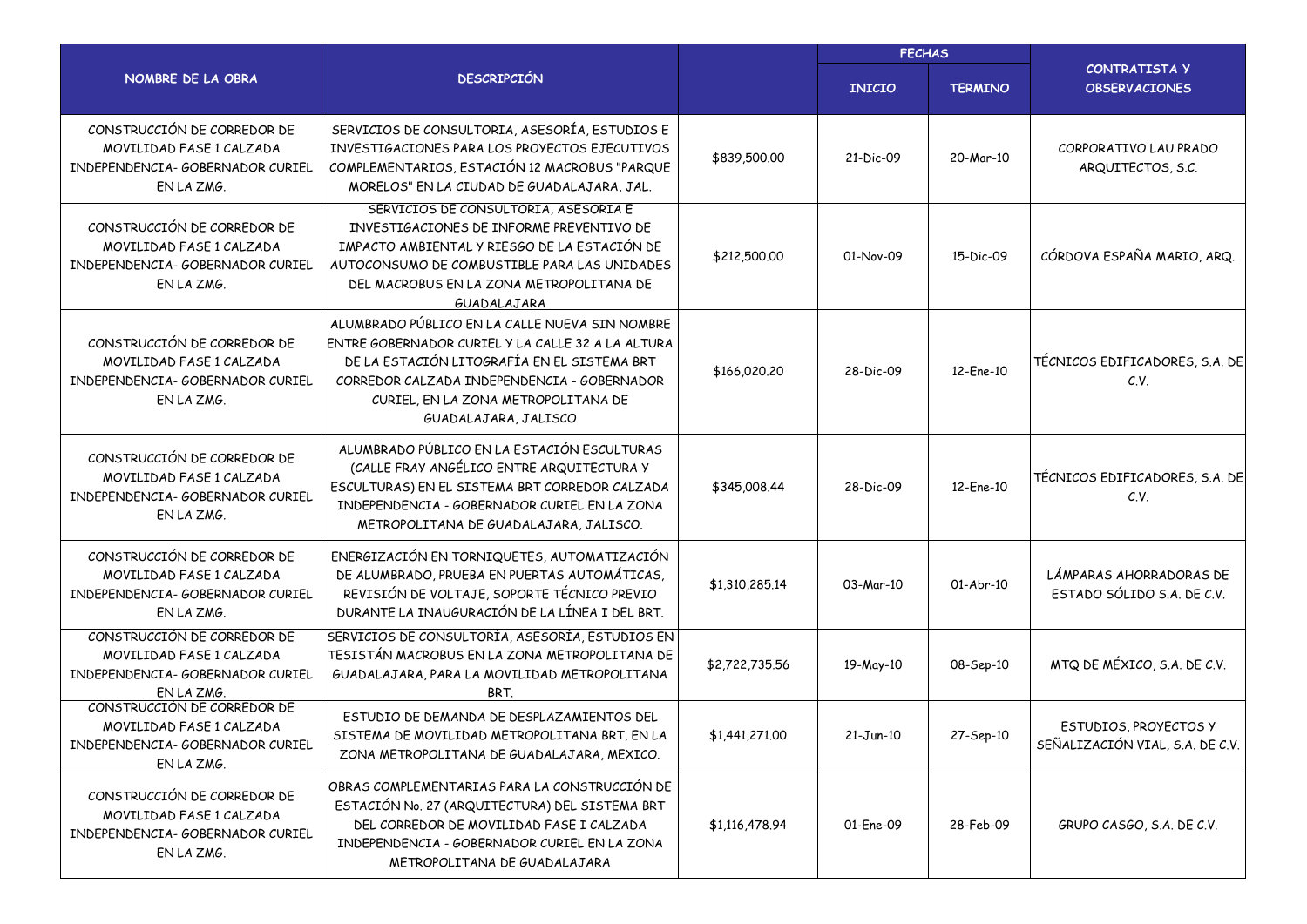|                                                                                                           |                                                                                                                                                                                                                                                                                                                                                                                                                                                                                                                    |                 | <b>FECHAS</b> |                |                                              |
|-----------------------------------------------------------------------------------------------------------|--------------------------------------------------------------------------------------------------------------------------------------------------------------------------------------------------------------------------------------------------------------------------------------------------------------------------------------------------------------------------------------------------------------------------------------------------------------------------------------------------------------------|-----------------|---------------|----------------|----------------------------------------------|
| NOMBRE DE LA OBRA                                                                                         | <b>DESCRIPCIÓN</b>                                                                                                                                                                                                                                                                                                                                                                                                                                                                                                 |                 | <b>INICIO</b> | <b>TERMINO</b> | <b>CONTRATISTA Y</b><br><b>OBSERVACIONES</b> |
| CONSTRUCCIÓN DE CORREDOR DE<br>MOVILIDAD FASE 1 CALZADA<br>INDEPENDENCIA- GOBERNADOR CURIEL<br>EN LA ZMG. | SUMINISTRO Y COLOCACIÓN DE FRANJAS<br>INFORMATIVAS UBICADAS A LO LARGO DEL CORREDOR.<br>DE ALTURA VARIABLE, CON LÁMINA GALVANIZADA DE<br>CALIBRE 22 PINTADA EN ELECTROSTÁTICO PANTONE 307<br>$\epsilon$<br>SUMINISTRO Y COLOCACIÓN DE PLACAS<br>TERMOPLASTICAS PREFORMADAS EN PISO A LO LARGO<br>DEL ANDEN INTERIOR EN LA ESTACIÓN, PARA<br>SEÑALIZAR GUÍA PARA PERSONAS INVIDENTES,<br>DIMENSIÓN VARIADA SEGÚN DISEÑO, APLICA PARA<br>TODAS LAS ESTACIONES A LO LARGO DEL CORREDOR DE<br>LA CALZADA INDEPENDENCIA | \$12,025,675.86 | 15-Dic-08     | 31-Dic-08      | ALFRA EDIFICACIONES, S.A. DE<br>C.V.         |
| CONSTRUCCIÓN DE CORREDOR DE<br>MOVILIDAD FASE 1 CALZADA<br>INDEPENDENCIA- GOBERNADOR CURIEL<br>EN LA ZMG. | PANTALLA DE LED'S MARCA ZEIT MODELO LE-100-IN<br>ADITAMENTOS PARA PANTALLAS DE LED'S<br>CONVERTIDOR DE RD ETHERNET POR ESTACIÓN<br>TARJETA DE SINCRONISMO INALÁMBRICO POR<br><b>ESTACIÓN</b>                                                                                                                                                                                                                                                                                                                       | \$2,075,678.70  | 15-Dic-08     | 31-Dic-08      | SEMEX, S.A. DE C.V.                          |
| CONSTRUCCIÓN DE CORREDOR DE<br>MOVILIDAD FASE 1 CALZADA<br>INDEPENDENCIA- GOBERNADOR CURIEL<br>EN LA ZMG. | SUMINISTRO Y COLOCACIÓN DE MATERIAL GRÁFICO EN<br>VENTANALES Y PUERTAS DE ESTACIONES APLICADO EN<br>VINYL AUTOADHERIBLE CON UNA DURABILIDAD DE 7<br>AÑOS SEGÚN FABRICANTE 3M EN COLOR PANTONE<br>OLYMPIC BLUE Y FROSTED CRYSTAL VINYL ESMERILADO                                                                                                                                                                                                                                                                   | \$1,677,867.25  | 15-Dic-08     | 31-Dic-08      | DE REGIL ABASCAL ALEJANDRO                   |
| CONSTRUCCIÓN DE CORREDOR DE<br>MOVILIDAD FASE 1 CALZADA<br>INDEPENDENCIA- GOBERNADOR CURIEL<br>EN LA ZMG. | SUMINISTRO Y COLOCACIÓN DE APOYO ISQUIÁTICO,<br>FABRICADO A BASE DE TUBO 2" CED. 30, TUBO 1" CED. 30,<br>TUBO 1/2" CED. 40. PTR 3X2", PLACA DE 1/4" Y 3/16".<br>SEGÚN DISEÑO, DESARROLLO 1.50 ML. TODO PROTEGIDO<br>CON FONDO ANTICORROSIVO ROJO OXIDO. INCLUYE<br>TODO LO NECESARIO PARA SU CORRECTA INSTALACIÓN.<br>DISEÑO ESPECIAL                                                                                                                                                                              | \$490,686.96    | 15-Dic-08     | 31-Dic-08      | OBRA PRECISA, S.A. DE C.V.                   |
| CONSTRUCCIÓN DE CORREDOR DE<br>MOVILIDAD FASE 1 CALZADA<br>INDEPENDENCIA- GOBERNADOR CURIEL<br>EN LA ZMG. | DISEÑO, IMPRESIÓN Y COLOCACIÓN DE MAPAS DE<br>SITIO Y RUTA PARA EL SISTEMA DE MACROBUS Y<br>ALIMENTADORAS, DE ACUERDO A PLANOS,<br>ESPECIFICACIONES DE LA ITP02/2009 Y COTIZACIÓN                                                                                                                                                                                                                                                                                                                                  | \$319,700.00    | 15-Dic-08     | 31-Dic-08      | JORGE JAVIER NUÑO SUÁREZ                     |
| CONSTRUCCIÓN DE CORREDOR DE<br>MOVILIDAD FASE 1 CALZADA<br>INDEPENDENCIA- GOBERNADOR CURIEL<br>EN LA ZMG. | SUMINISTRO Y COLOCACIÓN DE PLACA PARA<br>INVIDENTE, PLACA DE ACERO CON SISTEMA BRAILE<br>PARA PERSONAS CON DISCAPACIDAD VISUAL, 0.05 X<br>(VARIABLE) CM., SOLDADA EN PASAMANOS, DE ACUERDO<br>A DISEÑO DE PLACA, NOMENCLATURA PARA CADA CRUCE<br>DE PLANOS                                                                                                                                                                                                                                                         | \$180,320.00    | 15-Dic-08     | 31-Dic-08      | JESÚS CARLOS ARAMBULA REYES                  |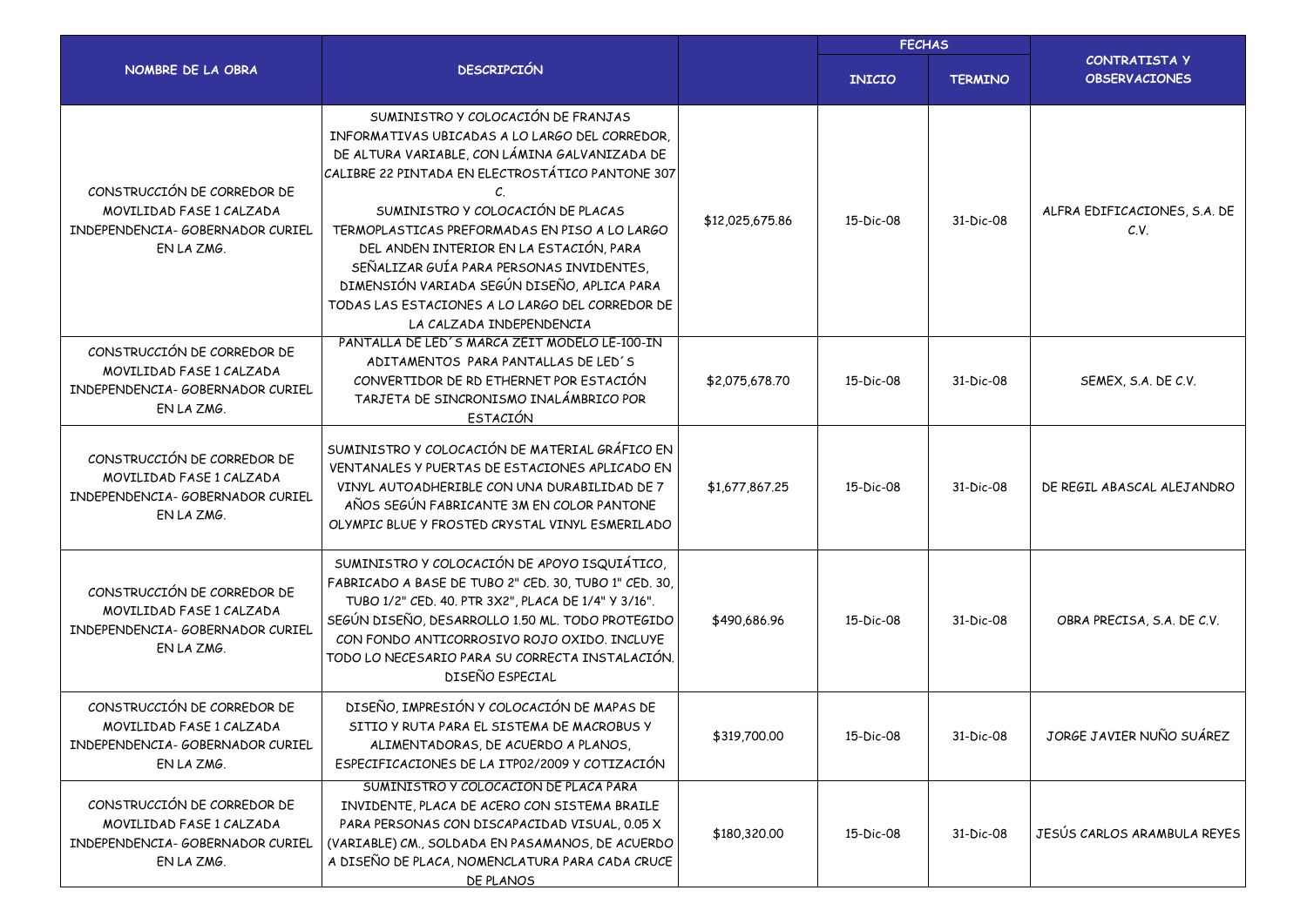|                                                                                                           |                                                                                                                                                                                                                                                                                                                                        |                | <b>FECHAS</b> |                |                                              |  |
|-----------------------------------------------------------------------------------------------------------|----------------------------------------------------------------------------------------------------------------------------------------------------------------------------------------------------------------------------------------------------------------------------------------------------------------------------------------|----------------|---------------|----------------|----------------------------------------------|--|
| NOMBRE DE LA OBRA                                                                                         | <b>DESCRIPCIÓN</b>                                                                                                                                                                                                                                                                                                                     |                | <b>INICIO</b> | <b>TERMINO</b> | <b>CONTRATISTA Y</b><br><b>OBSERVACIONES</b> |  |
| CONSTRUCCIÓN DE CORREDOR DE<br>MOVILIDAD FASE 1 CALZADA<br>INDEPENDENCIA- GOBERNADOR CURIEL<br>EN LA ZMG. | SUMINISTRO Y COLOCACIÓN DE PLACAS EN COLUMNA Y<br>SEÑALIZACIÓN DE CAUCHO PARA CAMIONES, DE<br>ACUERDO A ESPECIFICACIONES DE LA ITP 02/2009 Y<br><b>PLANOS</b>                                                                                                                                                                          | \$1,434,323.70 | 15-Dic-08     | 31-Dic-08      | JORGE JAVIER NUÑO SUÁREZ                     |  |
| CONSTRUCCIÓN DE CORREDOR DE<br>MOVILIDAD FASE 1 CALZADA<br>INDEPENDENCIA- GOBERNADOR CURIEL<br>EN LA ZMG. | SUMINISTRO Y COLOCACIÓN DE APOYO ISQUIÁTICO.<br>FABRICADO A BASE DE TUBO 2" CED. 30, TUBO 1" CED. 30,<br>TUBO 1/2" CED. 40, PTR 3 X 2, PLACA DE 1/4" Y 3/16".<br>SEGÚN DISEÑO, DESARROLLO 1.50 ML. TODO PROTEGIDO<br>CON FONDO ANTICORROSIVO ROJO OXIDO. INCLUYE<br>TODO LO NECESARIO PARA SU CORRECTA INSTALACIÓN<br>DISEÑO ESPECIAL. | \$146,110.26   | 15-Dic-08     | 31-Dic-08      | OBRA PRECISA, S.A. DE C.V.                   |  |
| CONSTRUCCIÓN DE CORREDOR DE<br>MOVILIDAD FASE 1 CALZADA<br>INDEPENDENCIA- GOBERNADOR CURIEL<br>EN LA ZMG. | REALIZACIÓN DE 1 AVALUO CATASTRAL Y UNO<br>COMERCIAL DE TERRENO UBICADO EN AV. GOBERNADOR<br>CURIEL Y CALLE 32, GUADALAJARA                                                                                                                                                                                                            | \$54,520.58    | 15-Dic-08     | 31-Dic-08      | INGENIERÍA TÉCNICA JURIDICA<br>ESPECIALIZADA |  |
| CONSTRUCCIÓN DE CORREDOR DE<br>MOVILIDAD FASE 1 CALZADA<br>INDEPENDENCIA- GOBERNADOR CURIEL<br>EN LA ZMG. | <b>COMPRA</b>                                                                                                                                                                                                                                                                                                                          | \$107,147.52   | 15-Dic-08     | 31-Dic-08      | OBRA PRECISA, S.A. DE C.V.                   |  |
| CONSTRUCCIÓN DE CORREDOR DE<br>MOVILIDAD FASE 1 CALZADA<br>INDEPENDENCIA- GOBERNADOR CURIEL<br>EN LA ZMG. | SUMINISTRO Y COLOCACIÓN DE PLACAS<br>TERMOPLASTICAS PREFORMADAS EN PISO A LO LARGO<br>DEL ANDEN INTERIOR EN LA ESTACIÓN PARA<br>SEÑALIZAR GRUI PARA PERSONAS INVIDENTES,<br>DIMENSIÓN VARIADA SEGÚN DISEÑO, APLICA PARA<br>TODAS LAS ESTACIONES A LO LARGO DEL CORREDOR DE<br>LA CALZ. INDEPENDENCIA                                   | \$1,615,323.96 | 15-Dic-08     | 31-Dic-08      | ALFRA EDIFICACIONES, S.A. DE<br>C.V.         |  |
| CONSTRUCCIÓN DE CORREDOR DE<br>MOVILIDAD FASE 1 CALZADA<br>INDEPENDENCIA- GOBERNADOR CURIEL<br>EN LA ZMG. | TRABAJOS EXTRAORDINARIOS SUMINISTRO Y<br>COLOCACIÓN DE MATERIAL GRAFICO EN VENTANALES Y<br>PUERTAS DE ESTACIONES APLICADO EN VINYL,<br>AUTOADHERIBLE CON DURABILIDAD DE 7 AÑOS SEGÚN<br>FABRICANTE 3M EN COLOR PANTONE OLYMPIC BLUE Y<br>FROSTED CRYSTAL VINYL ESMERILADO                                                              | \$458,200.00   | 15-Dic-08     | 31-Dic-08      | DE REGIL ABASCAL ALEJANDRO                   |  |
| CONSTRUCCIÓN DE CORREDOR DE<br>MOVILIDAD FASE 1 CALZADA<br>INDEPENDENCIA- GOBERNADOR CURIEL<br>EN LA ZMG. | SUMINISTRO Y COLOCACIÓN DE PLACA PARA<br>INVIDENTE, PLACA DE ACERO CON SISTEMA BRAILE<br>PARA PERSONAS CON DISCAPACIDAD VISUAL, 0.05 X<br>(VARIABLE) CM. SOLDADA EN PASAMANOS, DE ACUERDO<br>A DISEÑO DE PLACA, NOMENCLATURA PARA CADA CRUCE                                                                                           | \$48,300.00    | 15-Dic-08     | 31-Dic-08      | JESÚS CARLOS ARAMBULA REYES                  |  |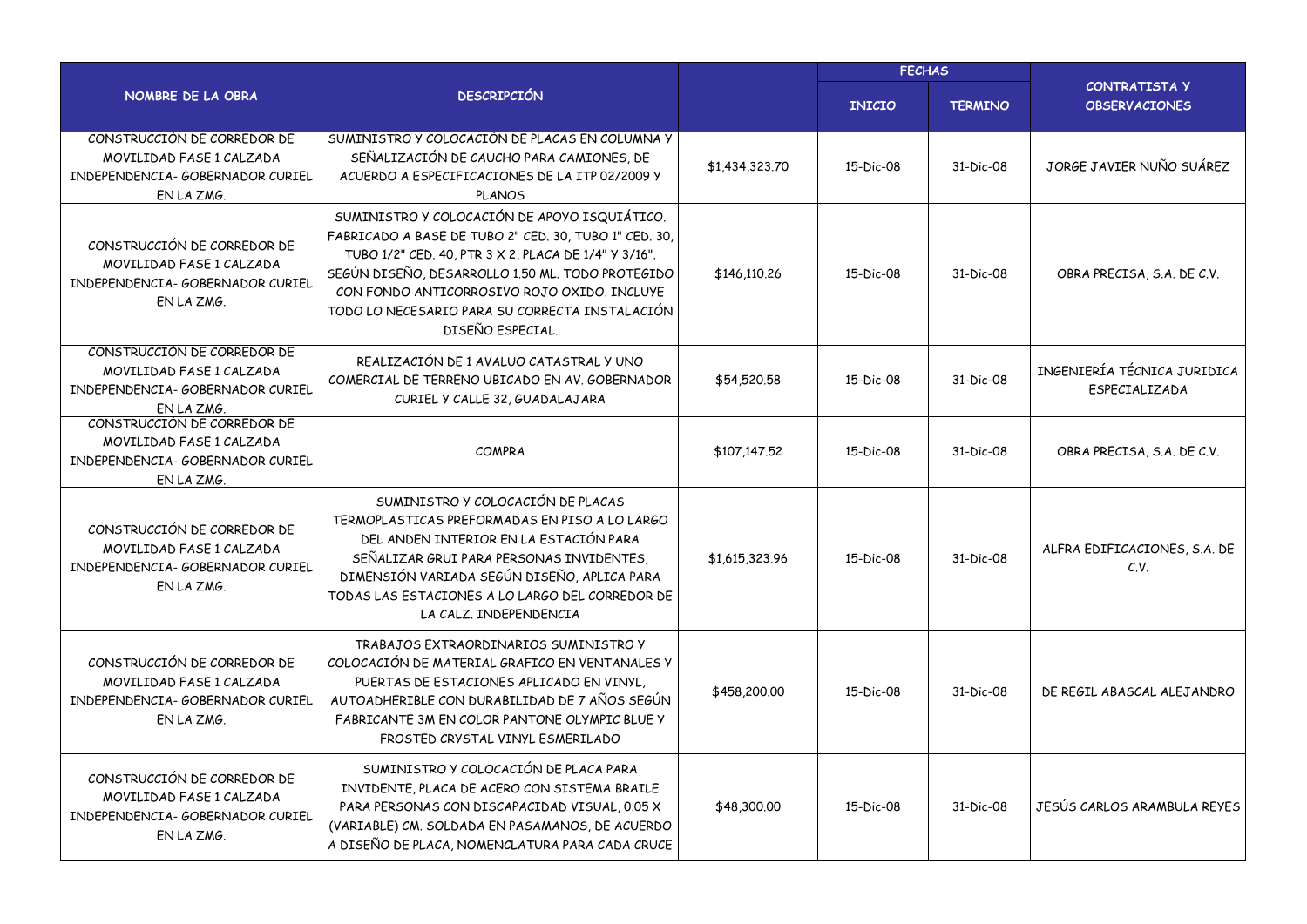|                                                                                                                                                                                                                                                         |                                                                                                                                                                                                                                                                                                                                    | <b>FECHAS</b>  |                 |                |                                             |
|---------------------------------------------------------------------------------------------------------------------------------------------------------------------------------------------------------------------------------------------------------|------------------------------------------------------------------------------------------------------------------------------------------------------------------------------------------------------------------------------------------------------------------------------------------------------------------------------------|----------------|-----------------|----------------|---------------------------------------------|
| NOMBRE DE LA OBRA                                                                                                                                                                                                                                       | <b>DESCRIPCIÓN</b>                                                                                                                                                                                                                                                                                                                 |                | <b>INICIO</b>   | <b>TERMINO</b> | <b>CONTRATISTAY</b><br><b>OBSERVACIONES</b> |
| CONSTRUCCIÓN DE CORREDOR DE<br>MOVILIDAD FASE 1 CALZADA<br>INDEPENDENCIA- GOBERNADOR CURIEL<br>EN LA ZMG.                                                                                                                                               | SUMINISTRO Y COLOCACIÓN DE APOYO ISQUIÁTICO.<br>FABRICADO A BASE DE TUBO 2" CED. 30, TUBO 1" CED.<br>TUBO 1/2" CED. 40, PTR 3 X 2, PLACA DE 1/4" Y 3/16".<br>SEGÚN DISEÑO, DESARROLLO 1.50 ML. TODO PROTEGIDO<br>CON FONDO ANTICORROSIVO ROJO OXIDO, INCLUYE<br>TODO LO NECESARIO PARA SU CORRECTA INSTALACIÓN<br>DISEÑO ESPECIAL. | \$107,147.52   | 15-Dic-08       | 31-Dic-08      | OBRA PRECISA, S.A. DE C.V.                  |
| CONSTRUCCIÓN DE CORREDOR DE<br>MOVILIDAD FASE 1 CALZADA<br>INDEPENDENCIA- GOBERNADOR CURIEL<br>EN LA ZMG.                                                                                                                                               | ADECUACIÓN, ARMADO, CONST. E INSTALACIÓN DE 14<br>MODULOS CUBIERTAS TIPO VELARIAS EN LAS AREAS DE<br>ESPERA DE LA ESTACIÓN DE TRANSFERENCIA DEL<br>MACROBUS EN LA CALZ. INDEPEND. CRUCE PERIF. NTE. Y<br>11 ESTACIÓN FRAY ANGELICO CRUCE ARQUITECTURA Y<br>21 CRUCE ESCULTURA                                                      | \$7,664,575.20 | 01-Oct-09       | 31-Dic-09      | LONAS LORENZO, S.A. DE C.V.                 |
| CONSTRUCCIÓN DE CORREDOR DE<br>MOVILIDAD FASE 1 CALZADA<br>INDEPENDENCIA- GOBERNADOR CURIEL<br>EN LA ZMG.                                                                                                                                               | SUMINISTRO Y COLOCACIÓN DE BALIZAMIENTO EN EL<br>CORREDOR DE LA CALZADA INDEPENDENCIA 16 KM, EN<br>PINTURA TRAFICO Y TERMOPLASTICA, EL SERVICIO SE<br>REALIZARA CONFORME ANEXO TÉCNICO Y COTIZACIÓN.                                                                                                                               | \$1,628,595.50 | $01 - Oct - 09$ | 31-Dic-09      | SEMEX, S.A. DE C.V.                         |
| CONSTRUCCIÓN DE CORREDOR DE<br>MOVILIDAD FASE 1 CALZADA<br>INDEPENDENCIA- GOBERNADOR CURIEL<br>EN LA ZMG.                                                                                                                                               | SUMINISTRO Y COLOCACIÓN DE BALIZAMIENTO EN EL<br>CORREDOR DE LA CALZADA INDEPENDENCIA 16 KM, EN<br>PINTURA TRAFICO Y TERMOPLASTICA                                                                                                                                                                                                 | \$488,062,30   | 01-Oct-09       | 31-Dic-09      | SEMEX, S.A. DE C.V.                         |
| CONSTRUCCIÓN DE CORREDOR DE<br>MOVILIDAD FASE 1 CALZADA<br>INDEPENDENCIA- GOBERNADOR CURIEL<br>EN LA ZMG.                                                                                                                                               | BALIZAMIENTO "CRUCERO CEBRA" 5650 MTS.,<br>BALIZAMIENTO LEYENDA "VEL MAX 60" BALIZAMIENTO<br>"LÍNEA ALTO DE 60 CMS."                                                                                                                                                                                                               | \$334,732.80   | 01-Oct-09       | 31-Dic-09      | SEMEX, S.A. DE C.V.                         |
| CONSTRUCCIÓN DE UN NUEVO TRAMO DE<br>VIALIDAD URBANA TRAZADO ENTRE LA<br>CARR. SAN MARTÍN DE LAS FLORES- EL<br>VERDE, HASTA LA CARR. LIBRE A<br>ZAPOTLANEJO PARA INCLUIR EL<br>COMPONENTE "ENTRONQUE Y RETORNO<br>A DESNIVEL CARR. CHAPALA - PERIFÉRICO | ELABORACIÓN DEL AVALÚO GENERAL Y AVALUOS<br>PARTICULARES DE LOS INMUEBLES QUE SERÁN<br>AFECTADOS POR UNA SECCIÓN DEL TRAZO DEL<br>PROYECTO DENOMINADO PERIFÉRICO SUR TRAMO 2<br>COMPRENDIDO POR LA COMUNIDAD EJIDAL DE EL VERDE                                                                                                    | \$71,875.00    | 13-Abr-09       | 04-May-09      | MEXICAN APPRAISER, S, S.C.                  |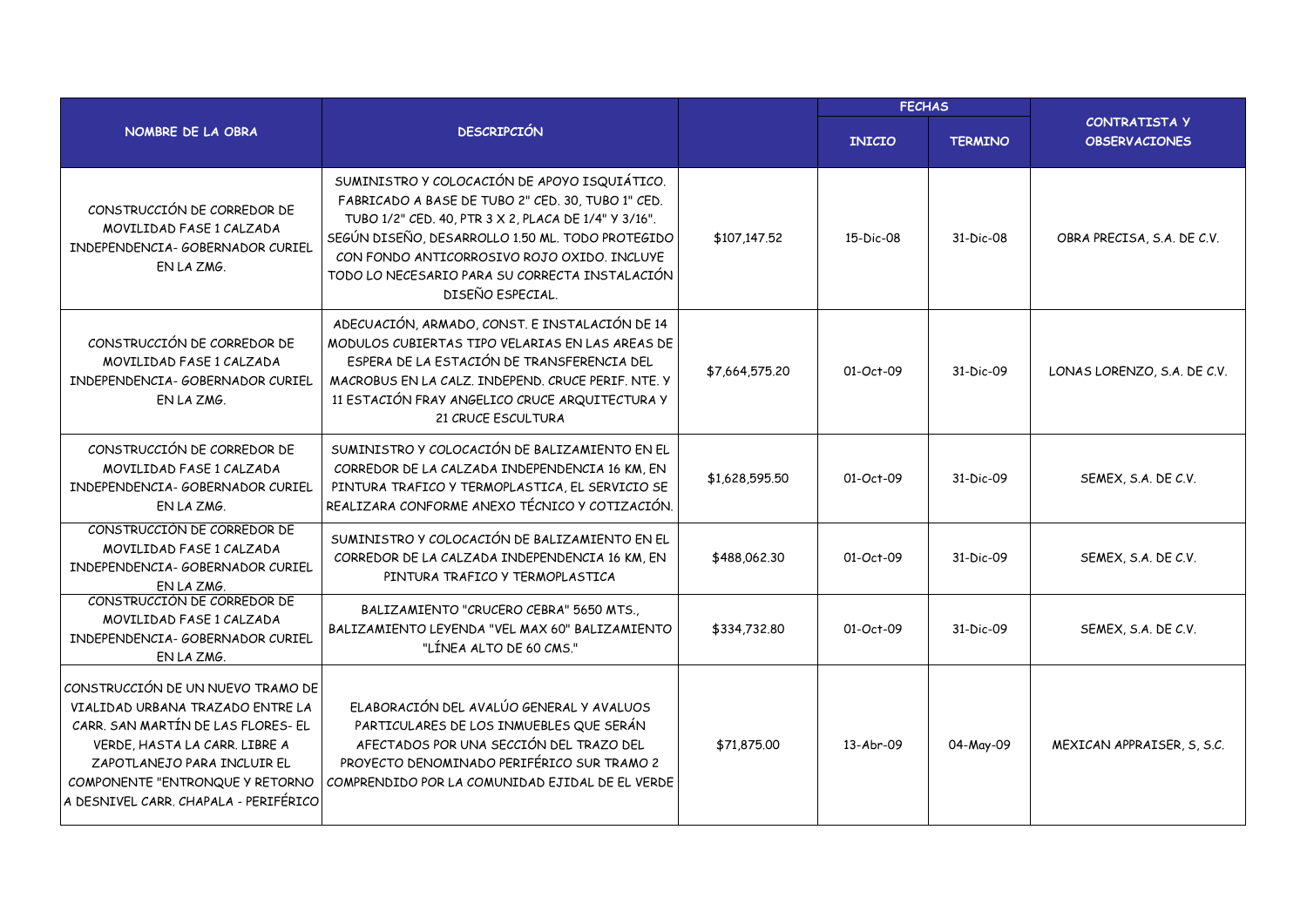|                                                                                                                                                                                                                                                         |                                                                                                                                                                                                                                                            |                 | <b>FECHAS</b> |                |                                               |
|---------------------------------------------------------------------------------------------------------------------------------------------------------------------------------------------------------------------------------------------------------|------------------------------------------------------------------------------------------------------------------------------------------------------------------------------------------------------------------------------------------------------------|-----------------|---------------|----------------|-----------------------------------------------|
| NOMBRE DE LA OBRA                                                                                                                                                                                                                                       | <b>DESCRIPCIÓN</b>                                                                                                                                                                                                                                         |                 | <b>INICIO</b> | <b>TERMINO</b> | <b>CONTRATISTA Y</b><br><b>OBSERVACIONES</b>  |
| CONSTRUCCIÓN DE UN NUEVO TRAMO DE<br>VIALIDAD URBANA TRAZADO ENTRE LA<br>CARR. SAN MARTÍN DE LAS FLORES- EL<br>VERDE, HASTA LA CARR. LIBRE A<br>ZAPOTLANEJO PARA INCLUIR EL<br>COMPONENTE "ENTRONQUE Y RETORNO<br>A DESNIVEL CARR. CHAPALA - PERIFÉRICO | ELABORACIÓN DEL AVALÚO GENERAL Y AVALÚOS<br>PARTICULARES DE LOS INMUEBLES QUE SERÁN<br>AFECTADOS POR EL TRAZO DE LA AMPLIACIÓN DEL<br>PERIFÉRICO NORTE MANUEL GÓMEZ MORÍN, TRAMO<br>COMPRENDIDO ENTRE LOS FRACCIONAMIENTOS LA<br>JOYA Y HUENTITÁN EL ALTO. | \$125,000.00    | 13-Abr-09     | 04-May-09      | MEXICAN APPRAISER, S, S.C.                    |
| CONSTRUCCIÓN DE UN NUEVO TRAMO DE<br>VIALIDAD URBANA TRAZADO ENTRE LA<br>CARR. SAN MARTÍN DE LAS FLORES- EL<br>VERDE, HASTA LA CARR. LIBRE A<br>ZAPOTLANEJO PARA INCLUIR EL<br>COMPONENTE "ENTRONQUE Y RETORNO<br>A DESNIVEL CARR, CHAPALA - PERIFÉRICO | OCUPACIÓN PREVIA DE TIERRAS EJIDALES DE USO<br>COMUN SOBRE UNA SUPERFICIE TOTAL DE 35,868.90 M2<br>FRACCS. 1,2,3,4 Y 5 DEL EJIDO EL ZAPOTE MPIO. DE<br>TLAJOMULCO DE ZUÑIGA, JAL.                                                                          | \$25,165,791.36 | 01-Ene-09     | 31-Dic-09      | INDEMNIZACIÓN EJIDO EL<br><b>ZAPOTE</b>       |
| CONSTRUCCIÓN DE UN NUEVO TRAMO DE<br>VIALIDAD URBANA TRAZADO ENTRE LA<br>CARR. SAN MARTÍN DE LAS FLORES- EL<br>VERDE, HASTA LA CARR. LIBRE A<br>ZAPOTLANEJO PARA INCLUIR EL<br>COMPONENTE "ENTRONQUE Y RETORNO<br>A DESNIVEL CARR. CHAPALA - PERIFÉRICO | EJECUCIÓN DE ACCIONES DE OBRA PÚBLICA Y LA<br>CONSTITUCIÓN DE DERECHO DE VIA PARA LA<br>CONSTRUCCIÓN DEL ANILLO PERIFÉRICO SUR TRAMO 3<br>EN LA ZONA METROPOLITANA DE GUADALAJARA<br>JALISCO.                                                              | \$38,003,340.03 | 01-Ene-09     | 31-Dic-09      | INDENMIZACIÓN PERIFERICO<br><b>TRAMO TRES</b> |
| EVALUACIÓN SOCIOECONOMICA DEL<br>PROYECTO DE CONSTRUCCIÓN DE<br>RETORNOS DEPRIMIDOS EN EL ANILLO<br>PERIFÉRICO Y AV. BELISARIO<br>DOMÍNGUEZ, EN EL MUNICIPIO DE<br>GUADALAJARA                                                                          | LIBERACIÓN DE DERECHOS DE VÍA EN PERÍFERICO<br>NORTE Y BELISARIO DOMÍNGUEZ, EN EL MUNICIPIO DE<br>GUADALAJARA, JAL.                                                                                                                                        | \$60,699,408.63 | 01-Ene-09     | 31-Dic-09      | INDEMNIZACIÓN, NODO VIAL<br>PERIFÉRICO NORTE  |
| ELABORACIÓN DEL ESTUDIO DE<br>ANÁLISIS COSTO - BENEFICIO DE LOS<br>PROYECTO "URBANIZACIÓN Y<br>PROLONGACIÓN DE LA AV. 8 DE JULIO" Y<br>"EQUIPAMIENTO DE SISTEMAS DE VOZ,<br>DATOS Y SEGURIDAD ELECTRÓNICO DEL<br>RECLUSORIO METROPOLITANO               | ELABORACIÓN DEL ESTUDIO DE ANÁLISIS COSTO -<br>BENEFICIO DE LOS PROYECTO "URBANIZACIÓN Y<br>PROLONGACIÓN DE LA AV. 8 DE JULIO" Y<br>"EQUIPAMIENTO DE SISTEMAS DE VOZ, DATOS Y<br>SEGURIDAD ELECTRÓNICO DEL RECLUSORIO<br>METROPOLITANO                     | \$1,055,000.00  | 15-Jun-09     | 04-Sep-09      | PRICEWATERHOUSECOOPERS, S.C.                  |
| ELABORACIÓN DEL PROGRAMA<br>MUNICIPAL DE DESARROLLO URBANO DE<br>JUANACATLÁN                                                                                                                                                                            | ELABORACIÓN DEL PROGRAMA MUNICIPAL DE<br>DESARROLLO URBANO DE JUANACATLÁN                                                                                                                                                                                  | \$500,000.00    | 31-Ago-09     | 28-Dic-09      | TORRES VEGA JOSE DE JESUS,<br>ARQ.            |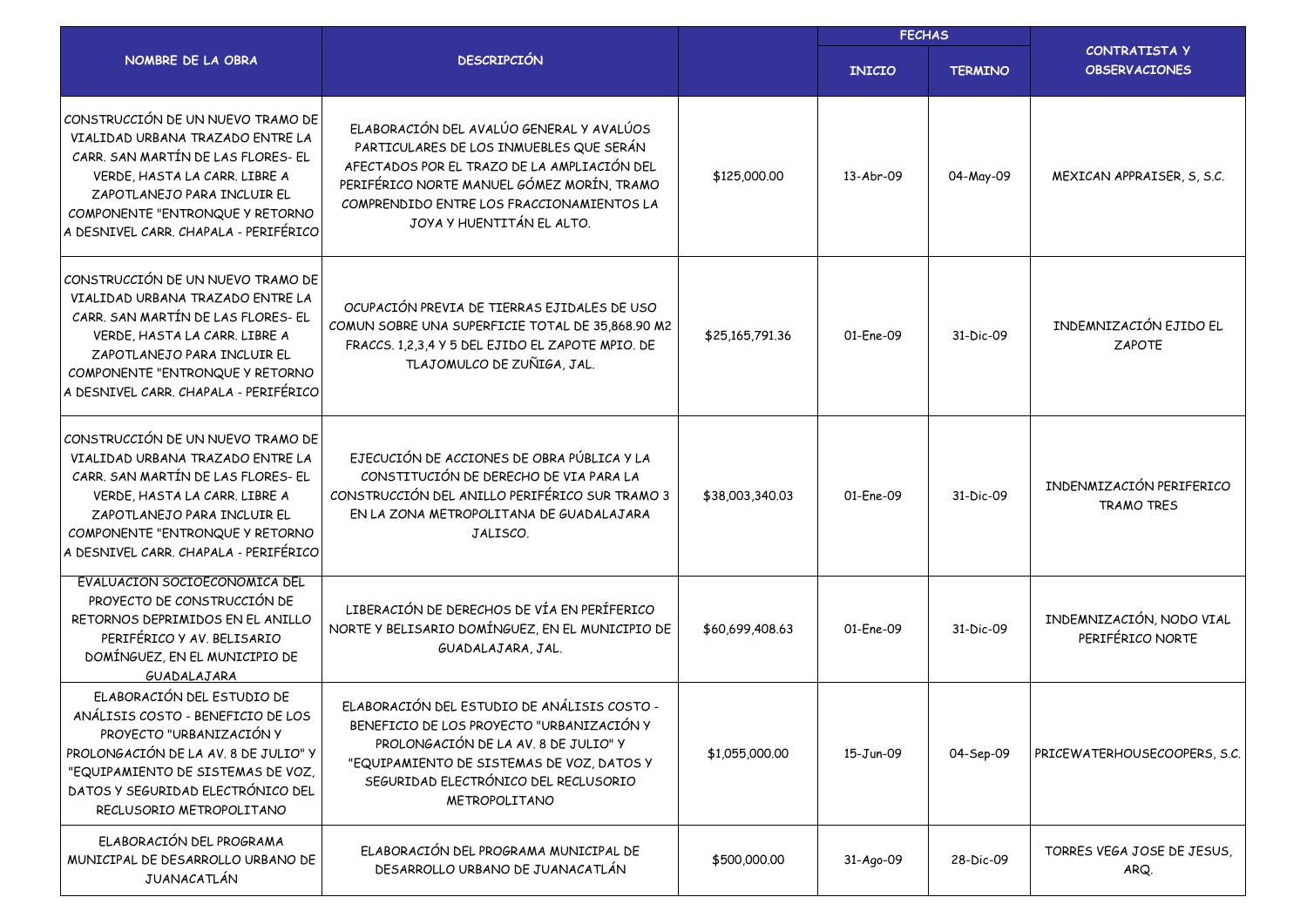|                                                                                                                                                                       |                                                                                                                                                                                                                                                                        |                 | <b>FECHAS</b> |                |                                                      |  |
|-----------------------------------------------------------------------------------------------------------------------------------------------------------------------|------------------------------------------------------------------------------------------------------------------------------------------------------------------------------------------------------------------------------------------------------------------------|-----------------|---------------|----------------|------------------------------------------------------|--|
| NOMBRE DE LA OBRA                                                                                                                                                     | <b>DESCRIPCIÓN</b>                                                                                                                                                                                                                                                     |                 | <b>INICIO</b> | <b>TERMINO</b> | CONTRATISTA Y<br><b>OBSERVACIONES</b>                |  |
| PROYECTO DEL PLAN DE DESARROLLO<br>URBANO DE LA REGION METROPOLITANA<br>DE GUADALAJARA                                                                                | PROYECTO DEL PLAN DE DESARROLLO URBANO DE LA<br>REGIÓN METROPOLITANA DE GUADALAJARA                                                                                                                                                                                    | \$1,040,000.00  | 21-Ago-09     | 30-Mar-10      | FRANCISCO PEREZ Y ASOCIADOS<br>S.C.                  |  |
| ELABORACIÓN DEL ANALISIS DE<br>EVALUACIÓN SOCIOECONOMICA DE LA<br>MODERNIZACIÓN Y AMPLIACIÓN DE LA<br>AV. ARROYO DE EN MEDIO EN EL<br>MUNICIPIO DE TONAL, JALISCO     | ELABORACIÓN DEL ANÁLISIS DE EVALUACIÓN<br>SOCIOECONÓMICA DE LA MODERNIZACIÓN Y<br>AMPLIACIÓN DE LA AV. ARROYO DE EN MEDIO EN EL<br>MUNICIPIO DE TONALA, JALISCO.                                                                                                       | \$90,275.00     | 07-Oct-09     | 05-Dic-09      | PRICEWATERHOUSECOOPERS, S.C.                         |  |
| ELABORACIÓN DE LOS ANÁLISIS DE<br>EVALUACIÓN SOCIOECONÓMICA DE LA<br>CONSTRUCCIÓN DE 58 PUENTES<br>PEATONALES A REALIZARSE EN LA ZONA<br>METROPOLITANA DE GUADALAJARA | ELABORACIÓN DE LOS ANÁLISIS DE EVALUACIÓN<br>SOCIOECONÓMICA DE LA CONSTRUCCIÓN DE 58<br>PUENTES PEATONALES A REALIZARSE EN LA ZONA<br>METROPOLITANA DE GUADALAJARA                                                                                                     | \$650,975.00    | 21-Ago-09     | 18-Jun-10      | PRICEWATERHOUSECOOPERS, S.C.                         |  |
| ELABORACIÓN DE LOS ANÁLISIS DE<br>EVALUACIÓN SOCIOECONÓMICA DE UN<br>CONJUNTO DE PROYECTOS DE PUENTES Y<br>SITIOS PEATONALES A REALIZARSE EN<br>LA ZMG.               | ELABORACIÓN DE LOS ANÁLISIS DE EVALUACIÓN<br>SOCIOECONÓMICA DE UN CONJUNTO DE PROYECTOS DE<br>PUENTES Y SITIOS PEATONALES A REALIZARSE EN LA<br>ZMG.                                                                                                                   | \$747,500.00    | 21-Ago-09     | 18-Jun-10      | PRICEWATERHOUSECOOPERS, S.C.                         |  |
| ELABORACIÓN DE ESTUDIO DE TIEMPOS<br>DE 124 CRUCES PEATONALES DE LA ZMG                                                                                               | ELABORACIÓN DE ESTUDIO DE TIEMPOS DE 124 CRUCES<br>PEATONALES DE LA ZMG                                                                                                                                                                                                | \$600,000.00    | 21-Ago-09     | 20-Mar-10      | MORENO PEÑALOZA ALFONSO<br>ARQ.                      |  |
| CONSTRUCCIÓN DE CARRILES<br>CONFINADOS Y ADECUADOS DE<br>INFRAESTRUCTURA DE LA PRIMERA<br>ETAPA DE LA FASE II DEL PROYECTO DE<br>MOVILIDAD METROPOLITANA.             | ELABORACIÓN DEL ANÁLISIS COSTO-BENEFICIO PARA<br>(I) CARRILES CONFINADOS DE FASE II DEL PROYECTO<br>MACROBUS BRT; (II)                                                                                                                                                 | \$316,250.00    | 06-Jul-09     | 10-Ago-09      | CORPORACIÓN REHOVOT, S.A. DE<br>C.V.                 |  |
| URBANIZACIÓN DE LA PROLONGACIÓN<br>DE LA AV. 8 DE JULIO TRAMO: "LA<br>MEZQUITERA A PERIFÉRICO SUR"                                                                    | AMPLIACIÓN Y MEJORAMIENTO DE LA AV. 8 DE JULIO,<br>ENTRE LA AV. MEZQUITERA Y EL ANILLO PERIFÉRICO<br>SUR, EN EL MUNICIPIO DE TLAQUEPAQUE, JALISCO,<br>CORRESPONDIENTE AL COMPONENTE URBANIZACIÓN<br>CUERPO PONIENTE 1 QUE COMPRENDE DEL<br>CADENAMIENTO 0+768 AL 1+520 | \$14,408,837.22 | 08-Sep-09     | 17-Oct-10      | <b>VALPARAISO GRUPO</b><br>CONSTRUCTOR, S.A. DE C.V. |  |
| URBANIZACIÓN DE LA PROLONGACIÓN<br>DE LA AV. 8 DE JULIO TRAMO: "LA<br>MEZQUITERA A PERIFÉRICO SUR"                                                                    | AMPLIACIÓN Y MEJORAMIENTO DE LA AV. 8 DE JULIO,<br>ENTRE LA AV. MEZQUITERA Y EL ANILLO PERIFÉRICO<br>SUR, EN EL MUNICIPIO DE TLAQUEPAQUE, JALISCO,<br>CORRESPONDIENTE AL COMPONENTE URBANIZACIÓN<br>CUERPO PONIENTE 2 QUE COMPRENDE DEL<br>CADENAMIENTO 1+520 AL 2+300 | \$11,698,110.13 | 08-Sep-09     | 19-Jul-10      | CORGOVA CONSTRUCCIONES, S.A.<br>DE C.V.              |  |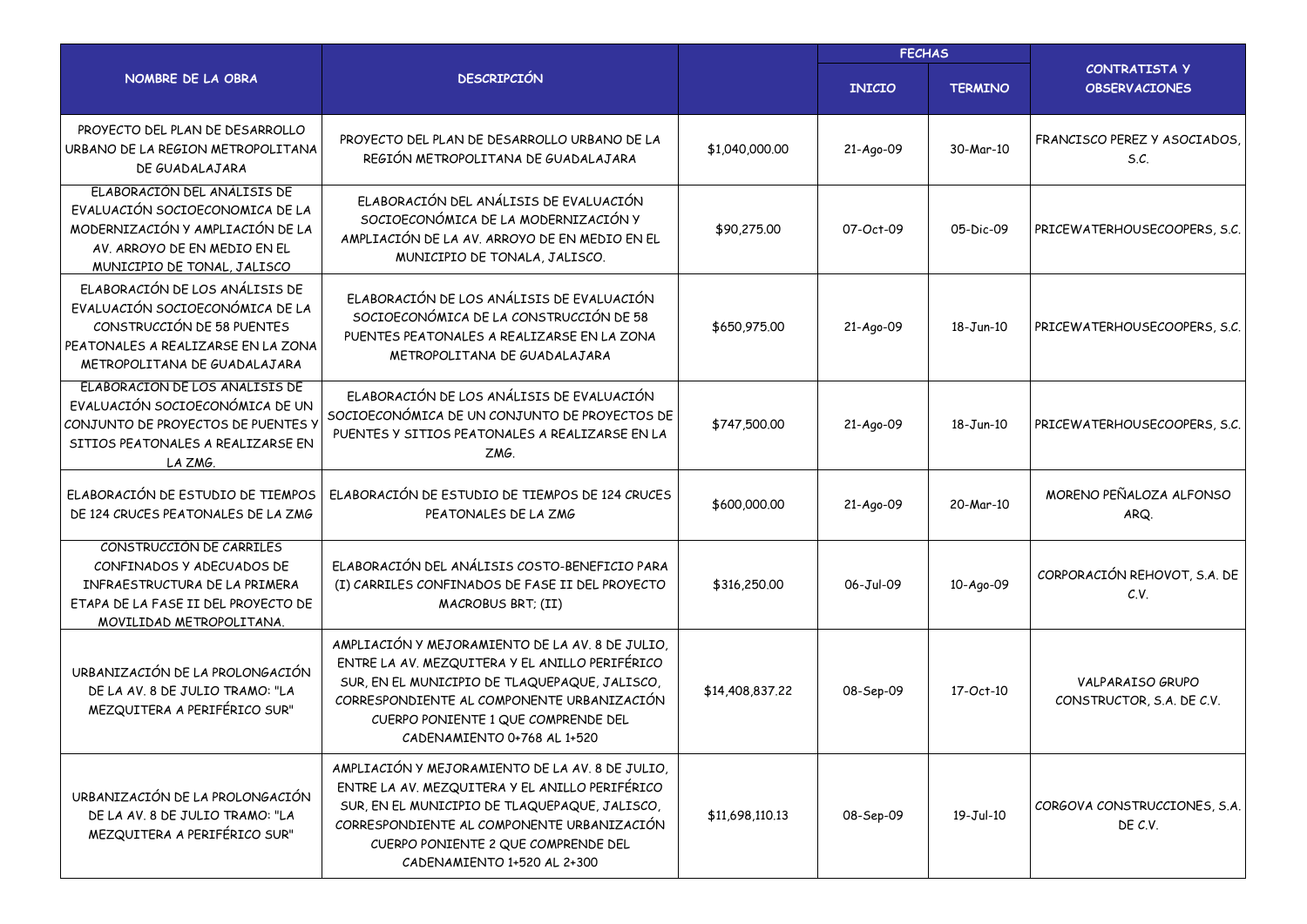|                                                                                                                                                                                                 |                                                                                                                                                                                                                    |                 | <b>FECHAS</b> |                |                                                              |
|-------------------------------------------------------------------------------------------------------------------------------------------------------------------------------------------------|--------------------------------------------------------------------------------------------------------------------------------------------------------------------------------------------------------------------|-----------------|---------------|----------------|--------------------------------------------------------------|
| NOMBRE DE LA OBRA                                                                                                                                                                               | <b>DESCRIPCIÓN</b>                                                                                                                                                                                                 |                 | <b>INICIO</b> | <b>TERMINO</b> | <b>CONTRATISTA Y</b><br><b>OBSERVACIONES</b>                 |
| URBANIZACIÓN DE LA PROLONGACIÓN<br>DE LA AV. 8 DE JULIO TRAMO: "LA<br>MEZQUITERA A PERIFÉRICO SUR"                                                                                              | SUPERVISIÓN Y CONTROL DE CALIDAD DE LA OBRA:<br>AMPLIACIÓN Y MEJORAMIENTO DE LA AV. 8 DE JULIO,<br>EN EL MUNICIPIO DE TLAQUEPAQUE, JAL.                                                                            | \$2,232,258.86  | 15-Sep-09     | 25-Ago-10      | COMUNA INGENIERIA, S.A. DE C.V.                              |
| URBANIZACIÓN DE LA PROLONGACIÓN<br>DE LA AV. 8 DE JULIO, TRAMO: ANILLO<br>PERIFÉRICO SUR- CAMINO ANTIGUO A<br>SAN SEBASTIAN, EN LOS MUNICIPIOS DE<br>TLAQUEPAQUE Y TLAJOMULCO DE<br>ZUÑIGA 2009 | AMPLIACIÓN Y MEJORAMIENTO DE LA AV. 8 DE JULIO.<br>ENTRE LA AV. MEZQUITERA Y EL ANILLO PERIFÉRICO<br>SUR, EN EL MUNICIPIO DE TLAQUEPAQUE JALISCO,<br>"COMPONENTE URBANIZACIÓN CUERPO ORIENTE 1+940<br>AL 2+709.32" | \$15,493,261.91 | 14-May-09     | 18-Ene-10      | DESARROLLADORA GLAR, S.A. DE<br>C.V.                         |
| URBANIZACIÓN EN AV. 8 DE JULIO, CON<br>UN TRAMO DE 17.4 KM EN LOS<br>MUNICIPIOS DE TLAQUEPAQUE Y<br>TLAJOMULCO DE ZUÑIGA                                                                        | AMPLIACIÓN Y MEJORAMIENTO DE LA AV. 8 DE JULIO.<br>ENTRE LA AV. MEZQUITERA Y EL ANILLO PERIFÉRICO<br>SUR, EN EL MUNICIPIO DE TLAQUEPAQUE, JALISCO.<br>"COMPONENTE URBANIZACIÓN CUERPO ORIENTE 0+000<br>AL 1+940    | \$8,238,401.23  | 18-Feb-09     | 22-Feb-10      | PAVIMENTOS INDUSTRIALES Y<br>URBANIZACIONES, S.A. DE C.V.    |
| URBANIZACIÓN DE LA PROLONGACIÓN<br>DE LA AV. 8 DE JULIO TRAMO: "LA<br>MEZQUITERA A PERIFÉRICO SUR"                                                                                              | CICLOPISTA AV. 8 DE JULIO EN EL TRAMO DE LA<br>MEZQUITERA A PERIFÉRICO SUR, EN EL MUNICIPIO DE<br>TLAQUEPAQUE, JALISCO                                                                                             | \$4,903,258.25  | 26-Oct-09     | 23-Mar-10      | <b>GALJACK ARQUITECTOS Y</b><br>CONSTRUCCIONES, S.A. DE C.V. |
| URBANIZACIÓN DE LA PROLONGACIÓN<br>DE LA AV. 8 DE JULIO TRAMO: "LA<br>MEZQUITERA A PERIFÉRICO SUR"                                                                                              | AMPLIACIÓN Y MEJORAMIENTO DEL CUERPO PONIENTE<br>DE LA AV. OCHO DE JULIO EN EL TRAMO<br>CORRESPONDIENTE DE LA AV. MEZQUITERA- SANTA<br>RITA CADENAMIENTO 0+000 AL 0+768                                            | \$1,102,753.91  | 09-Nov-09     | 03-Mar-10      | DESARROLLADORA GLAR, S.A. DE<br>C.V.                         |
| URBANIZACIÓN DE LA PROLONGACIÓN<br>DE LA AV. 8 DE JULIO TRAMO: "LA<br>MEZQUITERA A PERIFÉRICO SUR"                                                                                              | CAMELLON CON CICPLOPISTA ENA V. 8 DE JULIO<br>CADENAMIENTOS 2+370 AL 1+900 (TRAMO LA<br>MEZQUITERA A PERIFÉRICO SUR)                                                                                               | \$1,080,505.68  | 19-Abr-10     | $02-Jul-10$    | CONSTRUCTORA ICESA, S.A. DE<br>C.V.                          |
| URBANIZACIÓN DE LA PROLONGACIÓN<br>DE LA AV. 8 DE JULIO TRAMO: "LA<br>MEZQUITERA A PERIFÉRICO SUR"                                                                                              | CICLOPISTA AV. 8 DE JULIO EN EL TRAMO DE LA<br>MEZQUITERA A PERIFÉRICO SUR, SEGUNDA ETAPA EN EL<br>MUNICIPIO DE TLAQUEPAQUE, JALISCO.                                                                              | \$5,066,784.37  | $11-Feb-10$   | 25-Abr-10      | ALQUIMIA GRUPO CONSTRUCTOR,<br>S.A. DE C.V.                  |
| CRUCERO CIRCUNVALACION J. ALVAREZ<br>DEL CASTILLO Y AV. AVILA CAMACHO                                                                                                                           | ELABORACION DEL ESTUDIO Y PROYECTO EJECUTIVO<br>DEL CRUCERO CIRCUNVALACION J. ALVAREZ DEL<br>CASTILLO Y AV. AVILA CAMACHO.                                                                                         | \$2,448,350.00  | 09-Jun-10     | $05-Dic-10$    | IBAÑEZ ARQUITEC, S.C.                                        |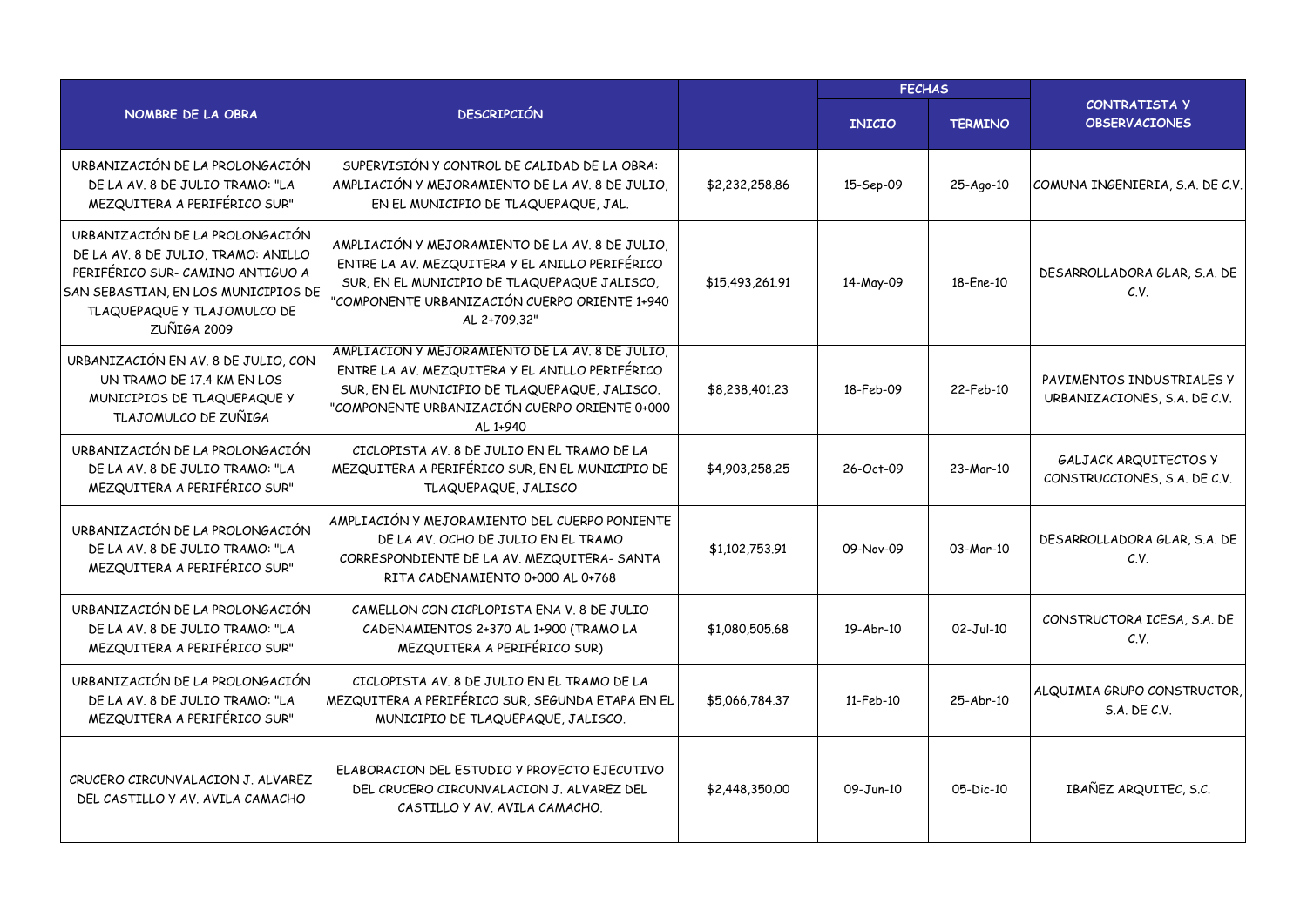|                                                                                                                                                                                                                                                        |                                                                                                                                                                                                                                 |                 | <b>FECHAS</b> |                 |                                                    |
|--------------------------------------------------------------------------------------------------------------------------------------------------------------------------------------------------------------------------------------------------------|---------------------------------------------------------------------------------------------------------------------------------------------------------------------------------------------------------------------------------|-----------------|---------------|-----------------|----------------------------------------------------|
| NOMBRE DE LA OBRA                                                                                                                                                                                                                                      | <b>DESCRIPCIÓN</b>                                                                                                                                                                                                              |                 | <b>INICIO</b> | <b>TERMINO</b>  | <b>CONTRATISTA Y</b><br><b>OBSERVACIONES</b>       |
| ELABORACIÓN DEL PROYECTO EJECUTIVO<br>PARA LOS TRABAJOS DE PERITAJE DE LA<br>DETERMINACIÓN DE LA UBICACIÓN Y<br>ÁREA DE LOS POLIGONOS, PROPIEDAD<br>DEL GOBIERNO DEL ESTADO EN LA ZONA<br>DE LOS COLOMOS, EN EL MUNICIPIO DE<br>GUADALAJARA, ETAPA II. | PROYECTO EJECUTIVO PARA LOS TRABAJOS DE<br>PERITAJE DE LA DETERMINACIÓN DE LA UBICACIÓN Y<br>ÁREA DE LOS POLÍGONOS, PROPIEDAD DEL GOBIERNO<br>DEL ESTADO EN LA ZONA DE LOS COLOMOS, EN EL<br>MUNICIPIO DE GUADALAJARA, ETAPA II | \$184,000.00    | 01-May-10     | 06-Jun-10       | MED INGENIERÍA, S.A. DE C.V.                       |
| ELABORACIÓN DE PROYECTO PARA LA<br>RECTIFICACIÓN Y OBRAS DE CRUCE<br>ARROYO EL AHOGADO EN EL MUNICIPIO<br>DE EL SALTO JALISCO                                                                                                                          | SERVICIOS DE CONSULTORÍA, ASESORÍA, ESTUDIOS E<br>INVESTIGACIÓN PARA EL PROYECTO EJECUTIVO PARA LA<br>RECTIFICACIÓN Y OBRAS DE CRUCE ARROYO EL<br>AHOGADO EN EL MUNICIPIO DE EL SALTO                                           | \$1,199,566,76  | 18-May-10     | $27 - Jul - 10$ | URBANIZADORA CREOSA, S.A. DE<br>C.V.               |
| PROYECTO EJECUTIVO DEL ACCESO AL<br>FRACCIONAMIENTO REVOLUCIÓN POR LA<br>CALLE BATALLA DE CELAYA, EN EL<br>MUNICIPIO DE TLAQUEPAQUE, JALISCO.                                                                                                          | ELABORACIÓN DE SERVICIOS DE CONSULTORÍA,<br>ASESORÍA, ESTUDIOS E INVESTIGACIONES PARA EL<br>PROYECTO EJECUTIVO DEL ACCESO AL<br>FRACCIONAMIENTO REVOLUCIÓN POR LA CALLE DE<br>BATALLA DE CELAYA.                                | \$1,471,425.00  | 21-Dic-09     | 19-Ene-10       | FERNANDEZ ARQUITECTOS, S.C.                        |
| ELABORACIÓN DE PROYECTO EJECUTIVO<br>PARA EL RESCATE Y RECTIFICACIÓN DE<br>ARROYOS DE CANAL DE LAS PINTAS - LA<br>COLORADA EN LOS MUNICIPIOS DE<br>TLAJOMULCO DE ZUÑIGA - EL SALTO<br>2009                                                             | PROYECTO, ESTUDIO, ANÁLISIS E INVESTIGACIÓN PARA<br>EL RESCATE Y RECTIFICACIÓN DE ARROYOS DEL CANAL<br>LAS PINTAS - LA COLORADA, MUNICIPIOS DE<br>TLAJOMULCO DE ZUÑIGA- EL SALTO, JAL.                                          | \$4,000,000.00  | $02 - Jun-10$ | 25-Oct-10       | RIVERA CONSTRUCCIONES, S.A.<br>DE C.V.             |
| URBANIZACIÓN DE LA PROLONGACIÓN<br>DE LA AV. 8 DE JULIO, TRAMO: ANILLO<br>PERIFÉRICO SUR- CAMINO ANTIGUO A<br>SAN SEBASTIAN, EN LOS MUNICIPIOS DE<br>TLAQUEPAQUE Y TLAJOMULCO DE<br>ZUÑIGA 2009                                                        | AMPLIACIÓN Y MEJORAMIENTO DE LA AV. 8 DE JULIO.<br>ENTRE LA AV. MEZQUITERA Y EL ANILLO PERIFÉRICO<br>SUR, EN EL MUNICIPIO DE TLAQUEPAQUE JALISCO,<br>"COMPONENTE URBANIZACIÓN CUERPO ORIENTE 1+940<br>AL 2+709.32"              | \$9,105,984.10  | 14-May-09     | 18-Ene-10       | DESARROLLADORA GLAR, S.A. DE<br>C.V.               |
| PROGRAMA DE MANTENIMIENTO<br>PREVENTIVO Y POSTERIOR AL TEMPORAL<br>DE LLUVIAL 2009                                                                                                                                                                     | PROGRAMA DE MANTENIMIENTO PREVENTIVO Y<br>POSTERIOR AL TEMPORAL DE LLUVIAS                                                                                                                                                      | \$10,000,000.00 | 01-May-09     | 31-Mar-10       | POR ADMINISTRACIÓN DE<br>INFRAESTRUCTURA CARRETERA |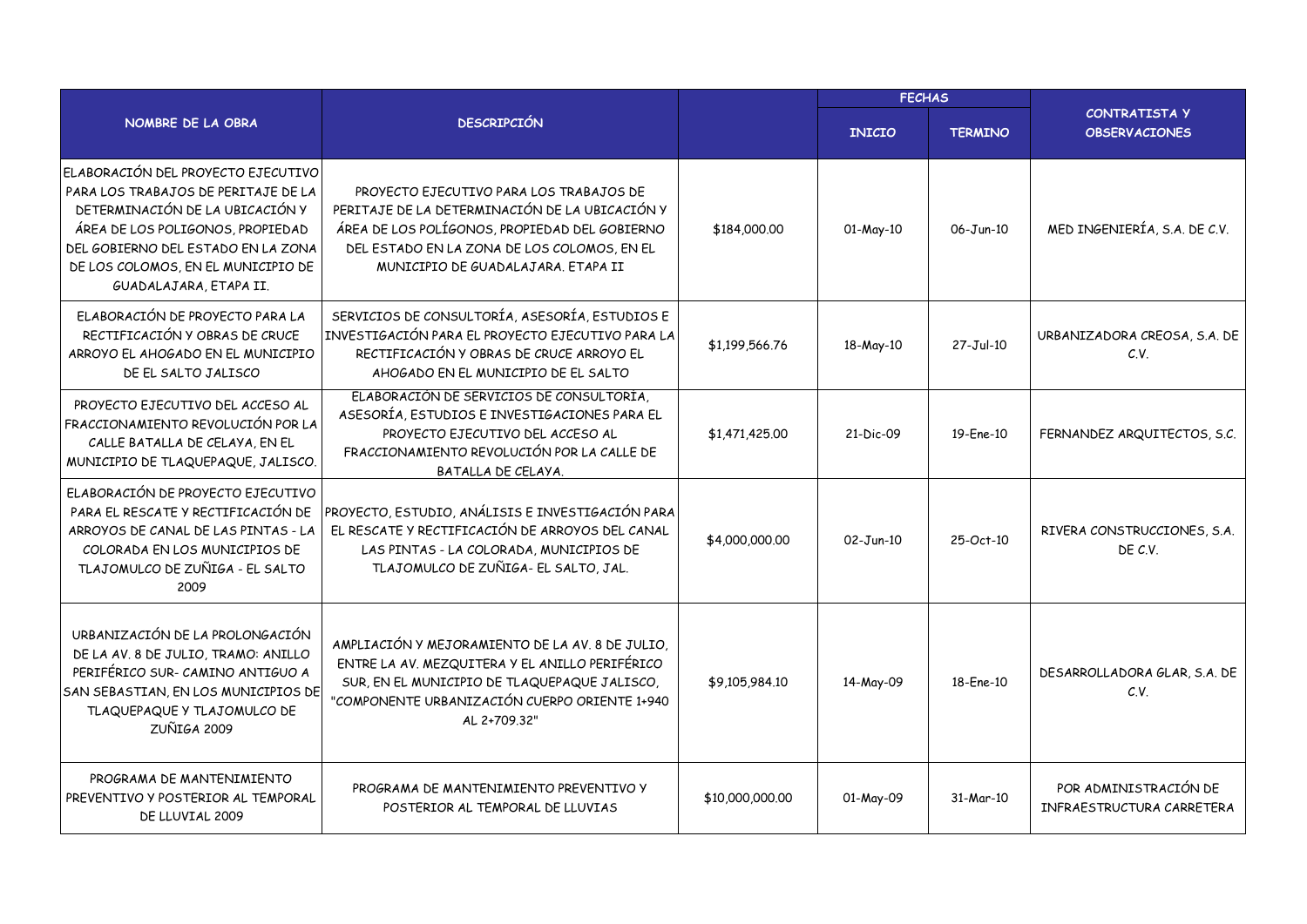|                                                                                                                                                                                                                   |                                                                                                                                                                                     |                 | <b>FECHAS</b> |                |                                                    |
|-------------------------------------------------------------------------------------------------------------------------------------------------------------------------------------------------------------------|-------------------------------------------------------------------------------------------------------------------------------------------------------------------------------------|-----------------|---------------|----------------|----------------------------------------------------|
| NOMBRE DE LA OBRA                                                                                                                                                                                                 | <b>DESCRIPCIÓN</b>                                                                                                                                                                  |                 | <b>INICIO</b> | <b>TERMINO</b> | <b>CONTRATISTA Y</b><br><b>OBSERVACIONES</b>       |
| ELABORACIÓN DE ACCIONES<br>ESPECÍFICAS PARA LA REGULACIÓN,<br>ADQUISICIÓN DE SUELOS Y PAGO DE<br>ADEUDOS EN EL ANILLO PERIFÉRICO<br>DESDE AV. 8 DE JULIO HASTA CAMINO A<br>COLIMILLA, INCLUYENDO<br>MODERNIZACIÓN | REPOSICIÓN DEL SISTEMA DE ILUMINACIÓN DEL<br>ANILLO PERIFÉRICO (PRIMER ETAPA) EN EL TRAMO<br>COMPRENDIDO ENTRE LOS CRUCES DE LA CARRETERA A<br>CHAPALA Y DE LA CARRETERA A MORELIA. | \$8,739,427.62  | 02-Dic-08     | 04-Abr-09      | TORVI INGENIEROS, S.A. DE C.V.                     |
| CONSERVACIÓN Y MANTENIMIENTO DEL<br>ANILLO PERIFÉRICO Y VIALIDADES<br>ALIMENTADORAS, A TRAVÉS DE LA<br>UNIDAD DE MANTENIMIENTO<br>PERMANENTE PARA ACCESOS<br>CARRETEROS (UMAPAC) 2009                             | REPOSICIÓN DEL SISTEMA DE ILUMINACIÓN (2DA.<br>ETAPA) EN EL TRAMO COMPRENDIDO ENTRE LOS CRUCES<br>DE LA CARRETERA A MORELIA Y DE LA CARRETERA A<br>NOGALES.                         | \$8,614,434.82  | 15-May-09     | 25-Nov-09      | TORVI INGENIEROS, S.A. DE C.V.                     |
| CONSERVACIÓN Y MANTENIMIENTO DEL<br>ANILLO PERIFÉRICO Y VIALIDADES<br>ALIMENTADORAS, A TRAVÉS DE LA<br>UNIDAD DE MANTENIMIENTO<br>PERMANENTE PARA ACCESOS<br>CARRETEROS (UMAPAC) 2009                             | PAGO DE NÓMINA Y PRESTACIONES SOCIALES.                                                                                                                                             | \$17,381,512.00 | 01-Ene-09     | 31-Oct-10      | POR ADMINISTRACIÓN DE<br>INFRAESTRUCTURA CARRETERA |
| CONSERVACIÓN Y MANTENIMIENTO DEL<br>ANILLO PERIFÉRICO Y VIALIDADES<br>ALIMENTADORAS, A TRAVÉS DE LA<br>UNIDAD DE MANTENIMIENTO<br>PERMANENTE PARA ACCESOS<br>CARRETEROS (UMAPAC) 2009                             | COMBUSTIBLE PARA VEHÍCULOS Y MAQUINARIA                                                                                                                                             | \$580,000.00    | 01-Ene-09     | 31-May-10      | POR ADMINISTRACIÓN DE<br>INFRAESTRUCTURA CARRETERA |
| CONSERVACIÓN Y MANTENIMIENTO DEL<br>ANILLO PERIFÉRICO Y VIALIDADES<br>ALIMENTADORAS, A TRAVÉS DE LA<br>UNIDAD DE MANTENIMIENTO<br>PERMANENTE PARA ACCESOS<br>CARRETEROS (UMAPAC) 2009                             | ADQUISICIÓN DE MAQUINARIA, HERRAMIENTA Y<br>EQUIPO                                                                                                                                  | \$4,278,768.85  | 01-Ene-09     | 31-May-10      | POR ADMINISTRACIÓN DE<br>INFRAESTRUCTURA CARRETERA |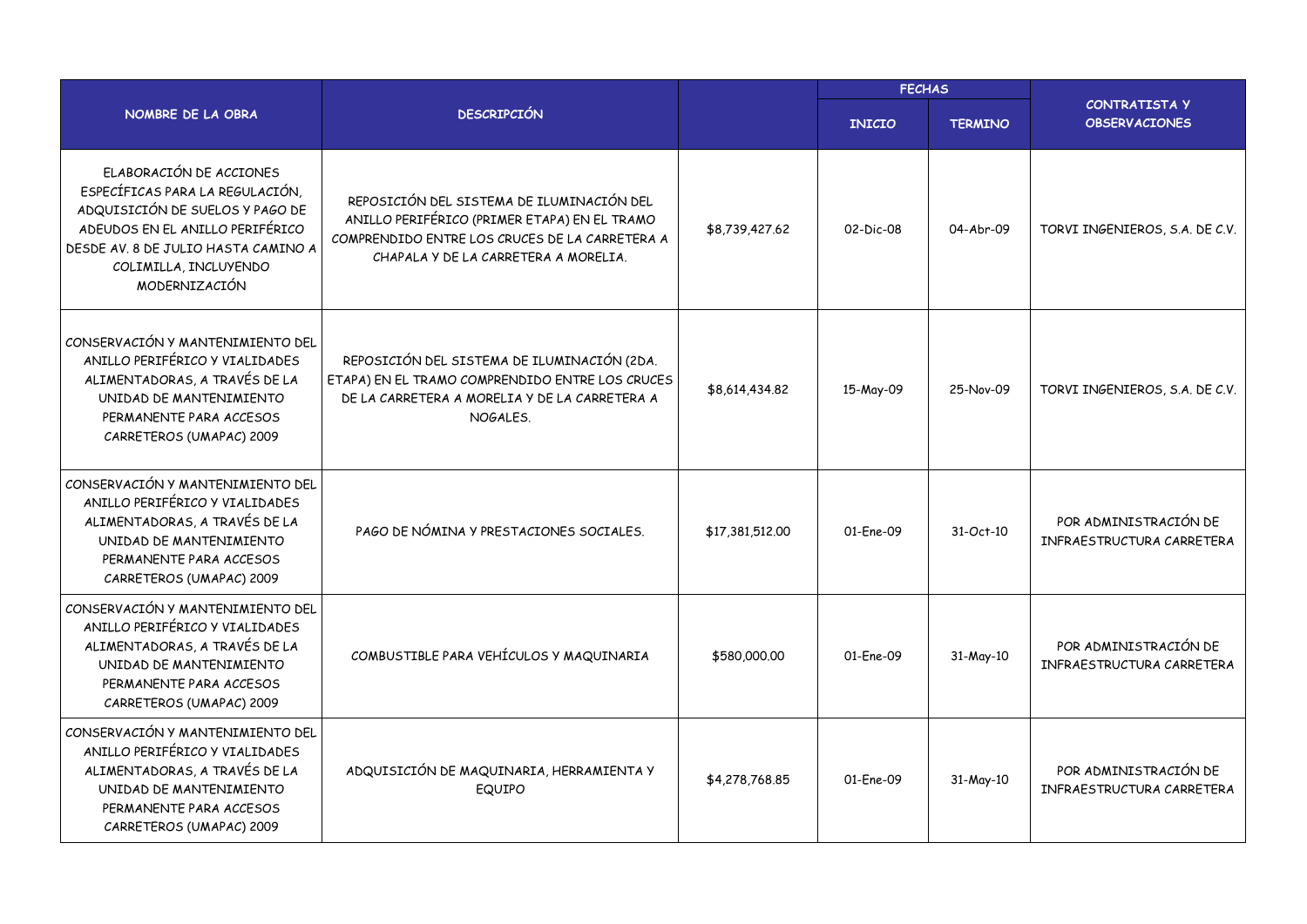|                                                                                                                                                                                       |                                                                                                                                                                        |                 | <b>FECHAS</b> |                |                                                      |  |
|---------------------------------------------------------------------------------------------------------------------------------------------------------------------------------------|------------------------------------------------------------------------------------------------------------------------------------------------------------------------|-----------------|---------------|----------------|------------------------------------------------------|--|
| NOMBRE DE LA OBRA                                                                                                                                                                     | <b>DESCRIPCIÓN</b>                                                                                                                                                     |                 | <b>INICIO</b> | <b>TERMINO</b> | <b>CONTRATISTA Y</b><br><b>OBSERVACIONES</b>         |  |
| CONSERVACIÓN Y MANTENIMIENTO DEL<br>ANILLO PERIFÉRICO Y VIALIDADES<br>ALIMENTADORAS, A TRAVÉS DE LA<br>UNIDAD DE MANTENIMIENTO<br>PERMANENTE PARA ACCESOS<br>CARRETEROS (UMAPAC) 2009 | MANTENIMIENTO, REPARACIÓN DE EQUIPO Y<br>MAQUINARIA EN LA CONSERVACIÓN DE ALUMBRADO,<br>ÁREAS VERDES E IMAGEN URBANA, ASÍ COMO GASTOS<br>DE OFICINA Y SU EQUIPAMIENTO. | \$7,759,719.15  | 01-Ene-09     | 30-Sep-10      | POR ADMINISTRACIÓN DE<br>INFRAESTRUCTURA CARRETERA   |  |
| EJECUCIÓN DE ACCIONES PARA EL<br>DESARRO DEL PARQUE CENTRAL EN EL<br>MUNICIPIO DE TLAQUEPAQUE                                                                                         | COMPONENTE 2 PARQUE CENTRAL EN EL CERRO DEL<br><b>CUATRO</b>                                                                                                           | \$10,485,932.46 | 01-Sep-09     | 28-Oct-10      | CONSTRUARBA, S.A. DE C.V.                            |  |
| EJECUCIÓN DE ACCIONES PARA EL<br>DESARRO DEL PARQUE CENTRAL EN EL<br>MUNICIPIO DE TLAQUEPAQUE                                                                                         | COMPONENTE 2 PARQUE CENTRAL EN EL CERRO DEL<br><b>CUATRO</b>                                                                                                           | \$1,314,097.46  | 01-Sep-09     | 28-Oct-10      | CONSTRUARBA, S.A. DE C.V.                            |  |
| EJECUCIÓN DE ACCIONES PARA EL<br>DESARRO DEL PARQUE CENTRAL EN EL<br>MUNICIPIO DE TLAQUEPAQUE                                                                                         | CONSTRUCCIÓN DE ANDADORES DE PARQUE CENTRAL<br>DEL CERRO DEL CUATRO PRIMER COMPONENTE                                                                                  | \$3,383,475.43  | 10-Sep-09     | $11-Jul-10$    | CUELLAR LOPEZ ALEJANDRO. ING.                        |  |
| EJECUCIÓN DE ACCIONES PARA EL<br>DESARRO DEL PARQUE CENTRAL EN EL<br>MUNICIPIO DE TLAQUEPAQUE                                                                                         | COMPONENTE 3 PARQUE CENTRAL EN EL CERRO DEL<br>CUATRO EN EL MUNICIPIO DE TLAQUEPAQUE, JALISCO                                                                          | \$10,456,535.54 | 13-Nov-09     | 08-Sep-10      | INECO CONSTRUYE, S.A. DE C.V.                        |  |
| EJECUCIÓN DE ACCIONES PARA EL<br>DESARRO DEL PARQUE CENTRAL EN EL<br>MUNICIPIO DE TLAQUEPAQUE                                                                                         | COMPONENTE 4 PARQUE CENTRAL EN EL CERRO DEL<br>CUATRO EN EL MUNICIPIO DE TLAQUEPAQUE, JALISCO                                                                          | \$12,726,873,89 | 01-Dic-09     | 12-Ago-10      | ALVACA, S.A. DE C.V.                                 |  |
| EJECUCIÓN DE ACCIONES PARA EL<br>DESARRO DEL PARQUE CENTRAL EN EL<br>MUNICIPIO DE TLAQUEPAQUE                                                                                         | COMPONENTE 4 PARQUE CENTRAL EN EL CERRO DEL<br>CUATRO EN EL MUNICIPIO DE TLAQUEPAQUE, JALISCO                                                                          | \$1,145,603.76  | 01-Dic-09     | 12-Ago-10      | ALVACA, S.A. DE C.V.                                 |  |
| EJECUCIÓN DE ACCIONES DE<br>SENEAMIENTO EN LA CUENCA EL<br>AHOGADO EN TLAQUEPAQUE, JALISCO.                                                                                           | DESAZOLVE DEL VASO REGULADOR DENOMINADO EL<br>CHICHARRON EN EL MUNICIPIO DE TLAQUEPAQUE                                                                                | \$6,641,422.54  | 08-Sep-09     | $10 - Jun-10$  | TORRES AGUIRRE INGENIEROS.<br>$S.A.$ DE $C.V.$       |  |
| CONSTRUCCIÓN DEL NODO BELISARIO<br>DOMÍNGUEZ - PERIFÉRICO, EN EL<br>SISTEMA ANILLO PERIFÉRICO                                                                                         | CONSTRUCCIÓN DEL COMPONENTE 4 RETORNO<br>DERPIMIDO PONIENTE "NODO VIAL ANILLO PERIFÉRICO<br>NORTE - AV. BELISARIO DOMÍNGUEZ".                                          | \$16,905,007.60 | 26-Feb-09     | 12-Oct-10      | <b>VALPARAISO GRUPO</b><br>CONSTRUCTOR, S.A. DE C.V. |  |
| CONSTRUCCIÓN DEL NODO BELISARIO<br>DOMÍNGUEZ - PERIFÉRICO, EN EL<br>SISTEMA ANILLO PERIFÉRICO                                                                                         | CONSTRUCCIÓN DEL COMPONENTE 3 LATERAL SUR<br>"NODO VIAL ANILLO PERIFÉRICO NORTE - AV. BELISARIO<br>DOMÍNGUEZ"                                                          | \$14,310,083.56 | 02-Mar-09     | 22-Oct-10      | AQUANOVA INGENIRÍA<br>AMBIENTAL, S.A. DE C.V.        |  |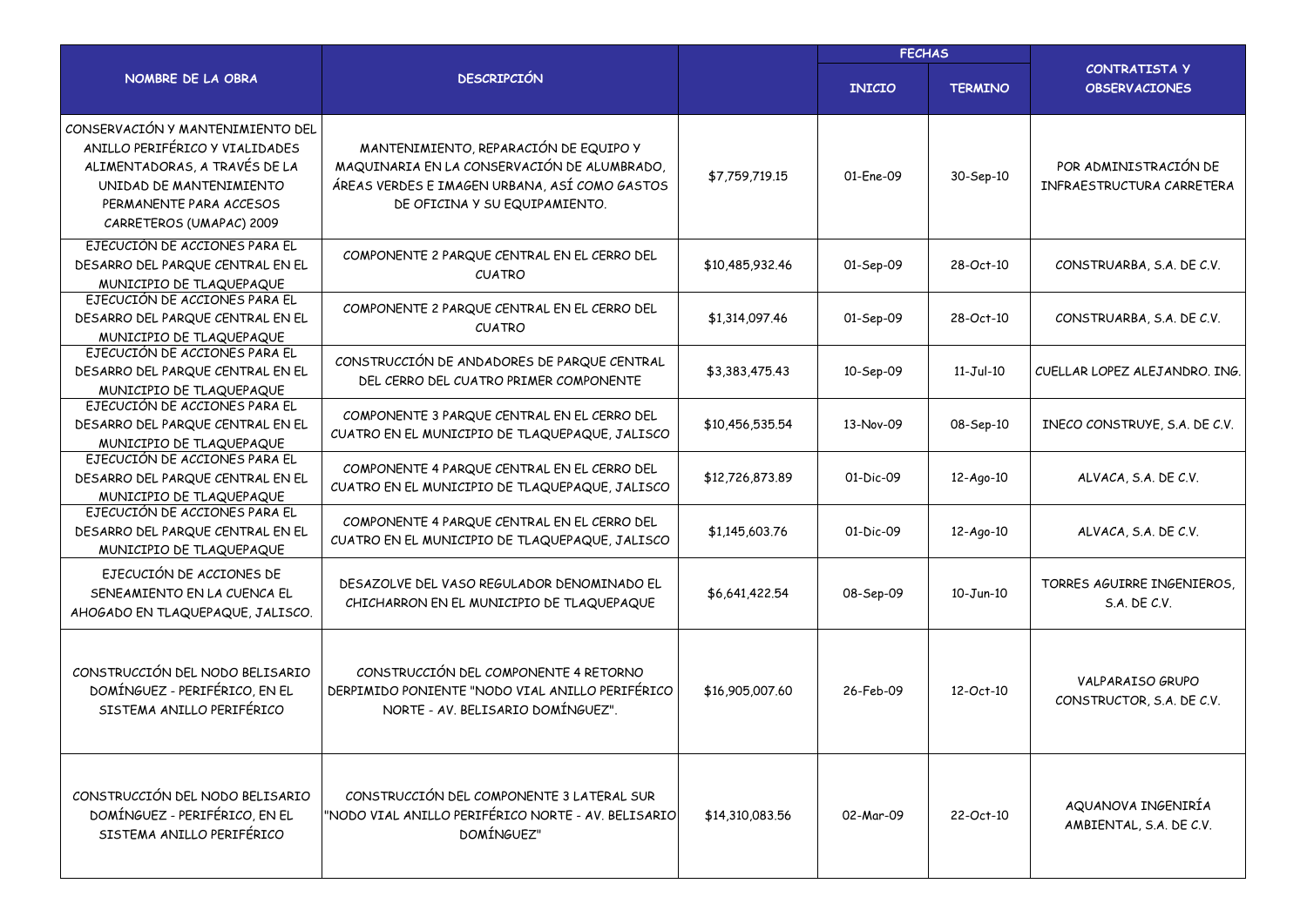|                                                                                                                      |                                                                                                                                                                                                                                                                                              |                 | <b>FECHAS</b> |                |                                                                          |
|----------------------------------------------------------------------------------------------------------------------|----------------------------------------------------------------------------------------------------------------------------------------------------------------------------------------------------------------------------------------------------------------------------------------------|-----------------|---------------|----------------|--------------------------------------------------------------------------|
| NOMBRE DE LA OBRA                                                                                                    | <b>DESCRIPCIÓN</b>                                                                                                                                                                                                                                                                           |                 | <b>INICIO</b> | <b>TERMINO</b> | <b>CONTRATISTA Y</b><br><b>OBSERVACIONES</b>                             |
| CONSTRUCCIÓN DEL NODO BELISARIO<br>DOMÍNGUEZ - PERIFÉRICO, EN EL<br>SISTEMA ANILLO PERIFÉRICO                        | CONSTRUCCIÓN DEL COMPONENTE 2 RETORNO<br>DEPRIMIDO ORIENTE "NODO VIAL ANILLO PERIFÉRICO<br>NORTE- AV. BELISARIO DOMÍNGUEZ"                                                                                                                                                                   | \$18,378,563.23 | 02-Mar-09     | 22-Oct-10      | ESTUDIOS, PROYECTOS Y<br>CONSTRUCCIONES, S.A. DE C.V.                    |
| CONSTRUCCIÓN DEL NODO BELISARIO<br>DOMÍNGUEZ - PERIFÉRICO, EN EL<br>SISTEMA ANILLO PERIFÉRICO                        | CONSTRUCCIÓN DEL COMPONENTE 1 LATERAL NORTE<br>"NODO VIAL ANILLO PERIFÉRICO NORTE - AV. BELISARIO<br>DOMÍNGUEZ"                                                                                                                                                                              | \$14,740,868.50 | 25-Feb-09     | 25-Oct-10      | CONSTRUCCIONES,<br>ELECTRIFICACIONES Y<br>ARRENDAMIENTO DE<br>MAQUINARIA |
| CONCLUSIÓN DEL NODO PERIFÉRICO -<br>BELISARIO DOMINGUEZ EN EL<br>MUNICIPIO DE GUADALAJARA                            | CONSTRUCCIÓN DE OBRAS ELECTROMECANICAS, LINEAS<br>SUBTERRÁNEA EN MEDIA TENSIÓN, LÍNEA<br>SUBTERRÁNEA EN ALTA TENSIÓN 69 KV. ALUMBRADO<br>PÚBLICO, PARA EL PASO A DESNIVEL DE ANILLO<br>PERIFÉRICO EN SU CRUCE CON LA AV. BELISARIO<br>DOMÍNGUEZ, EN EL MUNICIPIO DE GUADALAJARA,<br>JALISCO. | \$24,198,377.52 | 09-Mar-10     | 03-Nov-10      | ELECTRIFICACIÓN APLICADA, S.A.<br>DE C.V.                                |
| CONSTRUCCIÓN DEL PUENTE SOBRE AV.<br>LÓPEZ MATEOS EN EL SISTEMA LÁZARO<br>CÁRDENAS EN EL MUNICIPIO DE<br>GUADALAJARA | SOLUCIÓN VEHICULAR EN EL CRUCE DE LA CALZADA<br>LÁZARO CÁRDENAS Y AV. LÓPEZ MATEOS 1A. ETAPA,<br>COMPONENTE 2 (CUERPO ORIENTE)                                                                                                                                                               | \$34,820,306.06 | 08-May-09     | 14-Oct-10      | CONSTRUCTORA RAL DE<br>OCCIDENTE, S.A. DE C.V.                           |
| CONSTRUCCIÓN DEL PUENTE SOBRE AV.<br>LÓPEZ MATEOS EN EL SISTEMA LÁZARO<br>CÁRDENAS EN EL MUNICIPIO DE<br>GUADALAJARA | SOLUCIÓN VEHICULAR EN EL CRUCE DE LA CALZADA<br>LÁZARO CÁRDENAS Y AV. LÓPEZ MATEOS, 1A. ETAPA.<br>COMPONENTE 3 (RAMPA ACCESO PONIENTE)                                                                                                                                                       | \$33,072,480.57 | 08-May-09     | 08-Nov-10      | GRUPO BACHAALANI, S.A. DE C.V.                                           |
| CONSTRUCCIÓN DEL PUENTE SOBRE AV.<br>LÓPEZ MATEOS EN EL SISTEMA LÁZARO<br>CÁRDENAS EN EL MUNICIPIO DE<br>GUADALAJARA | SOLUCIÓN VEHICULAR EN EL CRUCE DE LA CALZADA<br>LÁZARO CÁRDENAS Y AV LÓPEZ MATEOS 1A. ETAPA.<br>COMPONENTE 4. (OBRA ELÉCTRICA)                                                                                                                                                               | \$20,039,123.72 | 08-May-09     | 31-Dic-10      | CONSTRUCTORA ELECTRICA 2000<br>S.A. DE C.V.                              |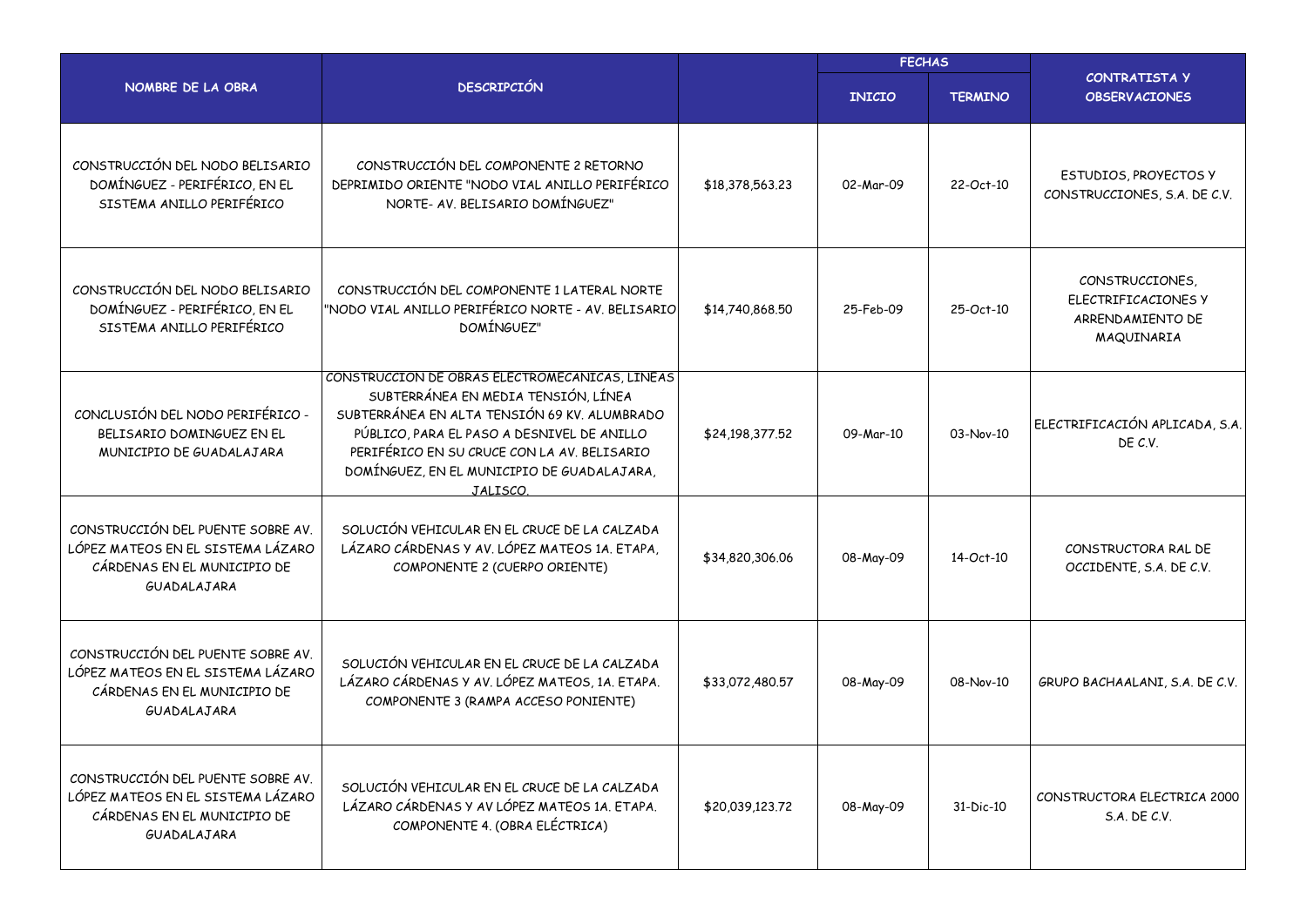|                                                                                                                      | <b>FECHAS</b>                                                                                                                                                                 |                 |               |                |                                                    |
|----------------------------------------------------------------------------------------------------------------------|-------------------------------------------------------------------------------------------------------------------------------------------------------------------------------|-----------------|---------------|----------------|----------------------------------------------------|
| NOMBRE DE LA OBRA                                                                                                    | <b>DESCRIPCIÓN</b>                                                                                                                                                            |                 | <b>INICIO</b> | <b>TERMINO</b> | <b>CONTRATISTA Y</b><br><b>OBSERVACIONES</b>       |
| CONSTRUCCIÓN DEL PUENTE SOBRE AV.<br>LÓPEZ MATEOS EN EL SISTEMA LÁZARO<br>CÁRDENAS EN EL MUNICIPIO DE<br>GUADALAJARA | SOLUCIÓN VEHICULAR EN EL CRUCE DE LA CALZADA<br>LÁZARO CÁRDENAS Y AV. LÓPEZ MATEOS 1A. ETAPA.<br>COMPONENTE I (RAMPA ORIENTE)                                                 | \$29,226,279.86 | 08-May-09     | 24-Oct-10      | TRENA, S.A. DE C.V.                                |
| CONSTRUCCIÓN DEL PUENTE SOBRE AV.<br>LÓPEZ MATEOS EN EL SISTEMA LÁZARO<br>CÁRDENAS EN EL MUNICIPIO DE<br>GUADALAJARA | SOLUCIÓN VEHICULAR EN EL CRUCE DE LA CALZADA<br>LÁZARO CÁRDENAS Y AV. LÓPEZ MATEOS 1A. ETAPA.<br>COMPONENTE No. 5 (CUERPO PUENTE PONIENTE LADO<br>NORTE).                     | \$50,904,324.18 | 08-May-09     | 13-Oct-10      | OBRASY DESARROLLOS<br>ESPECIALIZADOS, S.A. DE C.V. |
| CONSTRUCCIÓN DEL PUENTE SOBRE AV.<br>LÓPEZ MATEOS EN EL SISTEMA LÁZARO<br>CÁRDENAS EN EL MUNICIPIO DE<br>GUADALAJARA | SOLUCIÓN VEHICULAR EN EL CRUCE DE LA CALZADA<br>LÁZARO CÁRDENAS Y AV. LÓPEZ MATEOS 1A. ETAPA.<br>COMPONENTE No. 6 (CUERPO PUENTE PONIENTE LADO<br>SUR).                       | \$48,441,445.94 | 08-May-09     | 29-Oct-10      | TRENA, S.A. DE C.V.                                |
| CONSTRUCCIÓN DEL PUENTE SOBRE AV.<br>LÓPEZ MATEOS EN EL SISTEMA LÁZARO<br>CÁRDENAS EN EL MUNICIPIO DE<br>GUADALAJARA | TRABAJOS PRELIMINARES PARA LA CONSTRUCCIÓN DE<br>LA SOLUCIÓN VEHICULAR EN EL CRUCE DE AL CALZADA<br>LAZARO CARDENAS Y LA AV. LOPEZ MATEOS, EN EL<br>MUNICIPIO DE GUADALAJARA. | \$2,998,874.57  | 15-Jun-09     | $28-Jul-10$    | MEGAOBRAS, S.A. DE C.V.                            |
| CONSTRUCCIÓN DEL PUENTE SOBRE AV.<br>LÓPEZ MATEOS EN EL SISTEMA LÁZARO<br>CÁRDENAS EN EL MUNICIPIO DE<br>GUADALAJARA | SOLUCIÓN VEHICULAR LÁZARO CÁRDENAS COMPONENTE<br>8 PUENTE MATUTE REMUS LADO PONIENTE                                                                                          | \$45,782,209.18 | 09-Mar-10     | 03-Nov-10      | GRUPO ELIZAAR ELIZAAR, S.A. DE<br>C.V.             |
| CONSTRUCCIÓN DEL PUENTE SOBRE AV.<br>LÓPEZ MATEOS EN EL SISTEMA LÁZARO<br>CÁRDENAS EN EL MUNICIPIO DE<br>GUADALAJARA | SOLUCIÓN VEHICULAR LÁZARO CÁRDENAS COMPONENTE<br>7 PUENTE MATUTE REMUS LADO ORIENTE                                                                                           | \$44,316,192.48 | 04-Mar-10     | 29-Oct-10      | CONSTRUCTORA RAL DE<br>OCCIDENTE, S.A. DE C.V.     |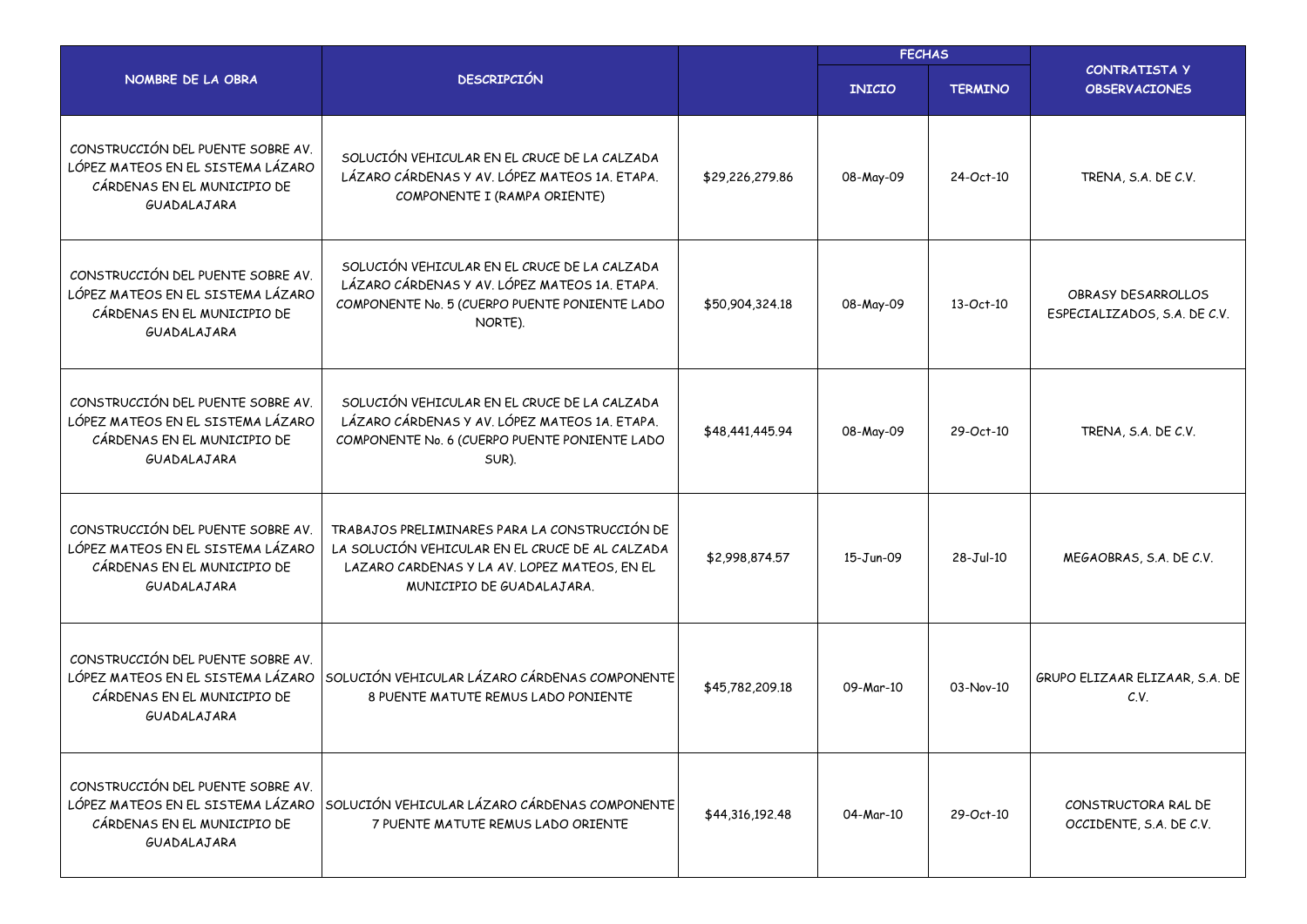|                                                                                                                                 |                                                                                                                                                                                                                                  | <b>FECHAS</b>   |               |                |                                                                     |
|---------------------------------------------------------------------------------------------------------------------------------|----------------------------------------------------------------------------------------------------------------------------------------------------------------------------------------------------------------------------------|-----------------|---------------|----------------|---------------------------------------------------------------------|
| NOMBRE DE LA OBRA                                                                                                               | <b>DESCRIPCIÓN</b>                                                                                                                                                                                                               |                 | <b>INICIO</b> | <b>TERMINO</b> | <b>CONTRATISTA Y</b><br><b>OBSERVACIONES</b>                        |
| CONSTRUCCIÓN DE LA PRIMERA FASE DEL<br>NODO EL TAPATÍO - FRACCIONAMIENTO<br>REVOLUCIÓN EN EL MUNICIPIO DE<br><b>TLAQUEPAQUE</b> | CONSTRUCCIÓN DE PUENTE VUELTA IZQUIERDA DE<br>CARRETERA A CHAPALA HACIA AV. LÁZARO CÁRDENAS<br>PONIENTE, (SUPER ESTRUCTURA LÁZARO CÁRDENAS) EN<br>EL MUNICIPIO DE TLAQUEPAQUE, JALISCO<br><b>COMPONENTE 5</b>                    | \$27,722,607.62 | 23-Jun-09     | 15-Oct-10      | TRENA, S.A. DE C.V.                                                 |
| CONSTRUCCIÓN DE LA PRIMERA FASE DEL<br>NODO EL TAPATÍO - FRACCIONAMIENTO<br>REVOLUCIÓN EN EL MUNICIPIO DE<br><b>TLAQUEPAQUE</b> | CONSTRUCCIÓN DE PUENTE VUELTA IZQUIERDA DE<br>CARRETERA A CHAPALA HACIA AV. LÁZARO CÁRDENAS<br>PONIENTE, (SUPER ESTRUCTURA LÁZARO CÁRDENAS) EN<br>EL MUNICIPIO DE TLAQUEPAQUE, JALISCO<br><b>COMPONENTE 5</b>                    | \$7,266,512.45  | 23-Jun-09     | 15-Oct-10      | TRENA, S.A. DE C.V.                                                 |
| CONSTRUCCIÓN DE LA PRIMERA FASE DEL<br>NODO EL TAPATÍO - FRACCIONAMIENTO<br>REVOLUCIÓN EN EL MUNICIPIO DE<br><b>TLAQUEPAQUE</b> | CONSTRUCCIÓN DE PUENTE VUELTA IZQUIERDA DE<br>CARRETERA A CHAPALA HACIA AV. LÁZARO CÁRDENAS<br>PONIENTE, (SUPER ESTRUCTURA REVOLUCIÓN) EN EL<br>MUNICIPIO DE TLAQUEPAQUE, JALISCO COMPONENTE 4.                                  | \$26,965,548.02 | 25-Jun-09     | 27-Oct-10      | CONSTRUCCIONES PUENTES Y<br>ESTRUCTURAS DE AMÉRICA, S.A.<br>DE C.V. |
| CONSTRUCCIÓN DE LA PRIMERA FASE DEL<br>NODO EL TAPATÍO - FRACCIONAMIENTO<br>REVOLUCIÓN EN EL MUNICIPIO DE<br><b>TLAQUEPAQUE</b> | CONSTRUCCIÓN DE PUENTE VUELTA IZQUIERDA DE<br>CARRETERA A CHAPALA HACIA AV. LÁZARO CÁRDENAS<br>PONIENTE, (SUPER ESTRUCTURA REVOLUCIÓN) EN EL<br>MUNICIPIO DE TLAQUEPAQUE, JALISCO COMPONENTE 4.<br>CONV. ERA POR \$13,965,534.71 | \$6,094,862.00  | 25-Jun-09     | 27-Oct-10      | CONSTRUCCIONES PUENTES Y<br>ESTRUCTURAS DE AMÉRICA, S.A.<br>DE C.V. |
| CONSTRUCCIÓN DE LA PRIMERA FASE DEL<br>NODO EL TAPATÍO - FRACCIONAMIENTO<br>REVOLUCIÓN EN EL MUNICIPIO DE<br><b>TLAQUEPAQUE</b> | CONSTRUCCIÓN DE PUENTE VUELTA IZQUIERDA DE<br>CARRETERA A CHAPALA HACIA AV. LÁZARO CÁRDENAS<br>PONIENTE, (SUB-ESTRUCTURA) EN EL MUNICIPIO DE<br>TLAQUEPAQUE, JALISCO COMPONENTE 3.                                               | \$9,047,493.11  | 29-Jun-09     | 30-Ago-10      | GRUPO JALISCO CONSTRUCTOR,<br>S.A. DE C.V.                          |
| CONSTRUCCIÓN DE LA PRIMERA FASE DEL<br>NODO EL TAPATÍO - FRACCIONAMIENTO<br>REVOLUCIÓN EN EL MUNICIPIO DE<br><b>TLAQUEPAQUE</b> | CONSTRUCCIÓN DE PUENTE VUELTA IZQUIERDA DE<br>CARRETERA A CHAPALA HACIA AV. LÁZARO CÁRDENAS<br>PONIENTE, (RAMPA LÁZARO CÁRDENAS) EN EL<br>MUNICIPIO DE TLAQUEPAQUE, JALISCO COMPONENTE 2.                                        | \$12,014,464.03 | 29-Jun-09     | 21-Oct-10      | CONSTRUCTORA RAL DE<br>OCCIDENTE, S.A. DE C.V.                      |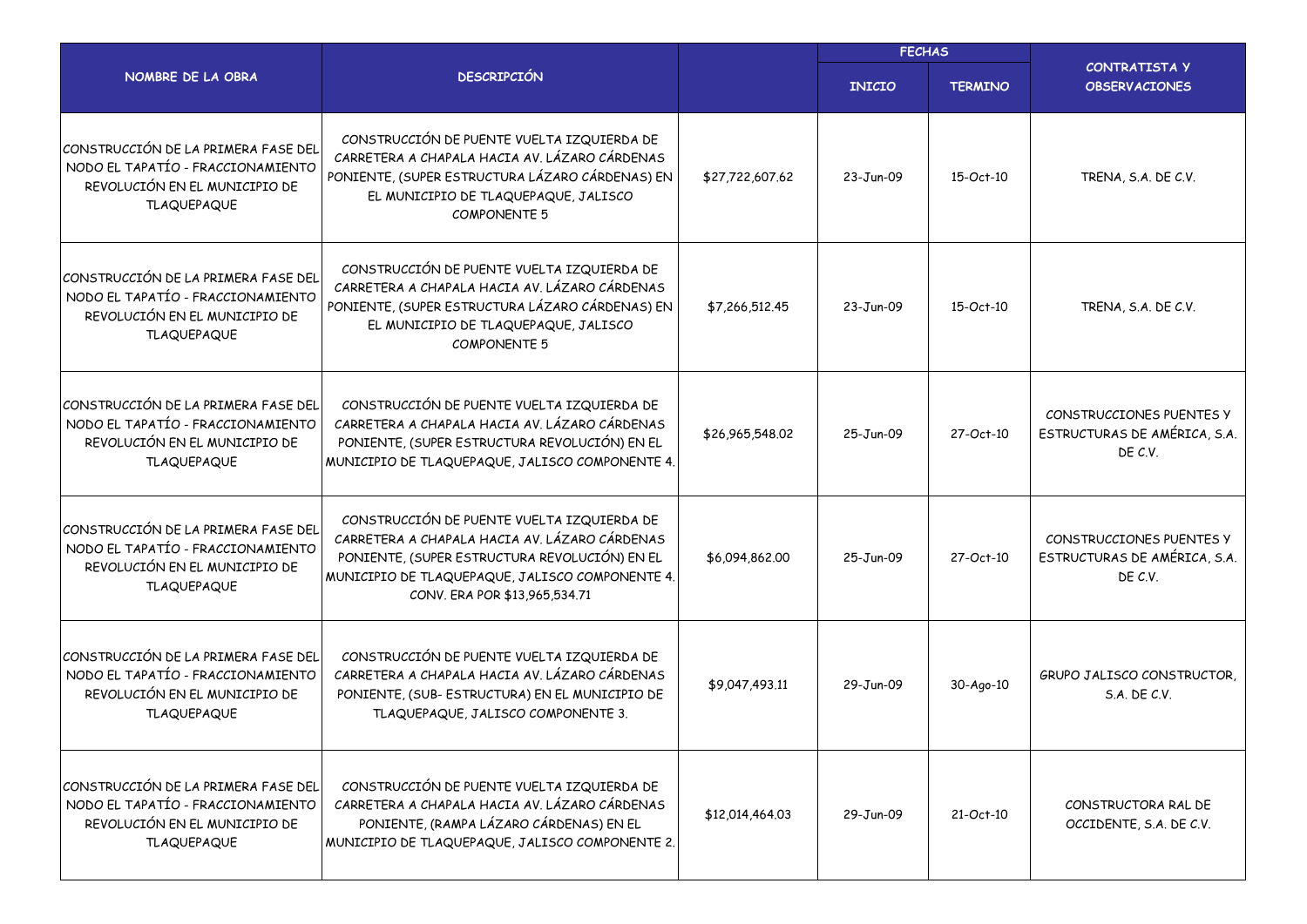|                                                                                                                                 |                                                                                                                                                                                             | <b>FECHAS</b>   |               |                |                                                      |
|---------------------------------------------------------------------------------------------------------------------------------|---------------------------------------------------------------------------------------------------------------------------------------------------------------------------------------------|-----------------|---------------|----------------|------------------------------------------------------|
| NOMBRE DE LA OBRA                                                                                                               | <b>DESCRIPCIÓN</b>                                                                                                                                                                          |                 | <b>INICIO</b> | <b>TERMINO</b> | <b>CONTRATISTA Y</b><br><b>OBSERVACIONES</b>         |
| CONSTRUCCIÓN DE LA PRIMERA FASE DEL<br>NODO EL TAPATÍO - FRACCIONAMIENTO<br>REVOLUCIÓN EN EL MUNICIPIO DE<br><b>TLAQUEPAQUE</b> | CONSTRUCCIÓN DE PUENTE VUELTA IZQUIERDA DE<br>CARRETERA A CHAPALA HACIA AV. LÁZARO CÁRDENAS<br>PONIENTE, ALTA Y MEDIA TENSIÓN: COMPONENTE No. 6<br>EN EL MUNICIPIO DE TLAQUEPAQUE, JALISCO. | \$4,561,172.07  | 10-Jun-09     | $11-Oct-10$    | ELECTRIFICACIÓN APLICADA, S.A.<br>DE C.V.            |
| CONSTRUCCIÓN DE LA PRIMERA FASE DEL<br>NODO EL TAPATÍO - FRACCIONAMIENTO<br>REVOLUCIÓN EN EL MUNICIPIO DE<br><b>TLAQUEPAQUE</b> | CONSTRUCCIÓN DE PUENTE VUELTA IZQUIERDA DE<br>CARRETERA A CHAPALA HACIA AV. LÁZARO CÁRDENAS<br>PONIENTE, (RAMPA REVOLUCIÓN) EN EL MUNICIPIO DE<br>TLAQUEPAQUE, JALISCO COMPONENTE 1         | \$18,604,143.69 | 23-Jun-09     | 08-Nov-10      | CONSTRUARBA, S.A. DE C.V.                            |
| CONSTRUCCIÓN DE LA PRIMERA FASE DEL<br>NODO EL TAPATÍO - FRACCIONAMIENTO<br>REVOLUCIÓN EN EL MUNICIPIO DE<br><b>TLAQUEPAQUE</b> | RECONSTRUCCIÓN DEL CAMINO CÓDIGO 111 - GLORIETA<br>EL ALAMO - ANILLO PERIFÉRICO (PAR VIAL), DEL KM<br>0+205 AL KM 2+300                                                                     | \$5,041,724.59  | 12-Ago-09     | 19-Ago-09      | ASFALTOS GUADALAJARA, S.A. DE<br>C.V.                |
| CONSTRUCCIÓN DE LA PRIMERA FASE DEL<br>NODO EL TAPATÍO - FRACCIONAMIENTO<br>REVOLUCIÓN EN EL MUNICIPIO DE<br><b>TLAQUEPAQUE</b> | SUPERVISIÓN Y CONTROL DE CALIDAD PARA LA<br>ESTRUCTURA METALICA DEL COMPONENTE 5, DEL<br>PUENTE VUELTA IZQUIERDA DEL NODO TAPATÍO,<br>MUNICIPIO DE TLAQUEPAQUE                              | \$1,211,602.60  | $14 - Jun-10$ | 16-Ago-10      | ASESORIA ESPECIALIZADA EN<br>SOLDADURA, S.A. DE C.V. |
| CONSTRUCCIÓN DE LA PRIMERA FASE DEL<br>BOULEVARD PERIFÉRICO - TONALTECAS                                                        | CONSTRUCCIÓN DE BOULEVARD TONALTECAS, TRAMO 1<br>SUBTRAMO "A" DEL KM. 0+120 A 0+480 EN EL MUNICIPIO<br>DE TLAQUEPAQUE                                                                       | \$8,283,930.39  | 07-Ago-09     | 12-Oct-10      | CONSTRUCTORA E INMOBILIARIA<br>ARITZEI, S.A. DE C.V. |
| CONSTRUCCIÓN DE LA PRIMERA FASE DEL<br>BOULEVARD PERIFÉRICO - TONALTECAS                                                        | CONSTRUCCIÓN DE BOULEVARD TONALTECAS, TRAMO 1<br>SUBTRAMO "B" DEL KM. 0+480 A 0+840 EN EL MUNICIPIO<br>DE TLAQUEPAQUE, JALISCO.                                                             | \$6,551,368.45  | 24-Sep-09     | 28-Oct-10      | AQUANOVA INGENIERIA<br>AMBIENTAL, S.A. DE C.V.       |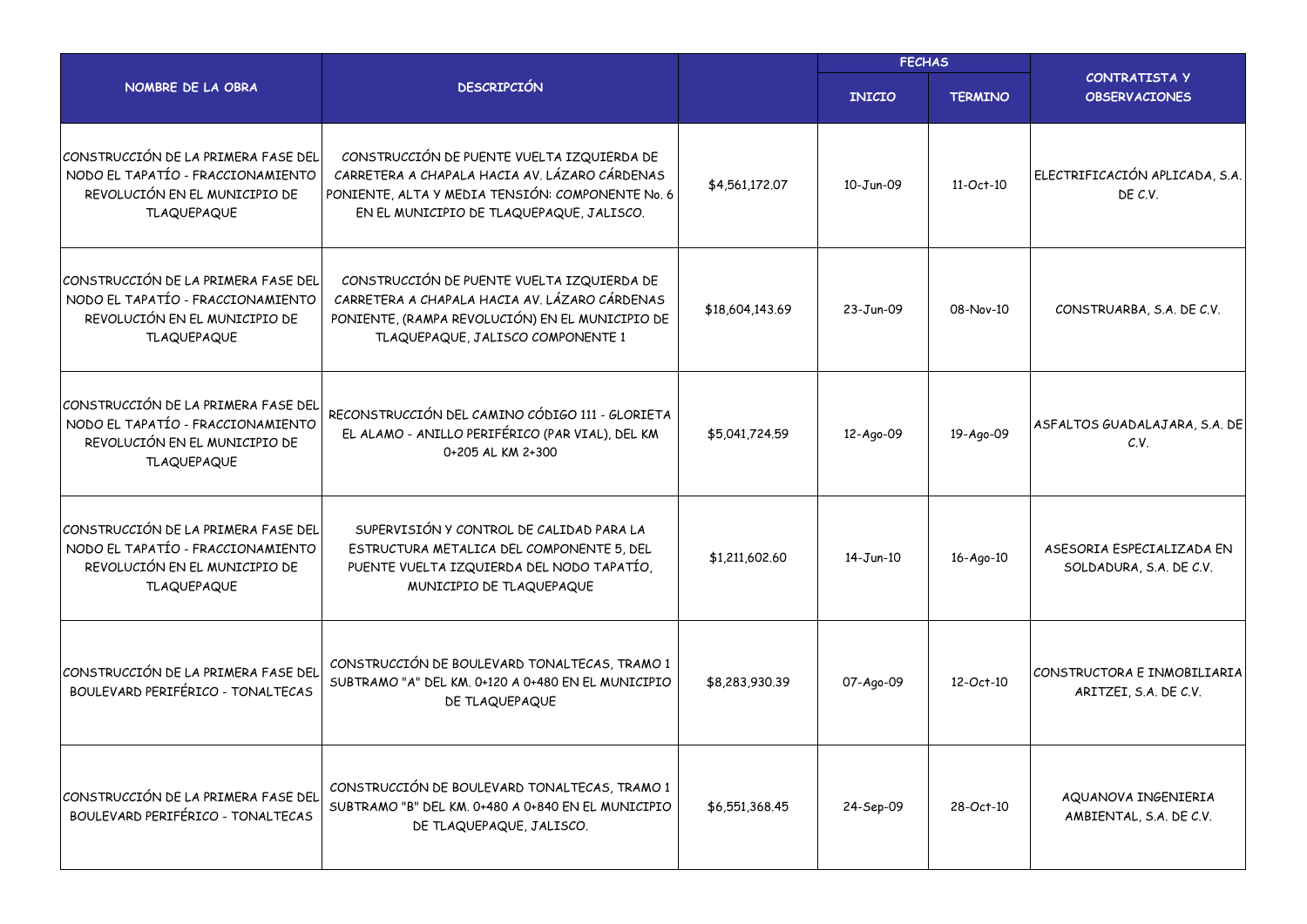|                                                                                                                                                               | <b>DESCRIPCIÓN</b>                                                                                                                                                            |                 | <b>FECHAS</b> |                |                                                                         |  |
|---------------------------------------------------------------------------------------------------------------------------------------------------------------|-------------------------------------------------------------------------------------------------------------------------------------------------------------------------------|-----------------|---------------|----------------|-------------------------------------------------------------------------|--|
| NOMBRE DE LA OBRA                                                                                                                                             |                                                                                                                                                                               |                 | <b>INICIO</b> | <b>TERMINO</b> | <b>CONTRATISTA Y</b><br><b>OBSERVACIONES</b>                            |  |
| CONSTRUCCIÓN DE LA PRIMERA FASE DEL<br>BOULEVARD PERIFÉRICO - TONALTECAS                                                                                      | CONSTRUCCIÓN DE BOULEVARD TONALTECAS, TRAMO 1<br>SUBTRAMO "C" DEL KM. 0+840 AL 1+220 EN EL MUNICIPIO<br>DE TLAQUEPAQUE, JALISCO                                               | \$7,747,200.01  | 29-Sep-09     | 22-Nov-10      | PAVIMENTOS INDUSTRIALES Y<br>URBANIZACIONES, S.A. DE C.V.               |  |
| CONSTRUCCIÓN DE LA PRIMERA FASE DEL<br>BOULEVARD PERIFÉRICO - TONALTECAS                                                                                      | CONSTRUCCIÓN DE BOULEVARD TONALTECAS, TRAMO 1<br>KM. SUBTRAMO DEL KM 1+220 AL 1+860, EN EL MUNICIPIO<br>DE TLAQUEPAQUE                                                        | \$6,948,950.91  | 29-Dic-09     | 24-Oct-10      | CONSTRUCTORA BUENO, S.A. DE<br>C.V.                                     |  |
| CONSTRUCCIÓN DE LA PRIMERA FASE DEL<br>BOULEVARD PERIFÉRICO - TONALTECAS                                                                                      | CONSTRUCCIÓN DE BOULEVARD TONALTECAS, TRAMO 1<br>KM. SUBTRAMO DEL KM 1+860 AL 2+499.597 EN EL<br>MUNICIPIO DE TLAQUEPAQUE, JALISCO.                                           | \$6,492,807.40  | 04-Feb-10     | 16-Oct-10      | BALKEN, S.A. DE C.V.                                                    |  |
| CONSTRUCCIÓN DE LA PRIMERA FASE DEL<br>BOULEVARD PERIFÉRICO - TONALTECAS                                                                                      | CONSTRUCCIÓN DE BOULEVARD TONALTECAS, TRAMO 1<br>SUBTRAMO G DEL KM. 2+600 AL KM. 3+100, EN EL<br>MUNICIPIO DE TLAQUEPAQUE, JALISCO.                                           | \$5,399,474.57  | 09-Mar-10     | 18-Nov-10      | ESTUDIOS, PROYECTOS Y<br>CONSTRUCCIONES DE<br>GUADALAJARA, S.A. DE C.V. |  |
| CONCLUSIÓN DE LA AMPLIACIÓN DE 6<br>CARRILES DEL ANILLO PERIFÉRICO SUR;<br>TRAMO DE CALLE AHUALULCO DE<br>MERCADO A AV. TONALTECAS, EN EL<br>MPIO. DE TONALÁ. | ALUMBRADO PÚBLICO DEL PERIFÉRICO ORIENTE A 6<br>CARRILES DEL KM. 0+000 AL K.M. 8+420, EN EL MUNICIPIO<br>DE TONALA, JALISCO.                                                  | \$15,281,283.59 | 08-Abr-09     | 30-Dic-09      | GRUPO NOVA, S.A. DE C.V.                                                |  |
| CONCLUSIÓN DE LA AMPLIACIÓN DE 6<br>CARRILES DEL ANILLO PERIFÉRICO SUR;<br>TRAMO DE CALLE AHUALULCO DE<br>MERCADO A AV. TONALTECAS, EN EL<br>MPIO. DE TONALÁ. | AMPLIACIÓN DEL PUENTE PEATONAL SOBRE ANILLO<br>PERIFÉRICO ORIENTE EN SU CRUCE CON LA CALLE<br>ARROYO SECO, EN LA COLONIA PRADOS COYULA, EN EL<br>MUNICIPIO DE TONALA, JALISCO | \$6,224,804.23  | 21-May-09     | 13-Ago-10      | MEGA GEOTECNICA, S.A. DE C.V.                                           |  |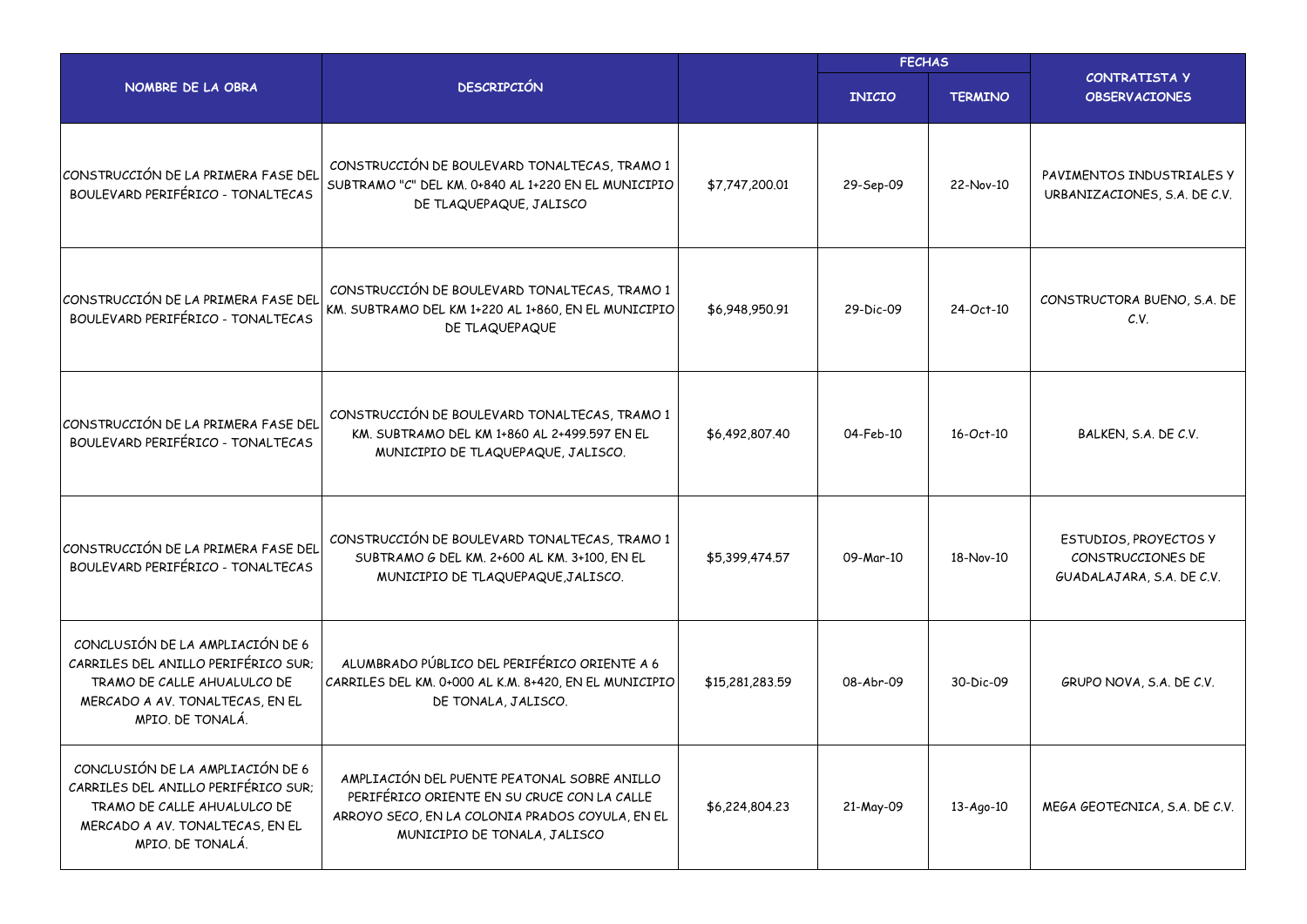|                                                                                                                                                               |                                                                                                                                                                                                                                                                                         | <b>FECHAS</b>  |               |                |                                                             |
|---------------------------------------------------------------------------------------------------------------------------------------------------------------|-----------------------------------------------------------------------------------------------------------------------------------------------------------------------------------------------------------------------------------------------------------------------------------------|----------------|---------------|----------------|-------------------------------------------------------------|
| NOMBRE DE LA OBRA                                                                                                                                             | <b>DESCRIPCIÓN</b>                                                                                                                                                                                                                                                                      |                | <b>INICIO</b> | <b>TERMINO</b> | <b>CONTRATISTA Y</b><br><b>OBSERVACIONES</b>                |
| CONCLUSIÓN DE LA AMPLIACIÓN DE 6<br>CARRILES DEL ANILLO PERIFÉRICO SUR;<br>TRAMO DE CALLE AHUALULCO DE<br>MERCADO A AV. TONALTECAS, EN EL<br>MPIO. DE TONALÁ. | CONSTRUCCIÓN DE PASO VEHICULAR EN TRAMO III DE<br>PERIFÉRICO ORIENTE CON EJE NÚMERO 5, EN EL<br>MUNICIPIO DE TONALA, JALISCO                                                                                                                                                            | \$1,641,116.70 | 27-Jul-09     | 31-Ago-09      | SPHAERA CONSTRUCCIONES, S.A.<br>DE C.V.                     |
| CONCLUSIÓN DE LA AMPLIACIÓN DE 6<br>CARRILES DEL ANILLO PERIFÉRICO SUR;<br>TRAMO DE CALLE AHUALULCO DE<br>MERCADO A AV. TONALTECAS, EN EL<br>MPIO. DE TONALÁ. | CONSTRUCCIÓN DE PASO VEHICULAR EN TRAMO III DE<br>PERIFÉRICO ORIENTE - CUERPO CENTRAL, EN EL<br>MUNICIPIO DE TONALA, JALISCO                                                                                                                                                            | \$1,720,015.38 | 19-Ago-09     | 23-Sep-09      | SPHAERA CONSTRUCCIONES, S.A.<br>DE C.V.                     |
| CONCLUSIÓN DE LA AMPLIACIÓN DE 6<br>CARRILES DEL ANILLO PERIFÉRICO SUR;<br>TRAMO DE CALLE AHUALULCO DE<br>MERCADO A AV. TONALTECAS, EN EL<br>MPIO. DE TONALÁ. | CONSTRUCCIÓN DE PASO VEHICULAR EN TRAMO III DE<br>PERIFÉRICO ORIENTE - CON EJE NÚMERO 4, EN EL<br>MUNICIPIO DE TONALA, JALISCO.                                                                                                                                                         | \$1,329,476.38 | 27-Jul-09     | 31-Ago-09      | SPHAERA CONSTRUCCIONES, S.A.<br>DE C.V.                     |
| AMPLIACIÓN Y MODERNIZACIÓN A 6<br>CARRILES DEL ANILLO PERIFÉRICO SUR;<br>TRAMO: CALLE AHUALULCO DE MERCADO<br>A AV. TONALTECAS, EN EL MUNICIPIO DE<br>TONALÁ. | CONSTRUCCIÓN PARA AMPLIACIÓN DEL PERIFÉRICO<br>ORIENTE A 6 CARRILES TRAMO (CALLE AHUALULCO DE<br>MERCADO)-(INGRESO A COYULA) SUB TRAMO DEL KM.<br>5+000 AL 6+000, MEDIANTE LA CONSTRUCCIÓN DE<br>TERRACERIAS, OBRAS DE DRENAJE, PAVIMENTACIÓN,<br>SEÑALAMIENTO Y OBRAS COMPLEMENTARIAS. | \$8,357,841.22 | 29-Ene-09     | 31-Ago-09      | AQUANOVA INGENIERIA<br>AMBIENTAL, S.A. DE C.V.              |
| AMPLIACIÓN Y MODERNIZACIÓN A 6<br>CARRILES DEL ANILLO PERIFÉRICO SUR;<br>TRAMO: CALLE AHUALULCO DE MERCADO<br>A AV. TONALTECAS, EN EL MUNICIPIO DE<br>TONALÁ. | CONSTRUCCIÓN PARA AMPLIACIÓN DEL PERIFÉRICO<br>ORIENTE A 6 CARRILES TRAMO (CALLE AHUALULCO DE<br>MERCADO)-(INGRESO A COYULA) SUB TRAMO DEL KM.<br>6+000 AL 7+000, MEDIANTE LA CONSTRUCCIÓN DE<br>TERRACERIAS, OBRAS DE DRENAJE, PAVIMENTACIÓN,<br>SEÑALAMIENTO Y OBRAS COMPLEMENTARIAS. | \$2,181,318.03 | 04-Feb-09     | 02-Ago-09      | GRUPO JALISCO CONSTRUCTOR,<br>S.A. DE C.V.                  |
| CONCLUSIÓN DE LA AMPLIACIÓN DE 6<br>CARRILES DEL ANILLO PERIFÉRICO SUR:<br>TRAMO DE CALLE AHUALULCO DE<br>MERCADO A AV. TONALTECAS, EN EL<br>MPIO. DE TONALÁ. | CONSTRUCCIÓN DE PUENTE PEATONAL METÁLICO SOBRE<br>ANILLO PERIFÉRICO ORIENTE EN EL CRUCE CON LA<br>AVENIDA GUADALUPANA, EN EL MUNICIPIO DE TONALA                                                                                                                                        | \$8,372,690.40 | 26-Oct-09     | 24-Dic-09      | CADI CONSTRUCCIÓN<br>ARQUITECTURA Y DISEÑO, S.A.<br>DE C.V. |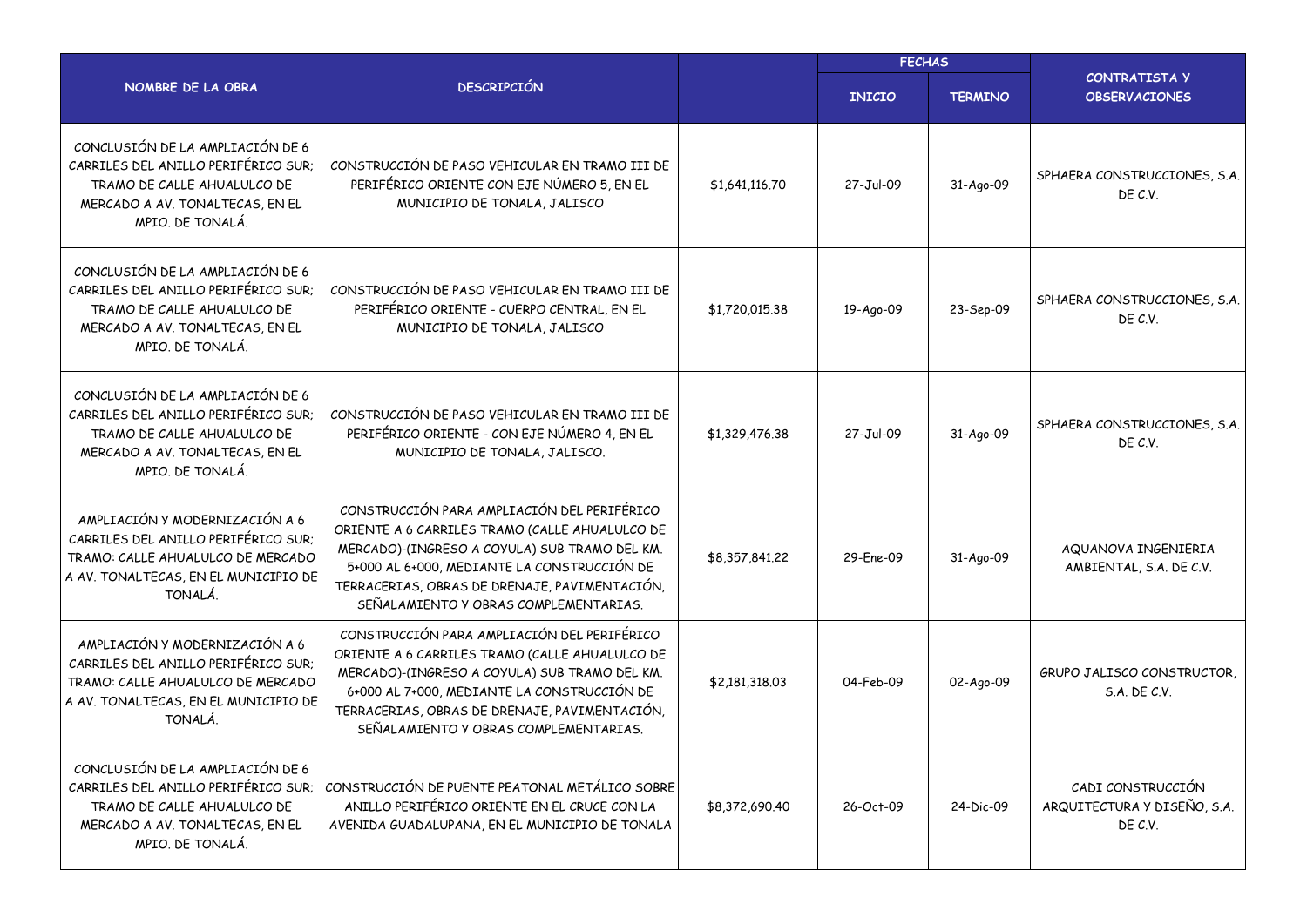|                                                                                                                                                                                                                                                                                           |                                                                                                                                                                                                   | <b>FECHAS</b>  |               |                |                                                                         |
|-------------------------------------------------------------------------------------------------------------------------------------------------------------------------------------------------------------------------------------------------------------------------------------------|---------------------------------------------------------------------------------------------------------------------------------------------------------------------------------------------------|----------------|---------------|----------------|-------------------------------------------------------------------------|
| NOMBRE DE LA OBRA                                                                                                                                                                                                                                                                         | <b>DESCRIPCIÓN</b>                                                                                                                                                                                |                | <b>INICIO</b> | <b>TERMINO</b> | CONTRATISTA Y<br><b>OBSERVACIONES</b>                                   |
| AMPLIACIÓN Y MODERNIZACIÓN A 6<br>CARRILES DEL ANILLO PERIFÉRICO SUR;<br>TRAMO: CALLE AHUALULCO DE MERCADO<br>A AV. TONALTECAS, EN EL MUNICIPIO DE<br>TONALÁ.                                                                                                                             | CONSTRUCCIÓN PARA AMPLIACIÓN DEL PERIFÉRICO<br>ORIENTE A 6 CARRILES TRAMO (CALLE AHUALULCO DE<br>MERCADO)- (INGRESO A COYULA) SUBTRAMO DEL KM.<br>7+000 AL KM, 8+000 Y DEL KM, 8+000 AL KM, 8+420 | \$5,742,252.70 | 06-Mar-09     | 13-Ene-10      | ESTUDIOS, PROYECTOS Y<br>CONSTRUCCIONES DE<br>GUADALAJARA, S.A. DE C.V. |
| CONTINUACIÓN DE LA CONSTRUCCIÓN<br>DE TERRACERÍAS, OBRAS<br>COMPLEMENTARIAS, PAVIMENTACIÓN Y<br>SEÑALAMIENTO EN EL PERIFÉRICO<br>ORIENTE; TRAMO CARRETERO: SAN<br>MARTÍN DE LAS FLORES- EL VERDE A<br>CARRETERA LIBRE A ZAPOTLANEJO, EN<br>LOS MPIOS. DE EL SALTO Y<br><b>TLAQUEPAQUE</b> | CONSTRUCCIÓN DEL PERIFÉRICO ORIENTE A 6 CARRILES<br>DEL KM. 0+000 AL KM. 0+880, TRAMO: CARRETERO SAN<br>MARTÍN DE LAS FLORES - EL VERDE A CARRETERA LIBRE<br>A GUADALAJARA ZAPOTLANEJO, JALISCO.  | \$9,531,939.59 | 11-Feb-09     | 22-Dic-09      | PAVIMENTOS INDUSTRIALES Y<br>URBANIZACIONES, S.A. DE C.V.               |
| AMPLIACIÓN Y MODERNIZACIÓN A 6<br>CARRILES DEL ANILLO PERIFÉRICO SUR;<br>TRAMO: CALLE AHUALULCO DE MERCADO<br>A AV. TONALTECAS, EN EL MUNICIPIO DE<br>TONALÁ.                                                                                                                             | AMPLIACIÓN Y MODERNIZACIÓN A 6 CARRILES DEL<br>ANILLO PERIFÉRICO TRAMO CALLE AHUALULCO DEL<br>MERCADO A AV. TONALTECAS EN EL MUNICIPIO DE<br>TONALA, SUBTRAMO DEL KM. 3+000 AL KM 4+000           | \$869,635.81   | 03-Oct-08     | 25-Sep-09      | AQUANOVA INGENIERIA<br>AMBIENTAL, S.A. DE C.V.                          |
| CONSTRUCCIÓN DE PUENTES<br><b>PEATONALES</b><br>PRODUCTOS FINANCIEROS                                                                                                                                                                                                                     | CONSTRUCCIÓN DE PUENTE PEATONAL SOBRE<br>PERIFÉRICO ORIENTE ENTRONQUE CON CALLE JAMAICA<br>EN ZONA METROPOLITANA                                                                                  | \$3,666,292.87 | 22-Mar-10     | 16-Nov-10      | CADI CONSTRUCCIÓN<br>ARQUITECTURA Y DISEÑO, S.A.<br>DE C.V.             |
| CONSTRUCCIÓN DE NODO CARRETERA<br>LIBRE A ZAPOTLANEJO- PERIFÉRICO, EN<br>EL SISTEMA ANILLO PERIFÉRICO, EN LOS<br>MUNICIPIOS DE EL SALTO Y<br>TLAJOMULCO DE ZUÑIGA, JAL.                                                                                                                   | COLOCACIÓN DE PASTO ALFOMBRA EN DERECHO DE VÍA.<br>EN EL ENTRONQUE PERIFÉRICO - ZAPOTLANEJO DEL<br>TRAMO PERIFÉRICO - CHAPALA - ZAPOTLANEJO,<br>MUNICIPIO DE TONALA, JALISCO                      | \$597,759.19   | 23-Sep-09     | 22-Oct-09      | <b>GRUPO CONSTRUCTOR GUNEMA.</b><br>S.A. DE C.V.                        |
| CONSTRUCCIÓN DE NODO CARRETERA<br>LIBRE A ZAPOTLANEJO- PERIFÉRICO, EN<br>EL SISTEMA ANILLO PERIFÉRICO, EN LOS<br>MUNICIPIOS DE EL SALTO Y<br>TLAJOMULCO DE ZUÑIGA, JAL.                                                                                                                   | CONSTRUCCIÓN DE LA PRIMERA ETAPA DEL NODO VIAL<br>PERIFÉRICO Y CARRETERA LIBRE A ZAPOTLANEJO<br>COMPONENTES: 1 UNO (DIRECCIÓN NORTE-SUR) Y 2 DOS<br>(DIRECCIÓN SUR-NORTE).                        | \$895,228.26   | 10-Feb-09     | 07-Ago-09      | CONURMAQ, S.A. DE C.V.                                                  |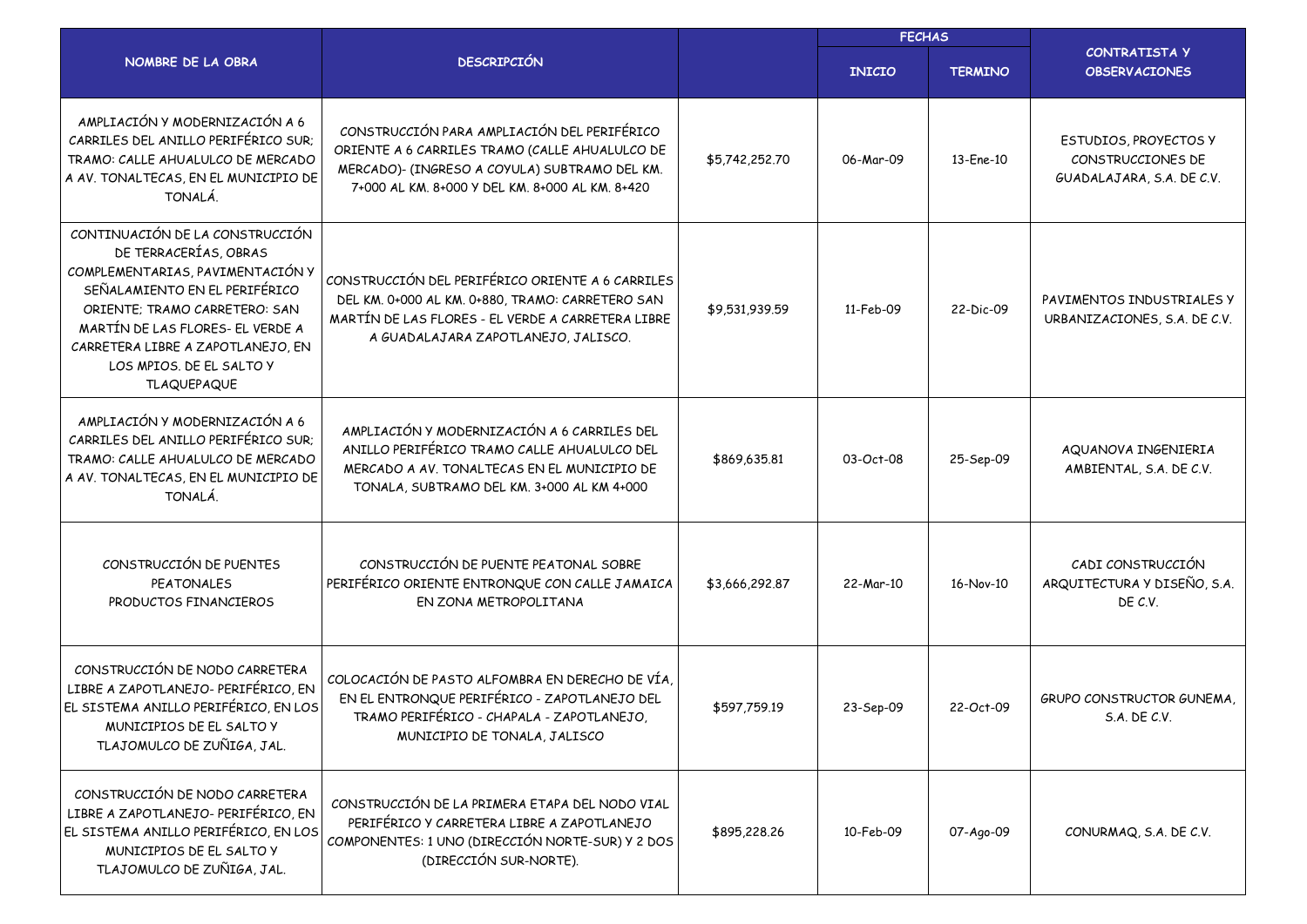|                                                                                                                                                                 |                                                                                                                                                                                                                                                                  |                 | <b>FECHAS</b> |                |                                                                |  |
|-----------------------------------------------------------------------------------------------------------------------------------------------------------------|------------------------------------------------------------------------------------------------------------------------------------------------------------------------------------------------------------------------------------------------------------------|-----------------|---------------|----------------|----------------------------------------------------------------|--|
| NOMBRE DE LA OBRA                                                                                                                                               | <b>DESCRIPCIÓN</b>                                                                                                                                                                                                                                               |                 | <b>INICIO</b> | <b>TERMINO</b> | <b>CONTRATISTA Y</b><br><b>OBSERVACIONES</b>                   |  |
| CONCLUSIÓN DEL NODO CARRETERA<br>LIBRE A ZAPOTLANEJO - PERIFÉRICO EN<br>EL SISTEMA ANILLO PERIFÉRICO EN LOS<br>MUNICIPIOS DE EL SALTO Y<br>TLAJOMULCO DE ZUÑIGA | NODO VIAL EN EL CRUCE DEL PERIFERICO ORIENTE CON<br>LA CARRETERA LIBRE GUADALAJARA-ZAPOTLANEJO EN<br>EL MUNICIPIO DE TONALA, JALISCO                                                                                                                             | \$52,493,376.15 | 19-Oct-09     | 07-Sep-10      | CONSTRUCTORA LUCIAN DE<br>OCCIDENTE, S.A. DE C.V.              |  |
| CONCLUSIÓN DEL NODO CARRETERA<br>LIBRE A ZAPOTLANEJO - PERIFÉRICO EN<br>EL SISTEMA ANILLO PERIFÉRICO EN LOS<br>MUNICIPIOS DE EL SALTO Y<br>TLAJOMULCO DE ZUÑIGA | ACONDICIONAMIENTO DE SEÑALIZACIÓN VERTICAL Y<br>HORIZONTAL EN CRUCEROS DE RETORNOS DEL TRAMO<br>DOS DEL PERIFÉRICO ORIENTE, EN LOS MUNICIPIOS DE<br>TLAJOMULCO DE ZUÑIGA Y EL SALTO, JALISCO.                                                                    | \$1,080,151.75  | 23-Nov-09     | 15-Dic-09      | ESTUDIOS PROYECTOS Y<br>SEÑALIZACIÓN VIAL, S.A. DE C.V.        |  |
| CONCLUSIÓN DEL NODO CARRETERA<br>LIBRE A ZAPOTLANEJO - PERIFÉRICO EN<br>EL SISTEMA ANILLO PERIFÉRICO EN LOS<br>MUNICIPIOS DE EL SALTO Y<br>TLAJOMULCO DE ZUÑIGA | ACONDICIONAMIENTO DE SEÑALIZACIÓN VERTICAL Y<br>HORIZONTAL EN CRUCEROS DE RETORNOS DEL TRAMO<br>TRES DEL PERIFÉRICO ORIENTE, EN LOS MUNICIPIOS DE<br>EL SALTO, TLAQUEPAQUE Y TONALA, JALISCO.                                                                    | \$1,178,326.63  | 23-Nov-09     | 15-Dic-09      | <b>ESTUDIOS PROYECTOS Y</b><br>SEÑALIZACIÓN VIAL, S.A. DE C.V. |  |
| CONCLUSIÓN DEL NODO CARRETERA<br>LIBRE A ZAPOTLANEJO - PERIFÉRICO EN<br>EL SISTEMA ANILLO PERIFÉRICO EN LOS<br>MUNICIPIOS DE EL SALTO Y<br>TLAJOMULCO DE ZUÑIGA | TERRACERIAS, PAVIMENTOS Y OBRAS<br>COMPLEMENTARIAS EN EL ANILLO PERIFÉRICO ORIENTE<br>Y LA CARRETERA LIBRE A GUADALAJARA - ZAPOTLANEJO<br>EN TONALA, JALISCO<br>\$13,639,677.28.                                                                                 | \$13,639,677.28 | 27-Mar-10     | 19-Oct-10      | OBRAS CIVILES ESPECIALIZADAS,<br>S.A. DE C.V.                  |  |
| CONSERVACIÓN Y MODERNIZACIÓN DEL<br>SISTEMA ANILLO PERIFÉRICO                                                                                                   | CAMINO: CÓDIGO 123 PERIFÉRICO NORTE GLORIETA " EL<br>ÁLAMO" OBRA RECONSTRUCCIÓN DE VARIOS TRAMOS<br>DEL ANILLO PERIFÉRICO, EN EL MUNICIPIO DE<br>TLAQUEPAQUE, PERIFÉRICO - GLORIETA EL ÁLAMO, DEL<br>KM. 0+000 AL KM. 4+000. CARRIL 1,2, 3 Y 4 (COMPONENTE<br>5) | \$10,890,933.78 | 08-Jun-09     | 05-Sep-09      | AQUANOVE INGENIERIA<br>AMBIENTAL, S.A. DE C.V.                 |  |
| CONSERVACIÓN Y MODERNIZACIÓN DEL<br>SISTEMA ANILLO PERIFÉRICO                                                                                                   | CAMINO: CÓDIGO 154, PERIFÉRICO NORTE:<br>RECONSTRUCCIÓN DE VARIOS TRAMOS DEL ANILLO<br>PERIFÉRICO, EN EL MUNICIPIO DE ZAPOPÁN, TRAMO DE<br>LA CARRETERA TESISTAN A LA AV. PARRES ARIAS. KM.<br>29+500 AL KM. 32+550 (COMPONENTE 1)                               | \$6,216,604.06  | 10-Jun-09     | 08-Ago-09      | SHECON, S.A. DE C.V.                                           |  |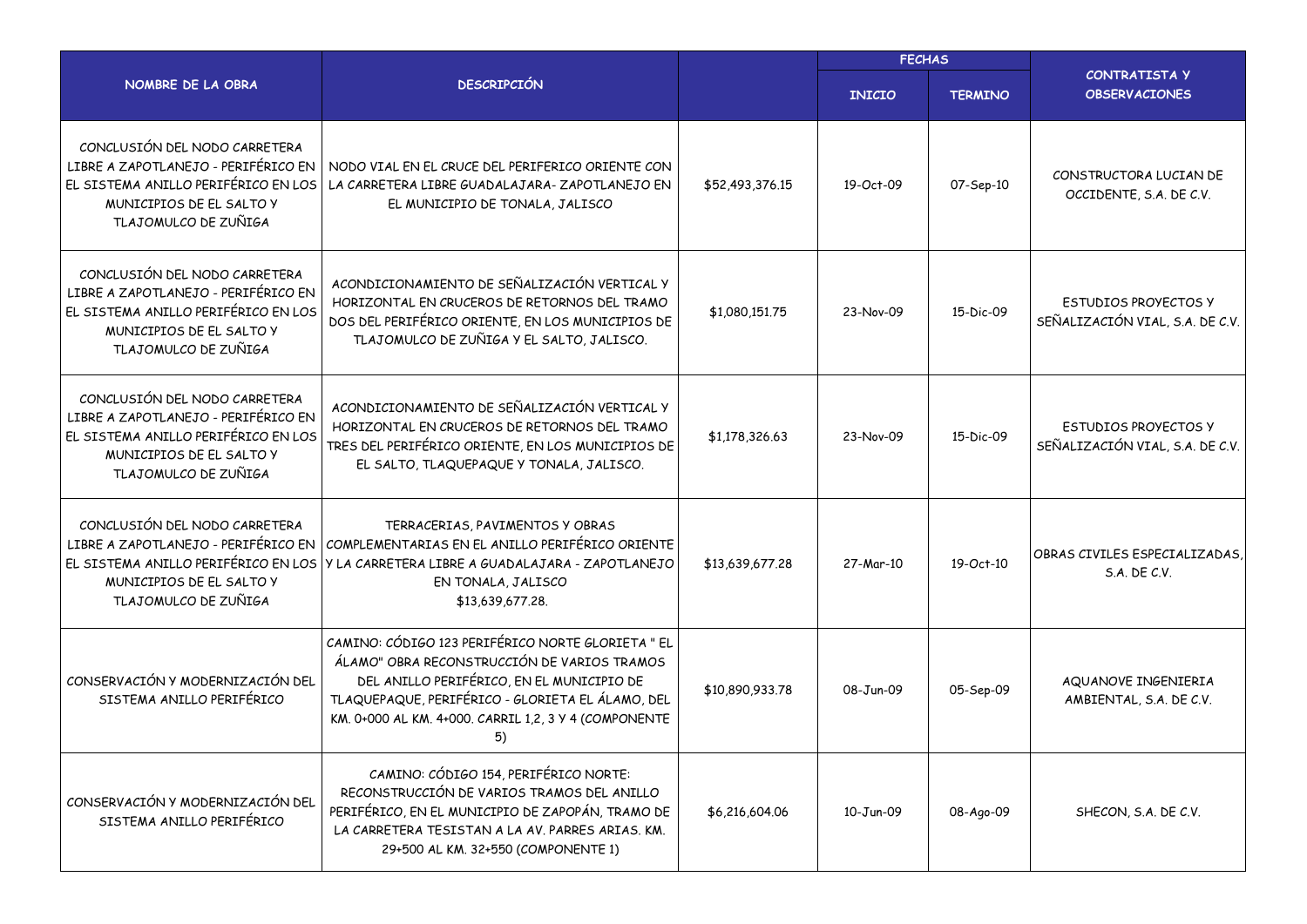|                                                               |                                                                                                                                                                                                                                                              | <b>FECHAS</b>   |               |                |                                                     |
|---------------------------------------------------------------|--------------------------------------------------------------------------------------------------------------------------------------------------------------------------------------------------------------------------------------------------------------|-----------------|---------------|----------------|-----------------------------------------------------|
| NOMBRE DE LA OBRA                                             | <b>DESCRIPCIÓN</b>                                                                                                                                                                                                                                           |                 | <b>INICIO</b> | <b>TERMINO</b> | <b>CONTRATISTAY</b><br><b>OBSERVACIONES</b>         |
| CONSERVACIÓN Y MODERNIZACIÓN DEL<br>SISTEMA ANILLO PERIFÉRICO | CAMINO: CÓDIGO 154, PERIFÉRICO NORTE:<br>RECONSTRUCCIÓN DE VARIOS TRAMOS DEL ANILLO<br>PERIFÉRICO, EN EL MUNICIPIO DE ZAPOPÁN, TRAMO AV.<br>PARRES ARIAS A LA AV. TABACHINES DEL KM. 32+550 AL<br>KM. 34+200 (COMPONENTE 2)                                  | \$5,681,710.59  | 09-Jun-09     | 07-Ago-09      | CONSTRUCTORA TETL, S.A. DE C.V.                     |
| CONSERVACIÓN Y MODERNIZACIÓN DEL<br>SISTEMA ANILLO PERIFÉRICO | CAMINO: CÓDIGO 154, PERIFÉRICO NORTE:<br>RECONSTRUCCIÓN DE VARIOS TRAMOS DEL ANILLO<br>PERIFÉRICO, EN EL MUNICIPIO DE ZAPOPÁN, TRAMO AV.<br>TABACHINES A A CARERTERA A SALTILLO, DEL KM.<br>34+200 AL KM. 36+400 (COMPONENTE 3)                              | \$6,773,245.56  | 22-May-09     | 20-Jul-09      | URBANIZADORA VAZQUEZ<br>GUERRA, S.A. DE C.V.        |
| CONSERVACIÓN Y MODERNIZACIÓN DEL<br>SISTEMA ANILLO PERIFÉRICO | CAMINO: CÓDIGO 125, PERIFÉRICO NORTE:<br>RECONSTRUCCIÓN DE VARIOS TRAMOS DEL ANILLO<br>PERIFÉRICO, EN EL MUNICIPIO DE ZAPOPÁN Y<br>GUADALAJARA, TRAMO DE LA CARRETERA A SALTILLO A<br>LA CALZADA INDEPENDENCIA, DEL KM. 0+000 AL KM.<br>3+500 (COMPONENTE 4) | \$16,054,472.19 | 22-May-09     | 18-Sep-09      | ASFALTOS GUADALAJARA, S.A. DE<br>C.V.               |
| CONSERVACIÓN Y MODERNIZACIÓN DEL<br>SISTEMA ANILLO PERIFÉRICO | CAMINO: CÓDIGO 154 PERIFÉRICO SUR OBRA:<br>RECONSTRUCCIÓN DE VARIOS TRAMOS DEL ANILLO<br>PERIFÉRICO, EN EL MUNICIPIO DE ZAPOPÁN, ZONA DE LA<br>AV. ACUEDUCTO DEL KM. 26+000 AL KM. 28+000.<br>(COMPONENTE 9)                                                 | \$6,461,217.18  | 22-May-09     | 20-Jul-09      | ALQUIMIA GRUPO CONSTRUCTOR,<br>S.A. DE C.V.         |
| CONSERVACIÓN Y MODERNIZACIÓN DEL<br>SISTEMA ANILLO PERIFÉRICO | CAMINO: CÓDIGO 154 PERIFÉRICO SUR - GAZAS TRÉBOL<br>AV. VALLARTA. OBRA: RECONSTRUCCIÓN DE VARIOS<br>TRAMOS DEL ANILLO PERIFÉRICO, EN EL MUNICIPIO DE<br>ZAPOPÁN, PERIFÉRICO SUR- GAZAS DEL TRÉBOL AV.<br>VALLARTA. (COMPONENTE 10)                           | \$3,640,639.64  | 22-May-09     | 20-Jul-09      | CONSTRUCCIONES ICU, S.A. DE<br>C.V.                 |
| CONSERVACIÓN Y MODERNIZACIÓN DEL<br>SISTEMA ANILLO PERIFÉRICO | CAMINO: CÓDIGO 154, PERIFÉRICO SUR OBRA:<br>RECONSTRUCCIÓN DE VARIOS TRAMOS DEL ANILLO<br>PERIFÉRICO, EN EL MUNICIPIO DE ZAPOPÁN, DE LA<br>CARRETERA A CHAPALA A LA CARRETERA A MORELIA DEL<br>KM. 21+000 AL KM. 23+000 (COMPONENTE 7)                       | \$6,359,807.83  | 25-Jun-09     | 23-Ago-09      | <b>GRUPO EMPORIO</b><br>CONTEMPORANEO, S.A. DE C.V. |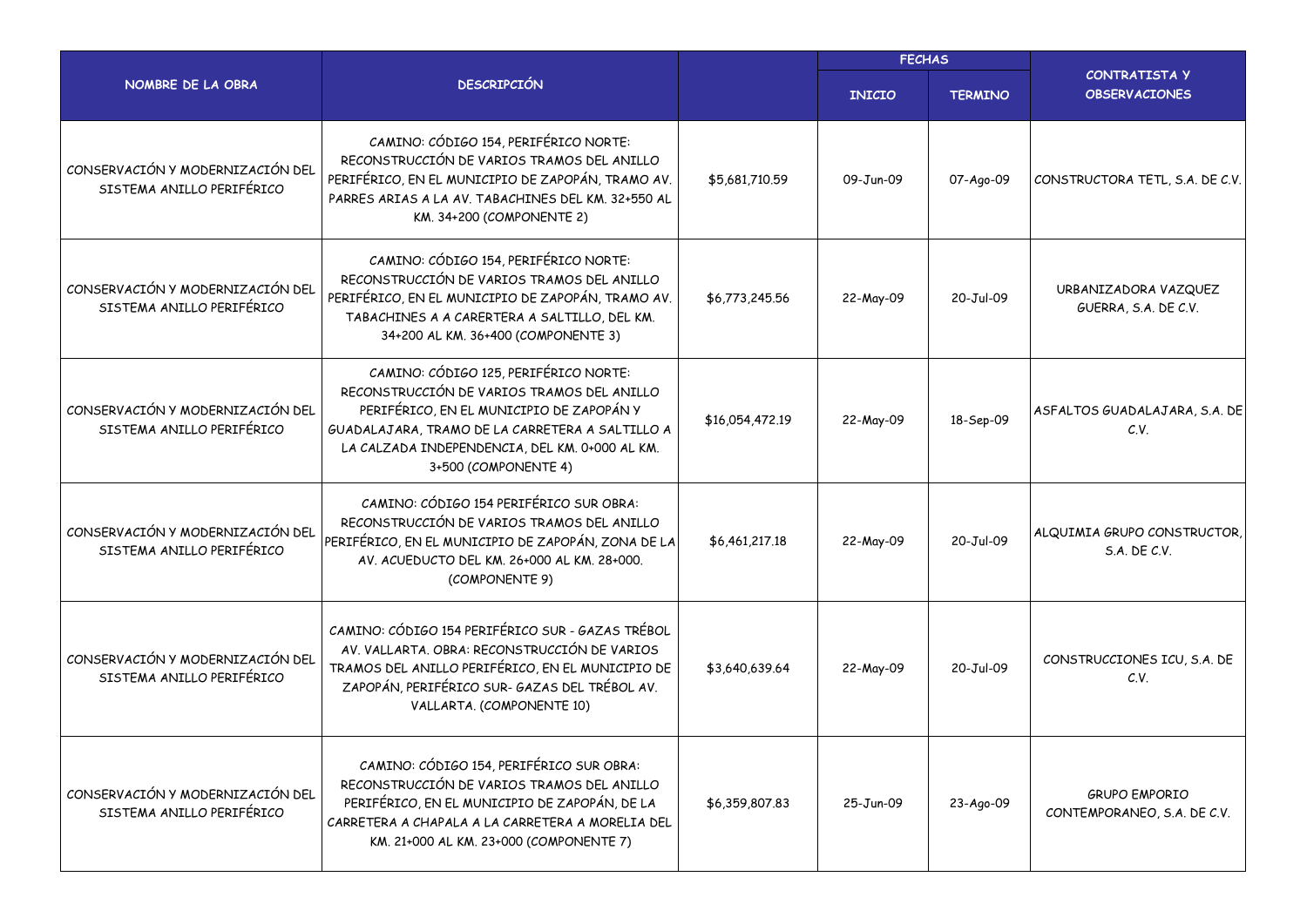|                                                                                                                                                                                       |                                                                                                                                                                                                                                                                        |                 | <b>FECHAS</b> |                |                                              |  |
|---------------------------------------------------------------------------------------------------------------------------------------------------------------------------------------|------------------------------------------------------------------------------------------------------------------------------------------------------------------------------------------------------------------------------------------------------------------------|-----------------|---------------|----------------|----------------------------------------------|--|
| NOMBRE DE LA OBRA                                                                                                                                                                     | <b>DESCRIPCIÓN</b>                                                                                                                                                                                                                                                     |                 | <b>INICIO</b> | <b>TERMINO</b> | <b>CONTRATISTA Y</b><br><b>OBSERVACIONES</b> |  |
| CONSERVACIÓN Y MODERNIZACIÓN DEL<br>SISTEMA ANILLO PERIFÉRICO                                                                                                                         | CAMINO: CÓDIGO 154, PERIFÉRICO SUR OBRA:<br>RECONSTRUCCIÓN DE VARIOS TRAMOS DEL ANILLO<br>PERIFÉRICO, EN EL MUNICIPIO DE ZAPOPÁN, DE LA<br>CARRETERA A CHAPALA A LA CARRETERA A MORELIA DEL<br>KM. 23+000 AL KM. 26+000 (COMPONENTE 8)                                 | \$6,343,800.52  | 12-Jun-09     | 10-Ago-09      | LIM CONSTRUCTORA, S.A. DE C.V.               |  |
| CONSERVACIÓN Y MODERNIZACIÓN DEL<br>SISTEMA ANILLO PERIFÉRICO                                                                                                                         | CAMINO: CÓDIGO 154, PERIFÉRICO SUR OBRA:<br>RECONSTRUCCIÓN DE VARIOS TRAMOS DEL ANILLO<br>PERIFÉRICO, EN EL MUNICIPIO DE TLAQUEPAQUE, DE LA<br>CARRETERA A CHAPALA A LA CARRETERA A MORELIA DEL<br>KM. 0+000 AL KM. 13+000. SUBTRAMO 7+000 AL 10+000<br>(COMPONENTE 6) | \$12,748,325.81 | 08-Jun-09     | 05-Sep-09      | MARJOV CONSTRUCCIONES, S.A.<br>DE C.V.       |  |
| CONSERVACIÓN Y MODERNIZACIÓN DEL<br>SISTEMA ANILLO PERIFÉRICO                                                                                                                         | CONSERVACIÓN Y MODERNIZACIÓN DEL SISTEMA<br>ANILLO PERIFÉRICO                                                                                                                                                                                                          | \$3,805,676.00  | 22-May-09     | 07-Sep-09      | DIESTRO EDIFICACIONES, S.A. DE<br>C.V.       |  |
| CONSTRUCCIÓN DE NODO EL VERDE -<br>PERIFÉRICO, EN EL SISTEMA ANILLO<br>PERIFÉRICO, EN EL MUNICIPIO DE EL<br>SALTO, JAL.                                                               | TRABAJOS COMPLEMENTARIOS PARA LA PROTECCIÓN DE<br>LA CONSTRUCCIÓN DEL PERIFÉRICO ORIENTE (TRAMO 2)<br>A 6 CARRILES DEL KM. 0+880 AL KM 4+100, DEL TRAMO<br>CARRETERA GUADALAJARA - CHAPALA - CHAPALA A LA<br>CARRETERA EL VERDE - EL CASTILLO                          | \$14,808,404.36 | 22-Jun-09     | 20-Ago-09      | ASFALTOS GUADALAJARA, S.A. DE<br>C.V.        |  |
| CONSERVACIÓN Y MANTENIMIENTO DEL<br>ANILLO PERIFÉRICO Y VIALIDADES<br>ALIMENTADORAS, A TRAVÉS DE LA<br>UNIDAD DE MANTENIMIENTO<br>PERMANENTE PARA ACCESOS<br>CARRETEROS (UMAPAC) 2009 | REPOSICIÓN DEL SISTEMA DE ILUMINACIÓN (2DA.<br>ETAPA) EN EL TRAMO COMPRENDIDO ENTRE LOS CRUCES<br>DE LA CARRETERA A MORELIA Y DE LA CARRETERA A<br>NOGALES.                                                                                                            | \$10,127,395.40 | 15-May-09     | 25-Nov-09      | TORVI INGENIEROS, S.A. DE C.V.               |  |
| CONSERVACIÓN Y MODERNIZACIÓN DEL<br>SISTEMA ANILLO PERIFÉRICO                                                                                                                         | CONSERVACIÓN PERIÓDICA EN TRAMOS CARRETEROS DE<br>LA RESIDENCIA DE GUADALAJARA EN EL CAMINO:<br>CÓDIGO 123 PERIFÉRICO-GLORIETA "EL ALAMO" (PAR-<br>VIAL), EN EL SUBTRAMO- ANILLO PERIFÉRICO LATERAL -<br>EL ALAMO-PAR VIAL                                             | \$1,971,638.57  | 02-Sep-09     | 09-Sep-09      | ASFALTOS GUADALAJARA, S.A. DE<br>C.V.        |  |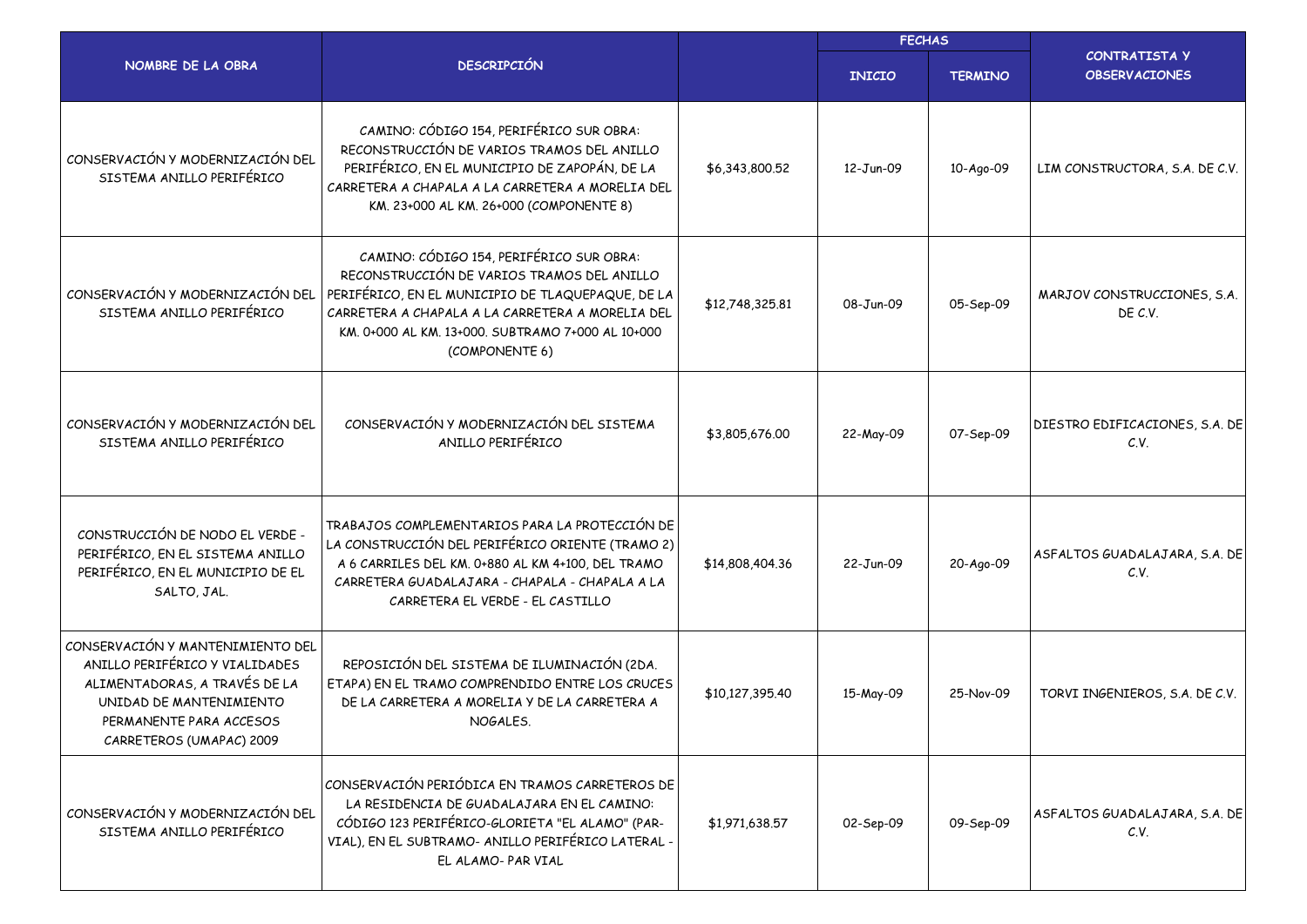|                                                                                                                 |                                                                                                                                                                                                                 |                | <b>FECHAS</b> |                |                                                                          |  |
|-----------------------------------------------------------------------------------------------------------------|-----------------------------------------------------------------------------------------------------------------------------------------------------------------------------------------------------------------|----------------|---------------|----------------|--------------------------------------------------------------------------|--|
| NOMBRE DE LA OBRA                                                                                               | <b>DESCRIPCIÓN</b>                                                                                                                                                                                              |                | <b>INICIO</b> | <b>TERMINO</b> | <b>CONTRATISTA Y</b><br><b>OBSERVACIONES</b>                             |  |
| CONSERVACIÓN Y MODERNIZACIÓN DEL<br>SISTEMA ANILLO PERIFÉRICO                                                   | CONSERVACIÓN PERIÓDICA EN EL CAMINO: CÓDIGO 154<br>PERIFÉRICO SUR, DEL KM 11+000 AL KM. 19+000, TRAMO<br>DEL CRUCE CON LÓPEZ MATEOS AL CRUCE CON AV.<br>GUADALUPE.                                              | \$996,609.32   | 28-Feb-10     | 22-May-10      | ING. GUILLERMO LARA VARGAS                                               |  |
| CONSERVACIÓN Y MODERNIZACIÓN DEL<br>SISTEMA ANILLO PERIFÉRICO                                                   | CONSERVACIÓN PERIÓDICA EN EL CAMINO: CÓDIGO 125-<br>PERIFÉRICO NORTE, DEL KM. 4+800 AL KM. 5+340, TRAMO<br>DE BELISARIO DOMÍNGUEZ A LA AVENIDA ARTESANOS,<br>CARRIL IZQUIERDO                                   | \$994,876.86   | 08-Feb-10     | $31-Jul-10$    | ALQUIMIA GRUPO CONSTRUCTOR,<br>S.A. DE C.V.                              |  |
| CONSERVACIÓN Y MODERNIZACIÓN DEL<br>SISTEMA ANILLO PERIFÉRICO                                                   | REPOSICIÓN DE DEFENSA METÁLICA SOBRE EL<br>PERIFÉRICO EN LOS TRAMOS CHAPALA - SALTILLO,<br>SALTILLO-COLONIA JALISCO Y PAR VIAL ÁLAMO-<br>PERIFÉRICO- CHAPALA                                                    | \$999,993.28   | 22-Mar-10     | 19-Abr-10      | ROMERO MAGAÑA ADRIANA                                                    |  |
| CONSERVACIÓN Y MODERNIZACIÓN DEL<br>SISTEMA ANILLO PERIFÉRICO                                                   | CONTINUACIÓN DE LA CONSERVACIÓN Y LIMPIEZA EN<br>EL PERIFÉRICO (TRAMOS AISLADOS) EN LOS<br>MUNICIPIOS DE GUADALAJARA Y ZAPOPAN, JALISCO<br>(SEGUNDA ETAPA)                                                      | \$442,499.40   | 22-Feb-10     | 07-Abr-10      | CONSTRUCTORA LIDERAZGO, S.A.<br>DE C.V.                                  |  |
| CONSERVACIÓN Y MODERNIZACIÓN DEL<br>SISTEMA ANILLO PERIFÉRICO                                                   | CONSERVACIÓN Y LIMPIEZA EN EL PERIFÉRICO (TRAMOS<br>AISLADOS), EN LOS MUNICIPIOS DE GUADALAJARA Y<br>ZAPOPAN, JALISCO (PRIMERA ETAPA)                                                                           | \$590,232.36   | 22-Feb-10     | 07-Abr-10      | CONSTRUCTORA LIDERAZGO, S.A.<br>DE C.V.                                  |  |
| CONSTRUCCIÓN DE OBRAS DE<br>MEJORAMIENTO EN EL CANAL SANTA<br>CATALINA, EN EL MUNICIPIO DE<br>ZAPOPAN, JALISCO. | CANAL SANTA CATALINA, RECTIFICACIÓN, AMPLIACIÓN,<br>SANEAMIENTO Y PARQUE LINEAL EN PRIMERA ETAPA:<br>(CAMARA 3: DESDE AV. DEL COLLI HASTA LA CALLE<br>VOLCAN POPOCATEPETL), EN EL MUNICIPIO DE ZAPOPAN,<br>JAL. | \$7,361,251.80 | 17-Sep-08     | 15-Oct-09      | CONSTRUCCIONES,<br>ELECTRIFICACIONES Y<br>ARRENDAMIENTO DE<br>MAQUINARIA |  |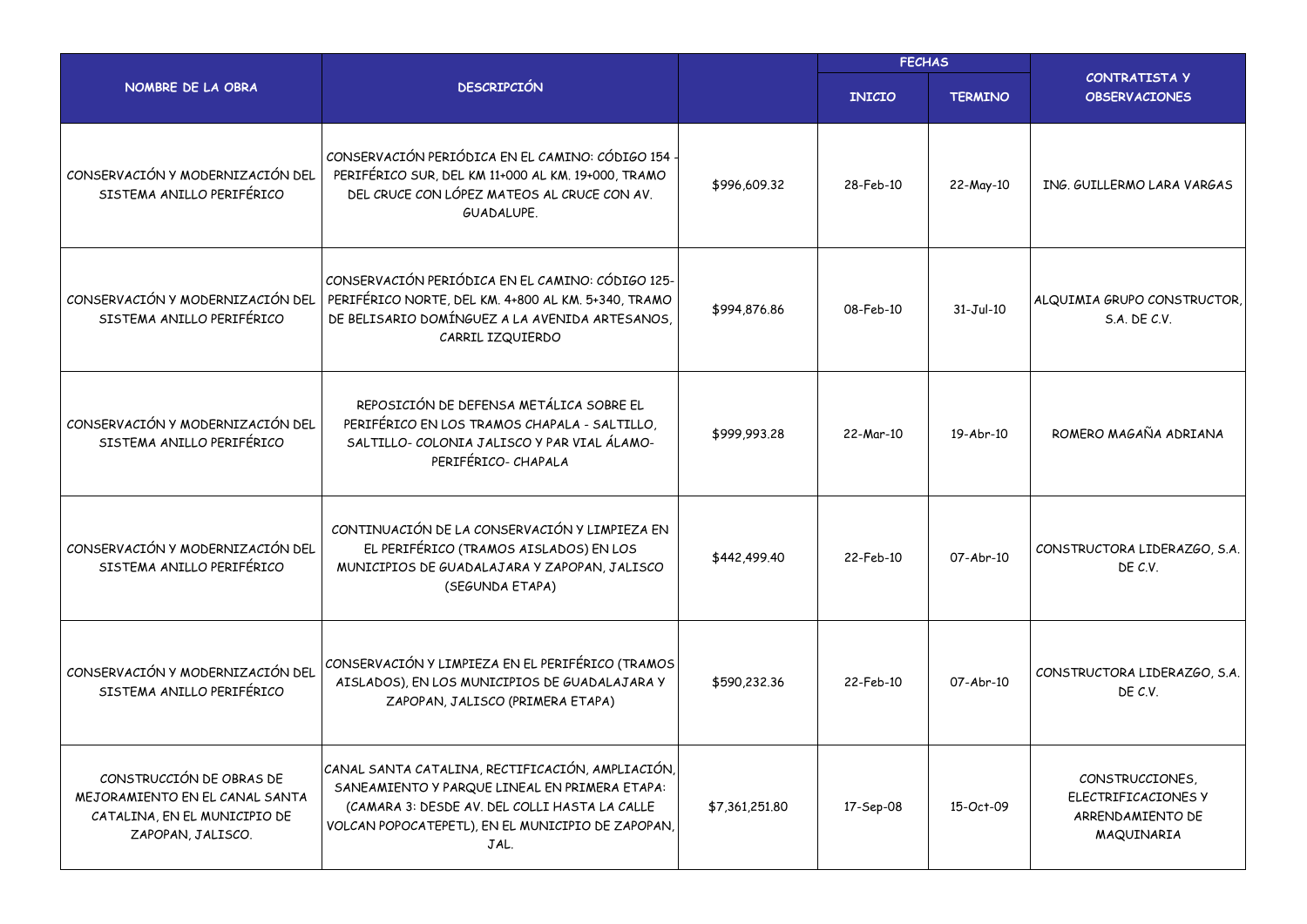|                                                                                                                 |                                                                                                                                                                                                                |                 | <b>FECHAS</b> |                |                                                                          |  |
|-----------------------------------------------------------------------------------------------------------------|----------------------------------------------------------------------------------------------------------------------------------------------------------------------------------------------------------------|-----------------|---------------|----------------|--------------------------------------------------------------------------|--|
| NOMBRE DE LA OBRA                                                                                               | <b>DESCRIPCIÓN</b>                                                                                                                                                                                             |                 | <b>INICIO</b> | <b>TERMINO</b> | <b>CONTRATISTA Y</b><br><b>OBSERVACIONES</b>                             |  |
| CONSTRUCCIÓN DE OBRAS DE<br>MEJORAMIENTO EN EL CANAL SANTA<br>CATALINA, EN EL MUNICIPIO DE<br>ZAPOPAN, JALISCO. | CONSTRUCCIÓN DE 125 PILAS DE CIMENTACIÓN EN EL<br>TRAMO CORRESPONDIENTE DE AV. MARIANO OTERO A<br>LA CALLE ARACELY SAUZA, PARA LA RECTIFICACIÓN DEL<br>CANAL SANTA CATALINA, MUNICIPIO DE ZAPOPAN,<br>JALISCO. | \$11,962,747.41 | 18-May-09     | 05-Ago-09      | RIVERA CONSTRUCCIONES, S.A.<br>DE C.V.                                   |  |
| CONSTRUCCIÓN DE OBRAS DE<br>MEJORAMIENTO EN EL CANAL SANTA<br>CATALINA, EN EL MUNICIPIO DE<br>ZAPOPAN, JALISCO. | RECTIFICACIÓN Y MEJORAMIENTO DEL CANAL SANTA<br>CATALINA (CONSTRUCCIÓN DE PILAS EN CÁMARA 5 DE<br>LA CALLE VOLCAN QUINCEO A LA CALLE TOMAS<br>BALCAZAR, EN EL MUNICIPO DE ZAPOPAN JALISCO)                     | \$7,300,615.73  | 18-May-09     | 28-Jul-10      | RIVERA CONSTRUCCIONES, S.A.<br>DE C.V.                                   |  |
| CONSTRUCCIÓN DE OBRAS DE<br>MEJORAMIENTO EN EL CANAL SANTA<br>CATALINA, EN EL MUNICIPIO DE<br>ZAPOPAN, JALISCO. | CANAL SANTA CATALINA TRAMO SUR (VOLCAN QUINCEO<br>- AV. MARIANO OTERO). COMPONENTE I.                                                                                                                          | \$22,944,966.97 | 02-Abr-09     | 14-May-10      | CONSTRUCCIONES,<br>ELECTRIFICACIONES Y<br>ARRENDAMIENTO DE<br>MAQUINARIA |  |
| CONSTRUCCIÓN DE OBRAS DE<br>MEJORAMIENTO EN EL CANAL SANTA<br>CATALINA, EN EL MUNICIPIO DE<br>ZAPOPAN, JALISCO. | CANAL SANTA CATALINA TRAMO SUR (VOLCAN QUINCEO<br>- AV. MARIANO OTERO). COMPONENTE I.                                                                                                                          | \$31,755,676.55 | 23-Abr-09     | 17-Ene-10      | HAYETI, S.A. DE C.V.                                                     |  |
| CONSTRUCCIÓN DE OBRAS DE<br>MEJORAMIENTO EN EL CANAL SANTA<br>CATALINA, EN EL MUNICIPIO DE<br>ZAPOPAN, JALISCO. | INSTALACIÓN ELÉCTRICA Y ALUMBRADO DE LA CÁMARA<br>2 DEL CANAL SANTA CATALINA                                                                                                                                   | \$1,727,826.01  | 25-Sep-09     | 22-Abr-10      | INGENIERÍA EN SISTEMAS<br>ELECTROMECÁNICOS DE<br><b>OCCIDENTE</b>        |  |
| CONSTRUCCIÓN DE OBRAS DE<br>MEJORAMIENTO EN EL CANAL SANTA<br>CATALINA, EN EL MUNICIPIO DE<br>ZAPOPAN, JALISCO. | CANAL SANTA CATALINA, RECTIFICACIÓN, AMPLIACIÓN,<br>SANEAMIENTO Y PARQUE LINEAL EN PRIMERA ETAPA.<br>(CAMARAS 1 Y 2: DESDE AV. PATRIA HASTA AV. DEL<br>COLLI), DEL MUNICIPIO DE ZAPOPAN, JAL.                  | \$8,224,055.67  | 17-Sep-08     | 15-Dic-09      | GAL GAR CONSTRUCCIONES, S.A.<br>DE C.V.                                  |  |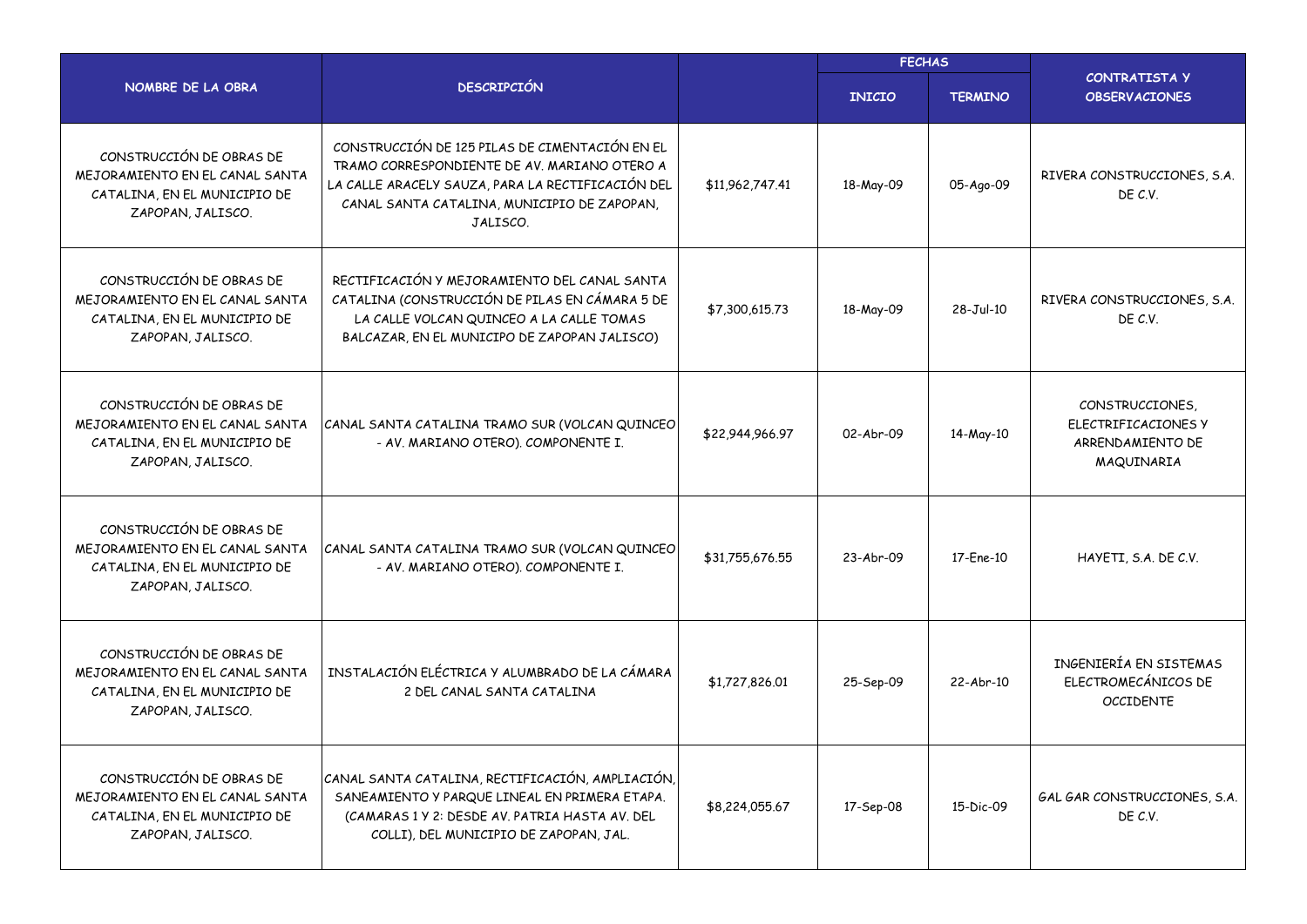|                                                                                                           | <b>DESCRIPCIÓN</b>                                                                                                                                                                                                                                                                                                                                                  |                 | <b>FECHAS</b> |                |                                              |  |
|-----------------------------------------------------------------------------------------------------------|---------------------------------------------------------------------------------------------------------------------------------------------------------------------------------------------------------------------------------------------------------------------------------------------------------------------------------------------------------------------|-----------------|---------------|----------------|----------------------------------------------|--|
| NOMBRE DE LA OBRA                                                                                         |                                                                                                                                                                                                                                                                                                                                                                     |                 | <b>INICIO</b> | <b>TERMINO</b> | <b>CONTRATISTA Y</b><br><b>OBSERVACIONES</b> |  |
| CONTINUACIÓN DE ACCIONES PARA EL<br>MEJORAMIENTO EN EL CANAL SANTA<br>CATALINA EN EL MUNICIPIO DE ZAPOPAN | JARDINERIA Y ARBORIZACIÓN CANAL DE SANTA<br>CATALINA CAMARA No. 2                                                                                                                                                                                                                                                                                                   | \$451,525.57    | 04-Nov-09     | 05-Dic-09      | ARQ. RAMÓN ALCÁZAR<br>HERNÁNDEZ              |  |
| CONTINUACIÓN DE ACCIONES PARA EL<br>MEJORAMIENTO EN EL CANAL SANTA<br>CATALINA EN EL MUNICIPIO DE ZAPOPAN | RECTIFICACIÓN Y MEJORAMIENTO DEL CANAL SANTA<br>CATALINA, VIALIDAD ORIENTE Y PONIENTE CAMARA 3,<br>EN ZAPOPAN, JALISCO.                                                                                                                                                                                                                                             | \$2,948,087.83  | 27-Nov-09     | 24-Feb-10      | ALQUIMIA GRUPO CONSTRUCTOR,<br>S.A. DE C.V.  |  |
| CONTINUACIÓN DE ACCIONES PARA EL<br>MEJORAMIENTO EN EL CANAL SANTA<br>CATALINA EN EL MUNICIPIO DE ZAPOPAN | SISTEMA DE ALIVIO DEL CANAL Y PAQUETE DE<br>INFILTRACIÓN PARA LA OBRA: RECTIFICACIÓN Y<br>MEJORAMIENTO DEL CANAL SANTA CATALINA, EN EL<br>TRAMO COMPRENDIDO DE LA CALLE VOLCAN QUINCEO Y<br>LA AV. MARIANO OTERO, EN LA ZONA METROPOLITANA,<br>ZAPOPAN, JALISCO (CONSTRUCCIÓN DE OBRAS DE<br>MEJORAMIENTO EN EL CANAL SANTA CATALINA, EN EL<br>MUNICIPIO DE ZAPOPAN | \$16,105,038.47 | 08-Feb-10     | 06-Ago-10      | RIVERA CONSTRUCCIONES, S.A.<br>DE C.V.       |  |
| CONTINUACIÓN DE ACCIONES PARA EL<br>MEJORAMIENTO EN EL CANAL SANTA<br>CATALINA EN EL MUNICIPIO DE ZAPOPAN | EQUIPOS DE BOMBEO Y TAMIZADO (AUTOMATIZACIÓN<br>Y CONTROL SISTEMA DE BOMBEO DEL CUARTO DE<br>CONTROL CCM3 UBICADO EN LA CAMARA 6 PARA LA<br>OBRA. RECTIFICACIÓN Y MEJORAMIENTO DEL CANAL<br>SANTA CATALINA EN EL TRAMO COMPRENDIDO DE LA<br>CALLE VOLCAN QUINCEO Y LA AV. MARIANO OTERO, EN<br>LA ZONA METROPOLITANA, ZAPOPAN, JALISCO                              | \$5,308,241.28  | 08-Feb-10     | 05-Oct-10      | PLANEACIÓN URBANA, S.A. DE C.V.              |  |
| CONTINUACIÓN DE ACCIONES PARA EL<br>MEJORAMIENTO EN EL CANAL SANTA<br>CATALINA EN EL MUNICIPIO DE ZAPOPAN | LATERAL ORIENTE DE LA CAMARA DOS DEL CANAL<br>SANTA CATALINA                                                                                                                                                                                                                                                                                                        | \$4,477,957.79  | 22-Dic-09     | 19-Feb-10      | PAL CONSTRUCCIONES, S.A. DE<br>C.V.          |  |
| CONTINUACIÓN DE ACCIONES PARA EL<br>MEJORAMIENTO EN EL CANAL SANTA<br>CATALINA EN EL MUNICIPIO DE ZAPOPAN | TRABAJOS DE JARDINERIA EN LA CAMARA No. 6 DEL<br>CANAL DE SANTA CATALINA EN ZAPOPAN, JALISCO                                                                                                                                                                                                                                                                        | \$1,463,481.46  | 28-Dic-09     | 26-Ene-10      | INGENIERIA Y DISEÑOS MAPLE,<br>S.A. DE C.V.  |  |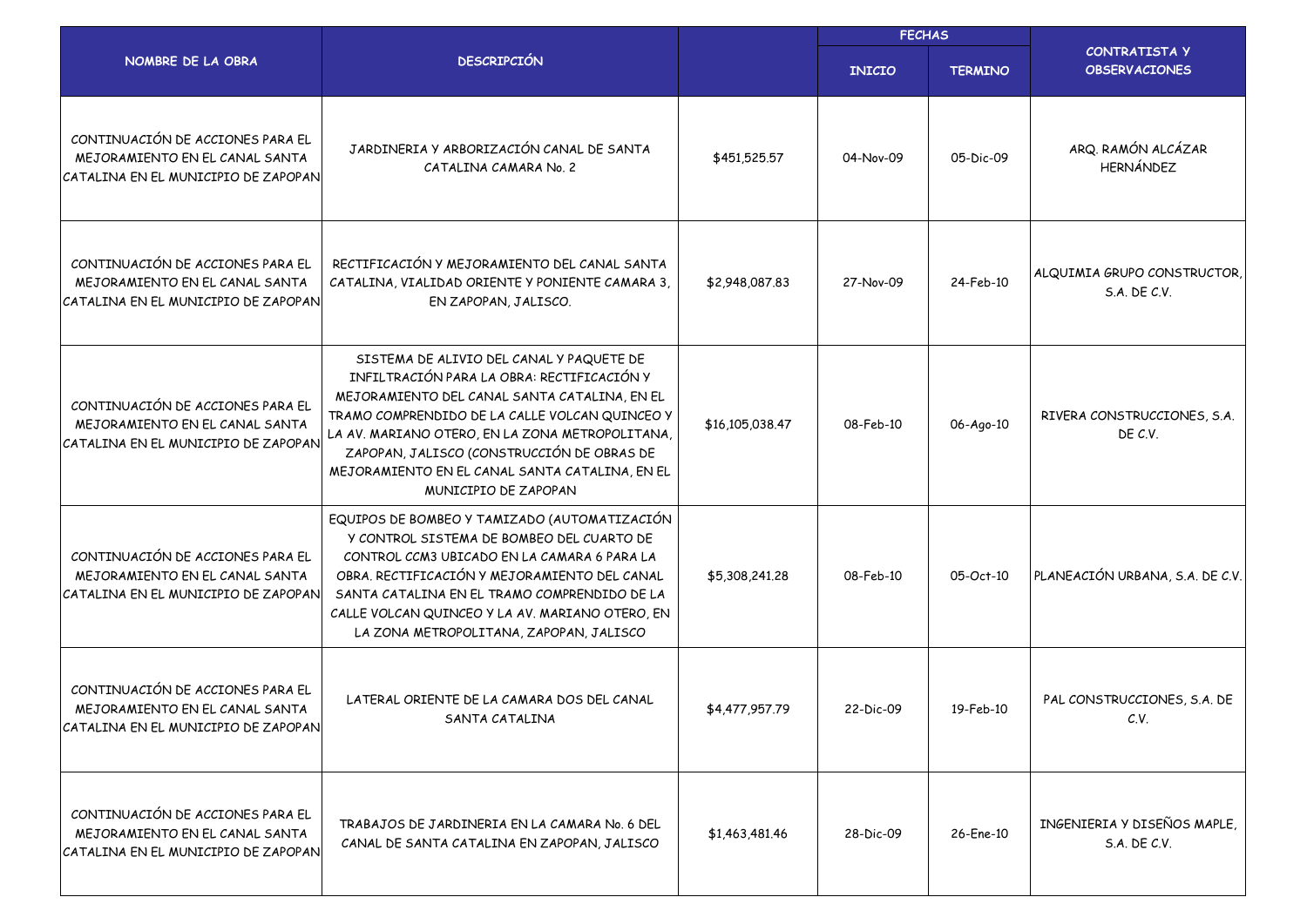|                                                                                                                 |                                                                                                                                                                                                                   |                |               | <b>FECHAS</b>  |                                                                   |
|-----------------------------------------------------------------------------------------------------------------|-------------------------------------------------------------------------------------------------------------------------------------------------------------------------------------------------------------------|----------------|---------------|----------------|-------------------------------------------------------------------|
| NOMBRE DE LA OBRA                                                                                               | <b>DESCRIPCIÓN</b>                                                                                                                                                                                                |                | <b>INICIO</b> | <b>TERMINO</b> | <b>CONTRATISTA Y</b><br><b>OBSERVACIONES</b>                      |
| CONTINUACIÓN DE ACCIONES PARA EL<br>MEJORAMIENTO EN EL CANAL SANTA<br>CATALINA EN EL MUNICIPIO DE ZAPOPAN       | ALUMBRADO PÚBLICO EN LA CÁMARA No. 4 DEL CANAL<br>SANTA CATALINA                                                                                                                                                  | \$682,884.90   | 28-Dic-09     | 26-Ene-10      | EMPORIO ELECTRIFICACIONES,<br>S.A. DE C.V.                        |
| CONTINUACIÓN DE ACCIONES PARA EL<br>MEJORAMIENTO EN EL CANAL SANTA<br>CATALINA EN EL MUNICIPIO DE ZAPOPAN       | CONSTRUCCIÓN DE VIALIDADES Y ANDADORES DE LA<br>CAMARA 4 DEL CANAL SANTA CATALINA EN ZAPOPAN,<br><b>JALISCO</b>                                                                                                   | \$5,203,611.33 | 18-Dic-09     | 16-Ene-10      | INGENIERIA Y DISEÑOS MAPLE,<br><b>S.A. DE C.V.</b>                |
| CONTINUACIÓN DE ACCIONES PARA EL<br>MEJORAMIENTO EN EL CANAL SANTA<br>CATALINA EN EL MUNICIPIO DE ZAPOPAN       | CAMARA 5 ORIENTE, CAMARA 5 PONIENTE, CANAL<br>SANTA CATALINA                                                                                                                                                      | \$648,480.52   | 18-Feb-10     | 07-Abr-10      | CONSTRUCTORA LARIOS<br>GUTIERREZ, S.A. DE C.V.                    |
| CONTINUACIÓN DE ACCIONES PARA EL<br>MEJORAMIENTO EN EL CANAL SANTA<br>CATALINA EN EL MUNICIPIO DE ZAPOPAN       | CANAL SANTA CATALINA CAMARA 2 PONIENTE,<br>REPOSICIÓN DE PAVIMENTO EN LA CALLE CARLOS L.<br>GRACIDAS COL. INFONAVIT EL COLLI, ZAPOPAN                                                                             | \$1,143,352.62 | 10-Mar-10     | 08-Abr-10      | ALAN PROYECTOS Y<br>CONSTRUCCIONES, S.A. DE C.V.                  |
| CONTINUACIÓN DE ACCIONES PARA EL<br>MEJORAMIENTO EN EL CANAL SANTA<br>CATALINA EN EL MUNICIPIO DE ZAPOPAN       | ARBORIZACIÓN TRAMO AV. EL COLLI Y AV.<br>POPOCATEPETL CONJUNTO GENERAL EN EL MUNICIPIO<br>DE ZAPOPAN                                                                                                              | \$425,266.13   | 10-Mar-10     | 20-Abr-10      | INGENIERIA Y PROYECTOS<br>INDUSTRIALES DE JALISCO S.A.<br>DE C.V. |
| CONSTRUCCIÓN DE OBRAS DE<br>MEJORAMIENTO EN EL CANAL SANTA<br>CATALINA, EN EL MUNICIPIO DE<br>ZAPOPAN, JALISCO. | CANAL SANTA CATALINA, RECTIFICACIÓN, AMPLIACIÓN,<br>SANEAMIENTO Y PARQUE LINEAL EN PRIMERA ETAPA.<br>(CAMARA 4: DESDE VOLCAN POPOCATEPETL HASTA LA<br>CALLE VOLCAN QUINCEO) DEL MUNICIPIO DE ZAPOPAN,<br>JALISCO. | \$1,496,269.95 | 17-Sep-08     | 30-Sep-10      | ALFRA INGENIEROS, S.A. DE C.V.                                    |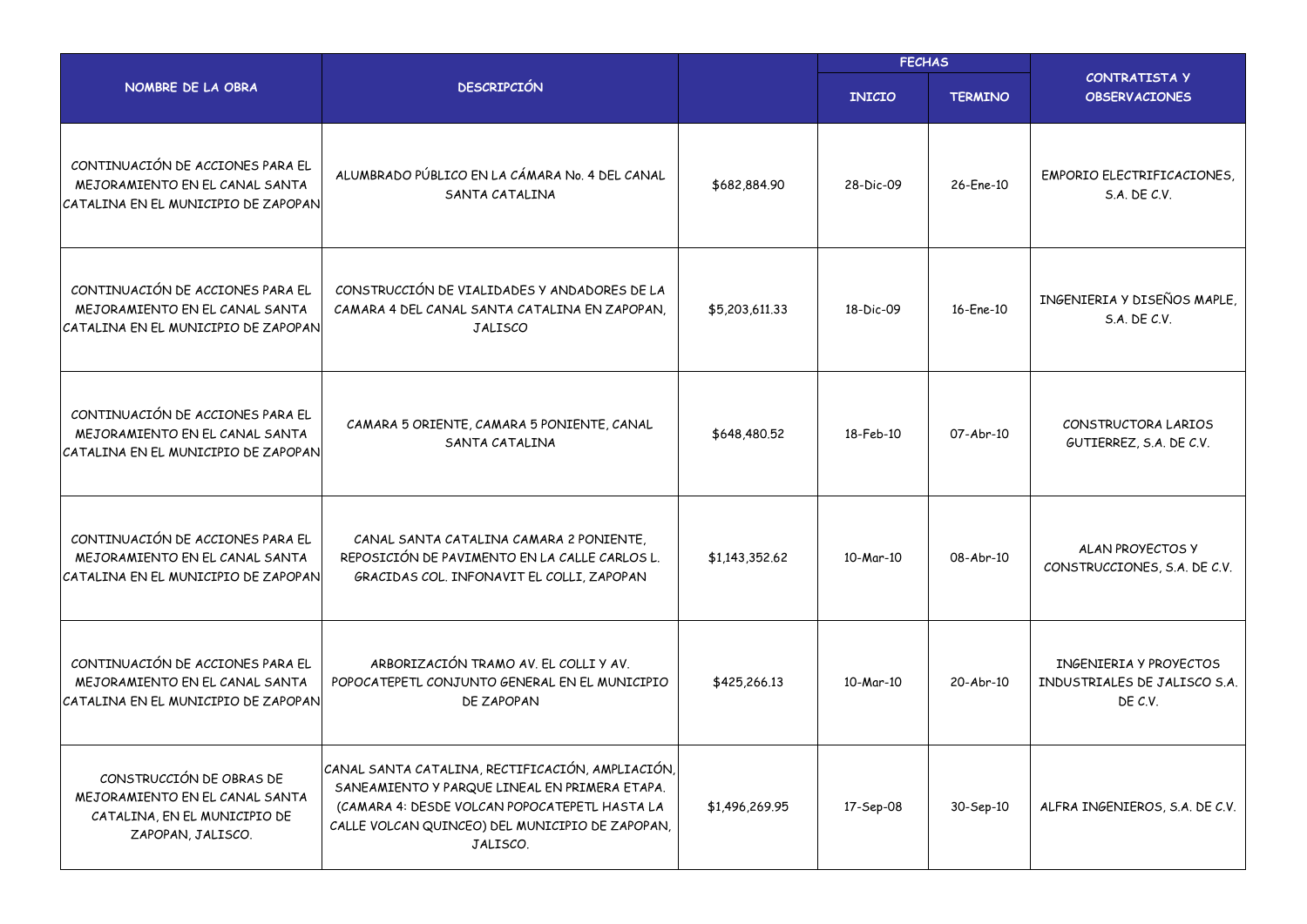|                                                                                                           |                                                                                                                                                                                                                                   |                 | <b>FECHAS</b> |                |                                                        |  |
|-----------------------------------------------------------------------------------------------------------|-----------------------------------------------------------------------------------------------------------------------------------------------------------------------------------------------------------------------------------|-----------------|---------------|----------------|--------------------------------------------------------|--|
| NOMBRE DE LA OBRA                                                                                         | <b>DESCRIPCIÓN</b>                                                                                                                                                                                                                |                 | <b>INICIO</b> | <b>TERMINO</b> | <b>CONTRATISTA Y</b><br><b>OBSERVACIONES</b>           |  |
| CONTINUACIÓN DE ACCIONES PARA EL<br>MEJORAMIENTO EN EL CANAL SANTA<br>CATALINA EN EL MUNICIPIO DE ZAPOPAN | OBRAS COMPLEMENTARIAS E IMAGEN URBANA DEL<br>CANAL SANTA CATALINA (CAMARA 1 Y 2 DESDE AV.<br>PATRIA HASTA AV. EL COLLI) EN EL MUNICIPIO DE<br>ZAPOPAN, JALISCO.                                                                   | \$0.00          | 24-Mar-10     | 21-Abr-10      | GAL GAR CONSTRUCCIONES, S.A.<br>DE C.V.                |  |
| CANAL Y COLECTOR PLUVIAL NUEVA<br><b>ESPAÑA</b>                                                           | SOLUCIÓN PLUVIAL DE VIALIDADES TRANSVERSALES A<br>LA PROLONGACIÓN GONZALEZ GALLO ENTRE ARROLLO<br>SECO Y LA AV. CORONA DENTRO DE LAS OBRAS DE<br>REHABILITACIÓN DEL CANAL NUEVA ESPAÑA EN EL<br>MUNICIPIO DE TLAQUEPAQUE, JALISCO | \$1,323,072.88  | 09-Oct-09     | 27-Nov-09      | PAL CONSTRUCCIONES, S.A. DE<br>C.V.                    |  |
| CANAL Y COLECTOR PLUVIAL NUEVA<br>ESPAÑA                                                                  | CANAL PLUVIAL ARENAL - NUEVA ESPAÑA, TRAMO 2-B EN<br>EL MUNICIPIO DE TLAQUEPAQUE                                                                                                                                                  | \$26,118,184.44 | 20-Oct-09     | 09-Jun-10      | KAROL URBANIZACIONES Y<br>CONSTRUCCIONES, S.A. DE C.V. |  |
| CANAL Y COLECTOR PLUVIAL NUEVA<br><b>ESPAÑA</b>                                                           | CANAL PLUVIAL ARENAL - NUEVA ESPAÑA, TRAMOS 1 Y 2-<br>A EN EL MUNICIPIO DE TLAQUEPAQUE                                                                                                                                            | \$28,825,540.51 | 20-Oct-09     | 09-Jun-10      | INFRAESTRUCTURA SAN MIGUEL,<br>S.A. DE C.V.            |  |
| SOLUCIÓN PLUVIA CAMINO REAL DE<br><b>COLIMA</b>                                                           | SOLUCIÓN PLUVIAL, CAMINO REAL DE COLIMA<br>(RECTIFICACIÓN DE CANAL DE LA CALLE ARENAL DEL<br>PERIFÉRICO A LA CALLE RAMÓN CORONA) TRAMO 3 EN LA<br>COLONIA STA. MARIA EN EL MUNICIPIO DE<br>TLAQUEPAQUE, JAL.                      | \$3,584,075.31  | 23-Jul-09     | 03-May-10      | OBRAS CIVILES ESPECIALIZADAS,<br>S.A. DE C.V.          |  |
| CONSTRUCCIÓN DE PUENTES<br><b>PEATONALES</b><br>PRODUCTOS FINANCIEROS                                     | CONSTRUCCIÓN DEL PASILLO CENTRAL DEL PUENTE<br>PATONAL EVA BRISEÑO, UBICADO EN LA AV. PATRIA Y LA<br>CALLE EVA BRISEÑO, EN EL MUNICIPIO DE ZAPOPAN,<br>JALISCO, COMPONENTE 4.                                                     | \$12,107,557.03 | 04-Feb-10     | 31-May-10      | CONSTRUCTORA INDUSTRIAL<br>METALICA, S.A. DE C.V.      |  |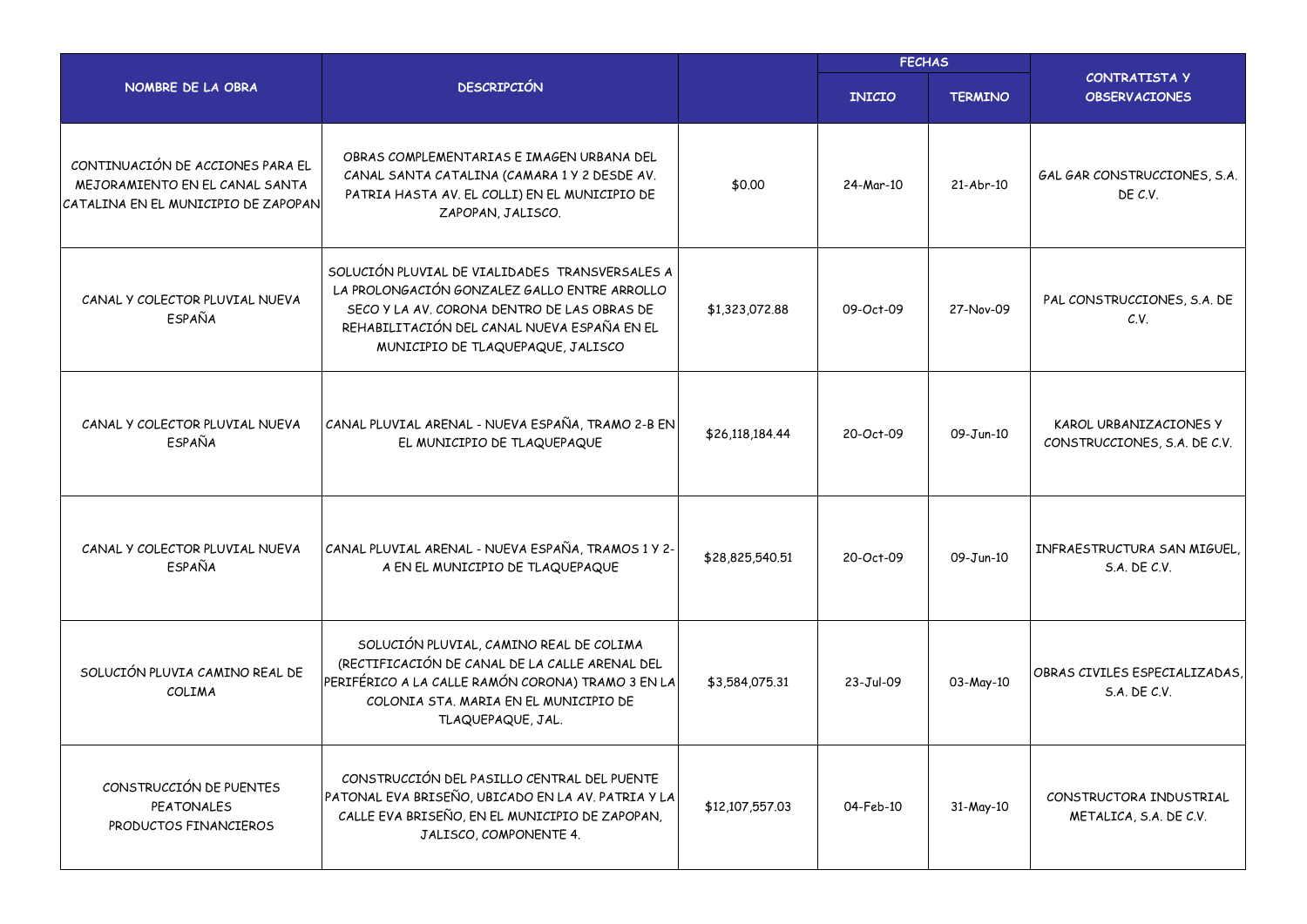|                                                                                                                                                                                                                          |                                                                                                                                                                                                                                                                                  |                | <b>FECHAS</b> |                |                                                             |  |
|--------------------------------------------------------------------------------------------------------------------------------------------------------------------------------------------------------------------------|----------------------------------------------------------------------------------------------------------------------------------------------------------------------------------------------------------------------------------------------------------------------------------|----------------|---------------|----------------|-------------------------------------------------------------|--|
| NOMBRE DE LA OBRA                                                                                                                                                                                                        | <b>DESCRIPCIÓN</b>                                                                                                                                                                                                                                                               |                | <b>INICIO</b> | <b>TERMINO</b> | <b>CONTRATISTA Y</b><br><b>OBSERVACIONES</b>                |  |
| CONSTRUCCIÓN DE PUENTES<br><b>PEATONALES</b><br>PRODUCTOS FINANCIEROS                                                                                                                                                    | CONSTRUCCIÓN DE LA RAMPA SUR DEL PUENTE EVA<br>BRISEÑO, UBICADO EN LA AV. PATRIA Y LA CALLE EVA<br>BRISEÑO, EN EL MUNICIPIO DE ZAPOPAN, JALISCO,<br><b>COMPONENTE 1</b>                                                                                                          | \$3,396,453.61 | 15-Feb-10     | 09-Oct-10      | CADI CONSTRUCCIÓN<br>ARQUITECTURA Y DISEÑO, S.A.<br>DE C.V. |  |
| CONSTRUCCIÓN DE PUENTES<br><b>PEATONALES</b><br>PRODUCTOS FINANCIEROS                                                                                                                                                    | CONSTRUCCIÓN DE LA RAMPA NORTE Y MARCO<br>ESTRUCTURAL DEL PUENTE PEATONAL EVA BRISEÑO,<br>UBICADA EN LA AV. PATRIA Y LA CALLE EVA BRISEÑO, EN<br>EL MUNICIPIO DE ZAPOPAN, JALISCO                                                                                                | \$7,967,106.39 | 04-Feb-10     | 28-Sep-10      | ALFRA INGENIEROS, S.A. DE C.V.                              |  |
| CONSTRUCCIÓN DE NODO Y OBRAS<br>COMPLEMENTARIAS DEL NODO SAN<br>ISIDRO (LAS CAÑADAS) - PERIFÉRICO, EN<br>EL SISTEMA ANILLO PERIFÉRICO, EN EL<br>MUNICIPIO DE ZAPOPAN, JALISCO.                                           | CONSTRUCCIÓN DE PUENTE PEATONAL METÁLICO SOBRE<br>EL ANILLO PERIFÉRICO NORTE EN SU CRUCE CON LA<br>CALLE INDUSTRIA DEL PLÁSTICO, EN EL MUNICIPIO DE<br>ZAPOPAN, JALISCO.                                                                                                         | \$6,726,159.22 | 23-Jun-09     | 22-Feb-10      | SMD SUPERVISIÓN Y<br>CONSTRUCCIÓN, S.A. DE C.V.             |  |
| ELABORACION DE ACCIONES<br>ESPECÍFICAS PARA LA REGULACIÓN,<br>ADQUISICIÓN DE SUELOS Y PAGO DE<br>ADEUDOS EN EL ANILLO PERIFÉRICO<br>DESDE AV. 8 DE JULIO HASTA CAMINO A<br>COLIMILLA, INCLUYENDO<br><u>MODERNIZACIÓN</u> | PRIMERA FASE (OBRAS COMPLEMENTARIAS) RELATIVO A<br>LAS OBRAS DE INFRAESTRUCTURA QUE REQUIERA LA<br>URBANIZACIÓN DE LA AV. 8 DE JULIO EN GUADALAJARA,<br><b>JALISCO</b>                                                                                                           | \$820,910.02   | 24-Nov-08     | 26-Nov-09      | CONSTRUCCIONES ROITER, S.A.<br>DE C.V.                      |  |
| ELECTRIFICACIÓN Y ALUMBRADO PARA<br>LA AMPLIACIÓN Y MEJORAMIENTO DE LA<br>AV. 8 DE JULIO ENTRE AV. MEZQUITERA<br>Y ANILLO PERIFÉRICO                                                                                     | ELECTRIFICACIÓN Y ALUMBRADO PARA LA AMPLIACIÓN<br>Y MEJORAMIENTO DE LA AV. 8 DE JULIO ENTRE AV.<br>MEZQUITERA Y ANILLO PERIFÉRICO                                                                                                                                                | \$2,295,308.62 | 10-Jun-09     | 17-Oct-10      | ELECTRIFICACIÓN APLICADA, S.A.<br>DE C.V.                   |  |
| CONSTRUCCIÓN DE NODO CARRETERA<br>LIBRE A ZAPOTLANEJO- PERIFÉRICO, EN<br>MUNICIPIOS DE EL SALTO Y<br>TLAJOMULCO DE ZUÑIGA, JAL.                                                                                          | MOVIMIENTO, SUSTITUCIÓN Y ENCOFRADOS DE<br>TUBERIAS DE AGUA POTABLE Y DRENAJE DE 4, 6, 10, 30 Y<br>EL SISTEMA ANILLO PERIFÉRICO, EN LOS 36 PULGADAS DE DIÁMETRO EN EL PERIFÉRICO ORIENTE,<br>TRAMO TRES EN CRUCE CON CALLE ÁLVARO OBREGÓN, EN<br>EL MUNICIPIO DD TONALÁ, JALISCO | \$3,900,733.44 | 21-Sep-09     | 29-Nov-09      | GALPERC CORPORACIÓN, S.A. DE<br>C.V.                        |  |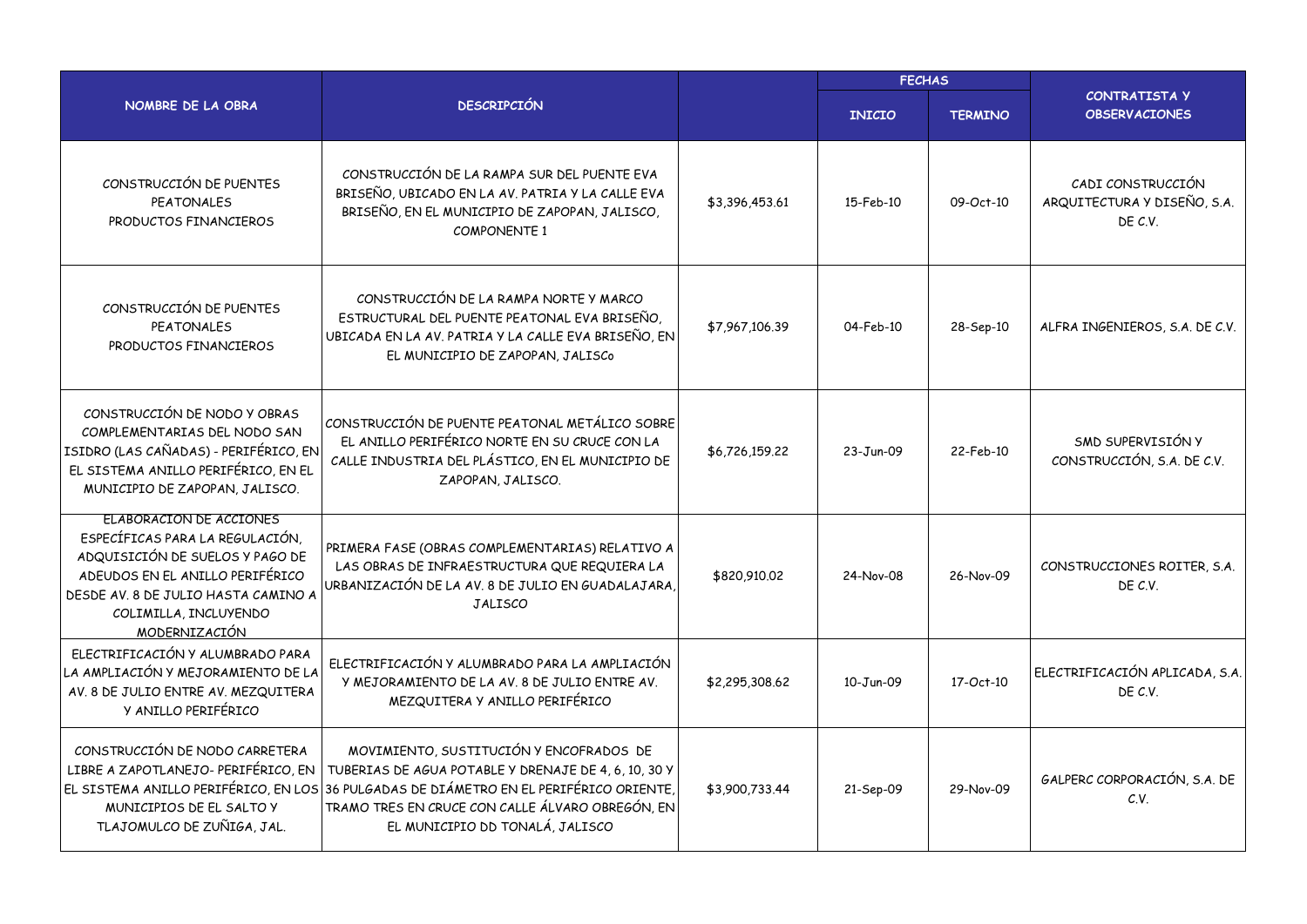|                                                                                                                                                                                                                                                                                           |                                                                                                                                                                                                                                                                               |                | <b>FECHAS</b> |                |                                                        |  |
|-------------------------------------------------------------------------------------------------------------------------------------------------------------------------------------------------------------------------------------------------------------------------------------------|-------------------------------------------------------------------------------------------------------------------------------------------------------------------------------------------------------------------------------------------------------------------------------|----------------|---------------|----------------|--------------------------------------------------------|--|
| NOMBRE DE LA OBRA                                                                                                                                                                                                                                                                         | <b>DESCRIPCIÓN</b>                                                                                                                                                                                                                                                            |                | <b>INICIO</b> | <b>TERMINO</b> | CONTRATISTA Y<br><b>OBSERVACIONES</b>                  |  |
| CONSTRUCCIÓN DE NODO CARRETERA<br>LIBRE A ZAPOTLANEJO- PERIFÉRICO, EN<br>EL SISTEMA ANILLO PERIFÉRICO, EN LOS<br>MUNICIPIOS DE EL SALTO Y<br>TLAJOMULCO DE ZUÑIGA, JAL.                                                                                                                   | "FORMACIÓN DE TERRAPLEN DEL KM 10+326 AL KM 10+526<br>PARA ALCANTARILLA LOCALIZADA SOBRE EL ANILLO<br>PERIFERICO ORIENTE (TRAMO III) EN EL KM 10+426.415,<br>MUNICIPIO DE TLAQUEPAQUE, JALISCO                                                                                | \$1,709,767.11 | 29-Jun-09     | 10-Sep-09      | DIESTRO EDIFICACIONES, S.A. DE<br>C.V.                 |  |
| CONSTRUCCIÓN DE NODO CARRETERA<br>LIBRE A ZAPOTLANEJO- PERIFÉRICO, EN<br>EL SISTEMA ANILLO PERIFÉRICO, EN LOS<br>MUNICIPIOS DE EL SALTO Y<br>TLAJOMULCO DE ZUÑIGA, JAL.                                                                                                                   | TRABAJOS PRELIMINARES, MOVIMIENTOS DE TIERRAS<br>Y ESTRUCTURA DE CONCRETO PARA ALCANTARILLA<br>UBICADA EN LA AMPLIACIÓN DEL PERIFÉRICO ORIENTE<br>TRAMO II, EN EL KM. 0+880, EN EL MUNICIPIO DE<br>TLAJOMULCO, JALISCO.                                                       | \$4,045,283.98 | 03-Ago-09     | 30-Nov-09      | DURAN JIMENEZ ARQUITECTOS Y<br>ASOCIADOS, S.A. DE C.V. |  |
| CONSTRUCCIÓN DE NODO CARRETERA<br>LIBRE A ZAPOTLANEJO- PERIFÉRICO, EN<br>EL SISTEMA ANILLO PERIFÉRICO, EN LOS<br>MUNICIPIOS DE EL SALTO Y<br>TLAJOMULCO DE ZUÑIGA, JAL.                                                                                                                   | "CONSTRUCCIÓN DE CARRILES LATERALES EN EL ANILLO<br>PERIFÉRICO ORIENTE (TRAMO III) DEL KM 10+260 AL KM<br>11+000, CON UNA LONGITUD DE (740 MTS), EN EL<br>MUNICIPIO DE TLAQUEPAQUE, JALISCO"                                                                                  | \$3,620,422.33 | 29-Jun-09     | 31-Ago-09      | DIESTRO EDIFICACIONES, S.A. DE<br>C.V.                 |  |
| CONTINUACIÓN DE LA CONSTRUCCIÓN<br>DE TERRACERÍAS, OBRAS<br>COMPLEMENTARIAS, PAVIMENTACIÓN Y<br>SEÑALAMIENTO EN EL PERIFÉRICO<br>ORIENTE; TRAMO CARRETERO: SAN<br>MARTÍN DE LAS FLORES- EL VERDE A<br>CARRETERA LIBRE A ZAPOTLANEJO, EN<br>LOS MPIOS. DE EL SALTO Y<br><b>TLAQUEPAQUE</b> | CONTINUACIÓN DE LA CONSTRUCCIÓN DE<br>TERRACERIAS, OBRAS COMPLEMENTARIAS,<br>PAVIMENTACIÓN Y SEÑALAMIENTO DEL PERIFÉRICO<br>ORIENTE, TRAMO CARRETERO SAN MARTÍN DE LAS<br>FLORES - EL VERDE A CARRETERA LIBRE GUADALAJARA-<br>ZAPOTLANEJO JALISCO. DEL KM. 8+000 AL KM. 9+000 | \$202,289,22   | 17-Sep-08     | $31-Jul-09$    | CONSTRUCTORA DIRU, S.A. DE C.V.                        |  |
| CONTINUACIÓN DE LA CONSTRUCCIÓN<br>DE TERRACERÍAS, OBRAS<br>COMPLEMENTARIAS, PAVIMENTACIÓN Y<br>SEÑALAMIENTO EN EL PERIFÉRICO<br>ORIENTE; TRAMO CARRETERO: SAN<br>MARTÍN DE LAS FLORES- EL VERDE A<br>CARRETERA LIBRE A ZAPOTLANEJO, EN<br>LOS MPIOS. DE EL SALTO Y<br><b>TLAQUEPAQUE</b> | OBRA ADICIONAL EN LOS TRABAJOS<br>COMPLEMENTARIOS PARA LA PROTECCIÓN DE LA<br>CONSTRUCCIÓN DEL PERIFÉRICO ORIENTE (TRAMO 2) A<br>6 CARRILES DEL KM. 0+880 AL KM. 4+100 DEL TRAMO<br>CARRETERA GUADALAJARA - CHAPALA A LA CARRETERA<br>EL VERDE - EL CASTILLO                  | \$323,647.66   | 17-Nov-09     | 01-Dic-09      | ASFALTOS GUADALAJARA, S.A. DE<br>C.V.                  |  |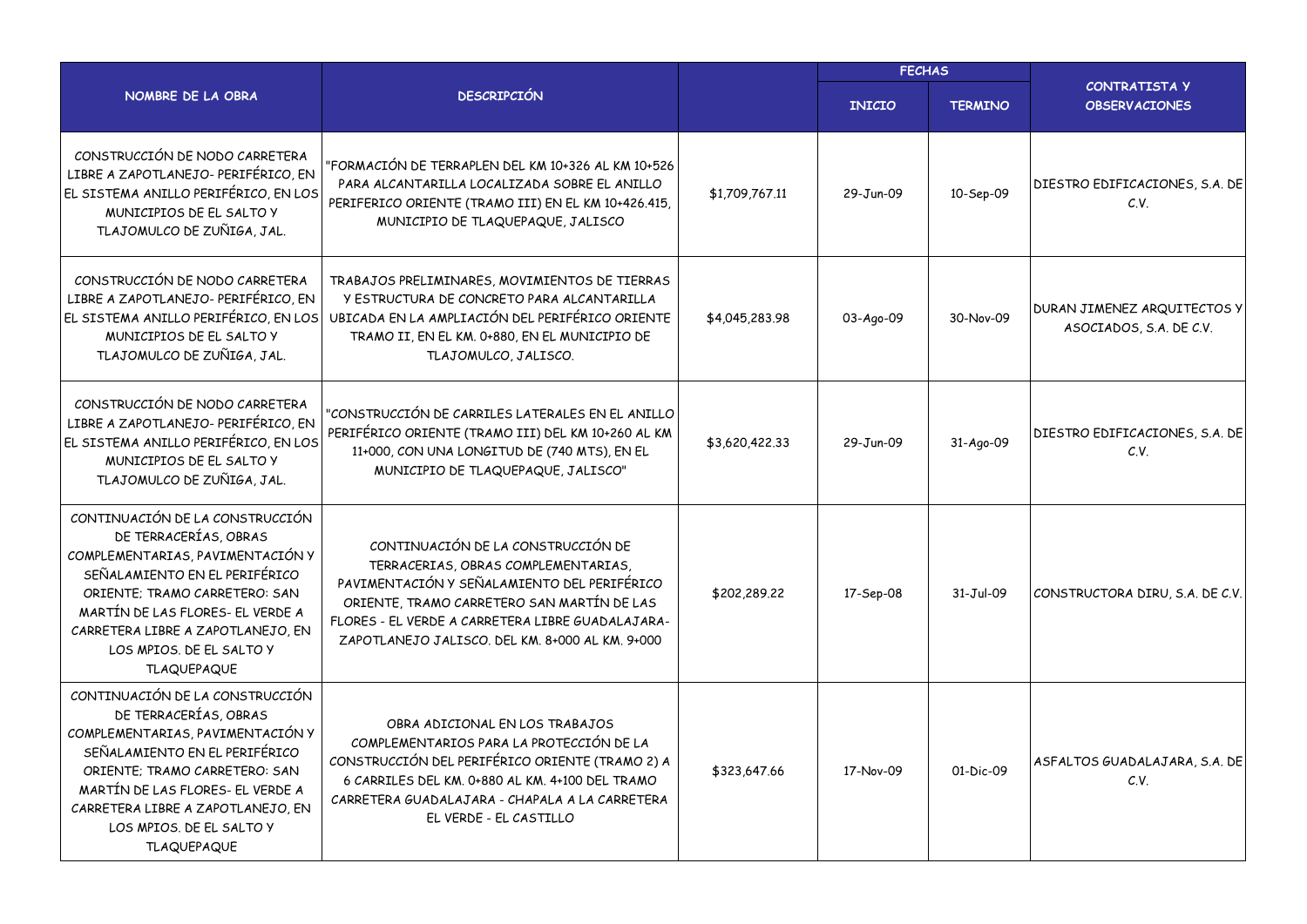|                                                                                                                                                                                                                                                                                           |                                                                                                                                                                                                                                                                              | <b>FECHAS</b>   |               |                |                                                     |
|-------------------------------------------------------------------------------------------------------------------------------------------------------------------------------------------------------------------------------------------------------------------------------------------|------------------------------------------------------------------------------------------------------------------------------------------------------------------------------------------------------------------------------------------------------------------------------|-----------------|---------------|----------------|-----------------------------------------------------|
| NOMBRE DE LA OBRA                                                                                                                                                                                                                                                                         | <b>DESCRIPCIÓN</b>                                                                                                                                                                                                                                                           |                 | <b>INICIO</b> | <b>TERMINO</b> | <b>CONTRATISTA Y</b><br><b>OBSERVACIONES</b>        |
| CONTINUACIÓN DE LA CONSTRUCCIÓN<br>DE TERRACERÍAS, OBRAS<br>COMPLEMENTARIAS, PAVIMENTACIÓN Y<br>SEÑALAMIENTO EN EL PERIFÉRICO<br>ORIENTE; TRAMO CARRETERO: SAN<br>MARTÍN DE LAS FLORES- EL VERDE A<br>CARRETERA LIBRE A ZAPOTLANEJO, EN<br>LOS MPIOS. DE EL SALTO Y<br><b>TLAQUEPAQUE</b> | CONTINUACIÓN DE LA CONSTRUCCIÓN DE<br>TERRACERIAS, OBRAS COMPLEMENTARIAS,<br>PAVIMENTACIÓN Y SEÑALAMIENTO DEL PERIFÉRICO<br>ORIENTE, TRAMO CARRETERO SAN MARTÍN DE LAS<br>FLORES - EL VERDE A CARRETERA LIBRE GUADALAJARA-<br>ZAPOTLANEJO JALISCO, DEL KM, 6+000 AL KM 7+000 | \$566,425.87    | 22-Sep-08     | 20-Ene-09      | PURATA CAMPOS JOSÉ<br>FERNANDO, L.A.E.              |
| PASO A DESNIVEL AV. COLON Y ANILLO<br>PERIFERICO                                                                                                                                                                                                                                          | NODO COLON Y PERIFERICO CONSTRUCCIÓN LATERAL<br>SUR, PONIENTE PERIFERICO SUR.                                                                                                                                                                                                | \$10,738,759.32 | 03-Feb-09     | 29-Dic-09      | <b>GRUPO EMPORIO</b><br>CONTEMPORANEO, S.A. DE C.V. |
| TERMINACIÓN DE LATERALES EN NODO<br>COLÓN - PERIFÉRICO, EN EL SISTEMA<br>ANILLO PERIFÉRICO, EN EL MUNICIPIO<br>DE TLAQUEPAQUE.                                                                                                                                                            | CONSTRUCCIÓN DEL RETORNO FRENTE AL ITESO Y<br>PARADERO DE AUTOBUSES NORTE Y SUR (NODO COLON)                                                                                                                                                                                 | \$3,070,323.13  | 26-Oct-09     | 05-Ene-10      | AS AGREGADOS Y SERVICIOS, S.A.<br>DE C.V.           |
| TERMINACIÓN DE LATERALES EN NODO<br>COLÓN - PERIFÉRICO, EN EL SISTEMA<br>ANILLO PERIFÉRICO, EN EL MUNICIPIO<br>DE TLAQUEPAQUE.                                                                                                                                                            | CONSTRUCCIÓN DEL CUARTO CARRIL DEL CUERPO SUR<br>DEL ANILLO PERIFÉRICO ENTRE LA AV. LÓPEZ MATEOS Y<br>EL INGRESO AL I.T.E.S.O.                                                                                                                                               | \$168,855.89    | 29-Oct-09     | 04-Nov-09      | AGREGADOS Y SERVICIOS, S.A. DE<br>C.V.              |
| TERMINACIÓN DE LATERALES EN NODO<br>COLÓN - PERIFÉRICO, EN EL SISTEMA<br>ANILLO PERIFÉRICO, EN EL MUNICIPIO<br>DE TLAQUEPAQUE.                                                                                                                                                            | ADECUACIONES EN VIALIDADES PARA EL SISTEMA VIAL<br>PERIFÉRICO - AV. COLON                                                                                                                                                                                                    | \$944,266.12    | 06-Nov-09     | 12-Nov-09      | AGREGADOS Y SERVICIOS, S.A. DE<br>C.V.              |
| TERMINACIÓN DE LATERALES EN NODO<br>COLÓN - PERIFÉRICO, EN EL SISTEMA<br>ANILLO PERIFÉRICO, EN EL MUNICIPIO<br>DE TLAQUEPAQUE.                                                                                                                                                            | AMPLIACIÓN DEL PUENTE VEHICULAR EN LA CALLE<br>VICENTE GUERRERO EN SU CRUCE CON EL ARROYO SECO,<br>MUNICPIO DE ZAPOPAN                                                                                                                                                       | \$802,147.06    | 27-Nov-09     | 26-Mar-10      | LARA VARGAS GUILLERMO, ING.                         |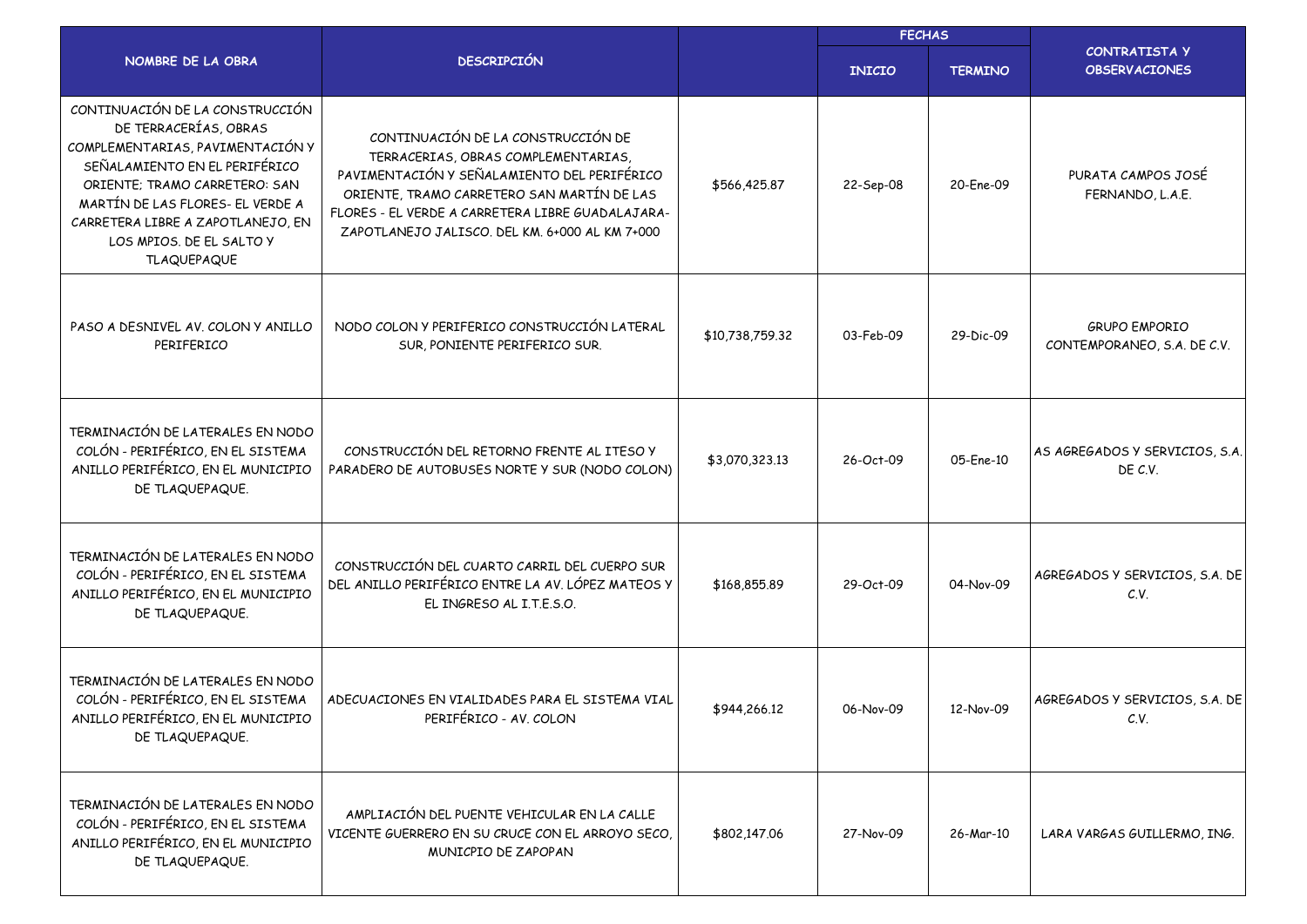|                                                                                                                                                                                                                      |                                                                                                                                                                                                                                                                                            | <b>FECHAS</b>   |               |                |                                           |
|----------------------------------------------------------------------------------------------------------------------------------------------------------------------------------------------------------------------|--------------------------------------------------------------------------------------------------------------------------------------------------------------------------------------------------------------------------------------------------------------------------------------------|-----------------|---------------|----------------|-------------------------------------------|
| NOMBRE DE LA OBRA                                                                                                                                                                                                    | <b>DESCRIPCIÓN</b>                                                                                                                                                                                                                                                                         |                 | <b>INICIO</b> | <b>TERMINO</b> | CONTRATISTA Y<br><b>OBSERVACIONES</b>     |
| TERMINACIÓN DE LATERALES EN NODO<br>COLÓN - PERIFÉRICO, EN EL SISTEMA<br>ANILLO PERIFÉRICO, EN EL MUNICIPIO<br>DE TLAQUEPAQUE.                                                                                       | MEJORAMIENTO DE LA CALLE VICENTE GUERRERO -<br>INDEPENDENCIA ENTRE LA AV. LOPEZ MATEOS Y AV.<br>COMONFORT, INC: TERRACERIAS, RENIVELACIONES,<br>ASFALTOS, EN EL MUNICIPIO DE ZAPOPAN                                                                                                       | \$2,127,538.00  | 09-Nov-09     | 31-Ene-10      | LARA VARGAS GUILLERMO, ING.               |
| TERMINACIÓN DE LATERALES EN NODO<br>COLÓN - PERIFÉRICO, EN EL SISTEMA<br>ANILLO PERIFÉRICO, EN EL MUNICIPIO<br>DE TLAQUEPAQUE.                                                                                       | CONSTRUCCIÓN DE INCORPORACIONES Y<br>DESINCORPORACIONES NORTE Y SUR FRENTE A ELECTRA<br>Y LA UVM EN EL NODO COLON AV. COLON Y PERIFÉRICO                                                                                                                                                   | \$3,311,176.57  | 22-Dic-09     | 19-Feb-10      | AS AGREGADOS Y SERVICIOS, S.A.<br>DE C.V. |
| CONSTRUCCIÓN DEL NODO TRAMO II<br>FERROCARRIL - PERIFÉRICO, EN EL<br>SISTEMA ANILLO PERIFÉRICO, EN EL<br>MUNICIPIO DE TLAQUEPAQUE, JALISCO.                                                                          | PASO SUPERIOR PERIFERICO GUADALAJARA- FFCC A<br><b>MEXICO</b>                                                                                                                                                                                                                              | \$25,255,732.06 | 04-Dic-08     | 19-Oct-09      | DIOS CONSTRUCTORA, S.A. DE C.V.           |
| CONSTRUCCIÓN DEL NODO TRAMO II<br>FERROCARRIL - PERIFÉRICO, EN EL<br>SISTEMA ANILLO PERIFÉRICO, EN EL<br>MUNICIPIO DE TLAQUEPAQUE, JALISCO.                                                                          | MODIFICACIÓN DE LINEAS DE TRANSMISIÓN<br>ELECTRICA QUE CRUZAN LOS PUENTES CARRETEROS<br>PERIFERICO ORIENTE - CARRETERA EL VERDE Y<br>PERIFERICO ORIENTE VIAS DE FFCC.                                                                                                                      | \$3,449,233.08  | 24-Dic-08     | 23-Mar-10      | ELECTRIFICACIÓN APLICADA, S.A.<br>DE C.V. |
| PROYECTO EJECUTIVO DE LA<br>AMPLIACIÓN A 65 MTS. DE ANCHO PARA<br>LA PROLONGACIÓN DE LA AVENIDA<br>COLON, TRAMO "PERIFÉRICO-RAMÓN<br>CORONA", EN LOS MUNICIPIOS DE<br>TLAQUEPAQUE Y TLAJOMULCO DE<br>ZÚÑIGA, JALISCO | SERVICIOS DE CONSULTORIA, ASESORIA, ESTUDIOS E<br>INVESTIGACIONES PARA EL "PROYECTO EJECUTIVO DE<br>AL AMPLIACIÓN A 65 MTS. DE ANCHO PARA LA<br>PROLONGACIÓN DE LA AVENIDA COLON", TRAMO<br>"PERIFÉRICO-RAMÓN CORONA" EN LOS MUNICIPIOS DE<br>TLAQUEPAQUE Y TLAJOMULCO DE ZÚÑIGA, JALISCO) | \$955,878.85    | 20-Feb-08     | 19-May-10      | CAMITEC, S.A. DE C.V.                     |
| ELABORACIÓN DE ESTUDIOS DE PRE-<br>INVERSIÓN, PROYECTOS EJECUTIVOS,<br>ESTUDIOS COSTO- BENEFICIO PARA<br>VÍAS DE FLUJO CONTINUO EN LA ZONA<br>METROPOLITANA DE GUADALAJARA                                           | ELABORACIÓN DE LA EVALUACIÓN SOCIOECONÓMICA<br>DEL PROYECTO CONSTRUCCIÓN DEL PASO A DESNIVEL<br>CIRCUNVALACIÓN - ÁVILA CAMACHO, PRIMERA ETAPA,<br>EN EL MUNICIPIO DE GUADALAJARA                                                                                                           | \$500,250.00    | 17-Sep-10     | 15-Mar-10      | ARQ. JOSE ALFONSO MORENO<br>PEÑALOZA      |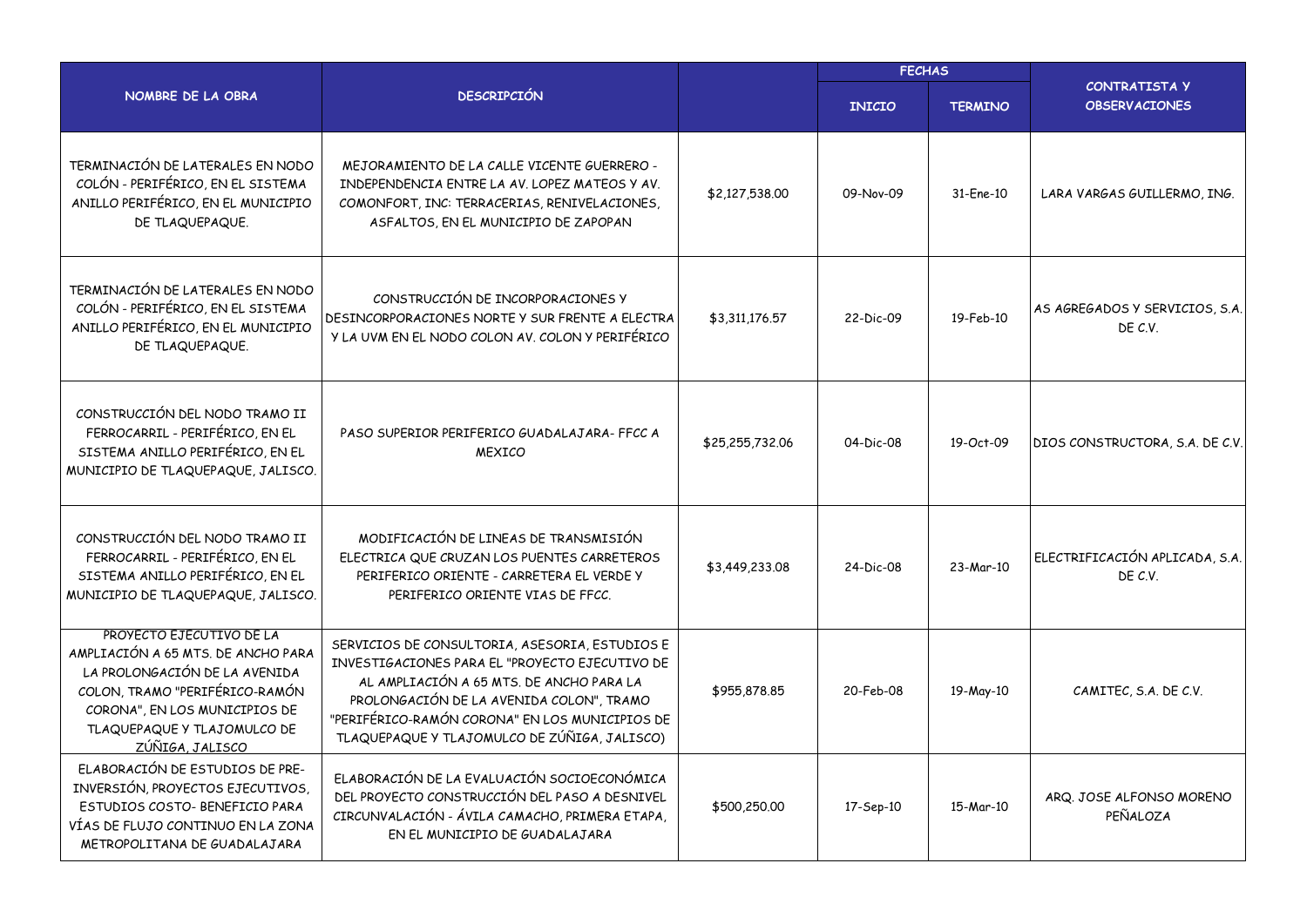|                                                                                                                                                                                                                                                                                                |                                                                                                                                                                                                                                    |              |               | <b>FECHAS</b>  |                                                                                |
|------------------------------------------------------------------------------------------------------------------------------------------------------------------------------------------------------------------------------------------------------------------------------------------------|------------------------------------------------------------------------------------------------------------------------------------------------------------------------------------------------------------------------------------|--------------|---------------|----------------|--------------------------------------------------------------------------------|
| NOMBRE DE LA OBRA                                                                                                                                                                                                                                                                              | <b>DESCRIPCIÓN</b>                                                                                                                                                                                                                 |              | <b>INICIO</b> | <b>TERMINO</b> | <b>CONTRATISTA Y</b><br><b>OBSERVACIONES</b>                                   |
| ELABORACIÓN DE ESTUDIOS DE PRE-<br>INVERSIÓN, PROYECTOS EJECUTIVOS,<br>ESTUDIOS COSTO- BENEFICIO PARA<br>VÍAS DE FLUJO CONTINUO EN LA ZONA<br>METROPOLITANA DE GUADALAJARA                                                                                                                     | ELABORACIÓN DE LA EVALUACIÓN SOCIOECONÓMICA<br>DEL PROYECTO CONSTRUCCIÓN DEL NODO<br>CIRCUNVALACIÓN - JUAN PABLO II, PRIMERA ETAPA, EN<br>EL MUNICIPIO DE GUADALAJARA.                                                             | \$300,150,00 | 17-Sep-10     | 15-Mar-11      | ARQ. JOSE ALFONSO MORENO<br>PEÑALOZA                                           |
| ELABORACIÓN DE ESTUDIOS DE PRE-<br>INVERSIÓN, PROYECTOS EJECUTIVOS,<br>ESTUDIOS COSTO- BENEFICIO PARA<br>VÍAS DE FLUJO CONTINUO EN LA ZONA<br>METROPOLITANA DE GUADALAJARA                                                                                                                     | ELABORACIÓN DE LA EVALUACIÓN SOCIECONÓMICA DEL<br>PROYECTO CONSTRUCCIÓN DEL NODO PERIFÉRICO -<br>COLÓN, PRIMERA ETAPA, EN EL MUNICIPIO DE<br><b>TLAQUEPAQUE</b>                                                                    | \$461,680.00 | 17-Sep-10     | 15-Mar-11      | ARQ. JOSE ALFONSO MORENO<br>PEÑALOZA                                           |
| ELABORACIÓN DE ESTUDIOS DE PRE-<br>INVERSIÓN, PROYECTOS EJECUTIVOS,<br>ESTUDIOS COSTO- BENEFICIO PARA<br>VÍAS DE FLUJO CONTINUO EN LA ZONA<br>METROPOLITANA DE GUADALAJARA                                                                                                                     | ELABORACIÓN DE LA EVALUACIÓN SOCIOECONÓMICA<br>DEL PROYECTO CONSTRUCCIÓN DE LA PROLONGACIÓN DE<br>LA AVENIDA COLÓN, SEGUNDA ETAPA, EN EL MUNICIPIO<br>DE TLAJOMULCO DE ZUÑIGA                                                      | \$237,800.00 | 17-Sep-10     | 15-Mar-11      | ARQ. JOSE ALFONSO MORENO<br>PEÑALOZA                                           |
| ELABORACIÓN DE ESTUDIOS DE PRE-<br>INVERSIÓN, PROYECTOS EJECUTIVOS,<br>ESTUDIOS COSTO- BENEFICIO PARA<br>VÍAS DE FLUJO CONTINUO EN LA ZONA<br>METROPOLITANA DE GUADALAJARA                                                                                                                     | ELABORACIÓN DE LA EVALUACIÓN SOCIOECONÓMICA<br>DEL PROYECTO CONSTRUCCIÓN DEL NODO PERIFÉRICO -<br>SANTA ESTHER, PRIMERA ETAPA, EN EL MUNICIPIO DE<br><b>ZAPOPAN</b>                                                                | \$504,600.00 | 17-Sep-10     | 15-Mar-11      | ARQ. JOSE ALFONSO MORENO<br>PEÑALOZA                                           |
| ELABORACIÓN DE ESTUDIOS DE PRE-<br>INVERSIÓN, PROYECTOS EJECUTIVOS,<br>ESTUDIOS COSTO- BENEFICIO PARA<br>VÍAS DE FLUJO CONTINUO EN LA ZONA<br>METROPOLITANA DE GUADALAJARA                                                                                                                     | ELABORACIÓN DEL ESTUDIO COSTO - BENEFICIO DE LA<br>CONSTRUCCIÓN DEL NODO VIAL LAS JUNTAS, PRIMERA<br>ETAPA, EN EL MUNICIPIO DE TLAQUEPAQUE, JALISCO                                                                                | \$139,200.00 | 17-Sep-10     | 05-Nov-10      | SERVICIOS DE CONSULTORÍA Y<br>ASESORÍA PARA LA EVALUACIÓN<br>DE PROYECTOS S.C. |
| CONSERVACIÓN DEL ANILLO PERIFÉRICO<br>Y VIALIDADES ALIMENTADORAS A<br>TRAVES DE LA UNIDAD DE<br>MANTENIMIENTO PERMANENTE PARA<br>ACCESOS CARRETEROS (UMAPAC)<br>GUADALAJARA, IXTLAHUACAN DE LOS<br>MEMBRILLOS, JUANACATLAN, EL SALTO,<br>TLAJOMULCO DE ZUÑIGA,<br>TLAQUEPAQUE, TONALA, ZAPOPAN | RECONSTRUCCIÓN EN EL CAMINO: CÓDIGO 154 - ANILLO<br>PERIFÉRICO DE GUADALAJARA (ENTRONQUE CARRETERO<br>A CHAPALA - ENTRONQUE CARRETERA A SALTILLO),<br>SUBTRAMO DEL KM. 13+000 AL KM. 16+000 EN EL<br>MUNICIPIO DE ZAPOPAN, JALISCO | \$899,342.76 | 30-Ago-10     | 27-Nov-10      | DESARROLLADORA, GLAR, S.A. DE<br>C.V.                                          |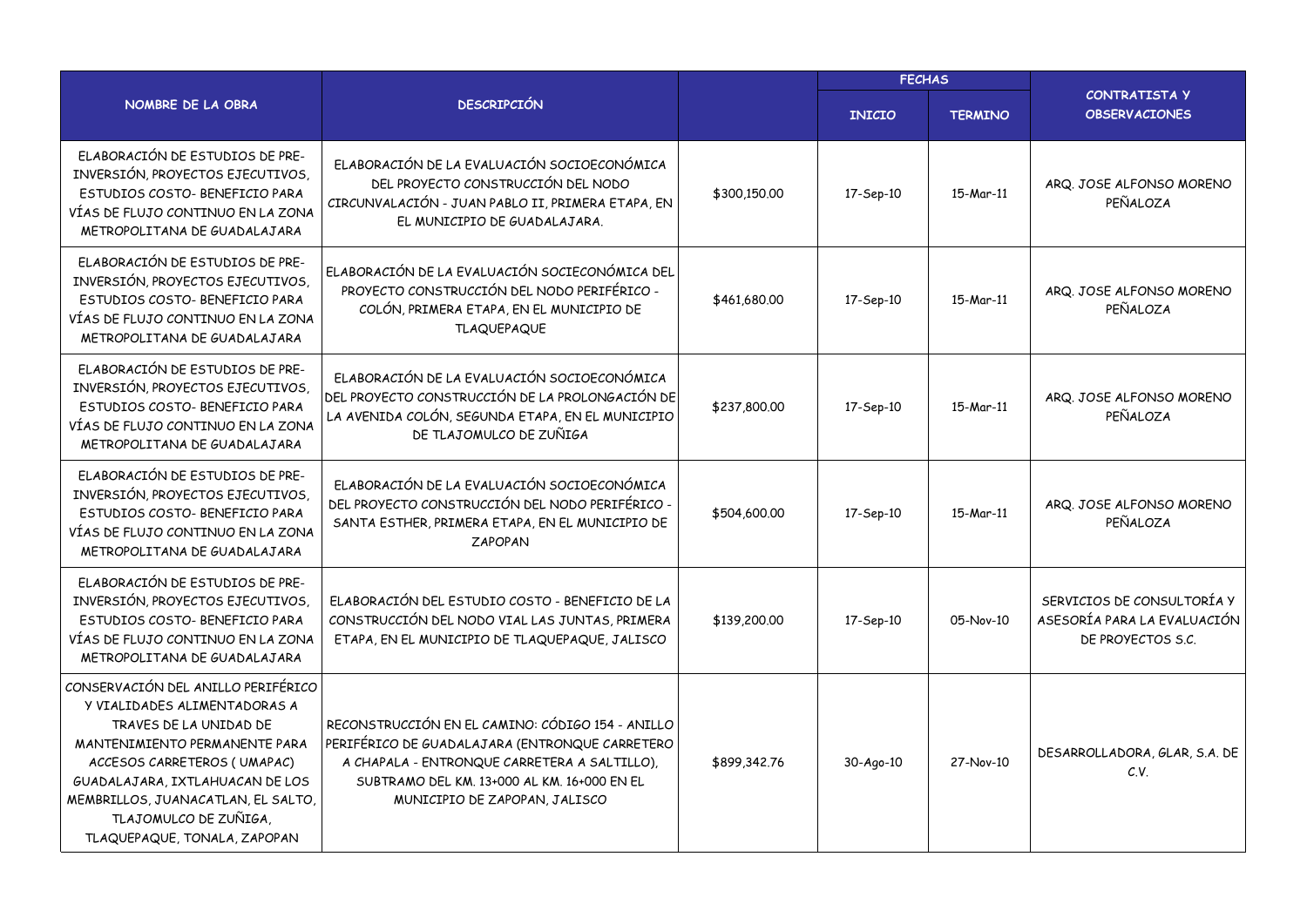|                                                                                                                                                                                                                                                                                                |                                                                                                                                                                                                                                                                                                                                                      | <b>FECHAS</b> |               |                |                                             |
|------------------------------------------------------------------------------------------------------------------------------------------------------------------------------------------------------------------------------------------------------------------------------------------------|------------------------------------------------------------------------------------------------------------------------------------------------------------------------------------------------------------------------------------------------------------------------------------------------------------------------------------------------------|---------------|---------------|----------------|---------------------------------------------|
| NOMBRE DE LA OBRA                                                                                                                                                                                                                                                                              | <b>DESCRIPCIÓN</b>                                                                                                                                                                                                                                                                                                                                   |               | <b>INICIO</b> | <b>TERMINO</b> | CONTRATISTA Y<br><b>OBSERVACIONES</b>       |
| CONSERVACIÓN DEL ANILLO PERIFÉRICO<br>Y VIALIDADES ALIMENTADORAS A<br>TRAVES DE LA UNIDAD DE<br>MANTENIMIENTO PERMANENTE PARA<br>ACCESOS CARRETEROS (UMAPAC)<br>GUADALAJARA, IXTLAHUACAN DE LOS<br>MEMBRILLOS, JUANACATLAN, EL SALTO,<br>TLAJOMULCO DE ZUÑIGA,<br>TLAQUEPAQUE, TONALA, ZAPOPAN | CONSERVACIÓN PERIÓDICA EN EL CAMINO: CÓDIGO 154<br>ANILLO PERIFÉRICO DE GUADALAJARA (ENTRONQUE<br>CARRETERA A CHAPALA - ENTRONQUE CARRETERA A<br>SALTILLO) SUBTRAMO DEL KM. 28+000 AL KM. 32+500,<br>PARA LA COLOCACIÓN DE DEFENSA METÁLICA,<br>SEÑALAMIENTO VERTICAL, HORIZONTAL Y<br>DISPOSITIVOS DIVERSOS, EN EL MUNICIPIO DE<br>ZAPOPAN, JALISCO | \$679,658.92  | $14-Jul-10$   | 12-Ago-10      | DIVICÓN, S.A. DE C.V.                       |
| CONSERVACIÓN DEL ANILLO PERIFÉRICO<br>Y VIALIDADES ALIMENTADORAS A<br>TRAVES DE LA UNIDAD DE<br>MANTENIMIENTO PERMANENTE PARA<br>ACCESOS CARRETEROS (UMAPAC)<br>GUADALAJARA, IXTLAHUACAN DE LOS<br>MEMBRILLOS, JUANACATLAN, EL SALTO,<br>TLAJOMULCO DE ZUÑIGA,<br>TLAQUEPAQUE, TONALA, ZAPOPAN | RECONSTRUCCIÓN EN EL CAMINO: CÓDIGO 154 - ANILLO<br>PERIFÉRICO DE GUADALAJARA (ENTRONQUE CARRETERO<br>A CHAPALA - ENTRONQUE CARRETERO A SALTILLO),<br>SUBTRAMO DEL KM. 10+000 AL KM. 13+000, EN EL<br>MUNICIPIO DE TLAQUEPAQUE, JALISCO                                                                                                              | \$898,870.45  | 24-Ago-10     | 21-Nov-10      | ALQUIMIA GRUPO CONSTRUCTOR,<br>S.A. DE C.V. |
| CONSERVACIÓN DEL ANILLO PERIFÉRICO<br>Y VIALIDADES ALIMENTADORAS A<br>TRAVES DE LA UNIDAD DE<br>MANTENIMIENTO PERMANENTE PARA<br>ACCESOS CARRETEROS (UMAPAC)<br>GUADALAJARA, IXTLAHUACAN DE LOS<br>MEMBRILLOS, JUANACATLAN, EL SALTO,<br>TLAJOMULCO DE ZUÑIGA,<br>TLAQUEPAQUE, TONALA, ZAPOPAN | RECONSTRUCCIÓN EN EL CAMINO: CÓDIGO 154 - ANILLO<br>PERIFÉRICO DE GUADALAJARA (ENTRONQUE CARRETERO<br>A CHAPALA- ENTRONQUE CARRETERA A SALTILLO),<br>SUBTRAMO DEL KM 16+000 AL 18+211 EN EL MUNICIPIO DE<br>TLAQUEPAQUE, JALISCO                                                                                                                     | \$899,890.14  | 16-Ago-10     | 13-Nov-10      | ING. GUILLERMO LARA VARGAS                  |
| CONSERVACIÓN DEL ANILLO PERIFÉRICO<br>Y VIALIDADES ALIMENTADORAS A<br>TRAVES DE LA UNIDAD DE<br>MANTENIMIENTO PERMANENTE PARA<br>ACCESOS CARRETEROS (UMAPAC)<br>GUADALAJARA, IXTLAHUACAN DE LOS<br>MEMBRILLOS, JUANACATLAN, EL SALTO,<br>TLAJOMULCO DE ZUÑIGA,<br>TLAQUEPAQUE, TONALA, ZAPOPAN | CONSERVACIÓN EN VARIOS TRAMOS DE LA RED<br>CARRETERA DE LA RESIDENCIA DE GUADALAJARA DEL<br>CAMINO: CÓDIGO 154- ANILLO PERIFÉRICO DE<br>GUADALAJARA (ENTRONQUE CARRETERO A CHAPALA -<br>ENTRONQUE CARRETERO A SALTILLO), SUBTRAMO DEL<br>KM. 6+000 AL KM 10+000, EN EL MUNICIPIO DE<br>TLAQUEPAQUE, JALISCO                                          | \$899,786.55  | 22-Jul-10     | 20-Ago-10      | CONTEMPO EDIFICACIONES, S.A.<br>DE C.V.     |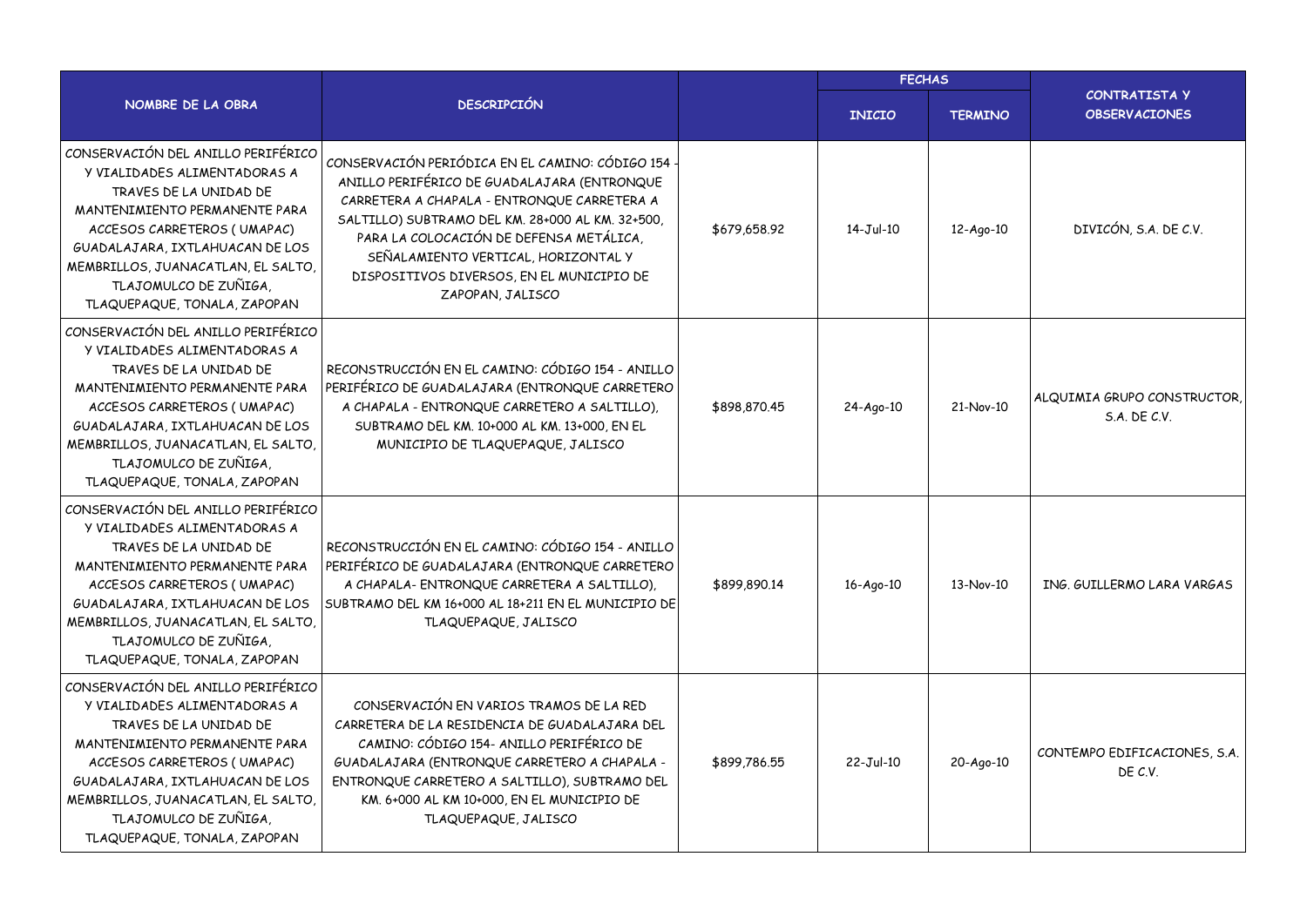|                                                                                                                                                                                                                                                                                                |                                                                                                                                                                                                                                                                                                                |              | <b>FECHAS</b> |                |                                                 |  |
|------------------------------------------------------------------------------------------------------------------------------------------------------------------------------------------------------------------------------------------------------------------------------------------------|----------------------------------------------------------------------------------------------------------------------------------------------------------------------------------------------------------------------------------------------------------------------------------------------------------------|--------------|---------------|----------------|-------------------------------------------------|--|
| NOMBRE DE LA OBRA                                                                                                                                                                                                                                                                              | <b>DESCRIPCIÓN</b>                                                                                                                                                                                                                                                                                             |              | <b>INICIO</b> | <b>TERMINO</b> | CONTRATISTA Y<br><b>OBSERVACIONES</b>           |  |
| CONSERVACIÓN DEL ANILLO PERIFÉRICO<br>Y VIALIDADES ALIMENTADORAS A<br>TRAVES DE LA UNIDAD DE<br>MANTENIMIENTO PERMANENTE PARA<br>ACCESOS CARRETEROS (UMAPAC)<br>GUADALAJARA, IXTLAHUACAN DE LOS<br>MEMBRILLOS, JUANACATLAN, EL SALTO,<br>TLAJOMULCO DE ZUÑIGA,<br>TLAQUEPAQUE, TONALA, ZAPOPAN | RECONSTRUCCIÓN EN VARIOS TRAMOS DE LA RED<br>CARRETERA DE AL RESIDENCIA DE GUADALAJARA DEL<br>CAMINO: CODIGO 154 - ANILLO PERIFERICO DE<br>GUADALAJARA (ENTRONQUE CARRETERO A CHAPALA -<br>ENTRONQUE CARRETERO A SALTILLO), SUBTRAMO DEL<br>KM. 1+297 AL KM 4+000, EN EL MUNICIPIO DE<br>TLAQUEPAQUE, JALISCO. | \$900,000,00 | 23-Ago-10     | 21-Sep-10      | CEBRALSA, S.A. DE C.V.                          |  |
| CONSERVACIÓN DEL ANILLO PERIFÉRICO<br>Y VIALIDADES ALIMENTADORAS A<br>TRAVES DE LA UNIDAD DE<br>MANTENIMIENTO PERMANENTE PARA<br>ACCESOS CARRETEROS (UMAPAC)<br>GUADALAJARA, IXTLAHUACAN DE LOS<br>MEMBRILLOS, JUANACATLAN, EL SALTO,<br>TLAJOMULCO DE ZUÑIGA,<br>TLAQUEPAQUE, TONALA, ZAPOPAN | RECONSTRUCCIÓN EN EL CAMINO: CÓDIGO 154 - ANILLO<br>PERIFÉRICO DE GUADALAJARA (ENTRONQUE CARRETERO<br>A CHAPALA - ENTRONQUE CARRETERO A SALTILLO),<br>SUBTRAMO DEL KM 4+000 AL KM 6+000, EN EL MUNICIPIO<br>DE TLAQUEPAQUE, JALISCO                                                                            | \$899,967.79 | 01-Ene-10     | 11-Sep-10      | ROPLA INGENIEROS Y<br>ARQUITECTOS, S.A. DE C.V. |  |
| CONSERVACIÓN DEL ANILLO PERIFÉRICO<br>Y VIALIDADES ALIMENTADORAS A<br>TRAVES DE LA UNIDAD DE<br>MANTENIMIENTO PERMANENTE PARA<br>ACCESOS CARRETEROS (UMAPAC)<br>GUADALAJARA, IXTLAHUACAN DE LOS<br>MEMBRILLOS, JUANACATLAN, EL SALTO,<br>TLAJOMULCO DE ZUÑIGA,<br>TLAQUEPAQUE, TONALA, ZAPOPAN | CONSERVACIÓN PERIÓDICA EN EL CAMINO: CÓDIGO 154<br>ANILLO PERIFÉRICO DE GUADALAJARA (ENTRONQUE<br>CARRETERA A CHAPALA - ENTRONQUE CARRETERA A<br>SALTILLO) SUBTRAMO DEL KM. 22+522 AL KM. 24+000, EN<br>EL MUNICIPIO DE ZAPOPAN, JALISCO                                                                       | \$679,724.56 | 06-Sep-10     | 05-Oct-10      | IRGUVISA, S.A. DE C.V.                          |  |
| CONSERVACIÓN DEL ANILLO PERIFÉRICO<br>Y VIALIDADES ALIMENTADORAS A<br>TRAVES DE LA UNIDAD DE<br>MANTENIMIENTO PERMANENTE PARA<br>ACCESOS CARRETEROS (UMAPAC)<br>GUADALAJARA, IXTLAHUACAN DE LOS<br>MEMBRILLOS, JUANACATLAN, EL SALTO,<br>TLAJOMULCO DE ZUÑIGA,<br>TLAQUEPAQUE, TONALA, ZAPOPAN | CONSERVACIÓN PERIÓDICA EN EL CAMINO: CÓDIGO 154<br>ANILLO PERIFÉRICO DE GUADALAJARA (ENTRONQUE<br>CARRETERA A CHAPALA - ENTRONQUE CARRETERA A<br>SALTILLO) SUBTRAMO DEL KM. 26+000 AL KM. 28+000, EN<br>EL MUNICIPIO DE ZAPOPAN, JALISCO                                                                       | \$679,211.54 | 03-Sep-10     | 22-Oct-10      | PROGUMA CONSTRUCCIONES, S.A.<br>DE C.V.         |  |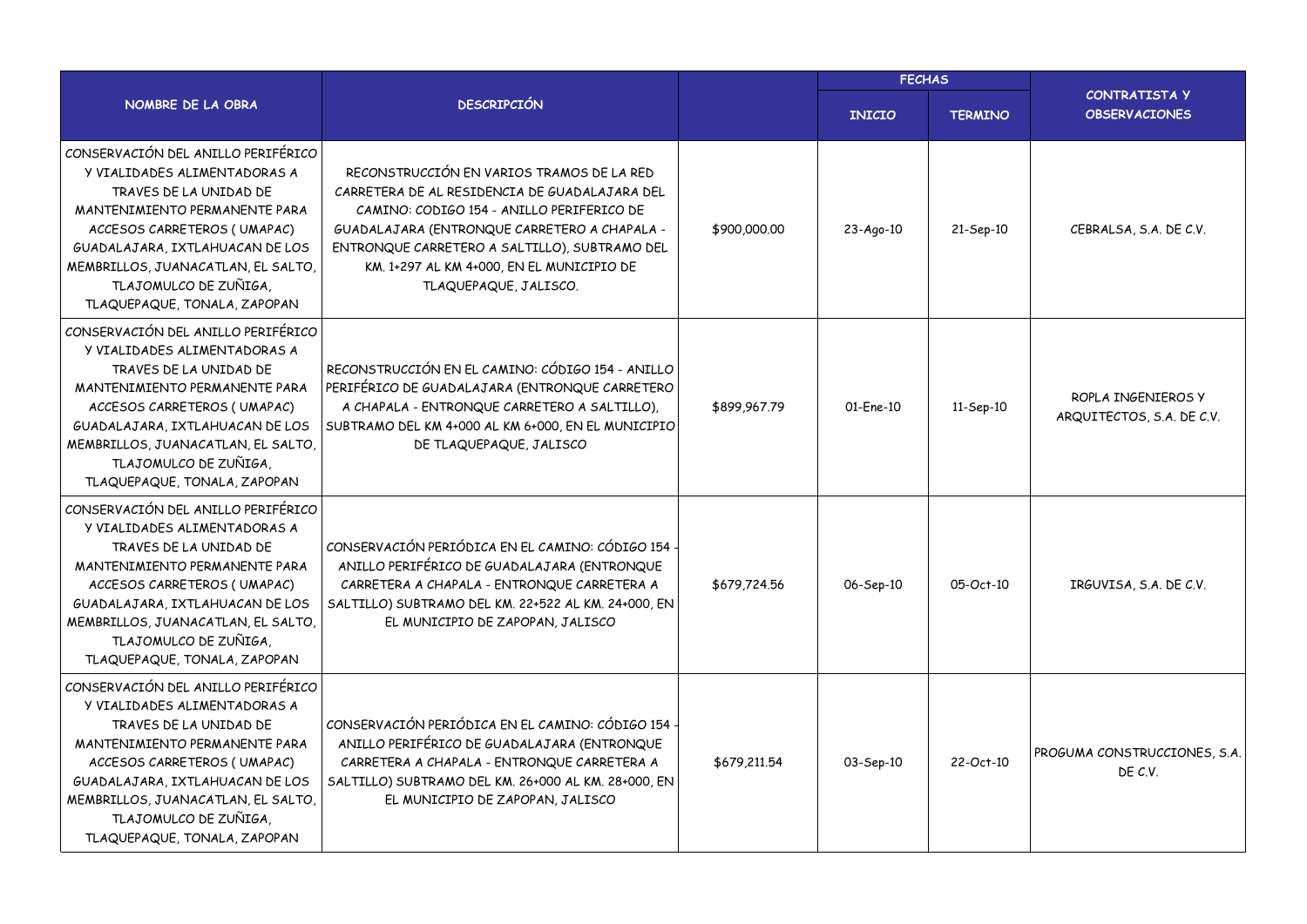|                                                                                                                                                                                                                                                                                                |                                                                                                                                                                                                                                               |                | <b>FECHAS</b> |                |                                                     |  |
|------------------------------------------------------------------------------------------------------------------------------------------------------------------------------------------------------------------------------------------------------------------------------------------------|-----------------------------------------------------------------------------------------------------------------------------------------------------------------------------------------------------------------------------------------------|----------------|---------------|----------------|-----------------------------------------------------|--|
| NOMBRE DE LA OBRA                                                                                                                                                                                                                                                                              | <b>DESCRIPCIÓN</b>                                                                                                                                                                                                                            |                | <b>INICIO</b> | <b>TERMINO</b> | <b>CONTRATISTA Y</b><br><b>OBSERVACIONES</b>        |  |
| CONSERVACIÓN DEL ANILLO PERIFÉRICO<br>Y VIALIDADES ALIMENTADORAS A<br>TRAVES DE LA UNIDAD DE<br>MANTENIMIENTO PERMANENTE PARA<br>ACCESOS CARRETEROS (UMAPAC)<br>GUADALAJARA, IXTLAHUACAN DE LOS<br>MEMBRILLOS, JUANACATLAN, EL SALTO,<br>TLAJOMULCO DE ZUÑIGA,<br>TLAQUEPAQUE, TONALA, ZAPOPAN | CONSERVACIÓN PERIÓDICA EN EL CAMINO: CÓDIGO 154<br>ANILLO PERIFÉRICO DE GUADALAJARA (ENTRONQUE<br>CARRETERA A CHAPALA - ENTRONQUE CARRETERA A<br>SALTILLO) SUBTRAMO DEL KM. 24+000 AL KM. 26+000, EN<br>EL MUNICIPIO DE ZAPOPAN, JALISCO      | \$679,999.93   | 06-Sep-10     | 25-Oct-10      | URBANIZADORA Y<br>CONSTRUCTORA LEO, S.A. DE C.V.    |  |
| CONSERVACIÓN DEL ANILLO PERIFÉRICO<br>Y VIALIDADES ALIMENTADORAS A<br>TRAVES DE LA UNIDAD DE<br>MANTENIMIENTO PERMANENTE PARA<br>ACCESOS CARRETEROS (UMAPAC)<br>GUADALAJARA, IXTLAHUACAN DE LOS<br>MEMBRILLOS, JUANACATLAN, EL SALTO,<br>TLAJOMULCO DE ZUÑIGA,<br>TLAQUEPAQUE, TONALA, ZAPOPAN | RECONSTRUCCIÓN EN EL CAMINO: CÓDIGO 154 - ANILLO<br>PERIFÉRICO DE GUADALAJARA (ENTRONQUE CARRETERA<br>A CHAPALA - ENTRONQUE CARRETERA A SALTILLO),<br>SUBTRAMO DEL KM. 19+000 AL KM. 22+522, EN EL<br>MUNICIPIO DE ZAPOPAN, JALISCO.          | \$679,885.56   | 07-Sep-10     | 19-Oct-10      | ING. EFRÉN LEPE FLETES                              |  |
| CONSERVACIÓN DEL ANILLO PERIFÉRICO<br>Y VIALIDADES ALIMENTADORAS A<br>TRAVES DE LA UNIDAD DE<br>MANTENIMIENTO PERMANENTE PARA<br>ACCESOS CARRETEROS (UMAPAC)<br>GUADALAJARA, IXTLAHUACAN DE LOS<br>MEMBRILLOS, JUANACATLAN, EL SALTO,<br>TLAJOMULCO DE ZUÑIGA,<br>TLAQUEPAQUE, TONALA, ZAPOPAN | RENTA DE PREDIOS, MANTENIMIENTO, REPARACIÓN Y<br>ADQUISICIÓN DE SUMINISTROS (INCLUYE PINTURA,<br>BARRERA Y HERRAMIENTA MENOR), EN LA<br>CONSERVACIÓN DE ALUMBRADO, ÁREAS VERDES E<br>IMAGEN URBANA, ASÍ COMO GASTOS DE OFICINA Y SU<br>EQUIPO | \$3,255,434.06 | 01-Ene-10     | 31-Dic-10      | POR ADMINISTRACIÓN DE<br>INFRAESTRUCTURA CARRETERA. |  |
| CONSERVACIÓN DEL ANILLO PERIFÉRICO<br>Y VIALIDADES ALIMENTADORAS A<br>TRAVES DE LA UNIDAD DE<br>MANTENIMIENTO PERMANENTE PARA<br>ACCESOS CARRETEROS (UMAPAC)<br>GUADALAJARA, IXTLAHUACAN DE LOS<br>MEMBRILLOS, JUANACATLAN, EL SALTO,<br>TLAJOMULCO DE ZUÑIGA,<br>TLAQUEPAQUE, TONALA, ZAPOPAN | ADQUISICIÓN Y RENTA DE MAQUINARÍA,<br>HERRAMIENTA Y EQUIPO.                                                                                                                                                                                   | \$2,385,825.19 | 01-Ene-10     | 31-Dic-10      | POR ADMINISTRACIÓN DE<br>INFRAESTRUCTURA CARRETERA. |  |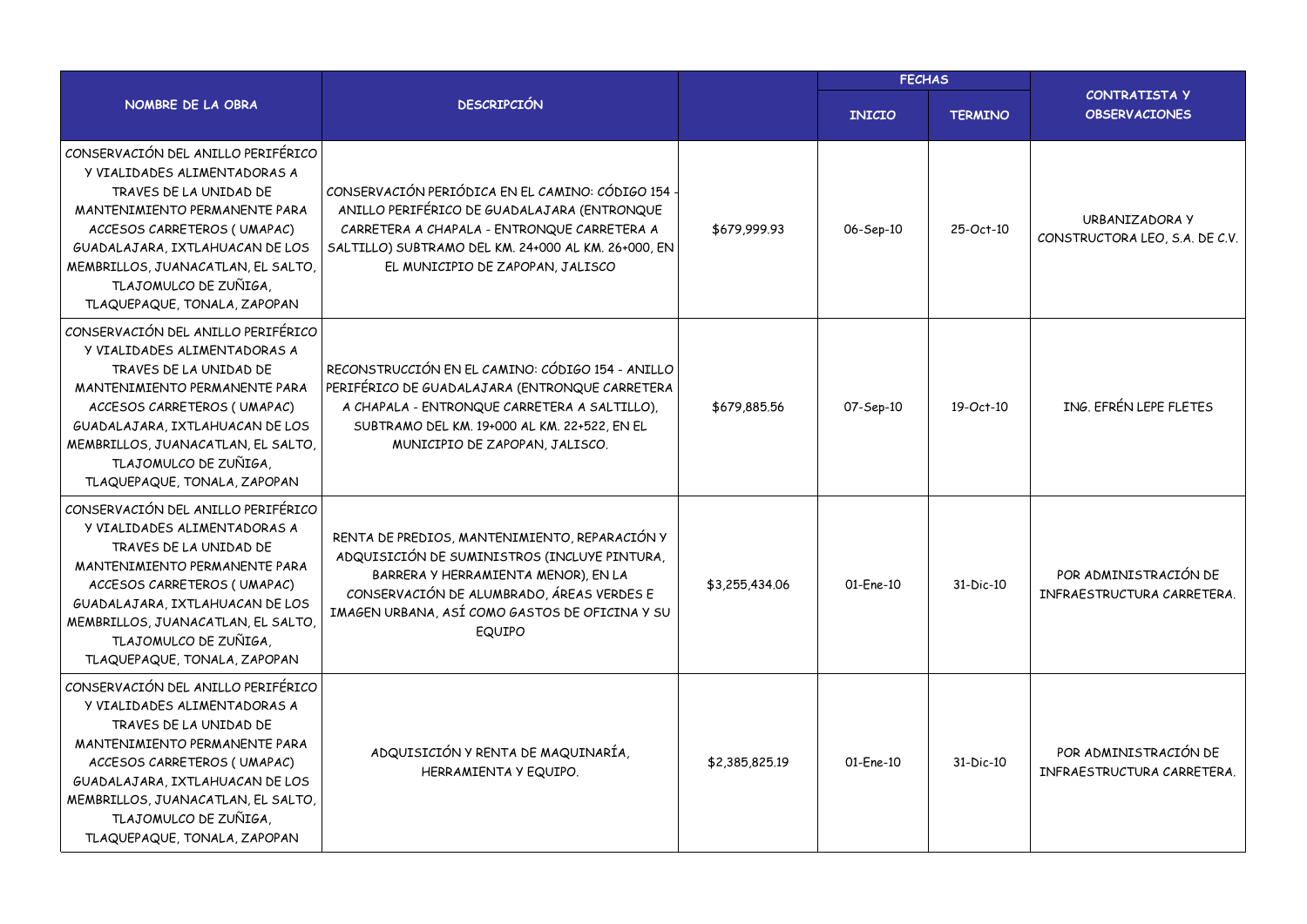|                                                                                                                                                                                                                                                                                                |                                                                                                                                                                                                                                                                                                    |                | <b>FECHAS</b> |                |                                                     |  |
|------------------------------------------------------------------------------------------------------------------------------------------------------------------------------------------------------------------------------------------------------------------------------------------------|----------------------------------------------------------------------------------------------------------------------------------------------------------------------------------------------------------------------------------------------------------------------------------------------------|----------------|---------------|----------------|-----------------------------------------------------|--|
| NOMBRE DE LA OBRA                                                                                                                                                                                                                                                                              | <b>DESCRIPCIÓN</b>                                                                                                                                                                                                                                                                                 |                | <b>INICIO</b> | <b>TERMINO</b> | <b>CONTRATISTA Y</b><br><b>OBSERVACIONES</b>        |  |
| CONSERVACIÓN DEL ANILLO PERIFÉRICO<br>Y VIALIDADES ALIMENTADORAS A<br>TRAVES DE LA UNIDAD DE<br>MANTENIMIENTO PERMANENTE PARA<br>ACCESOS CARRETEROS (UMAPAC)<br>GUADALAJARA, IXTLAHUACAN DE LOS<br>MEMBRILLOS, JUANACATLAN, EL SALTO,<br>TLAJOMULCO DE ZUÑIGA,<br>TLAQUEPAQUE, TONALA, ZAPOPAN | GASTOS DE COMBUSTIBLE PARA VEHÍCULOS Y<br>MAQUINARÍA                                                                                                                                                                                                                                               | \$1,627,717.03 | 01-Ene-10     | 31-Dic-10      | POR ADMINISTRACIÓN DE<br>INFRAESTRUCTURA CARRETERA. |  |
| CONSERVACIÓN DEL ANILLO PERIFÉRICO<br>Y VIALIDADES ALIMENTADORAS A<br>TRAVES DE LA UNIDAD DE<br>MANTENIMIENTO PERMANENTE PARA<br>ACCESOS CARRETEROS (UMAPAC)<br>GUADALAJARA, IXTLAHUACAN DE LOS<br>MEMBRILLOS, JUANACATLAN, EL SALTO,<br>TLAJOMULCO DE ZUÑIGA,<br>TLAQUEPAQUE, TONALA, ZAPOPAN | PAGO DE NÓMINA Y PRESTACIONES SOCIALES                                                                                                                                                                                                                                                             | \$9,760,388.84 | 01-Ene-10     | 31-Dic-10      | POR ADMINISTRACIÓN DE<br>INFRAESTRUCTURA CARRETERA. |  |
| CONSERVACIÓN DEL ANILLO PERIFÉRICO<br>Y VIALIDADES ALIMENTADORAS A<br>TRAVES DE LA UNIDAD DE<br>MANTENIMIENTO PERMANENTE PARA<br>ACCESOS CARRETEROS (UMAPAC)<br>GUADALAJARA, IXTLAHUACAN DE LOS<br>MEMBRILLOS, JUANACATLAN, EL SALTO,<br>TLAJOMULCO DE ZUÑIGA,<br>TLAQUEPAQUE, TONALA, ZAPOPAN | TRABAJOS COMPLEMENTARIOS EN LA CONSERVACIÓN<br>PERIODICA PARA EL CAMINO: C' DIGO 125 - PERIFÉRICO<br>NORTE (CARRETERA A SALTILLO - TONALA). PARA EL<br>COLADO DE LOSAS DE CONCRETO HIDRÁULICO EN EL<br>TRAMO AVENIDA ARTESANO Y LA ACADEMIA DE<br>POLICÍA, EN EL MUNICIPIO DE GUADALAJARA, JALISCO | \$895,068.90   | 26-Ago-10     | 24-Oct-10      | GRUPO URCOJAL, S.A. DE C.V.                         |  |
| CONSERVACIÓN DEL ANILLO PERIFÉRICO<br>Y VIALIDADES ALIMENTADORAS A<br>TRAVES DE LA UNIDAD DE<br>MANTENIMIENTO PERMANENTE PARA<br>ACCESOS CARRETEROS (UMAPAC)<br>GUADALAJARA, IXTLAHUACAN DE LOS<br>MEMBRILLOS, JUANACATLAN, EL SALTO,<br>TLAJOMULCO DE ZUÑIGA,<br>TLAQUEPAQUE, TONALA, ZAPOPAN | CONSERVACIÓN PERIÓDICA EN VARIOS TRAMOS DE LA<br>RED CARRETERA DE LA RESIDENCIA DE GUADALAJARA<br>PARA EL CAMINO: CÓDIGO 125 - PERIFÉRICO NORTE<br>(ENTRE CARRETERA A SALTILLO Y TONALA), SUBTRAMO<br>DEL KM. 6+803 AL KM. 7+093, EN EL MUNICIPIO DE<br>GUADALAJARA, JALISCO                       | \$899.959.19   | 26-Ago-10     | $31 - Ago-10$  | CONSTRUCTORA BAUER, S.A. DE<br>C.V.                 |  |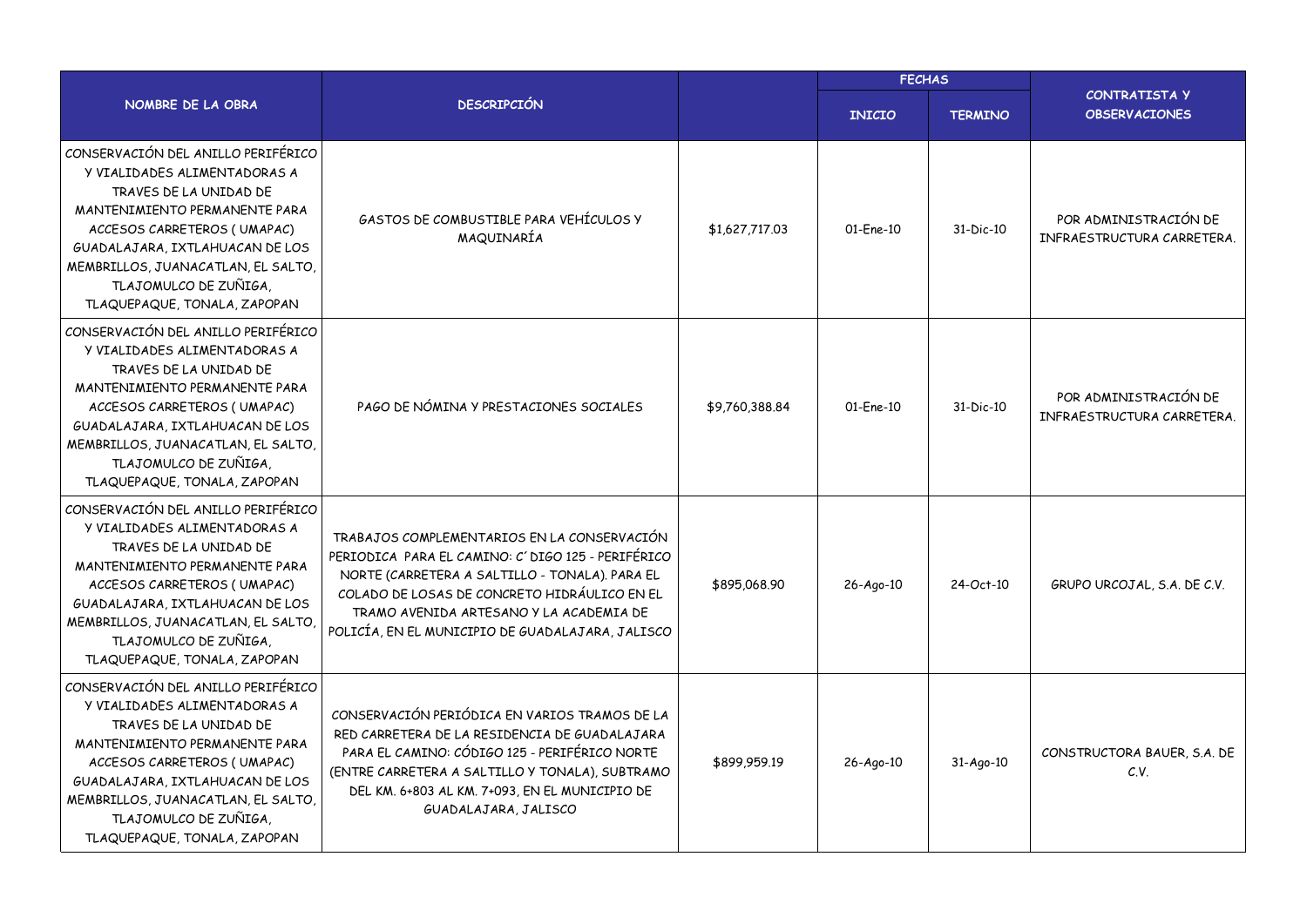|                                                                                                                                                                                                                                                                                                |                                                                                                                                                                                                     |              | <b>FECHAS</b> |                |                                                 |  |
|------------------------------------------------------------------------------------------------------------------------------------------------------------------------------------------------------------------------------------------------------------------------------------------------|-----------------------------------------------------------------------------------------------------------------------------------------------------------------------------------------------------|--------------|---------------|----------------|-------------------------------------------------|--|
| NOMBRE DE LA OBRA                                                                                                                                                                                                                                                                              | <b>DESCRIPCIÓN</b>                                                                                                                                                                                  |              | <b>INICIO</b> | <b>TERMINO</b> | <b>CONTRATISTA Y</b><br><b>OBSERVACIONES</b>    |  |
| CONSERVACIÓN DEL ANILLO PERIFÉRICO<br>Y VIALIDADES ALIMENTADORAS A<br>TRAVES DE LA UNIDAD DE<br>MANTENIMIENTO PERMANENTE PARA<br>ACCESOS CARRETEROS (UMAPAC)<br>GUADALAJARA, IXTLAHUACAN DE LOS<br>MEMBRILLOS, JUANACATLAN, EL SALTO,<br>TLAJOMULCO DE ZUÑIGA,<br>TLAQUEPAQUE, TONALA, ZAPOPAN | CONSERVACIÓN PERIÓDICA EN EL CAMINO: CÓDIGO 125<br>PERIFÉRICO NORTE (ENTRE CARRETERA A SALTILLO Y<br>TONALÁ), SUBTRAMO DEL KM. 6+449 AL KM 6+803, EN EL<br>MUNICIPIO DE GUADALAJARA, JALISCO        | \$899,940.95 | 26-Ago-10     | 31-Ago-10      | CONSTRUCTORA LARIOS<br>GUTIERREZ, S.A. DE C.V.  |  |
| CONSERVACIÓN DEL ANILLO PERIFÉRICO<br>Y VIALIDADES ALIMENTADORAS A<br>TRAVES DE LA UNIDAD DE<br>MANTENIMIENTO PERMANENTE PARA<br>ACCESOS CARRETEROS (UMAPAC)<br>GUADALAJARA, IXTLAHUACAN DE LOS<br>MEMBRILLOS, JUANACATLAN, EL SALTO,<br>TLAJOMULCO DE ZUÑIGA,<br>TLAQUEPAQUE, TONALA, ZAPOPAN | LIMPIEZA Y RETIRO DE MATERIALES EN TRAMOS<br>AISLADOS DEL PERIFÉRICO SUR Y NORTE DE LA ZONA<br>METROPOLITANA DE GUADALAJARA, JALISCO                                                                | \$333,660.78 | 26-Ago-10     | 24-Sep-10      | CONSTRUCTORA LIDERAZGO, S.A.<br>DE C.V.         |  |
| CONSERVACIÓN DEL ANILLO PERIFÉRICO<br>Y VIALIDADES ALIMENTADORAS A<br>TRAVES DE LA UNIDAD DE<br>MANTENIMIENTO PERMANENTE PARA<br>ACCESOS CARRETEROS (UMAPAC)<br>GUADALAJARA, IXTLAHUACAN DE LOS<br>MEMBRILLOS, JUANACATLAN, EL SALTO,<br>TLAJOMULCO DE ZUÑIGA,<br>TLAQUEPAQUE, TONALA, ZAPOPAN | OBRA COMPLEMENTARIA EN LA CONSERVACIÓN<br>PERIÓDICA DEL CAMINO: AL KM. 5+340, TRAMO<br>BELISARIO DOMÍNGUEZ A LA AVENIDA ARTESANOS,<br>CARRIL IZQUIERDO, MUNICIPIO DE GUADALAJARA,<br><b>JALISCO</b> | \$994,182,96 | 01-Sep-10     | 29-Nov-10      | ALQUIMIA GRUPO CONSTRUCTOR,<br>$S.A.$ DE $C.V.$ |  |
| CONSERVACIÓN DEL ANILLO PERIFÉRICO<br>Y VIALIDADES ALIMENTADORAS A<br>TRAVES DE LA UNIDAD DE<br>MANTENIMIENTO PERMANENTE PARA<br>ACCESOS CARRETEROS (UMAPAC)<br>GUADALAJARA, IXTLAHUACAN DE LOS<br>MEMBRILLOS, JUANACATLAN, EL SALTO,<br>TLAJOMULCO DE ZUÑIGA,<br>TLAQUEPAQUE, TONALA, ZAPOPAN | COLACIÓN DE BARRERA CENTRAL DE CONCRETO<br>HIDRÁULICO EN TRAMOS AISLADOS DEL PERIFÉRICO<br>SUR Y NORTE DE LA ZONA METROPOLITANA DE<br>GUADALAJARA, JALISCO                                          | \$568,424.50 | $16 - Jun-10$ | $14-Jul-10$    | ASFALTOS GUADALAJARA, S.A. DE<br>C.V.           |  |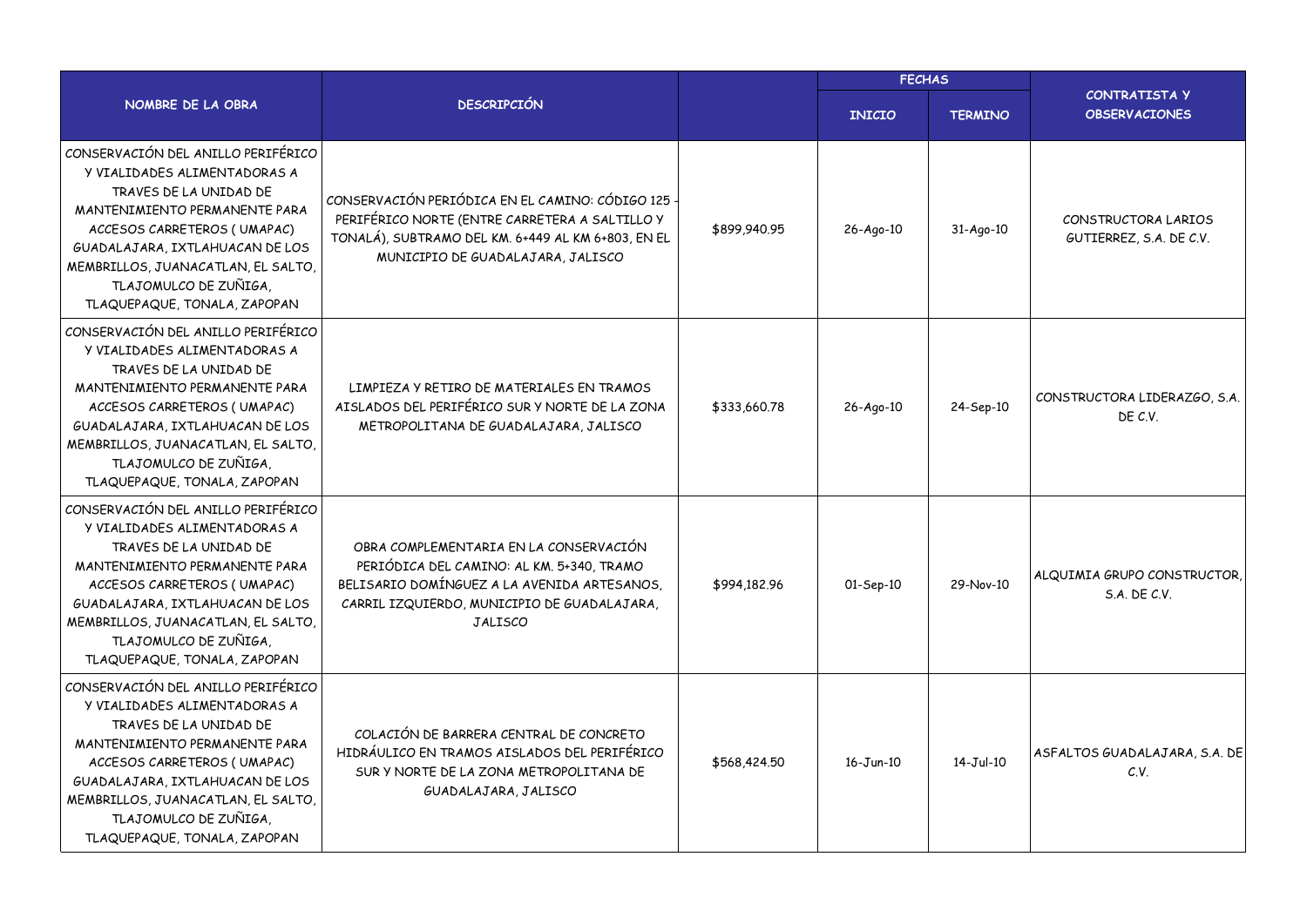|                                                                                                                                                                                                                                                                                                |                                                                                                                                                                                                                                       |                | <b>FECHAS</b>   |                |                                                        |  |
|------------------------------------------------------------------------------------------------------------------------------------------------------------------------------------------------------------------------------------------------------------------------------------------------|---------------------------------------------------------------------------------------------------------------------------------------------------------------------------------------------------------------------------------------|----------------|-----------------|----------------|--------------------------------------------------------|--|
| NOMBRE DE LA OBRA                                                                                                                                                                                                                                                                              | <b>DESCRIPCIÓN</b>                                                                                                                                                                                                                    |                | <b>INICIO</b>   | <b>TERMINO</b> | CONTRATISTA Y<br><b>OBSERVACIONES</b>                  |  |
| CONSERVACIÓN DEL ANILLO PERIFÉRICO<br>Y VIALIDADES ALIMENTADORAS A<br>TRAVES DE LA UNIDAD DE<br>MANTENIMIENTO PERMANENTE PARA<br>ACCESOS CARRETEROS (UMAPAC)<br>GUADALAJARA, IXTLAHUACAN DE LOS<br>MEMBRILLOS, JUANACATLAN, EL SALTO,<br>TLAJOMULCO DE ZUÑIGA,<br>TLAQUEPAQUE, TONALA, ZAPOPAN | RECONSTRUCCIÓN EN EL CAMINO: CÓDIGO 154 - ANILLO<br>PERIFÉRICO DE GUADALAJARA (ENTRONQUE CARRETERA<br>A CHAPALA - ENTRONQUE CARRETERA A SALTILLO).<br>SUBTRAMO DEL KM. 0+000 AL KM. 1+297 EN EL MUNICIPIO<br>DE TLAQUEPAQUE, JALISCO. | \$900,000.09   | $05-Jul-10$     | 16-Ago-10      | EDIFICACIONES Y<br>CONSTRUCCIONES XXI, S.A. DE<br>C.V. |  |
| CONSERVACIÓN DEL ANILLO PERIFÉRICO<br>Y VIALIDADES ALIMENTADORAS A<br>TRAVES DE LA UNIDAD DE<br>MANTENIMIENTO PERMANENTE PARA<br>ACCESOS CARRETEROS (UMAPAC)<br>GUADALAJARA, IXTLAHUACAN DE LOS<br>MEMBRILLOS, JUANACATLAN, EL SALTO,<br>TLAJOMULCO DE ZUÑIGA,<br>TLAQUEPAQUE, TONALA, ZAPOPAN | TRABAJOS DE REPOSICIÓN DE BARRERA CENTRAL DE<br>CONCRETO TIPO JERSEY, EN EL ANILLO PERIFÉRICO DEL<br>CRUCE CON CARRETERA A CHAPALA AL CRUCE CON<br>AVENIDA LÓPEZ MATEOS, DEL KM 0+000 AL KM 13+000                                    | \$290,786.70   | 01-Sep-10       | 31-Oct-10      | EMPOAI, S.A. DE C.V.                                   |  |
| CONSERVACIÓN DEL ANILLO PERIFÉRICO<br>Y VIALIDADES ALIMENTADORAS A<br>TRAVES DE LA UNIDAD DE<br>MANTENIMIENTO PERMANENTE PARA<br>ACCESOS CARRETEROS (UMAPAC)<br>GUADALAJARA, IXTLAHUACAN DE LOS<br>MEMBRILLOS, JUANACATLAN, EL SALTO,<br>TLAJOMULCO DE ZUÑIGA,<br>TLAQUEPAQUE, TONALA, ZAPOPAN | TRABAJOS DE SEÑALIZACIÓN EN VARIOS TRAMOS DE<br>LA RED CARRETERA DE LA RESIDENCIA DE GUADALAJARA<br>EL NODO VEHICULAR: PERIFÉRICO - AVENIDA TESISTÁN,<br>EN EL MUNICIPIO DE ZAPOPAN, JALISCO                                          | \$542,959.44   | $01-$ Sep $-10$ | 31-Oct-10      | EMPOAI, S.A. DE C.V.                                   |  |
| CONSTRUCCIÓN DE LA PROLONGACIÓN<br>DE LA AVENIDA COLON TERCERA ETAPA,<br>EN EL MUNICIPIO DE TLAJOMULCO DE<br>ZUÑIGA.                                                                                                                                                                           | CONSTRUCCIÓN DE LA PROLONGACIÓN DE LA AV. COLON,<br>TERCERA ETAPA, EN EL MUNICIPIO DE TLAJOMULCO DE<br><b>ZUÑIGA</b>                                                                                                                  | \$5,000,000.00 | $01-Ago-10$     | 31-Oct-10      | POR ADMINISTRACIÓN DE<br>INFRAESTRUCTURA CARRETERA     |  |
| CONSTRUCCIÓN DE LA PRIMERA FASE DEL<br>NODO EL TAPATÍO - FRACCIONAMIENTO<br>REVOLUCIÓN EN EL MUNICIPIO DE<br><b>TLAQUEPAQUE</b>                                                                                                                                                                | CONSTRUCCIÓN DE PUENTE VUELTA IZQUIERDA DE<br>CARRETERA A CHAPALA HACIA AV. LÁZARO CÁRDENAS<br>PONIENTE, ALTA Y MEDIA TENSIÓN: COMPONENTE No. 6<br>EN EL MUNICIPIO DE TLAQUEPAQUE, JALISCO.                                           | \$868,486.18   | 10-Jun-09       | $13 - Jun-10$  | ELECTRIFICACIÓN APLICADA, S.A.<br>DE C.V.              |  |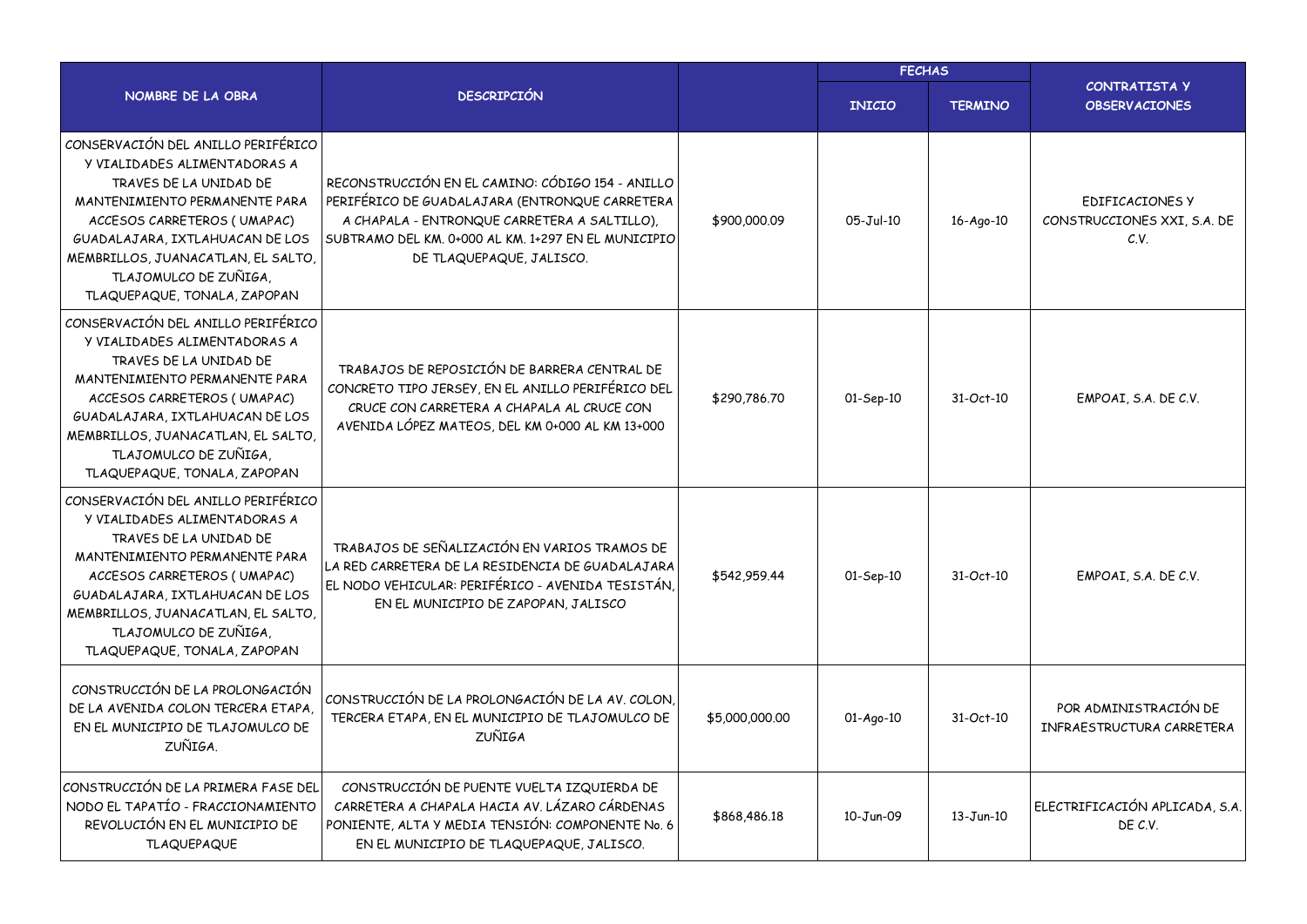|                                                                                                                                 |                                                                                                                                                                                                                                                                                          |                 | <b>FECHAS</b>   |                |                                                |  |
|---------------------------------------------------------------------------------------------------------------------------------|------------------------------------------------------------------------------------------------------------------------------------------------------------------------------------------------------------------------------------------------------------------------------------------|-----------------|-----------------|----------------|------------------------------------------------|--|
| NOMBRE DE LA OBRA                                                                                                               | <b>DESCRIPCIÓN</b>                                                                                                                                                                                                                                                                       |                 | <b>INICIO</b>   | <b>TERMINO</b> | <b>CONTRATISTA Y</b><br><b>OBSERVACIONES</b>   |  |
| CONSTRUCCIÓN DE LA PRIMERA FASE DEL<br>NODO EL TAPATÍO - FRACCIONAMIENTO<br>REVOLUCIÓN EN EL MUNICIPIO DE<br><b>TLAQUEPAQUE</b> | CONSTRUCCIÓN DE PUENTE VUELTA IZQUIERDA DE<br>CARRETERA A CHAPALA HACIA AV. LÁZARO CÁRDENAS<br>PONIENTE, (SUPER ESTRUCTURA LÁZARO CÁRDENAS) EN<br>EL MUNICIPIO DE TLAQUEPAQUE, JALISCO<br><b>COMPONENTE 5</b>                                                                            | \$5,991,369.16  | 23-Jun-09       | 16-Sep-10      | TRENA, S.A. DE C.V.                            |  |
| CONSTRUCCIÓN DE LA PRIMERA FASE DEL<br>NODO EL TAPATÍO - FRACCIONAMIENTO<br>REVOLUCIÓN EN EL MUNICIPIO DE<br><b>TLAQUEPAQUE</b> | CONSTRUCCIÓN DE TUNEL DE INGRESO AL<br>FRACCIONAMIENTO REVOLUCIÓN POR LA AVENIDA<br>BATALLA DE CELAYA, EN EL MUNICIPIO DE<br>TLAQUEPAQUE, JALISCO. COMPONENTE 2A. EJE 2<br>(SALIDA DEL FRACCIONAMIENTO REVOLUCIÓN HACIA                                                                  | \$12,600,286.66 | $02 - Aqo - 10$ | 30-Oct-10      | GRUPO LEGALI, S.A. DE C.V.                     |  |
| CONSTRUCCIÓN DE LA PRIMERA FASE DEL<br>NODO EL TAPATÍO - FRACCIONAMIENTO<br>REVOLUCIÓN EN EL MUNICIPIO DE<br><b>TLAQUEPAQUE</b> | CHAPALA).<br>CONSTRUCCIÓN DE TÚNEL DE INGRESO AL<br>FRACCIONAMIENTO REVOLUCIÓN POR LA AVENIDA<br>BATALLA DE CELAYA, EN EL MUNICIPIO DE<br>TLAQUEPAQUE, JALISCO. COMPONENTE 2B. EJE 2<br>(SALIDA DEL FRACCIONAMIENTO REVOLUCIÓN HACIA<br>CHAPALA).<br>CONSTRUCCIÓN DE TÚNEL DE INGRESO AL | \$7,658,873.47  | 17-Jun-10       | 13-Nov-10      | INECO CONSTRUYE, S.A. DE C.V.                  |  |
| CONSTRUCCIÓN DE LA PRIMERA FASE DEL<br>NODO EL TAPATÍO - FRACCIONAMIENTO<br>REVOLUCIÓN EN EL MUNICIPIO DE<br><b>TLAQUEPAQUE</b> | FRACCIONAMIENTO REVOLUCIÓN POR LA AVENIDA<br>BATALLA DE CELAYA, EN EL MUNICIPIO DE<br>TLAQUEPAQUE, JALISCO. COMPONENTE 1B, EJE 1<br>(INGRESO AL FRACCIONAMIENTO REVOLUCIÓN)<br>CONSTRUCCION DE TUNEL DE INGRESO AL                                                                       | \$7,262,557.87  | 09-Ago-10       | 06-Nov-10      | AQUANOVA INGENIRÍA<br>AMBIENTAL, S.A. DE C.V.  |  |
| CONSTRUCCIÓN DE LA PRIMERA FASE DEL<br>NODO EL TAPATÍO - FRACCIONAMIENTO<br>REVOLUCIÓN EN EL MUNICIPIO DE<br><b>TLAQUEPAQUE</b> | FRACCIONAMIENTO REVOLUCIÓN POR LA AVENIDA<br>BATALLA DE CELAYA, EN EL MUNICIPIO DE<br>TLAQUEPAQUE, JALISCO. COMPONENTE 1A. EJE 1<br>(INGRESO AL FRACCIONAMIENTO REVOLUCIÓN)                                                                                                              | \$7,443,006.12  | 15-Jun-10       | 12-Sep-10      | COFAR INGENIERIA, S.A. DE C.V.                 |  |
| CONSTRUCCIÓN DE LA PRIMERA FASE DEL<br>NODO EL TAPATÍO - FRACCIONAMIENTO<br>REVOLUCIÓN EN EL MUNICIPIO DE<br><b>TLAQUEPAQUE</b> | NODO TAPATIO CONSTRUCCIÓN DE TÚNEL DE INGRESO<br>AL FRACCIONAMIENTO REVOLUCIÓN POR LA AVENIDA<br>BATALLA DE CELAYA, EN EL MUNICIPIO DE<br>TLAQUEPAQUE, JALISCO (RETORNO A LA CARRETERA A<br>CHAPALA EJE 3 COMPONENTE 3)                                                                  | \$3,325,992.87  | 28-Jul-10       | 25-Oct-10      | TRITURADOS BASE, S.A. DE C.V.                  |  |
| CONSTRUCCIÓN DE LA PRIMERA FASE DEL<br>NODO EL TAPATÍO - FRACCIONAMIENTO<br>REVOLUCIÓN EN EL MUNICIPIO DE<br><b>TLAQUEPAQUE</b> | CONSTRUCCIÓN DE PUENTE VUELTA IZQUIERDA DE<br>CARRETERA A CHAPALA HACIA AV. LÁZARO CÁRDENAS<br>PONIENTE, (RAMPA LÁZARO CÁRDENAS) EN EL<br>MUNICIPIO DE TLAQUEPAQUE, JALISCO COMPONENTE 2.                                                                                                | \$1,998,618.62  | 29-Jun-09       | 22-Ago-10      | CONSTRUCTORA RAL DE<br>OCCIDENTE, S.A. DE C.V. |  |
| CONSTRUCCIÓN DE LA PRIMERA FASE DEL<br>NODO EL TAPATÍO - FRACCIONAMIENTO<br>REVOLUCIÓN EN EL MUNICIPIO DE<br><b>TLAQUEPAQUE</b> | CONSTRUCCIÓN DE PUENTE VUELTA IZQUIERDA DE<br>CARRETERA A CHAPALA HACIA AV. LÁZARO CÁRDENAS<br>PONIENTE, (RAMPA REVOLUCIÓN) EN EL MUNICIPIO DE<br>TLAQUEPAQUE, JALISCO COMPONENTE 1                                                                                                      | \$5,535,902.27  | 23-Jun-09       | 09-Sep-10      | CONSTRUARBA, S.A. DE C.V.                      |  |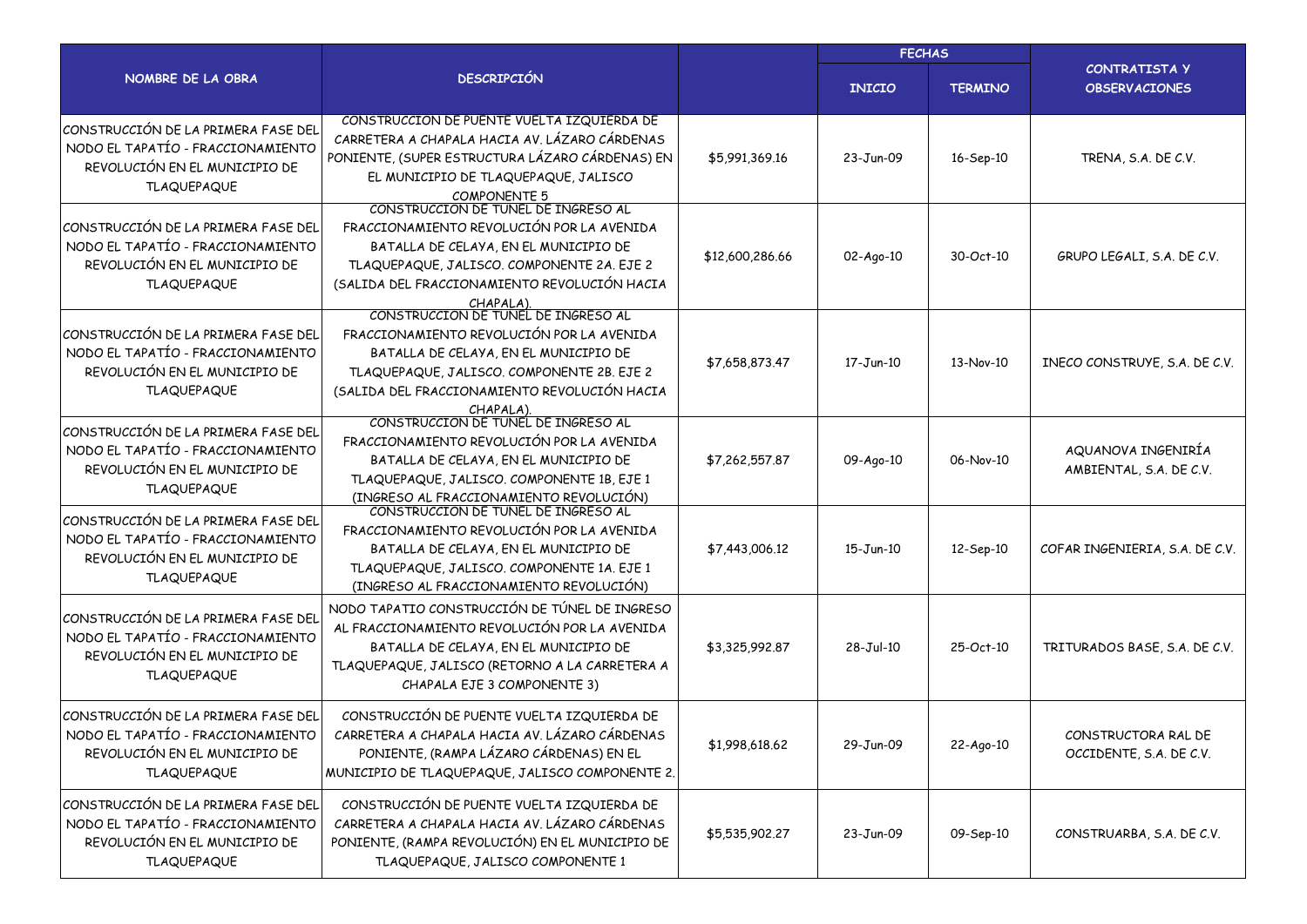|                                                                                                                                 |                                                                                                                                                                                 |                 | <b>FECHAS</b>   |                |                                                       |
|---------------------------------------------------------------------------------------------------------------------------------|---------------------------------------------------------------------------------------------------------------------------------------------------------------------------------|-----------------|-----------------|----------------|-------------------------------------------------------|
| NOMBRE DE LA OBRA                                                                                                               | <b>DESCRIPCIÓN</b>                                                                                                                                                              |                 | <b>INICIO</b>   | <b>TERMINO</b> | <b>CONTRATISTA Y</b><br><b>OBSERVACIONES</b>          |
| CONSTRUCCIÓN DE LA PRIMERA FASE DEL<br>NODO EL TAPATÍO - FRACCIONAMIENTO<br>REVOLUCIÓN EN EL MUNICIPIO DE<br><b>TLAQUEPAQUE</b> | LOSA DE RODAMIENTO DEL PUENTE VUELTA IZQUIERDA<br>DE CARRETERA A CHAPALA HACIA LÁZARO CARDENAS<br>PONIENTE.                                                                     | \$4,939,890.53  | 30-Sep-10       | 29-Oct-10      | CONCRETO Y CONSTRUCCIONES<br>ALSI, S.A. DE C.V.       |
| CONSTRUCCIÓN DE LA PRIMERA ETAPA LA<br>SOLUCIÓN VIAL SAN IGNACIO - NIÑO<br>OBRERO, EN EL MUNICIPIO DE ZAPOPAN                   | CONSTRUCCIÓN DEL NODO URBANO AV. LÁZARO<br>CÁRDENAS AV. NIÑO OBRERO EN EL MUNICIPIO DE<br>ZAPOPAN, COMPONENTE IV (LOS A. ORIENTE)                                               | \$5,684,798,71  | 30-Sep-10       | 19-Ene-11      | CONSTRUCTORA RAL DE<br>OCCIDENTE, S.A. DE C.V.        |
| CONSTRUCCIÓN DE LA PRIMERA ETAPA LA<br>SOLUCIÓN VIAL SAN IGNACIO - NIÑO<br>OBRERO, EN EL MUNICIPIO DE ZAPOPAN                   | CONSTRUCCIÓN DEL NODO URBANO AV. LÁZARO<br>CÁRDENAS AV. NIÑO OBRERO EN EL MUNICIPIO DE<br>ZAPOPAN, COMPONENTE IV (LOS A. ORIENTE)                                               | \$6,029,571.64  | $01 - Oct - 10$ | 20-Ene-11      | CONSTRUCTORA GODA, S.A. DE<br>C.V.                    |
| CONSTRUCCIÓN DE LA PRIMERA ETAPA<br>DEL PASO A DESNIVEL CIRCUNVALACIÓN<br>ÁVILA CAMACHO, EN EL MUNICIPIO DE<br>GUADALAJARA      | ELABORACIÓN DEL ESTUDIO Y PROYECTO EJECUTIVO<br>DEL CRUCERO CIRCUNVALACIÓN J. ALVAREZ DEL<br>CASTILLO Y AV. AVILA CAMACHO, EN EL MUNICIPIO DE<br>GUADALAJARA JALISCO (ETAPA II) | \$2,448,350.00  | 09-Jun-10       | 05-Dic-10      | IBAÑEZ ARQUITECTOS, S.C.                              |
| CONSTRUCCIÓN DE LA PRIMERA ETAPA<br>DEL NODO PERIFÉRICO - COLÓN, EN EL<br>MUNICIPIO DE TLAQUEPAQUE                              | NODO COLON Y PERIFÉRICO PUENTE VEHICULAR<br>ORIENTE PRIMERA ETAPA UBICADO EN EL MUNICIPIO DE<br>TLAQUEPAQUE, JALISCO COMPONENTE DE OBRA No: 11-A                                | \$9,868,587.84  | 17-Sep-10       | 13-Feb-11      | SERVICIOS CONSTRUCTIVOS E<br>INGENIERIA, S.A. DE C.V. |
| CONSTRUCCIÓN DE LA PRIMERA ETAPA<br>DEL NODO PERIFÉRICO - COLÓN, EN EL<br>MUNICIPIO DE TLAQUEPAQUE                              | NODO COLON Y PERIFÉRICO PUENTE VEHICULAR<br>ORIENTE PRIMERA ETAPA UBICADO EN EL MUNICIPIO DE<br>TLAQUEPAQUE, JALISCO COMPONENTE DE OBRA No. 11-B                                | \$16,333,095.80 | 17-Sep-10       | 13-Feb-11      | SERVICIOS CONSTRUCTIVOS E<br>INGENIERIA, S.A. DE C.V. |
| CONSTRUCCIÓN DE LA PRIMERA ETAPA<br>DEL NODO PERIFÉRICO - COLÓN, EN EL<br>MUNICIPIO DE TLAQUEPAQUE                              | NODO COLON Y PERIFÉRICO PUENTE VEHICULAR<br>ORIENTE PRIMERA ETAPA UBICADO EN EL MUNICIPIO DE<br>TLAQUEPAQUE, JALISCO COMPONENTE DE OBRA No. 11-C                                | \$16,804,976.90 | 17-Sep-10       | 13-Feb-11      | SERVICIOS CONSTRUCTIVOS E<br>INGENIERIA, S.A. DE C.V. |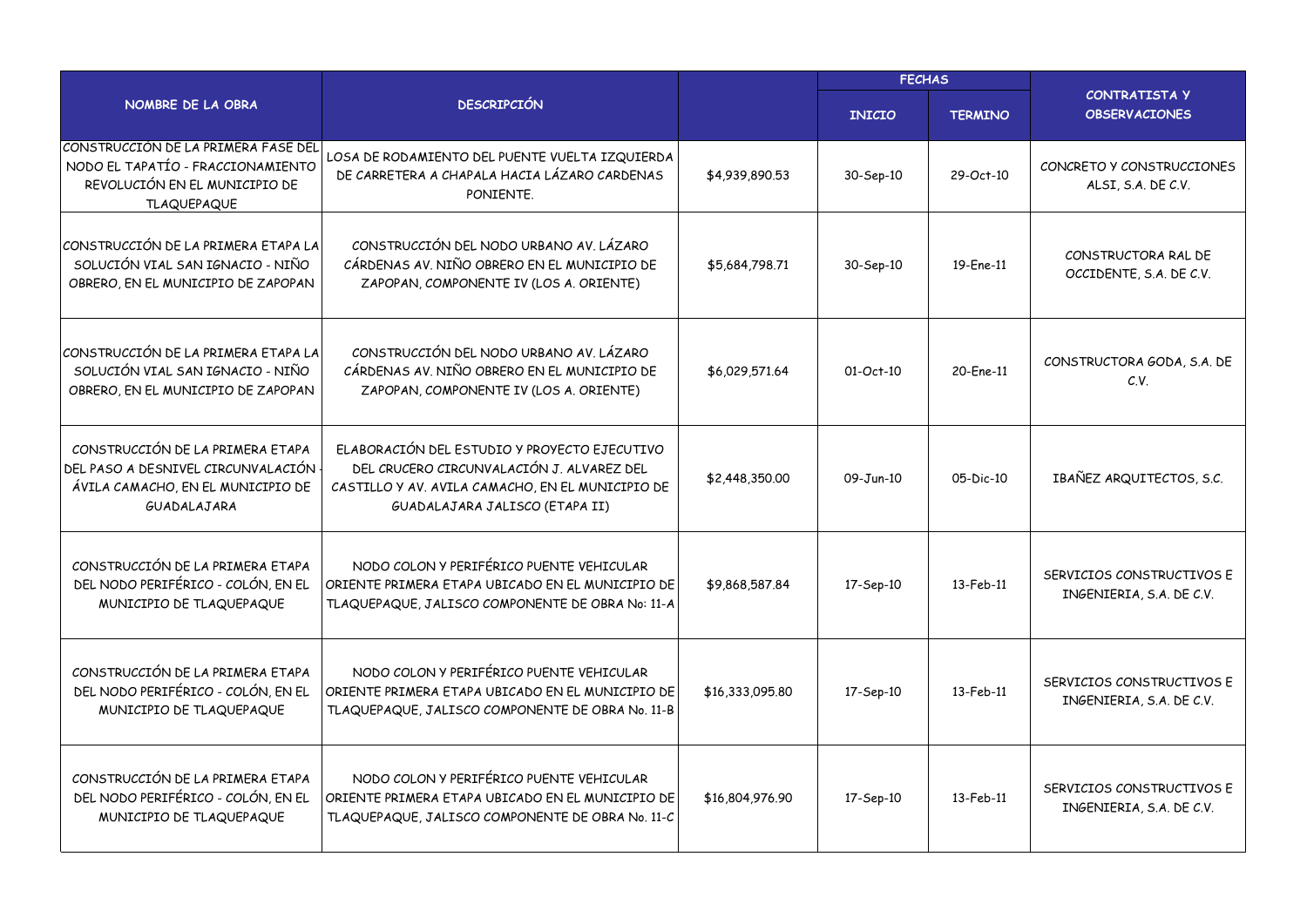|                                                                                                                                                                 |                                                                                                                                                                                                                                                                                      |                 | <b>FECHAS</b> |                |                                                                                                                       |  |
|-----------------------------------------------------------------------------------------------------------------------------------------------------------------|--------------------------------------------------------------------------------------------------------------------------------------------------------------------------------------------------------------------------------------------------------------------------------------|-----------------|---------------|----------------|-----------------------------------------------------------------------------------------------------------------------|--|
| NOMBRE DE LA OBRA                                                                                                                                               | <b>DESCRIPCIÓN</b>                                                                                                                                                                                                                                                                   |                 | <b>INICIO</b> | <b>TERMINO</b> | CONTRATISTA Y<br><b>OBSERVACIONES</b>                                                                                 |  |
| CONSTRUCCIÓN DE LA PRIMERA ETAPA<br>DEL NODO PERIFÉRICO - COLÓN, EN EL<br>MUNICIPIO DE TLAQUEPAQUE                                                              | NODO COLON Y PERIFÉRICO PUENTE VEHICULAR<br>ORIENTE PRIMERA ETAPA UBICADO EN EL MUNICIPIO DE<br>TLAQUEPAQUE, JALISCO COMPONENTE DE OBRA No. 11-D                                                                                                                                     | \$8,439,862.19  | 17-Sep-10     | 13-Feb-11      | SERVICIOS CONSTRUCTIVOS E<br>INGENIERIA, S.A. DE C.V.                                                                 |  |
| CONSTRUCCIÓN DE LA PRIMERA ETAPA<br>DEL NODO CIRCUNVALACIÓN - JUAN<br>PABLO II, EN EL MUNICIPIO DE<br>GUADALAJARA                                               | SERVICIOS DE CONSULTORÍA, ASESORÍA, ESTUDIOS E<br>INVESTIGACIONES PARA LA ELABORACIÓN DEL<br>PROYECTO EJECUTIVO: NODO VIAL UBICADO EN LA<br>CONFLUENCIA DE LAS AVENIDAS JUAN PABLO II Y<br>CIRCUNVALACIÓN OBLATOS EN EL MUNICIPIO DE<br>GUADALAJARA, JAL.                            | \$2,070,600.00  | 27-Abr-10     | 28-Jul-10      | CONSTRUCTORES Y ASESORES DE<br>OBRAS, S.A. DE C.V.                                                                    |  |
| CONCLUSIÓN DEL NODO PERIFERICO<br>CARRETERA LIBRE A ZAPOTLANEJO                                                                                                 | CONSTRUCCIÓN DE COLECTORES PLUVIALES EN NODO<br>VIAL EN EL CRUCE DEL PERIFÉRICO ORIENTE CON LA<br>CARRETERA LIBRE GUADALAJARA-ZAPOTLANEJO DEL<br>KM. 10+400 AL KM. 11+780 DEL PERIFÉRICO ORIENTE,<br>MEDIANTE OBRAS COMPLEMENTARIAS, DRENAJE Y<br>SUBDRENAJE PLUVIAL EN TONALA, JAL. | \$17,511,852,48 | 04-Ago-10     | $01-Dic-10$    | SPHAERA CONSTRUCCIONES, S.A.<br>DE C.V.                                                                               |  |
| CONCLUSIÓN DEL NODO CARRETERA<br>LIBRE A ZAPOTLANEJO - PERIFÉRICO EN<br>EL SISTEMA ANILLO PERIFÉRICO EN LOS<br>MUNICIPIOS DE EL SALTO Y<br>TLAJOMULCO DE ZUÑIGA | ALUMBRADO PÚBLICO Y OBRAS COMPLEMENTARIAS EN<br>EL ANILLO PERIFÉRICO ORIENTE Y LA CARRETERA LIBRE<br>A GUADALAJARA - ZAPOTLANEJO EN TONALA, JALISCO.                                                                                                                                 | \$7,364,363.50  | 10-May-10     | 06-Sep-10      | CONSORCIO CONSTRUCTOR<br>PROFESIONAL, S.A. DE C.V.                                                                    |  |
| CONCLUSIÓN DEL NODO CARRETERA<br>LIBRE A ZAPOTLANEJO - PERIFÉRICO EN<br>EL SISTEMA ANILLO PERIFÉRICO EN LOS<br>MUNICIPIOS DE EL SALTO Y<br>TLAJOMULCO DE ZUÑIGA | REUBICACIÓN DE LINEA DE ALIMENTACIÓN DE AGUA<br>POTABLE PARA EL CEFERESO DE PUENTE GRANDE, EN<br>NODO VIAL ZAPOTLANEJO - ENTRONQUE PERIFÉRICO<br>ORIENTE CON CARRETERA LIBRE GUADALAJARA -<br>ZAPOTLANEJO EN EL MUNICIPO DE TONALA, JALISCO                                          | \$1,070,124.56  | 23-Sep-10     | 04-Nov-10      | INGENIEROS DE LA TORRE, S.A.<br>DE C.V.                                                                               |  |
| CONCLUSIÓN DEL NODO PERIFERICO -<br>BELISARIO DOMINGUEZ EN EL<br>MUNICIPIO DE GUADALAJARA                                                                       | PRELIMINARES PARA LA AMPLIACIÓN DEL ANILLO<br>PERIFÉRICO NORTE, AL NOROESTE DE LA CALLE RAMÓN<br>ALCARAZ, EN GUADALAJARA, JALISCO.                                                                                                                                                   | \$794,161,26    | 11-Dic-09     | 10-May-10      | ALDSANBM CONSTRUCTORA, S.A.<br>DE C.V.                                                                                |  |
| CONCLUSIÓN DEL NODO PERIFÉRICO -<br>BELISARIO DOMINGUEZ EN EL<br>MUNICIPIO DE GUADALAJARA                                                                       | PRELIMINARES PARA LA AMPLIACIÓN DEL ANILLO<br>PERIFERICO NORTE, AL SURESTE DE LA CALLE SITIO DE<br>PUEBLA, EN GUADALAJARA, JALISCO                                                                                                                                                   | \$575,801.80    | 11-Dic-09     | $24 - Jun-10$  | CONSTRUCTORA LIDERAZGO, S.A.<br>DE C.V.                                                                               |  |
| CONCLUSIÓN DEL NODO PERIFÉRICO -<br>BELISARIO DOMINGUEZ EN EL<br>MUNICIPIO DE GUADALAJARA                                                                       | NODO VIAL BELISARIO DOMÍNGUEZ, OBRAS<br>COMPLEMENTARIAS EN TRAMO LATERAL SUR, DEL<br>CADENAMIENTO 1+000 AL 2+200 PAVIMENTO ASFALTICO<br>Y BANQUETAS                                                                                                                                  | \$2,525,604.69  | 06-Oct-10     | 04-Dic-10      | SR. MARGARITO YAÑEZ NUÑEZ Y<br>DELFINA PLASCENCIA SÁNCHEZ<br>(APODERADA LEGAL) LIC. MARIA<br>ISABEL YAÑEZ PLASCENCIA. |  |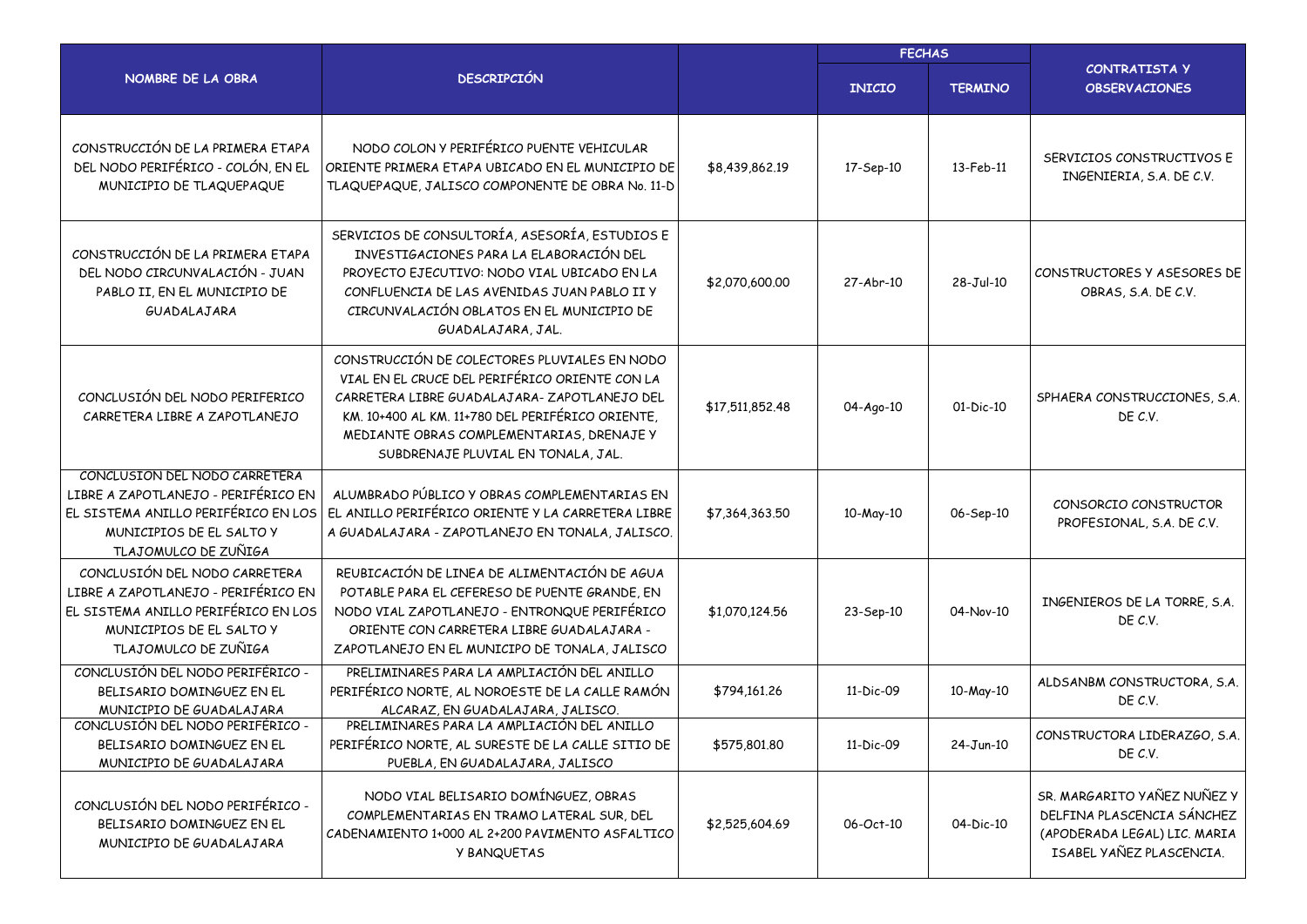|                                                                                                                      |                                                                                                                                                                                                                                                                                                                                 |                 | <b>FECHAS</b>    |                |                                                         |
|----------------------------------------------------------------------------------------------------------------------|---------------------------------------------------------------------------------------------------------------------------------------------------------------------------------------------------------------------------------------------------------------------------------------------------------------------------------|-----------------|------------------|----------------|---------------------------------------------------------|
| NOMBRE DE LA OBRA                                                                                                    | <b>DESCRIPCIÓN</b>                                                                                                                                                                                                                                                                                                              |                 | <b>INICIO</b>    | <b>TERMINO</b> | <b>CONTRATISTA Y</b><br><b>OBSERVACIONES</b>            |
| CONCLUSIÓN DEL NODO PERIFÉRICO -<br>BELISARIO DOMINGUEZ EN EL<br>MUNICIPIO DE GUADALAJARA                            | NODO VIAL BELISARIO DOMÍNGUEZ, OBRAS<br>COMPLEMENTARIAS EN TRAMO LATERAL SUR, DEL<br>CADENAMIENTO 1+000 AL 2+200 PAVIMENTO ASFALTICO<br>Y BANQUETAS                                                                                                                                                                             | \$5,131,015.15  | 23-Sep-10        | 21-Nov-10      | GRUPO IRLANDA, S.A. DE C.V.                             |
| CONSTRUCCIÓN DEL NODO BELISARIO<br>DOMÍNGUEZ - PERIFÉRICO, EN EL<br>SISTEMA ANILLO PERIFÉRICO                        | CONSTRUCCIÓN DEL COMPONENTE 3 LATERAL SUR<br>"NODO VIAL ANILLO PERIFÉRICO NORTE - AV. BELISARIO<br>DOMÍNGUEZ"                                                                                                                                                                                                                   | \$5,082,568.54  | 02-Mar-09        | 22-Oct-10      | AQUANOVA INGENIRÍA<br>AMBIENTAL, S.A. DE C.V.           |
| CONSTRUCCIÓN DEL NODO BELISARIO<br>DOMÍNGUEZ - PERIFÉRICO, EN EL<br>SISTEMA ANILLO PERIFÉRICO                        | CONSTRUCCIÓN DEL COMPONENTE 2 RETORNO<br>DEPRIMIDO ORIENTE "NODO VIAL ANILLO PERIFÉRICO<br>NORTE- AV. BELISARIO DOMÍNGUEZ"                                                                                                                                                                                                      | \$16,000,000.00 | 02-Mar-09        | 22-Oct-10      | ESTUDIOS, PROYECTOS Y<br>CONSTRUCCIONES, S.A. DE C.V.   |
| CONSTRUCCIÓN DEL PUENTE SOBRE AV.<br>LÓPEZ MATEOS EN EL SISTEMA LÁZARO<br>CÁRDENAS EN EL MUNICIPIO DE<br>GUADALAJARA | CONSTRUCCIÓN, INSTALACIÓN Y TENSADO DEL<br>SISTEMA DE TIRANTES DE ACERO PARA EL PUENTE<br>SOBRE LOPEZ MATEOS EN EL SISTEMA LAZARO<br>CARDENAS MUNICIPIO DE GUADALAJARA                                                                                                                                                          | \$15,790,161.22 | 05-Abr-10        | 02-Ago-10      | FREYSSINET DE MEXICO, S.A. DE<br>C.V.                   |
| CONSTRUCCIÓN DEL PUENTE SOBRE AV.<br>LÓPEZ MATEOS EN EL SISTEMA LÁZARO<br>CÁRDENAS EN EL MUNICIPIO DE<br>GUADALAJARA | CONSTRUCCIÓN DE LOS DISPOSITIVOS DE PROTECCIÓN<br>SÍSMICA Y JUNTAS DE CALZADA EN EL PUENTE SOBRE<br>LOPEZ MATEOS EN EL SISTEMA LAZARO CARDENAS,<br>MUNICIPIO DE GUADALAJARA                                                                                                                                                     | \$21,753,012.15 | <b>26-Mar-10</b> | 15-Oct-10      | MEXICANA DE PRESFUERZO SA DE<br>$\mathcal{C}\mathsf{V}$ |
| CONSTRUCCIÓN DEL PUENTE SOBRE AV.<br>LÓPEZ MATEOS EN EL SISTEMA LÁZARO<br>CÁRDENAS EN EL MUNICIPIO DE<br>GUADALAJARA | SOLUCIÓN VEHICULAR EN EL CRUCE DE LA CALZADA<br>LÁZARO CÁRDENAS Y AV. LÓPEZ MATEOS 1A. ETAPA.<br>COMPONENTE I (RAMPA ORIENTE)                                                                                                                                                                                                   | \$11,009,367.43 | 08-May-09        | 24-Oct-10      | TRENA, S.A. DE C.V.                                     |
| CONSTRUCCIÓN DEL PUENTE SOBRE AV.<br>LÓPEZ MATEOS EN EL SISTEMA LÁZARO<br>CÁRDENAS EN EL MUNICIPIO DE<br>GUADALAJARA | SOLUCIÓN VEHICULAR EN EL CRUCE DE LA CALZADA<br>LÁZARO CÁRDENAS Y AV. LÓPEZ MATEOS 1A. ETAPA,<br>COMPONENTE 2 (CUERPO ORIENTE)                                                                                                                                                                                                  | \$20,942,905.36 | 08-May-09        | 14-Oct-10      | CONSTRUCTORA RAL DE<br>OCCIDENTE, S.A. DE C.V.          |
| CONSTRUCCIÓN DEL PUENTE SOBRE AV.<br>LÓPEZ MATEOS EN EL SISTEMA LÁZARO<br>CÁRDENAS EN EL MUNICIPIO DE<br>GUADALAJARA | SOLUCIÓN VEHICULAR EN EL CRUCE DE LA CALZADA<br>LÁZARO CÁRDENAS Y AV. LÓPEZ MATEOS 1A. ETAPA.<br>COMPONENTE No. 5 (CUERPO PUENTE PONIENTE LADO<br>NORTE).                                                                                                                                                                       | \$30,751,754,12 | 08-May-09        | 13-Oct-10      | OBRASY DESARROLLOS<br>ESPECIALIZADOS, S.A. DE C.V.      |
| CONSTRUCCIÓN DEL PUENTE SOBRE AV.<br>LÓPEZ MATEOS EN EL SISTEMA LÁZARO<br>CÁRDENAS EN EL MUNICIPIO DE<br>GUADALAJARA | SUPERVISIÓN Y CONTROL DE CALIDAD PARA LA<br>ESTRUCTURA METÁLICA DEL COMPONENTE 5, DEL<br>PUENTE SOBRE LÓPEZ MATEOS EN EL SISTEMA LÁZARO<br>CÁRDENAS                                                                                                                                                                             | \$1,291,520.80  | 09-Jun-10        | 18-Ago-10      | ASESORIA ESPECIALIZADA EN<br>SOLDADURA, S.A. DE C.V.    |
| CONSTRUCCIÓN DEL PUENTE SOBRE AV.<br>LÓPEZ MATEOS EN EL SISTEMA LÁZARO<br>CÁRDENAS EN EL MUNICIPIO DE<br>GUADALAJARA | SOLUCIÓN VEHICULAR EN EL CRUCE DE LA CALZADA<br>LÁZARO CÁRDENAS Y AV. LÓPEZ MATEOS 1ER. ETAPA<br>COMPONENTE No. 6 (LOSA DE PAVIMENTO EN TRABES<br>CAJON LADO PTE- SUR) SOBRE AV. LÓPEZ MATEOS EN EL<br>SISTEMA LÁZARO CÁRDENAS EN MUNICIPIO DE<br>GUADALAJARA, LOSA DE PAVIMENTO EN TRABES DE<br>CAJON DE CARRIL SUR - PONIENTE | \$7,839,855.42  | 14-Sep-10        | 28-Oct-10      | TRENA, S.A. DE C.V.                                     |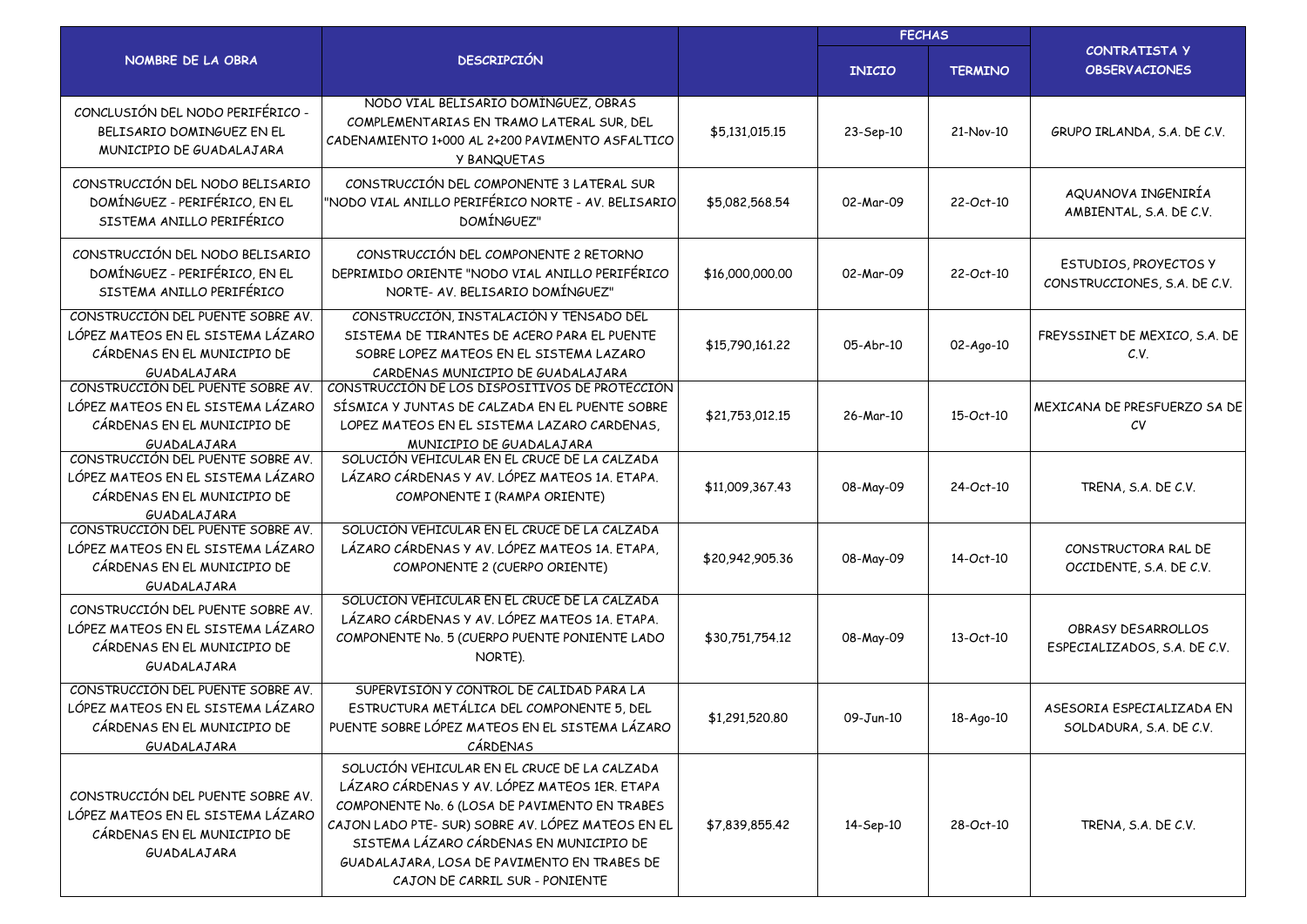|                                                                                                                      |                                                                                                                                                                                                                                                                                                                               |                 | <b>FECHAS</b>   |                |                                                       |  |
|----------------------------------------------------------------------------------------------------------------------|-------------------------------------------------------------------------------------------------------------------------------------------------------------------------------------------------------------------------------------------------------------------------------------------------------------------------------|-----------------|-----------------|----------------|-------------------------------------------------------|--|
| NOMBRE DE LA OBRA                                                                                                    | <b>DESCRIPCIÓN</b>                                                                                                                                                                                                                                                                                                            |                 | <b>INICIO</b>   | <b>TERMINO</b> | CONTRATISTA Y<br><b>OBSERVACIONES</b>                 |  |
| CONSTRUCCIÓN DEL PUENTE SOBRE AV<br>LÓPEZ MATEOS EN EL SISTEMA LÁZARO<br>CÁRDENAS EN EL MUNICIPIO DE<br>GUADALAJARA  | SUPERVISIÓN Y CONTROL DE CALIDAD PARA LA<br>ESTRUCTURA METALICA DEL COMPONENTE 2, DEL<br>PUENTE SOBRE LOPEZ MATEOS EN EL SISTEMA LAZARO<br>CARDENAS EN EL MUNICIPIO DE GUADALAJARA.                                                                                                                                           | \$995,261.44    | 14-Jun-10       | 11-Oct-10      | SERVICIOS ENGA INGENIERIA.<br>S.C.                    |  |
| CONSTRUCCIÓN DEL PUENTE SOBRE AV.<br>LÓPEZ MATEOS EN EL SISTEMA LÁZARO<br>CÁRDENAS EN EL MUNICIPIO DE<br>GUADALAJARA | SUPERVISIÓN Y CONTROL DE CALIDAD PARA LA<br>ESTRUCTURA METALICA DEL COMPONENTE 6, DEL<br>PUENTE SOBRE LOPEZ MATEOS EN EL SISTEMA LAZARO<br>CARDENAS EN EL MUNICIPIO DE GUADALAJARA                                                                                                                                            | \$1,322,748,00  | $12-Jul-10$     | 27-Sep-10      | ING. BENJAMÍN SOLÍS VILLA                             |  |
| CONSTRUCCIÓN DEL PUENTE SOBRE AV.<br>LÓPEZ MATEOS EN EL SISTEMA LÁZARO<br>CÁRDENAS EN EL MUNICIPIO DE<br>GUADALAJARA | SOLUCION VEHICULAR EN EL CRUCE DE LA CALZADA<br>LÁZARO CÁRDENAS Y AV. LÓPEZ MATEOS 1ER. ETAPA<br>COMPONENTE No. (RAMPA-OTE) SOBRE AV. LÓPEZ<br>MATEOS EN EL SISTEMA LÁZARO CÁRDENAS EN<br>MUNICIPIO DE GUADALAJARA, REMATE DE RAMPA<br>ORIENTE A PAVIMENTO EXISTENTE Y OBRAS<br><b>COMPLEMENTARIAS</b>                        | \$7,417,366,88  | 09-Sep-10       | 23-Oct-10      | PROMOTORES INMOBILIARIOS<br>RIVERA, S.A. DE C.V.      |  |
| CONSTRUCCIÓN DEL PUENTE SOBRE AV.<br>LÓPEZ MATEOS EN EL SISTEMA LÁZARO<br>CÁRDENAS EN EL MUNICIPIO DE<br>GUADALAJARA | SOLUCIÓN VEHICULAR EN EL CRUCE DE LA CALZADA<br>LÁZARO CÁRDENAS Y AV. LÓPEZ MATEOS 1ER. ETAPA<br>COMPONENTE No. (PILÓN LADO PONIENTE) SOBRE AV.<br>LÓPEZ MATEOS EN EL SISTEMA LÁZARO CÁRDENAS EN<br>MUNICIPIO DE GUADALAJARA, ESTRUCTURA DE<br>CONCRETO PARA CIMENTACIÓN DE ZAPATA DE PILON<br><b>LADO PONIENTE</b>           | \$8,021,891.06  | $13-Sep-10$     | 27-Oct-10      | <b>ESTRUCTURAS Y MONTAJES</b><br>FERRUM, S.A. DE C.V. |  |
| CONSTRUCCIÓN DEL PUENTE SOBRE AV.<br>LÓPEZ MATEOS EN EL SISTEMA LÁZARO<br>CÁRDENAS EN EL MUNICIPIO DE<br>GUADALAJARA | SOLUCIÓN VEHICULAR EN EL CRUCE DE LA CALZADA<br>LÁZARO CÁRDENAS Y AV. LÓPEZ MATEOS 1ER. ETAPA<br>COMPONENTE No. 6 (LOSA DE PAVIMENTO EN TRABES<br>CAJON LADO PTE- SUR) SOBRE AV. LÓPEZ MATEOS EN EL<br>SISTEMA LÁZARO CÁRDENAS EN MUNICIPIO DE<br>GUADALAJARA, LOSA DE PAVIMENTO EN TRABES CAJON<br>DE CARRIL SUR - PONIENTE. | \$8,055,807.60  | 18-Ago-10       | 15-Nov-10      | TRENA, S.A. DE C.V.                                   |  |
| CONSTRUCCIÓN DEL PUENTE SOBRE AV.<br>LÓPEZ MATEOS EN EL SISTEMA LÁZARO<br>CÁRDENAS EN EL MUNICIPIO DE<br>GUADALAJARA | SOLUCIÓN VEHICULAR EN EL CRUCE DE LA CALZADA<br>LÁZARO CÁRDENAS Y AV. LÓPEZ MATEOS 1A. ETAPA.<br>COMPONENTE No. 6 (CUERPO PUENTE PONIENTE LADO<br>SUR).                                                                                                                                                                       | \$11,960,836.51 | 08-May-09       | 29-Oct-10      | TRENA, S.A. DE C.V.                                   |  |
| CONSTRUCCIÓN DEL PUENTE SOBRE AV.<br>LÓPEZ MATEOS EN EL SISTEMA LÁZARO<br>CÁRDENAS EN EL MUNICIPIO DE<br>GUADALAJARA | CONSTRUCCIÓN DE LOSA DE RODAMIENTO DE LOS<br>CARRILES SUR PONIENTE DEL PUENTE MATUTE REMUS                                                                                                                                                                                                                                    | \$4,128,668.91  | $30 - Aqo - 10$ | 28-Sep-10      | CONSTRUCCIONES ICU, S.A. DE<br>C.V.                   |  |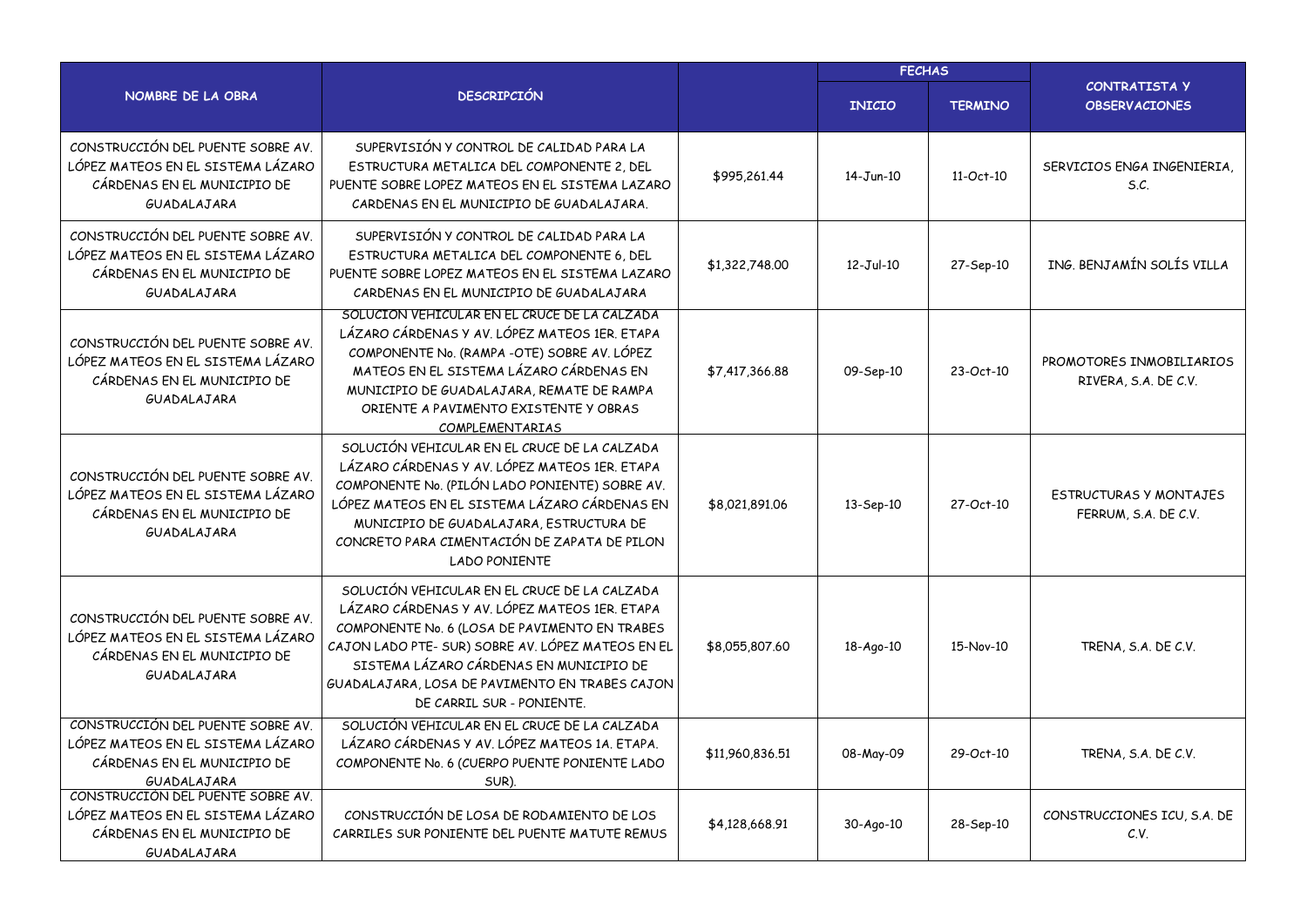|                                                                                                                                                                                                                                                                                                                  |                                                                                             |                | <b>FECHAS</b> |                |                                              |
|------------------------------------------------------------------------------------------------------------------------------------------------------------------------------------------------------------------------------------------------------------------------------------------------------------------|---------------------------------------------------------------------------------------------|----------------|---------------|----------------|----------------------------------------------|
| NOMBRE DE LA OBRA                                                                                                                                                                                                                                                                                                | <b>DESCRIPCIÓN</b>                                                                          |                | <b>INICIO</b> | <b>TERMINO</b> | <b>CONTRATISTA Y</b><br><b>OBSERVACIONES</b> |
| LIBERACION DE DERECHOS DE VIA Y<br>ADQUISICIÓN DE RESERVAS<br>TERRITORIALES PARA LA<br>MODERNIZACIÓN Y CIERRE DEL SISTEMA<br>ANILLO PERIFÉRICO Y VIALIDADES<br>ALIMENTADORAS GUADALAJARA.<br>IXTLAHUACAN DE LOS MEMBRILLOS,<br>JUANACATLAN, EL SALTO, TLAJOMULCO<br>DE ZUÑIGA<br>LIBERACION DE DERECHOS DE VIA Y | CONVENIO DE OCUPACIÓN PREVIA DE TIERRAS<br>EJIDALES PARCELADAS, PARCELA 15 DEL EJIDO TONALA | \$407,745.00   | $01$ -Ene-10  | 21-May-10      | FELIPE JARERO ESCOBEDO                       |
| ADQUISICIÓN DE RESERVAS<br>TERRITORIALES PARA LA<br>MODERNIZACIÓN Y CIERRE DEL SISTEMA<br>ANILLO PERIFÉRICO Y VIALIDADES<br>ALIMENTADORAS GUADALAJARA,<br>IXTLAHUACAN DE LOS MEMBRILLOS.<br>JUANACATLAN, EL SALTO, TLAJOMULCO<br>DE ZUÑIGA<br>LIBERACION DE DERECHOS DE VIA Y                                    | CONVENIO DE OCUPACIÓN PREVIA DE TIERRAS<br>EJIDALES PARCELADAS, PARCELA 35 DEL EJIDO TONALA | \$7,184,924.50 | 01-Ene-10     | 21-May-10      | MACARIA DIAZ LUCANO                          |
| ADQUISICIÓN DE RESERVAS<br>TERRITORIALES PARA LA<br>MODERNIZACIÓN Y CIERRE DEL SISTEMA<br>ANILLO PERIFÉRICO Y VIALIDADES<br>ALIMENTADORAS GUADALAJARA.<br>IXTLAHUACAN DE LOS MEMBRILLOS,<br>JUANACATLAN, EL SALTO, TLAJOMULCO<br>DE ZUÑIGA<br>LIBERACION DE DERECHOS DE VIA Y                                    | CONVENIO DE OCUPACIÓN PREVIA DE TIERRAS<br>EJIDALES PARCELADAS, PARCELA 65 DEL EJIDO TONALA | \$887,159.00   | 01-Ene-10     | 21-May-10      | <b>JESUS TORRES SOLIS</b>                    |
| ADQUISICIÓN DE RESERVAS<br>TERRITORIALES PARA LA<br>MODERNIZACIÓN Y CIERRE DEL SISTEMA<br>ANILLO PERIFÉRICO Y VIALIDADES<br>ALIMENTADORAS GUADALAJARA.<br>IXTLAHUACAN DE LOS MEMBRILLOS.<br>JUANACATLAN, EL SALTO, TLAJOMULCO<br>DE ZUÑIGA<br>LIBERACION DE DERECHOS DE VIA Y                                    | CONVENIO DE OCUPACIÓN PREVIA DE TIERRAS<br>EJIDALES PARCELADAS, PARCELA 73 DEL EJIDO TONALA | \$713,024.00   | 01-Ene-10     | 21-May-10      | ZEFERINO AGUAYO MARTINEZ                     |
| ADQUISICIÓN DE RESERVAS<br>TERRITORIALES PARA LA<br>MODERNIZACIÓN Y CIERRE DEL SISTEMA<br>ANILLO PERIFÉRICO Y VIALIDADES<br>ALIMENTADORAS GUADALAJARA,<br>IXTLAHUACAN DE LOS MEMBRILLOS,<br>JUANACATLAN, EL SALTO, TLAJOMULCO<br>DE ZUÑIGA                                                                       | CONVENIO DE OCUPACIÓN PREVIA DE TIERRAS<br>EJIDALES PARCELADAS, PARCELA 78 DEL EJIDO TONALA | \$869,258.00   | 01-Ene-10     | 21-May-10      | RAMON PADILLA JIMENEZ                        |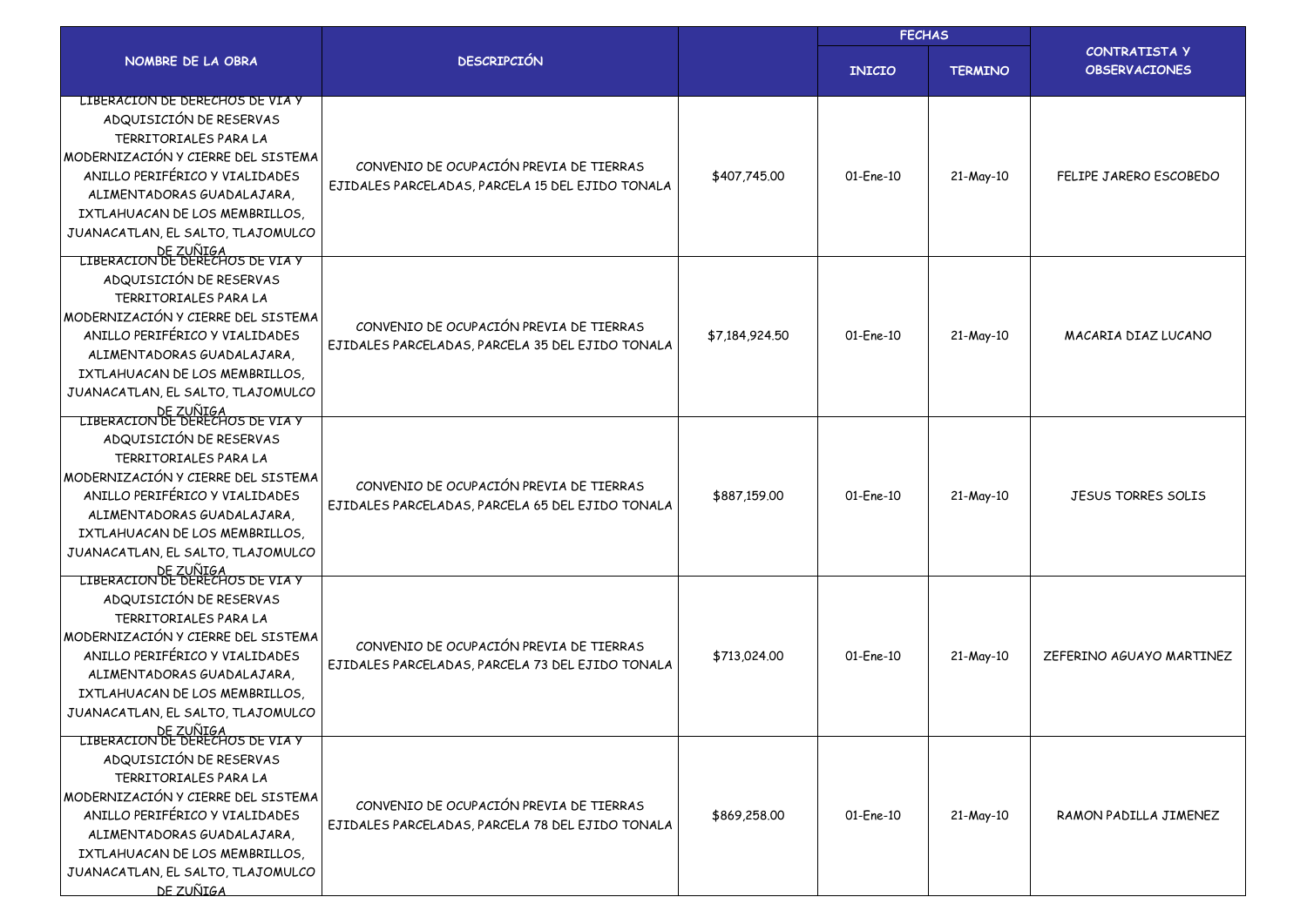|                                                                                                                                                                                                                                                                                                                  |                                                                                              |                | <b>FECHAS</b> |                |                                              |  |
|------------------------------------------------------------------------------------------------------------------------------------------------------------------------------------------------------------------------------------------------------------------------------------------------------------------|----------------------------------------------------------------------------------------------|----------------|---------------|----------------|----------------------------------------------|--|
| NOMBRE DE LA OBRA                                                                                                                                                                                                                                                                                                | <b>DESCRIPCIÓN</b>                                                                           |                | <b>INICIO</b> | <b>TERMINO</b> | <b>CONTRATISTA Y</b><br><b>OBSERVACIONES</b> |  |
| LIBERACION DE DERECHOS DE VIA Y<br>ADQUISICIÓN DE RESERVAS<br>TERRITORIALES PARA LA<br>MODERNIZACIÓN Y CIERRE DEL SISTEMA<br>ANILLO PERIFÉRICO Y VIALIDADES<br>ALIMENTADORAS GUADALAJARA.<br>IXTLAHUACAN DE LOS MEMBRILLOS,<br>JUANACATLAN, EL SALTO, TLAJOMULCO<br>DE ZUÑIGA<br>LIBERACION DE DERECHOS DE VIA Y | CONVENIO DE OCUPACIÓN PREVIA DE TIERRAS<br>EJIDALES PARCELADAS, PARCELA 125 DEL EJIDO TONALA | \$6,085,826,50 | 01-Ene-10     | 21-May-10      | <b>FELIPE CRUZ REYES</b>                     |  |
| ADQUISICIÓN DE RESERVAS<br>TERRITORIALES PARA LA<br>MODERNIZACIÓN Y CIERRE DEL SISTEMA<br>ANILLO PERIFÉRICO Y VIALIDADES<br>ALIMENTADORAS GUADALAJARA.<br>IXTLAHUACAN DE LOS MEMBRILLOS,<br>JUANACATLAN, EL SALTO, TLAJOMULCO<br>DE ZUÑIGA<br>LIBERACION DE DERECHOS DE VIA Y                                    | CONVENIO DE OCUPACIÓN PREVIA DE TIERRAS<br>EJIDALES PARCELADAS, PARCELA 173 DEL EJIDO TONALA | \$784,205.50   | 01-Ene-10     | 21-May-10      | ANTONIO CRUZ AGUILERA                        |  |
| ADQUISICIÓN DE RESERVAS<br>TERRITORIALES PARA LA<br>MODERNIZACIÓN Y CIERRE DEL SISTEMA<br>ANILLO PERIFÉRICO Y VIALIDADES<br>ALIMENTADORAS GUADALAJARA,<br>IXTLAHUACAN DE LOS MEMBRILLOS,<br>JUANACATLAN, EL SALTO, TLAJOMULCO<br>DE ZUÑIGA                                                                       | PERITAJE 4TA. ETAPA DE PERIFÉRICO, SONDEO DE<br>ESTUDIOS Y PREDIOS, EL SALTO, JALISCO        | \$388,532.00   | 06-Sep-10     | 22-Sep-10      | MEXICAN APPRAISER'S, S.C.                    |  |
| MASCOTA-SAN SEBASTIAN DEL OESTE-<br><b>LAS PALMAS</b>                                                                                                                                                                                                                                                            | APLICACIÓN DE RIEGO DE SELLO                                                                 | \$266,544.33   | 09-Mar-05     | 05-Abr-05      | ASFALTOS GUADALAJARA, S.A. DE<br>C.V.        |  |
| JILOTLAN DE LOS DOLORES-<br><b>TEPALCATEPEC</b>                                                                                                                                                                                                                                                                  | CONTINUACION DEL TRAMO CARRETERO (VETAPA)                                                    | \$8,737,672,62 | 22-Sep-06     | 20-Dic-06      | CONSTRUCCIONES Y<br>CARRETERAS, S.A. DE C.V. |  |
| EL BREÑAL-IXCAMILPA                                                                                                                                                                                                                                                                                              | CONTROL DE CALIDAD PARA LA CONTINUACION DEL<br><b>TRAMO CARRETERO</b>                        | \$802,394.40   | 24-Oct-06     | 26-Nov-07      | ING. JOSE LUIS MACIAS<br><b>MERCADO</b>      |  |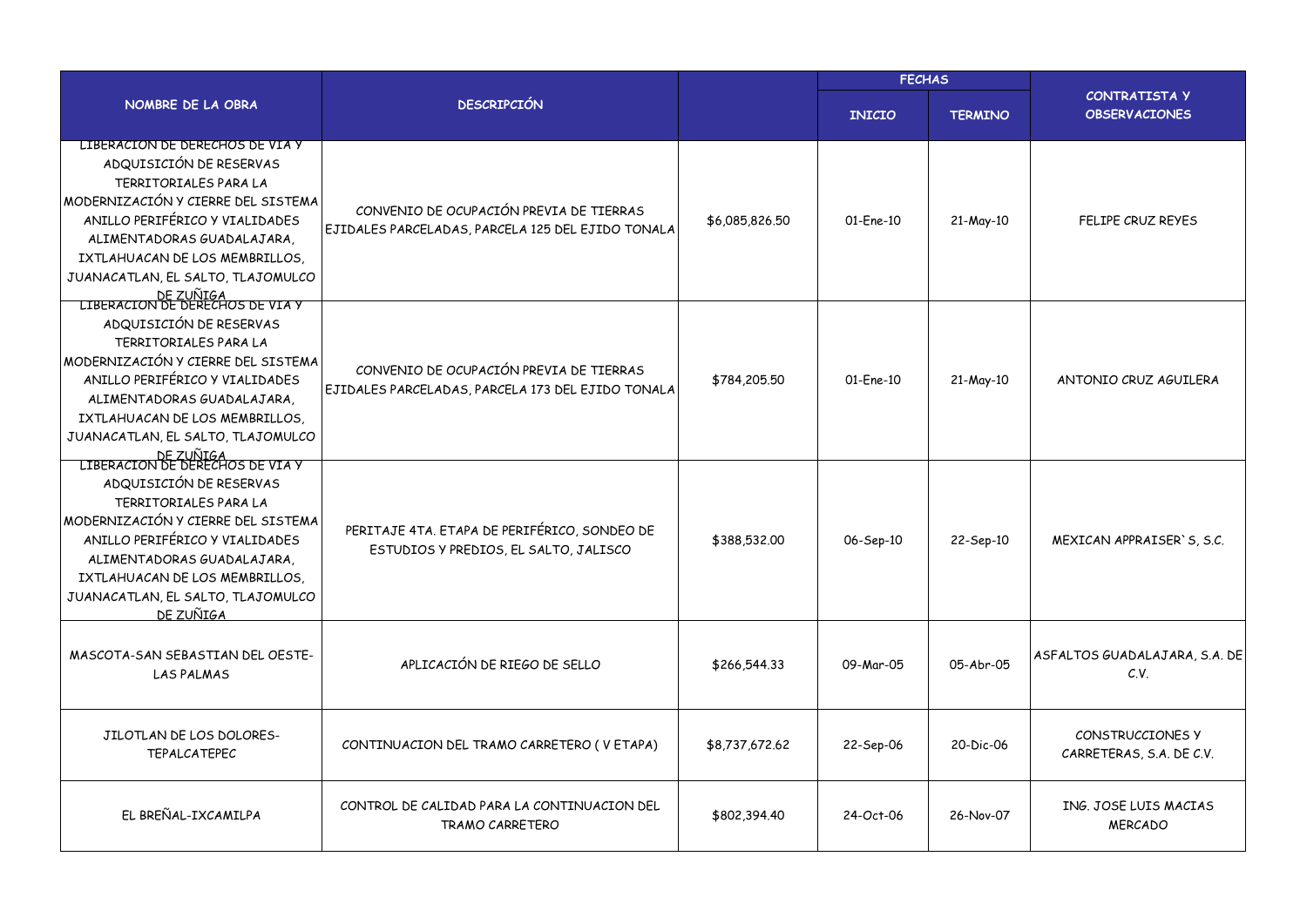|                                                                                                             |                                                                                                                                                  | <b>FECHAS</b>  |               |                |                                                           |
|-------------------------------------------------------------------------------------------------------------|--------------------------------------------------------------------------------------------------------------------------------------------------|----------------|---------------|----------------|-----------------------------------------------------------|
| NOMBRE DE LA OBRA                                                                                           | <b>DESCRIPCIÓN</b>                                                                                                                               |                | <b>INICIO</b> | <b>TERMINO</b> | <b>CONTRATISTA Y</b><br><b>OBSERVACIONES</b>              |
| EL BREÑAL-IXCAMILPA                                                                                         | TERRACERIAS, OBRAS DE DRENAJE, PAVIMENTOS,<br>SEÑALAMIENTO Y OBRAS COMPLEMENTARIAS DEL KM<br>0+000 AL 2+800                                      | \$3,976,784.39 | 12-Ene-09     | 30-Oct-09      | <b>GRUPO CONSTRUCTOR HORUS,</b><br><b>S.A. DE C.V.</b>    |
| ARANDAS-MARTINEZ VALADEZ-SAN<br>DIEGO DE ALEJANDRIA                                                         | TRABAJOS PRELIMINARES DE LA ETAPA CUATRO                                                                                                         | \$1,708,255.58 | 20-Oct-06     | 10-Nov-06      | ING. DAVID PADILLA GOMEZ                                  |
| MAGDALENA-LA QUEMADA-SAN ANDRES                                                                             | TERRACERIAS, OBRAS DE DRENAJE, PAVIMENTOS,<br>SEÑALAMIENTO Y OBRAS COMPLEMENTARIAS DEL KM<br>3+420 AL 6+448                                      | \$5,979,511.56 | 03-Dic-07     | 30-Abr-10      | DIRECCIÓN GENERAL DE<br>INFRAESTRUCTURA CARRETERA         |
| MAGDALENA-LA QUEMADA-SAN ANDRES                                                                             | RECONSTRUCCION DE OBRAS DE DRENAJE PARA EL<br>CAMINO: LA QUEMADA-SAN ANDRES EN LOS TRAMOS<br>DEL KM 3+420 AL KM 3+600 Y DEL KM 3+920 AL KM 6+448 | \$468,858.50   | 27-Jun-08     | 08-Ago-08      | GRUPO CONSTRUCTOR ARQING,<br>$S.A$ DE $C.V.$              |
| ARANDAS-MARTINEZ VALADEZ-SAN<br>DIEGO DE ALEJANDRIA-ENTR. C/ JALPA<br>DE CANOVAS                            | TERMINACION DE LA CONSTRUCCION MEDIANTE<br>TERRACERIAS, OBRAS DE DRENAJE                                                                         | \$3,474,456.60 | 23-Mar-09     | 20-Jun-09      | EDIFICACION Y CONSTRUCCION<br>TENOLCO, S. DE R.L. DE C.V. |
| GASTOS INDIRECTOS                                                                                           | GASTOS DE VIATICOS PARA EL PERSONAL EVENTUAL DE<br>SUPERVISION DE OBRA                                                                           | \$324,000.00   | 02-Oct-06     | 31-Ene-07      | DIRECCION GENERAL<br>ADMINISTRATIVA                       |
| CONTINGENCIAS ANTES, DURANTE Y<br>DESPUES DE LAS LLUVIAS                                                    | MONITOREO Y REP. DEL PUENTE VEHICULAR EN AV. 20 DE<br>NOV. CRUCE CON RIO ZULA EN OCOTLAN                                                         | \$2,858,977.20 | 15-Ago-07     | 26-Nov-07      | GRUPO CONSTRUCTOR FELCA, S.A.<br>DE C.V.                  |
| GUADALUPE DE LERMA-LA CONCEPCION                                                                            | ABASTECIMIENTO DE MATERIALES                                                                                                                     | \$1,626,301.02 | 02-Abr-07     | 31-Ene-10      | DIRECCIÓN GENERAL DE<br>INFRAESTRUCTURA CARRETERA         |
| AMPLIACION CAMINO A TAPALPA-<br>ENTRONQUE ACATLAN DE JUAREZ-<br>CIUDAD GUZMAN (TAPALPA-E.C. ESTATAL<br>401) | TERRACERIAS, PAVIMENTOS Y DRENAJE DEL KM 10+460<br>AL 11+950                                                                                     | \$3,192,664.45 | 22-Nov-07     | $31-Jul-08$    | ALFRA INGENIEROS, S.A. DE C.V.                            |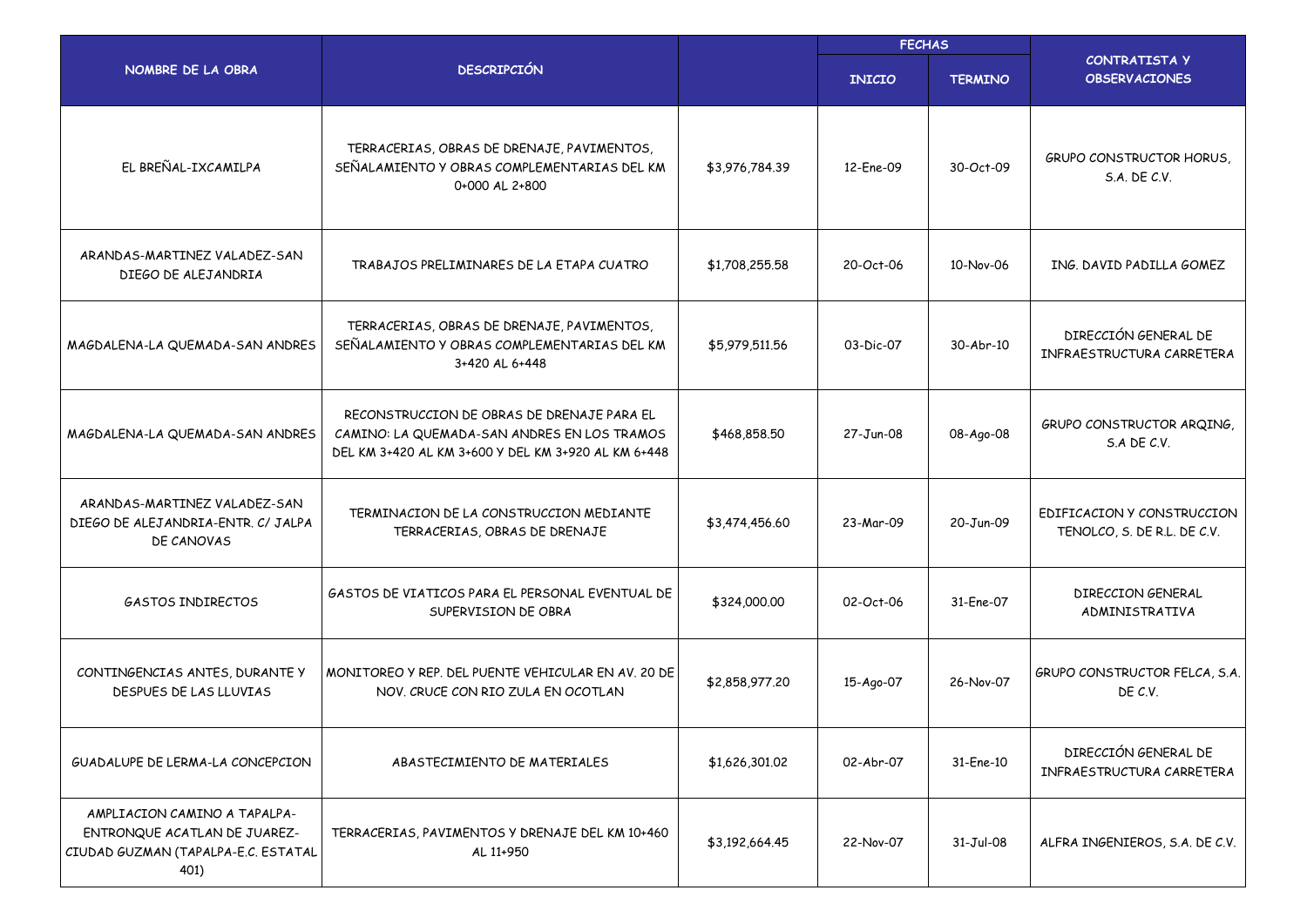|                                                                                           |                                                                                                                              |                 | <b>FECHAS</b> |                |                                                                                        |  |
|-------------------------------------------------------------------------------------------|------------------------------------------------------------------------------------------------------------------------------|-----------------|---------------|----------------|----------------------------------------------------------------------------------------|--|
| NOMBRE DE LA OBRA                                                                         | <b>DESCRIPCIÓN</b>                                                                                                           |                 | <b>INICIO</b> | <b>TERMINO</b> | <b>CONTRATISTA Y</b><br><b>OBSERVACIONES</b>                                           |  |
| TRAMO CARRETERO ENCARNACION DE<br>DIAZ-SAN JUAN DE LOS LAGOS                              | PROYECTO EJECUTIVO DEL CAMINO TIPO A2<br>ENCARNACION DE DIAZ-SAN JUAN DE LOS LAGOS                                           | \$1,500,000.00  | 24-Mar-08     | 15-Oct-08      | GRUPO DE INGENIERIA PARA<br>ESTUDIOS Y CONTROL DE<br>CALIDAD, S.A. DE C.V.             |  |
| TRAMO CARRETERO CHAPALA-JOCOTEPEC                                                         | PROYECTO EJECUTIVO DEL CAMINO TIPO A2 CHAPALA-<br><b>JOCOTFPFC</b>                                                           | \$1,250,000.00  | 28-Feb-08     | 30-Mar-09      | ACASPOLUCA CONSULTORIA Y<br>CONSTRUCCION, S.A. DE C.V.                                 |  |
| GASTOS INDIRECTOS DE LA<br>DEPENDENCIA                                                    | CONTRATACION DE SERVICIOS PERSONALES TECNICOS<br>Y ADMINISTRATIVOS                                                           | \$2,328,936.39  | 01-Ene-09     | 31-Mar-09      | DIRECCION GENERAL<br>ADMINISTRATIVA                                                    |  |
| TRAMO CARRETERO AUTLAN-VILLA<br>PURIFICACION-CHAMELA SUB-TRAMO<br>DEL KM 19+000 AL 66+000 | TRAMO DEL KM 56+000 AL 59+000 MEDIANTE<br>TERRACERIAS, PAVIMENTOS, SEÑALAMIENTOS Y OBRAS<br>DE DRENAJE MENOR                 | \$14,837,958.93 | 15-Ene-09     | 15-Dic-09      | CONSTRUCTORA TETL, S.A. DE C.V.                                                        |  |
| TRAMO CARRETERO VILLA PURIFICACION-<br>CHAMELA DEL KM 31+000 AL 66+000                    | TRAMO DEL KM 59+000 AL 62+000 MEDIANTE<br>TERRACERIAS, PAVIMENTOS, SEÑALAMIENTOS Y OBRAS<br>DE DRENAJE MENOR                 | \$9,599,175.89  | 16-Ene-09     | 10-Ene-10      | CONSTRUCCIONES,<br>ELECTRIFICACIONES Y<br>ARRENDAMIENTO DE<br>MAQUINARIA, S.A. DE C.V. |  |
| TRAMO CARRETERO VILLA PURIFICACION-<br>CHAMELA DEL KM 31+000 AL 66+000                    | TRAMO DEL KM 50+000 AL 53+000 MEDIANTE<br>TERRACERIAS, PAVIMENTOS, SEÑALAMIENTOS Y OBRAS<br>DE DRENAJE MENOR                 | \$10,060,846.28 | 04-Feb-09     | 04-Abr-10      | CONSTRUCCIONES Y CONCRETOS<br>MORENO, S.A. DE C.V.                                     |  |
| CHAMELA DEL KM 31+000 AL 66+000                                                           | TRAMO CARRETERO VILLA PURIFICACION- ESTUDIOS DE DAÑOS Y AFECTACIONES AMBIENTALES Y<br>PROGRAMA DE REFORESTACION DEL PROYECTO | \$418,600.00    | 19-Dic-08     | 31-Dic-09      | DATUM CORPORATIVO, S.C.                                                                |  |
| TRAMO CARRETERO AUTLAN-VILLA<br>PURIFICACION-CHAMELA SUB-TRAMO<br>DEL KM 19+000 AL 66+000 | PAGOS DE DERECHO PARA LA EVALUACION Y<br>DICTAMINACION DE LA SEMARNAT                                                        | \$68,936.00     | 03-Dic-07     | 17-May-10      | DIRECCIÓN GENERAL DE<br>INFRAESTRUCTURA CARRETERA                                      |  |
| TRAMO CARRETERO AUTLAN-VILLA<br>PURIFICACION-CHAMELA SUB-TRAMO<br>DEL KM 19+000 AL 66+000 | TRAMO DEL KM 44+520 AL 47+000 MEDIANTE<br>TERRACERIAS, PAVIMENTOS, SEÑALAMIENTOS Y OBRAS<br>DE DRENAJE MENOR                 | \$9,311,341.67  | 12-Feb-09     | 30-Abr-10      | AQUANOVA INGENIERIA<br>AMBIENTAL, S.A. DE C.V.                                         |  |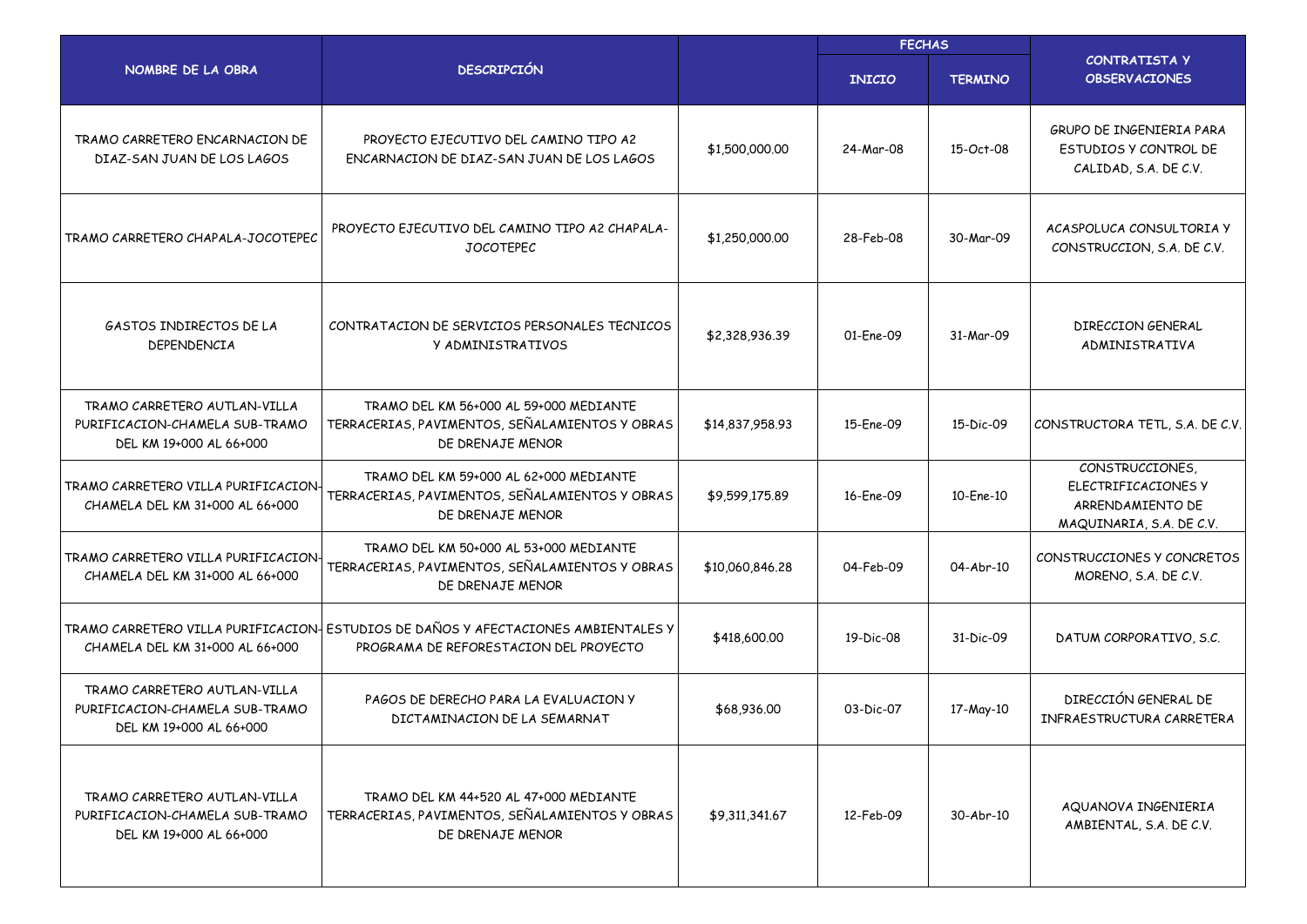|                                                                                           |                                                                                                              |                 | <b>FECHAS</b> |                |                                                        |  |
|-------------------------------------------------------------------------------------------|--------------------------------------------------------------------------------------------------------------|-----------------|---------------|----------------|--------------------------------------------------------|--|
| NOMBRE DE LA OBRA                                                                         | <b>DESCRIPCIÓN</b>                                                                                           |                 | <b>INICIO</b> | <b>TERMINO</b> | <b>CONTRATISTA Y</b><br><b>OBSERVACIONES</b>           |  |
| TRAMO CARRETERO AUTLAN-VILLA<br>PURIFICACION-CHAMELA SUB-TRAMO<br>DEL KM 19+000 AL 66+000 | TRAMO DEL KM 47+000 AL 50+000 MEDIANTE<br>TERRACERIAS, PAVIMENTOS, SEÑALAMIENTOS Y OBRAS<br>DE DRENAJE MENOR | \$13,631,670,00 | 30-Dic-08     | 16-Mar-10      | HUEXUQUILLAN<br>CONSTRUCCIONES, S.A. DE C.V.           |  |
| TRAMO CARRETERO AUTLAN-VILLA<br>PURIFICACION-CHAMELA SUB-TRAMO<br>DEL KM 19+000 AL 66+000 | TRAMO DEL KM 62+000 AL 66+156 MEDIANTE<br>TERRACERIAS, PAVIMENTOS, SEÑALAMIENTOS Y OBRAS<br>DE DRENAJE MENOR | \$13,782,679.84 | 03-Feb-09     | 09-Mar-10      | CONSTRUCTORA CVM, S.A. DE C.V.                         |  |
| TRAMO CARRETERO AUTLAN-VILLA<br>PURIFICACION-CHAMELA SUB-TRAMO<br>DEL KM 19+000 AL 66+000 | ALCANTARILLA EN PUENTE VEHICULAR RANCHITOS<br>LONG, 38.90 MTS, EN KM 54+596                                  | \$10,866,296.00 | 19-Ene-09     | 26-Feb-10      | SERVICIOS CONSTRUCTIVOS DE<br>INGENIERIA, S.A. DE C.V. |  |
| CONSTRUCCION Y TERMINACION DE LA<br>CARRETERA AUTLAN-VILLA<br>PURIFICACION-CHAMELA        | TRABAJOS COMPLEMENTARIOS DE PROTECCION DEL KM<br>0+000 AL 22+260 COMPONENTE 1                                | \$5,173,984.84  | 07-Abr-09     | 15-Nov-09      | <b>BUFETE EDIFICADOR</b><br>OCCIDENTAL, S.A. DE C.V.   |  |
| CONSTRUCCION Y TERMINACION DE LA<br>CARRETERA AUTLAN-VILLA<br>PURIFICACION-CHAMELA        | TRABAJOS COMPLEMENTARIOS DE PROTECCION DEL KM<br>22+260 AL 44+520 COMPONENTE 2                               | \$5,760,706.21  | 07-Abr-09     | 31-Dic-09      | AQUANOVA INGENIERIA<br>AMBIENTAL, S.A. DE C.V.         |  |
| CONSTRUCCION Y TERMINACION DE LA<br>CARRETERA AUTLAN-VILLA<br>PURIFICACION-CHAMELA        | DOS OBRAS DE DRENAJE MAYOR, ALCANTARILLA EN EL<br>KM 42+569 Y 44+360 COMPONENTE 3                            | \$6,582,186.21  | 20-Abr-09     | 27-Feb-10      | CONSTRUCCIONES Y CONCRETOS<br>MORENO, S.A. DE C.V.     |  |
| CONSTRUCCION Y TERMINACION DE LA<br>CARRETERA AUTLAN-VILLA<br>PURIFICACION-CHAMELA        | PUENTE VEHICULAR EN EL KM 32+560 MEDIANTE VIGAS<br>DE CONCRETO PREESFORZADO COMPONENTE                       | \$2,745,707.80  | 27-Feb-09     | 15-May-10      | CONSTRUCTORA DIRU, S.A. DE C.V.                        |  |
| CONSTRUCCION Y TERMINACION DE LA<br>CARRETERA AUTLAN-VILLA<br>PURIFICACION-CHAMELA        | OBRAS DE DRENAJE MAYOR ALCANTARILLA EN EL KM<br>46+695 COMPONENTE 5                                          | \$5,735,451.70  | 27-Feb-09     | 26-Feb-10      | SERVICIOS CONSTRUCTIVOS DE<br>INGENIERIA, S.A. DE C.V. |  |
| CONSTRUCCION Y TERMINACION DE LA<br>CARRETERA AUTLAN-VILLA<br>PURIFICACION-CHAMELA        | OBRAS DE DRENAJE MAYOR DE 3 TUBOS EN EL KM 61+926<br><b>COMPONENTE 7</b>                                     | \$4,471,032.53  | 08-Abr-09     | 31-Dic-09      | TRACTORES Y MAQUINARIA<br>PESADA, S.A. DE C.V.         |  |
| CONSTRUCCION Y TERMINACION DE LA<br>CARRETERA AUTLAN-VILLA<br>PURIFICACION-CHAMELA        | OBRAS DE DRENAJE MAYOR, ALCANTARILLA EN EL KM<br>61+197                                                      | \$2,352,866.13  | 07-Abr-09     | 07-Ago-10      | ING. JOSE DE JESUS GARZA<br>MARTINEZ                   |  |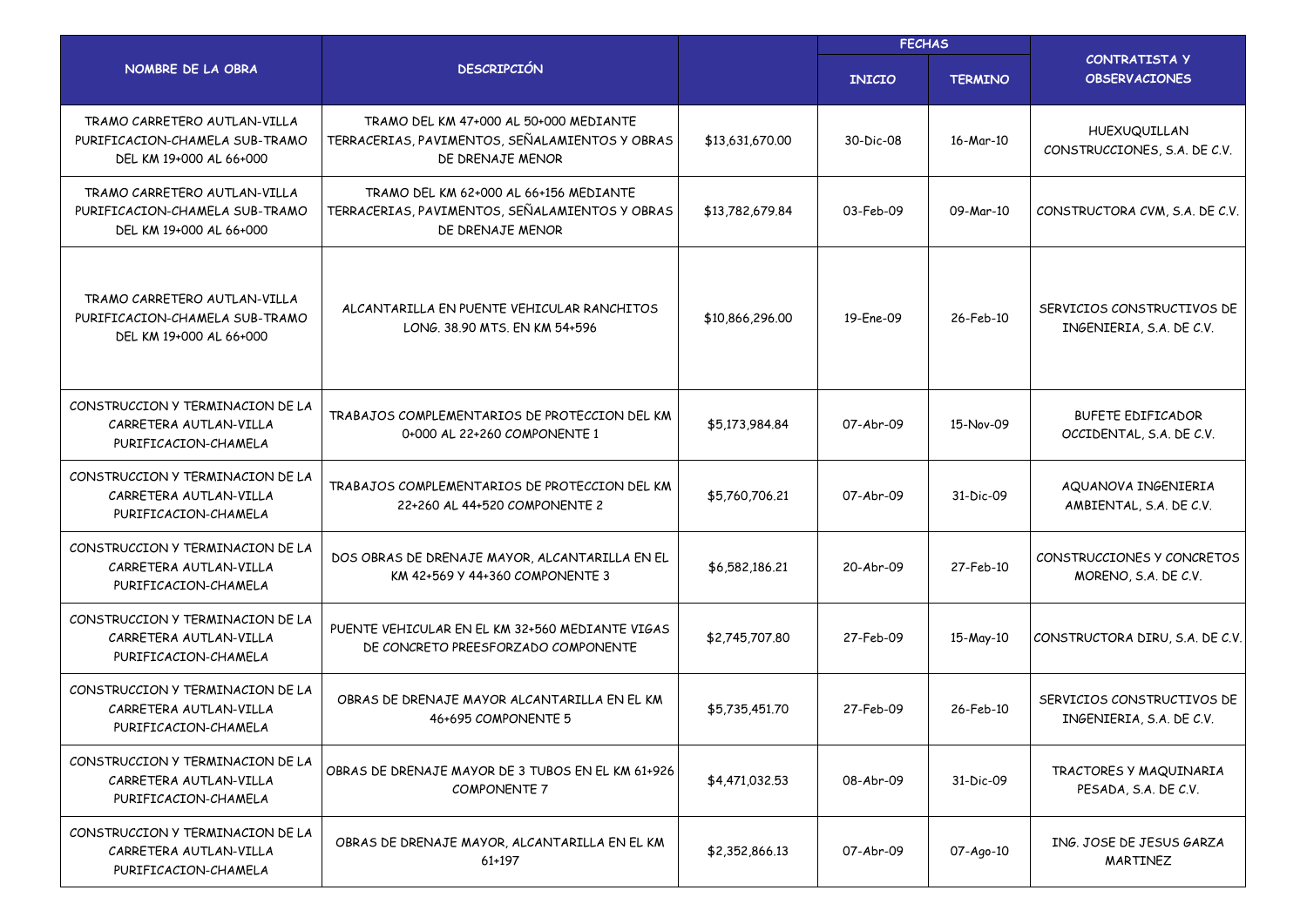|                                                                                    |                                                                                                         |                 | <b>FECHAS</b> |                |                                                    |  |
|------------------------------------------------------------------------------------|---------------------------------------------------------------------------------------------------------|-----------------|---------------|----------------|----------------------------------------------------|--|
| NOMBRE DE LA OBRA                                                                  | <b>DESCRIPCIÓN</b>                                                                                      |                 | <b>INICIO</b> | <b>TERMINO</b> | <b>CONTRATISTA Y</b><br><b>OBSERVACIONES</b>       |  |
| CONSTRUCCION Y TERMINACION DE LA<br>CARRETERA AUTLAN-VILLA<br>PURIFICACION-CHAMELA | EJECUCION DEL PROY, EL CAMINO CARRET, VILLA<br>PURIFICACION-CHAMELA DEL KM 0+0 AL KM 66+0               | \$208,800.00    | 01-Oct-09     | $02-Jul-10$    | ING. FILEMON SOLORZANO<br><b>IBARRA</b>            |  |
| CONSTRUCCION Y TERMINACION DE LA<br>CARRETERA AUTLAN-VILLA<br>PURIFICACION-CHAMELA | SEGUNDA ETAPA DE TRABAJOS EMERGENTES PARA LA<br>ESTABILIZACION DE TALUDES DEL KM 0+000 AL 44+520        | \$1,269,662.48  | 10-Dic-09     | 08-Ene-10      | VINSER CONSTRUCCIONES, S.A.<br>DE C.V.             |  |
| CONSTRUCCION Y TERMINACION DE LA<br>CARRETERA AUTLAN-VILLA<br>PURIFICACION-CHAMELA | CONSTR. DE ALCANTARILLA DE BOVEDA DE 3.00 X 2.00<br>MTS. EN KM 61+858                                   | \$613,553.60    | 10-Dic-09     | 09-Mar-10      | ING. JOSE DE JESUS GARZA<br>MARTINEZ               |  |
| CONSTRUCCION Y TERMINACION DE LA<br>CARRETERA AUTLAN-VILLA<br>PURIFICACION-CHAMELA | TRABAJOS COMPLEMENTARIOS DEL TRAMO CARR. VILLA<br>PURIFICACION-CHAMELA DEL KM 47+000 AL KM 56+000       | \$15,989,631.17 | 08-Mar-10     | 05-Jul-10      | HER-PADI, S.A. DE C.V.                             |  |
| CONSTRUCCION Y TERMINACION DE LA<br>CARRETERA AUTLAN-VILLA<br>PURIFICACION-CHAMELA | TRABAJOS COMPLEMENTARIOS DEL TRAMO CARR. VILLA<br>PURIFICACION-CHAMELA DEL KM 56+000 AL KM 66+140       | \$14,763,628.14 | 08-Mar-10     | 04-Oct-10      | HER-PADI, S.A. DE C.V.                             |  |
| CONSTRUCCION Y TERMINACION DE LA<br>CARRETERA AUTLAN-VILLA<br>PURIFICACION-CHAMELA | ESTABILIZACION DE TALUDES EN EL TRAMO CARRETERO<br>VILLA PURIFICACION-CHAMELA DEL KM 44+500 AL 66+140   | \$3,907,177.96  | 06-May-10     | 17-Sep-10      | DESARROLLADORA GLAR, S.A. DE<br>C.V.               |  |
| CONSTRUCCION Y TERMINACION DE LA<br>CARRETERA AUTLAN-VILLA<br>PURIFICACION-CHAMELA | TRABAJO DE SEÑALAMIENTO DEL TRAMO CARRETERO<br>VILLA PURIFICACION-CHAMELA DEL KM 47+000 AL KM<br>66+140 | \$7,127,531.53  | 23-Ago-10     | 21-Oct-10      | MEGAOBRAS, S.A DE C.V.                             |  |
| CONSTRUCCION Y TERMINACION DE LA<br>CARRETERA AUTLAN-VILLA<br>PURIFICACION-CHAMELA | TRABAJO DE SEÑALAMIENTO DEL TRAMO CARRETERO<br>VILLA PURIFICACION-CHAMELA DEL KM 47+000 AL KM<br>66+140 | \$3,987,361.96  | 23-Ago-10     | 21-Oct-10      | CONSTRUCCIONES Y CONCRETOS<br>MORENO, S.A. DE C.V. |  |
| TRAMO CARRETERO TUXCUECA<br>MAZAMITLA                                              | TERRACERIAS, OBRAS DE DRENAJE MENOR, PAVIMENTO<br>Y SEÑALAMIENTO DEL KM 10+000 AL KM 12+000             | \$13,380,265.79 | 04-Nov-08     | 14-Sep-09      | ARRENTRAC, S.A. DE C.V.                            |  |
| TRAMO CARRETERO TUXCUECA<br>MAZAMITLA                                              | TERRACERIAS, OBRAS DE DRENAJE MENOR, PAVIMENTO<br>Y SEÑALAMIENTO DEL KM 0+000 AL 4+500                  | \$25,426,716.38 | 06-Nov-08     | 12-Sep-09      | CONSTRUCTORA BUENO, S.A. DE<br>C.V.                |  |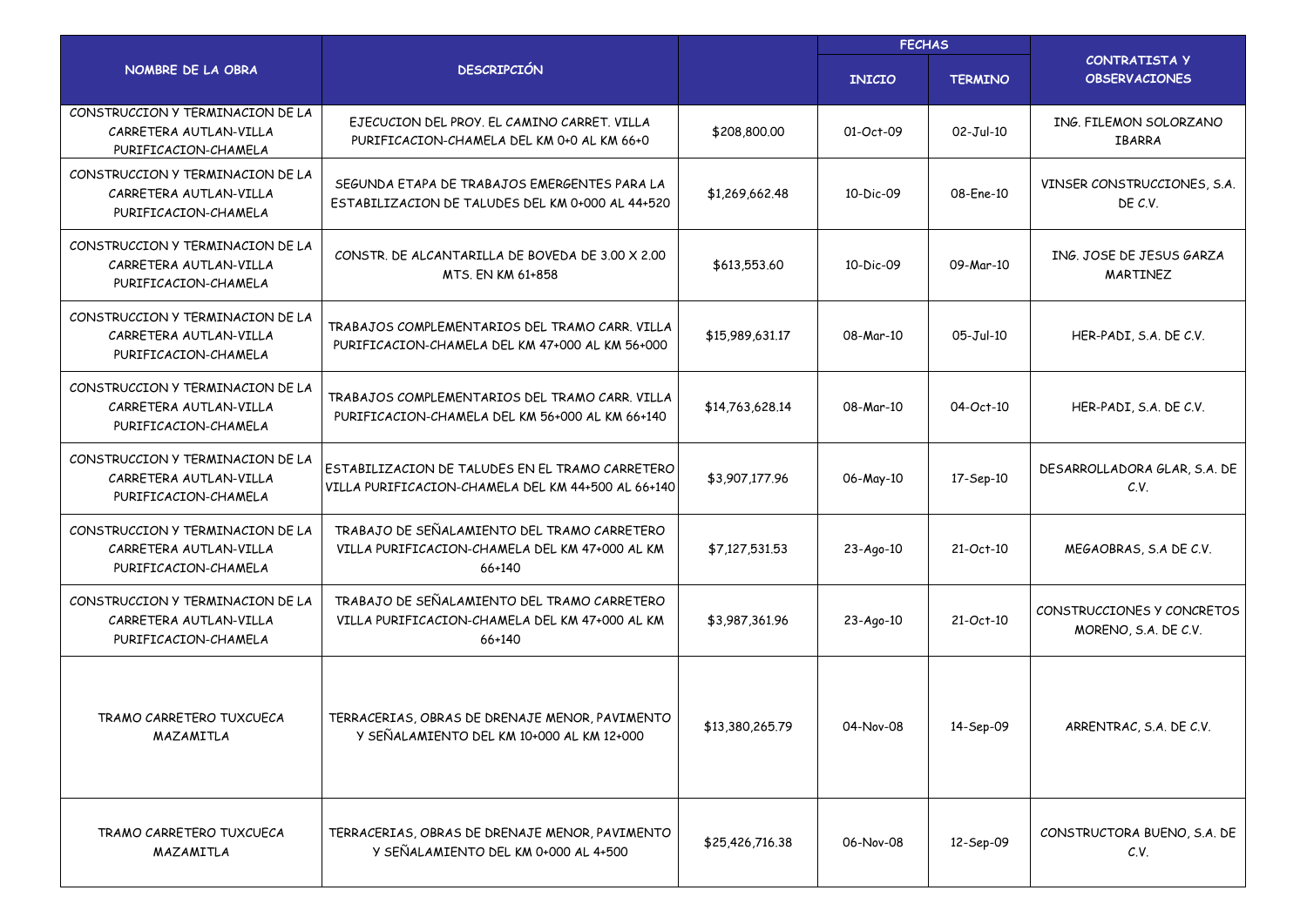|                                       |                                                                                            |                 | <b>FECHAS</b> |                |                                                      |
|---------------------------------------|--------------------------------------------------------------------------------------------|-----------------|---------------|----------------|------------------------------------------------------|
| NOMBRE DE LA OBRA                     | <b>DESCRIPCIÓN</b>                                                                         |                 | <b>INICIO</b> | <b>TERMINO</b> | CONTRATISTA Y<br><b>OBSERVACIONES</b>                |
| TRAMO CARRETERO TUXCUECA<br>MAZAMITLA | TERRACERIAS, OBRAS DE DRENAJE MENOR, PAVIMENTO<br>Y SEÑALAMIENTO DEL KM 6+000 AL KM 8+000  | \$12,090,716.79 | 06-Nov-08     | 12-Sep-09      | TRENA, S.A. DE C.V.                                  |
| TRAMO CARRETERO TUXCUECA<br>MAZAMITLA | TERRACERIAS, OBRAS DE DRENAJE MENOR, PAVIMENTO<br>Y SEÑALAMIENTO DEL KM 4+500 AL KM 6+000  | \$11,049,116.89 | 21-Nov-08     | 18-Oct-09      | FLOTA CONSTRUCTORA, S.A. DE<br>C.V.                  |
| TRAMO CARRETERO TUXCUECA<br>MAZAMITLA | TERRACERIAS, OBRAS DE DRENAJE MENOR, PAVIMENTO<br>Y SEÑALAMIENTO DEL KM 8+000 AL KM 10+000 | \$18,250,312.39 | 24-Nov-08     | 16-Oct-09      | MAQUIOBRAS, S.A. DE C.V.                             |
| TRAMO CARRETERO TUXCUECA<br>MAZAMITLA | MODERNIZACION DEL TRAMO CARRETERO TUXCUECA<br>MAZAMITLA DEL KM 34+000 AL KM 35+000         | \$6,351,233.69  | 08-Jun-09     | 15-Nov-09      | <b>BUFETE EDIFICADOR</b><br>OCCIDENTAL, S.A. DE C.V. |
| TRAMO CARRETERO TUXCUECA<br>MAZAMITLA | MODERNIZACION DEL TRAMO CARRETERO TUXCUECA<br>MAZAMITLA DEL KM 33+000 AL KM 34+000         | \$5,541,864.75  | 08-Jun-09     | 31-Oct-09      | CONSTRUCTORA ARENA, S.A. DE<br>C.V.                  |
| TRAMO CARRETERO TUXCUECA<br>MAZAMITLA | MODERNIZACION DEL TRAMO CARRETERO TUXCUECA<br>MAZAMITLA DEL KM 39+000 AL KM 40+000         | \$6,598,812.62  | 11-Feb-09     | 15-Nov-09      | ARENAS Y GRAVAS<br>SELECCIONADAS, S.A. DE C.V.       |
| TRAMO CARRETERO TUXCUECA<br>MAZAMITLA | MODERNIZACION DEL TRAMO CARRETERO TUXCUECA<br>MAZAMITLA DEL KM 35+000 AL KM 39+000         | \$5,903,813.53  | 12-Jun-09     | 22-Dic-09      | CONSTRUCTORA TEQUILA, S.A. DE<br>C.V.                |
| TRAMO CARRETERO TUXCUECA<br>MAZAMITLA | MODERNIZACION DEL TRAMO CARRETERO TUXCUECA<br>MAZAMITLA DEL KM 37+000 AL KM 38+000         | \$5,810,581.49  | 11-Jun-09     | 08-Sep-09      | MAQUIOBRAS, S.A. DE C.V.                             |
| TRAMO CARRETERO TUXCUECA<br>MAZAMITLA | MODERNIZACION DEL TRAMO CARRETERO TUXCUECA<br>MAZAMITLA DEL KM 35+000 AL KM 37+000         | \$7,725,693.21  | 11-Jun-09     | 10-Oct-09      | CONSTRUCTORA INDUSTRIAL<br>CHAVEZ, S.A. DE C.V.      |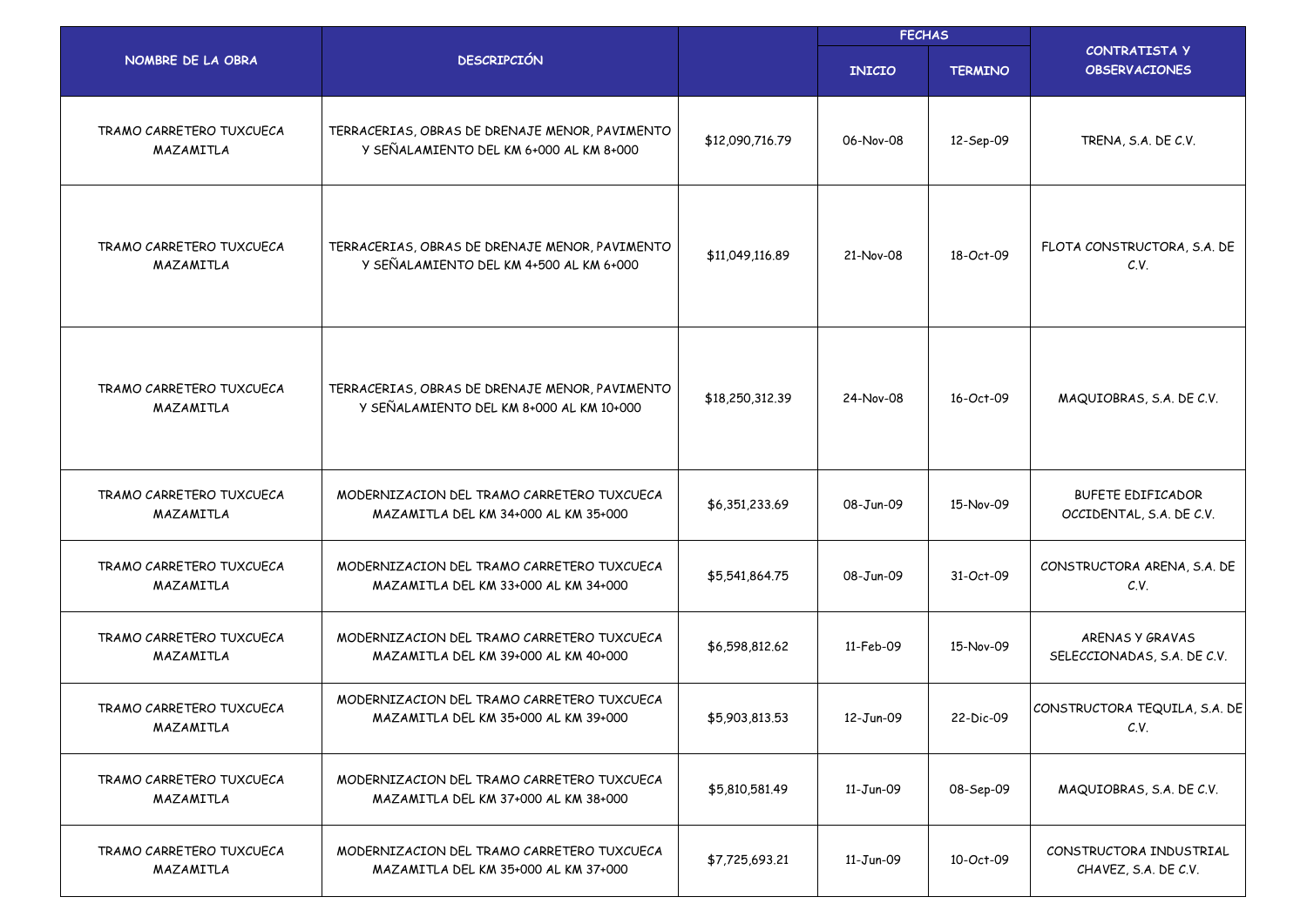|                                                                               |                                                                                                               |                | <b>FECHAS</b> |                |                                                        |  |
|-------------------------------------------------------------------------------|---------------------------------------------------------------------------------------------------------------|----------------|---------------|----------------|--------------------------------------------------------|--|
| NOMBRE DE LA OBRA                                                             | <b>DESCRIPCIÓN</b>                                                                                            |                | <b>INICIO</b> | <b>TERMINO</b> | <b>CONTRATISTA Y</b><br><b>OBSERVACIONES</b>           |  |
| TRAMO CARRETERO TUXCUECA<br>MAZAMITLA                                         | MODERNIZACION DEL TRAMO CARRETERO TUXCUECA<br>MAZAMITLA DEL KM 31+000 AL KM 33+000                            | \$9,641,297.55 | 19-Jun-09     | 16-Sep-09      | CONSTRUCCIONES Y<br>CARRETERAS, S.A. DE C.V.           |  |
| TRAMO CARRETERO TUXCUECA<br>MAZAMITLA                                         | MODERNIZACION DEL TRAMO CARRETERO TUXCUECA<br>MAZAMITLA DEL KM 30+000 AL KM 31+000                            | \$7,618,888,31 | 08-Jun-09     | 29-Dic-09      | CONSTRUCTORA AUTLENSE, S.A.<br>DE C.V.                 |  |
| TRAMO CARRETERO TUXCUECA<br>MAZAMITLA                                         | TRABAJOS DE MITIGACION DE IMPACTO AMBIENTAL A<br>BASE DE ESTABILIZACION DE TALUDES DEL KM 22+480<br>AL 22+760 | \$512,500.95   | 11-Dic-09     | 31-Dic-09      | HER-PADI, S.A. DE C.V.                                 |  |
| TRAMO CARRETERO TUXCUECA<br>MAZAMITLA                                         | MODERNIZACION TIPO "A-2" DEL KM 40+000 AL 40+675                                                              | \$1,060,001.23 | 25-Ene-10     | 23-Feb-10      | <b>ARENAS Y GRAVAS</b><br>SELECCIONADAS, S.A. DE C.V.  |  |
| TRAMO CARRETERO TUXCUECA<br>MAZAMITLA                                         | OBRAS COMPLEMENTARIAS PARA LA PROTECCION DE<br>TALUDES CON CONCRETO LANZADO DEL KM 32+000 AL<br>KM 40+000     | \$1,099,531.89 | 17-May-10     | 15-Jul-10      | CONSTRUCTORA ARENA, S.A. DE<br>C.V.                    |  |
| MODERNIZACION DEL TRAMO<br>CARRETERO AMATITAN-BOLAÑOS-<br>HUEJUQUILLA EL ALTO | SUB-TRAMO BOLAÑOS-TENZOMPA DEL KM 130+000 AL<br>136+500                                                       | \$2,817,769.12 | 19-Oct-07     | 29-Abr-08      | LIC. JOSE FERNANDO PURATA<br>CAMPOS                    |  |
| MODERNIZACION DEL TRAMO<br>CARRETERO AMATITAN-BOLAÑOS-<br>HUEJUQUILLA EL ALTO | CONSTRUCCION DEL PUENTE VEHICULAR COLOMOS DE 43<br>MTS. EN EL KM 123+280                                      | \$4,617,363.69 | 30-Nov-07     | 20-Ene-09      | SERVICIOS CONSTRUCTIVOS DE<br>INGENIERIA, S.A. DE C.V. |  |
| TRAMO CARRETERO AMATITAN-BOLAÑOS!<br>HUEJUQUILLA EL ALTO                      | DEL KM 29+000 AL KM 32+000 MEDIANTE TERRACERIAS.<br>OBRAS DE DRENAJE, PAVIMENTOS Y SEÑALAMIENTOS.             | \$1,447,888.82 | 03-Sep-09     | 28-Feb-10      | CONSTRUCCIONES Y<br>CARRETERAS, S.A. DE C.V.           |  |
| TRAMO CARRETERO AMATITAN-BOLAÑOS!<br>HUEJUQUILLA EL ALTO                      | DEL KM 32+000 AL KM 35+000 MEDIANTE TERRACERIAS,<br>OBRAS DE DRENAJE, PAVIMENTOS Y SEÑALAMIENTOS.             | \$3,004,531.98 | 03-Sep-09     | 31-Ene-10      | TRACTORES Y MAQUINARIA, S.A.<br>DE C.V.                |  |
| TRAMO CARRETERO AMATITAN-BOLAÑOS-<br>HUEJUQUILLA EL ALTO                      | DEL KM 35+000 AL KM 38+000 MEDIANTE TERRACERIAS,<br>OBRAS DE DRENAJE, PAVIMENTOS Y SEÑALAMIENTOS.             | \$2,847,554.79 | 03-Sep-09     | 04-Jul-10      | AQUANOVA INGENIERIA<br>AMBIENTAL, S.A. DE C.V.         |  |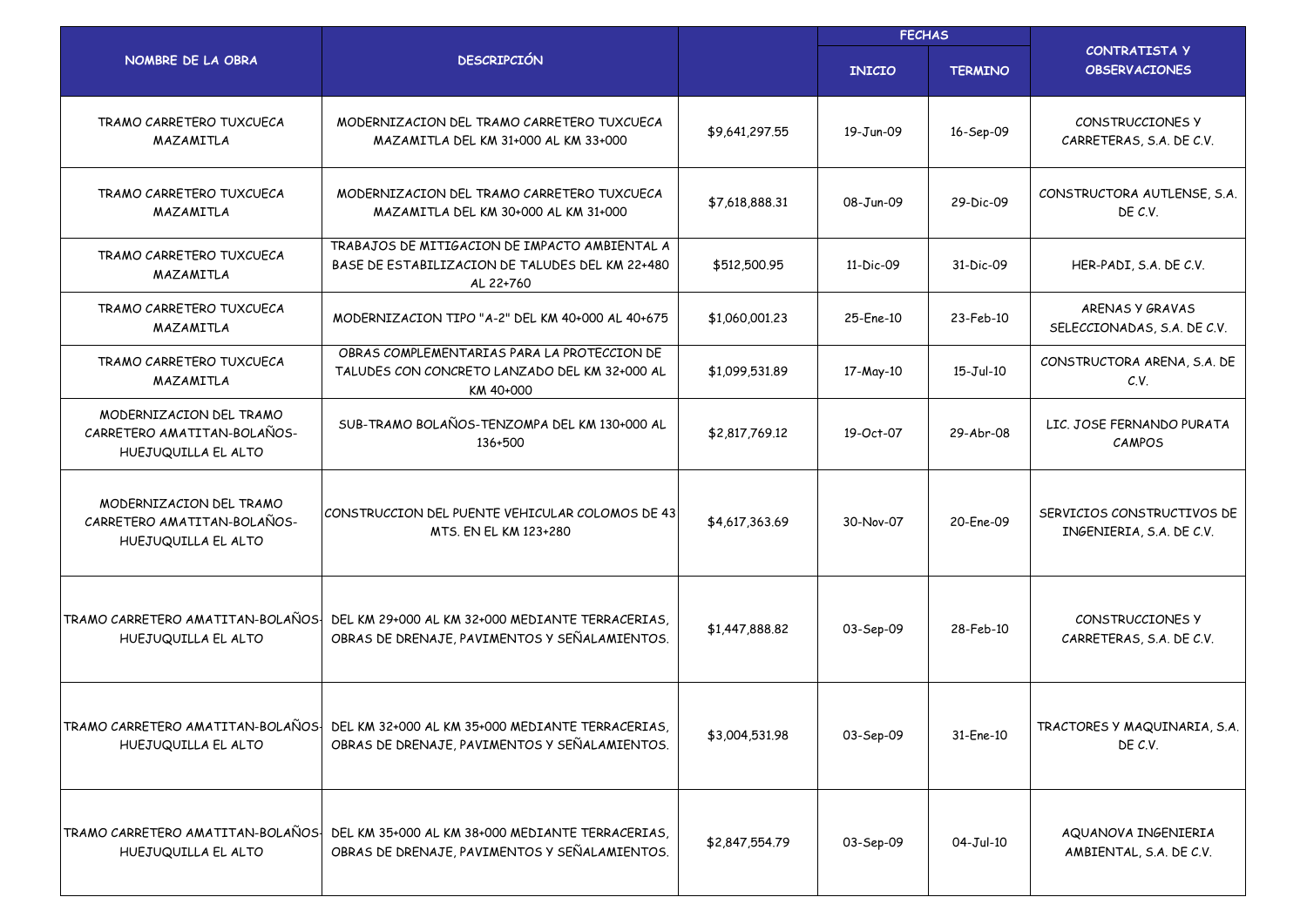|                                                          |                                                                                                   |                | <b>FECHAS</b> |                |                                                                                        |
|----------------------------------------------------------|---------------------------------------------------------------------------------------------------|----------------|---------------|----------------|----------------------------------------------------------------------------------------|
| NOMBRE DE LA OBRA                                        | <b>DESCRIPCIÓN</b>                                                                                |                | <b>INICIO</b> | <b>TERMINO</b> | <b>CONTRATISTA Y</b><br><b>OBSERVACIONES</b>                                           |
| TRAMO CARRETERO AMATITAN-BOLAÑOS<br>HUEJUQUILLA EL ALTO  | DEL KM 38+000 AL KM 41+000 MEDIANTE TERRACERIAS.<br>OBRAS DE DRENAJE, PAVIMENTOS Y SEÑALAMIENTOS. | \$2,307,494.88 | 03-Sep-09     | 30-Mar-10      | TRACTO MAQUINARIA EL TROJE,<br>S.A DE C.V.                                             |
| TRAMO CARRETERO AMATITAN-BOLAÑOS-<br>HUEJUQUILLA EL ALTO | KM 28+000 AL KM 29+000 MEDIANTE TERRACERIAS,<br>DRENAJE, PAVIM. Y SEÑALAMIENTOS.                  | \$3,179,000.00 | 03-Sep-09     | 31-Dic-09      | CONSTRUCTORA AUTLENSE, S.A.<br>DE C.V.                                                 |
| TRAMO CARRETERO AMATITAN-BOLAÑOS-<br>HUEJUQUILLA EL ALTO | KM 41+000 AL KM 44+000 MEDIANTE TERRACERIAS,<br>DRENAJE, PAVIM. Y SEÑALAMIENTOS.                  | \$1,053,764,40 | 03-Sep-09     | 30-Mar-10      | HUEXUQUILLAN<br>CONSTRUCCIONES, S.A. DE C.V.                                           |
| TRAMO CARRETERO AMATITAN-BOLAÑOS-<br>HUEJUQUILLA EL ALTO | KM 44+000 AL KM 48+000 MEDIANTE TERRACERIAS,<br>DRENAJE, PAVIM. Y SEÑALAMIENTOS.                  | \$4,091,926.38 | 03-Sep-09     | 30-Mar-10      | CONSTRUCCIONES,<br>ELECTRIFICACIONES Y<br>ARRENDAMIENTO DE<br>MAQUINARIA, S.A. DE C.V. |
| TRAMO CARRETERO AMATITAN-BOLAÑOS-<br>HUEJUQUILLA EL ALTO | DEL KM 48+000 AL KM 50+000 MEDIANTE TERRACERIAS,<br>DRENAJE, PAVIM. Y SEÑALAMIENTOS.              | \$1,233,000.00 | 03-Sep-09     | 31-Dic-09      | CONSTRUCTORA CVM, S.A. DE C.V.                                                         |
| TRAMO CARRETERO AMATITAN-BOLAÑOS-<br>HUEJUQUILLA EL ALTO | DEL KM 50+000 AL KM 54+000 MEDIANTE TERRACERIAS,<br>DRENAJE, PAVIM. Y SEÑALAMIENTOS.              | \$4,607,156.46 | 03-Sep-09     | 01-Mar-10      | CONSTRUARBA, S.A. DE C.V.                                                              |
| TRAMO CARRETERO AMATITAN-BOLAÑOS-<br>HUEJUQUILLA EL ALTO | DEL KM 58+000 AL KM 61+000 MEDIANTE TERRACERIAS,<br>OBRAS DE DRENAJE, PAVIMENTOS Y SEÑALAMIENTOS. | \$2,910,482.87 | 03-Sep-09     | 30-Mar-10      | GAL GAR CONSTRUCCIONES, S.A.<br>DE C.V.                                                |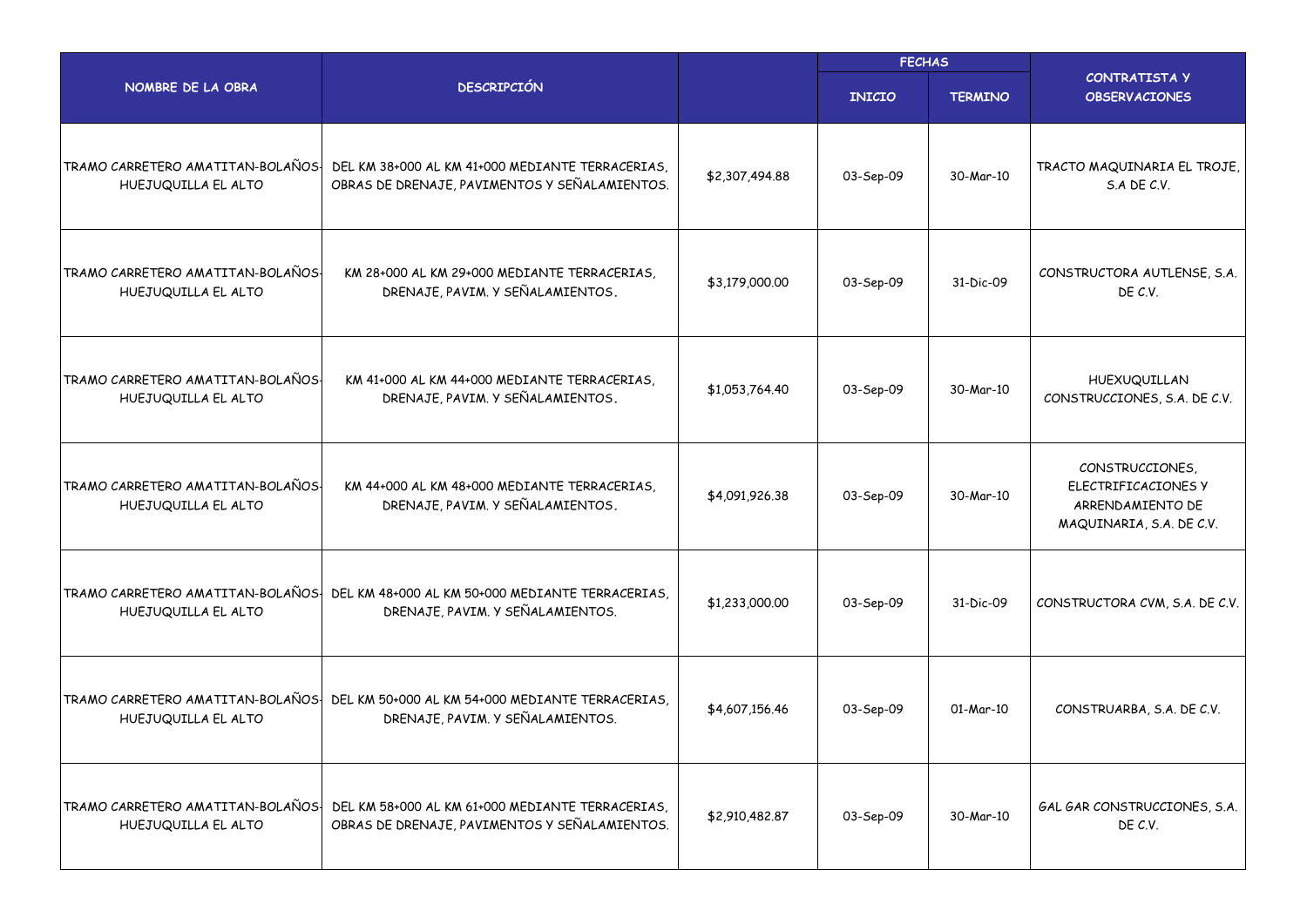|                                                                               |                                                                                                                                        | <b>FECHAS</b>  |               |                |                                                          |
|-------------------------------------------------------------------------------|----------------------------------------------------------------------------------------------------------------------------------------|----------------|---------------|----------------|----------------------------------------------------------|
| NOMBRE DE LA OBRA                                                             | <b>DESCRIPCIÓN</b>                                                                                                                     |                | <b>INICIO</b> | <b>TERMINO</b> | <b>CONTRATISTA Y</b><br><b>OBSERVACIONES</b>             |
| TRAMO CARRETERO AMATITAN-BOLAÑOS-<br>HUEJUQUILLA EL ALTO                      | DEL KM 54+000 AL KM 58+000 MEDIANTE TERRACERIAS.<br>OBRAS DE DRENAJE, PAVIMENTOS Y SEÑALAMIENTOS.                                      | \$2,432,170.06 | 03-Sep-09     | 30-Abr-10      | CONSTRUCTORA INMOBILIARIA<br>ARITZEI, S.A. DE C.V.       |
| MODERNIZACION DEL TRAMO<br>CARRETERO AMATITAN-BOLAÑOS-<br>HUEJUQUILLA EL ALTO | OBRAS COMPLEMENTARIAS EN LA AMPLIACION DEL<br>PUENTE LA GUASIMAS UBICADO EN EL KM 205-000 DEL<br>CAMINHO AMATITAN -HUEJUQUILLA EL ALTO | \$275,369.67   | 09-Oct-09     | 30-Oct-09      | INGENIERIOS DE LA TORRE, S.A.<br>DE C.V.                 |
| MODERNIZACION DEL TRAMO<br>CARRETERO AMATITAN-BOLAÑOS-<br>HUEJUQUILLA EL ALTO | AMATITAN-HUEJUQUILLA EL ALTO, DEL TRAMO<br>AMATITAN-SANTA ROSA, SUB TRAMO DEL KM 12+000 AL<br>KM 15+000                                | \$1,956,822.14 | 11-Nov-09     | 09-Ene-10      | GARZA MARTINEZ JOSE DE<br>JESUS, ING.                    |
| MODERNIZACION DEL TRAMO<br>CARRETERO AMATITAN-BOLAÑOS-<br>HUEJUQUILLA EL ALTO | OBRA COMPLEMENTARIA DE CAMINO EMPEDRADO Y<br>CUNETA AL ACCESO DEL PREDIO "LA AZUCENA" DEL KM<br>0+000 AL 1+040                         | \$795,997.13   | 02-Mar-10     | 30-Abr-10      | CONSTRUCCIONES Y<br>CARRETERAS, S.A. DE C.V.             |
| MODERNIZACION DEL TRAMO<br>CARRETERO AMATITAN-BOLAÑOS-<br>HUEJUQUILLA EL ALTO | SUB TRAMO EL SALVADOR-CORTAPICOS DEL KM 37+900<br>AL KM 41+000                                                                         | \$6,150,749.84 | 18-Fne-10     | 28-Oct-10      | PAVIMENTOS INDUSTRIALES Y<br>URBANIZACIONES, S.A DE C.V. |
| MODERNIZACION DEL TRAMO<br>CARRETERO AMATITAN-BOLAÑOS-<br>HUEJUQUILLA EL ALTO | SUB TRAMO EL SALVADOR-CORTAPICOS DEL KM 41+000<br>AL 43+000 TERRACERIAS, ESTR., PAVIM. Y SEÑAL                                         | \$6,744,798.57 | 18-Ene-10     | 17-May-10      | MARJOV CONSTRUCCIONES, S.A.<br>DE C.V.                   |
| MODERNIZACION DEL TRAMO<br>CARRETERO AMATITAN-BOLAÑOS-<br>HUEJUQUILLA EL ALTO | SUB TRAMO EL SALVADOR-CORTAPICOS DEL KM 43+000<br>AL KM 46+000                                                                         | \$6,599,776.30 | 18-Ene-10     | 17-May-10      | LIC. JOSE FERNANDO PURATA<br>CAMPOS                      |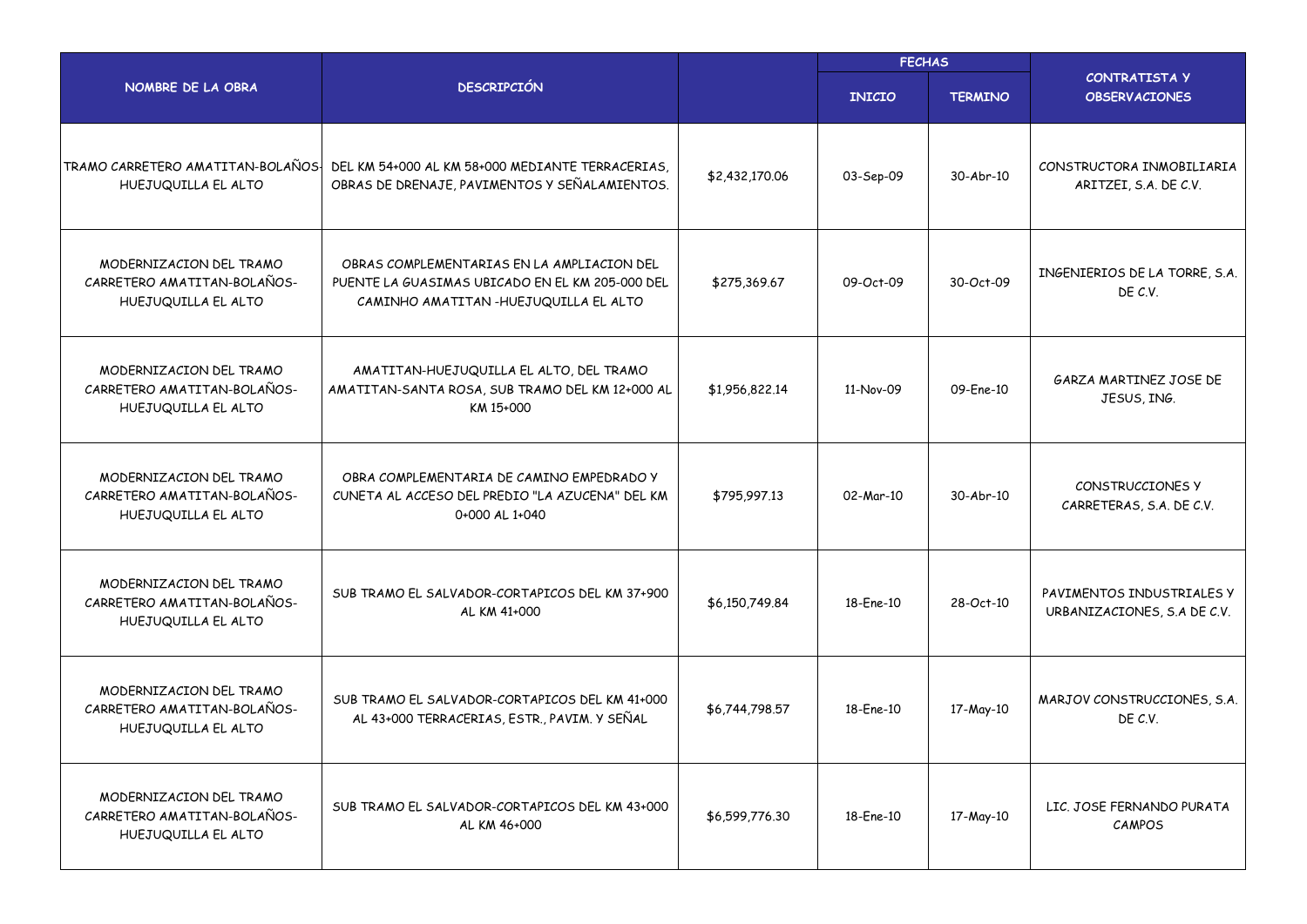|                                                                               |                                                                                                                   |                | <b>FECHAS</b> |                |                                                                        |  |
|-------------------------------------------------------------------------------|-------------------------------------------------------------------------------------------------------------------|----------------|---------------|----------------|------------------------------------------------------------------------|--|
| NOMBRE DE LA OBRA                                                             | <b>DESCRIPCIÓN</b>                                                                                                |                | <b>INICIO</b> | <b>TERMINO</b> | <b>CONTRATISTA Y</b><br><b>OBSERVACIONES</b>                           |  |
| MODERNIZACION DEL TRAMO<br>CARRETERO AMATITAN-BOLAÑOS-<br>HUEJUQUILLA EL ALTO | SUB TRAMO EL SALVADOR-CORTAPICOS DEL KM 46+000<br>AL KM 48+000                                                    | \$6,834,881.38 | 18-Ene-10     | 17-May-10      | COSNTRUCTORA INDUSTRIAL<br>CHAVEZ S.A DE C.V.                          |  |
| MODERNIZACION DEL TRAMO<br>CARRETERO AMATITAN-BOLAÑOS-<br>HUEJUQUILLA EL ALTO | SUB TRAMO EL SALVADOR-CORTAPICOS DEL KM 48+000<br>50+000 TERRACERIAS, ESTRUCTURAS, PAVIMENTOS Y<br>SEÑALAMIENTOS. | \$5,640,682.28 | 18-Ene-10     | 17-May-10      | CONSTRUCTORA AMACO S.A DE<br>C.V.                                      |  |
| MODERNIZACION DEL TRAMO<br>CARRETERO AMATITAN-BOLAÑOS-<br>HUEJUQUILLA EL ALTO | SUB TRAMO EL SALVADOR-CORTAPICOS DEL KM 50+000<br>AL KM 52+000                                                    | \$4,282,950.48 | 04-Feb-10     | 03-Jun-10      | SOLUCIONES INTEGRALES EN<br>PAVIMENTOS DE GUADALAJARA,<br>S.A. DE C.V. |  |
| MODERNIZACION DEL TRAMO<br>CARRETERO AMATITAN-BOLAÑOS-<br>HUEJUQUILLA EL ALTO | SUB TRAMO EL SALVADOR-CORTAPICOS DEL KM 52+000<br>AL KM 55+000                                                    | \$7,279,412.67 | 18-Ene-10     | 28-Oct-10      | GRUPO TAUBE DE MEXICO, S.A. DE<br>C.V.                                 |  |
| MODERNIZACION DEL TRAMO<br>CARRETERO AMATITAN-BOLAÑOS-<br>HUEJUQUILLA EL ALTO | SUB TRAMO EL SALVADOR-CORTAPICOS DEL KM 55+000<br>AL KM 57+000                                                    | \$5,294,149.49 | 07-May-10     | 03-Sep-10      | <b>GRUPO EMPORIO</b><br>CONTEMPORANEO, S.A DE C.V.                     |  |
| MODERNIZACION DEL TRAMO<br>CARRETERO AMATITAN-BOLAÑOS-<br>HUEJUQUILLA EL ALTO | CONSTRUCCION DE CAMINO EMPEDRADO Y CUNETA AL<br>ACCESO DEL PREDIO "LA AZUCENA", DEL KM 1+040 AL KM<br>2+152.37    | \$849,277,24   | 17-May-10     | 15-Jul-10      | CONSTRUCCIONES Y<br>CARRETERAS, S.A. DE C.V.                           |  |
| MODERNIZACION DEL TRAMO<br>CARRETERO AMATITAN-BOLAÑOS-<br>HUEJUQUILLA EL ALTO | PUENTE VEHICULAR "LA SOLEDAD" UBICADO EN EL KM.<br>111+700                                                        | \$2,279,507.77 | 31-May-10     | 27-Sep-10      | SCH EDIFICACIONES, S. DE R.L. DE<br>C.V.                               |  |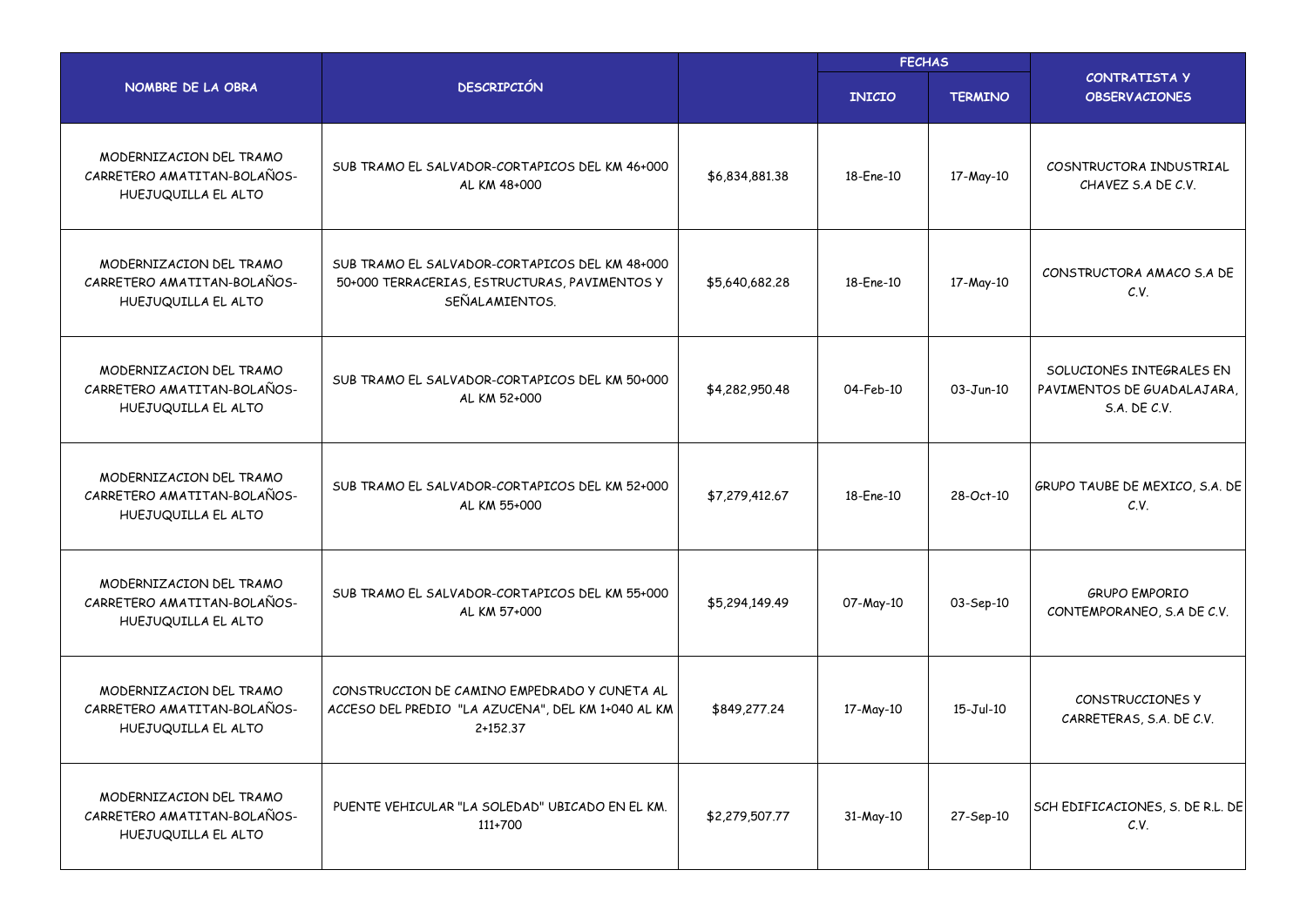|                                                                               |                                                                                                             |                | <b>FECHAS</b>   |                |                                                                    |  |
|-------------------------------------------------------------------------------|-------------------------------------------------------------------------------------------------------------|----------------|-----------------|----------------|--------------------------------------------------------------------|--|
| NOMBRE DE LA OBRA                                                             | <b>DESCRIPCIÓN</b>                                                                                          |                | <b>INICIO</b>   | <b>TERMINO</b> | <b>CONTRATISTA Y</b><br><b>OBSERVACIONES</b>                       |  |
| MODERNIZACION DEL TRAMO<br>CARRETERO AMATITAN-BOLAÑOS-<br>HUEJUQUILLA EL ALTO | PUENTE VEHICULAR "EL CARRIZAL" UBICADO EN EL<br>96+180                                                      | \$1,486,251.24 | $22-Jun-10$     | 19-Oct-10      | SERVICIOS CONSTRUCTIVOS, S.A.<br>DE C.V.                           |  |
| MODERNIZACION DEL TRAMO<br>CARRETERO AMATITAN-BOLAÑOS-<br>HUEJUQUILLA EL ALTO | ESTUDIO TECNICO PARA EL CAMBIO DE USO DE SUELO<br>DEL TRAMO CORTAPICO A SAN MARTIN DE BOLAÑOS DE<br>30 KMS. | \$382,800.00   | 28-Jun-10       | 11-Ago-10      | <b>BIOL. BEATRIZ HERRERA</b><br><b>ALVARADO</b>                    |  |
| MODERNIZACION DEL TRAMO<br>CARRETERO AMATITAN-BOLAÑOS-<br>HUEJUQUILLA EL ALTO | TRAMO: BOLAÑOS-HUEJUQUILLA DEL KM 61+000 AL KM<br>63+000                                                    | \$0.00         | $12 - Jul - 10$ | 23-Nov-10      | CONSTRUCTORA AUTLENSE, S.A.<br>DE C.V.                             |  |
| MODERNIZACION DEL TRAMO<br>CARRETERO AMATITAN-BOLAÑOS-<br>HUEJUQUILLA EL ALTO | TRAMO: BOLAÑOS-HUEJUQUILLA DEL KM 59+000 AL KM<br>61+000                                                    | \$0.00         | $12 - Jul - 10$ | 23-Nov-10      | HUEXUKILLA Y CONSTRUCCIONES-<br><b>ING. GUSTAVO GONZALEZ BUENO</b> |  |
| MODERNIZACION DEL TRAMO<br>CARRETERO AMATITAN-BOLAÑOS-<br>HUEJUQUILLA EL ALTO | TRAMO: BOLAÑOS-HUEJUQUILLA DEL KM 57+000 AL KM<br>59+000                                                    | \$0.00         | $12 - Jul - 10$ | 23-Nov-10      | PURATA CAMPOS JOSÉ<br>FERNANDO.                                    |  |
| MODERNIZACION DEL TRAMO<br>CARRETERO AMATITAN-BOLAÑOS-<br>HUEJUQUILLA EL ALTO | TRAMO: BOLAÑOS-HUEJUQUILLA DEL KM 61+000 AL KM<br>65+000                                                    | \$2,211,054.29 | $12 - Jul - 10$ | 23-Nov-10      | CONSTRUCTORA DIRU, S.A. DE C.V.                                    |  |
| MODERNIZACION DEL TRAMO<br>CARRETERO AMATITAN-BOLAÑOS-<br>HUEJUQUILLA EL ALTO | TRAMO: BOLAÑOS-HUEJUQUILLA DEL KM 65+000 AL KM<br>70+000                                                    | \$3,189,186.16 | $12-Jul-10$     | 08-Dic-10      | CHAVEZ TERRACERIAS Y<br>ACARREOS, S.A. DE C.V.                     |  |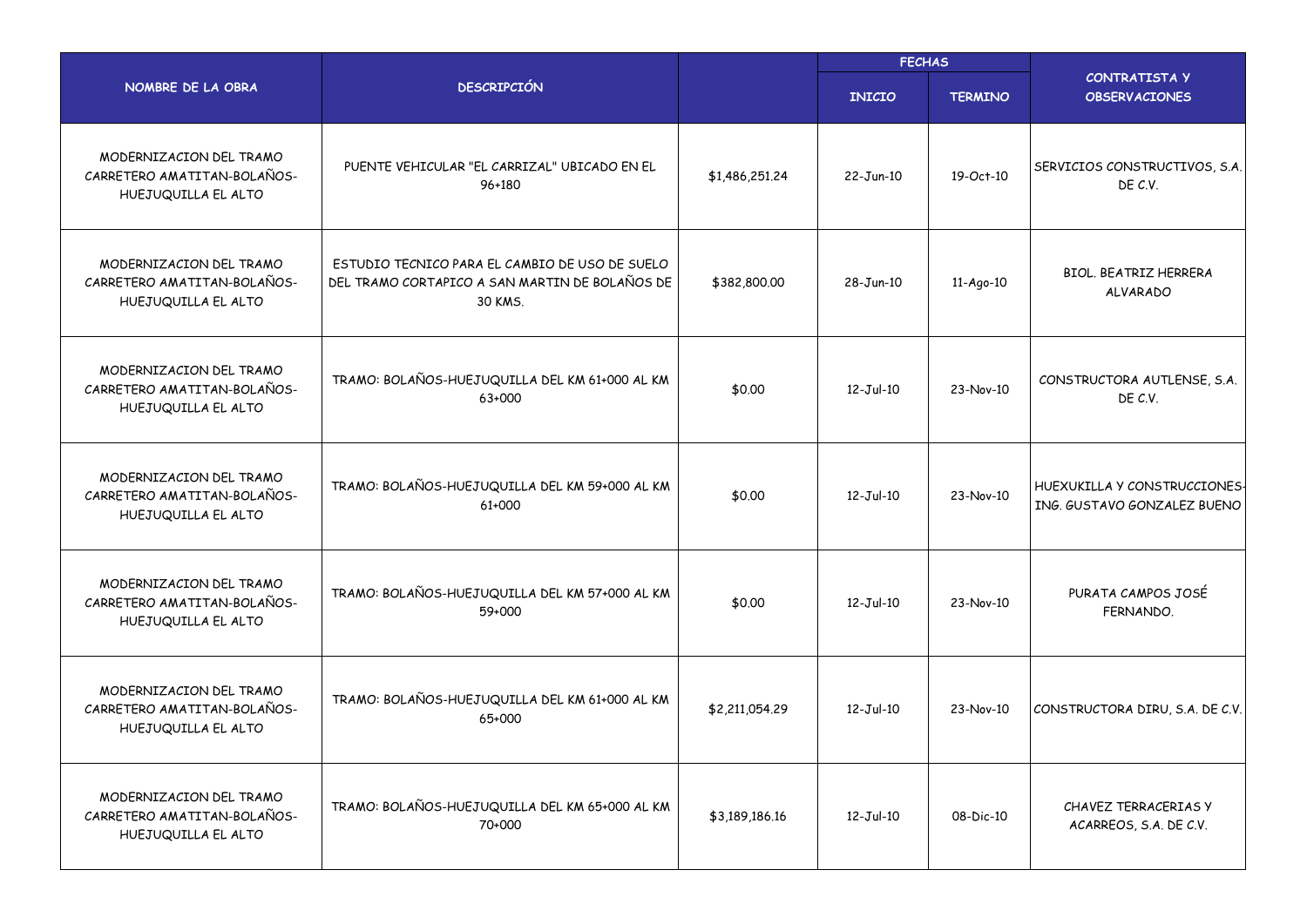|                                                                               |                                                               |              | <b>FECHAS</b>   |                |                                                        |  |
|-------------------------------------------------------------------------------|---------------------------------------------------------------|--------------|-----------------|----------------|--------------------------------------------------------|--|
| NOMBRE DE LA OBRA                                                             | <b>DESCRIPCIÓN</b>                                            |              | <b>INICIO</b>   | <b>TERMINO</b> | <b>CONTRATISTA Y</b><br><b>OBSERVACIONES</b>           |  |
| MODERNIZACION DEL TRAMO<br>CARRETERO AMATITAN-BOLAÑOS-<br>HUEJUQUILLA EL ALTO | PROYECTO DE TRAMOS CARRETEROS DEL KM 174+00 AL<br>KM 200+00   | \$244,947.46 | $12 - Jul - 10$ | 30-Oct-10      | CAMITEC, S.A. DE C.V                                   |  |
| MODERNIZACION DEL TRAMO<br>CARRETERO AMATITAN-BOLAÑOS-<br>HUEJUQUILLA EL ALTO | PROYECTO DE TRAMOS CARRETEROS DEL KM 123+000 AL<br>KM 153+000 | \$993,614.77 | $12 - Jul - 10$ | 30-Oct-10      | SERVICIOS TOPOGRÁFICOS<br>ESPECIALIZADOS, S.A. DE C.V. |  |
| MODERNIZACION DEL TRAMO<br>CARRETERO AMATITAN-BOLAÑOS-<br>HUEJUQUILLA EL ALTO | PROYECTO DE TRAMOS CARRETEROS DEL KM 93+000 AL<br>KM 123+000  | \$657,140.20 | $12-Jul-10$     | 30-Oct-10      | J. C. INGENIERIA Y<br>ESTRUCTURAS, S.A. DE C.V.        |  |
| MODERNIZACION DEL TRAMO<br>CARRETERO AMATITAN-BOLAÑOS-<br>HUEJUQUILLA EL ALTO | PROYECTO EN EL PUENTE "SIN NOMBRE" EN EL KM<br>181+560        | \$459,558.16 | 04-Ago-10       | 01-Nov-10      | CONSTRUCTORES Y ASESORES,<br>S.A. DE C.V.              |  |
| MODERNIZACION DEL TRAMO<br>CARRETERO AMATITAN-BOLAÑOS-<br>HUEJUQUILLA EL ALTO | PROYECTO EN EL PUENTE "SIN NOMBRE" EN EL KM<br>191+400        | \$575,174.61 | 01-Ago-10       | 29-Oct-10      | CONTROL DE CALIDAD DE<br>MATERIALES, S.A. DE C.V.      |  |
| MODERNIZACION DEL TRAMO<br>CARRETERO AMATITAN-BOLAÑOS-<br>HUEJUQUILLA EL ALTO | PROYECTO EN EL PUENTE "SIN NOMBRE" EN EL KM 64+358            | \$491,588.00 | $12 - Jul - 10$ | 29-Oct-10      | CONTROL E INGENIERÍA, S.A. DE<br>C.V.                  |  |
| MODERNIZACION DEL TRAMO<br>CARRETERO AMATITAN-BOLAÑOS-<br>HUEJUQUILLA EL ALTO | PROYECTO EN EL PUENTE "SIN NOMBRE" EN EL KM<br>175+800        | \$442,499.31 | 01-Ago-10       | 29-Oct-10      | INGENIERIA Y SUPERVISION DEL<br>ANGEL, S.A. DE C.V.    |  |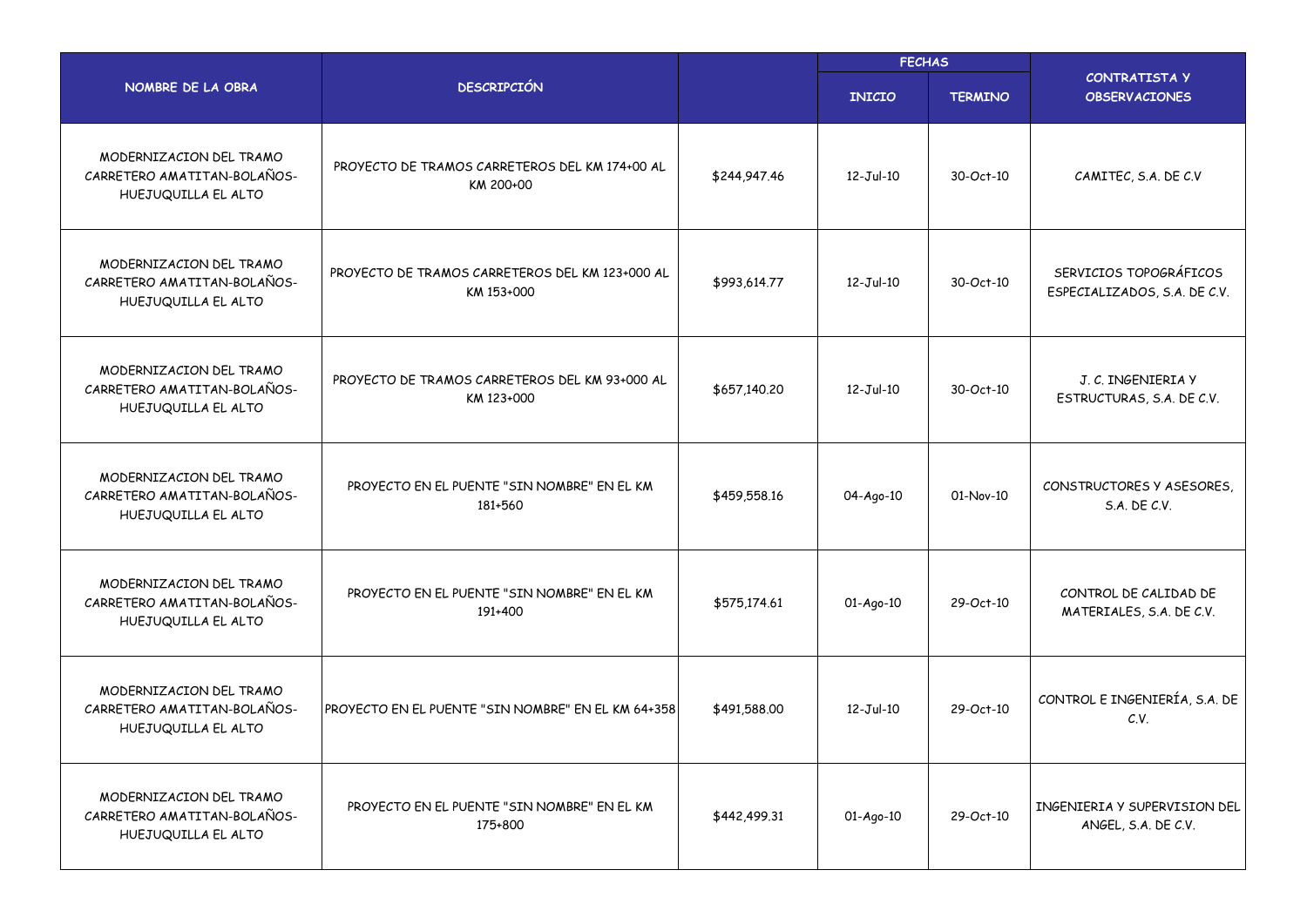|                                                                               |                                                                                                      |              | <b>FECHAS</b>   |                |                                                        |  |
|-------------------------------------------------------------------------------|------------------------------------------------------------------------------------------------------|--------------|-----------------|----------------|--------------------------------------------------------|--|
| NOMBRE DE LA OBRA                                                             | <b>DESCRIPCIÓN</b>                                                                                   |              | <b>INICIO</b>   | <b>TERMINO</b> | <b>CONTRATISTA Y</b><br><b>OBSERVACIONES</b>           |  |
| MODERNIZACION DEL TRAMO<br>CARRETERO AMATITAN-BOLAÑOS-<br>HUEJUQUILLA EL ALTO | PROYECTO EN EL PUENTE "SIN NOMBRE" EN EL KM<br>174+160                                               | \$459,861.51 | 01-Ago-10       | 29-Oct-10      | SUPERVISIÓN Y PROYECTOS DE<br>LARA, S.A. DE C.V.       |  |
| MODERNIZACION DEL TRAMO<br>CARRETERO AMATITAN-BOLAÑOS-<br>HUEJUQUILLA EL ALTO | PROYECTO EN EL PUENTE "SIN NOMBRE" EN EL KM 60+440                                                   | \$201,054.98 | $12 - Jul - 10$ | 29-Oct-10      | CONSTRUCTORES Y ASESORES DE<br>OBRAS, S.A. DE C.V.     |  |
| MODERNIZACION DEL TRAMO<br>CARRETERO AMATITAN-BOLAÑOS-<br>HUEJUQUILLA EL ALTO | PROYECTO EN EL PUENTE "SIN NOMBRE" EN EL KM<br>192+250                                               | \$208,574,22 | 01-Ago-10       | 29-Oct-10      | INGENIERA Y SERVICIOS<br>CONSTRUYE, S.A. DE C.V.       |  |
| MODERNIZACION DEL TRAMO<br>CARRETERO AMATITAN-BOLAÑOS-<br>HUEJUQUILLA EL ALTO | PROYECTO EN EL PUENTE "SIN NOMBRE" EN EL KM<br>137+891                                               | \$690,893.44 | 01-Ago-10       | 29-Oct-10      | SUPERVISIÓN Y PROYECTOS DE<br>LARA, S.A. DE C.V.       |  |
| MODERNIZACION DEL TRAMO<br>CARRETERO AMATITAN-BOLAÑOS-<br>HUEJUQUILLA EL ALTO | PROYECTO EN EL PUENTE "SIN NOMBRE" EN EL KM<br>186+940                                               | \$194,863.92 | 01-Ago-10       | 29-Oct-10      | ACASPOLUCA CONSULTORIA Y<br>CONSTRUCCION, S.A. DE C.V. |  |
| MODERNIZACION DEL TRAMO<br>CARRETERO AMATITAN-BOLAÑOS-<br>HUEJUQUILLA EL ALTO | PROYECTO EN EL PUENTE "SIN NOMBRE" EN EL KM<br>132+560                                               | \$257.760.00 | 01-Ago-10       | 29-Oct-10      | CONTROL E INGENIERA, S.A. DE<br>C.V.                   |  |
| MODERNIZACION DEL TRAMO<br>CARRETERO AMATITAN-BOLAÑOS-<br>HUEJUQUILLA EL ALTO | DICTAMEN TECNICO DE LA PROPUESTA DE<br>MODIFICACION DEL TRAZO DEL SUB TRAMO EL<br>SALVADOR-JALPILLA. | \$69,600.00  | 09-Ago-10       | 30-Ago-10      | AGRO-FORESTEYRA Y<br>DESARROLLO, S.C.                  |  |
| MODERNIZACION DEL TRAMO<br>CARRETERO AMATITAN-BOLAÑOS-<br>HUEJUQUILLA EL ALTO | PROYECTO DE TRAMOS CARRETEROS DEL KM 63+000 AL<br>KM 93+000                                          | \$583,880.60 | $12-Jul-10$     | 30-Oct-10      | 5 M CONSTRUCCIONES, S.A. DE<br>C.V.                    |  |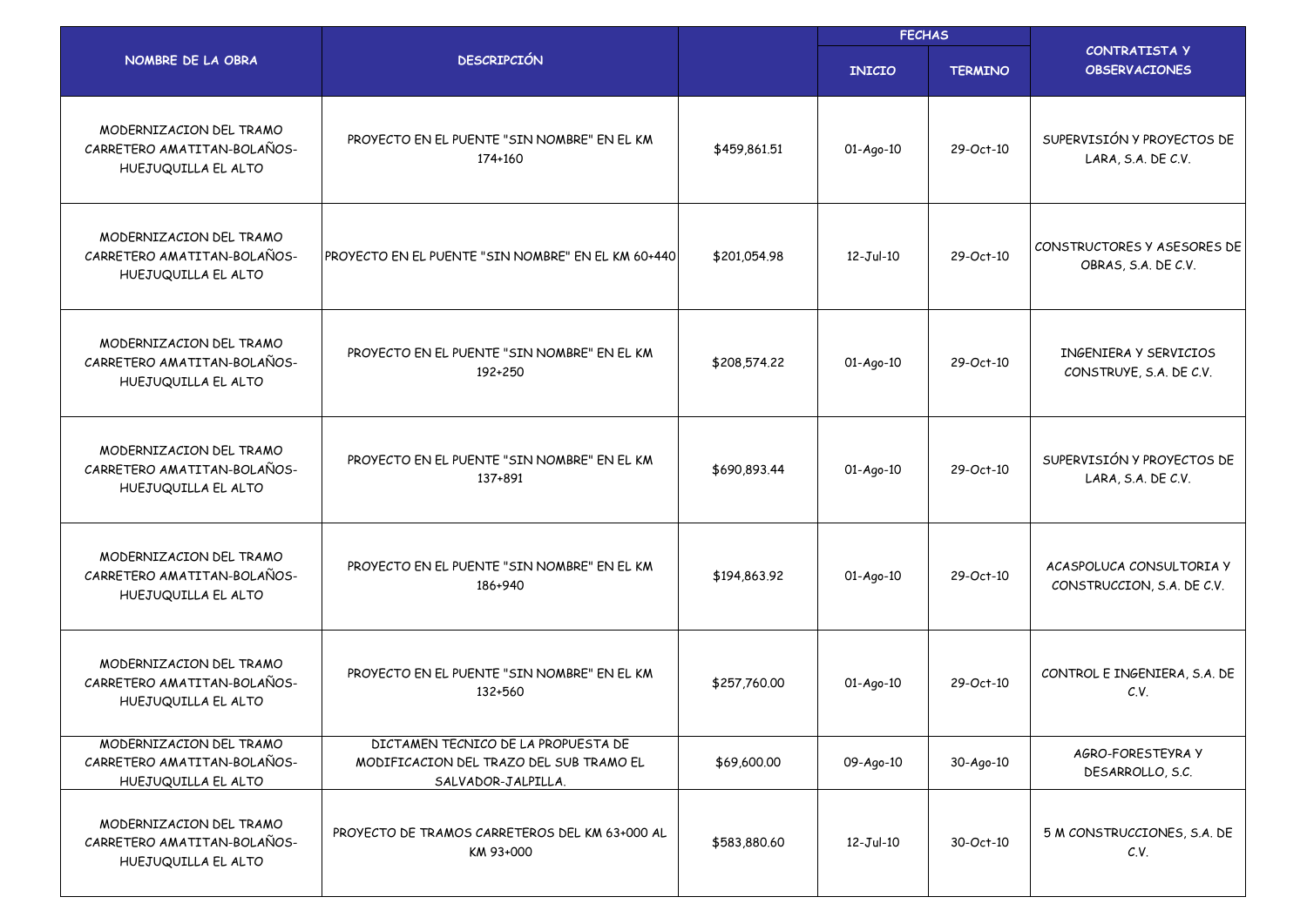|                                                                               |                                                                                                                      |                | <b>FECHAS</b> |                |                                                          |  |
|-------------------------------------------------------------------------------|----------------------------------------------------------------------------------------------------------------------|----------------|---------------|----------------|----------------------------------------------------------|--|
| NOMBRE DE LA OBRA                                                             | <b>DESCRIPCIÓN</b>                                                                                                   |                | <b>INICIO</b> | <b>TERMINO</b> | <b>CONTRATISTA Y</b><br><b>OBSERVACIONES</b>             |  |
| MODERNIZACION DEL TRAMO<br>CARRETERO AMATITAN-BOLAÑOS-<br>HUEJUQUILLA EL ALTO | PROYECTO EN EL PUENTE "SIN NOMBRE" EN EL KM 40+700                                                                   | \$112,783.41   | 01-Ago-10     | 29-Oct-10      | CUELLAR LÓPEZ ALEJANDRO, ING.                            |  |
| MODERNIZACION DEL TRAMO<br>CARRETERO AMATITAN-BOLAÑOS-<br>HUEJUQUILLA EL ALTO | PROYECTO EN EL PUENTE "SIN NOMBRE" EN EL KM 49+980                                                                   | \$198,952.33   | 01-Ago-10     | 29-Oct-10      | CUELLAR LÓPEZ ALEJANDRO, ING.                            |  |
| MODERNIZACION DEL TRAMO<br>CARRETERO AMATITAN-BOLAÑOS-<br>HUEJUQUILLA EL ALTO | PROYECTO EN EL PUENTE "SIN NOMBRE" EN EL KM 57+860                                                                   | \$198,952.33   | 01-Ago-10     | 29-Oct-10      | CUELLAR LÓPEZ ALEJANDRO, ING.                            |  |
| MODERNIZACION DEL TRAMO<br>CARRETERO AMATITAN-BOLAÑOS-<br>HUEJUQUILLA EL ALTO | TRAMO CARRETERO DENOMINADO BOLAÑOS-<br>HUEJUQUILLA DEL SUBTRAMO 29+139 AL 61+000                                     | \$646,165.74   | $02-Aq0-10$   | 30-Oct-10      | <b>DGIC</b>                                              |  |
| TRAMO CARRETERO TALPA-LLANO<br><b>GRANDE-TOMATLAN</b>                         | CONSTRUCCION DEL PUENTE PISAGUA DEL KM 55+250 EN<br>EL TRAMO CARR. TALPA DE ALLENDE-LLANO GRANDE-<br><b>TOMATLAN</b> | \$5,827,807.48 | 16-Feb-09     | 25-Dic-09      | SCH EDIFICACIONES, S. DE R.L. DE<br>C.V.                 |  |
| TRAMO CARRETERO TALPA-LLANO<br><b>GRANDE-TOMATLAN</b>                         | OBRAS COMPLEMENTARIAS KMS, 13+00 AL KM 18+560                                                                        | \$9,363,523.63 | 19-Feb-09     | 07-Sep-09      | ARRENTRAC, S.A. DE C.V.                                  |  |
| TRAMO CARRETERO TALPA-LLANO<br><b>GRANDE-TOMATLAN</b>                         | REHABILITACION DE LINEA DE CONDUCCION<br>HIDRAULICA EN LA CUESTA                                                     | \$1,939,779.78 | 09-Oct-09     | 05-Feb-10      | <b>GMA EDIFICACION Y</b><br>CONSTRUCCIONES, S.A. DE C.V. |  |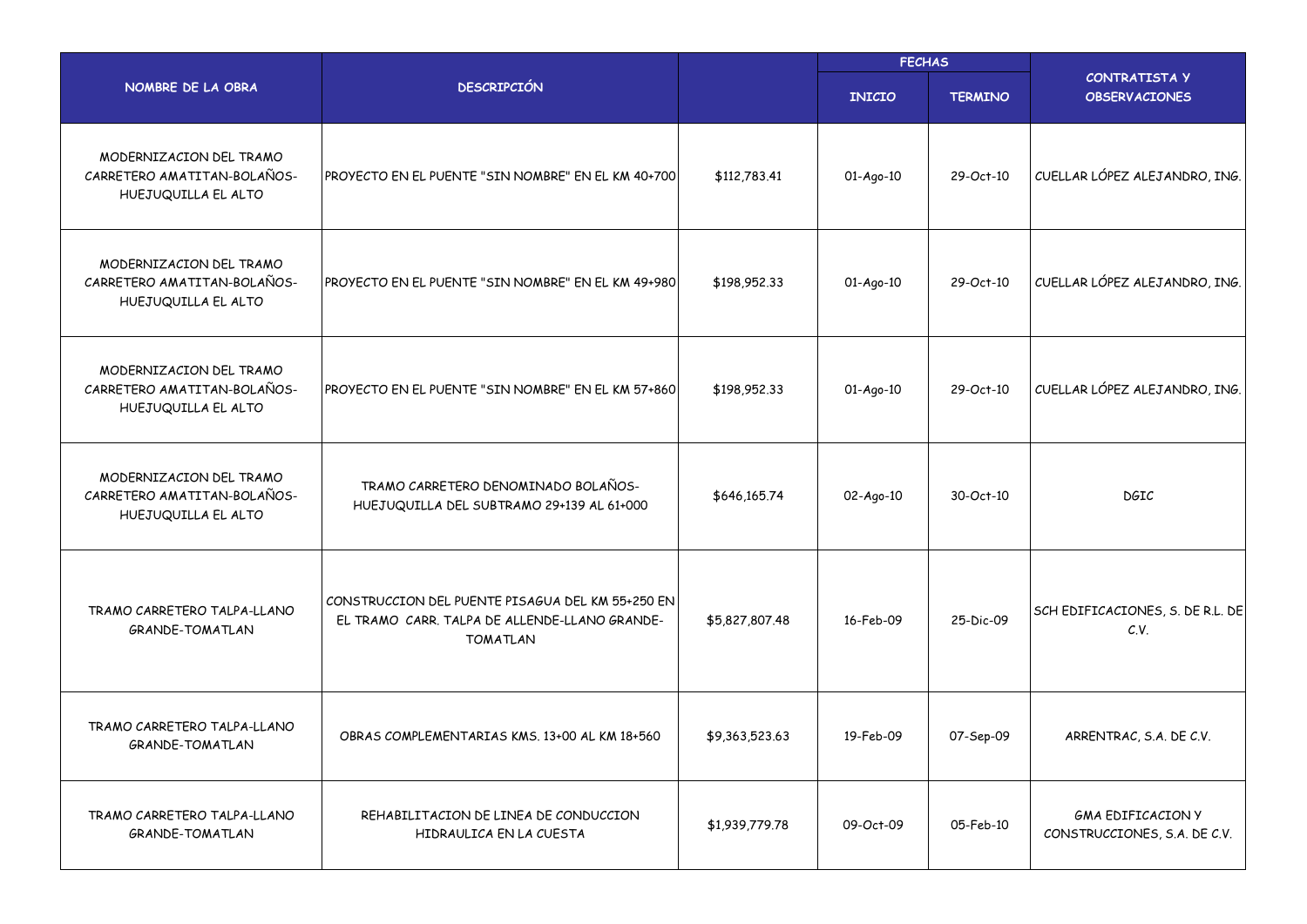|                                                                               |                                                                                                                                 |                  | <b>FECHAS</b> |                |                                                   |
|-------------------------------------------------------------------------------|---------------------------------------------------------------------------------------------------------------------------------|------------------|---------------|----------------|---------------------------------------------------|
| NOMBRE DE LA OBRA                                                             | <b>DESCRIPCIÓN</b>                                                                                                              |                  | <b>INICIO</b> | <b>TERMINO</b> | <b>CONTRATISTA Y</b><br><b>OBSERVACIONES</b>      |
| MODERNIZACION DEL TRAMO<br>CARRETERO AMATITAN-BOLAÑOS-<br>HUEJUQUILLA EL ALTO | SUB-TRAMO DEL K.M. 15+000 AL KM. 17+238 TERRACERIAS,<br>OBRAS DE DRENAJE, PAVIMENTACION                                         | \$9,580,075.79   | 13-Oct-08     | 22-Ago-09      | CONSTRUCTORA TETL, S.A.DE C.V.                    |
| MODERNIZACION DEL TRAMO<br>CARRETERO AMATITAN-BOLAÑOS-<br>HUEJUQUILLA EL ALTO | TRAMO AMATITAN-SANTA ROSA DEL KM 10+000 AL<br>12+000 TERRACERIAS, OBRAS DE DRENAJE Y<br>PAVIMENTACION                           | \$7,730,652.38   | 06-Nov-08     | 01-Oct-09      | ARRENTRAC, S.A. DE C.V.                           |
| MODERNIZACION DEL TRAMO<br>CARRETERO AMATITAN-BOLAÑOS-<br>HUEJUQUILLA EL ALTO | TRAMO AMATITAN-SANTA ROSA DEL KM 3+000 AL 6+000<br>MEDIANTE TERRACERIAS, OBRAS DE DRENAJE Y<br>PAVIMENTACION                    | \$7,033,475.21   | 09-Ene-09     | 06-Ago-09      | TRACTORES Y MAQUINARIA<br>PESADA, S.A. DE C.V.    |
| MODERNIZACION DE LA RED CARRETERA<br>EN LA RESIDENCIA DE AHUALULCO            | MODERNIZACION DEL TRAMO CARRETERO EL REFUGIO-<br>SAN MARCOS DEL KM 29+000 AL 38+000 Y DEL 42+000 AL<br>52+000                   | \$135,789,258.33 | 01-Ago-08     | 31-Dic-10      | DIRECCIÓN GENERAL DE<br>INFRAESTRUCTURA CARRETERA |
| MODERNIZACION DE LA RED CARRETERA<br>EN LA RESIDENCIA DE AHUALULCO            | MODERNIZACION DEL TRAMO CARRETERO SANTA CRUZ<br>DE LAS FLORES-TALA-INGENIO DE TALA DEL KM 0+600 AL<br>13+540 Y 30+000 AL 35+000 | \$153,530,067.98 | 01-Nov-08     | 31-Dic-10      | DIRECCIÓN GENERAL DE<br>INFRAESTRUCTURA CARRETERA |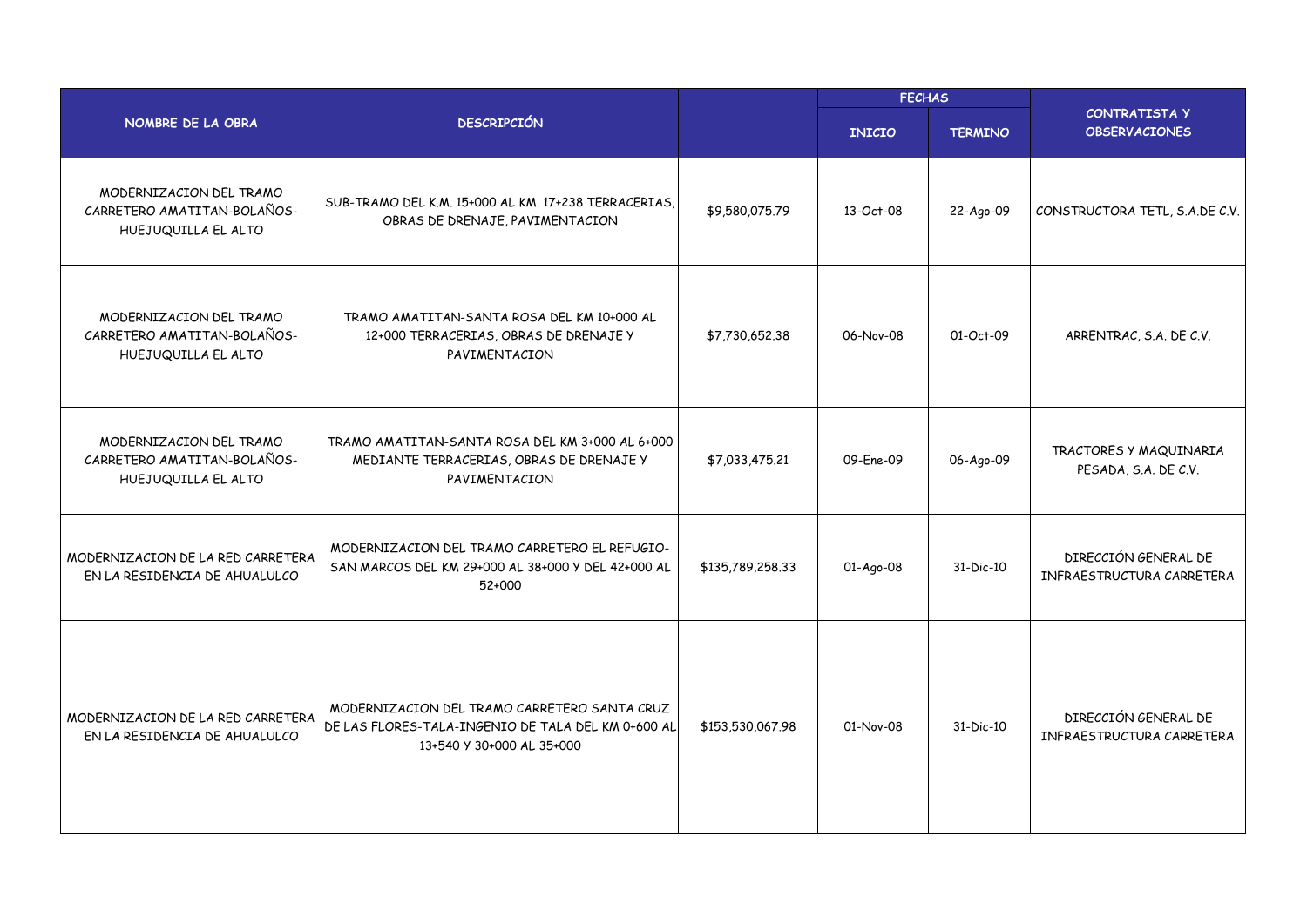|                                                                    |                                                                                                             |                 | <b>FECHAS</b> |                |                                                                    |  |
|--------------------------------------------------------------------|-------------------------------------------------------------------------------------------------------------|-----------------|---------------|----------------|--------------------------------------------------------------------|--|
| NOMBRE DE LA OBRA                                                  | <b>DESCRIPCIÓN</b>                                                                                          |                 | <b>INICIO</b> | <b>TERMINO</b> | <b>CONTRATISTA Y</b><br><b>OBSERVACIONES</b>                       |  |
| MODERNIZACION DE LA RED CARRETERA<br>EN LA RESIDENCIA DE AHUALULCO | MANIFESTACION DE IMPACTO AMBIENTAL PARA<br>MODERNIZACION DEL TRAMO CARRETERO                                | \$272,890.00    | 01-Nov-08     | 07-Sep-10      | CONSTRUCTORA GEOL, S.A. DE C.V.                                    |  |
| MODERNIZACION DEL TRAMO ENTR.<br>CARRET. 314-JESUS MARIA-AYOTLAN   | MODERNIZACION DEL TRAMO ENTR. CARRET. 314-JESUS<br>MARIA-AYOTLAN                                            | \$55,732,566.40 | $01-Jun-08$   | 31-Ene-10      | DIRECCIÓN GENERAL DE<br>INFRAESTRUCTURA CARRETERA                  |  |
| LIBRAMIENTO LAGOS DE MORENO                                        | PUENTE EL REFUGIO DE 70.00 MTS. CALLES FRAY<br>ALFONSO Y PASEO DE LA RIBERA SOBRE EL RIO LAGOS<br>DE MORENO | \$24,112,286.16 | 17-Dic-08     | 31-Ene-10      | CONSTRUCCION Y<br>CONSERVACION DE VIAS<br>TERRESTRES, S.A. DE C.V. |  |
| LIBRAMIENTO LAGOS DE MORENO                                        | DEL KM. 6+000 AL KM. 9+549.38, MEDIANTE TERRACERIAS,<br>OBRAS DE DRENAJE, PAVIMENTOS Y SEÑALAMIENTOS        | \$16,261,984.42 | 13-Ene-09     | 19-Jun-10      | CONSTRUCTORA DIRU, S.A. DE C.V.                                    |  |
| LIBRAMIENTO LAGOS DE MORENO                                        | DEL KM. 4+000 AL KM. 6+000, MEDIANTE TERRACERIAS,<br>OBRAS DE DRENAJE, PAVIMENTOS Y SEÑALAMIENTOS           | \$10,699,720.17 | 03-Feb-09     | $13 - Jun-10$  | GRUPO TAUBE DE MEXICO, S.A. DE<br>C.V.                             |  |
| LIBRAMIENTO LAGOS DE MORENO                                        | DEL KM. 2+000 AL KM. 4+000, MEDIANTE TERRACERIAS,<br>OBRAS DE DRENAJE, PAVIMENTOS Y SEÑALAMIENTOS           | \$14,720,863.17 | 06-Feb-09     | 26-Mar-10      | MESTAS OCHOA FRANCISCO<br>JAVIER, ING.                             |  |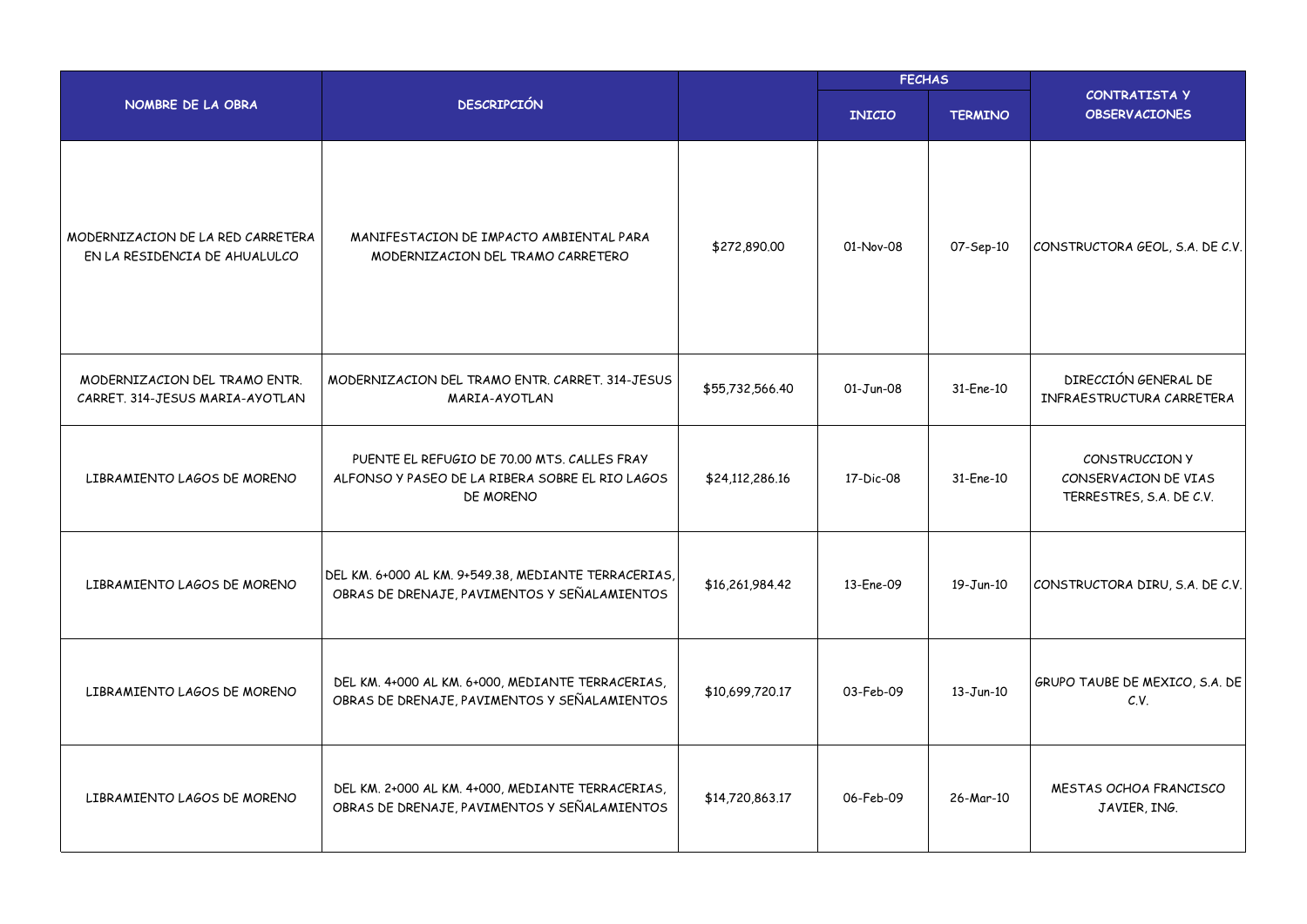|                                                            |                                                                                               |                 | <b>FECHAS</b> |                 |                                                       |  |
|------------------------------------------------------------|-----------------------------------------------------------------------------------------------|-----------------|---------------|-----------------|-------------------------------------------------------|--|
| NOMBRE DE LA OBRA                                          | <b>DESCRIPCIÓN</b>                                                                            |                 | <b>INICIO</b> | <b>TERMINO</b>  | CONTRATISTA Y<br><b>OBSERVACIONES</b>                 |  |
| LIBRAMIENTO LAGOS DE MORENO                                | KM. 0+000 AL KM. 2+000, MEDIANTE TERRACERIAS, OBRAS<br>DE DRENAJE, PAVIMENTOS Y SEÑALAMIENTOS | \$11,702,274.58 | 29-Dic-08     | 31-Mar-10       | LOPEZ FIGUEROA MANUEL DE<br>JESUS, ING.               |  |
| LIBRAMIENTO LAGOS DE MORENO                                | INDEMNIZACION LIBRAMIENTO LAGOS DE MORENO                                                     | \$2,534,066.80  | 01-Dic-08     | 29-May-09       | CUENTA EN ADMINISTRACION                              |  |
| LIBRAMIENTO LAGOS DE MORENO                                | PUENTE SOBRE RIO LAGOS DEL KM 2+460 AL 2+550<br><b>COMPONENTE 3</b>                           | \$6,999,962.14  | 21-Nov-09     | 25-Feb-10       | SERVICIOS CONSTRUCTIVOS E<br>INGENIERIA, S.A. DE C.V. |  |
| LIBRAMIENTO LAGOS DE MORENO                                | PUENTE SOBRE RIO LAGOS DEL KM 2+460 AL 2+550<br><b>COMPONENTE 4</b>                           | \$3,811,185.72  | $14 - Jun-10$ | $28 - Jul - 10$ | OBRAS Y PROYECTOS LOS REYES,<br>S.A. DE C.V.          |  |
| CAMINO VECINAL DEL RANCHO SAN<br>JUAN AL RANCHO LOS SAUCES | REPARACION DEL CAMINO VECINAL QUE VA DEL RANCHO<br>SAN JUAN AL RANCHO LOS SAUCES              | \$2,871,183.66  | 03-Nov-08     | 16-Dic-09       | DIRECCIÓN GENERAL DE<br>INFRAESTRUCTURA CARRETERA     |  |
| CAMINO VECINAL DEL RANCHO SAN<br>JUAN AL RANCHO LOS SAUCES | TRABAJOS COMPLEMENTARIOS EN EL CAMINO PIEDRA<br><b>HERRADA</b>                                | \$0.00          | 28-Dic-09     | 10-Ene-10       | GRUPO INMOBILIARIO FEMAC,<br>S.A. DE C.V.             |  |
| MODERNIZACION DE LA CARRETERA:<br>AUTLAN-EL GRULLO         | MODERNIZACION DEL CAMINO ACTUAL TIPO "C" A<br>CAMINO "A-2" DEL KM 1+600 AL KM 2+600           | \$4,378,772.95  | 16-Jul-09     | 13-Oct-09       | CONSTRUCTORA, CVM, S.A DE C.V.                        |  |
| CONSTRUCCION DEL PUENTE EL JIHUITE                         | CONSTRUCCION DEL PUENTE EL JIHUITE UBICADO EN<br>EL KM 13+000 DEL LIBRAMIENTO DE TEPATITLAN   | \$22,840,322.77 | 14-Jul-09     | 01-Ene-10       | CONSTRUCTORA GODA, S.A. DE<br>C.V.                    |  |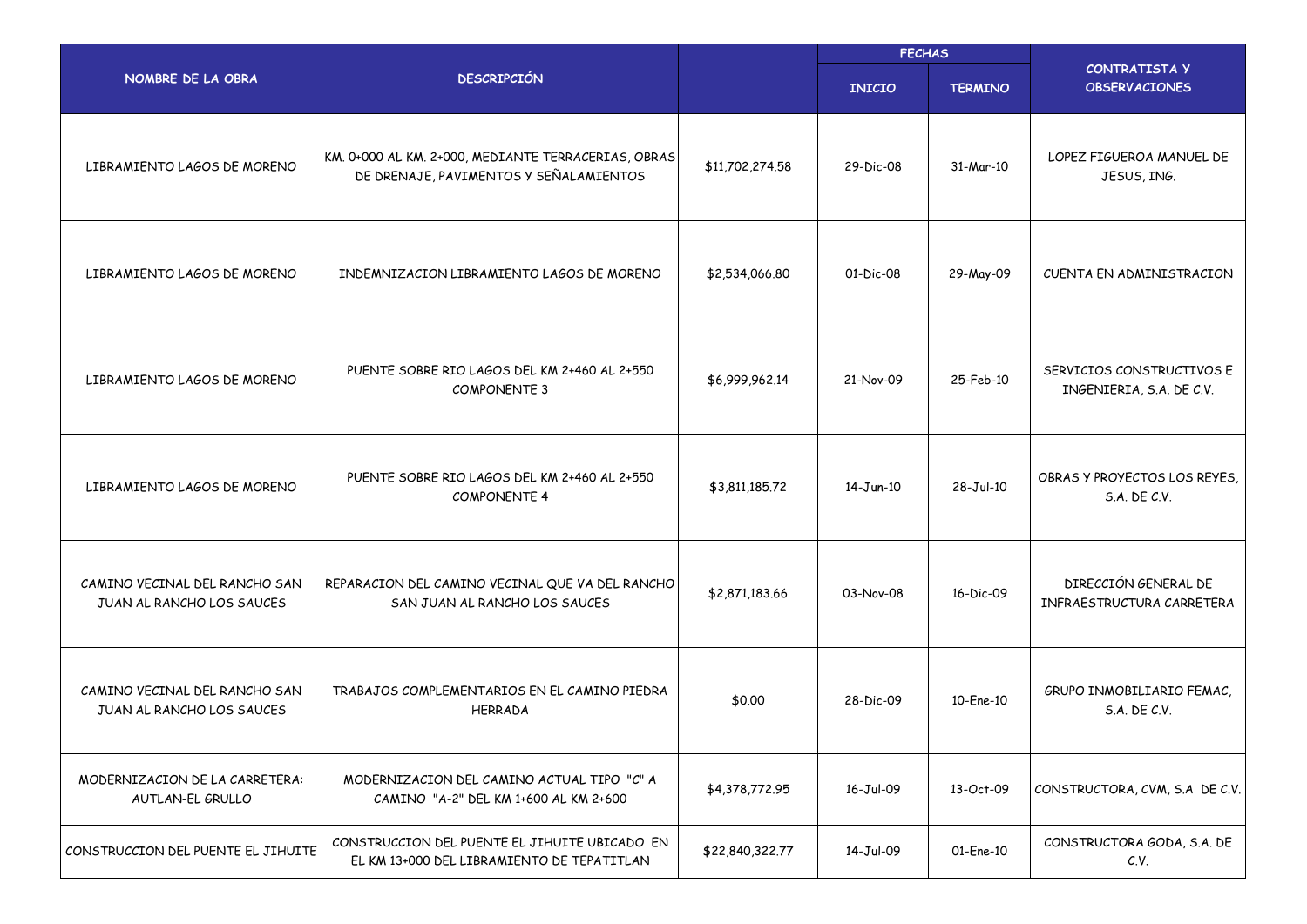|                                                          |                                                                                                    |                 | <b>FECHAS</b> |                |                                                                                        |  |
|----------------------------------------------------------|----------------------------------------------------------------------------------------------------|-----------------|---------------|----------------|----------------------------------------------------------------------------------------|--|
| NOMBRE DE LA OBRA                                        | <b>DESCRIPCIÓN</b>                                                                                 |                 | <b>INICIO</b> | <b>TERMINO</b> | <b>CONTRATISTA Y</b><br><b>OBSERVACIONES</b>                                           |  |
| CONSTRUCCION DEL PUENTE EL JIHUITE                       | CONSTRUCCION DEL PUENTE EL JIHUITE Y<br>REHABILITACION DE CARPETA EN EL MUNICIPIO DE<br>TEPATITLAN | \$2,159,677.23  | 25-Mar-10     | 04-Jun-10      | POR ADMINISTRACION DE OBRAS<br><b>PUBLICAS</b>                                         |  |
| TRAMO CARRETERO AMATITAN-BOLAÑOS-<br>HUEJUQUILLA EL ALTO | DEL KM 29+000 AL KM 32+000 MEDIANTE TERRACERIAS,<br>OBRAS DE DRENAJE, PAVIMENTOS Y SEÑALAMIENTOS.  | \$8,243,688.46  | 26-Jun-09     | 28-Feb-10      | CONSTRUCCIONES Y<br>CARRETERAS, S.A. DE C.V.                                           |  |
| TRAMO CARRETERO AMATITAN-BOLAÑOS-<br>HUEJUQUILLA EL ALTO | DEL KM 32+000 AL KM 35+000 MEDIANTE TERRACERIAS,<br>OBRAS DE DRENAJE, PAVIMENTOS Y SEÑALAMIENTOS.  | \$6,059,274.57  | 26-Jun-09     | 31-May-10      | TRACTORES Y MAQUINARIA, S.A.<br>DE C.V.                                                |  |
| TRAMO CARRETERO AMATITAN-BOLAÑOS-<br>HUEJUQUILLA EL ALTO | DEL KM 35+000 AL KM 38+000 MEDIANTE TERRACERIAS,<br>OBRAS DE DRENAJE, PAVIMENTOS Y SEÑALAMIENTOS.  | \$7,619,257.43  | 26-Jun-09     | 25-May-10      | AQUANOVA INGENIERIA<br>AMBIENTAL, S.A. DE C.V.                                         |  |
| TRAMO CARRETERO AMATITAN-BOLAÑOS<br>HUEJUQUILLA EL ALTO  | DEL KM 38+000 AL KM 41+000 MEDIANTE TERRACERIAS.<br>OBRAS DE DRENAJE, PAVIMENTOS Y SEÑALAMIENTOS.  | \$6,089,506.00  | 26-Jun-09     | 30-Mar-10      | TRACTO MAQUINARIA EL TROJE,<br>S.A DE C.V.                                             |  |
| TRAMO CARRETERO AMATITAN-BOLAÑOS-<br>HUEJUQUILLA EL ALTO | KM 28+000 AL KM 29+000 MEDIANTE TERRACERIAS,<br>DRENAJE, PAVIM. Y SEÑALAMIENTOS.                   | \$6,290,718.43  | 26-Jun-09     | 31-Dic-09      | CONSTRUCTORA AUTLENSE, S.A.<br>DE C.V.                                                 |  |
| TRAMO CARRETERO AMATITAN-BOLAÑOS<br>HUEJUQUILLA EL ALTO  | DEL KM 41+000 AL KM 44+000 MEDIANTE TERRACERIAS,<br>OBRAS DE DRENAJE, PAVIMENTOS Y SEÑALAMIENTOS.  | \$6,340,015.43  | 26-Jun-09     | 30-Mar-10      | HUEXUQUILLAN<br>CONSTRUCCIONES, S.A. DE C.V.                                           |  |
| TRAMO CARRETERO AMATITAN-BOLAÑOS-<br>HUEJUQUILLA EL ALTO | DEL KM 44+000 AL KM 48+000 MEDIANTE TERRACERIAS,<br>OBRAS DE DRENAJE, PAVIMENTOS Y SEÑALAMIENTOS.  | \$10,020,812.04 | 26-Jun-09     | 30-Mar-10      | CONSTRUCCIONES,<br>ELECTRIFICACIONES Y<br>ARRENDAMIENTO DE<br>MAQUINARIA, S.A. DE C.V. |  |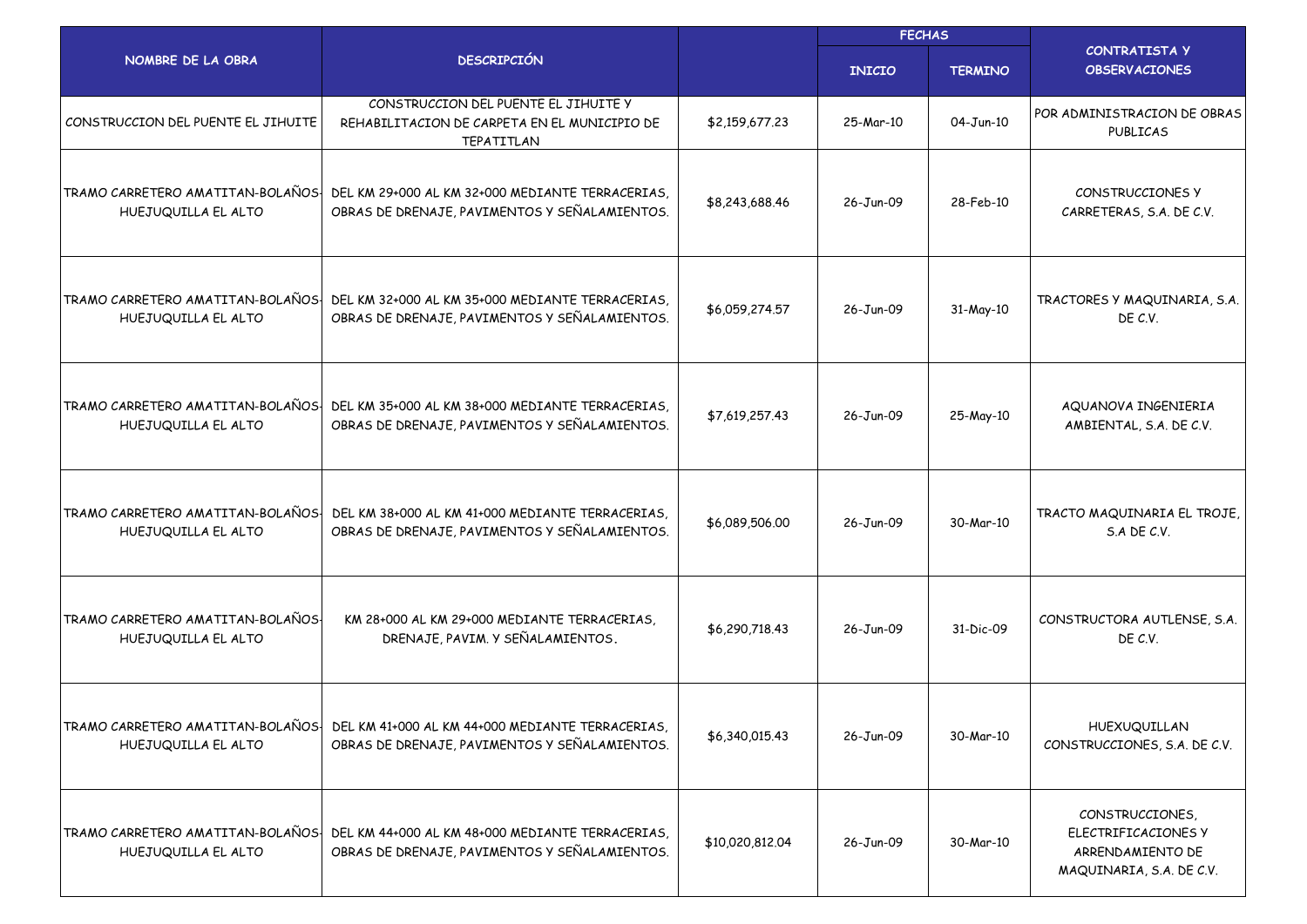|                                                          |                                                                                                             |                | <b>FECHAS</b> |                 |                                                                     |
|----------------------------------------------------------|-------------------------------------------------------------------------------------------------------------|----------------|---------------|-----------------|---------------------------------------------------------------------|
| NOMBRE DE LA OBRA                                        | <b>DESCRIPCIÓN</b>                                                                                          |                | <b>INICIO</b> | <b>TERMINO</b>  | <b>CONTRATISTA Y</b><br><b>OBSERVACIONES</b>                        |
| TRAMO CARRETERO AMATITAN-BOLAÑOS<br>HUEJUQUILLA EL ALTO  | DEL KM 48+000 AL KM 50+000 MEDIANTE TERRACERIAS.<br>DRENAJE, PAVIM. Y SEÑALAMIENTOS.                        | \$6,653,152.90 | 26-Jun-09     | 31-Dic-09       | CONSTRUCTORA CVM, S.A. DE C.V.                                      |
| TRAMO CARRETERO AMATITAN-BOLAÑOS-<br>HUEJUQUILLA EL ALTO | DEL KM 50+000 AL KM 54+000 MEDIANTE TERRACERIAS.<br>OBRAS DE DRENAJE, PAVIMENTOS Y SEÑALAMIENTOS.           | \$9,527,605.63 | 26-Jun-09     | 01-Mar-10       | CONSTRUARBA, S.A. DE C.V.                                           |
| TRAMO CARRETERO AMATITAN-BOLAÑOS-<br>HUEJUQUILLA EL ALTO | DEL KM 58+000 AL KM 61+000 MEDIANTE TERRACERIAS.<br>OBRAS DE DRENAJE, PAVIMENTOS Y SEÑALAMIENTOS.           | \$4,776,197.24 | 26-Jun-09     | 30-Mar-10       | GAL GAR CONSTRUCCIONES, S.A.<br>DE C.V.                             |
| TRAMO CARRETERO AMATITAN-BOLAÑOS-<br>HUEJUQUILLA EL ALTO | DEL KM 54+000 AL KM 58+000 MEDIANTE TERRACERIAS.<br>OBRAS DE DRENAJE, PAVIMENTOS Y SEÑALAMIENTOS.           | \$6,374,231.59 | 26-Jun-09     | 30-Abr-10       | CONSTRUCTORA INMOBILIARIA<br>ARITZEI, S.A. DE C.V.                  |
| RECONSTRUCCION DE LA CALLE ARROYO<br>DE ENMEDIO          | RECONSTRUCCION DEL TRAMO CARRETERO DEL KM 0+000<br>AL 2+100                                                 | \$2,617,824.38 | 25-Nov-09     | 01-Mar-10       | ARNULFO JAVIER CORTES GOMEZ                                         |
| RECONSTRUCCION DE LA CALLE ARROYO<br>DE ENMEDIO          | OBRA DE PROTECCION DEL TRAMO CARRETERO DEL KM<br>0+000 AL 2+100                                             | \$1,555,583.33 | 12-Feb-10     | 12-May-10       | <b>GRUPO CONSTRUCTOR HORUS,</b><br>S.A. DE C.V.                     |
| RECONSTRUCCION DE LA CALLE ARROYO<br>DE ENMEDIO          | ESTRUCTURAS DE DRENAJE Y SUB-DRENAJE DEL KM<br>0+000 AL 2+100 COMPONENTE 2                                  | \$1,815,107.23 | 02-Mar-10     | 27-Oct-10       | ING. GUILLERMO LARA VARGAS                                          |
| RECONSTRUCCION DE LA CALLE ARROYO<br>DE ENMEDIO          | ALUMBRADO PUBLICO DEL KM 0+000 AL 2+100<br><b>COMPONENTE 5</b>                                              | \$4,799,256.78 | 11-Mar-10     | $23-Jun-10$     | ELECTRIFICACION APLICADA, S.A.<br>DE C.V.                           |
| RECONSTRUCCION DE LA CALLE ARROYO<br>DE ENMEDIO          | PAVIMENTOS DEL KM 0+000 AL 2+100 COMPONENTE 3                                                               | \$5,304,332.15 | 03-Mar-10     | $15 - Jul - 10$ | PROYECTOS Y CONSTRUCCIONES<br>GEO, S.A. DE C.V.                     |
| RECONSTRUCCION DE LA CALLE ARROYO<br>DE ENMEDIO          | ALUMBRADO PUBLICO DE LA AUTOPISTA A<br>ZAPOTLANEJO A LA CARRETERA LIBRE A ZAPOTLANEJO                       | \$156,600.00   | 02-Feb-10     | 23-Feb-10       | INGENIERIA EN SISTEMAS<br>ELECTROMECNICOS DE OCCTE.<br>S.A. DE C.V. |
| RECONSTRUCCION DE LA CALLE ARROYO<br>DE ENMEDIO          | IMAGEN URBANA EN JARDINERIA Y ARBORIZACION EN<br>LA CALLE ARROYO DE EN MEDIO, DEL KM 0+000 AL KM<br>$2+100$ | \$697,002.24   | 26-Abr-10     | 25-May-10       | TALLER DE ARQUITECTURA<br>INTEGRAL S.A DE C.V.                      |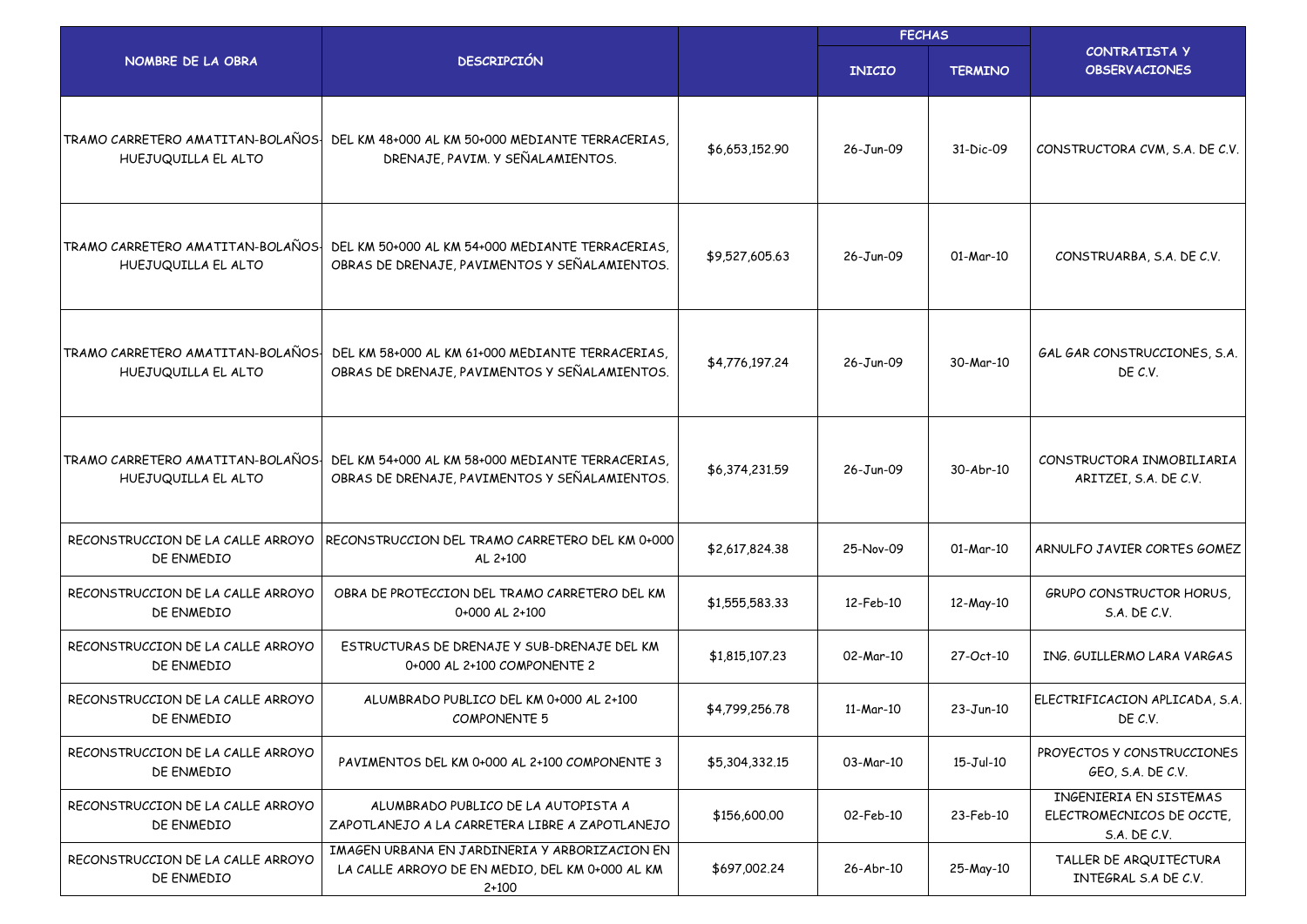|                                                                         | <b>DESCRIPCIÓN</b>                                                                                      |                | <b>FECHAS</b>   |                |                                                          |  |
|-------------------------------------------------------------------------|---------------------------------------------------------------------------------------------------------|----------------|-----------------|----------------|----------------------------------------------------------|--|
| NOMBRE DE LA OBRA                                                       |                                                                                                         |                | <b>INICIO</b>   | <b>TERMINO</b> | <b>CONTRATISTA Y</b><br><b>OBSERVACIONES</b>             |  |
| RECONSTRUCCION DE LA CALLE ARROYO<br>DE ENMEDIO                         | ARROYO DE EN MEDIO DEL KM 0+000 AL KM 0+750 EN EL<br>MPIO. DE TONALA                                    | \$1,049,332.96 | 07-Jun-10       | 04-Sep-10      | KORADI ORO CONSTRUCCIONES.<br>S.A. DE C.V.               |  |
| MODERNIZACION DEL TRAMO<br>CARRETERO SANTA CRUZ DE LAS FLORES<br>A TALA | CODIGO 601-STA, CRUZ DE LAS FLORES-TALA-INGENIO<br>DE TALA SUBTRAMO DEL KM 23+300 AL KM 24+000          | \$8,006,854.15 | 23-Ago-10       | 22-Mar-11      | ASFALTOS GUADALAJARA, S.A. DE<br>C.V.                    |  |
| MODERNIZACION DEL TRAMO<br>CARRETERO SANTA CRUZ DE LAS FLORES<br>A TALA | CODIGO 601-STA, CRUZ DE LAS FLORES-TALA-INGENIO<br>DE TALA SUBTRAMO DEL KM 24+000 AL KM 25+000          | \$5,365,864.78 | 23-Ago-10       | 22-Mar-11      | TRACTORES Y MAQUINARIA<br>PESADA, S.A. DE C.V.           |  |
| MODERNIZACION DEL TRAMO<br>CARRETERO SANTA CRUZ DE LAS FLORES<br>A TALA | CODIGO 601-STA, CRUZ DE LAS FLORES-TALA-INGENIO<br>DE TALA SUBTRAMO DEL KM 30+000 AL KM 31+000          | \$6,989,957.70 | 23-Ago-10       | 22-Mar-11      | ALQUIMIA GRUPO CONSTRUCTOR,<br>S.A. DE C.V.              |  |
| MODERNIZACION DEL TRAMO<br>CARRETERO SANTA CRUZ DE LAS FLORES<br>A TALA | CODIGO 601-STA, CRUZ DE LAS FLORES-TALA-INGENIO<br>DE TALA SUBTRAMO DEL KM 32+000 AL KM 33+000          | \$5,264,850,24 | 23-Ago-10       | 22-Mar-11      | CONSTRUCTORA BUENO, S.A. DE<br>C.V.                      |  |
| MODERNIZACION DEL TRAMO<br>CARRETERO SANTA CRUZ DE LAS FLORES<br>A TALA | CODIGO 601-STA, CRUZ DE LAS FLORES-TALA-INGENIO<br>DE TALA SUBTRAMO DEL KM 33+000 AL KM 34+000          | \$5,898,282.13 | 23-Ago-10       | 22-Mar-11      | TRACTO MAQUINARIA EL TROJE,<br>S.A DE C.V.               |  |
| MODERNIZACION DEL TRAMO<br>CARRETERO SANTA CRUZ DE LAS FLORES<br>A TALA | CODIGO 601-STA, CRUZ DE LAS FLORES-TALA-INGENIO<br>DE TALA SUBTRAMO DEL KM 16+200 AL KM 17+240          | \$5,618,365.39 | 23-Ago-10       | 22-Mar-11      | ARRENTRAC, S.A. DE C.V.                                  |  |
| MODERNIZACION DEL TRAMO<br>CARRETERO SANTA CRUZ DE LAS FLORES<br>A TALA | CODIGO 601-STA, CRUZ DE LAS FLORES-TALA-INGENIO<br>DE TALA SUBTRAMO DEL KM 16+200 AL KM 17+240          | \$4,520,501.32 | 23-Ago-10       | 22-Mar-11      | <b>CHAVEZ TERRACERIAS Y</b><br>ACARREOS, S.A. DE C.V.    |  |
| MODERNIZACION DEL TRAMO<br>CARRETERO SANTA CRUZ DE LAS FLORES<br>A TALA | CODIGO 601-STA, CRUZ DE LAS FLORES-TALA-INGENIO<br>DE TALA SUBTRAMO DEL KM 17+240 AL KM 18+080          | \$3,754,771.33 | 23-Ago-10       | 22-Mar-11      | PAVIMENTOS INDUSTRIALES Y<br>URBANIZACIONES, S.A DE C.V. |  |
| MODERNIZACION DEL TRAMO<br>CARRETERO SANTA CRUZ DE LAS FLORES<br>A TALA | CODIGO 601-STA, CRUZ DE LAS FLORES-TALA-INGENIO<br>DE TALA SUBTRAMO DEL KM 18+080 AL KM 19+000          | \$4,356,953.98 | 23-Ago-10       | 22-Mar-11      | CONSTRUCTORA BUENO, S.A. DE<br>C.V.                      |  |
| MODERNIZACION DEL TRAMO<br>CARRETERO SANTA CRUZ DE LAS FLORES<br>A TALA | CODIGO 601-STA, CRUZ DE LAS FLORES-TALA-INGENIO<br>DE TALA SUBTRAMO DEL KM 19+000 AL KM 20+000          | \$4,716,209.91 | 23-Ago-10       | 22-Mar-11      | CONSTRUCCIONES ICU, S.A. DE<br>C.V.                      |  |
| MODERNIZACION DEL TRAMO<br>CARRETERO SANTA CRUZ DE LAS FLORES<br>A TALA | CODIGO 601-STA, CRUZ DE LAS FLORES-TALA-INGENIO<br>DE TALA SUBTRAMO DEL KM 15+000 AL KM 16+500          | \$4,748,738.90 | $23 - Aqo - 10$ | 22-Mar-11      | CONSTRUCTORA INDUSTRIAL<br>CHAVEZ, S.A. DE C.V.          |  |
| MODERNIZACION DEL TRAMO<br>CARRETERO SANTA CRUZ DE LAS FLORES<br>A TALA | CODIGO 601-STA, CRUZ DE LAS FLORES-TALA-INGENIO<br>DE TALA SUBTRAMO DEL KM 15+000 AL KM 16+500          | \$5,060,460.59 | 23-Ago-10       | 22-Mar-11      | GRUPO LEGALI, S.A. DE C.V.                               |  |
| MODERNIZACION DEL TRAMO<br>CARRETERO SANTA CRUZ DE LAS FLORES<br>A TALA | CODIGO 601-STA, CRUZ DE LAS FLORES-TALA-INGENIO<br>DE TALA SUBTRAMO DEL KM 20+800 AL KM 21+300          | \$2,476,524.18 | 23-Ago-10       | 22-Mar-11      | INECO CONSTRUCTORA, S.A. DE<br>C.V.                      |  |
| MODERNIZACION DEL TRAMO<br>CARRETERO SANTA CRUZ DE LAS FLORES<br>A TALA | CODIGO 601-STA. CRUZ DE LAS FLORES-TLAJOMULCO-<br>CUYUTLAN-CAJITITLAN SUBTRAMO DEL KM 0+000 AL<br>1+500 | \$7,541,726.69 | 11-Sep-10       | 28-Feb-11      | CONSTRUCTORA ARENA, S.A. DE<br>C.V.                      |  |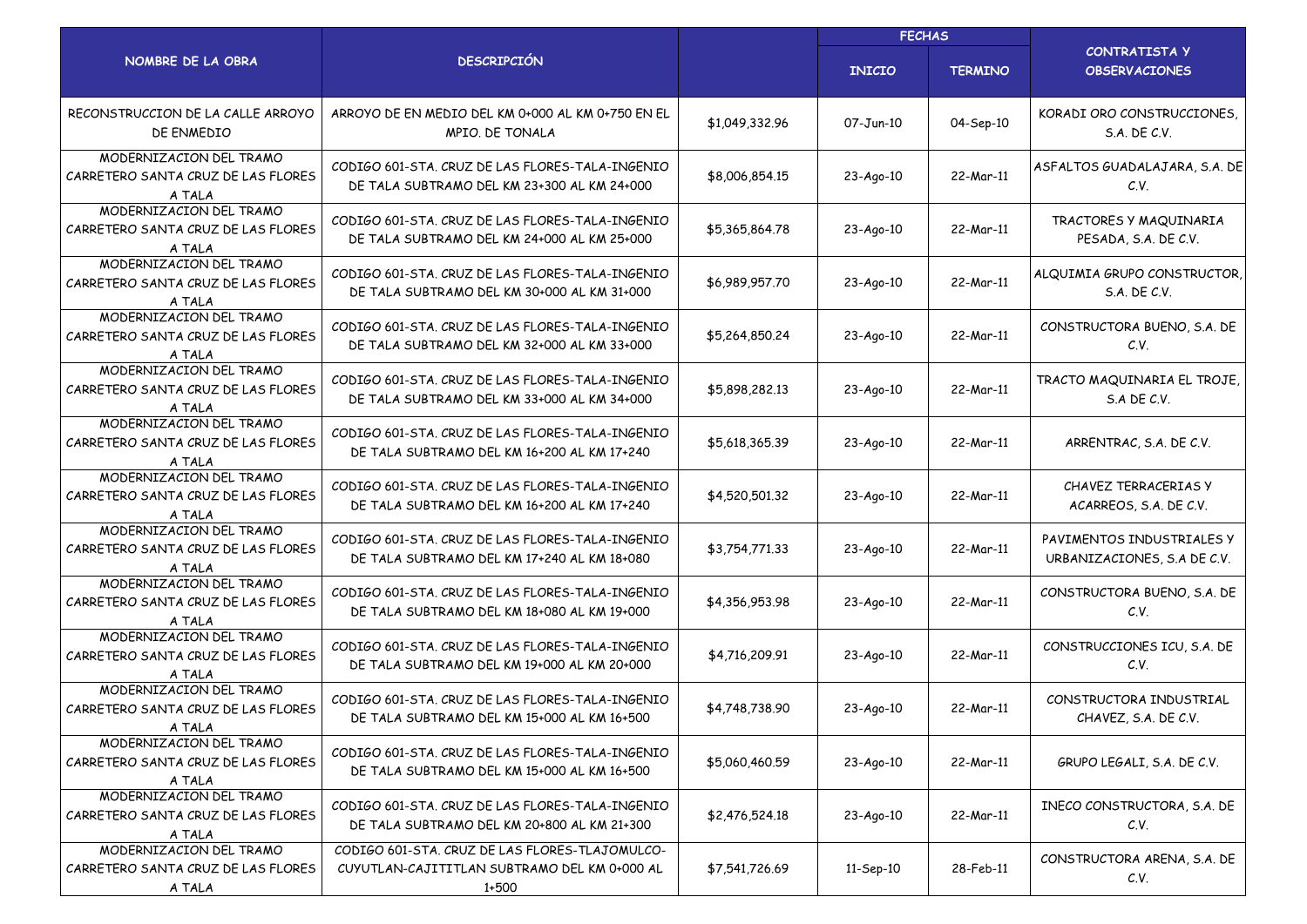|                                                                         |                                                                                                           |                 | <b>FECHAS</b>   |                |                                                      |  |
|-------------------------------------------------------------------------|-----------------------------------------------------------------------------------------------------------|-----------------|-----------------|----------------|------------------------------------------------------|--|
| NOMBRE DE LA OBRA                                                       | <b>DESCRIPCIÓN</b>                                                                                        |                 | <b>INICIO</b>   | <b>TERMINO</b> | CONTRATISTA Y<br><b>OBSERVACIONES</b>                |  |
| MODERNIZACION DEL TRAMO<br>CARRETERO SANTA CRUZ DE LAS FLORES<br>A TALA | CODIGO 601-STA, CRUZ DE LAS FLORES-TALA-INGENIO<br>DE TALA SUBTRAMO DEL KM 21+300 AL 23+000               | \$9,740,064.74  | 11-Sep-10       | 28-Feb-11      | CONSTRUCTORA LIDERAZGO, S.A.<br>DE C.V.              |  |
| MODERNIZACION DEL TRAMO<br>CARRETERO SANTA CRUZ DE LAS FLORES<br>A TALA | CODIGO 601-STA, CRUZ DE LAS FLORES-TALA-INGENIO<br>DE TALA SUBTRAMO DEL KM 26+000 AL 27+000               | \$5,775,555.70  | 11-Sep-10       | 28-Feb-11      | CONSTRUCCIONES Y<br>CARRETERAS, S.A. DE C.V.         |  |
| MODERNIZACION DEL TRAMO<br>CARRETERO SANTA CRUZ DE LAS FLORES<br>A TALA | CODIGO 601-STA, CRUZ DE LAS FLORES-TALA-INGENIO<br>DE TALA SUBTRAMO DEL KM 27+000 AL 28+000               | \$6,020,369.45  | 11-Sep-10       | 28-Feb-11      | PAVIMENTOS Y AGREGADOS DE<br>OCCIDENTE, S.A. DE C.V. |  |
| MODERNIZACION DEL TRAMO<br>CARRETERO SANTA CRUZ DE LAS FLORES<br>A TALA | CODIGO 601-STA, CRUZ DE LAS FLORES-TALA-INGENIO<br>DE TALA SUBTRAMO DEL KM 28+000 AL 30+000               | \$11,477,819.80 | 11-Sep-10       | 28-Feb-11      | MAQUIOBRAS, S.A. DE C.V.                             |  |
| MODERNIZACION DEL TRAMO<br>CARRETERO SANTA CRUZ DE LAS FLORES<br>A TALA | CODIGO 601-STA, CRUZ DE LAS FLORES-TALA-INGENIO<br>DE TALA SUBTRAMO DEL KM 31+000 AL 32+000               | \$7,779,183.42  | 11-Sep-10       | 28-Feb-11      | CONSTRUCTORA BUEHNOS, S.A.<br>DE C.V.                |  |
| MODERNIZACION DEL TRAMO<br>CARRETERO SANTA CRUZ DE LAS FLORES<br>A TALA | CODIGO 601-STA, CRUZ DE LAS FLORES-TALA-INGENIO<br>DE TALA SUBTRAMO DEL KM 34+000 AL 35+000               | \$5,498,977.88  | 11-Sep-10       | 28-Feb-11      | HUEXUQUILLAN<br>CONSTRUCCIONES, S.A. DE C.V.         |  |
| MODERNIZACION DEL TRAMO<br>CARRETERO SANTA CRUZ DE LAS FLORES<br>A TALA | CODIGO 601-STA, CRUZ DE LAS FLORES-TLAJOMULCO-<br>CUYUTLAN-CAJITITLAN SUBTRAMO DEL KM 1+500 AL<br>$3+000$ | \$8,185,849.18  | 11-Sep-10       | 28-Feb-11      | CONSTRUCTORA INDUSTRIAL<br>CHAVEZ, S.A. DE C.V.      |  |
| MODERNIZACION DEL TRAMO<br>CARRETERO SANTA CRUZ DE LAS FLORES<br>A TALA | CODIGO 601-STA, CRUZ DE LAS FLORES-TLAJOMULCO-<br>CUYUTLAN-CAJITITLAN SUBTRAMO DEL KM 3+000 AL<br>4+500   | \$7,425,527.60  | 11-Sep-10       | 28-Feb-11      | FLOTA CONSTRUCTORA, S.A. DE<br>C.V.                  |  |
| MODERNIZACION DEL TRAMO<br>CARRETERO SANTA CRUZ DE LAS FLORES<br>A TALA | CODIGO 601-STA. CRUZ DE LAS FLORES-TLAJOMULCO-<br>CUYUTLAN-CAJITITLAN SUBTRAMO DEL KM 4+500 AL<br>6+000   | \$6,984,473.80  | 11-Sep-10       | 28-Feb-11      | LIM CONSTRUCTORA, S.A. DE C.V.                       |  |
| MODERNIZACION DEL TRAMO<br>CARRETERO SANTA CRUZ DE LAS FLORES<br>A TALA | CODIGO 601-STA. CRUZ DE LAS FLORES-TLAJOMULCO-<br>CUYUTLAN-CAJITITLAN SUBTRAMO DEL KM 6+000 AL<br>7+100   | \$6,234,492.23  | 11-Sep-10       | 28-Feb-11      | ING. GUILLERMO LARA VARGAS                           |  |
| MODERNIZACION DEL TRAMO<br>CARRETERO SANTA CRUZ DE LAS FLORES<br>A TALA | CODIGO 601-STA. CRUZ DE LAS FLORES-TLAJOMULCO-<br>CUYUTLAN-CAJITITLAN SUBTRAMO DEL KM 7+100 AL<br>8+500   | \$11,639,702.48 | 11-Sep-10       | 28-Feb-11      | CONSTRUCTORA TETL, S.A. DE C.V.                      |  |
| MODERNIZACION DEL TRAMO<br>CARRETERO SANTA CRUZ DE LAS FLORES<br>A TALA | CODIGO 601-STA. CRUZ DE LAS FLORES-TLAJOMULCO-<br>CUYUTLAN-CAJITITLAN SUBTRAMO DEL KM 10+000 AL<br>11+300 | \$8,688,126.22  | $11-$ Sep $-10$ | 28-Feb-11      | CORGOVA CONSTRUCCIONES, S.A.<br>DE C.V.              |  |
| MODERNIZACION DEL TRAMO<br>CARRETERO SANTA CRUZ DE LAS FLORES<br>A TALA | CODIGO 601-STA. CRUZ DE LAS FLORES-TLAJOMULCO-<br>CUYUTLAN-CAJITITLAN SUBTRAMO DEL KM 8+500 AL<br>10+000  | \$9,534,057.14  | 11-Sep-10       | 28-Feb-11      | AQUANOVA INGENIERIA<br>AMBIENTAL, S.A. DE C.V.       |  |
| GASTOS OPERATIVOS DE CONSERVACION                                       | LISTA DE RAYA OFICINAS CENTRALES DE SEDEUR                                                                | \$475,087.26    | 1-Ene-06        | 31-Dic-06      | <b>DIRECCION GENERAL</b><br><b>ADMINISTRATIVA</b>    |  |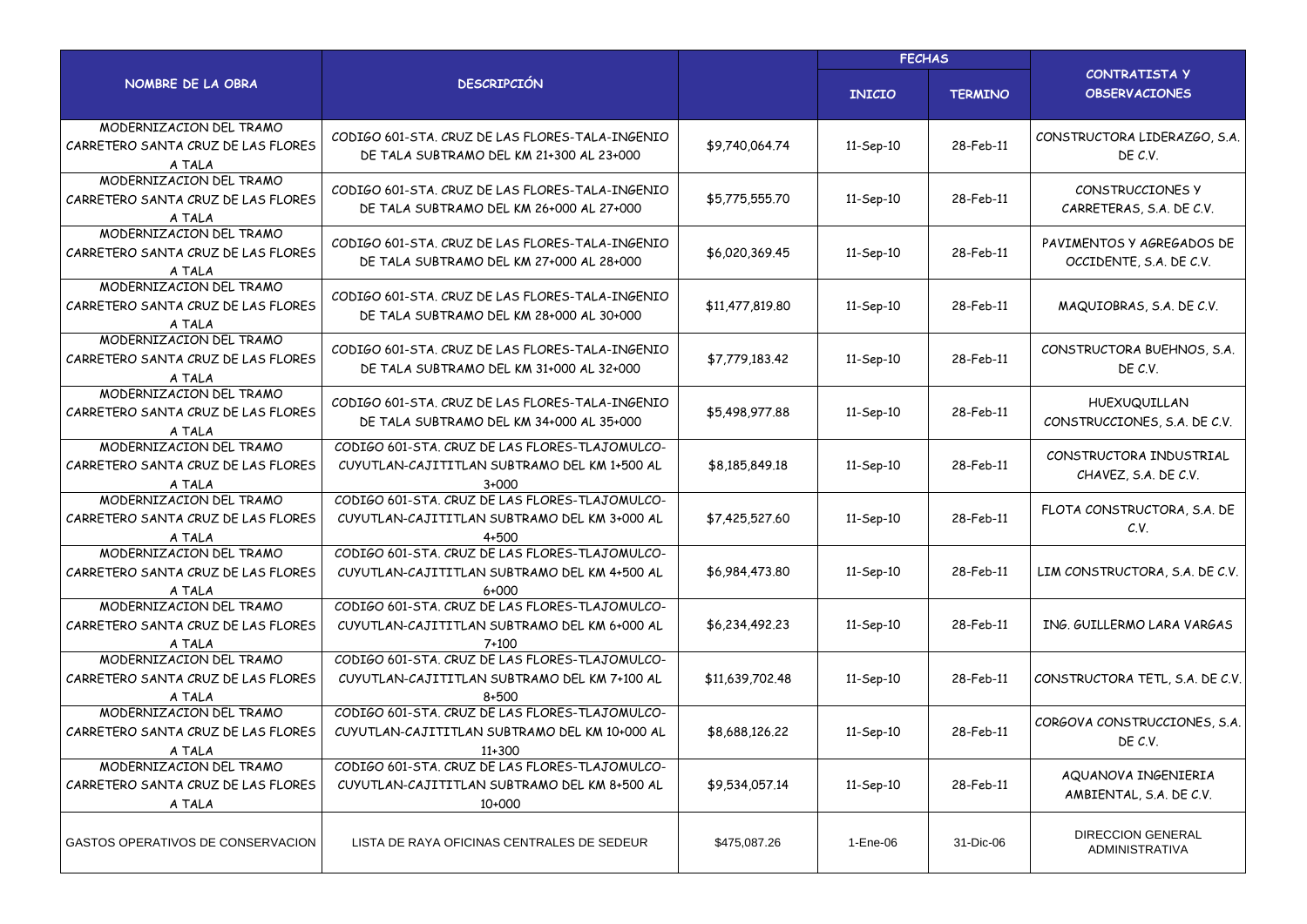|                                       |                                                                               | <b>FECHAS</b>  |               |                |                                                        |
|---------------------------------------|-------------------------------------------------------------------------------|----------------|---------------|----------------|--------------------------------------------------------|
| NOMBRE DE LA OBRA                     | <b>DESCRIPCIÓN</b>                                                            |                | <b>INICIO</b> | <b>TERMINO</b> | <b>CONTRATISTA Y</b><br><b>OBSERVACIONES</b>           |
| RESIDENCIA DE GUADALAJARA 2007        | SUMINISTRO DE MATERIALES                                                      | \$5,200,000.00 | 1-Ene-07      | 31-Ago-08      | DIRECCIÓN GENERAL DE<br>INFRAESTRUCTURA CARRETERA      |
| RESIDENCIA DE GUADALAJARA 2007        | TRAMO CARRETERO: LA BARCA-LORETO-GUADALUPE<br>LERMA DEL KM 16+000 AL KM22+100 | \$900,000.00   | 29-May-07     | 10-Jul-07      | CONSTRUCCIONES Y ASFALTOS<br>NILLA S.A. DE C.V.        |
| RESIDENCIA DE AUTLAN 2007             | CAMINO : ENTRONQUE CARR. MEXICO 200-COLIMILLA DEL<br>KM 0+000 AL KM 5+500     | \$900,000.00   | 17-Ago-07     | 28-Sep-07      | CONSTRUCTORA Y ARRENDADORA<br>INTEGRADOS, S.A. DE C.V. |
| RESIDENCIA DE AUTLAN 2007             | CAMINO : TECOLOTLAN-QUILA EL GRANDE DEL KM 0+000<br>AL KM 30+000              | \$900,000.00   | 24-Jul-07     | 3-Sep-07       | P Y P CONSTRUCTORA, S.A. DE C.V.                       |
| RESIDENCIA DE AUTLAN 2007             | RENTA DE MAQUINARIA                                                           | \$701,500.00   | 2-Jul-07      | 31-Ago-08      | DIRECCIÓN GENERAL DE<br>INFRAESTRUCTURA CARRETERA      |
| RESIDENCIA DE SAN MIGUEL EL ALTO 2007 | SUMINISTRO DE MATERIALES                                                      | \$4,400,000.00 | 1-Ene-07      | 31-May-08      | DIRECCIÓN GENERAL DE<br>INFRAESTRUCTURA CARRETERA      |
| RESIDENCIA DE SAN MIGUEL EL ALTO 2007 | <b>MAQUINARIA</b>                                                             | \$800,000.00   | 1-Ene-07      | 31-Jul-08      | DIRECCIÓN GENERAL DE<br>INFRAESTRUCTURA CARRETERA      |
| RESIDENCIA DE SAN MIGUEL EL ALTO 2007 | <b>RENTA DE MAQUINARIA</b>                                                    | \$300,000.00   | 2-Jul-07      | 31-Ago-08      | DIRECCIÓN GENERAL DE<br>INFRAESTRUCTURA CARRETERA      |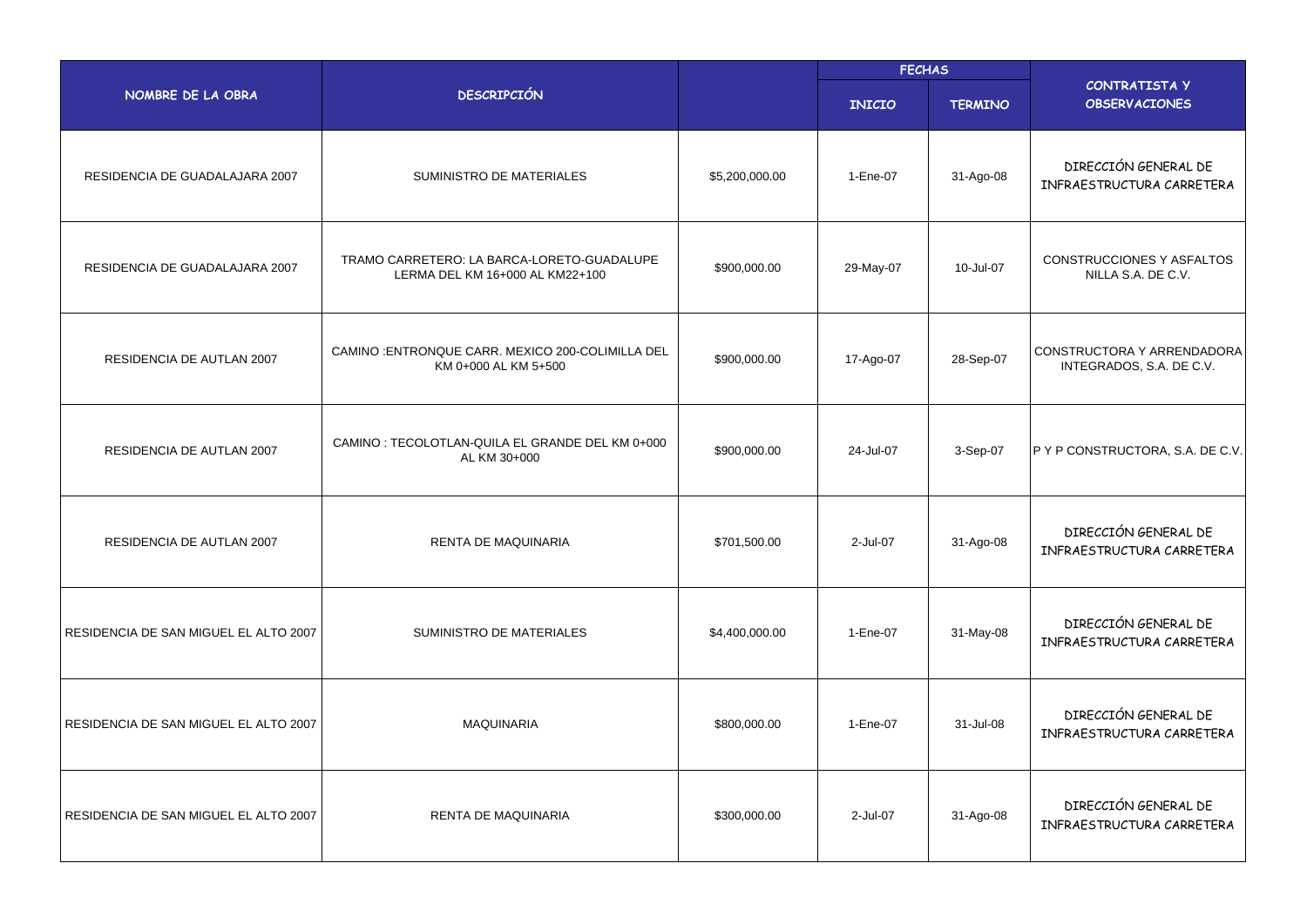|                                                                       |                                                                                                              | <b>FECHAS</b>  |               |                |                                                                  |
|-----------------------------------------------------------------------|--------------------------------------------------------------------------------------------------------------|----------------|---------------|----------------|------------------------------------------------------------------|
| NOMBRE DE LA OBRA                                                     | <b>DESCRIPCIÓN</b>                                                                                           |                | <b>INICIO</b> | <b>TERMINO</b> | <b>CONTRATISTA Y</b><br><b>OBSERVACIONES</b>                     |
| RESIDENCIA DE SAN MIGUEL EL ALTO 2007                                 | ATOTONILCO-SAN MIGUEL EL ALTO-SAN JUAN DE LOS<br>LAGOS DEL KM 100+000 AL 105+000                             | \$2,604,588.89 | 25-Oct-07     | 26-Dic-07      | <b>GRUPO CONSTRUCTOR</b><br>PERSEVERANCIA, S.A. DE C.V.          |
| RESIDENCIA DE SAN MIGUEL EL ALTO 2007                                 | ENTR. CARR. 314 ARANDAS (ING. OTE) DEL KM 17+000 AL<br>$26+000$                                              | \$1,917,210.31 | 30-Oct-07     | 31-Dic-07      | TRACTORES Y MAQUINARIA<br>PESADA, S.A. DE C.V.                   |
| <b>CONSERVACION RUTINARIA DE LA</b><br>RESIDENCIA DE GUADALAJARA 2008 | JUANACATLAN - MIRAFLORES DEL KM 0+000 AL KM 7+000                                                            | \$900,733.29   | 29-Jul-08     | 27-Ene-09      | P Y P CONSTRUCTORA, S.A. DE C.V.                                 |
| <b>CONSERVACION RUTINARIA DE LA</b><br>RESIDENCIA DE GUADALAJARA 2008 | TOTOTLAN-TEPATITLAN DEL KM 0+000 AL 37+000                                                                   | \$1,497,215.76 | 23-Dic-08     | 20-Feb-09      | <b>CONSTRUCCIONES Y PAVIMENTOS</b><br>DE LOS ALTOS, S.A. DE C.V. |
| CONSERVACION RUTINARIA DE LA<br>RESIDENCIA DE GUADALAJARA 2008        | REHABILITACION DE PUENTE LA GIGANTERA                                                                        | \$3,295,911.43 | 14-Sep-09     | 14-Dic-09      | DURAN JIMENEZ ARQUITECTOS Y<br>ASOCIADOS, S.A DE C.V.            |
| CONSERVACION RUTINARIA DE LA<br>RESIDENCIA DE GUADALAJARA 2008        | <b>ESTUDIOS DIVERSOS Y VIATICOS</b>                                                                          | \$952,178.07   | 1-Ago-09      | 31-May-10      | <b>DIRECCION GENERAL</b><br><b>ADMINISTRATIVA</b>                |
| CONSERVACION RUTINARIA DE LA<br>RESIDENCIA DE GUADALAJARA 2008        | GASTOS DE OPERACIÓN PARA LA SUPERVISION DE LA<br><b>OBRA PUBLICA</b>                                         | \$2,175,000.00 | 1-Ago-09      | 31-Dic-09      | <b>DIRECCION GENERAL</b><br><b>ADMINISTRATIVA</b>                |
| PUENTES DE LA RESIDENCIA<br>GUADALAJARA 2008                          | <b>CONSERVACION DE PUENTES EN EL CAMINO:</b><br>ZAPOTLANEJO - MATATLAN EN EL KM 4+900                        | \$567,449.99   | 9-Dic-08      | 6-Ene-09       | CEBRALSA, S.A. DE C.V.                                           |
| PUENTES DE LA RESIDENCIA<br>GUADALAJARA 2008                          | CONSERVACION DE PUENTES EN EL CAMINO: GAZAS DE<br>TREBOL - PERIFERICO SUR - LOPEZ MATEOS EN EL KM<br>$3+100$ | \$963,173.82   | 23-Dic-08     | 22-Mar-09      | CONSTRUCTORA A.U., S.A. DE C.V.                                  |
| <b>CONSERVACION RUTINARIA DE LA</b><br>RESIDENCIA DE SAN MIGUEL 2008  | <b>LISTA DE RAYA</b>                                                                                         | \$1,254,750.00 | 1-Ene-08      | 29-Dic-09      | DIRECCIÓN GENERAL DE<br>INFRAESTRUCTURA CARRETERA                |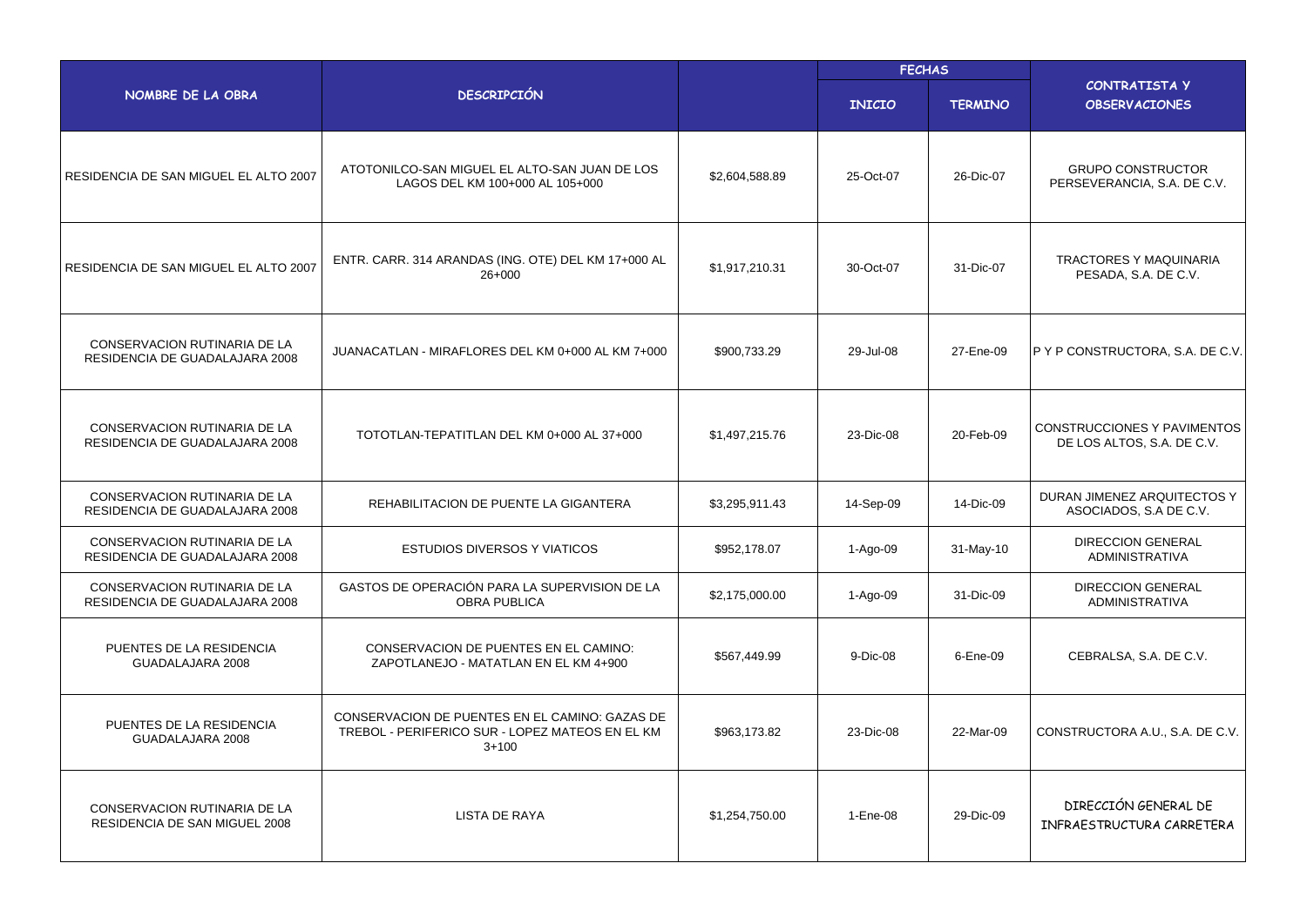|                                                                       |                                                                                    |                | <b>FECHAS</b> |                |                                                             |  |
|-----------------------------------------------------------------------|------------------------------------------------------------------------------------|----------------|---------------|----------------|-------------------------------------------------------------|--|
| NOMBRE DE LA OBRA                                                     | <b>DESCRIPCIÓN</b>                                                                 |                | <b>INICIO</b> | <b>TERMINO</b> | <b>CONTRATISTA Y</b><br><b>OBSERVACIONES</b>                |  |
| CONSERVACION RUTINARIA DE LA<br>RESIDENCIA DE SAN MIGUEL 2008         | AYOTLAN - MIRANDILLAS DEL KM 0+000 AL KM 6+000                                     | \$1,593,871.88 | 21-Ago-08     | 4-Oct-08       | ARQUITECTURA Y DISEÑO EN<br>ARMONIA S.A DE C.V.             |  |
| CONSERVACION RUTINARIA DE LA<br>RESIDENCIA DE TEOCALTICHE 2008        | RENTA DE MAQUINARIA                                                                | \$1.288.690.80 | 1-Ene-08      | 31-May-10      | DIRECCIÓN GENERAL DE<br>INFRAESTRUCTURA CARRETERA           |  |
| CONSERVACION RUTINARIA DE LA<br>RESIDENCIA DE TEOCALTICHE 2008        | YAHUALICA - PUENTE TIMONES DEL 0+000 AL KM 15+480                                  | \$1,395,080.76 | 29-Jul-08     | 26-Sep-08      | IP Y P CONSTRUCTORA, S.A. DE C.V.                           |  |
| <b>CONSERVACION RUTINARIA DE LA</b><br>RESIDENCIA DE TEOCALTICHE 2008 | IXTLAHUACAN DEL RIO CUQUIO - MANALISCO-YAHUALICA<br>DEL KM 0+000 AL KM30+000       | \$1,094,075.96 | 28-Ago-08     | 26-Oct-08      | <b>GALJAK ARQUITECTOS Y</b><br>CONSTRUCCIONES, S.A. DE C.V. |  |
| PUENTES DE LA RESIDENCIA DE<br>AHUALULCO 2008                         | ENTR. CARR. GUADALAJARA-AMECA-SAN ANTONIO<br>MATUTE- EN EL KM 1+920 MPIO. DE AMECA | \$2,451,005.65 | 3-Feb-09      | 5-Jul-09       | RUATERRA, S.A. DE C.V.                                      |  |
| <b>CONSERVACION RUTINARIA DE LA</b><br>RESIDENCIA DE AUTLAN 2008      | RENTA DE MAQUINARIA                                                                | \$400,000.00   | 1-Ene-08      | 1-Dic-09       | DIRECCIÓN GENERAL DE<br>INFRAESTRUCTURA CARRETERA           |  |
| CONSERVACION RUTINARIA DE LA<br>RESIDENCIA DE AUTLAN 2008             | SAN PEDRO - TALPA DE ALLENDE, DEL KM. 0+000 AL KM.<br>$11+300$                     | \$1,324,177.70 | 14-Ago-08     | 11-Nov-08      | PROYECTOS Y CONSTRUCIONES<br>MILENIO, S.A. DE C.V.          |  |
| <b>CONSERVACION RUTINARIA DE LA</b><br>RESIDENCIA DE AUTLAN 2008      | ENTR. CARR. 529.- JUANACATLAN. DEL KM. 0+000 AL KM.<br>7+900                       | \$896,899.49   | 23-Sep-08     | 4-Nov-08       | ELEXTRA INGENIERIA, S.A. DE C.V.                            |  |
| CONSERVACION RUTINARIA DE LA<br>RESIDENCIA DE AUTLAN 2008             | EL LIMON - LA CIENEGA - SAN MIGUEL DELKM 0+000 AL KM<br>$5+000$                    | \$949,205.99   | 28-Ene-09     | 28-Mar-09      | RUATERRA, S.A. DE C.V.                                      |  |
| CONSERVACION RUTINARIA DE LA<br>RESIDENCIA DE AUTLAN 2008             | AYOTITLAN - CHIQUILISTLAN DEL KM 2+100 AL 26+700                                   | \$885,635.07   | 3-Feb-09      | 3-Abr-09       | RUATERRA, S.A. DE C.V.                                      |  |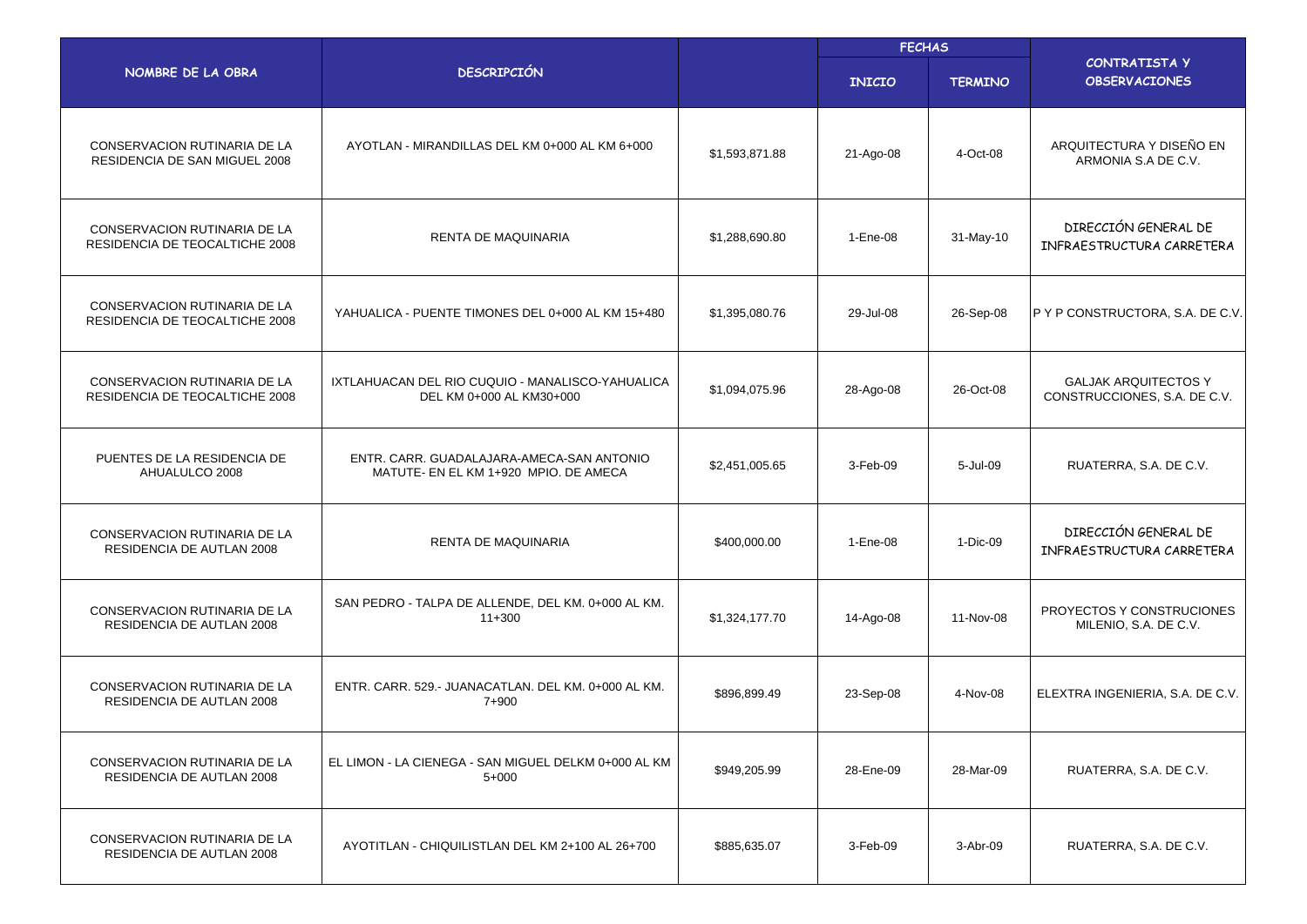|                                                                   |                                                                                                                     |                | <b>FECHAS</b> |                |                                                                                |  |
|-------------------------------------------------------------------|---------------------------------------------------------------------------------------------------------------------|----------------|---------------|----------------|--------------------------------------------------------------------------------|--|
| NOMBRE DE LA OBRA                                                 | <b>DESCRIPCIÓN</b>                                                                                                  |                | <b>INICIO</b> | <b>TERMINO</b> | <b>CONTRATISTA Y</b><br><b>OBSERVACIONES</b>                                   |  |
| CONSERVACION RUTINARIA DE LA<br>RESIDENCIA DE AUTLAN 2008         | LIBRAMIENTO - PUERTO VALLARTA DEL KM 0+000 AL 6+000                                                                 | \$799.984.93   | 6-Abr-09      | 6-Jun-09       | UNIVERSO CONSTRUCTOR DE<br>JALISCO, S.A. DE C.V.                               |  |
| CONSERVACION RUTINARIA DE LA<br>RESIDENCIA DE AUTLAN 2008         | TRABAJOS URGENTES PARA REPARACION Y<br>REHABILITACION DE LA CARRETERA MASCOTA-LAS<br>PALMAS DEL KM 30+000 AL 34+000 | \$2,955,873.41 | 29-Dic-08     | 28-Mar-09      | <b>ESTUDIOS, PROYECTOS Y</b><br>CONSTRUCCIONES DE<br>GUADALAJARA, S.A. DE C.V. |  |
| CONSERVACION RUTINARIA DE LA<br>RESIDENCIA DE AUTLAN 2008         | TRABAJOS URGENTES PARA LA REHABILITACION DE LA<br>CARRETERA MASCOTA - LAS PALMAS 34+000 AL 35+000                   | \$6,541,330.57 | 24-Mar-09     | 22-May-09      | ESTUDIOS, PROYECTOS Y<br>CONSTRUCCIONES DE<br>GUADALAJARA, S.A. DE C.V.        |  |
| CONSERVACION RUTINARIA DE LA<br>RESIDENCIA DE VILLA GUERRERO 2008 | <b>MATERIALES</b>                                                                                                   | \$6,011,660.19 | 1-Ene-08      | 31-May-10      | DIRECCIÓN GENERAL DE<br>INFRAESTRUCTURA CARRETERA                              |  |
| CONSERVACION RUTINARIA DE LA<br>RESIDENCIA DE VILLA GUERRERO 2008 | <b>COMBUSTIBLE</b>                                                                                                  | \$400,000.00   | 1-Ene-08      | 31-Dic-08      | DIRECCIÓN GENERAL DE<br>INFRAESTRUCTURA CARRETERA                              |  |
| CONSERVACION RUTINARIA DE LA<br>RESIDENCIA DE VILLA GUERRERO 2008 | ENTR. CARR. FED. MEX. 23 - VILLA GUERRERO DEL KM.<br>24+000 AL KM. 34+000                                           | \$896,270.12   | 26-Nov-09     | 3-Mar-10       | GALPERC CORPORACION, S.A. DE<br>C.V.                                           |  |
| CONSERVACION RUTINARIA DE LA<br>RESIDENCIA DE SAYULA 2008         | <b>LISTA DE RAYA</b>                                                                                                | \$1,675,445.77 | 1-Ene-08      | 31-May-10      | DIRECCIÓN GENERAL DE<br>INFRAESTRUCTURA CARRETERA                              |  |
| <b>CONSERVACION RUTINARIA DE LA</b><br>RESIDENCIA DE SAYULA 2008  | CODIGO 432 SAYULA - SAN GABRIEL DEL KM 0+000 AL KM<br>35+000                                                        | \$1,259,022.27 | 21-Jul-08     | 8-Sep-08       | EXPANDE INGENIERIA, S.A. DE C.V.                                               |  |
| CONSERVACION RUTINARIA DE LA<br>RESIDENCIA DE SAYULA 2008         | EL ZAPOTE - TEOCUITATLAN DEL KM 15+000 AL KM 16+500                                                                 | \$887,110.09   | 23-Jul-08     | 1-Oct-08       | DESARROLLO E INGENIERIA STYF,<br>S.A. DE C.V.                                  |  |
| CONSERVACION RUTINARIA DE LA<br>RESIDENCIA DE SAYULA 2008         | EL JAZMIN - ZAPOTITLAN DE VADILLO DEL KM 0+000 AL KM<br>$22+500$                                                    | \$1,071,639.85 | 23-Jul-08     | 17-Sep-08      | DESARROLLO E INGENIERIA STYF,<br>S.A. DE C.V.                                  |  |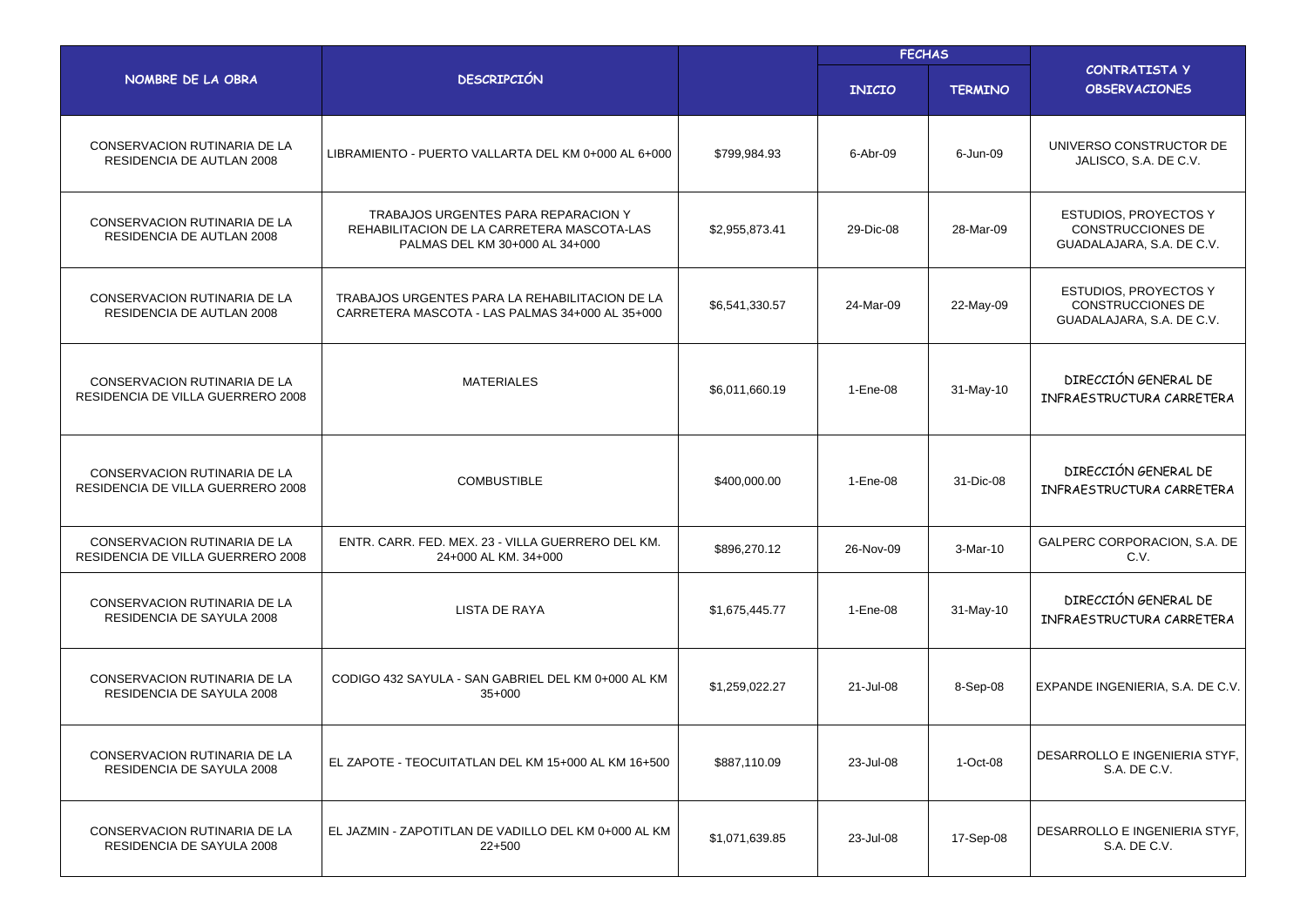|                                                                  |                                                                                           |                 | <b>FECHAS</b> |                |                                                               |  |
|------------------------------------------------------------------|-------------------------------------------------------------------------------------------|-----------------|---------------|----------------|---------------------------------------------------------------|--|
| NOMBRE DE LA OBRA                                                | <b>DESCRIPCIÓN</b>                                                                        |                 | <b>INICIO</b> | <b>TERMINO</b> | CONTRATISTA Y<br><b>OBSERVACIONES</b>                         |  |
| CONSERVACION RUTINARIA DE LA<br>RESIDENCIA DE SAYULA 2008        | SAN MARCOS - LOS POZOS DEL KM 0+000 AL KM 3+600                                           | \$1,035,369.03  | 24-Jul-08     | 18-Sep-08      | DESARROLLO E INGENIERIA STYF,<br>S.A. DE C.V.                 |  |
| <b>CONSERVACION RUTINARIA DE LA</b><br>RESIDENCIA DE SAYULA 2008 | EL GARBANZAL - VALLE DE JUAREZ DEL KM 0+000 AL KM<br>$3 + 100$                            | \$1,047,700.83  | 30-Jul-08     | 11-Nov-08      | DISEÑOS, SUPERVISION Y<br>CONSTRUCCION HURON, S.A. DE<br>C.V. |  |
| CONSERVACION RUTINARIA DE LA<br>RESIDENCIA DE SAYULA 2008        | SAN ONOFRE - SAN DIEGO DEL KM 0+000 AL KM 4+500                                           | \$312,506.28    | 30-Jul-08     | 27-Oct-08      | DISEÑOS, SUPERVISION Y<br>CONSTRUCCION HURON, S.A. DE<br>C.V. |  |
| CONSERVACION RUTINARIA DE LA<br>RESIDENCIA DE SAYULA 2008        | VALLE DE JUAREZ - SANTA MARIA DEL ORO DEL KM 0+000<br>AL KM 68+000                        | \$1,047,916.05  | 30-Jul-08     | 11-Nov-08      | DISEÑOS, SUPERVISION Y<br>CONSTRUCCION HURON, S.A. DE<br>C.V. |  |
| <b>CONSERVACION RUTINARIA DE LA</b><br>RESIDENCIA DE SAYULA 2008 | ACCESO OESTE A CIUDAD GUZMAN DEL KM, 0+000 AL KM.<br>$0+400$                              | \$91,948.99     | 30-Jun-08     | 11-Ago-08      | AJVD GRUPO CONSTRUCTOR, S.A.<br>DE C.V.                       |  |
| CONSERVACION RUTINARIA DE LA<br>RESIDENCIA DE SAYULA 2008        | TONILA - LA ESPERANZA DEL KM 0+000 AL KM 1+800                                            | \$438,004.79    | $2$ -Jul-08   | 14-Jul-08      | AJVD GRUPO CONSTRUCTOR, S.A.<br>DE C.V.                       |  |
| CONSERVACION RUTINARIA DE LA<br>RESIDENCIA DE SAYULA 2008        | SAN GABRIEL-ENTRONQUE TOLIMAN DEL KM 0+000 AL<br>$21+600$                                 | \$753,866.31    | 29-Dic-08     | 8-Feb-09       | AJVD GRUPO CONSTRUCTOR, S.A.<br>DE C.V.                       |  |
| RECONSTRUCCION EN LA RESIDENCIA DE<br>SAN MIGUEL 2008            | TEPATITLAN-SAN JOSE DE GRACIA-SAN FRANCISCO DE<br>ASIS-ATOTONILCO DEL KM 1+000 AL 7+500   | \$14,238,680.18 | 3-Dic-08      | 14-Ago-09      | <b>GRUPO CONSTRUCTOR ALFA Y</b><br>OMEGA, S.A. DE C.V.        |  |
| MODERNIZACION EN LA RESIDENCIA DE<br>SAYULA 2008                 | ENTR. CARR. 401- TAPALPA (TERCERA ETAPA) DEL KM.<br>6+300 AL KM. 8+300                    | \$3,622,228.98  | 14-Ene-09     | 11-Ago-09      | <b>TRACTORES Y MAQUINARIA</b><br>PESADA, S.A. DE C.V.         |  |
| MODERNIZACION EN LA RESIDENCIA DE<br>SAYULA 2008                 | CAMINO CODIGO 421.- LIBRAMIENTO CIUDAD GUZMAN<br>(1ERA. ETAPA) DEL KM. 0+000 AL KM. 2+000 | \$3,193,393.04  | 14-Ene-09     | 14-May-10      | CONSTRUCTORA GEOL, S.A. DE<br>C.V.                            |  |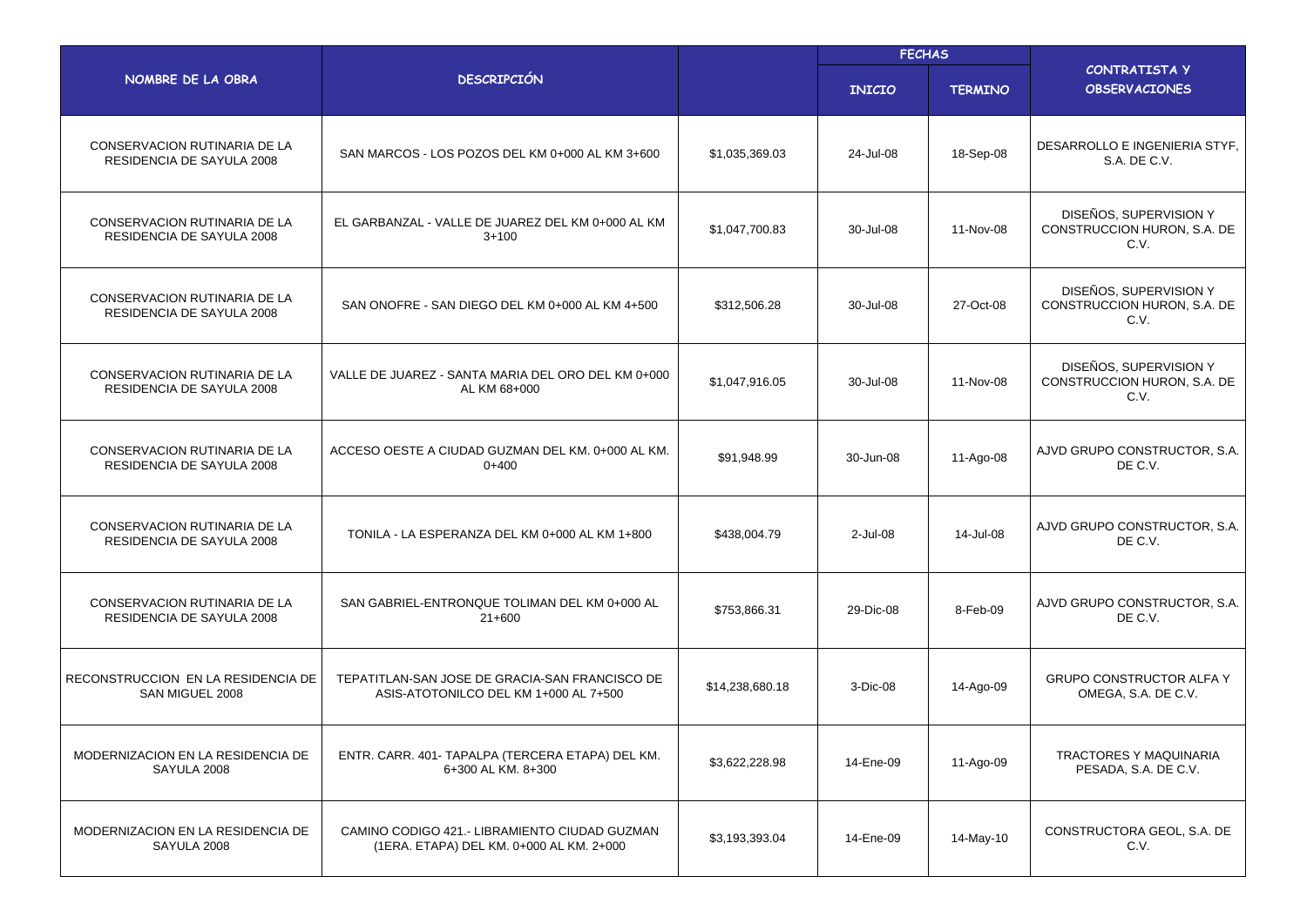|                                                                       |                                                                                                                       |                 | <b>FECHAS</b> |                |                                                                                |
|-----------------------------------------------------------------------|-----------------------------------------------------------------------------------------------------------------------|-----------------|---------------|----------------|--------------------------------------------------------------------------------|
| NOMBRE DE LA OBRA                                                     | <b>DESCRIPCIÓN</b>                                                                                                    |                 | <b>INICIO</b> | <b>TERMINO</b> | CONTRATISTA Y<br><b>OBSERVACIONES</b>                                          |
| MODERNIZACION EN LA RESIDENCIA DE<br>AHUALULCO 2008                   | EL REFUGIO - SAN MARCOS                                                                                               | \$18,503,041.31 | 1-Ago-08      | 31-Ago-10      | DIRECCIÓN GENERAL DE<br>INFRAESTRUCTURA CARRETERA                              |
| MODERNIZACION EN LA RESIDENCIA DE<br>AHUALULCO 2008                   | STA, CRUZ DE LAS FLORES-TALA-INGENIO DE TALA 1era<br>ETAPA CON 5 KMS. A NIVEL TERRACERIA DEL KM 30+000 AL<br>$35+000$ | \$9,205,037.73  | 1-Ago-08      | 31-Dic-10      | DIRECCIÓN GENERAL DE<br>INFRAESTRUCTURA CARRETERA                              |
| MODERNIZACION EN LA RESIDENCIA DE<br>AHUALULCO 2008                   | STA. CRUZ DE LAS FLORES-TALA-INGENIO DE TALA 1era<br>ETAPA A NIVEL TERRACERIA DEL KM 0+600 AL 35+000                  | \$14,552,928.30 | 1-Nov-08      | 31-Dic-10      | DIRECCIÓN GENERAL DE<br>INFRAESTRUCTURA CARRETERA                              |
| RECONSTRUCCION EN LA RESIDENCIA DE<br>SAYULA 2008                     | SAYULA CODIGO 401 ACATLAN DE JUAREZ-CD. GUZMAN<br>DEL KM, 68+700 AL KM 70+000                                         | \$298,770.00    | 6-Jul-09      | 20-Jul-09      | CONSTRUCTORA TETL, S.A DE C.V.                                                 |
| OBRAS COMPLEMENTARIAS DE LA<br><b>RESIDENCIA DE AUTLAN 2008</b>       | ENTR. CARR. COD. 513.- SAN JUAN DE AMULA DEL KM.<br>0+000 AL KM, 1+890                                                | \$508,813.07    | 2-Jun-08      | 19-Oct-08      | CONSTRUCTORA ARACELY, S.A. DE<br>C.V.                                          |
| OBRAS COMPLEMENTARIAS DE LA<br>RESIDENCIA DE AUTLAN 2008              | MASCOTA - LA ESTANCIA - LAS PALMAS - LAS JUNTAS, DEL<br>KM. 0+000 AL KM. 21+100                                       | \$1,175,845.30  | 1-Ago-08      | 28-Nov-08      | OBRAS CIVILES ESPECIALIZADAS,<br>S.A. DE C.V.                                  |
| PUENTES DE LA RESIDENCIA DE SAYULA<br>2008                            | CONSERVACION DE PUENTES EN EL CAMINO: ACATLAN DE<br>JUAREZ - CD. GUZMAN                                               | \$2,500,001.89  | 14-Nov-08     | 6-Mar-10       | MAQUIOBRAS, S.A. DE C.V.                                                       |
| PUENTES DE LA RESIDENCIA DE VILLA<br>GUERRERO 2008                    | VILLA GUERRERO - SAN MARTIN DE BOLAÑOS EN EL KM<br>$9 + 600$                                                          | \$5,912,318.69  | 3-Mar-09      | 26-Ago-09      | BUFETE EDIFICADOR OCCIDENTAL,<br>S.A. DE C.V.                                  |
| RECONSTRUCCION TRAMO CARRETERO<br>YAHUALICA - TEOCALTICHE - JARALILLO | RECONSTRUCCION DEL TRAMO CARRETERO DEL KM.<br>11+400 AL KM. 17+630                                                    | \$10,072,566.71 | 2-Abr-09      | 13-Sep-09      | ESTUDIOS, PROYECTOS Y<br><b>CONSTRUCCIONES DE</b><br>GUADALAJARA, S.A. DE C.V. |
| RECONSTRUCCION TRAMO CARRETERO<br>TOTOTLAN - TEPATITLAN               | RECONSTRUCCION DE LA CARRETERA TOTOTLAN -<br>TEPATITLAN DEL KM. 6+100 AL KM. 8+900                                    | \$4,917,054.07  | 30-Abr-09     | 28-Jun-09      | ING. JOSE FRAUSTO MIRANDA                                                      |
| RECONSTRUCCION TRAMO CARRETERO<br>TOTOTLAN - TEPATITLAN               | RECONSTRUCCION DE LA CARRETERA TOTOTLAN -<br>TEPATITLAN DEL KM. 0+000 AL KM. 3+300                                    | \$3,552,556.45  | 7-Abr-09      | 5-Jun-09       | GRUPO TAUBE DE MEXICO, S.A DE<br>C.V.                                          |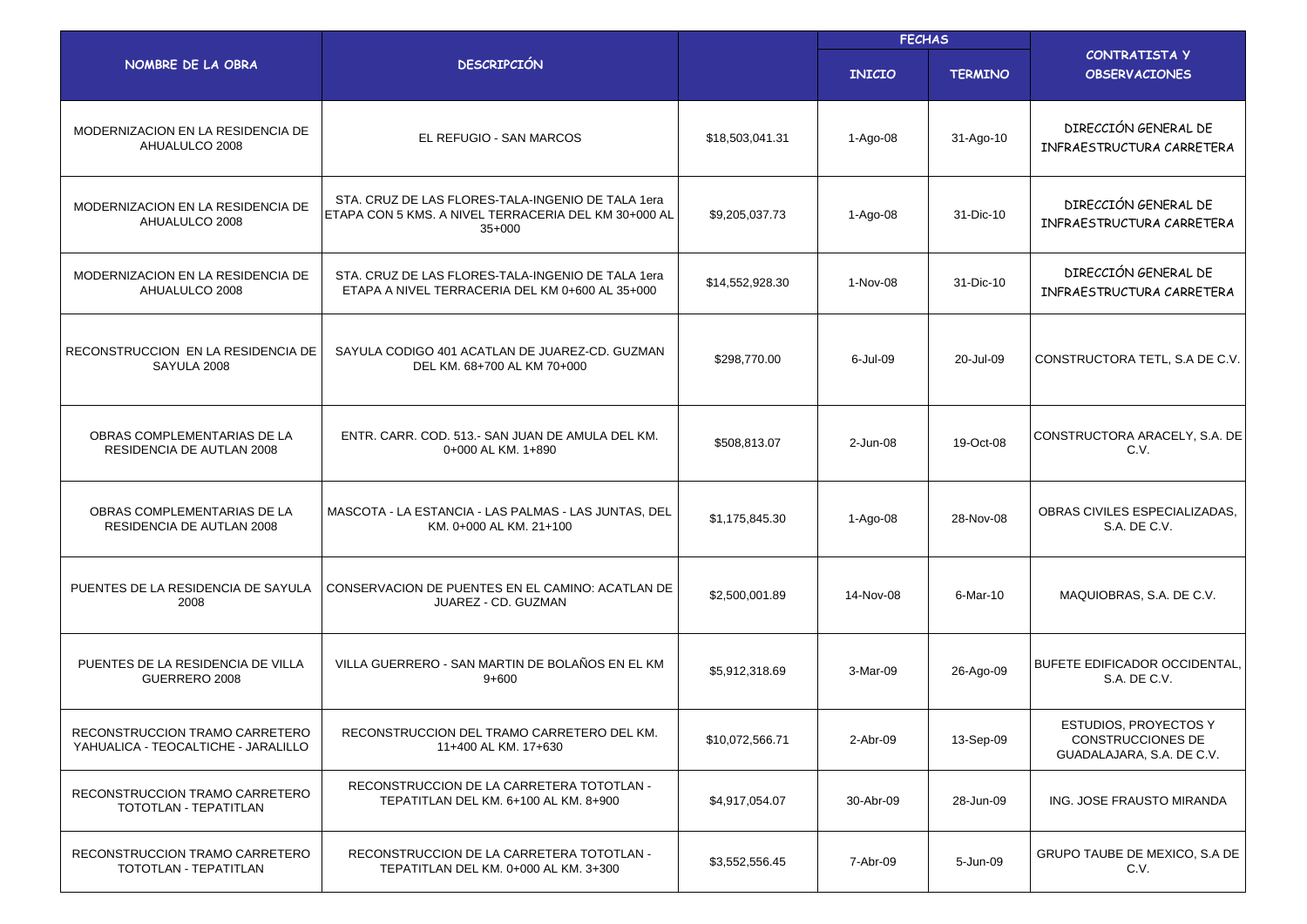|                                                                                           |                                                                                             |                 | <b>FECHAS</b> |                |                                                                                |  |
|-------------------------------------------------------------------------------------------|---------------------------------------------------------------------------------------------|-----------------|---------------|----------------|--------------------------------------------------------------------------------|--|
| NOMBRE DE LA OBRA                                                                         | <b>DESCRIPCIÓN</b>                                                                          |                 | <b>INICIO</b> | <b>TERMINO</b> | <b>CONTRATISTA Y</b><br><b>OBSERVACIONES</b>                                   |  |
| TRAMO CARRETERO TEPATITLAN-SN, JOSE<br>DE GRACIA-SN. FCO. DE ASIS-ATOTONILCO              | RECONSTRUCCION DE LA CARRETERA DEL KM. 27+127 AL<br>KM. 32+200                              | \$11,985,726.36 | 2-Mar-10      | 27-Nov-10      | <b>CONSTRUCCIONES Y</b><br>CARRETERAS, S.A. DE C.V.                            |  |
| TRAMO CARRETERO TEPATITLAN-SN. JOSE<br>DE GRACIA-SN. FCO. DE ASIS-ATOTONILCO              | RECONSTRUCCION DE LA CARRETERA DEL KM. 0+000 AL<br>KM 26+000                                | \$833,570.76    | 11-Feb-10     | 25-Feb-10      | DIVICON, S.A. DE C.V.                                                          |  |
| RECONSTRUCCION TRAMO CARRETERO<br>SANTA ROSA - CHAPALA                                    | RECONSTRUCCION DE LA CARRETERA SANTA ROSA -<br>CHAPALA DEL KM. 7+280 AL KM. 9+560           | \$3,283,017.86  | 5-Jun-09      | 3-Ago-09       | OBRAS CIVILES ESPECIALIZADAS.<br>S.A. DE C.V.                                  |  |
| RECONSTRUCCION TRAMO CARRETERO<br>SANTA ROSA - CHAPALA                                    | RECONSTRUCCION DE LA CARRETERA SANTA ROSA -<br>CHAPALA DEL KM. 14+120 AL KM. 16+400         | \$3,766,016.16  | 15-Jul-09     | 12-Sep-09      | PROYECTOS CONSTRUCTIVOS<br>PAIS, S.A. DE C.V.                                  |  |
| RECONSTRUCCION TRAMO CARRETERO<br>SANTA ROSA - CHAPALA                                    | RECONSTRUCCION DE LA CARRETERA SANTA ROSA -<br>CHAPALA DEL KM, 5+000 AL KM, 7+280           | \$4,079,697.54  | 5-Jun-09      | 3-Ago-09       | ESTUDIOS, PROYECTOS Y<br><b>CONSTRUCCIONES DE</b><br>GUADALAJARA, S.A. DE C.V. |  |
| RECONSTRUCCIÓN DEL LIBRAMIENTO SUR<br><b>ATOTONILCO</b>                                   | RECONSTRUCCIÓN DEL LIBRAMIENTO SUR ATOTONILCO<br>DEL KM. 4+000 AL 9+200                     | \$9,210,608.31  | 24-Jul-09     | 20-Nov-09      | CONSTRUCTORA ARENA, S.A. DE<br>C.V.                                            |  |
| RECONSTRUCCIÓN DE LA CARRETERA<br>CATARINA - SANTA CLARA - ATEMAJAC DE<br><b>BRIZUELA</b> | RECONSTRUCCION DEL TRAMO CARRETERO DEL KM.<br>0+000 AL 34+000                               | \$3,114,459.81  | 14-Ago-09     | 12-Oct-09      | <b>VILLACAR SERVICIOS Y</b><br>CONSTRUCCIONES DE OCCTE, S.A.<br>DE C.V.        |  |
| RECONSTRUCCIÓN ATEMAJAC DE<br>BRIZUELA - LA FRONTERA - LAGUNILLAS                         | RECONSTRUCCION DEL TRAMO CARRETERO DEL KM.<br>45+000 AL 56+400                              | \$2,458,957.62  | 1-Jul-09      | 29-Ago-09      | KONSTRUCCIONES NAVARRO<br>VILLEGAS, S.A. DE C.V.                               |  |
| CONSERVACION RUTINARIA Y PERIODICA<br>EN LA RESIDENCIA AHUALULCO 2009                     | <b>COMBUSTIBLE</b>                                                                          | \$199,517.34    | 1-May-09      | 31-May-10      | DIRECCIÓN GENERAL DE<br>INFRAESTRUCTURA CARRETERA                              |  |
| CONSERVACION RUTINARIA Y PERIODICA<br>EN LA RESIDENCIA AHUALULCO 2009                     | LISTA DE RAYA                                                                               | \$586,643.68    | 1-May-09      | 31-May-10      | DIRECCIÓN GENERAL DE<br>INFRAESTRUCTURA CARRETERA                              |  |
| CONSERVACION RUTINARIA Y PERIODICA<br>EN LA RESIDENCIA AHUALULCO 2009                     | MAQUINARIA, MANTENIMIENTO Y REFACCIONES                                                     | \$174,517.34    | 1-May-09      | 30-Dic-10      | DIRECCIÓN GENERAL DE<br>INFRAESTRUCTURA CARRETERA                              |  |
| CONSERVACION RUTINARIA Y PERIODICA<br>EN LA RESIDENCIA AHUALULCO 2009                     | <b>MATERIALES</b>                                                                           | \$1,074,517.34  | 1-May-09      | 31-May-10      | DIRECCIÓN GENERAL DE<br>INFRAESTRUCTURA CARRETERA                              |  |
| CONSERVACION RUTINARIA Y PERIODICA<br>EN LA RESIDENCIA AHUALULCO 2009                     | CONSERVACION TRAMOS CARRETEROS CODIGO 608<br>AHUALULCO - AMECA DEL KM. 10+300 AL KM. 14+325 | \$899,999.92    | 6-Jul-09      | 17-Ago-09      | CONSTRUCTORA BUEHNOS, S.A.<br>DE C.V.                                          |  |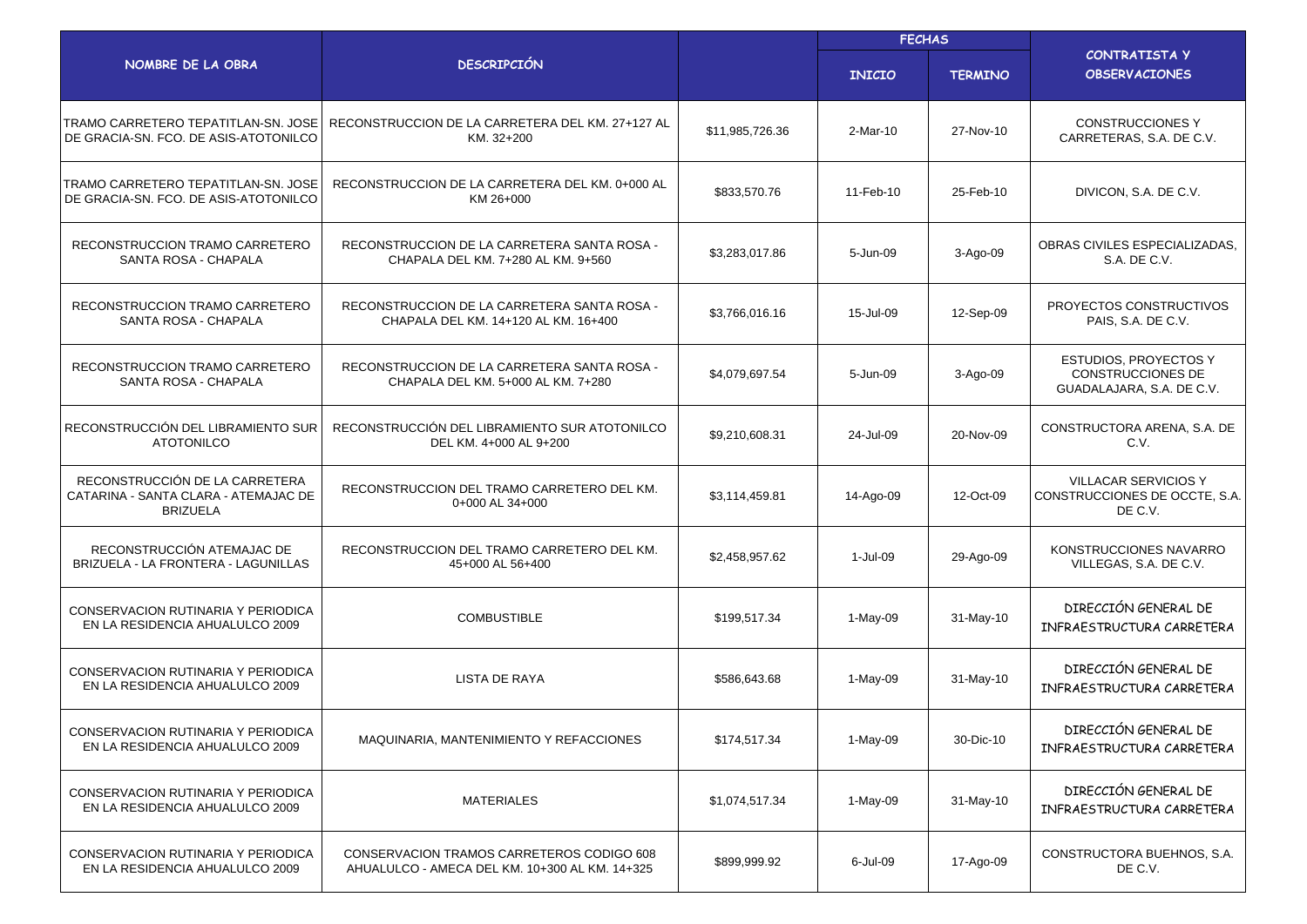|                                                                       |                                                                                                             |                | <b>FECHAS</b> |                |                                                         |
|-----------------------------------------------------------------------|-------------------------------------------------------------------------------------------------------------|----------------|---------------|----------------|---------------------------------------------------------|
| NOMBRE DE LA OBRA                                                     | <b>DESCRIPCIÓN</b>                                                                                          |                | <b>INICIO</b> | <b>TERMINO</b> | <b>CONTRATISTA Y</b><br><b>OBSERVACIONES</b>            |
| CONSERVACION RUTINARIA Y PERIODICA<br>EN LA RESIDENCIA AHUALULCO 2009 | CONSERVACION TRAMOS CARRETEROS CODIGO 624<br>GUADALAJARA - BARRA DE NAVIDAD DEL KM. 0+000 AL KM.<br>$2+700$ | \$899.984.15   | 6-Jul-09      | 17-Ago-09      | CONSTRUCTORA BUEHNOS, S.A.<br>DE C.V.                   |
| CONSERVACION RUTINARIA Y PERIODICA<br>EN LA RESIDENCIA AHUALULCO 2009 | CRUC. SANTA MARIA - SAN MARTIN HIDALGO - AMECA DEL<br>KM. 12+100 KM. 18+300                                 | \$749,328.82   | 2-Mar-10      | 31-Mar-10      | URBANIZADORA Y CONSTRUCTORA<br>LEO, S.A. DE C.V.        |
| CONSERVACION RUTINARIA Y PERIODICA<br>EN LA RESIDENCIA AHUALULCO 2009 | ENTR. CARR. (GUAD,-AMECA) - EL SALITRE DEL KM. 0+000<br>AL KM. 6+400                                        | \$749,758.02   | $2-Mar-10$    | 31-Mar-10      | CONSTRUCTORA BAUER, S.A. DE<br>C.V.                     |
| CONSERVACION RUTINARIA Y PERIODICA<br>EN LA RESIDENCIA AHUALULCO 2009 | LA COFRADIA - LA SAUCEDA - BUENAVISTA DEL KM. 0+000<br>AL KM. 22+200                                        | \$699,649.07   | 5-Mar-10      | $3-Abr-10$     | CONSTRUCTORA LARIOS<br>GUTIERREZ, S.A. DE C.V.          |
| CONSERVACION RUTINARIA Y PERIODICA<br>EN LA RESIDENCIA AHUALULCO 2009 | ENTR. CARR. (GUAD,-AMECA) - SAN IGNACIO (EL CABEZON)<br>DEL KM 0+000 AL 4+100                               | \$699,670.11   | 26-Nov-09     | 25-Dic-09      | ALTAGRACIA CONSTRUCTORA E<br>INMOBILIARIA, S.A. DE C.V. |
| CONSERVACION RUTINARIA Y PERIODICA<br>EN LA RESIDENCIA AHUALULCO 2009 | CODIGO 618 CRUCERO DE STA, MARIA-SAN MARTIN<br>HIDALGO-AMECA, DEL KM 12+040 AL KM 17+040                    | \$899,763.86   | 1-Jul-10      | 30-Jul-10      | OBRAS CIVILES ESPECIALIZADAS.<br>S.A. DE C.V.           |
| CONSERVACION RUTINARIA Y PERIODICA<br>EN LA RESIDENCIA AHUALULCO 2009 | CODIGO 621-LA COFRADIA-LA SAUCEDA-BUENAVISTA, DEL<br>KM 2+700 AL KM 7+300                                   | \$899,929.07   | 15-Jul-10     | 5-Ago-10       | ASFALTOS GUADALAJARA, S.A. DE<br>C.V.                   |
| CONSERVACION RUTINARIA Y PERIODICA<br>EN LA RESIDENCIA AHUALULCO 2009 | CODIGO 627 SAN PEDRO-SANTA ROSALIA-DEL KM 0+000 AL<br>KM 2+300                                              | \$899,938.10   | 15-Jul-10     | 5-Ago-10       | ASFALTOS GUADALAJARA, S.A. DE<br>C.V.                   |
| CONSERVACION RUTINARIA Y PERIODICA<br>EN LA RESIDENCIA AHUALULCO 2009 | CODIGO 623 LA NORIA-ESTIPAC-ATOTONILCO EL BAJO, DEL<br>KM 0+000 AL KM 11+100                                | \$899,994.68   | 15-Jul-10     | 5-Ago-10       | ASFALTOS GUADALAJARA, S.A. DE<br>C.V.                   |
| CONSERVACION RUTINARIA Y PERIODICA<br>EN LA RESIDENCIA SAYULA 2009    | <b>COMBUSTIBLE</b>                                                                                          | \$909,034.68   | 1-May-09      | 31-Dic-10      | DIRECCIÓN GENERAL DE<br>INFRAESTRUCTURA CARRETERA       |
| CONSERVACION RUTINARIA Y PERIODICA<br>EN LA RESIDENCIA SAYULA 2009    | LISTA DE RAYA                                                                                               | \$368,019.39   | 1-May-09      | 31-Dic-10      | DIRECCIÓN GENERAL DE<br>INFRAESTRUCTURA CARRETERA       |
| CONSERVACION RUTINARIA Y PERIODICA<br>EN LA RESIDENCIA SAYULA 2009    | <b>MATERIALES</b>                                                                                           | \$2,643,036.01 | 1-May-09      | 31-Dic-10      | DIRECCIÓN GENERAL DE<br>INFRAESTRUCTURA CARRETERA       |
| CONSERVACION RUTINARIA Y PERIODICA<br>EN LA RESIDENCIA SAYULA 2009    | RENTA DE MAQUINARIA                                                                                         | \$4,200,000.00 | $1-May-09$    | 31-May-10      | DIRECCIÓN GENERAL DE<br>INFRAESTRUCTURA CARRETERA       |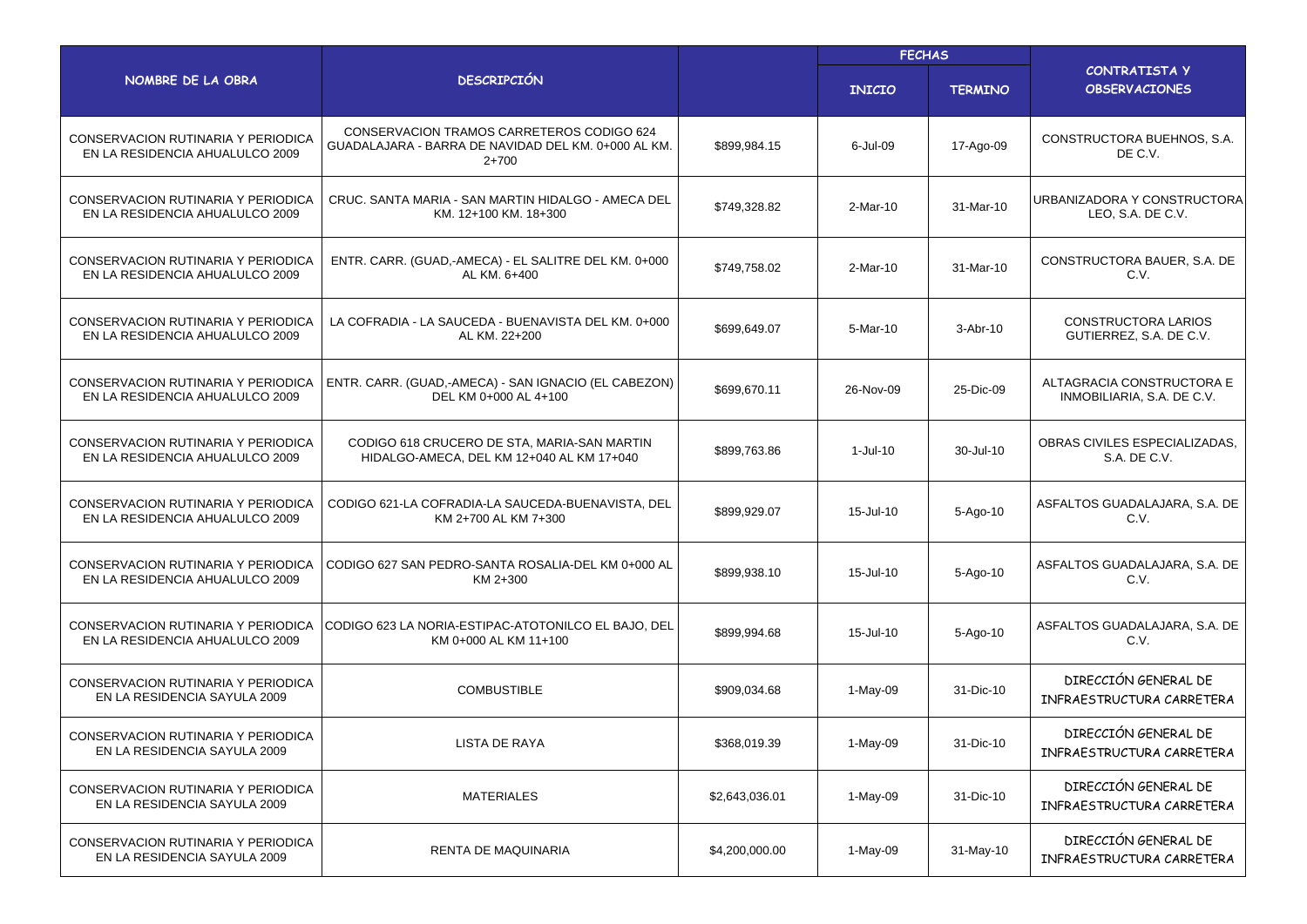|                                                                           |                                                                                                       |                | <b>FECHAS</b> |                |                                                               |  |
|---------------------------------------------------------------------------|-------------------------------------------------------------------------------------------------------|----------------|---------------|----------------|---------------------------------------------------------------|--|
| NOMBRE DE LA OBRA                                                         | <b>DESCRIPCIÓN</b>                                                                                    |                | <b>INICIO</b> | <b>TERMINO</b> | <b>CONTRATISTA Y</b><br><b>OBSERVACIONES</b>                  |  |
| CONSERVACION RUTINARIA Y PERIODICA<br>EN LA RESIDENCIA SAYULA 2009        | TRAMO TONAYA-CIUDAD GUZMAN DEL KM 85+000 AL<br>$100+000$                                              | \$2,271,506.91 | 5-Jun-09      | 2-Sep-09       | ARENAS Y GRAVAS<br>SELECCIONADAS, S.A. DE C.V.                |  |
| CONSERVACION RUTINARIA Y PERIODICA<br>EN LA RESIDENCIA SAYULA 2009        | ENTR. CARR. (JIQUILPAN-MANZANILLO) - SANTA ROSA - LA<br>SIDRA DEL KM. 6+000 AL KM. 10+600             | \$800,066.27   | 25-Nov-09     | 24-Dic-09      | INGENIERIA Y DISEÑO MAPLE, S.A.<br>DE C.V.                    |  |
| CONSERVACION RUTINARIA Y PERIODICA<br>EN LA RESIDENCIA SAYULA 2009        | TEOCUITATLAN - CITALA - TUXCUECA DEL KM. 0+000 AL KM.<br>$30+000$                                     | \$800,219.62   | 25-Nov-09     | 24-Dic-09      | INGENIERIA Y DISEÑO MAPLE, S.A.<br>DE C.V.                    |  |
| CONSERVACION RUTINARIA Y PERIODICA<br>EN LA RESIDENCIA SAYULA 2009        | EL ZAPOTE - TEOCUITATLAN DEL KM. 11+000 AL KM. 15+000                                                 | \$700,484.84   | 25-Nov-09     | 24-Dic-09      | DISEÑOS, SUPERVISION Y<br>CONSTRUCCION HURON, S.A. DE<br>C.V. |  |
| <b>CONSERVACION RUTINARIA Y PERIODICA</b><br>EN LA RESIDENCIA SAYULA 2009 | ACATLAN DE JUAREZ - CD. GUZMAN DEL KM. 4+600 AL KM.<br>6+000                                          | \$800,587.04   | 26-Nov-09     | 25-Dic-09      | CONSTRUCTORA CENTAURO DE<br>INFRAESTRUCTURA, S.A. DE C.V.     |  |
| CONSERVACION RUTINARIA Y PERIODICA<br>EN LA RESIDENCIA SAYULA 2009        | ACATLAN DE JUAREZ - CD. GUZMAN DEL KM. 3+300 AL KM.<br>4+600                                          | \$800,148.90   | 27-Nov-09     | 26-Dic-09      | DISEÑOS, SUPERVISION Y<br>CONSTRUCCION HURON, S.A. DE<br>C.V. |  |
| CONSERVACION RUTINARIA Y PERIODICA<br>EN LA RESIDENCIA SAYULA 2009        | CIUDAD GUZMAN - TONAYA DEL KM. 47+000 AL KM. 48+000                                                   | \$800,354.61   | 27-Nov-09     | 26-Dic-09      | DISEÑOS, SUPERVISION Y<br>CONSTRUCCION HURON, S.A. DE<br>C.V. |  |
| CONSERVACION RUTINARIA Y PERIODICA<br>EN LA RESIDENCIA SAYULA 2009        | CIUDAD GUZMAN - TONAYA DEL KM. 46+000 AL KM. 47+000                                                   | \$800,587.04   | 27-Nov-09     | 26-Dic-09      | CONSTRUCTORA CENTAURO DE<br>INFRAESTRUCTURA, S.A. DE C.V.     |  |
| CONSERVACION RUTINARIA Y PERIODICA<br>EN LA RESIDENCIA SAYULA 2009        | CODIGO 433-TAPALPA-SAN GABRIEL-LAS PIEDROTAS, DEL<br>KM 0+000 AL KM 1+000, EN EL MUNICIPIO DE TAPALPA | \$1,030,521.41 | 4-Mar-10      | 6-Oct-10       | CAYPO, S.A. DE C.V.                                           |  |
| CONSERVACION RUTINARIA Y PERIODICA<br>EN LA RESIDENCIA SAYULA 2009        | CODIGO 428 TONAYA-CIUDAD GUZMAN DEL KM. 39+500 AL<br>KM. 85+000                                       | \$853,343.11   | 7-Jun-10      | $6$ -Jul-10    | ASESORIA EN ESTRUCTURAS<br>CIVILES, S.A. DE C.V.              |  |
| CONSERVACION RUTINARIA Y PERIODICA<br>EN LA RESIDENCIA SAYULA 2009        | EL BALASTRE-EL GUAYABO DEL KM 25+000 AL 28+000                                                        | \$851,429.60   | 25-Jun-10     | 24-Jul-10      | INGENIERIA Y DISEÑO MAPLE, S.A.<br>DE C.V.                    |  |
| <b>CONSERVACION RUTINARIA Y PERIODICA</b><br>EN LA RESIDENCIA SAYULA 2009 | ENTRONQUE CARRETERA 401-TAPALPA DEL KM 29+000 AL<br>$31+000$                                          | \$902,890.03   | 25-Jun-10     | 6-Ago-10       | CONSTRUCTORA CAMAI S.A. DE<br>C.V.                            |  |
| CONSERVACION RUTINARIA Y PERIODICA<br>EN LA RESIDENCIA SAYULA 2009        | ENTRONQUE CARRETERA 401-TAPALPA DEL KM 25+000 AL<br>27+000                                            | \$857,770.49   | 25-Jun-10     | 24-Jul-10      | <b>TECNOLOGIA ACUSTICA Y</b><br>CONSTRUCCION, S.A. DE C.V.    |  |
| CONSERVACION RUTINARIA Y PERIODICA<br>EN LA RESIDENCIA SAN MIGUEL 2009    | <b>COMBUSTIBLE</b>                                                                                    | \$803,552.02   | 1-May-09      | 31-Dic-10      | DIRECCIÓN GENERAL DE<br>INFRAESTRUCTURA CARRETERA             |  |
| CONSERVACION RUTINARIA Y PERIODICA<br>EN LA RESIDENCIA SAN MIGUEL 2009    | LISTA DE RAYA                                                                                         | \$318,309.00   | 1-May-09      | 31-Dic-10      | DIRECCIÓN GENERAL DE<br>INFRAESTRUCTURA CARRETERA             |  |
| CONSERVACION RUTINARIA Y PERIODICA<br>EN LA RESIDENCIA SAN MIGUEL 2009    | MAQUINARIA, MANTENIMIENTO Y REFACCIONES                                                               | \$164,517.34   | 1-May-09      | 31-Dic-10      | DIRECCIÓN GENERAL DE<br>INFRAESTRUCTURA CARRETERA             |  |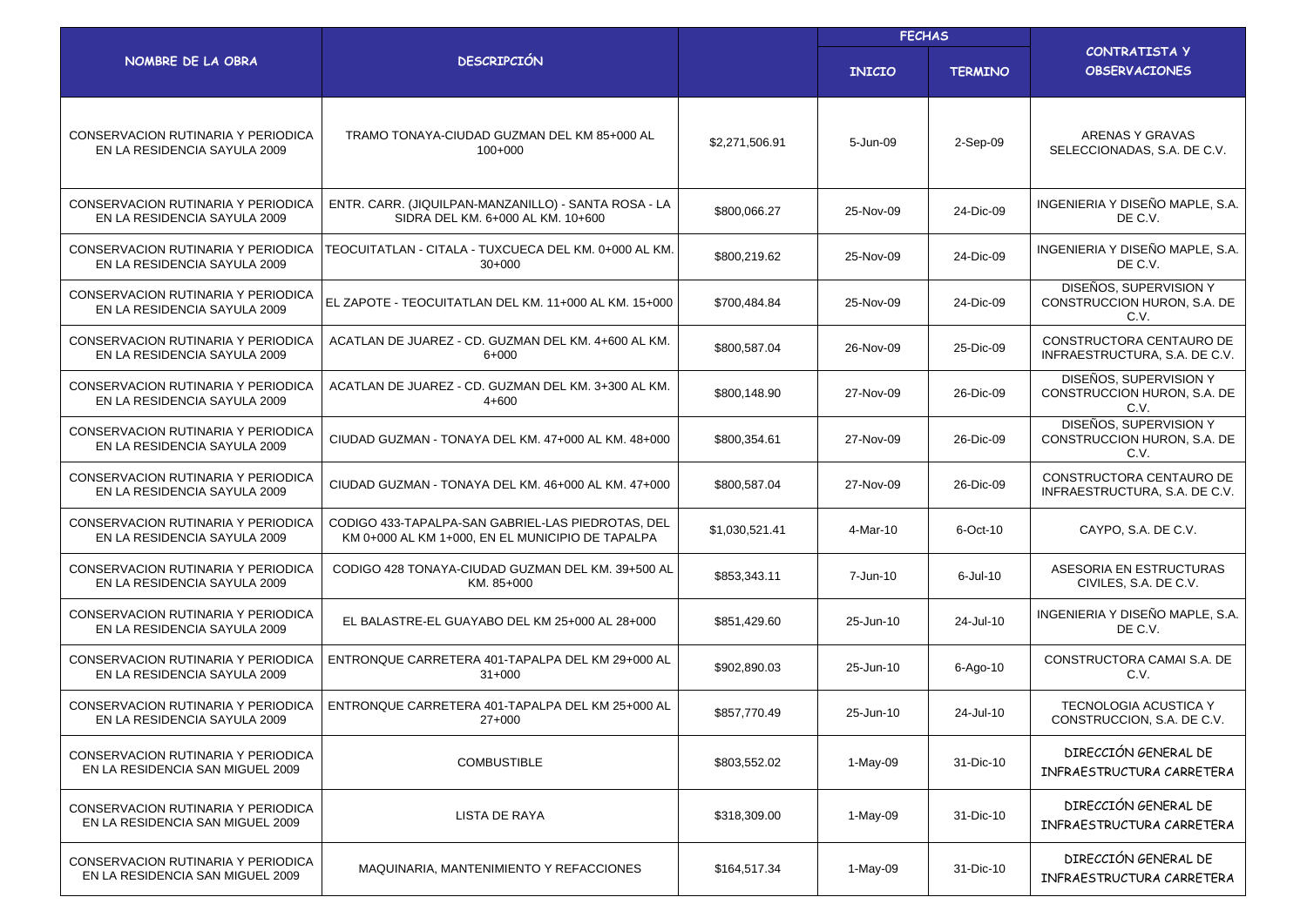|                                                                            |                                                                                                          | <b>FECHAS</b>  |               |                |                                                                     |  |
|----------------------------------------------------------------------------|----------------------------------------------------------------------------------------------------------|----------------|---------------|----------------|---------------------------------------------------------------------|--|
| NOMBRE DE LA OBRA                                                          | <b>DESCRIPCIÓN</b>                                                                                       |                | <b>INICIO</b> | <b>TERMINO</b> | <b>CONTRATISTA Y</b><br><b>OBSERVACIONES</b>                        |  |
| CONSERVACION RUTINARIA Y PERIODICA<br>EN LA RESIDENCIA SAN MIGUEL 2009     | <b>MATERIALES</b>                                                                                        | \$3,153,326.45 | 1-May-09      | 31-May-10      | DIRECCIÓN GENERAL DE<br>INFRAESTRUCTURA CARRETERA                   |  |
| CONSERVACION RUTINARIA Y PERIODICA<br>EN LA RESIDENCIA SAN MIGUEL 2009     | ATOTONILCO - SAN MIGUEL EL ALTO - SAN JUAN DE LOS<br>LAGOS DEL KM. 30+000 AL KM. 32+500                  | \$800,000.52   | 25-Nov-09     | 17-Ene-10      | <b>EDIFICACIONES Y</b><br>CONSTRUCCIONES SIGLO XXI, S.A.<br>DE C.V. |  |
| CONSERVACION RUTINARIA Y PERIODICA<br>EN LA RESIDENCIA SAN MIGUEL 2009     | ATOTONILCO - ARANDAS - SAN MIGUEL EL ALTO - SAN<br>JUAN DE LOS LAGOS DEL KM. 30+000 AL KM. 32+500        | \$799,309.20   | 26-Nov-09     | 25-Dic-09      | CARSA GRUPO COSTRUCTOR<br>INMOBILIARIO, S.A. DE C.V.                |  |
| CONSERVACION RUTINARIA Y PERIODICA<br>EN LA RESIDENCIA SAN MIGUEL 2009     | ENT. CARR. MEX. 80 CAÑADAS DE OBREGON DEL KM. 0+000<br>AL KM. 10+000                                     | \$799,652.73   | 26-Nov-09     | 25-Dic-09      | CARSA GRUPO COSTRUCTOR<br>INMOBILIARIO, S.A. DE C.V.                |  |
| CONSERVACION RUTINARIA Y PERIODICA<br>EN LA RESIDENCIA SAN MIGUEL 2009     | ARANDAS - MARTINEZ - VALADEZ DEL KM. 13+500 - 20+500                                                     | \$799,652.73   | 26-Nov-09     | 25-Dic-09      | CARSA GRUPO COSTRUCTOR<br>INMOBILIARIO, S.A. DE C.V.                |  |
| CONSERVACION RUTINARIA Y PERIODICA<br>EN LA RESIDENCIA SAN MIGUEL 2009     | CODIGO 470-ZAPOLTILTIC-ENTRONQUE CARRETERA<br>MEXICO 54-TUXPAN-ATENQUIQUE, DEL KM 2+000 AL KM<br>$3+000$ | \$991,280.89   | 19-Jul-10     | 17-Ago-10      | <b>CONSTRUCCIONES Y</b><br>CARRETERAS, S.A. DE C.V.                 |  |
| CONSERVACION RUTINARIA Y PERIODICA<br>EN LA RESIDENCIA VILLA GUERRERO 2009 | <b>COMBUSTIBLE</b>                                                                                       | \$464,517.34   | 1-May-09      | 31-Dic-10      | DIRECCIÓN GENERAL DE<br>INFRAESTRUCTURA CARRETERA                   |  |
| CONSERVACION RUTINARIA Y PERIODICA<br>EN LA RESIDENCIA VILLA GUERRERO 2009 | LISTA DE RAYA                                                                                            | \$569,517.34   | 1-May-09      | 31-Dic-10      | DIRECCIÓN GENERAL DE<br>INFRAESTRUCTURA CARRETERA                   |  |
| CONSERVACION RUTINARIA Y PERIODICA<br>EN LA RESIDENCIA VILLA GUERRERO 2009 | MAQUINARIA, MANTENIMIENTO Y REFACCIONES                                                                  | \$244,774.68   | 1-May-09      | 31-Dic-10      | DIRECCIÓN GENERAL DE<br>INFRAESTRUCTURA CARRETERA                   |  |
| CONSERVACION RUTINARIA Y PERIODICA<br>EN LA RESIDENCIA VILLA GUERRERO 2009 | <b>MATERIALES</b>                                                                                        | \$1,414,065.77 | 1-May-09      | 31-Dic-10      | DIRECCIÓN GENERAL DE<br>INFRAESTRUCTURA CARRETERA                   |  |
| CONSERVACION RUTINARIA Y PERIODICA<br>EN LA RESIDENCIA VILLA GUERRERO 2009 | RENTA DE MAQUINARIA                                                                                      | \$74,517.34    | 1-May-09      | 31-Dic-09      | DGIC (POR CANCELAS ANTE SEFIN)                                      |  |
| CONSERVACION RUTINARIA Y PERIODICA<br>EN LA RESIDENCIA VILLA GUERRERO 2009 | CAMINO 702-VILLA GUERRERO-SAN MARTIN DE BOLAÑOS<br>DEL KM 13+900 AL 23+000                               | \$3,594,503.27 | 7-Jul-09      | 4-Sep-09       | CONURMAQ, S.A, DE C, V                                              |  |
| CONSERVACION RUTINARIA Y PERIODICA<br>EN LA RESIDENCIA VILLA GUERRERO 2009 | CAMINO 702-VILLA GUERRERO-SAN MARTIN DE BOLAÑOS<br>DEL KM 23+000 AL 29+800                               | \$4,471,436.82 | 5-Jun-09      | 3-Ago-09       | CONURMAQ, S.A, DE C, V                                              |  |
| CONSERVACION RUTINARIA Y PERIODICA<br>EN LA RESIDENCIA VILLA GUERRERO 2009 | VILLA GUERRERO - SAN MARTIN DE BOLAÑOS DEL KM<br>8+000 AL 8+700                                          | \$799,983.87   | 14-Dic-09     | 3-Ene-10       | <b>GRACIELA PEÑA SAHAGUN</b>                                        |  |
| CONSERVACION RUTINARIA Y PERIODICA<br>EN LA RESIDENCIA VILLA GUERRERO 2009 | ENTR. CARR. FED. MEX. 23 - VILLA GUERRERO DEL KM.<br>0+000 AL KM. 13+700                                 | \$799,986.62   | 14-Dic-09     | 3-Ene-10       | <b>GRACIELA PEÑA SAHAGUN</b>                                        |  |
| CONSERVACION RUTINARIA Y PERIODICA<br>EN LA RESIDENCIA VILLA GUERRERO 2009 | VILLA GUERRERO - SAN MARTIN DE BOLAÑOS DEL KM<br>9+400 AL 10+100                                         | \$799,983.87   | 14-Dic-09     | 3-Ene-10       | GRACIELA PEÑA SAHAGUN                                               |  |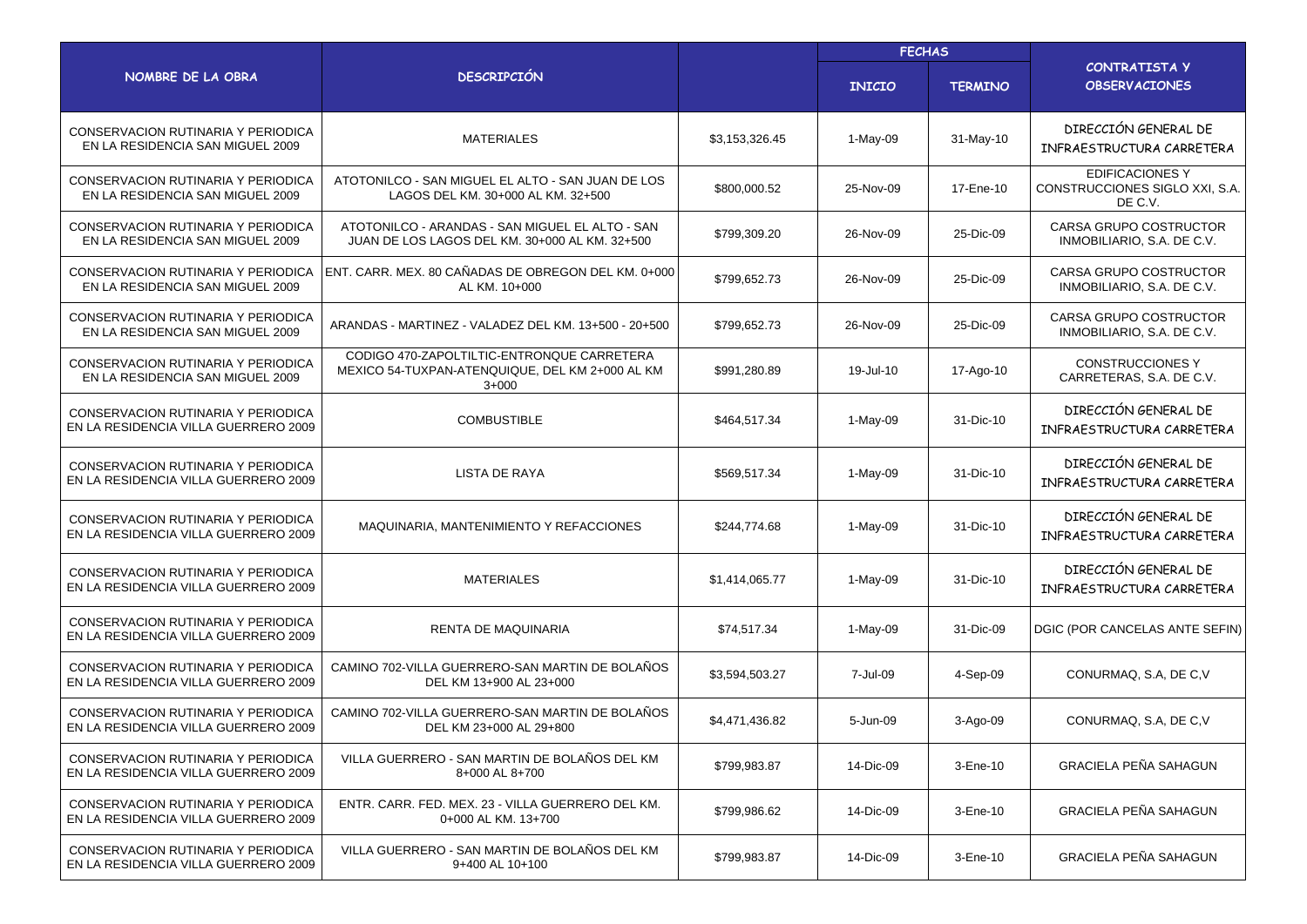|                                                                            |                                                                                                                                             |                 | <b>FECHAS</b> |                |                                                                     |
|----------------------------------------------------------------------------|---------------------------------------------------------------------------------------------------------------------------------------------|-----------------|---------------|----------------|---------------------------------------------------------------------|
| NOMBRE DE LA OBRA                                                          | <b>DESCRIPCIÓN</b>                                                                                                                          |                 | <b>INICIO</b> | <b>TERMINO</b> | CONTRATISTA Y<br><b>OBSERVACIONES</b>                               |
| CONSERVACION RUTINARIA Y PERIODICA<br>EN LA RESIDENCIA VILLA GUERRERO 2009 | VILLA GUERRERO - SAN MARTIN DE BOLAÑOS DEL KM<br>10+000 AL 10+800                                                                           | \$700,000.54    | 26-Nov-09     | 7-Ene-10       | <b>EDIFICACIONES Y</b><br>CONSTRUCCIONES SIGLO XXI, S.A.<br>DE C.V. |
| CONSERVACION RUTINARIA Y PERIODICA<br>EN LA RESIDENCIA TEOCALTICHE 2009    | <b>COMBUSTIBLE</b>                                                                                                                          | \$919,034.68    | 1-May-09      | 31-Dic-10      | DIRECCIÓN GENERAL DE<br>INFRAESTRUCTURA CARRETERA                   |
| CONSERVACION RUTINARIA Y PERIODICA<br>EN LA RESIDENCIA TEOCALTICHE 2009    | LISTA DE RAYA                                                                                                                               | \$824,517.34    | 1-May-09      | 31-Dic-10      | DIRECCIÓN GENERAL DE<br>INFRAESTRUCTURA CARRETERA                   |
| CONSERVACION RUTINARIA Y PERIODICA<br>EN LA RESIDENCIA TEOCALTICHE 2009    | MAQUINARIA, MANTENIMIENTO Y REFACCIONES                                                                                                     | \$154,517.34    | 1-May-09      | 31-May-10      | DIRECCIÓN GENERAL DE<br>INFRAESTRUCTURA CARRETERA                   |
| CONSERVACION RUTINARIA Y PERIODICA<br>EN LA RESIDENCIA TEOCALTICHE 2009    | <b>MATERIALES</b>                                                                                                                           | \$1,885,320.67  | 1-May-09      | 31-Dic-09      | DIRECCIÓN GENERAL DE<br>INFRAESTRUCTURA CARRETERA                   |
| CONSERVACION RUTINARIA Y PERIODICA<br>EN LA RESIDENCIA TEOCALTICHE 2009    | CODIGO 213-LAGOS DE MORENO-EL PUESTO-LA TROJE<br>DEL KM 0+000 AL 30+000                                                                     | \$495,180.11    | 25-Nov-09     | 24-Dic-09      | DIVICON, S.A. DE C.V.                                               |
| CONSERVACION RUTINARIA Y PERIODICA<br>EN LA RESIDENCIA TEOCALTICHE 2009    | YAHUALICA-TEOC.-JARALILLO DEL 50+700 AL 53+000,<br>MEXTIC.-CAÑADAS OBREGON DEL 14+000 AL 16+000 Y<br>TEOC .- VILLA HGO. DEL 0+000 AL 25+000 | \$698,838.44    | 26-Nov-09     | 10-Dic-09      | DIVICON, S.A. DE C.V.                                               |
| CONSERVACION RUTINARIA Y PERIODICA<br>EN LA RESIDENCIA GUADALAJARA 2009    | SERVICIOS PERSONALES 2009                                                                                                                   | \$24,891,893.21 | 1-Ene-09      | 31-Ene-10      | DIRECCIÓN GENERAL DE<br>INFRAESTRUCTURA CARRETERA                   |
| CONSERVACION RUTINARIA Y PERIODICA<br>EN LA RESIDENCIA GUADALAJARA 2009    | <b>COMBUSTIBLE</b>                                                                                                                          | \$499,517.34    | 1-May-09      | 31-May-10      | DIRECCIÓN GENERAL DE<br>INFRAESTRUCTURA CARRETERA                   |
| CONSERVACION RUTINARIA Y PERIODICA<br>EN LA RESIDENCIA GUADALAJARA 2009    | LISTA DE RAYA                                                                                                                               | \$4,774,794.06  | $1-May-09$    | 31-Dic-10      | DIRECCIÓN GENERAL DE<br>INFRAESTRUCTURA CARRETERA                   |
| CONSERVACION RUTINARIA Y PERIODICA<br>EN LA RESIDENCIA GUADALAJARA 2009    | MAQUINARIA, MANTENIMIENTO Y REFACCIONES                                                                                                     | \$374,517.34    | 1-May-09      | 31-Dic-10      | DIRECCIÓN GENERAL DE<br>INFRAESTRUCTURA CARRETERA                   |
| CONSERVACION RUTINARIA Y PERIODICA<br>EN LA RESIDENCIA GUADALAJARA 2009    | <b>MATERIALES</b>                                                                                                                           | \$2,324,517.34  | 1-May-09      | 31-May-10      | DIRECCIÓN GENERAL DE<br>INFRAESTRUCTURA CARRETERA                   |
| CONSERVACION RUTINARIA Y PERIODICA<br>EN LA RESIDENCIA GUADALAJARA 2009    | ACCIONES PREVIAS A LA CUMBRE DE LIDERES DE<br>AMERICA DEL NORTE EN EL TRAMO PARVIAL-CARRETERA<br>A CHAPALA-AEROPUERTO                       | \$815,678.99    | 20-Jul-09     | 31-Dic-10      | DIRECCIÓN GENERAL DE<br>INFRAESTRUCTURA CARRETERA                   |
| CONSERVACION RUTINARIA Y PERIODICA<br>EN LA RESIDENCIA GUADALAJARA 2009    | TRAMO CARRETERO CAJITITLAN-CUEXCOMATITLAN 1RA.<br>ETAPA NIVEL TERRACERIAS: 1 KM.                                                            | \$5,241,828.40  | $1-Oct-09$    | 30-Abr-10      | DIRECCIÓN GENERAL DE<br>INFRAESTRUCTURA CARRETERA                   |
| CONSERVACION RUTINARIA Y PERIODICA<br>EN LA RESIDENCIA GUADALAJARA 2009    | DISEÑO Y JARDINERIA EN LA GLORIETA DE LOS ARCOS<br><b>DEL MILENIO</b>                                                                       | \$172,500.00    | 25-Nov-09     | 31-Ene-10      | COVAFA INGENIERIA, S.A. DE C.V.                                     |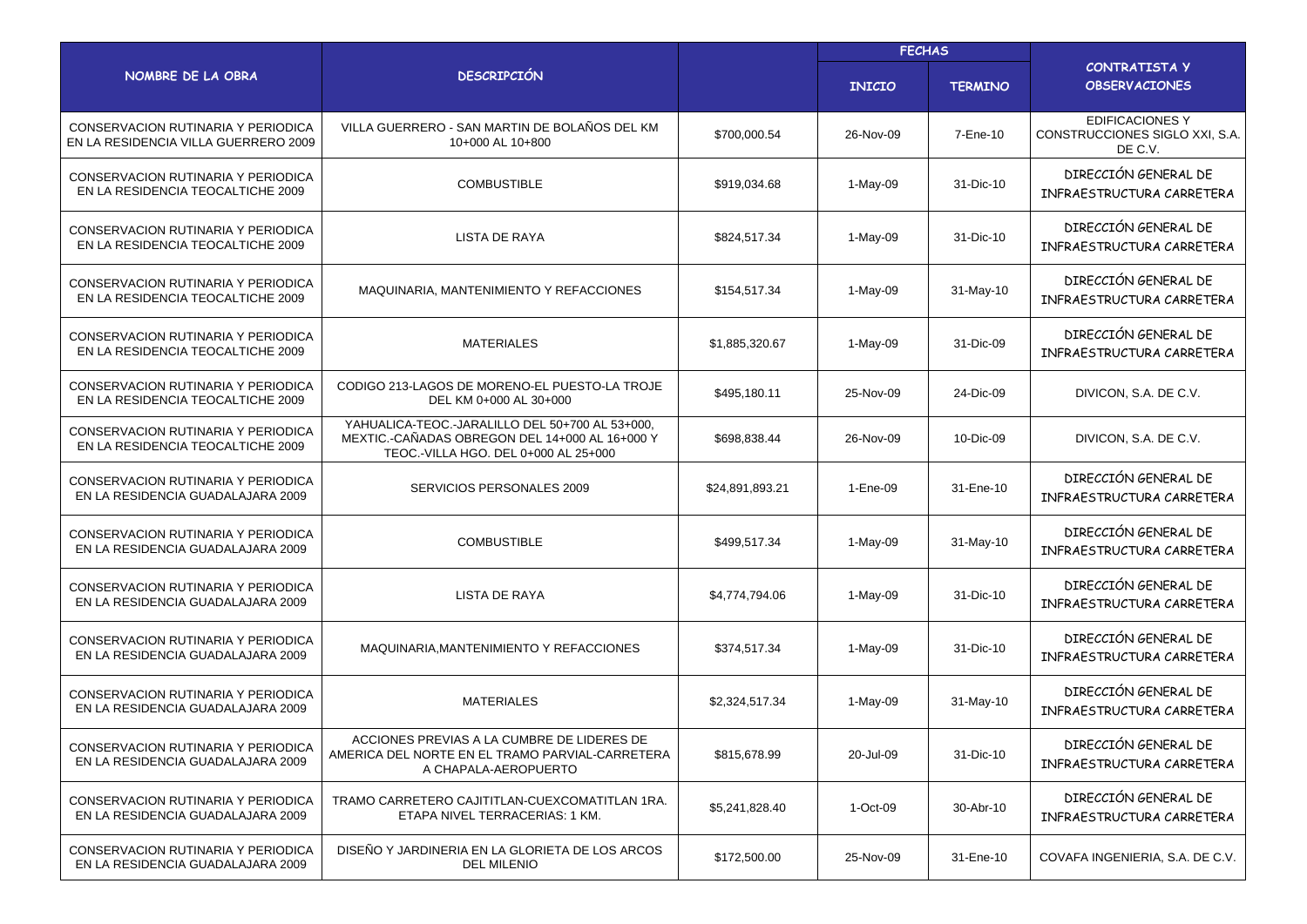|                                                                         |                                                                                                                      | <b>FECHAS</b>  |                 |                |                                                                       |
|-------------------------------------------------------------------------|----------------------------------------------------------------------------------------------------------------------|----------------|-----------------|----------------|-----------------------------------------------------------------------|
| NOMBRE DE LA OBRA                                                       | <b>DESCRIPCIÓN</b>                                                                                                   |                | <b>INICIO</b>   | <b>TERMINO</b> | CONTRATISTA Y<br><b>OBSERVACIONES</b>                                 |
| CONSERVACION RUTINARIA Y PERIODICA<br>EN LA RESIDENCIA GUADALAJARA 2009 | PLANTACION Y ARBOLADO EN EL ENTRONQUE GUAD.<br>CHAPALA EN CAMELLON CENTRAL Y EN EL PARVIAL                           | \$428,315.66   | 26-Nov-09       | 25-Dic-09      | <b>GRUPO CONSTRUCTOR GUNEMA,</b><br>S.A. DE C.V.                      |
| CONSERVACION RUTINARIA Y PERIODICA<br>EN LA RESIDENCIA GUADALAJARA 2009 | REPARACION DE ALUMBRADO PUBLICI EN LA CARRETERA<br>A CHAPALA DESDE HOTEL EL TAPATIO HASTA EL<br><b>AEROPUERTO</b>    | \$75,847.49    | 27-Nov-09       | 3-Dic-09       | GRUPO NOVA, S.A. DE C.V.                                              |
| CONSERVACION RUTINARIA Y PERIODICA<br>EN LA RESIDENCIA GUADALAJARA 2009 | CAMINO 126-PERIFERICO ALAMO-PAR VIAL DEL KM. 2+400<br>AL 3+960                                                       | \$759,540.73   | 2-Mar-10        | 31-Mar-10      | <b>EMULSIONES, SELLOS Y</b><br>PAVIMENTOS ASFALTICOS, S.A. DE<br>C.V. |
| CONSERVACION RUTINARIA Y PERIODICA<br>EN LA RESIDENCIA GUADALAJARA 2009 | CAMINO 154-PERIFERICO SUR-CHAPALA-SALTILLO DEL KM.<br>28+613 AL 29+550 (CUERPO IZQUIERDO)                            | \$902,219.16   | 2-Mar-10        | 31-Mar-10      | <b>EMULSIONES, SELLOS Y</b><br>PAVIMENTOS ASFALTICOS, S.A. DE<br>C.V. |
| CONSERVACION RUTINARIA Y PERIODICA<br>EN LA RESIDENCIA GUADALAJARA 2009 | CAMINO 154-PERIFERICO SUR-CHAPALA-SALTILLO DEL KM.<br>28+560 AL 30+000 (CUERPO DERECHO)                              | \$902,219.16   | 2-Mar-10        | 23-Mar-10      | <b>EMULSIONES, SELLOS Y</b><br>PAVIMENTOS ASFALTICOS, S.A. DE<br>C.V. |
| CONSERVACION RUTINARIA Y PERIODICA<br>EN LA RESIDENCIA GUADALAJARA 2009 | CAMINO CODIGO 125-PERIFERICO NORTE (CARRETERA A<br>SALTILLO-TONALA) EN AV. ARTESANOS Y ACADEMIA DE<br><b>POLICIA</b> | \$998,325.20   | 6-Mar-10        | 11-May-10      | GRUPO URCOJAL, S.A. DE C.V.                                           |
| CONSERVACION RUTINARIA Y PERIODICA<br>EN LA RESIDENCIA GUADALAJARA 2009 | TRABAJOS COMPLEMENTARIOS EN JUANACATLAN-<br>MIRAFLORES DEL KM 0+000 AL 9+040                                         | \$1,529,813.44 | 21-Jun-10       | 18-Sep-10      | CORGOVA CONSTRUCCIONES, S.A.<br>DE C.V.                               |
| CONSERVACION RUTINARIA Y PERIODICA EN LA<br>RESIDENCIA GUADALAJARA 2009 | SUPERVISION Y APOYO ADMINISTRATIVO DE LA OBRA PUBLICA<br>(SERVICIOS PERSONALES)                                      | \$2,687,849.05 | $21-Jun-10$     | 12-Sep-10      | DIRECCION GENERAL DE<br>INFRAESTRUCTURA CARRETERA                     |
| CONSERVACION RUTINARIA Y PERIODICA EN LA<br>RESIDENCIA AUTLAN 2009      | COMBUSTIBLE                                                                                                          | \$919,034.68   | 1-May-09        | 31-Dic-10      | DIRECCIÓN GENERAL DE<br>INFRAESTRUCTURA CARRETERA                     |
| CONSERVACION RUTINARIA Y PERIODICA EN LA<br>RESIDENCIA AUTLAN 2009      | LISTA DE RAYA                                                                                                        | \$1,824,517.34 | 1-May-09        | 31-Dic-10      | DIRECCIÓN GENERAL DE<br>INFRAESTRUCTURA CARRETERA                     |
| CONSERVACION RUTINARIA Y PERIODICA EN LA<br>RESIDENCIA AUTLAN 2009      | MAQUINARIA, MANTENIMIENTO Y REFACCIONES                                                                              | \$474,517.34   | 1-May-09        | 31-Dic-10      | DIRECCIÓN GENERAL DE<br>INFRAESTRUCTURA CARRETERA                     |
| CONSERVACION RUTINARIA Y PERIODICA EN LA<br>RESIDENCIA AUTLAN 2009      | <b>MATERIALES</b>                                                                                                    | \$2,870,761.74 | 1-May-09        | 31-Dic-10      | DIRECCIÓN GENERAL DE<br>INFRAESTRUCTURA CARRETERA                     |
| CONSERVACION RUTINARIA Y PERIODICA EN LA<br>RESIDENCIA AUTLAN 2009      | RENTA DE MAQUINARIA                                                                                                  | \$174,517.34   | 1-May-09        | 31-Dic-09      | DIRECCIÓN GENERAL DE<br>INFRAESTRUCTURA CARRETERA                     |
| CONSERVACION RUTINARIA Y PERIODICA EN LA<br>RESIDENCIA AUTLAN 2009      | AUTLAN - EL GRULLO DEL KM. 3+000 AL KM. 6+000                                                                        | \$800,130.61   | 2-Mar-10        | 24-Abr-10      | CONSTRUCTORA CAMAI S.A. DE C.V.                                       |
| CONSERVACION RUTINARIA Y PERIODICA EN LA<br>RESIDENCIA AUTLAN 2009      | AYOTITLAN - CIQUILISTLAN DEL KM. 0+000 AL KM. 4+000                                                                  | \$800,192.38   | <b>2-Mar-10</b> | 24-Abr-10      | CONSTRUCTORA CAMAI S.A. DE C.V.                                       |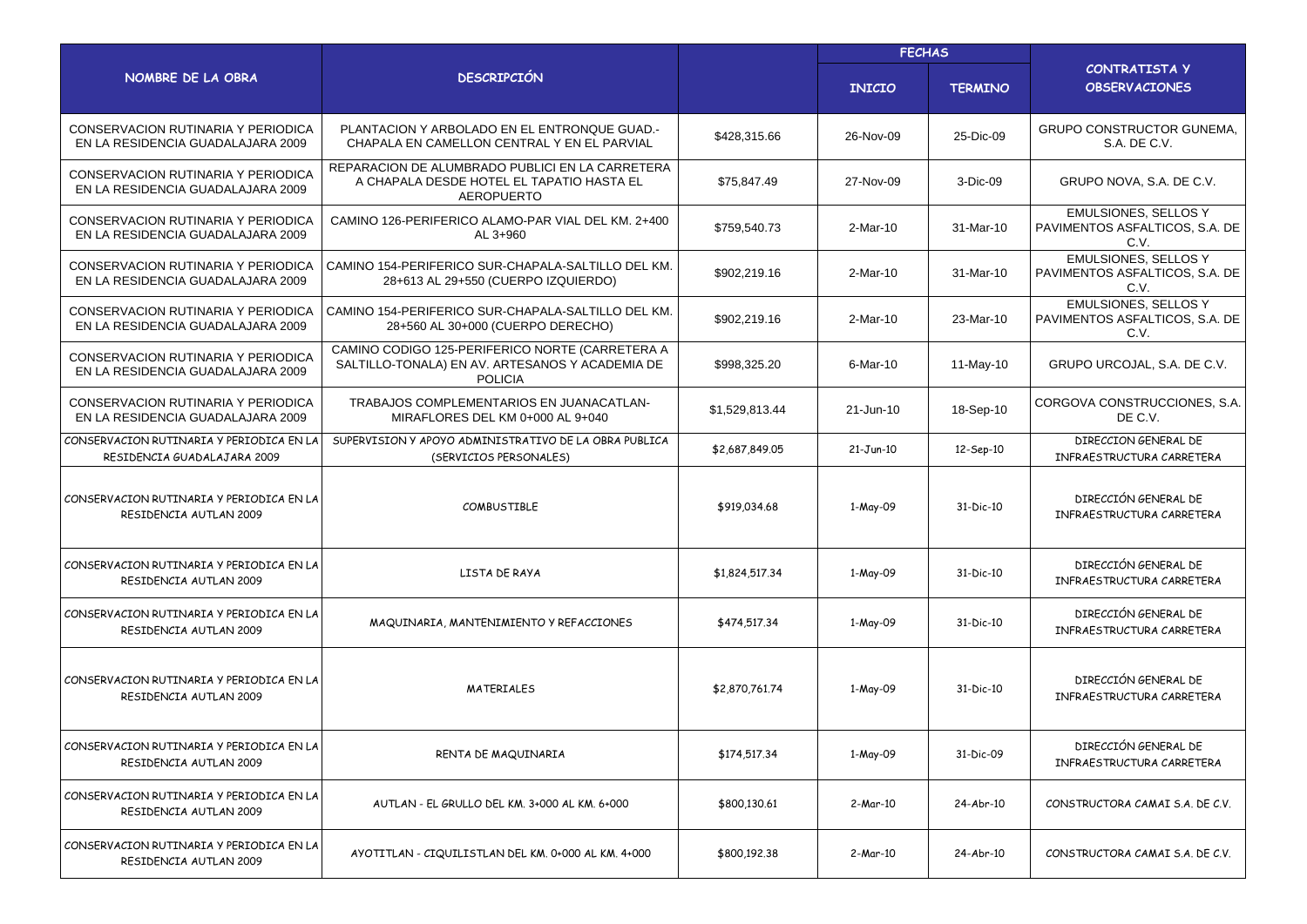|                                                                         |                                                                                                                                                |                 | <b>FECHAS</b> |                |                                                                 |  |
|-------------------------------------------------------------------------|------------------------------------------------------------------------------------------------------------------------------------------------|-----------------|---------------|----------------|-----------------------------------------------------------------|--|
| NOMBRE DE LA OBRA                                                       | <b>DESCRIPCIÓN</b>                                                                                                                             |                 | <b>INICIO</b> | <b>TERMINO</b> | <b>CONTRATISTA Y</b><br><b>OBSERVACIONES</b>                    |  |
| CONSERVACION RUTINARIA Y PERIODICA EN LA<br>RESIDENCIA AUTLAN 2009      | CAMINO 560-AYUTLA-SAN PIO DEL KM. 0+000 AL 4+000                                                                                               | \$698,047.53    | 3-Mar-10      | $1-Abr-10$     | DESARROLLO E INGENIERIA STYF, S.A.<br>DE C.V.                   |  |
| CONSERVACION RUTINARIA Y PERIODICA EN LA<br>RESIDENCIA AUTLAN 2009      | ENTR, CARR, MEX, 200 EL TULE DEL KM, 3+000 AL KM, 8+000                                                                                        | \$599,886.44    | 3-Mar-10      | $1-Abr-10$     | DESARROLLO E INGENIERIA STYF, S.A.<br>DE C.V.                   |  |
| CONSERVACION RUTINARIA Y PERIODICA EN LA<br>RESIDENCIA AUTLAN 2009      | ENTR, CARR, 428 - TONAYA DEL KM, 29+000 AL KM, 35+000                                                                                          | \$649,298.11    | 3-Mar-10      | 1-Abr-10       | DESARROLLO E INGENIERIA STYF, S.A.<br>DE C.V.                   |  |
| CONSERVACION RUTINARIA Y PERIODICA EN LA<br>RESIDENCIA AUTLAN 2009      | REHABILITACION DE PUENTE VEHICULAR EN ENTRONQUE<br>CARRETERA 510-LO ARADO EN EL KM 0+800                                                       | \$2,399,249.14  | 3-Mar-10      | 31-May-10      | DESARROLLO E INGENIERIA STYF, S.A.<br>DE C.V.                   |  |
| CONSERVACION RUTINARIA Y PERIODICA EN LA<br>RESIDENCIA AUTLAN 2009      | VOLCANES - ATENGUILLO DEL KM. 0+000 AL KM. 7+000                                                                                               | \$799,457.98    | 27-Nov-09     | 24-Feb-10      | ING. GUILLERMO LARA VARGAS                                      |  |
| CONSERVACION RUTINARIA Y PERIODICA EN LA<br>RESIDENCIA AUTLAN 2009      | ENTR. CARR. MEX. 80 - PURIFICACION DEL KM. 10+000 AL KM.<br>20+000                                                                             | \$699,917.97    | 27-Nov-09     | 24-Feb-10      | CONSTRUCCIONES ICU, S.A. DE C.V.                                |  |
| CONSERVACION RUTINARIA Y PERIODICA EN LA<br>RESIDENCIA AUTLAN 2009      | LAS PAREDES - EL CHANTE DEL KM. 2+000 AL KM. 7+000                                                                                             | \$799,411.46    | 27-Nov-09     | 24-Feb-10      | ALQUIMIA GRUPO CONSTRUCTOR, S.A.<br>DE C.V.                     |  |
| CONSERVACION RUTINARIA Y PERIODICA EN LA<br>RESIDENCIA AUTLAN 2009      | SAN CLEMENTE - AYUTLA - LA CAMPANA DEL KM. 20+000 AL KM.<br>31+000                                                                             | \$699,897.31    | 27-Nov-09     | 24-Feb-10      | GRUPO CONSTRUCTOR ALQUIMIA, S.A.<br>DE C.V.                     |  |
| CONSERVACION RUTINARIA Y PERIODICA EN LA<br>RESIDENCIA GUADALAJARA 2010 | SUPERVISION Y APOYO ADMINISTRATIVO DE LA OBRA PUBLICA                                                                                          | \$14,336,751.94 | 1-Ene-10      | 15-Ene-11      | DIRECCION GENERAL ADMINISTRATIVA                                |  |
| RESIDENCIA GUADALAJARA 2010                                             | CONSERVACION RUTINARIA Y PERIODICA EN LA RECONSTRUCCION Y TERMINACION DE LA CARRETERA: EL BREÑAL·<br>IXCAMILPA, TRAMO DEL KM 3+000 AL KM 6+460 | \$1,108,984.85  | 12-Abr-10     | 10-Jul-10      | GRUPO CONSTRUCTOR HORUS, S.A DE<br>C.V.                         |  |
| CONSERVACION RUTINARIA Y PERIODICA EN LA<br>RESIDENCIA GUADALAJARA 2010 | LISTA DE RAYA                                                                                                                                  | \$4,700,000.00  | 1-Ene-10      | 31-Ene-11      | DIRECCIÓN GENERAL DE<br>INFRAESTRUCTURA CARRETERA               |  |
| CONSERVACION RUTINARIA Y PERIODICA EN LA<br>RESIDENCIA GUADALAJARA 2010 | COMBUSTIBLE                                                                                                                                    | \$600,000,00    | 1-Ene-10      | 31-Ene-11      | DIRECCIÓN GENERAL DE<br>INFRAESTRUCTURA CARRETERA               |  |
| CONSERVACION RUTINARIA Y PERIODICA EN LA<br>RESIDENCIA GUADALAJARA 2010 | MATERIALES, REFACCIONES Y MANTENIMIENTO DE MAQUINARIA                                                                                          | \$3,636,233.15  | 1-Ene-10      | 31-Ene-11      | DIRECCIÓN GENERAL DE<br>INFRAESTRUCTURA CARRETERA               |  |
| CONSERVACION RUTINARIA Y PERIODICA EN LA<br>RESIDENCIA GUADALAJARA 2010 | CODIGO 104-CHAPALA-MEZCALA DEL KM 0+000 AL 19+200                                                                                              | \$913,026.72    | $21-Jun-10$   | 19-Ago-10      | LIM CONSTRUCTORA, S.A. DE C.V.                                  |  |
| CONSERVACION RUTINARIA Y PERIODICA EN LA<br>RESIDENCIA GUADALAJARA 2010 | CODIGO 108-CONDIRO CANALES DEL KM 0+000 AL 3+000                                                                                               | \$887,389.08    | $21-Jun-10$   | 20-Jul-10      | CONSTRUCCION Y CONSERVACION DE<br>VIAS TERRESTRES, S.A. DE C.V. |  |
| CONSERVACION RUTINARIA Y PERIODICA EN LA<br>RESIDENCIA GUADALAJARA 2010 | COYOTES-TECOMATLAN DEL KM 0+000 AL 5+500                                                                                                       | \$931,402.43    | 21-Jun-10     | 19-Ago-10      | FLOTA CONSTRUCTORA, S.A. DE C.V.                                |  |
| RESIDENCIA GUADALAJARA 2010                                             | CONSERVACION RUTINARIA Y PERIODICA EN LA  ENTRONQUE CARRETERO (GUADALAJARA-MORELIA)-POTRERILLOS-<br>LAS TROJES DEL KM 5+000 AL 6+300           | \$948,279.23    | $21-Jun-10$   | 25-Jul-10      | ING. JOSE FRAUSTO MIRANDA                                       |  |
| CONSERVACION RUTINARIA Y PERIODICA EN LA<br>RESIDENCIA GUADALAJARA 2010 | LA BARCA-LORETO-GUADALUPE LERMA DEL KM 0+000 AL 8+000                                                                                          | \$930,875.09    | 25-Jun-10     | 24-Jul-10      | CONSTRUCCION Y CONSERVACION DE<br>VIAS TERRESTRES, S.A. DE C.V. |  |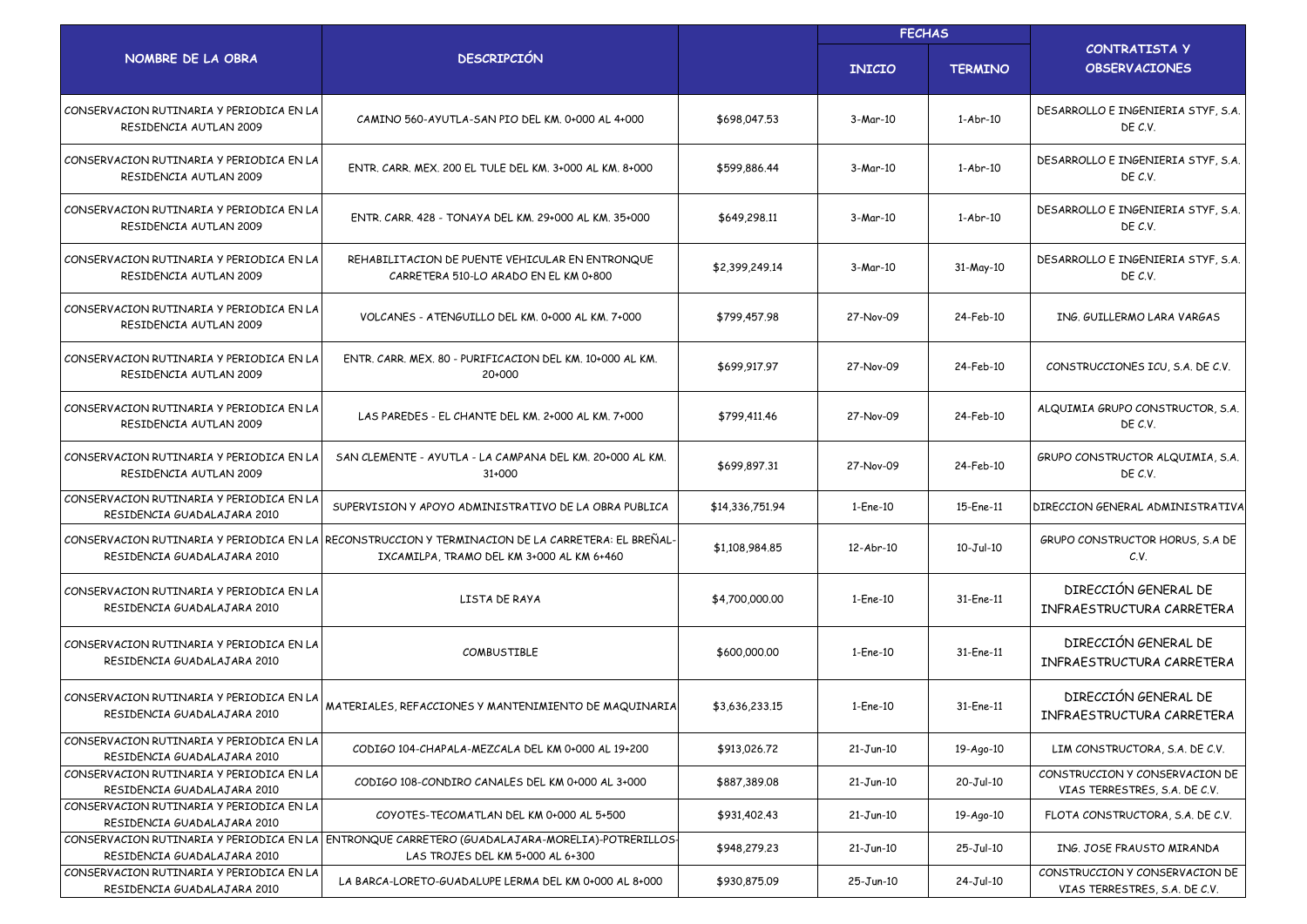|                                                                         |                                                                                                                   | <b>FECHAS</b>  |               |                 |                                                            |
|-------------------------------------------------------------------------|-------------------------------------------------------------------------------------------------------------------|----------------|---------------|-----------------|------------------------------------------------------------|
| NOMBRE DE LA OBRA                                                       | <b>DESCRIPCIÓN</b>                                                                                                |                | <b>INICIO</b> | <b>TERMINO</b>  | CONTRATISTA Y<br><b>OBSERVACIONES</b>                      |
| CONSERVACION RUTINARIA Y PERIODICA EN LA<br>RESIDENCIA GUADALAJARA 2010 | ACATLAN DE JUAREZ-CIUDAD GUZMAN DEL KM 56+000 AL 58+000                                                           | \$892,096.48   | 11-Feb-10     | 10-Ago-10       | <b>GAMA CONSTRUCCIONES Y</b><br>ASOCIADOS, S.A. DE C.V.    |
| RESIDENCIA GUADALAJARA 2010                                             | CONSERVACION RUTINARIA Y PERIODICA EN LA CODIGO 401-ACATLAN DE JUAREZ-CIUDAD GUZMAN DEL KM 71+000<br>AL KM 75+000 | \$749,974.59   | 11-Feb-10     | 14-Sep-10       | GRACIELA PEÑA SAHAGUN                                      |
| RESIDENCIA GUADALAJARA 2010                                             | CONSERVACION RUTINARIA Y PERIODICA EN LA CODIGO 401-ACATLAN DE JUAREZ-CIUDAD GUZMAN DEL KM 81+000<br>AL KM 85+000 | \$699,976.69   | 11-Feb-10     | 14-Sep-10       | GRACIELA PEÑA SAHAGUN                                      |
| CONSERVACION RUTINARIA Y PERIODICA EN LA<br>RESIDENCIA GUADALAJARA 2010 | CODIGO 401-ACATLAN DE JUAREZ-CIUDAD GUZMAN DEL KM 6+000<br>AL KM 8+650                                            | \$799,765.13   | 13-Jul-10     | 10-Oct-10       | CONSTRUCCIONES ICU, S.A. DE C.V.                           |
| CONSERVACION RUTINARIA Y PERIODICA EN LA<br>RESIDENCIA GUADALAJARA 2010 | CODIGO 401-ACATLAN DE JUAREZ-CIUDAD GUZMAN DEL KM<br>27+000 AL KM 29+000                                          | \$746,529.85   | 13-Jul-10     | 10-Oct-10       | ALQUIMIA GRUPO CONSTRUCTOR, S.A.<br>DE C.V.                |
| CONSERVACION RUTINARIA Y PERIODICA EN LA<br>RESIDENCIA GUADALAJARA 2010 | CODIGO 401-ACATLAN DE JUAREZ-CIUDAD GUZMAN DEL KM<br>85+000 AL KM 90+000                                          | \$839,673.04   | 13-Jul-10     | 10-Oct-10       | DESARROLLADORA GLAR, S.A. DE C.V.                          |
| CONSERVACION RUTINARIA Y PERIODICA EN LA<br>RESIDENCIA GUADALAJARA 2010 | CIUDAD GUZMAN-TONAYA DEL KM 55+000 AL 70+000                                                                      | \$846,878.04   | 13-Jul-10     | 10-Sep-10       | SMD SUPERVISION Y CONSTRUCCION,<br>S.A. DE C.V.            |
| CONSERVACION RUTINARIA Y PERIODICA EN LA<br>RESIDENCIA GUADALAJARA 2010 | CIUDAD GUZMAN-TONAYA DEL KM 70+000 AL 85+000                                                                      | \$828,910.77   | 13-Jul-10     | 8-Oct-10        | SERVICIOS CONSTRUCTIVOS E<br>INGENIERIA, S.A. DE C.V.      |
| CONSERVACION RUTINARIA Y PERIODICA EN LA<br>RESIDENCIA GUADALAJARA 2010 | CODIGO 401-ACATLAN DE JUAREZ-CIUDAD GUZMAN DEL KM<br>54+000 AL KM 56+000                                          | \$899,998.06   | $13-Jul-10$   | 24-Ago-10       | CONSTRUCTORA BUEHNOS, S.A DE C.V.                          |
| CONSERVACION RUTINARIA Y PERIODICA EN LA<br>RESIDENCIA GUADALAJARA 2010 | CIUDAD GUZMAN-TONAYA DEL KM 40+000 AL 55+000                                                                      | \$847,919.83   | 13-Jul-10     | 8-Oct-10        | SERVICIOS CONSTRUCTIVOS E<br>INGENIERIA, S.A. DE C.V.      |
| CONSERVACION RUTINARIA Y PERIODICA EN LA<br>RESIDENCIA GUADALAJARA 2010 | CODIGO 120-MILPILLAS-MARGARITAS-EL TARENGO, DEL KM 0+000<br>AL KM 8+000                                           | \$922,999.90   | 15-Jul-10     | $13 - Aqo - 10$ | CONSTRUCCIONES Y CARRETERAS, S.A.<br>DE C.V.               |
| CONSERVACION RUTINARIA Y PERIODICA EN LI<br>RESIDENCIA GUADALAJARA 2010 | CODIGO 413 ENTRONQUE CARRETERA JIQUILPAN-MANZANILLO-<br>SANTA ROSA-LA SIDRA, DEL KM 0+000 AL KM 4+500             | \$799,991.17   | 11-Feb-10     | $11-Abr-10$     | PEÑA SAHAGUN GRACIELA                                      |
| CONSERVACION RUTINARIA Y PERIODICA EN LA<br>RESIDENCIA GUADALAJARA 2010 | TUXCUECA-MAZAMITLA ARRENDAMIENTO DE MAQUINARIA                                                                    | \$825,627.56   | 23-Jul-10     | 20-Oct-10       | CONSTRUCTORA LIDERAZGO, S.A. DE<br>C.V.                    |
| CONSERVACION RUTINARIA Y PERIODICA EN LA<br>RESIDENCIA GUADALAJARA 2010 | QUITUPAN-COTIJA DEL KM 0+000 AL 6+500                                                                             | \$778,505.12   | 25-Jun-10     | 24-Jul-10       | CONSTRUCTORA CENTAURO DE<br>INFRAESTRUCTURA, S.A. DE C.V.  |
| CONSERVACION RUTINARIA Y PERIODICA EN LA<br>RESIDENCIA GUADALAJARA 2010 | CODIGO 427-SAN GABRIEL-ENTRONQUE CARRETERO TOLIMAN,<br>DEL KM 3+000 AL KM 4+200                                   | \$859,971.83   | $21-Jun-10$   | 20-Jul-10       | AS AGREGADOS Y SERVICIOS, S.A. DE<br>C.V.                  |
| CONSERVACION RUTINARIA Y PERIODICA EN LA<br>RESIDENCIA GUADALAJARA 2010 | CODIGO 446-TEOCUITATLAN-CITALA-TUXCUECA, DEL KM 9+000 AL<br>KM 15+000                                             | \$598,691.24   | 11-Feb-10     | 10-Ago-10       | DISEÑOS, SUPERVISIÓN Y<br>CONSTRUCCIÓN HURÓN, S.A. DE C.V. |
| CONSERVACION RUTINARIA Y PERIODICA EN LA<br>RESIDENCIA AHUALULCO 2010   | CODIGO 604-EL REFUGIO-SAN MARCOS DEL KM 29+800 AL KM<br>30+300                                                    | \$1,090,789.08 | 12-Abr-10     | 30-Abr-10       | URBANIZADORAVAZQUEZ GUERRA, S.A.<br>DE C.V.                |
| CONSERVACION RUTINARIA Y PERIODICA EN LA<br>RESIDENCIA AHUALULCO 2010   | LISTA DE RAYA                                                                                                     | \$850,000.00   | 1-Ene-10      | 31-Ene-11       | DIRECCIÓN GENERAL DE<br>INFRAESTRUCTURA CARRETERA          |
| CONSERVACION RUTINARIA Y PERIODICA EN LA<br>RESIDENCIA AHUALULCO 2010   | COMBUSTIBLE                                                                                                       | \$500,000.00   | 1-Ene-10      | 31-Ene-11       | DIRECCIÓN GENERAL DE<br>INFRAESTRUCTURA CARRETERA          |
| CONSERVACION RUTINARIA Y PERIODICA EN LA<br>RESIDENCIA AHUALULCO 2010   | MATERIALES, REFACCIONES Y MANTENIMIENTO DE MAQUINARIA                                                             | \$2,030,044.71 | 1-Ene-10      | 31-Ene-11       | DIRECCIÓN GENERAL DE<br>INFRAESTRUCTURA CARRETERA          |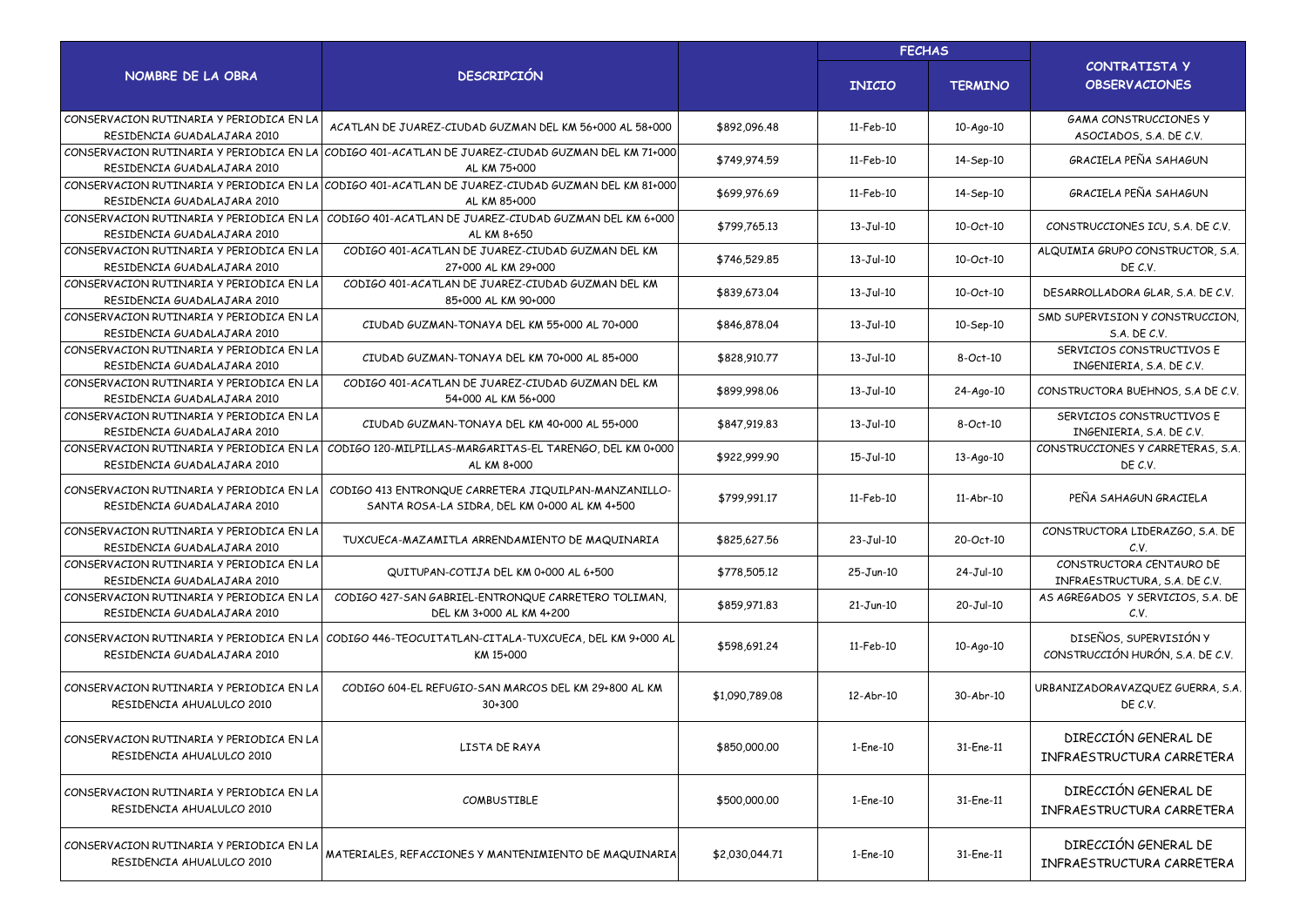|                                                                           |                                                                                                                                                                                                          |                | <b>FECHAS</b>  |                 |                                                            |
|---------------------------------------------------------------------------|----------------------------------------------------------------------------------------------------------------------------------------------------------------------------------------------------------|----------------|----------------|-----------------|------------------------------------------------------------|
| NOMBRE DE LA OBRA                                                         | <b>DESCRIPCIÓN</b>                                                                                                                                                                                       |                | <b>INICIO</b>  | <b>TERMINO</b>  | CONTRATISTA Y<br><b>OBSERVACIONES</b>                      |
| CONSERVACION RUTINARIA Y PERIODICA EN LA<br>RESIDENCIA AHUALULCO 2010     | CARRETERA 612-MAGDALENA-ETZATLAN DEL KM 11+000 AL 18+500                                                                                                                                                 | \$899,998.76   | 21-Jun-10      | 19-Ago-10       | FLOTA CONSTRUCTORA, S.A. DE C.V.                           |
| CONSERVACION RUTINARIA Y PERIODICA EN LA<br>RESIDENCIA AHUALULCO 2010     | CRUCERO SANTA MARIA-SAN MARTIN HIDALGO-AMECA DEL KM<br>17+840 AL 23+040                                                                                                                                  | \$899,919.83   | 21-Jun-10      | 19-Ago-10       | LIM CONSTRUCTORA, S.A. DE C.V.                             |
| CONSERVACION RUTINARIA Y PERIODICA EN LA<br>RESIDENCIA AHUALULCO 2010     | CARRETERA 604-OCONAHUA DEL KM 0+000 AL 4+100                                                                                                                                                             | \$902,407.19   | 21-Jun-10      | 19-Ago-10       | AB CONSTRUCCION Y URBANIZACION.<br>S.A. DE C.V.            |
| CONSERVACION RUTINARIA Y PERIODICA EN LA<br>RESIDENCIA DE SAN MIGUEL 2010 | LISTA DE RAYA                                                                                                                                                                                            | \$1,061,030.00 | $1$ -Ene- $10$ | 31-Ene-11       | DIRECCIÓN GENERAL DE<br>INFRAESTRUCTURA CARRETERA          |
| CONSERVACION RUTINARIA Y PERIODICA EN LA<br>RESIDENCIA DE SAN MIGUEL 2010 | COMBUSTIBLE                                                                                                                                                                                              | \$700,000.00   | 11-Feb-10      | 31-Ene-11       | DIRECCIÓN GENERAL DE<br>INFRAESTRUCTURA CARRETERA          |
| CONSERVACION RUTINARIA Y PERIODICA EN LA<br>RESIDENCIA DE SAN MIGUEL 2010 | MATERIALES, REFACCIONES Y MANTENIMIENTO DE MAQUINARIA<br>RENTA DE MAQUINARIA, HERRAMIENTAS, EQUIPOS DE<br>SEGURIDAD, PRENDAS DE PROTECCION, UNIFORMES, ASI COMO<br>GASTOS DE OFICINA Y SU EQUIPAMIENTO.  | \$2,629,363.70 | 11-Feb-10      | 31-Ene-11       | DIRECCIÓN GENERAL DE<br>INFRAESTRUCTURA CARRETERA          |
| CONSERVACION RUTINARIA Y PERIODICA EN LA<br>RESIDENCIA DE SAN MIGUEL 2010 | LIBRAMIENTO NORTE DE ARANDAS DEL KM 0+000 AL 6+500                                                                                                                                                       | \$974,750.90   | 25-Jun-10      | 24-Jul-10       | DAVID PADILLA GOMEZ                                        |
| CONSERVACION RUTINARIA Y PERIODICA EN LA<br>RESIDENCIA DE SAN MIGUEL 2010 | CODIGO 351-BETANIA-ARANDAS, DEL KM 7+000 AL KM 12+000 EN EL                                                                                                                                              | \$899,659.83   | 21-Jun-10      | $12-Jul-10$     | PAVIMENTOS INDUSTRIALES Y<br>URBVANIZACIONES, S.A. DE C.V. |
| CONSERVACION RUTINARIA Y PERIODICA EN LA<br>RESIDENCIA DE SAN MIGUEL 2010 | CODIGO 302-LAGOS DE MORENO-UNION DE SAN ANTONIO SAN<br>DIEGO DE ALEJANDRIA DEL KM 0+000 AL 8+000                                                                                                         | \$949,990.17   | 11-Feb-10      | 9-Sep-10        | CONSTRUCTORA Y EDIFICADORA<br>ZAPOPAN, S.A. DE C.V.        |
| CONSERVACION RUTINARIA Y PERIODICA EN LA<br>RESIDENCIA DE SAN MIGUEL 2010 | CODIGO 302-LAGOS DE MORENO-UNION DE SAN ANTONIO SAN<br>DIEGO DE ALEJANDRIA DEL KM 8+000 AL 11+000                                                                                                        | \$949,999.96   | 13-Jul-10      | $11-Aqo-10$     | ING. MARIO ALBERTO FLORES BONILLA                          |
| CONSERVACION RUTINARIA Y PERIODICA EN LA<br>RESIDENCIA DE SAN MIGUEL 2010 | CODIGO 351-BETANIA-ARANDAS, DEL KM 2+500 AL KM 7+000                                                                                                                                                     | \$1,019,999.98 | 15-Jul-10      | $13 - Aqo - 10$ | CONSTRUCCIONES Y CARRETERAS, S.A.<br>DE C.V.               |
| CONSERVACION RUTINARIA Y PERIODICA EN LA<br>RESIDENCIA DE AUTLAN 2010     | LISTA DE RAYA                                                                                                                                                                                            | \$1,500,000.00 | 1-Ene-10       | 31-Ene-11       | DIRECCIÓN GENERAL DE<br>INFRAESTRUCTURA CARRETERA          |
| CONSERVACION RUTINARIA Y PERIODICA EN LA<br>RESIDENCIA DE AUTLAN 2010     | <b>COMBUSTIBLE</b>                                                                                                                                                                                       | \$900,000.00   | 1-Ene-10       | 31-Ene-11       | DIRECCIÓN GENERAL DE<br>INFRAESTRUCTURA CARRETERA          |
| CONSERVACION RUTINARIA Y PERIODICA EN LA<br>RESIDENCIA DE AUTLAN 2010     | MATERIALES, REFACCIONES Y MANTENIMIENTO DE MAQUINARIA,<br>RENTA DE MAQUINARIA, HERRAMIENTAS, EQUIPOS DE<br>SEGURIDAD, PRENDAS DE PROTECCION, UNIFORMES, ASI COMO<br>GASTOS DE OFICINA Y SU EQUIPAMIENTO. | \$3,604,148.00 | 1-Ene-10       | 31-Ene-11       | DIRECCIÓN GENERAL DE<br>INFRAESTRUCTURA CARRETERA          |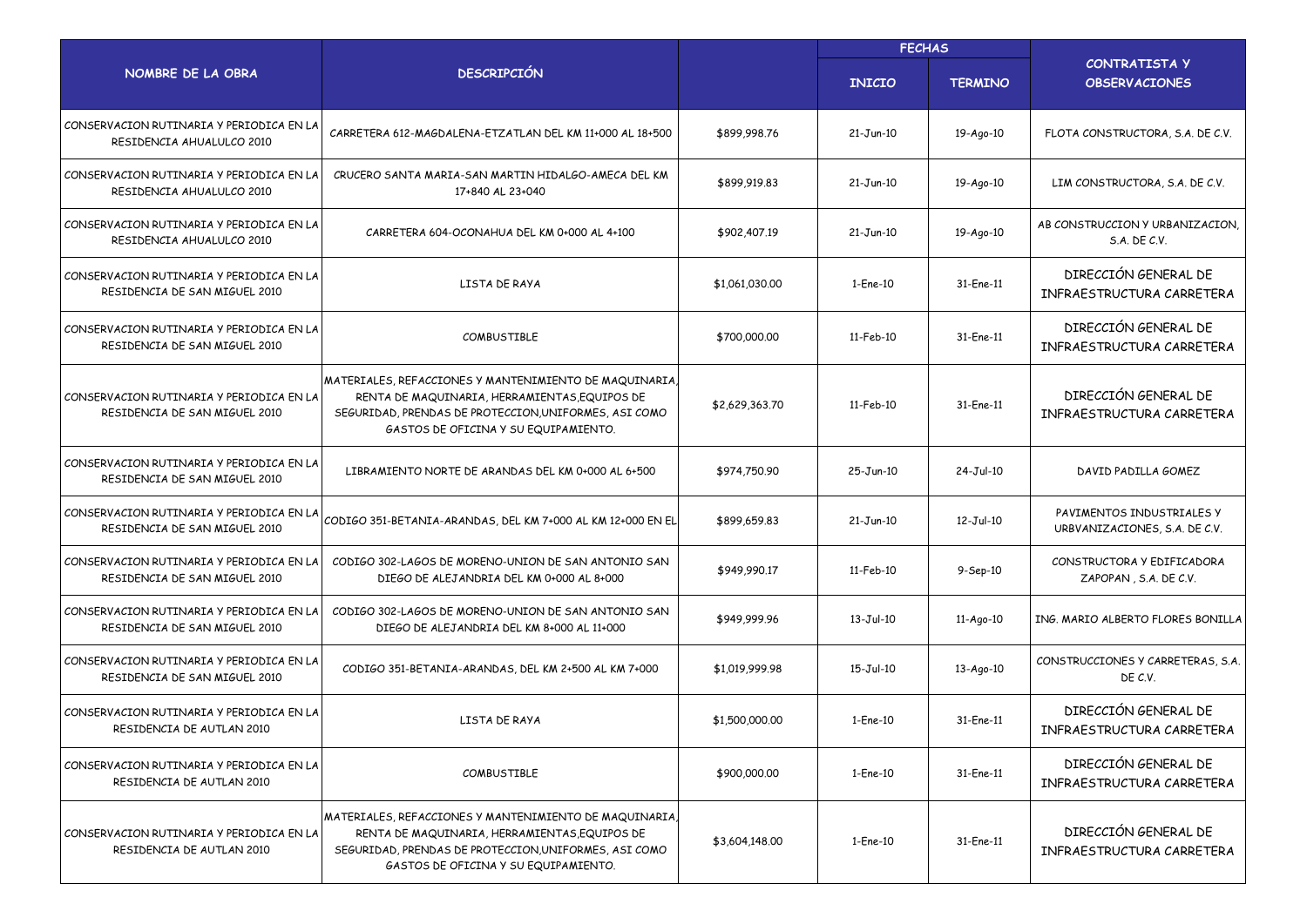|                                                                            |                                                                                                                                                                                                         |                | <b>FECHAS</b>  |                |                                                            |  |
|----------------------------------------------------------------------------|---------------------------------------------------------------------------------------------------------------------------------------------------------------------------------------------------------|----------------|----------------|----------------|------------------------------------------------------------|--|
| NOMBRE DE LA OBRA                                                          | <b>DESCRIPCIÓN</b>                                                                                                                                                                                      |                | <b>INICIO</b>  | <b>TERMINO</b> | <b>CONTRATISTA Y</b><br><b>OBSERVACIONES</b>               |  |
| CONSERVACION RUTINARIA Y PERIODICA EN LA<br>RESIDENCIA DE AUTLAN 2010      | CODIGO 544-MASCOTA-LA ESTANCIA-LAS PALMAS-LAS JUNTAS<br>EN EL KM 53+000 AL KM 53+400                                                                                                                    | \$898,884.33   | $9 - Aq0 - 10$ | 7-Oct-10       | CONSTRUCTORA AUTLENSE, S.A. DE C.V.                        |  |
| CONSERVACION RUTINARIA Y PERIODICA EN L<br>RESIDENCIA DE AUTLAN 2010       | CODIGO 526-SAN CLEMENTE-AYUTLA-LA CAMPANA DEL KM 0+000<br>AL KM 15+000                                                                                                                                  | \$740,544.00   | 23-Ago-10      | 27-Sep-10      | GALPERC CORPORACION, S.A. DE C.V.                          |  |
| CONSERVACION RUTINARIA Y PERIODICA EN LA<br>RESIDENCIA DE SAYULA 2010      | LISTA DE RAYA                                                                                                                                                                                           | \$978,340.15   | 1-Ene-10       | 31-Ene-11      | DIRECCIÓN GENERAL DE<br>INFRAESTRUCTURA CARRETERA          |  |
| CONSERVACION RUTINARIA Y PERIODICA EN LA<br>RESIDENCIA DE SAYULA 2010      | <b>COMBUSTIBLE</b>                                                                                                                                                                                      | \$1,200,000.00 | 1-Ene-10       | 31-Ene-11      | DIRECCIÓN GENERAL DE<br>INFRAESTRUCTURA CARRETERA          |  |
| CONSERVACION RUTINARIA Y PERIODICA EN LA<br>RESIDENCIA DE SAYULA 2010      | MATERIALES, REFACCIONES Y MANTENIMIENTO DE MAQUINARIA<br>RENTA DE MAQUINARIA, HERRAMIENTAS, EQUIPOS DE<br>SEGURIDAD, PRENDAS DE PROTECCION, UNIFORMES, ASI COMO<br>GASTOS DE OFICINA Y SU EQUIPAMIENTO. | \$2,813,337.77 | 1-Ene-10       | 31-Ene-11      | DIRECCIÓN GENERAL DE<br>INFRAESTRUCTURA CARRETERA          |  |
| CONSERVACION RUTINARIA Y PERIODICA EN LA<br>RESIDENCIA DE SAYULA 2010      | ACATLAN DE JUAREZ-CIUDAD GUZMAN DEL KM 80+000 AL 90+200                                                                                                                                                 | \$857,248.99   | 25-Jun-10      | 22-Sep-10      | ALQUIMIA GRUPO CONSTRUCTOR, S.A.<br>DE C.V.                |  |
| CONSERVACION RUTINARIA Y PERIODICA EN LA<br>RESIDENCIA DE SAYULA 2010      | ACATLAN DE JUAREZ-CIUDAD GUZMAN DEL KM 75+000 AL 80+000                                                                                                                                                 | \$859,977.04   | 25-Jun-10      | $6 - Aqo-10$   | CONSTRUCTORA BUENO, S.A DE C.V.                            |  |
| CONSERVACION RUTINARIA Y PERIODICA EN LA<br>RESIDENCIA DE SAYULA 2010      | QUITUPAN-COTIJA DEL KM 6+500 AL 10+500                                                                                                                                                                  | \$839,470.71   | 25-Jun-10      | 24-Jul-10      | DISEÑOS, SUPERVISION Y<br>CONSTRUCCION HURON, S.A. DE C.V. |  |
| CONSERVACION RUTINARIA Y PERIODICA EN LA<br>RESIDENCIA DE SAYULA 2010      | EL ZAPOTE-TEOCUITATLAN DEL KM 12+000 AL 15+000                                                                                                                                                          | \$855,814.07   | 25-Jun-10      | 24-Jul-10      | CONSTRUCTORA CENTAURO DE<br>INFRAESTRUCTURA, S.A. DE C.V.  |  |
| CONSERVACION RUTINARIA Y PERIODICA EN LA<br>RESIDENCIA DE SAYULA 2010      | TEOCUITATLAN-CITALA-TUXCUECA DEL KM 0+000 AL 9+000                                                                                                                                                      | \$840,031.01   | 23-Jul-10      | 20-Sep-10      | INGENIERIA Y DISEÑO MAPLE, S.A. DE<br>C.V.                 |  |
| CONSERVACION RUTINARIA Y PERIODICA EN LA<br>RESIDENCIA DE TEOCALTICHE 2010 | LISTA DE RAYA                                                                                                                                                                                           | \$1,500,000.00 | 1-Ene-10       | 31-Ene-11      | DIRECCIÓN GENERAL DE<br>INFRAESTRUCTURA CARRETERA          |  |
| CONSERVACION RUTINARIA Y PERIODICA EN LA<br>RESIDENCIA DE TEOCALTICHE 2010 | <b>COMBUSTIBLE</b>                                                                                                                                                                                      | \$800,000.00   | 1-Ene-10       | 31-Ene-11      | DIRECCIÓN GENERAL DE<br>INFRAFSTRUCTURA CARRETERA          |  |
| CONSERVACION RUTINARIA Y PERIODICA EN LA<br>RESIDENCIA DE TEOCALTICHE 2010 | MATERIALES, REFACCIONES Y MANTENIMIENTO DE MAQUINARIA<br>RENTA DE MAQUINARIA, HERRAMIENTAS, EQUIPOS DE<br>SEGURIDAD, PRENDAS DE PROTECCION, UNIFORMES, ASI COMO<br>GASTOS DE OFICINA Y SU EQUIPAMIENTO. | \$2,702,677.75 | 1-Ene-10       | 31-Ene-11      | DIRECCIÓN GENERAL DE<br>INFRAESTRUCTURA CARRETERA          |  |
| CONSERVACION RUTINARIA Y PERIODICA EN LA<br>RESIDENCIA DE TEOCALTICHE 2010 | IXTLAHUACAN DEL RIO-CUQUIO-MANALISCO-YAHUALICA DEL KM<br>34+000 AL 35+000                                                                                                                               | \$849,517.25   | $21-Jun-10$    | 18-Sep-10      | CONSTRUCCIONES ICU, S.A. DE C.V.                           |  |
| CONSERVACION RUTINARIA Y PERIODICA EN LA<br>RESIDENCIA DE TEOCALTICHE 2010 | IXTLAHUACAN DEL RIO-CUQUIO-MANALISCO-YAHUALICA DEL KM<br>32+000 AL 33+000                                                                                                                               | \$849,428.28   | 25-Jun-10      | 22-Sep-10      | DESARROLLADORA GLAR, S.A. DE C.V.                          |  |
| CONSERVACION RUTINARIA Y PERIODICA EN LA<br>RESIDENCIA DE TEOCALTICHE 2010 | IXTLAHUACAN DEL RIO-CUQUIO-MANALISCO-YAHUALICA DEL KM<br>30+950 AL 32+000                                                                                                                               | \$849,428.43   | 25-Jun-10      | 22-Sep-10      | ING. GUILLERMO LARA VARGAS                                 |  |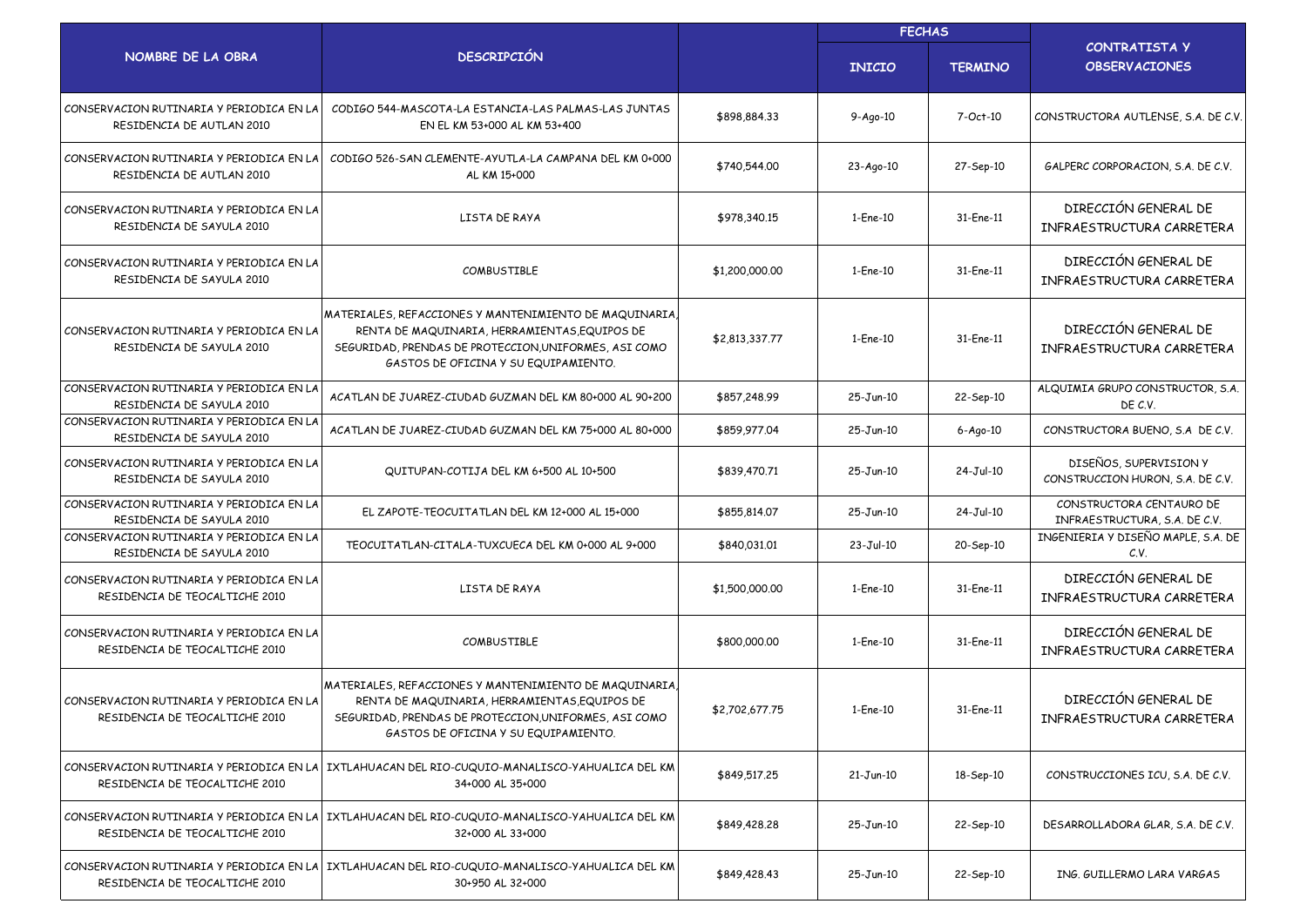|                                                                               |                                                                                                                                                                                                         |                | <b>FECHAS</b> |                 |                                                                           |
|-------------------------------------------------------------------------------|---------------------------------------------------------------------------------------------------------------------------------------------------------------------------------------------------------|----------------|---------------|-----------------|---------------------------------------------------------------------------|
| NOMBRE DE LA OBRA                                                             | <b>DESCRIPCIÓN</b>                                                                                                                                                                                      |                | <b>INICIO</b> | <b>TERMINO</b>  | <b>CONTRATISTA Y</b><br><b>OBSERVACIONES</b>                              |
| CONSERVACION RUTINARIA Y PERIODICA EN LA<br>RESIDENCIA DE TEOCALTICHE 2010    | IXTLAHUACAN DEL RIO-CUQUIO-MANALISCO-YAHUALICA DEL KM<br>33+000 AL 34+000                                                                                                                               | \$849,482.76   | 28-Jun-10     | 25-Sep-10       | ALQUIMIA GRUPO CONSTRUCTOR, S.A.<br>DE C.V.                               |
| CONSERVACION RUTINARIA Y PERIODICA EN LA<br>RESIDENCIA DE VILLA GUERRERO 2010 | LISTA DE RAYA                                                                                                                                                                                           | \$650,000.00   | 1-Ene-10      | 31-Ene-11       | DIRECCIÓN GENERAL DE<br>INFRAESTRUCTURA CARRETERA                         |
| CONSERVACION RUTINARIA Y PERIODICA EN LA<br>RESIDENCIA DE VILLA GUERRERO 2010 | <b>COMBUSTIBLF</b>                                                                                                                                                                                      | \$550,000.00   | 1-Ene-10      | 31-Ene-11       | DIRECCIÓN GENERAL DE<br>INFRAESTRUCTURA CARRETERA                         |
| CONSERVACION RUTINARIA Y PERIODICA EN LA<br>RESIDENCIA DE VILLA GUERRERO 2010 | MATERIALES, REFACCIONES Y MANTENIMIENTO DE MAQUINARIA<br>RENTA DE MAQUINARIA, HERRAMIENTAS, EQUIPOS DE<br>SEGURIDAD, PRENDAS DE PROTECCION, UNIFORMES, ASI COMO<br>GASTOS DE OFICINA Y SU EQUIPAMIENTO. | \$1,798,494.78 | 1-Ene-10      | 31-Ene-11       | DIRECCIÓN GENERAL DE<br>INFRAESTRUCTURA CARRETERA                         |
| CONSERVACION RUTINARIA Y PERIODICA EN LA<br>RESIDENCIA DE VILLA GUERRERO 2010 | CODIGO 701 ENTRONQUE CARRETERA FEDERAL MEXICO 23-VILLA<br>GUERREO, DEL KM 26+080 AL KM 27+240                                                                                                           | \$900,000.00   | 25-Jun-10     | $23 - Aqo - 10$ | SOLUCIONES INTEGRALES EN<br>PAVIMENTOS DE GUADALAJARA, S.A. DE<br>C.V.    |
| CONSERVACION RUTINARIA Y PERIODICA EN LA<br>RESIDENCIA DE VILLA GUERRERO 2010 | CODIGO 701 ENTRONQUE CARRETERA FEDERAL MEXICO 23-VILLA<br>GUERREO, DEL KM 34+700 AL KM 38+700                                                                                                           | \$899,969.76   | 25-Jun-10     | $23 - Aqo - 10$ | URBANIZACIÓN Y CONSTRUCCIÓN<br>AVANZADA, S.A. DE C.V.                     |
| CONSERVACION RUTINARIA Y PERIODICA EN LA<br>RESIDENCIA DE VILLA GUERRERO 2010 | CODIGO 702-VILLA GUERRERO-SAN MARTIN DE BOLAÑOS, DEL KM<br>9+000 AL KM 10+000                                                                                                                           | \$949,213.50   | 11-Feb-10     | 12-Ago-10       | CONSTRU-URBANIZACIONES E<br>INFRAESTRUCTURA DE OCCIDENTE, S.A.<br>DE C.V. |
| CONSERVACION RUTINARIA Y PERIODICA EN LA<br>RESIDENCIA DE VILLA GUERRERO 2010 | CODIGO 702-VILLA GUERRERO-SAN MARTIN DE BOLAÑOS, DEL KM<br>10+000 AL KM 11+000                                                                                                                          | \$949,693.08   | $1-Jul-10$    | 30-Jul-10       | OCOLLI CONSTRUCCIONES, S.A. DE C.V.                                       |
| CONSERVACION RUTINARIA Y PERIODICA EN LA<br>RESIDENCIA DE VILLA GUERRERO 2010 | CODIGO 702-VILLA GUERRERO-SAN MARTIN DE BOLAÑOS, DEL KM<br>4+000 AL KM 8+000                                                                                                                            | \$900,189.58   | $1-Jul-10$    | 12-Ago-10       | CONSTRUCCIONES HIDROECOLOGICAS.<br>S.A DE C.V                             |
| CONSERVACION RUTINARIA Y PERIODICA EN LA<br>RESIDENCIA DE VILLA GUERRERO 2010 | CODIGO 702-VILLA GUERRERO-SAN MARTIN DE BOLAÑOS, DEL KM<br>0+000 AL KM 4+000                                                                                                                            | \$899,963.73   | 23-Jul-10     | 22-Sep-10       | ALTAGRACIA CONSTRUCTORA E<br>INMOBILIARIA, S.A. DE C.V.                   |
| CONSERVACION RUTINARIA Y PERIODICA EN LA<br>RESIDENCIA DE VILLA GUERRERO 2010 | ENTRONQUE CARRETERA FEDERAL MEXICO 23-VILLA GUERRERO,<br>DEL KM 24+000 AL KM 34+000                                                                                                                     | \$44,367.17    | $10-Aqo-10$   | 17-Ago-10       | GALPERC CORPORACION, S.A. DE C.V.                                         |
| MODERNIZACION DEL TRAMO CARRETERO EL<br>REFUGIO-SAN MARCOS                    | CODIGO 604-EL REFUGIO-SAN MARCOS 2da. ETAPA, SUBTRAMO DEL<br>KM 35+300 AL KM 36+400                                                                                                                     | \$2,619,334.95 | 18-Dic-09     | 30-Sep-10       | CONSTRUCCIONES ICU, S.A. DE C.V.                                          |
| MODERNIZACION DEL TRAMO CARRETERO EL<br>REFUGIO-SAN MARCOS                    | CODIGO 604-EL REFUGIO-SAN MARCOS 2da, ETAPA, SUBTRAMO DEL<br>KM 36+400 AL KM 38+000                                                                                                                     | \$3,625,561.07 | 18-Dic-09     | 30-Sep-10       | ALQUIMIA GRUPO CONSTRUCTOR, S.A.<br>DE C.V.                               |
| MODERNIZACION DEL TRAMO CARRETERO EL<br>REFUGIO-SAN MARCOS                    | CODIGO 604-EL REFUGIO-SAN MARCOS 2da, ETAPA, SUBTRAMO DEL<br>KM 38+000 AL KM 39+780                                                                                                                     | \$3,966,261.37 | 02-Feb-10     | 30-Sep-10       | CONSTRUCTORA INDUSTRIAL CHAVEZ,<br>S.A. DE C.V.                           |
| MODERNIZACION DEL TRAMO CARRETERO EL<br>REFUGIO-SAN MARCOS                    | CODIGO 604-EL REFUGIO-SAN MARCOS 2da. ETAPA, SUBTRAMO DEL<br>KM 50+300 AL KM 53+300                                                                                                                     | \$4,500,472.86 | 02-Feb-10     | 30-Sep-10       | CHAVEZ TERRACERIAS Y ACARREOS, S.A.<br>DE C.V.                            |
| MODERNIZACION DEL TRAMO CARRETERO EL<br>REFUGIO-SAN MARCOS                    | MANIFESTACION DE IMPACTO AMBIENTAL PARA<br>MODERNIZACION DEL TRAMO CARRETERO                                                                                                                            | \$359,890.00   | 09-Ago-10     | 07-Sep-10       | CONSTRUCTORA GEOL, S.A. DE C.V.                                           |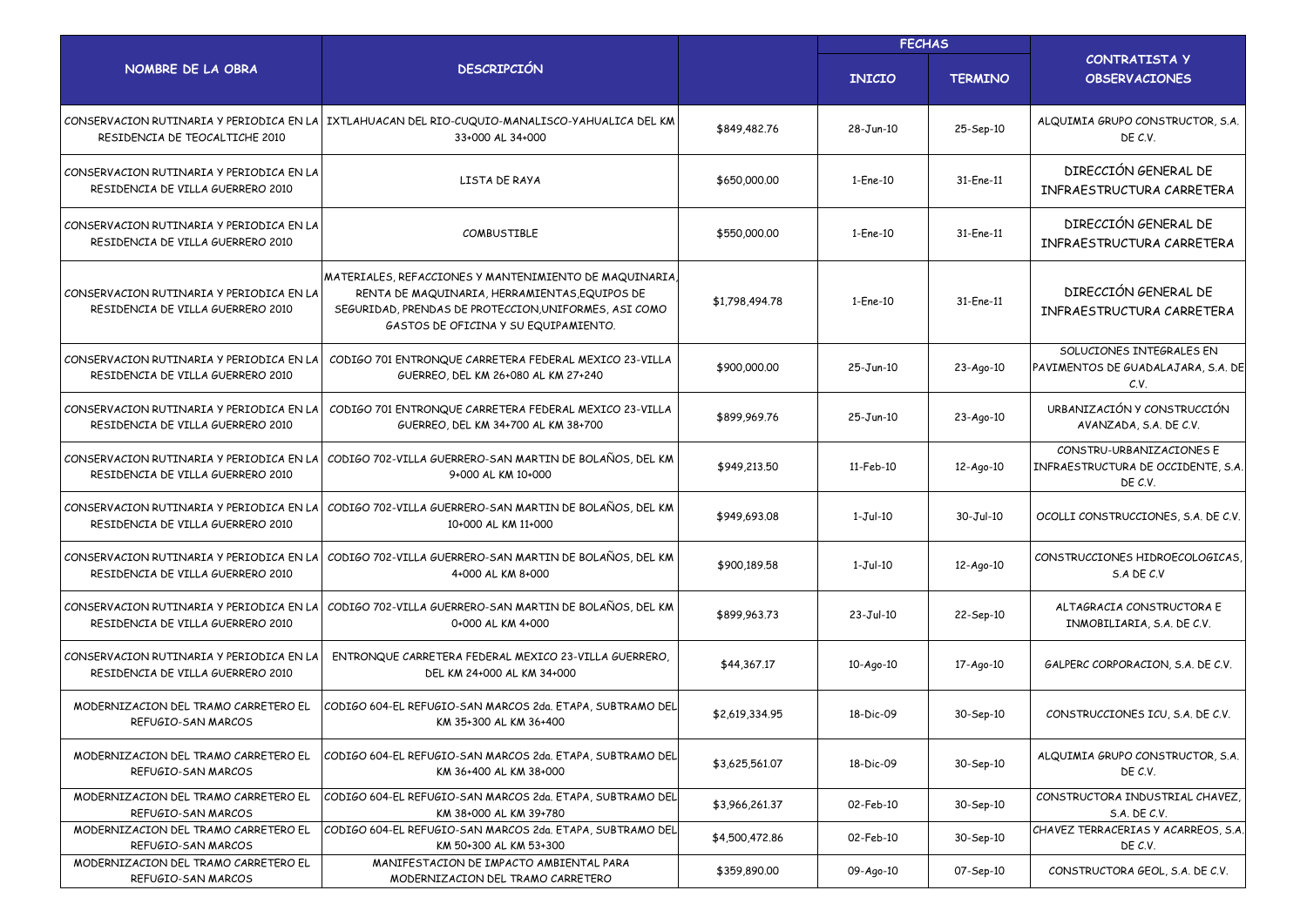|                                                          |                                                                                                   |                | <b>FECHAS</b> |                |                                                   |
|----------------------------------------------------------|---------------------------------------------------------------------------------------------------|----------------|---------------|----------------|---------------------------------------------------|
| NOMBRE DE LA OBRA                                        | <b>DESCRIPCIÓN</b>                                                                                |                | <b>INICIO</b> | <b>TERMINO</b> | <b>CONTRATISTA Y</b><br><b>OBSERVACIONES</b>      |
| TRAMO CARRETERO TUXCUECA MAZAMITLA                       | TERRACERIAS, OBRAS DE DRENAJE MENOR, PAVIMENTO Y<br>SEÑALAMIENTO DEL KM 12+000 AL KM 15+000       | \$2,955,618.85 | 20-Oct-08     | 15-Ago-09      | KONSTRUCCIONES NAVARRO VILLEGAS,<br>S.A. DE C.V.  |
| TRAMO CARRETERO TUXCUECA MAZAMITLA                       | TERRACERIAS, OBRAS DE DRENAJE MENOR, PAVIMENTO Y<br>SEÑALAMIENTO DEL KM 6+000 AL KM 8+000         | \$3,057,642.11 | 06-Nov-08     | 12-Sep-09      | TRENA, S.A. DE C.V.                               |
| TRAMO CARRETERO TUXCUECA MAZAMITLA                       | MODERNIZACION TIPO "A-2" DEL KM 40+000 AL 40+675                                                  | \$558,785.26   | 25-Ene-10     | 23-Feb-10      | ARENAS Y GRAVAS SELECCIONADAS,<br>S.A. DE C.V.    |
| TRAMO CARRETERO TUXCUECA MAZAMITLA                       | TRABAJOS COMPLEMENTARIOS EN LA MODERNIZACION<br>TUXCUECA-MAZAMITLA DEL KM 17+000 AL KM 19+000     | \$1,060,525.66 | $23-Jul-10$   | $21-Aqo-10$    | CONSTRUCCIONES Y CONCRETO<br>MORENO, S.A. DE C.V. |
| TRAMO CARRETERO TUXCUECA MAZAMITLA                       | TRABAJOS URGENTES COMPLEMENTARIOS PARA LA<br>ESTABILIZACION DE TALUDES DEL KM 8+000 AL KM 35+000  | \$2,908,983.34 | 23-Jul-10     | 21-Oct-10      | LANZACRETO DE MEXICO, S.A. DE C.V.                |
| TRAMO CARRETERO AMATITAN-BOLAÑOS-<br>HUEJUQUILLA EL ALTO | DEL KM 29+000 AL KM 32+000 MEDIANTE TERRACERIAS, OBRAS DE<br>DRENAJE, PAVIMENTOS Y SEÑALAMIENTOS. | \$4,338,253.64 | 26-Jun-09     | 28-Feb-10      | CONSTRUCCIONES Y CARRETERAS, S.A.<br>DE C.V.      |
| TRAMO CARRETERO AMATITAN-BOLAÑOS-<br>HUEJUQUILLA EL ALTO | DEL KM 32+000 AL KM 35+000 MEDIANTE TERRACERIAS, OBRAS DE<br>DRENAJE, PAVIMENTOS Y SEÑALAMIENTOS. | \$3,193,608.39 | 26-Jun-09     | 31-Ene-10      | TRACTORES Y MAQUINARIA, S.A. DE C.V.              |
| TRAMO CARRETERO AMATITAN-BOLAÑOS-<br>HUEJUQUILLA EL ALTO | DEL KM 35+000 AL KM 38+000 MEDIANTE TERRACERIAS, OBRAS DE<br>DRENAJE, PAVIMENTOS Y SEÑALAMIENTOS. | \$4,009,645.85 | 26-Jun-09     | 04-Jul-10      | AQUANOVA INGENIERIA AMBIENTAL,<br>S.A. DE C.V.    |
| TRAMO CARRETERO AMATITAN-BOLAÑOS-<br>HUEJUQUILLA EL ALTO | DEL KM 38+000 AL KM 41+000 MEDIANTE TERRACERIAS, OBRAS DE<br>DRENAJE, PAVIMENTOS Y SEÑALAMIENTOS. | \$3,204,611.82 | 26-Jun-09     | 30-Mar-10      | TRACTO MAQUINARIA EL TROJE, S.A DE<br>C.V.        |
| TRAMO CARRETERO AMATITAN-BOLAÑOS-<br>HUEJUQUILLA EL ALTO | KM 28+000 AL KM 29+000 MEDIANTE TERRACERIAS, OBRAS DE<br>DRENAJE, PAVIMENTOS Y SEÑALAMIENTOS.     | \$3,310,500.18 | 26-Jun-09     | 31-Dic-09      | CONSTRUCTORA AUTLENSE, S.A. DE C.V.               |
| TRAMO CARRETERO AMATITAN-BOLAÑOS-<br>HUEJUQUILLA EL ALTO | DEL KM 41+000 AL KM 44+000 MEDIANTE TERRACERIAS, OBRAS DE<br>DRENAJE, PAVIMENTOS Y SEÑALAMIENTOS. | \$3,336,442.80 | 26-Jun-09     | 30-Mar-10      | HUEXUQUILLAN CONSTRUCCIONES,<br>S.A. DE C.V.      |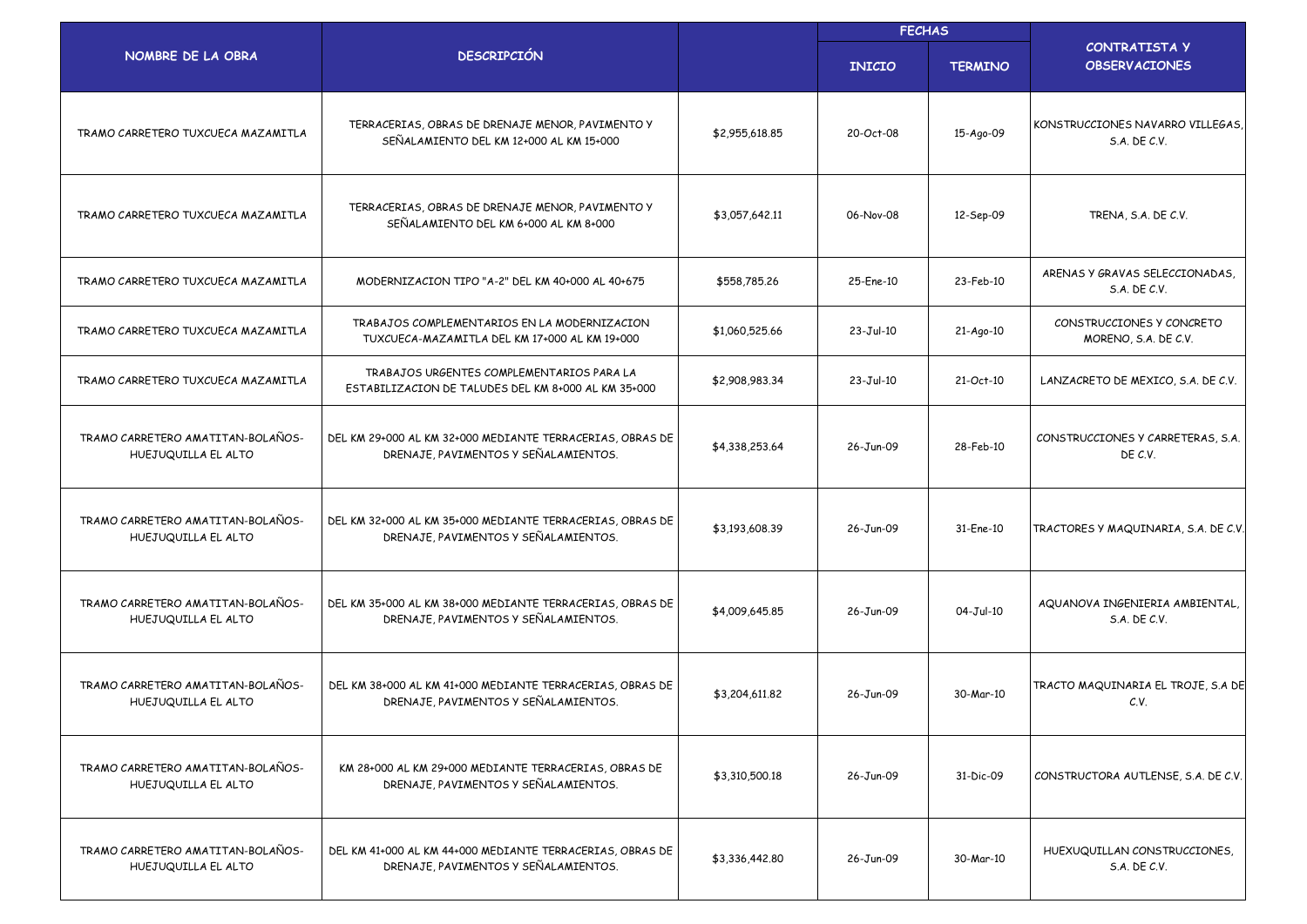|                                                          |                                                                                                   |                 | <b>FECHAS</b> |                |                                                                                        |  |  |
|----------------------------------------------------------|---------------------------------------------------------------------------------------------------|-----------------|---------------|----------------|----------------------------------------------------------------------------------------|--|--|
| NOMBRE DE LA OBRA                                        | <b>DESCRIPCIÓN</b>                                                                                |                 | <b>INICIO</b> | <b>TERMINO</b> | <b>CONTRATISTA Y</b><br><b>OBSERVACIONES</b>                                           |  |  |
| TRAMO CARRETERO AMATITAN-BOLAÑOS-<br>HUEJUQUILLA EL ALTO | DEL KM 44+000 AL KM 48+000 MEDIANTE TERRACERIAS, OBRAS DE<br>DRENAJE, PAVIMENTOS Y SEÑALAMIENTOS. | \$5,273,467.63  | 26-Jun-09     | 30-Mar-10      | CONSTRUCCIONES,<br>ELECTRIFICACIONES Y<br>ARRENDAMIENTO DE MAQUINARIA,<br>S.A. DE C.V. |  |  |
| TRAMO CARRETERO AMATITAN-BOLAÑOS-<br>HUEJUQUILLA EL ALTO | DEL KM 48+000 AL KM 50+000 MEDIANTE TERRACERIAS, OBRAS DE<br>DRENAJE, PAVIMENTOS Y SEÑALAMIENTOS. | \$3,501,231.87  | 26-Jun-09     | 31-Dic-09      | CONSTRUCTORA CVM, S.A. DE C.V.                                                         |  |  |
| TRAMO CARRETERO AMATITAN-BOLAÑOS-<br>HUEJUQUILLA EL ALTO | DEL KM 50+000 AL KM 54+000 MEDIANTE TERRACERIAS, OBRAS DE<br>DRENAJE, PAVIMENTOS Y SEÑALAMIENTOS. | \$5,013,917.00  | 26-Jun-09     | 01-Mar-10      | CONSTRUARBA, S.A. DE C.V.                                                              |  |  |
| TRAMO CARRETERO AMATITAN-BOLAÑOS-<br>HUEJUQUILLA EL ALTO | DEL KM 58+000 AL KM 61+000 MEDIANTE TERRACERIAS, OBRAS DE<br>DRENAJE, PAVIMENTOS Y SEÑALAMIENTOS. | \$2,513,481.09  | 26-Jun-09     | 30-Mar-10      | CONSTRUCTORA CVM, S.A. DE C.V.                                                         |  |  |
| TRAMO CARRETERO AMATITAN-BOLAÑOS-<br>HUEJUQUILLA EL ALTO | DEL KM 54+000 AL KM 58+000 MEDIANTE TERRACERIAS, OBRAS DE<br>DRENAJE, PAVIMENTOS Y SEÑALAMIENTOS. | \$3,354,449.11  | 26-Jun-09     | 31-May-10      | CONSTRUCTORA INMOBILIARIA<br>ARITZEI, S.A. DE C.V.                                     |  |  |
| TRAMO CARRETERO TALPA-LLANO GRANDE-<br>TOMATLAN          | REHABILITACION DE LINEA DE CONDUCCION HIDRAULICA EN LA<br><b>CUESTA</b>                           | \$45,012.53     | 09-Oct-09     | 05-Feb-10      | GMA EDIFICACION Y CONSTRUCCION,<br>S.A. DE C.V.                                        |  |  |
| TRAMO CARRETERO TALPA-LLANO GRANDE-<br>TOMATLAN          | SERVICIOS DE VERIFICACION DE CALIDAD EN TERRACERIAS Y<br>PAVIMENTOS                               | \$1,710,870.92  | 01-Ene-09     | 31-Ago-09      | SUELOS Y CONTROL, S.A. DE C.V.                                                         |  |  |
| AEROPISTA EN TOMATLAN (SEGUNDA ETAPA)                    | CONSTRUCCION DE TERRACERIAS Y BASES DEL KM 1+100 AL KM<br>$2 + 200$                               | \$17,659,013.32 | 13-Nov-08     | 12-Mar-09      | CONSTRUCTORA CVM, S.A. DE C.V.                                                         |  |  |
| AEROPISTA EN TOMATLAN (SEGUNDA ETAPA)                    | CONSTRUCCION DE TERRACERIAS Y BASES EN EL KM 0+000 AL KM<br>1+000                                 | \$10,362,780.70 | 18-Nov-08     | 14-Ago-09      | CONSTRUCCIONES Y CONCRETO<br>MORENO, S.A. DE C.V.                                      |  |  |
| AEROPISTA EN TOMATLAN (SEGUNDA ETAPA)                    | CONSTRUCCION DE ALCANTARILLA A BASE DE CONCRETO<br>HIDRAULICO ARMADO EN EL KM 0+800               | \$18,258,639.68 | 13-Nov-08     | 22-Mar-09      | CONSTRUCTORA AUTLENSE, S.A. DE C.V.                                                    |  |  |
| AEROPISTA EN TOMATLAN (SEGUNDA ETAPA)                    | CONSTRUCCION DE LA PAVIMENTACION DEL KM 0+000 AL KM<br>$2 + 200$                                  | \$43,327,048.07 | 13-Nov-08     | 27-Mar-10      | HER-PADI, S.A DE C.V.                                                                  |  |  |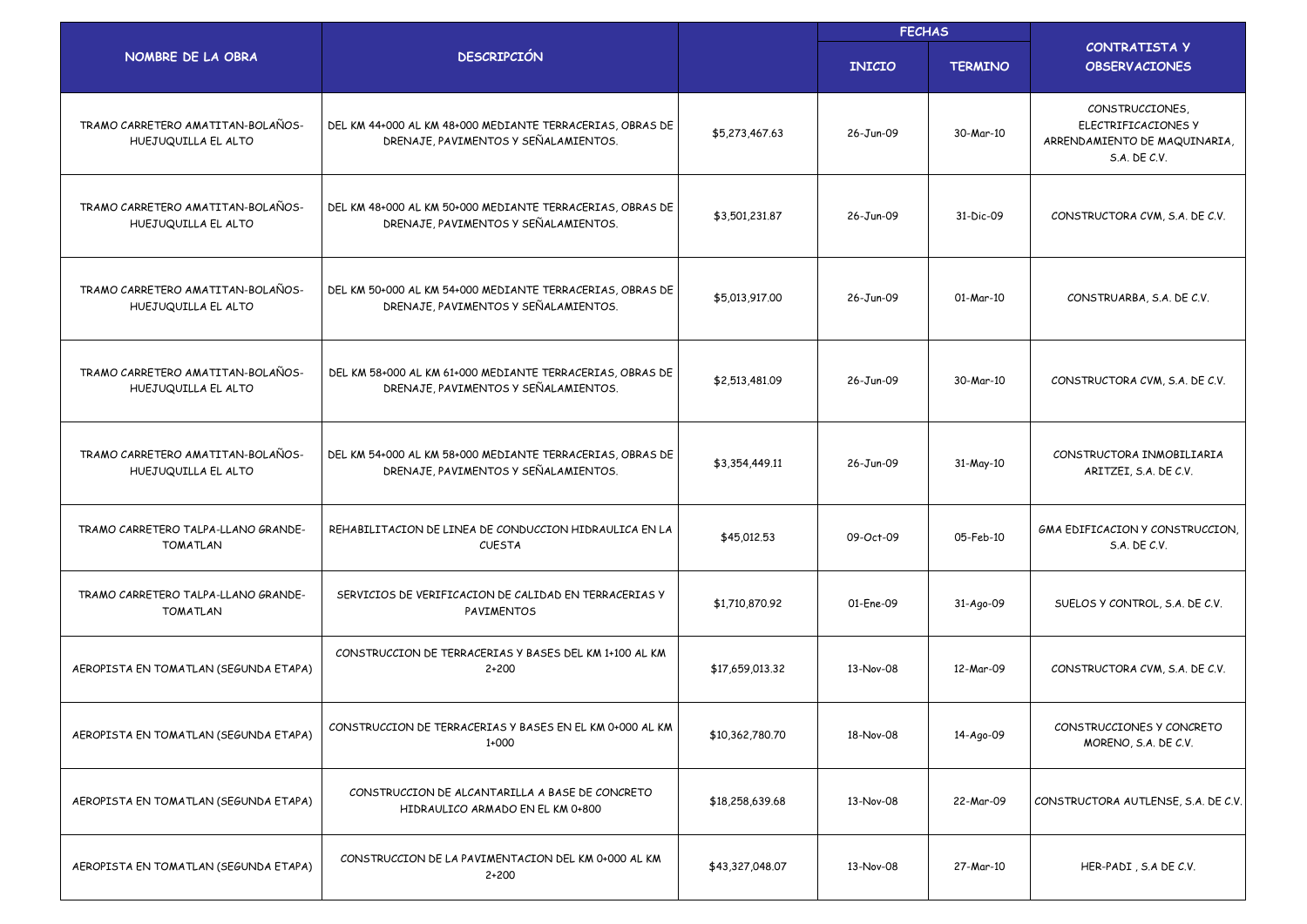|                                                                                                          |                                                                                                          |                 | <b>FECHAS</b> |                |                                                                 |  |
|----------------------------------------------------------------------------------------------------------|----------------------------------------------------------------------------------------------------------|-----------------|---------------|----------------|-----------------------------------------------------------------|--|
| NOMBRE DE LA OBRA                                                                                        | <b>DESCRIPCIÓN</b>                                                                                       |                 | <b>INICIO</b> | <b>TERMINO</b> | <b>CONTRATISTA Y</b><br><b>OBSERVACIONES</b>                    |  |
| AEROPISTA EN TOMATLAN (SEGUNDA ETAPA)                                                                    | ESTUDIOS DE EXENCION PARA EL ESTABLECIMIENTO DEL<br>AEROPUERTO COSTA ALEGRE                              | \$9,478,595.84  | 28-Jun-10     | 09-Ago-10      | INAMBIO, S.A. DE C.V                                            |  |
| AEROPISTA EN TOMATLAN (SEGUNDA ETAPA)                                                                    | PROGRAMA DE REFORESTACION PAA COMPENSAR 86.39 HA, PARA<br>LA AEROPISTA DE COSTA ALEGRE                   | \$18,909,660.57 | 28-Jun-10     | 04-Ago-10      | INAMBIO, S.A. DE C.V                                            |  |
| LIBRAMIENTO LAGOS DE MORENO                                                                              | PUENTE EL REFUGIO DE 70.00 MTS. CALLES FRAY ALFONSO Y<br>PASEO DE LA RIBERA SOBRE EL RIO LAGOS DE MORENO | \$5,783,261.12  | 17-Dic-08     | 31-Ene-10      | CONSTRUCCION Y CONSERVACION DE<br>VIAS TERRESTRES, S.A. DE C.V. |  |
| LIBRAMIENTO LAGOS DE MORENO                                                                              | INDEMNIZACION LIBRAMIENTO LAGOS DE MORENO                                                                | \$785,050.56    | 01-Dic-08     | 01-Dic-09      | CUENTA EN ADMINISTRACION                                        |  |
| LIBRAMIENTO LAGOS DE MORENO                                                                              | PUENTE SOBRE RIO LAGOS DEL KM 2+460 AL 2+550 COMPONENTE 3                                                | \$3,367,568.42  | 21-Nov-09     | 25-Feb-10      | SERVICIOS CONSTRUCTIVOS E<br>INGENIERIA, S.A. DE C.V.           |  |
| LIBRAMIENTO LAGOS DE MORENO                                                                              | CONSTRUCCION DEL PUENTE DEL KM 2+460 AL 2+550 COMPONENTE<br>$\overline{c}$                               | \$10,638,585.00 | 17-Oct-09     | 15-Dic-09      | MONTAÑEZ CONSTRUCCIONES, S.A. DE<br>C.V.                        |  |
| LIBRAMIENTO LAGOS DE MORENO                                                                              | CONSTRUCCION DEL PUENTE DEL KM 2+460 AL 2+550 COMPONENTE<br>$\mathbf{1}$                                 | \$9,993,846.58  | 17-Dic-09     | 03-May-10      | INGENIEROS DE LA TORRE, S.A. DE C.V.                            |  |
| REHABILITACION DEL TRAMO CARRETERO:<br>SANTA FE-SAN SEBASTIAN EN EL MUNICIPIO<br>DE TLAJOMULCO DE ZUÑIGA | REHABILITACION DEL TRAMO CARRETERO: SANTA FE-SAN<br>SEBASTIAN EN EL MUNICIPIO DE TLAJOMULCO DE ZUÑIGA    | \$5,653,709.65  | 21-Nov-08     | 18-Feb-09      | URBANIZADORA 2000, S.A DE C.V.                                  |  |
| TEPATITLAN DE MORELOS-SAN JOSE DE GRACIA<br>SAN FRANCISCO DE ASIS                                        | RECONSTRUCCION DEL KM 16+000 AL KM 20+500 COMPONENTE 5                                                   | \$7,295,752.50  | 20-Mar-09     | 31-Ago-09      | MAQUIOBRAS, S.A. DE C.V.                                        |  |
| TEPATITLAN DE MORELOS-SAN JOSE DE GRACIA<br>SAN FRANCISCO DE ASIS                                        | RECONSTRUCCION DEL KM 13+000 AL KM 16+000 COMPONENTE 4                                                   | \$5,867,314.78  | 23-Mar-09     | 07-Ago-09      | TERRACERIAS Y PAVIMENTOS Y<br>ASOCIADOS, S.A DE C.V.            |  |
| TEPATITLAN DE MORELOS-SAN JOSE DE GRACIA<br>SAN FRANCISCO DE ASIS                                        | RECONSTRUCCION DEL KM 7+000 AL KM 10+000 COMPONENTE 2                                                    | \$7,279,227.29  | 11-Mar-09     | 31-Ago-09      | MARJOV CONSTRUCCIONES, S.A. DE C.V.                             |  |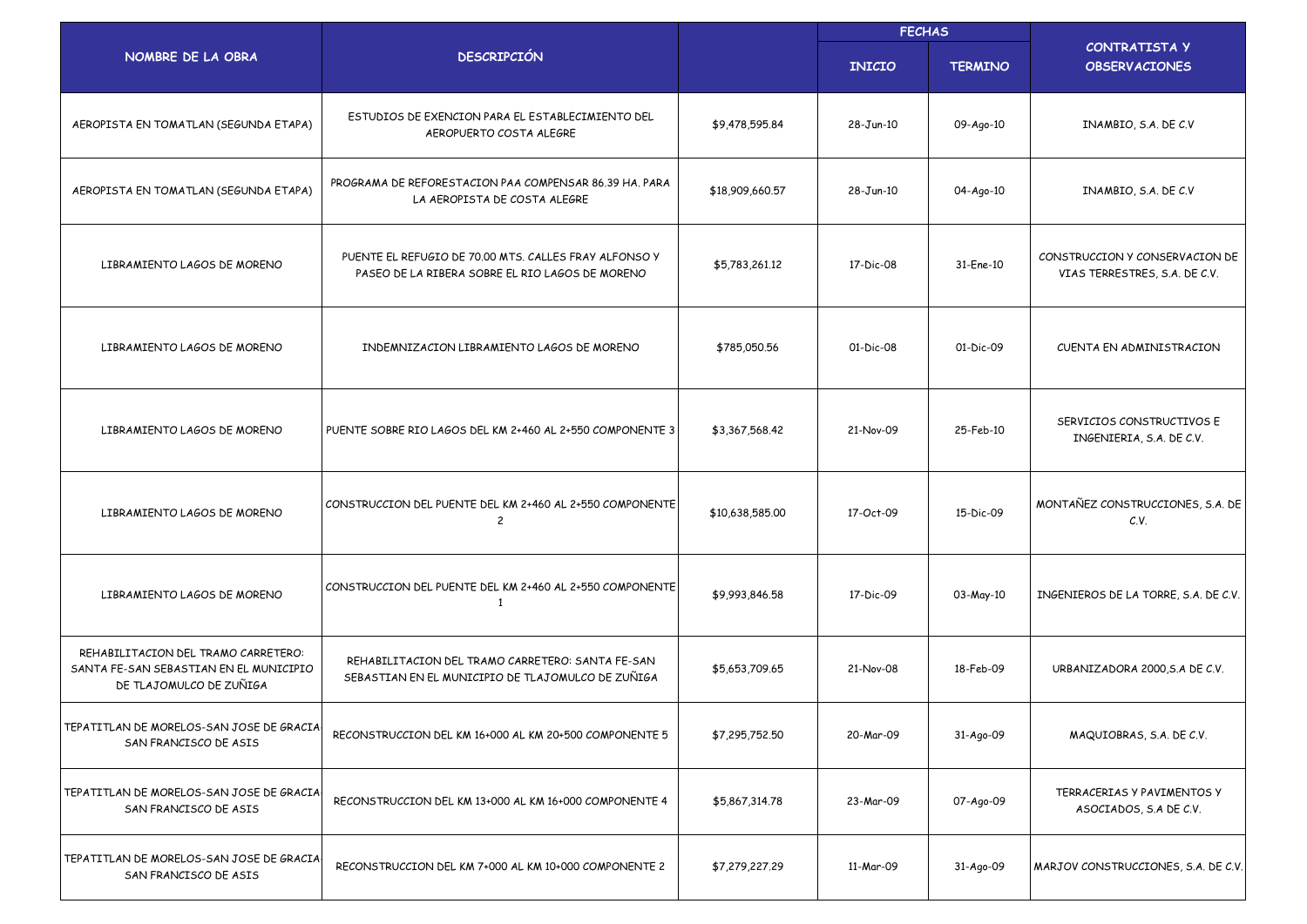|                                                                   |                                                                                                                              |                | <b>FECHAS</b> |                |                                                              |
|-------------------------------------------------------------------|------------------------------------------------------------------------------------------------------------------------------|----------------|---------------|----------------|--------------------------------------------------------------|
| NOMBRE DE LA OBRA                                                 | <b>DESCRIPCIÓN</b>                                                                                                           |                | <b>INICIO</b> | <b>TERMINO</b> | <b>CONTRATISTA Y</b><br><b>OBSERVACIONES</b>                 |
| TEPATITLAN DE MORELOS-SAN JOSE DE GRACIA<br>SAN FRANCISCO DE ASIS | RECONSTRUCCION ATOTONILCO DEL KM 0+000 AL KM 1+000<br><b>COMPONENTE 1</b>                                                    | \$1,434,922,16 | 13-Mar-09     | 11-May-09      | FLOTA CONSTRUCTORA, S.A. DE C.V.                             |
| TEPATITLAN DE MORELOS-SAN JOSE DE GRACIA<br>SAN FRANCISCO DE ASIS | RECONSTRUCCION ATOTONILCO DEL KM 10+000 AL KM 13+000<br><b>COMPONENTE 3</b>                                                  | \$7,435,002.00 | 11-Mar-09     | 10-Jun-09      | CONSTRUCTORA INDUSTRIAL CHAVEZ,<br>S.A. DE C.V.              |
| TEPATITLAN DE MORELOS-SAN JOSE DE GRACIA<br>SAN FRANCISCO DE ASIS | RECONSTRUCCION ATOTONILCO DEL KM 20+000 AL KM 25+000<br><b>COMPONENTE 6</b>                                                  | \$7,821,689.36 | 19-Mar-09     | 17-May-09      | SUPERCARTE, S.A. DE C.V.                                     |
| TEPATITLAN DE MORELOS-SAN JOSE DE GRACIA<br>SAN FRANCISCO DE ASIS | OBRAS COMPLEMENTARIAS DEL KM 1+000 AL KM 2+720                                                                               | \$784,427.38   | 19-Mar-09     | 04-Jun-10      | HER-PADI, S.A DE C.V.                                        |
| TEPATITLAN DE MORELOS-SAN JOSE DE GRACIA<br>SAN FRANCISCO DE ASIS | RECONSTRUCCION ATOTONILCO DEL KM 32+320 AL 33+320                                                                            | \$2,892,944.27 | 17-Sep-10     | 15-Nov-10      | PROYECTOS Y CONSTRUCCIONES GEO,<br>S.A. DE C.V.              |
| RECONSTRUCCION DEL CAMINO: SANTA CRUZ-<br>LOS SAUCES-LA MOTA      | CAMINO LOS SAUCES-LA MOTA CON SU INTERSECCION CON<br>CARRETERA TEPATITLAN-TOTOTLAN DEL KM 5+600 AL 8+600                     | \$1,049,426.82 | 02-Mar-10     | 24-May-10      | DIESTRO EDIFICACIONES, S.A. DE C.V.                          |
| RECONSTRUCCION DEL CAMINO: SANTA CRUZ-<br>LOS SAUCES-LA MOTA      | CAMINO SANTA CRUZ-LOS SAUCES-LA MOTA DEL KM 0+000 AL<br>7+000                                                                | \$3,442,284.45 | 02-Mar-10     | 30-May-10      | DIESTRO EDIFICACIONES, S.A. DE C.V.                          |
| RECONSTRUCCION DEL CAMINO: SANTA CRUZ-<br>LOS SAUCES-LA MOTA      | LOS SAUCES-LA MOTA DEL KM 8+600 AL 9+293.45                                                                                  | \$1,055,296.57 | 03-Sep-10     | $01-Dic-10$    | DIESTRO EDIFICACIONES, S.A. DE C.V.                          |
| RECONSTRUCCION DEL CAMINO: SANTA CRUZ-<br>LOS SAUCES-LA MOTA      | LOS SAUCES-LA MOTA DEL KM 4+487 AL 5+600                                                                                     | \$930,361,24   | 03-Sep-10     | $01-Dic-10$    | DIESTRO EDIFICACIONES, S.A. DE C.V.                          |
| METROPOLITANO SUR                                                 | MODERNIZACION Y AMPLIACION DEL CIRCUITO CODIGO 601-SANTA CRUZ DE LAS FLORES-TALA-INGENIO DE TALA<br>DEL KM 1+000 AL KM 3+600 | \$9,769,190.60 | 10-May-10     | 6-Oct-10       | MAQUIOBRAS, S.A. DE C.V.                                     |
| METROPOLITANO SUR                                                 | MODERNIZACION Y AMPLIACION DEL CIRCUITO CODIGO 601-SANTA CRUZ DE LAS FLORES-TALA-INGENIO DE TALA<br>DEL KM 3+600 AL KM 5+600 | \$6,149,032.98 | 12-Mar-10     | 2-Sep-10       | ESTRUCTURAS, CONSTRUCCIONES Y<br>URBANIZACIONES, S.A DE C.V. |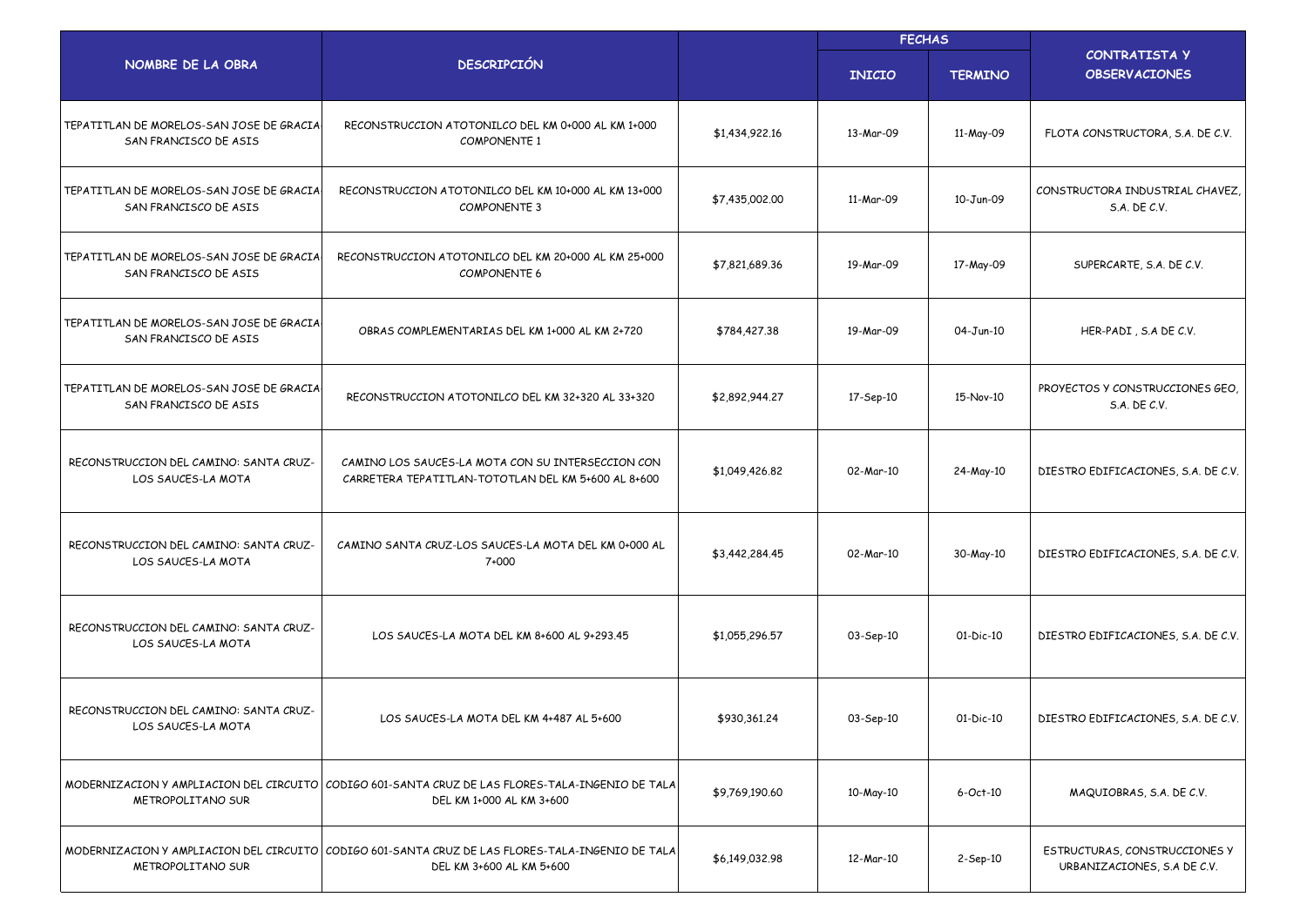|                                                                                                                                            |                                                                                                                                                                                                                                      | <b>FECHAS</b>   |               |                 |                                                                                      |
|--------------------------------------------------------------------------------------------------------------------------------------------|--------------------------------------------------------------------------------------------------------------------------------------------------------------------------------------------------------------------------------------|-----------------|---------------|-----------------|--------------------------------------------------------------------------------------|
| NOMBRE DE LA OBRA                                                                                                                          | <b>DESCRIPCIÓN</b>                                                                                                                                                                                                                   |                 | <b>INICIO</b> | <b>TERMINO</b>  | <b>CONTRATISTA Y</b><br><b>OBSERVACIONES</b>                                         |
| METROPOLITANO SUR                                                                                                                          | MODERNIZACION Y AMPLIACION DEL CIRCUITO   CODIGO 601-SANTA CRUZ DE LAS FLORES-TALA-INGENIO DE TALA<br>DEL KM 10+500 AL KM 13+500                                                                                                     | \$9.427.253.88  | 22-Jun-10     | 20-Ago-10       | CONSTRUCCIONES Y FLECTRI<br>FICACIONES Y ARRENDAMIENTO DE<br>MAQUINARIA, S.A DE C.V. |
| <b>METROPOLITANO SUR</b>                                                                                                                   | MODERNIZACION Y AMPLIACION DEL CIRCUITO   CODIGO 601-SANTA CRUZ DE LAS FLORES-TALA-INGENIO DE TALA<br>DEL KM 8+000 AL KM 10+500                                                                                                      | \$8,416,726.35  | 5-May-10      | $3-Jul-10$      | CONSTRUCTORA BUENO, S.A DE C.V.                                                      |
| METROPOLITANO SUR                                                                                                                          | MODERNIZACION Y AMPLIACION DEL CIRCUITO   CODIGO 601-SANTA CRUZ DE LAS FLORES-TALA-INGENIO DE TALA<br>DEL KM 5+600 AL KM 8+000                                                                                                       | \$7,716,168.27  | 7-May-10      | $5-Jul-10$      | KONSTRUCCIONES NAVARRO VILLEGAS.<br>S.A. DE C.V.                                     |
| MODERNIZACION DEL TRAMO CARRETERO EL<br>REFUGIO - SAN MARCOS                                                                               | EL REFUGIO-SAN MARCOS DEL KM 44+300 AL KM 46+300                                                                                                                                                                                     | \$3,848,407.18  | 25-Jun-10     | $23 - Aqo - 10$ | PAVIMENTOS INDUSTRIALES Y<br>URBVANIZACIONES, S.A. DE C.V.                           |
| MODERNIZACION DEL TRAMO CARRETERO EL<br>REFUGIO - SAN MARCOS                                                                               | EL REFUGIO-SAN MARCOS DEL KM 40+368 AL KM 42+300                                                                                                                                                                                     | \$3,366,566.10  | 25-Jun-10     | 23-Ago-10       | CHAVEZ TERRACERIAS Y ACARREOS S.A.<br>DE C.V.                                        |
| MODERNIZACION DEL TRAMO CARRETERO EL<br>REFUGIO - SAN MARCOS                                                                               | EL REFUGIO-SAN MARCOS DEL KM 46+300 AL KM 48+300                                                                                                                                                                                     | \$3,790,414.14  | 25-Jun-10     | $23 - Aqo - 10$ | CONSTRUCTORA BUENO, S.A DE C.V.                                                      |
| MODERNIZACION DEL TRAMO CARRETERO EL<br>REFUGIO - SAN MARCOS                                                                               | EL REFUGIO-SAN MARCOS DEL KM 48+300 AL KM 50+300                                                                                                                                                                                     | \$3,525,919.18  | 25-Jun-10     | $23 - Aqo - 10$ | URBAPAV, SA. DE C.V.                                                                 |
| MODERNIZACION DEL TRAMO CARRETERO EL<br>REFUGIO - SAN MARCOS                                                                               | EL REFUGIO-SAN MARCOS DEL KM 42+300 AL KM 44+300                                                                                                                                                                                     | \$3,751,905.28  | 25-Jun-10     | 20-Sep-10       | CONSTRUCTORA INDUSTRIAL CHAVEZ.<br>S.A. DE C.V.                                      |
| TELCRUZ, MUNICIPIO DE CUAUTITLAN DE<br>GARCIA BARRAGAN.                                                                                    | PUENTE VEHICULAR "TELCRUZ" UBICADO DENTRO DEL MUNICIPIO<br>DE CUAUTITLAN DE GARCIA BARRAGAN, JAL.                                                                                                                                    | \$12,130,950.97 | 03-May-10     | 29-Oct-10       | CONSTRUCCIONES Y CONCRETO<br>MORENO, S.A. DE C.V.                                    |
| LOS ARBOLES (LA CHILILLA,) MUNICIPIO DE LA<br><b>HUERTA</b>                                                                                | PUENTE VEHICULAR "LA CHILILLA" KM. 0+420 DEL CAMINO DE LA<br>HUERTA-LA CHILILLA                                                                                                                                                      | \$12,884,077.57 | 12-Mar-10     | 04-Dic-10       | GRUPO EMPORIO CONTEMPORANEO, S.A.<br>DE C.V.                                         |
| LA ZOPILOTA MUNICIPIO DE CASIMIRO<br>CASTILLO                                                                                              | PUENTE VEHICULAR "LA ZOPILOTA" UBICADO EN EL RIO ZOPILOTA<br>Y EL CAMINO QUE VA DE VILLA PURIFICACION, JAL.                                                                                                                          | \$3,240,868.77  | 27-Abr-10     | 25-Jun-10       | GRUPO CONSTRUCTOR TLALLI, S.A. DE<br>C.V.                                            |
| PUENTE VEHICULAR PURIFICACION                                                                                                              | RECONSTRUCCION DEL PUENTE VEHICULAR PURIFICACION<br>(SEGUNDA ETAPA) KM2+000 LA HUERTA- CASTILLO (FONDEN 2007)                                                                                                                        | \$3,005,162,06  | 01-Feb-10     | 31-Mar-10       | CONSORCIO CONSTRUCTOR<br>JALISCIENSE, S. DE R.L. DE C.V.                             |
| ADQUISICION DE TERRENO Y CONSTRUCCION<br>DE 12 VIVIENDAS EN LA CABECERA MUNICIPAL<br>DEL MUNICIPIO DE AMECA, JALISCO, 1ERA<br><b>ETAPA</b> | PROYECTO EJECUTIVO DE VIVIENDAS                                                                                                                                                                                                      | \$239,200.00    | 27-Feb-09     | 30-Ene-10       | DIAZ REYNOSO FRANCISCO JAVIER<br><b>ARQ</b>                                          |
| ADQUISICION DE TERRENO Y CONSTRUCCION<br>DE 12 VIVIENDAS EN LA CABECERA MUNICIPAL<br>DEL MUNICIPIO DE AMECA, JALISCO, 1ERA<br><b>ETAPA</b> | ADQUISICION DE TERRENO DE LA PARTE 1 DENOMINADA RESTO.<br>DEL PREDIO DENOMINADO LOS MEZCALES, UBICADO EN AMECA,<br>JAL. SUPERF. APROX. 39,984.05 MTS. PARA LA CONSTRUCCION DE<br>12 VIVIENDAS EN LA CABECERA MUNICIPAL DE AMECA, JAL | \$19,967,656.25 | 1-Ene-09      | 31-Dic-10       | INDEMNIZACION VIVIENDAS AMECA                                                        |
| REUBICACIÓN DE 67 VIVIENDAS EN RIESGO POR<br>FALLAS EN AMECA (1A. ETAPA) 006 AMECA                                                         | URBANIZACION PARA LA EDIFICACION DE 67 VIVIENDAS PARA<br>AFECTADOS POR EL SISTEMA DE FALLAS Y HUNDIMIENTOS EN LA<br>CABECERA MUNICIPAL DE AMECA, JAL.                                                                                | \$13,337,721.84 | 3-Sep-09      | $9-Oct-10$      | J DE J CONTRUCCIONES EN<br>ASOCIACION CON MARJOV                                     |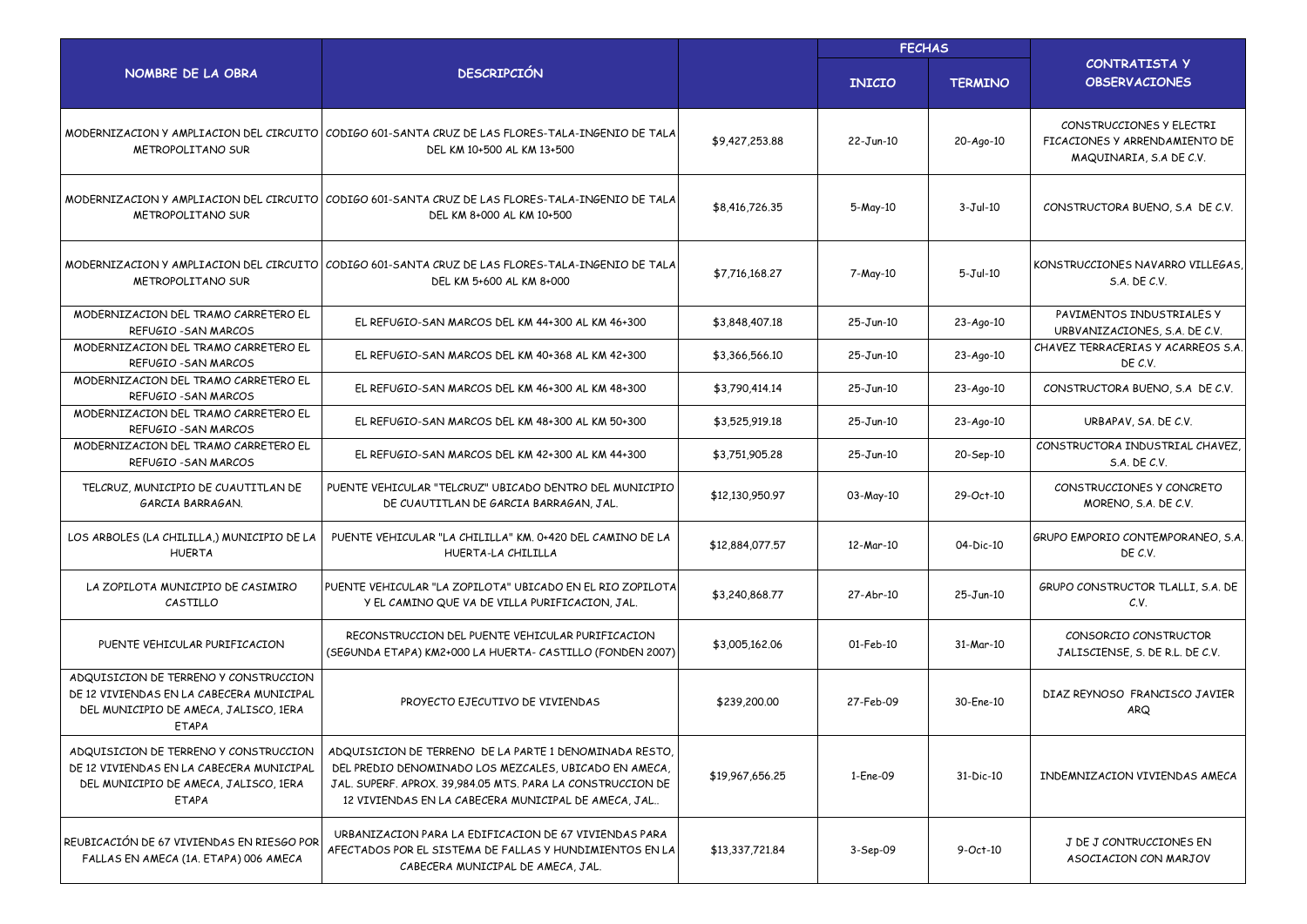|                                                                                                                                                  |                                                                                                                                      |                 | <b>FECHAS</b> |                |                                                                  |  |  |
|--------------------------------------------------------------------------------------------------------------------------------------------------|--------------------------------------------------------------------------------------------------------------------------------------|-----------------|---------------|----------------|------------------------------------------------------------------|--|--|
| NOMBRE DE LA OBRA                                                                                                                                | <b>DESCRIPCIÓN</b>                                                                                                                   |                 | <b>INICIO</b> | <b>TERMINO</b> | CONTRATISTA Y<br><b>OBSERVACIONES</b>                            |  |  |
| REUBICACIÓN DE 67 VIVIENDAS EN RIESGO POR<br>FALLAS EN AMECA (1A. ETAPA) 006 AMECA                                                               | CONSTRUCCION DE VIVIENDA EN EL VALLE VERDE DE AMECA,<br>JALISCO, CASA TIPO "A" ZONA 2 INCLUYEN 37 VIVIENDAS<br><b>MANZANAS 6 Y 7</b> | \$16,355,966.64 | 12-Nov-09     | 6-Nov-10       | MANTILLA & DELGADO ASOCIADOS S<br>DE RL DE CV                    |  |  |
| REUBICACIÓN DE 67 VIVIENDAS EN RIESGO POR<br>FALLAS EN AMECA (1A. ETAPA) 006 AMECA                                                               | CONSTRUCCION DE VIVIENDA EN EL VALLE VERDE DE AMECA.<br>JALISCO, CASA TIPO "A" ZONA 2 INCLUYEN 30 VIVIENDAS<br>MANZANAS 1.2 Y 4      | \$13,740,627,37 | 11-Dic-09     | 18-Dic-10      | GRUPO JALISCO CONSTRUCTOR SA DE<br>CV                            |  |  |
| REUBICACIÓN DE 67 VIVIENDAS EN RIESGO POR<br>FALLAS EN AMECA (1A. ETAPA) 006 AMECA                                                               | ACTUALIZACIÓN DEL PLAN DE DESARROLLO URBANO DE CENTRO<br>DE POBLACIÓN DE AMECA, JALISCO, DE ACUERDO AL CÓDIGO<br>URBANO.             | \$164,837.00    | 1-Mar-10      | 30-Jun-10      | CONSTRUCTORA DALMA SA DE CV                                      |  |  |
| CONSTRUCCION DEL PROYECTO PARA LA<br>INSTALACION DE LA UNIDAD REGIONAL DE<br>SERVICIOS DEL ESTADO EN LA REGION COSTA<br>NORTE EN PUERTO VALLARTA | ETAPA 1, ALBAÑILERIA, ESTRUCTURAS, INSTALACIONES<br>HIDRAULICAS Y SANITARIAS                                                         | \$34,476,310.03 | 17-Dic-09     | 31-Oct-10      | CONSTRUCTORA JV SA DE CV                                         |  |  |
| CONSTRUCCION DEL PROYECTO PARA LA<br>INSTALACION DE LA UNIDAD REGIONAL DE<br>SERVICIOS DEL ESTADO EN LA REGION COSTA<br>NORTE EN PUERTO VALLARTA | ETAPA 3 INSTALACION ELECTRICA, VOZ Y DATOS                                                                                           | \$8,795,987.92  | $4-Feb-10$    | 15-Nov-10      | RRG INSTALACIONES Y<br>CONSTRUCCIONES ESPECIALIZADAS SA<br>DE CV |  |  |
| CONSTRUCCION DEL PROYECTO PARA LA<br>INSTALACION DE LA UNIDAD REGIONAL DE<br>SERVICIOS DEL ESTADO EN LA REGION COSTA<br>NORTE EN PUERTO VALLARTA | ETAPA 5 OBRAS EXTERIORES                                                                                                             | \$9,027,716.69  | $2$ -Feb-10   | 15-Oct-10      | SPHAERA CONSTRUCCIONES SA DE CV                                  |  |  |
| CONSTRUCCION DEL PROYECTO PARA LA<br>INSTALACION DE LA UNIDAD REGIONAL DE<br>SERVICIOS DEL ESTADO EN LA REGION COSTA<br>NORTE EN PUERTO VALLARTA | ETAPA 4 CUARTO DE MAQUINAS Y ELEVADORES                                                                                              | \$2,680,186.83  | $3-Feb-10$    | 30-Oct-10      | CONSTRUCTORA GODA SA DE CV                                       |  |  |
| CONSTRUCCION DEL PROYECTO PARA LA<br>INSTALACION DE LA UNIDAD REGIONAL DE<br>SERVICIOS DEL ESTADO EN LA REGION COSTA<br>NORTE EN PUERTO VALLARTA | ETAPA 2 AIRE ACONDICIONADO                                                                                                           | \$6,785,602.30  | 2-Mar-10      | 26-Oct-10      | INSTALACIONES DE AIRE SA DE CV                                   |  |  |
| CONSTRUCCION DEL PROYECTO PARA LA<br>INSTALACION DE LA UNIDAD REGIONAL DE<br>SERVICIOS DEL ESTADO EN LA REGION ALTOS<br>NORTE LAGOS DE MORENO    | ETAPA 1, ALBAÑILERIA, ESTRUCTURAS, INSTALACIONES<br>HIDRAULICAS Y SANITARIAS                                                         | \$24,998,328.99 | 21-Ene-10     | $4-Oct-10$     | PVZ INGENIEROS Y ARQUITECTOS SA<br>DE CV                         |  |  |
| CONSTRUCCION DEL PROYECTO PARA LA<br>INSTALACION DE LA UNIDAD REGIONAL DE<br>SERVICIOS DEL ESTADO EN LA REGION ALTOS<br>NORTE LAGOS DE MORENO    | ETAPA 2 AIRE ACONDICIONADO                                                                                                           | \$4,886,293.35  | 2-Mar-10      | 27-Sep-10      | RRG INSTALACIONES Y<br>CONSTRUCCIONES ESPECIALIZADAS SA<br>DE CV |  |  |
| CONSTRUCCION DEL PROYECTO PARA LA<br>INSTALACION DE LA UNIDAD REGIONAL DE<br>SERVICIOS DEL ESTADO EN LA REGION ALTOS<br>NORTE LAGOS DE MORENO    | ETAPA 3 INSTALACION ELECTRICA, VOZ Y DATOS                                                                                           | \$7,079,820.81  | 12-Feb-10     | 20-Jul-10      | GOTOP CONSTRUCCIONES Y PROYECTOS<br>SA DE CV                     |  |  |
| CONSTRUCCION DEL PROYECTO PARA LA<br>INSTALACION DE LA UNIDAD REGIONAL DE<br>SERVICIOS DEL ESTADO EN LA REGION ALTOS<br>NORTE LAGOS DE MORENO    | ETAPA 5 OBRAS EXTERIORES                                                                                                             | \$3,556,720.18  | $4-Feb-10$    | 29-Ago-10      | CALARIO SA DE CV                                                 |  |  |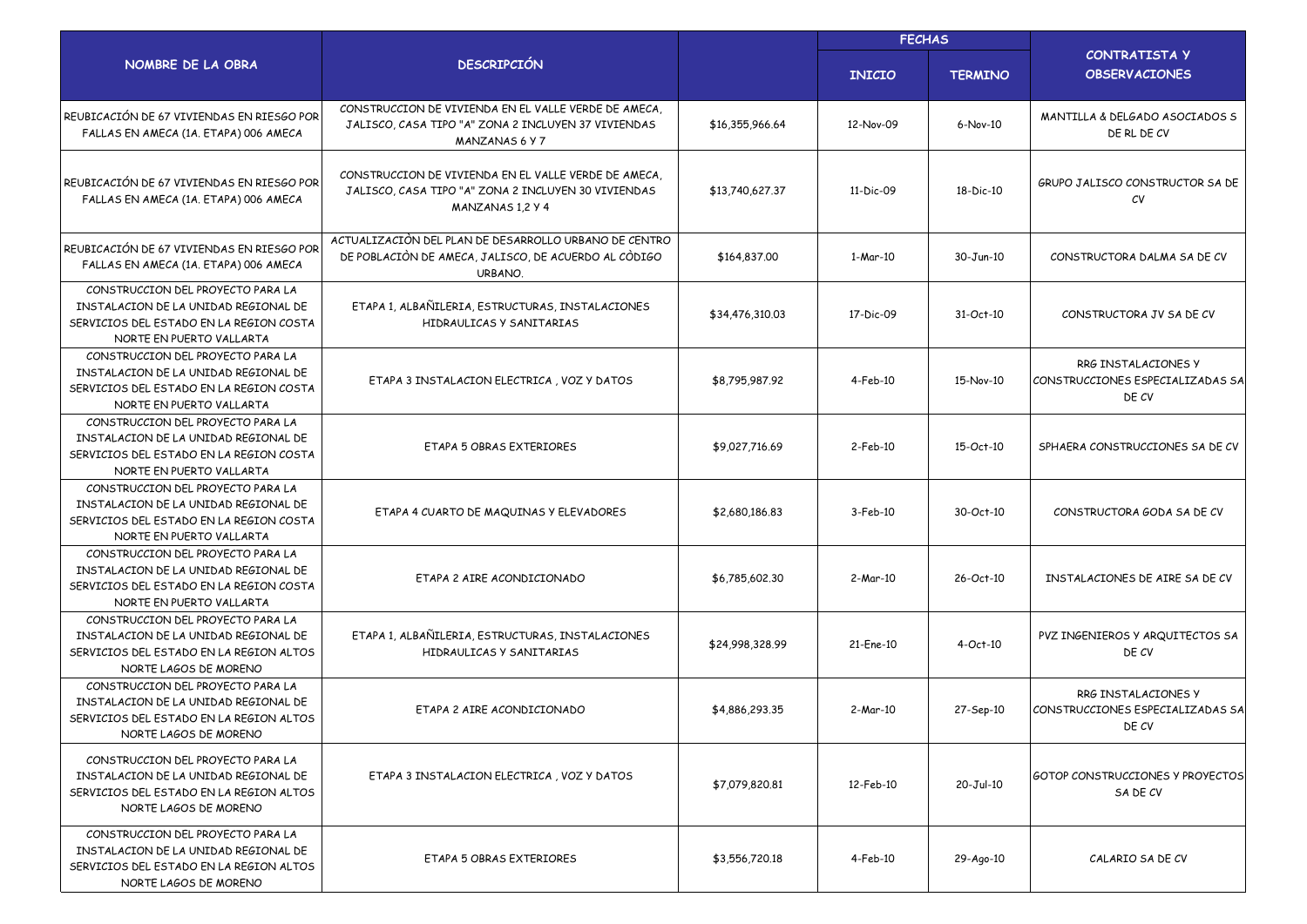|                                                                                                                                               |                                                                                                                                                                                                        |                  | <b>FECHAS</b> |                |                                                                  |
|-----------------------------------------------------------------------------------------------------------------------------------------------|--------------------------------------------------------------------------------------------------------------------------------------------------------------------------------------------------------|------------------|---------------|----------------|------------------------------------------------------------------|
| NOMBRE DE LA OBRA                                                                                                                             | <b>DESCRIPCIÓN</b>                                                                                                                                                                                     |                  | <b>INICIO</b> | <b>TERMINO</b> | <b>CONTRATISTA Y</b><br><b>OBSERVACIONES</b>                     |
| CONSTRUCCION DEL PROYECTO PARA LA<br>INSTALACION DE LA UNIDAD REGIONAL DE<br>SERVICIOS DEL ESTADO EN LA REGION ALTOS<br>NORTE LAGOS DE MORENO | ETAPA 4 CUARTO DE MAQUINAS Y ELEVADORES                                                                                                                                                                | \$4,222,011.36   | $30-Abr-10$   | 26-Sep-10      | RRG INSTALACIONES Y<br>CONSTRUCCIONES ESPECIALIZADAS SA<br>DE CV |
| CENTRO DE USOS MULTIPLES EN PUERTO<br>VALLARTA                                                                                                | INSTALACIONES ELECTRICAS                                                                                                                                                                               | \$21,024,441.13  | 29-Dic-06     | 29-Jun-09      | RRG INSTALACIONES Y<br>CONSTRUCCIONES ESPECIALIZADAS SA<br>DE CV |
| CENTRO DE USOS MULTIPLES EN PUERTO<br>VALLARTA                                                                                                | CONSTRUCCION DE LA PLAZOLETA DE INGRESO, VELARIAS Y<br>OBRAS COMPLEMENTARIAS DEL CENTRO DE USOS MULTIPLES DE<br>PUERTO VALLARTA, JALISCO.                                                              | \$146,661,382.49 | 22-Mar-07     | 28-Feb-09      | SB INGENIEROS CIVILES, S.A. DE C.V.                              |
| CENTRO DE USOS MULTIPLES EN PUERTO<br>VALLARTA                                                                                                | TRABAJOS DE VIALIDADES INTERNAS EN EL ESTACIONAMIENTO<br>DE AUTOBUSES EN EL CENTRO DE USOS MULTIPLES, EN EL<br>MUNICIPIO DE PUERTO VALLARTA, JALISCO. (CENTRO DE USOS<br>MULTIPLES EN PUERTO VALLARTA) | \$5,049,579.04   | 5-May-07      | 30-Abr-08      | GRUPO CONSTRUCTOR ALSI SA DE CV                                  |
| CENTRO DE USOS MULTIPLES EN PUERTO<br>VALLARTA                                                                                                | TRABAJOS CONSISTENTES EN MURO PERIMETRAL CONTEC                                                                                                                                                        | \$99,142,783.96  | 6-May-08      | 15-Feb-10      | BREYSA CONSTRUCTORA SA DE CV                                     |
| CENTRO DE USOS MULTIPLES EN PUERTO<br>VALLARTA                                                                                                | TRABAJOS CONSISTENTES EN CARPINTERIA MAMPARAS MUEBLES<br>Y ACCESORIOS DE BAÑO, PISOS ALFONBRAS Y LAMBRINES                                                                                             | \$18,652,552.92  | 14-May-08     | 28-Jul-09      | <b>GRUPO CONSTRUCTOR</b><br>CONTEMPORANEO SA DE CV               |
| CENTRO DE USOS MULTIPLES EN PUERTO<br>VALLARTA                                                                                                | TRABAJOS CONSISTENTES EN MUROS INTERIORES CONTEC,<br>PLAFONES, MUROS DIVISORIOS Y PINTURA                                                                                                              | \$49,098,035.83  | 18-Abr-08     | 29-Oct-09      | CONSTRUCTORA LUCIAN DE OCCIDENTE<br>SA DE CV                     |
| CENTRO DE USOS MULTIPLES EN PUERTO<br>VALLARTA                                                                                                | CONSTRUCCION DE REJA PERIMETRAL                                                                                                                                                                        | \$12,336,770.69  | 18-Sep-08     | 29-Oct-09      | GRUPO CONSTRUCTOR TLALLI SA DE CV                                |
| CENTRO DE USOS MULTIPLES EN PUERTO<br>VALLARTA                                                                                                | INSTALACION DE VOZ Y DATOS E INSTALACIONES<br>COMPLEMENTARIAS                                                                                                                                          | \$26,486,067.38  | 13-Oct-08     | 7-Feb-10       | SISTEMAS DIGITALES EN TELEFONIA<br>SA DE CV                      |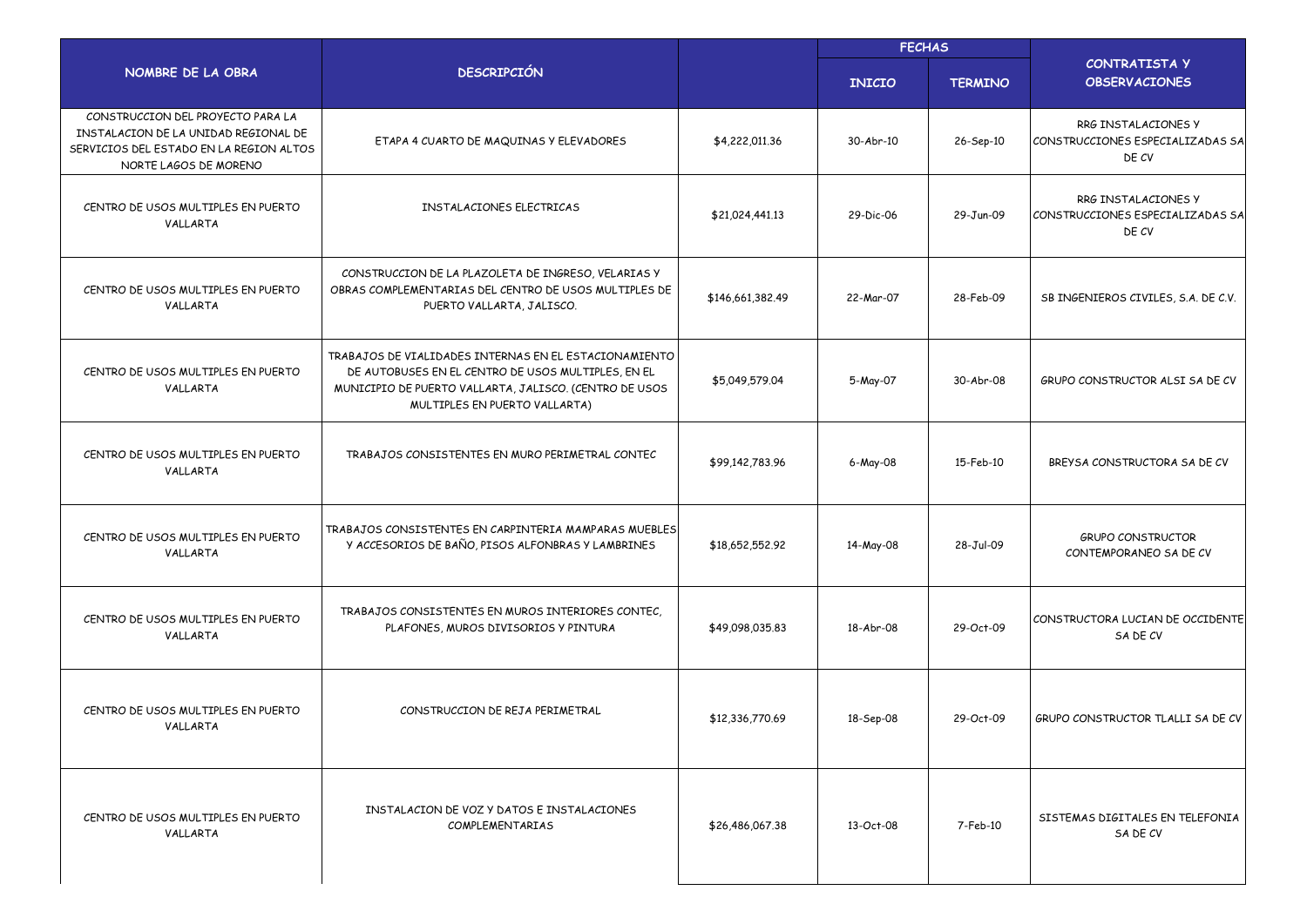|                                                |                                                                                                                       |                | <b>FECHAS</b> |                |                                                                                 |  |
|------------------------------------------------|-----------------------------------------------------------------------------------------------------------------------|----------------|---------------|----------------|---------------------------------------------------------------------------------|--|
| NOMBRE DE LA OBRA                              | <b>DESCRIPCIÓN</b>                                                                                                    |                | <b>INICIO</b> | <b>TERMINO</b> | <b>CONTRATISTA Y</b><br><b>OBSERVACIONES</b>                                    |  |
| CENTRO DE USOS MULTIPLES EN PUERTO<br>VALLARTA | COMPLEMENTO PARA AREAS NUEVAS DEL SISTEMA DE RIEGO EN<br>EL CENTRO DE USOS MULTIPLES                                  | \$7,244,033.31 | 20-Oct-08     | 30-Abr-09      | <b>GOTOP CONSTRUCCIONES Y PROYECTOS</b><br>SA DE CV                             |  |
| CENTRO DE USOS MULTIPLES EN PUERTO<br>VALLARTA | EXTRACCION DE AIRE EN LAS COCINAS DEL CENTRO DE USOS<br>MULTIPLES EN PUERTO VALLARTA                                  | \$4,816,932.38 | 16-Dic-08     | 12-Dic-09      | RRG INSTALACIONES Y<br>CONSTRUCCIONES ESPECIALIZADAS SA<br>DE CV                |  |
| CENTRO DE USOS MULTIPLES EN PUERTO<br>VALLARTA | SUMINISTRO E INSTALACIÓN DE ESCALERAS ELÉCTRICAS PARA EL<br>CENTRO DE USOS MÚLTIPLES EN PUERTO VALLARTA, JALISCO.     | \$2,070,000.00 | 1-Ene-09      | 31-Dic-09      | ELEVADORES OTIS, S.A. DE C.V.                                                   |  |
| CENTRO DE USOS MULTIPLES EN PUERTO<br>VALLARTA | SUPERVISION TECNICA, FINANCIERA Y CONTROL DE OBRA EN EL<br>CENTRO DE USOS MULTIPLES CUARTA ETAPA                      | \$1,283,682.87 | 26-Jun-09     | 31-Dic-09      | INGENIERIA INTEGRAL DE PROYECTOS<br>SA DE CV                                    |  |
| CENTRO DE USOS MULTIPLES EN PUERTO<br>VALLARTA | DESARROLLO DEL MANUAL DE OPERACIÓN Y MANTENIMIENTO A<br>INSTALACIONES Y EQUIPOS DEL CENTRO DE USOS MULTIPLES          | \$427,549.80   | 1-Dic-09      | 28-May-10      | SOPORTE INDUSTRIAL PARA<br>INGENIERIA, MANTENIMIENTO Y<br>CONSTRUCCION SA DE CV |  |
| CENTRO DE USOS MULTIPLES EN PUERTO<br>VALLARTA | CARCAMO DE BOMBEO Y LINEA DE CONDUCCION DE AGUAS<br>NEGRAS EN EL CENTRO DE USOS MULTIPLES EN PUERTO VALLARTA          | \$2,686,080.37 | 3-Dic-09      | 28-Feb-10      | SERVICIOS DE INGENIERIA DE<br>VALLARTA SA DE CV                                 |  |
| CENTRO DE USOS MULTIPLES EN PUERTO<br>VALLARTA | SISTEMA PERMASHINE EN PISOS DE CONCRETO DEL CENTRO DE<br>USOS MULTIPLES EN PUERTO VALLARTA                            | \$1,837,987.50 | 9-Nov-09      | 7-Ene-10       | SB INGENIEROS CIVILES SA DE CV                                                  |  |
| CENTRO DE USOS MULTIPLES EN PUERTO<br>VALLARTA | TRABAJOS PREVIOS ASI COMO SUMINISTRO E INSTALACION DE<br>MALLA CICLONICA PERIMETRAL Y EQUIPO DE AIRE<br>ACONDICIONADO | \$879,608.47   | 1-Oct-09      | 31-Dic-09      | CONSTRUCCION Y CONTROL INTEGRAL<br>DE OBRA SA DE CV                             |  |
| CENTRO DE USOS MULTIPLES EN PUERTO<br>VALLARTA | SOLUCION ACUSTICA PARA EL GRAN SALON                                                                                  | \$4,540,645.74 | 24-Dic-09     | 7-Abr-10       | CONSTRUCTORA LUCIAN DE OCCIDENTE<br>SA DE CV                                    |  |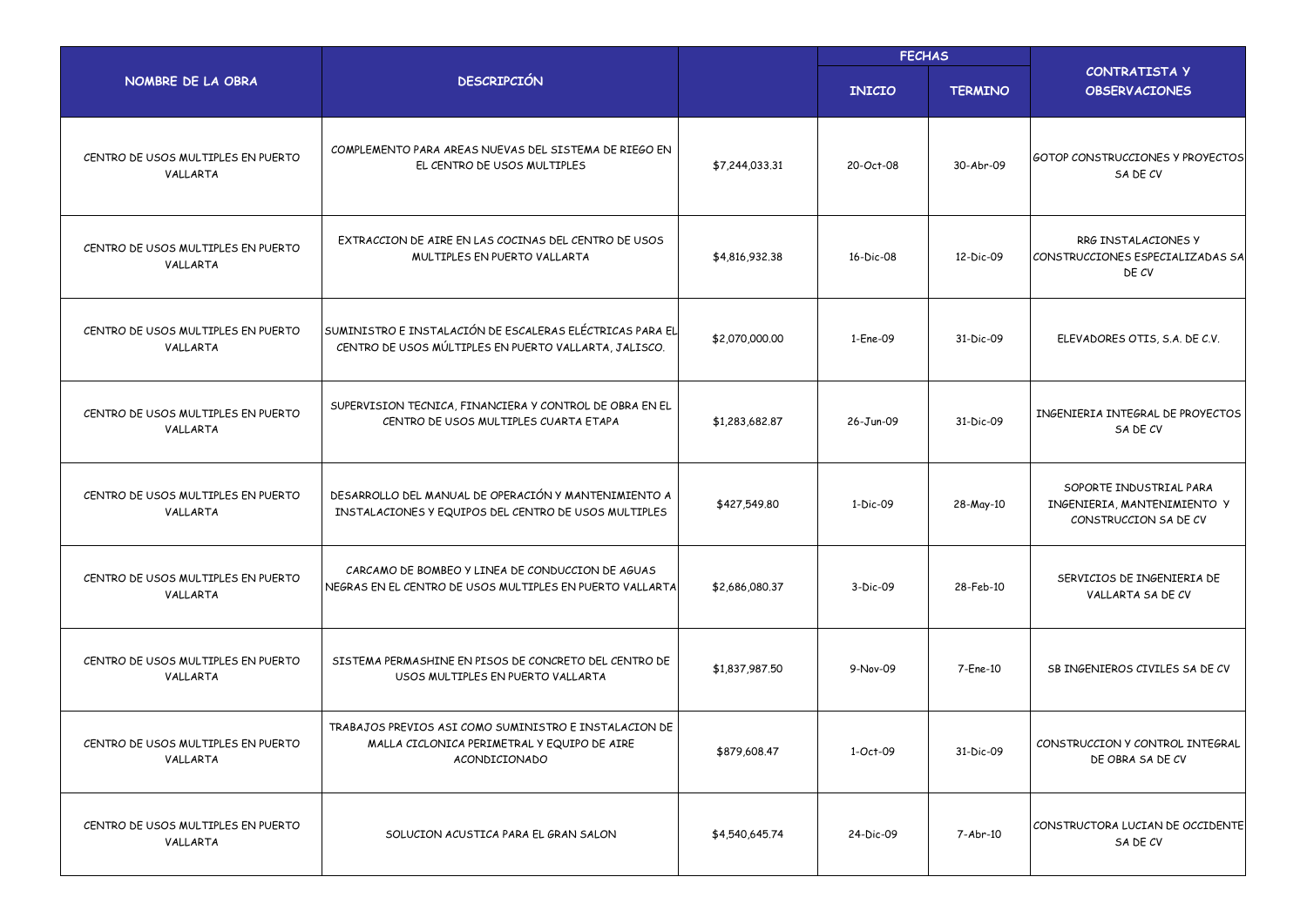|                                                                                                                                                |                                                                                                                                             |                 | <b>FECHAS</b> |                        |                                                            |  |
|------------------------------------------------------------------------------------------------------------------------------------------------|---------------------------------------------------------------------------------------------------------------------------------------------|-----------------|---------------|------------------------|------------------------------------------------------------|--|
| NOMBRE DE LA OBRA                                                                                                                              | <b>DESCRIPCIÓN</b>                                                                                                                          |                 | <b>INICIO</b> | <b>TERMINO</b>         | <b>CONTRATISTA Y</b><br><b>OBSERVACIONES</b>               |  |
| CENTRO DE USOS MULTIPLES EN PUERTO<br>VALLARTA                                                                                                 | SUPERVISION TECNICA, FINANCIERA Y CONTROL DE OBRA EN EL<br>CENTRO DE USOS MULTIPLES QUINTA ETAPA                                            | \$526,072.53    | 1-Ene-10      | 30-Abr-10              | INGENIERIA INTEGRAL DE PROYECTOS<br>SA DE CV               |  |
| CENTRO DE USOS MULTIPLES EN PUERTO<br>VALLARTA                                                                                                 | SUMINISTRO E INSTALACION DE EQUIPO DE COCINA PARA EL<br>CENTRO DE USOS MULTIPLES                                                            | \$321,532.40    | 1-Ene-10      | 31-Dic-10              | PROESA TECNOGAS SA DE CV                                   |  |
| DICTAMEN TECNICO DE SEGURIDAD<br>ESTRUCTURAL DEL VELODROMO DEL CODE<br>"ATLAS PARADERO"                                                        | DICTAMEN TECNICO DE SEGURIDAD ESTRUCTURAL DEL<br>VELODROMO DEL CODE "ATLAS PARADERO"                                                        | \$827,941.50    | 18-Nov-09     | 16-Abr-10              | ASESYDIS SC                                                |  |
| CONSTRUCCION DE PUENTE VADO MOYA EN EL<br>MUNICIPIO DE LAGOS DE MORENO                                                                         | CONSTRUCCION                                                                                                                                | \$17,770,000.00 | 11-Ago-09     | 13-Jun-10              | ALFRA INGENIEROS SA DE CV                                  |  |
| CONSTRUCCION DE PUENTE VADO MOYA EN EL<br>MUNICIPIO DE LAGOS DE MORENO                                                                         | PROYECTO EJECUTIVO                                                                                                                          | \$230,000.00    | 10-Dic-09     | $31 - \text{Dic} - 09$ | SILVER INGENIEROS SA DE CV                                 |  |
| CONSTRUCCION DE LATERAL ORIENTE DE LA AV.<br>LOPEZ MATEOS Y LA CALLE AGUAMARINA                                                                | CONSTRUCCION                                                                                                                                | \$1,446,371,66  | 6-Oct-09      | 18-Jul-10              | DEINCOKWI SA DE CV                                         |  |
| PANADERIA EN LOS TALLERES PROTEGIDOS DEL<br>DIF, UBICADO EN EL BOSQUE DE LOS COLOMOS                                                           | REMODELACION                                                                                                                                | \$3,535,001.67  | 25-Jul-08     | 29-Ene-09              | RIZO Y GARCIA SA DE CV                                     |  |
| TRABAJOS DE EXPLORACION DE AV. LOPEZ<br>MATEOS EN TRAMO DE LA CALLE CUBILETE A LA<br>CALLE ANTONIO VALERIANO LOCALIZADA EN<br>MPIO. GDL., JAL. | TRABAJOS DE EXPLORACION DE AV. LOPEZ MATEOS EN TRAMO DE<br>LA CALLE CUBILETE A LA CALLE ANTONIO VALERIANO<br>LOCALIZADA EN MPIO. GDL., JAL. | \$145,000.00    | 4-May-10      | 13-May-10              | COIN CONTROL E INGENIERIA, S.A. DE<br>C.V.                 |  |
| INSTITUTO JALISCIENSE DE CIENCIAS<br><b>FORENSES</b>                                                                                           | CONSTRUCCION DE TERRACERIAS, PAVIMENTOS Y GUARNICIONES<br>PARA LA VIALIDAD DEL INSTITUTO                                                    | \$2,948,019.72  | 22-Ago-06     | 17-Oct-06              | FLOTA CONSTRUCTORA SA DE CV.                               |  |
| CENTRO DE ESTABILIZACION SUBREGIONAL EN<br>ZACOALCO DE TORRES                                                                                  | CONSTRUCCION                                                                                                                                | \$3,681,277.24  | 16-Ene-03     | 22-Dic-08              | CONSTRUCTORA GOVBA SA DE CV                                |  |
| REHABILITACION DE CARRETERAS EN EL AREA<br>CONURBADA (SANTA MARIA TEQUEPEXPAN -<br>TLAJOMULCO DE ZUÑIGA)                                       | REHABILITACION                                                                                                                              | \$16,430,214.50 | 19-Sep-08     | 13-Dic-08              | MAQUIOBRAS SA DE CV                                        |  |
| SUSTITUCION DE LOSAS DE CONCRETO<br>HIDRAULICO EN AV. LOPEZ MATEOS ENTRE 12 DE<br>DICIEMBRE Y AV. LAS ROSAS                                    | CONSTRUCCION                                                                                                                                | \$1,056,357.24  | 8-Oct-09      | 25-Oct-09              | GCA CONSTRUCCIONES SA DE CV                                |  |
| LIBRAMIENTO SUROESTE DE LAGOS DE MORENO                                                                                                        | CONSTRUCCION DEL PUENTE EL REFUGIO CON LONGITUD<br>APROXIMADA DE 70 MTS UBICADO EN LAS CALLES FRAY ALFONSO<br>Y PASEO DE LA RIBERA          | \$29,902,085.29 | 17-Dic-08     | 31-Ene-10              | CONSTRUCCION Y CONSERVACION DE<br>VIAS TERRESTRES SA DE CV |  |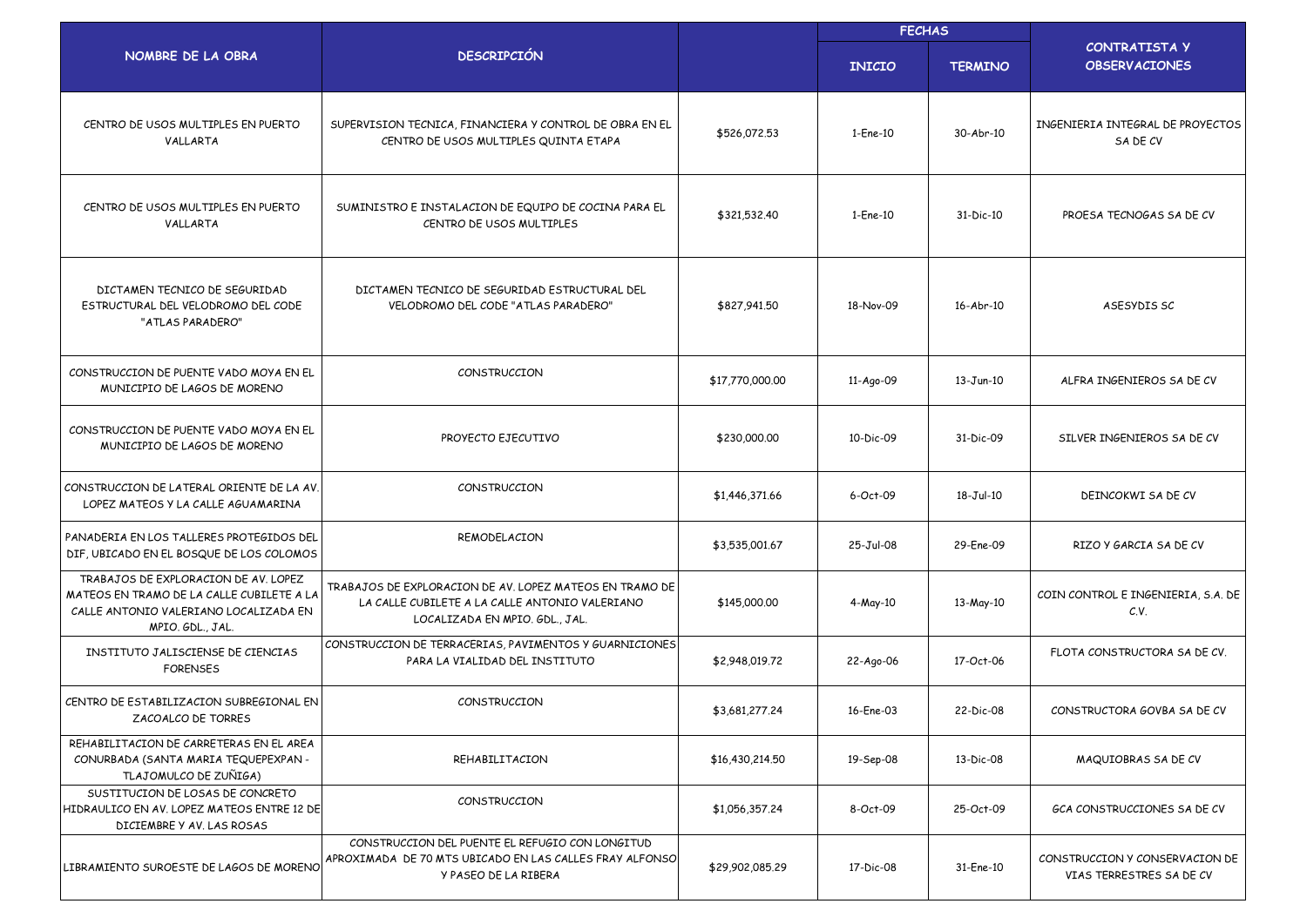|                                                                                                                                                                                                                                   |                                                                                                                                                                                                                            |                 | <b>FECHAS</b> |                |                                                      |  |
|-----------------------------------------------------------------------------------------------------------------------------------------------------------------------------------------------------------------------------------|----------------------------------------------------------------------------------------------------------------------------------------------------------------------------------------------------------------------------|-----------------|---------------|----------------|------------------------------------------------------|--|
| NOMBRE DE LA OBRA                                                                                                                                                                                                                 | <b>DESCRIPCIÓN</b>                                                                                                                                                                                                         |                 | <b>INICIO</b> | <b>TERMINO</b> | CONTRATISTA Y<br><b>OBSERVACIONES</b>                |  |
| PASO A DESNIVEL PERIFERICO - AV. ADOLF<br><b>HORN</b>                                                                                                                                                                             | TRABAJOS COMPLEMENTARIOS Y ADECUACION DE VIALIDADES<br>DEL PASO A DESNIVEL                                                                                                                                                 | \$2,896,698.29  | 31-Oct-07     | 16-Jun-08      | PAVIMENTOS INDUSTRIALES Y<br>URBANIZACIONES SA DE CV |  |
| REMODELACION Y AMPLIACION DE ESPACIOS EN<br>EL EDIFICIO DE LA SECRETARIA DE DESARROLLO<br><b>URBANO</b>                                                                                                                           | REMODELACION DEL 3ER PISO DIRECCION GENERAL JURIDICA                                                                                                                                                                       | \$1,003,264.85  | 22-Jul-10     | 12-Ago-10      | RIZO Y GARCIA SA DE CV                               |  |
| CONSTRUCCIÓN DE PUENTE PEATONAL SOBRE EL<br>ARROYO DEL JALOCO, CONEXIÓN DE LA CALLE<br>PRIVADA HIDALGO A CALLE GRAL. MARCELINO<br>GARCÍA BARRAGÁN, EN LA CABECERA MUNICIPAL<br>DE TEOCALTICHE, JALISCO.                           | CONSTRUCCIÓN DE PUENTE PEATONAL SOBRE EL ARROYO DEL<br>JALOCO, CONEXIÓN DE LA CALLE PRIVADA HIDALGO A CALLE GRAL<br>MARCELINO GARCÍA BARRAGÁN, EN LA CABECERA MUNICIPAL DE<br>TEOCALTICHE, JALISCO.                        | \$900,000,00    | 1-Ene-10      | 31-Dic-10      | H. AYUNTAMIENTO DE TEOCALTICHE                       |  |
| CONSTRUCCIÓN DE PUENTE PEATONAL SOBRE<br>ANDADOR ALAMEDA EN SU CRUCE CON EL<br>LIBRAMIENTO, EN LA CABECERA MUNICIPAL DE<br>VALLE DE GUADALUPE, JALISCO.                                                                           | CONSTRUCCIÓN DE PUENTE PEATONAL SOBRE ANDADOR ALAMEDA<br>EN SU CRUCE CON EL LIBRAMIENTO. EN LA CABECERA MUNICIPAL<br>DE VALLE DE GUADALUPE, JALISCO.                                                                       | \$1,000,000.00  | 1-Ene-10      | 31-Dic-10      | H. AYUNTAMIENTO DE VALLE DE<br><b>GUADALUPE</b>      |  |
| ADECUACIÓN VIAL AL CRUCERO LIBRAMIENTO-<br>BLVD FRANCISCO MEDINA ASCENCIO<br>LOCALIZADA CENTRO HISTÓRICO DE PUERTO<br>VALLARTA EN LA CONFLUENCIA DE LA<br>AV. FRANCISCO MEDINA ASCENCIO Y EL<br>LIBRAMIENTO LUIS DONALDO COLOSIO. | ADECUACIÓN VIAL AL CRUCERO LIBRAMIENTO-BLVD FRANCISCO<br>MEDINA ASCENCIO LOCALIZADA CENTRO HISTÓRICO DE PUERTO<br>VALLARTA EN LA CONFLUENCIA DE LA AV. FRANCISCO MEDINA<br>ASCENCIO Y EL LIBRAMIENTO LUIS DONALDO COLOSIO. | \$5,433,293.00  | 1-Ene-10      | 31-Dic-10      | H. AYUNTAMIENTO DE PUERTO<br>VALLARTA                |  |
| COLOCACIÓN DE SUPERFICIE DE SELLO<br>ASFÁLTICO TIPO SLURRY EN LA CALLE<br>UNIVERSIDAD DE LA CALLE PEPE GUIZAR A LA<br>CALLE UNIVERSIDAD, DE LA CABECERA<br>MUNICIPAL DE ZAPOTLANEJO, JALISCO.                                     | COLOCACIÓN DE SUPERFICIE DE SELLO ASFÁLTICO TIPO SLURRY<br>EN LA CALLE UNIVERSIDAD DE LA CALLE PEPE GUIZAR A LA CALLE<br>UNIVERSIDAD, DE LA CABECERA MUNICIPAL DE ZAPOTLANEJO,<br>JALISCO.                                 | \$85,630.00     | 1-Ene-10      | 31-Dic-10      | H. AYUNTAMIENTO DE ZAPOTLANEJO                       |  |
| ADECUACION DE INMUEBLE PARA LA<br>INSTALACION DE OFICINAS DE LA RESIDENCIA<br>DE AUTLAN                                                                                                                                           | ADECUACION DE INMUEBLE PARA LA INSTALACION DE OFICINAS<br>DE LA RESIDENCIA DE AUTLAN                                                                                                                                       | \$3,500,000.00  | 22-Feb-10     | 14-Jun-10      | POR ADMINISTRACION DE OBRAS<br>PUBLICAS              |  |
| CONSTRUCCIÓN A DOS CARRILES DE<br>PROLONGACIÓN 8 DE JULIO, DE PERIFERICO A<br>CRUCERO SAN SEBASTIÁN - TLAJOMULCO EN<br>OS MUNICIPIOS DE TLAJOMULCO DE ZUÑIGA Y<br>TLAQUEPAQUE, JALISCO.                                           | CONSTRUCCIÓN A DOS CARRILES DE PROLONGACIÓN 8 DE JULIO.<br>DE PERIFERICO A CRUCERO SAN SEBASTIÁN - TLAJOMULCO EN<br>LOS MUNICIPIOS DE TLAJOMULCO DE ZUÑIGA Y TLAQUEPAQUE<br>JALISCO.                                       | \$12,000,000.00 | 1-Ene-10      | 31-Dic-10      | H. AYUNTAMIENTO DE TLAJOMULCO DE<br><b>ZUÑIGA</b>    |  |
| AMPLIACIÓN A 4 CARRILES DE PROLONGACIÓN<br>COLON, DE PERIFERICO RAMON CORONA - LÓPEZ<br>MATEOS, EN LOS MUNICIPIOS DE TLAJOMULCO<br>DE ZUÑIGA Y TLAQUEPAQUE, JALISCO.                                                              | AMPLIACIÓN A 4 CARRILES DE PROLONGACIÓN COLON, DE<br>PERIFERICO RAMON CORONA - LÓPEZ MATEOS, EN LOS<br>MUNICIPIOS DE TLAJOMULCO DE ZUÑIGA Y TLAQUEPAQUE,<br>JALISCO.                                                       | \$41,000,000.00 | 1-Ene-10      | 31-Dic-10      | H. AYUNTAMIENTO DE TLAJOMULCO DE<br><b>ZUÑIGA</b>    |  |
| AMPLIACIÓN A 4 CARRILES DEL CRUCERO SE SAN<br>MIGUEL CUYUTLAN A CRUCERO CAJITITLÁN, EN<br>EL MUNICIPIO DE TLAJOMULCO DE ZÚÑIGA,<br><b>JALISCO</b>                                                                                 | AMPLIACIÓN A 4 CARRILES DEL CRUCERO DE SAN MIGUEL<br>CUYUTLAN A CRUCERO CAJITITLÁN, EN EL MUNICIPIO DE<br>TLAJOMULCO DE ZÚÑIGA, JALISCO                                                                                    | \$20,600,000.00 | 1-Mar-10      | 31-Oct-10      | POR ADMINISTRACION DE OBRAS<br>PUBLICAS              |  |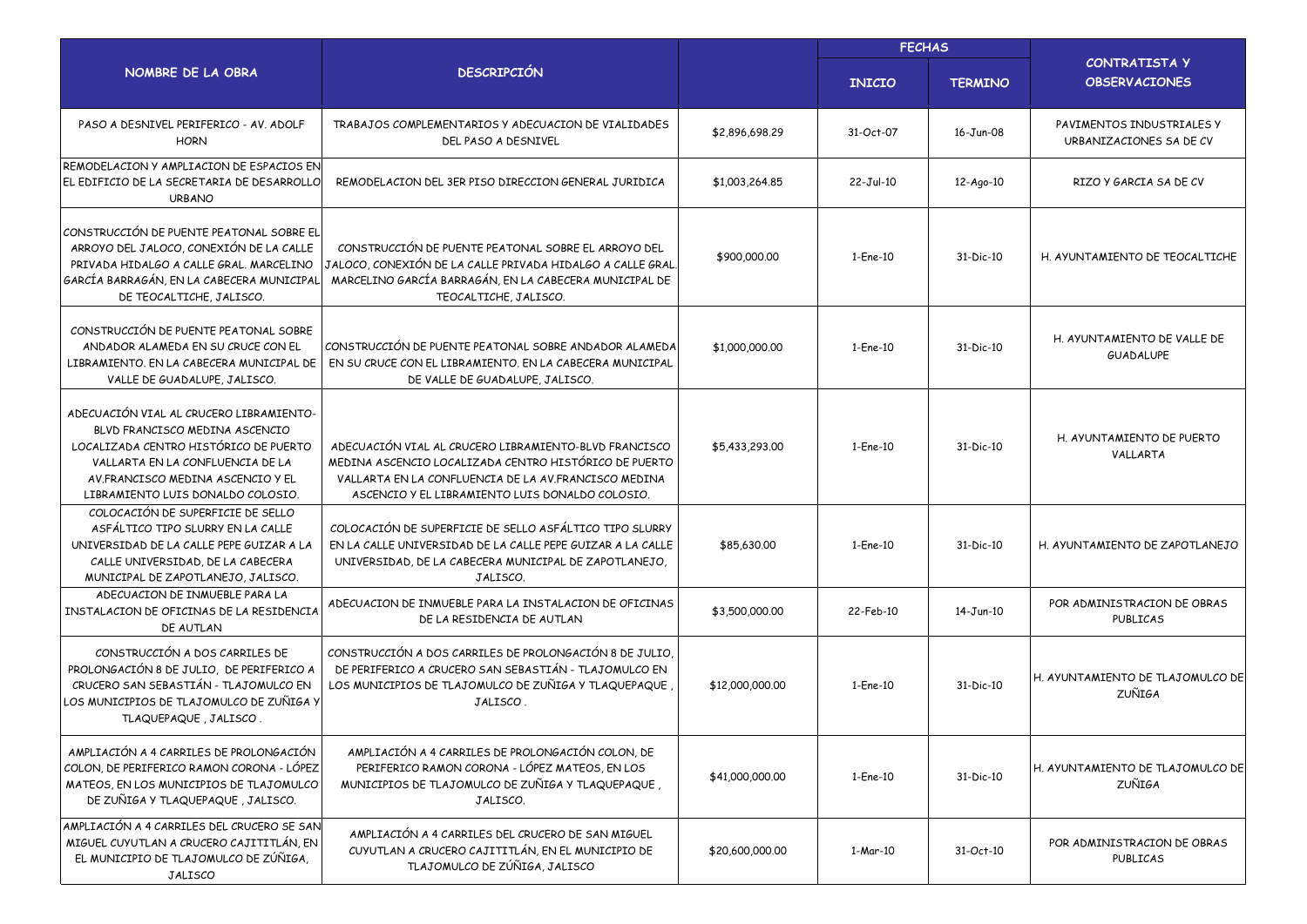|                                                                                                                                                                     |                                                                                                                                                                 |                 | <b>FECHAS</b>  |                |                                                   |  |
|---------------------------------------------------------------------------------------------------------------------------------------------------------------------|-----------------------------------------------------------------------------------------------------------------------------------------------------------------|-----------------|----------------|----------------|---------------------------------------------------|--|
| NOMBRE DE LA OBRA                                                                                                                                                   | <b>DESCRIPCIÓN</b>                                                                                                                                              |                 | <b>INICIO</b>  | <b>TERMINO</b> | <b>CONTRATISTA Y</b><br><b>OBSERVACIONES</b>      |  |
| CONSTRUCCIÓN DE OBRAS PARA EL PARQUE<br>METROPOLITANO EL GUAYABO, EL MOLINO<br>(DESAZOLVE Y TERRACERÍAS) PRIMERA ETAPA,<br>EN EL MUNICIPIO DE TLAJOMULCO DE ZUÑIGA. | CONSTRUCCIÓN DE OBRAS PARA EL PARQUE METROPOLITANO EL<br>GUAYABO, EL MOLINO (DESAZOLVE Y TERRACERÍAS) PRIMERA<br>ETAPA, EN EL MUNICIPIO DE TLAJOMULCO DE ZUÑIGA | \$5,000,000.00  | 1-Ene-10       | 31-Dic-10      | H. AYUNTAMIENTO DE TLAJOMULCO DE<br><b>ZUÑIGA</b> |  |
| ADQUISICION DE PREDIO CON INMUEBLE EN<br>CORREDOR CALZADA INDEPENDENCIA -<br><b>GOBERNADOR CURIEL</b>                                                               | ADQUISICION DE PREDIO CON INMUEBLE EN CORREDOR CALZADA<br>INDEPENDENCIA - GOBERNADOR CURIEL                                                                     | \$464,500.00    | 1-Ene-10       | 31-Dic-10      | CEMEX MEXICO, S.A. DE C.V.                        |  |
| CONTINUACION DE ACCIONES PARA EL<br>MEJORAMIENTO EN EL CANAL SANTA CATALINA<br>EN EL MUNICIPIO DE ZAPOPAN                                                           | CONSTRUCCION DE VIALIDADES Y ANDADORES DE LA CAMARA 4.                                                                                                          | \$1,770,161,55  | 18-Dic-09      | 16-Ene-10      | INGENIERIA Y DISEÑOS MAPLE SA DE<br>CV            |  |
| CONTINUACION DE ACCIONES PARA EL<br>MEJORAMIENTO EN EL CANAL SANTA CATALINA<br>EN EL MUNICIPIO DE ZAPOPAN                                                           | OBRAS COMPLEMENTARIAS E IMAGEN URBANA DEL CANAL SANTA<br>CATALINA (CAMARA 1 Y 2 DESDE AV PATRIA HASTA AV. EL COLLI)                                             | \$4,749,018.03  | 24-Mar-10      | 21-Abr-10      | GAL GAR CONSTRUCCIONES SA DE CV                   |  |
| CONTINUACION DE ACCIONES PARA EL<br>MEJORAMIENTO EN EL CANAL SANTA CATALINA<br>EN EL MUNICIPIO DE ZAPOPAN                                                           | CONSTRUCCION DE COLECTOR DE ALIVIO DE AGUAS PLUVIALES DE<br>LA ZONA DE INFLUENCIA DE LA CAMARA DOS                                                              | \$8,849,033.08  | $9 - Aq0 - 10$ | $6-Nov-10$     | RIVERA CONSTRUCCIONES SA DE CV                    |  |
| REMODELACION E INSTALACION DEL<br>SINDICATO NACIONAL DE TRABAJADORES DE<br>LA EDUCACION (SNTE) SECCION 16                                                           | CONSTRUCCION DEL SNTE SECCION 16                                                                                                                                | \$3,899,952.82  | 19-Jun-10      | 16-Sep-10      | <b>GAMA CONSTRUCTORES Y ASOCIADOS</b><br>S DE CV  |  |
| REMODELACION E INSTALACION DEL<br>SINDICATO NACIONAL DE TRABAJADORES DE<br>LA EDUCACION (SNTE) SECCION 16                                                           | CONSTRUCCION DEL SNTE SECCION 47                                                                                                                                | \$3,898,728.19  | $2-Sep-10$     | 30-Nov-10      | <b>GAMA CONSTRUCTORES Y ASOCIADOS</b><br>S DE CV  |  |
| PASO A DESNIVEL AV. COLON Y ANILLO<br>PERIFERICO                                                                                                                    | PROYECTO DE SITIO (ACT. ADECUACION Y COMPLEMENTO A LOS<br>PROYECTOS EJECUTIVOS                                                                                  | \$1,223,140.00  | 14-Jul-06      | 3-Sep-07       | PROYECTOS DE INFRAESTRUCTURA<br>VIAL SC           |  |
| PASO A DESNIVEL AV. COLON Y ANILLO<br>PERIFERICO                                                                                                                    | CONSTRUCCION DEL TUNEL RETORNO.                                                                                                                                 | \$15,368,076.01 | 8-Jun-06       | 28-Mar-09      | CONSTRUCTORA RAL DE OCCIDENTE SA<br>DE CV         |  |
| PASO A DESNIVEL AV. COLON Y ANILLO<br>PERIFERICO                                                                                                                    | CONSTRUCCION DE CARRILES LATERALES NORTE Y OBRAS DE<br>DRENAJE EN EL MUNICIPIO DE TLAQUEPAQUE JALISCO (SISTEMA<br>COLON - PERIFERICO)                           | \$49,614,998.01 | 4-May-06       | 5-Ene-10       | COFAR INGERNIERIA SA DE CV                        |  |
| PASO A DESNIVEL AV. COLON Y ANILLO<br>PERIFERICO                                                                                                                    | RETORNO PUENTE ORIENTE SOBRE PERIFERICO.                                                                                                                        | \$40,990,268.16 | 29-May-06      | 12-Dic-08      | TRENA SA DE CV                                    |  |
| PASO A DESNIVEL PERIFERICO - TUTELAR                                                                                                                                | SUMINISTRO DE CONCRETO DE VARIAS RESISTENCIAS Y<br>SERVICIO DE BOMBEO PARA LA CONSTRUCCION DE CARRILES<br>LATERALES                                             | \$286,902,00    | 18-Dic-06      | 15-May-07      | POR ADMINISTRACION DE OBRAS<br>PUBLICAS           |  |
| PASO A DESNIVEL PERIFERICO - TUTELAR                                                                                                                                | ESTUDIO, INVESTIGACION Y CONSULTORIA PARA EL PROYECTO<br>EN SITIO DE GEOMETRIAS IMAGEN URBANA E INGENIERIAS DEL<br>NODO TUTELAR                                 | \$1,012,408.25  | 2-Feb-07       | 9-May-09       | METRO ARQUITECTURA SA DE CV                       |  |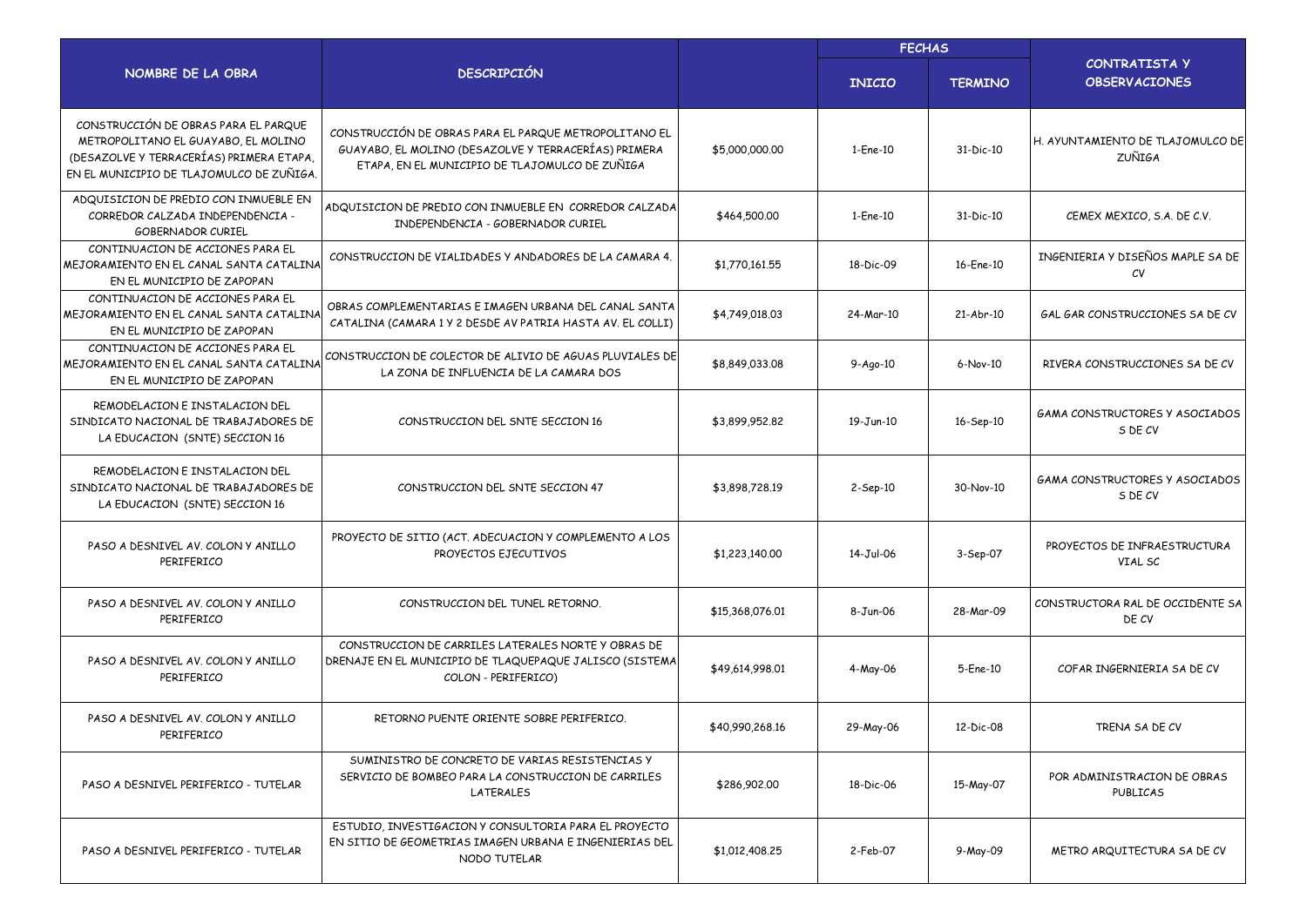|                                                                                                                                                                        |                                                                                                                                                                            |                 | <b>FECHAS</b> |                |                                              |
|------------------------------------------------------------------------------------------------------------------------------------------------------------------------|----------------------------------------------------------------------------------------------------------------------------------------------------------------------------|-----------------|---------------|----------------|----------------------------------------------|
| NOMBRE DE LA OBRA                                                                                                                                                      | <b>DESCRIPCIÓN</b>                                                                                                                                                         |                 | <b>INICIO</b> | <b>TERMINO</b> | <b>CONTRATISTA Y</b><br><b>OBSERVACIONES</b> |
| PASO A DESNIVEL PERIFERICO - TUTELAR                                                                                                                                   | DEMOLICION Y REHABILITACION DE INSTALACIONES PARA<br>RECUPERAR VIALIDAD EN EL PUENTE TUTELAR Y PERIFERICO                                                                  | \$3,519,114.39  | 21-Nov-06     | 28-Feb-08      | GRUPO CONSTRUCTOR CARET SA DE CV             |
| PASO A DESNIVEL PERIFERICO - TUTELAR                                                                                                                                   | CONTROL TOPOGRAFICO Y DE CALIDAD DE LOS TRABAJOS DE<br>CONSTRUCCION DEL PUENTE DEL TUTELAR                                                                                 | \$2,728,667.62  | 3-Nov-06      | 31-Oct-08      | SECO MEGACON SA DE CV                        |
| PASO A DESNIVEL PERIFERICO - TUTELAR                                                                                                                                   | CONSTRUCCION DEL PASO A DESNIVEL "TUTELAR" UBICADO EN<br>ANILLO PERIFERICO EN SU CRUCE CON AV. VOLCAN QUINCEO EN<br>LA ZONA METROPOLITANA DE GUADALAJARA                   | \$77,147,538.84 | 8-Dic-06      | 22-Feb-09      | CONSTRUCTORA RAL DE OCCIDENTE SA<br>DE CV    |
| GLORIETA COLON Y COLECTOR                                                                                                                                              | INSTALACION Y SUMINISTRO DE LOS SISTEMAS ELECTRICO Y DE<br>ALUMBRADO PUBLICO DE LA OBRA NODO VIAL PLAZA COLON                                                              | \$61,370,615.85 | 20-Sep-05     | 30-Sep-10      | SAM TRAC, S.A. DE C.V.                       |
| <b>GLORIETA COLON Y COLECTOR</b>                                                                                                                                       | OBRAS COMPLEMENTARIAS DE LA RED CONTRA INCENCDIOS DEL<br>NODO VIAL PLAZA COLON. (NODO VIAL PLAZA COLON)                                                                    | \$249,965.63    | 22-Sep-08     | 6-Oct-08       | CONSTRUCTORA ESLO, S.A. DE C.V.              |
| EDIFICIO DE LA SECRETARIA DE DESARROLLO<br><b>URBANO</b>                                                                                                               | REMODELACION Y AMPLIACION DE ESPACIOS EN EL 4TO PISO, 1RA<br><b>ETAPA</b>                                                                                                  | \$2,388,576.60  | 7-Dic-07      | 9-Feb-09       | RIZO Y GARCIA SA DE CV                       |
| RED PLUVIAL DE LA COLONIA FERROCARRIL                                                                                                                                  | SUMINISTRO DE CONCRETO HIDRAULICO                                                                                                                                          | \$2,156,929.09  | 2-Jul-07      | 31-Mar-08      | POR ADMINISTRACION DE OBRAS<br>PUBLICAS      |
| CONSTRUCCION DE EXTENSIONES PARA PUENTE<br>PEATONAL FRENTE AL CENTRO COMERCIAL<br>CENTRO SUR EN LAS LATERALES DEL NODO VIAL<br>DE LA AV. COLON Y ANILLO PERIFERICO SUR | CONSTRUCCION                                                                                                                                                               | \$3,721,432.24  | 11-Jun-09     | $3-Oct-10$     | INGENIEROS DE LA TORRE SA DE CV              |
| PUENTE PEATONAL SOBRE EL ANILLO<br>PERIFERICO NORTE, EN SU CRUCE CON LA CALLE<br>CEFERINO NAVARRO, EN LA COL. LOMAS DEL<br>PARAISO                                     | CONSTRUCCION                                                                                                                                                               | \$4,483,375.98  | 13-Mar-08     | 31-Dic-08      | CONSTRUCTORA DIRU SA DE CV                   |
| ROSAS                                                                                                                                                                  | CONSTRUCCION DE MICROPILOTES PARA EL REFORZAMIENTO DEL<br>SUSTITUCION COLECTOR INTERCEPTOR AV. LAS COLECTOR INTERCEPTOR LOPEZ MATEOS EN EL PASO A DESNIVEL<br>DE LAS ROSAS | \$1,992,307.31  | 22-Ago-08     | 28-Feb-09      | SANDSTORM GAM SA DE CV                       |
| SISTEMA DE CONTROL DE ACCESO Y VIGILANCIA<br>PARA LA SECRETARIA DE DESARROLLO URBANO                                                                                   | CONSTRUCCION                                                                                                                                                               | \$2,169,002.99  | 4-Nov-08      | 6-Ene-09       | NICCO SA DE CV                               |
| INSTITUTO CULTURAL CABAÑAS                                                                                                                                             | RESTAURACION                                                                                                                                                               | \$5,284,835.49  | 29-Dic-08     | 29-Dic-09      | GC GRUPO CONSTRUCTOR SA DE CV                |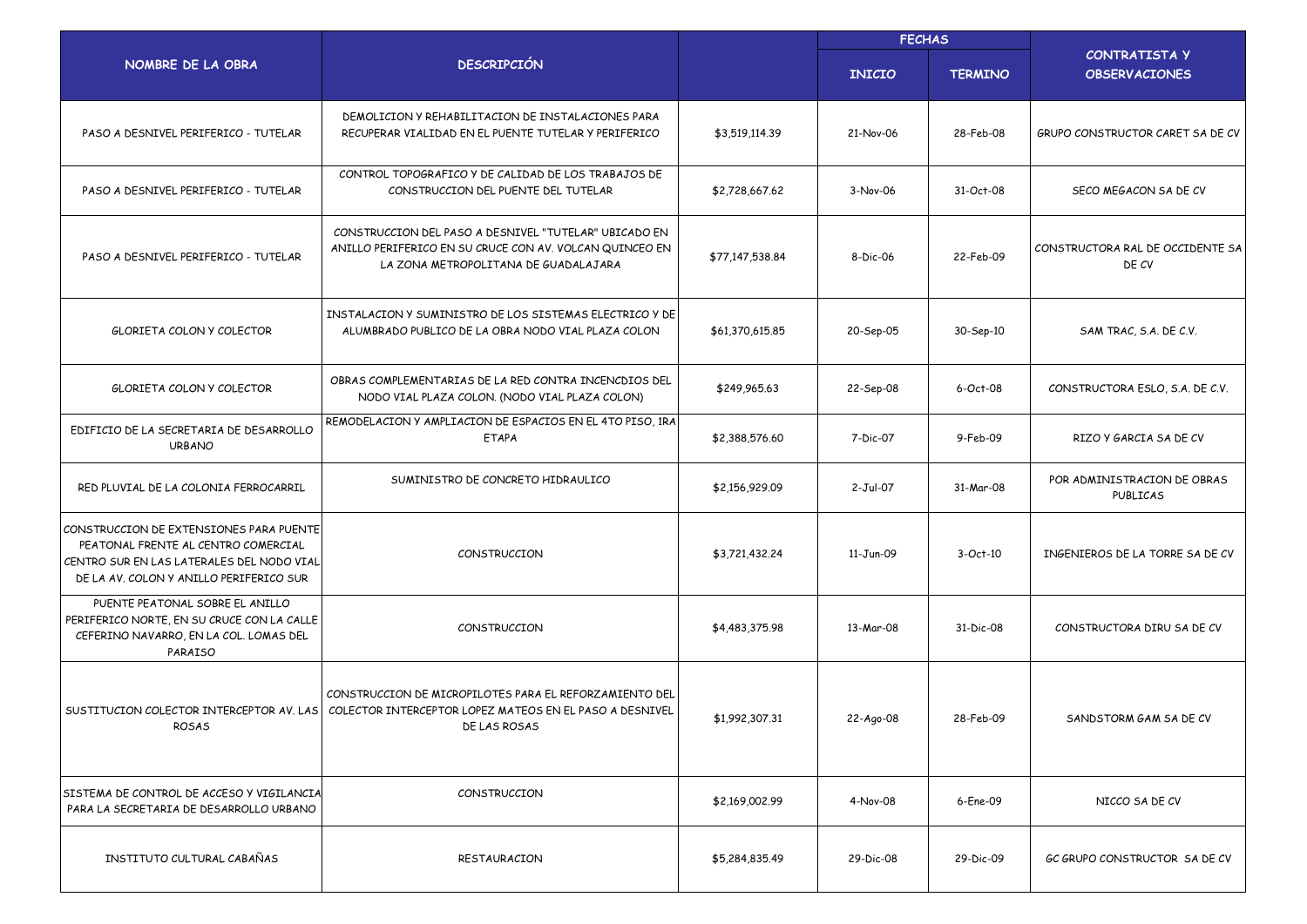|                                                              |                                                                                                                                                          | <b>FECHAS</b>   |                |                |                                                            |
|--------------------------------------------------------------|----------------------------------------------------------------------------------------------------------------------------------------------------------|-----------------|----------------|----------------|------------------------------------------------------------|
| NOMBRE DE LA OBRA                                            | <b>DESCRIPCIÓN</b>                                                                                                                                       |                 | <b>INICIO</b>  | <b>TERMINO</b> | <b>CONTRATISTA Y</b><br><b>OBSERVACIONES</b>               |
| HOSPICIO CABAÑAS                                             | REMODELACION DE BAÑOS HOSPICIO CABAÑAS                                                                                                                   | \$806,392.67    | 20-Oct-09      | 17-Nov-09      | MTQ DE MEXICO SA DE CV                                     |
| PASO A DESNIVEL LAS ROSAS                                    | VERIFICACION TECNICA Y CONTROL DE CALIDAD DE LA OBRA<br>CONSTRUCCION DEL COLECTOR AUXILIAR LAS ROSAS                                                     | \$109,248.06    | 10-Abr-07      | 12-Jun-07      | GRUPO TAUBE DE MEXICO SA DE CV                             |
| PASO A DESNIVEL LAS ROSAS                                    | COORDINACION, CONTROL DE CALIDAD Y LOGISTICA DE LA OBRA<br>DE SUSTITUCION DEL COLECTOR Y PASO A DESNIVEL AV. LAS<br>ROSAS - CUBILETE                     | \$3,241,206.00  | 17-Jun-08      | 22-Oct-09      | RIVERA CONSTRUCCIONES SA DE CV                             |
| PASO A DESNIVEL LA CALMA                                     | CONSTRUCCION DE LA 1RA ETAPA                                                                                                                             | \$49,823,052.21 | 22-Sep-06      | 31-May-10      | FAZORT Y COMPAÑÍA SA DE CV                                 |
| CONSTRUCCION DE LA SEGUNDA ETAPA DEL<br>PARQUE METROPOLITANO | ESTUDIO INTEGRAL ARQUITECTONICO DEL PARQUE<br>METROPOLITANO                                                                                              | \$2,808,887.76  | 24-Jul-09      | 31-Dic-09      | NAFEX CONSTRUCTORA SA DE CV                                |
| CONSTRUCCION DE LA SEGUNDA ETAPA DEL<br>PARQUE METROPOLITANO | ESTUDIO DE IMAGEN Y SEÑALETICA DEL PARQUE<br>METROPOLITANO                                                                                               | \$224,250.00    | $6 - Ago - O9$ | 18-Ene-10      | LD. JOSE EDUARDO JUAREZ MARQUEZ                            |
| CONSTRUCCION DE LA SEGUNDA ETAPA DEL<br>PARQUE METROPOLITANO | SERVICIOS DE CONSULTORIAS, ASESORIAS, ESTUDIS E<br>INVESTIGACIONES PARA LA ELABORACION DEL PROYECTO DE<br>PAISAJE DEL PARQUE METROPOLITANO               | \$3,500,812.75  | 24-Jul-09      | 24-Jul-10      | ARQ. CLAUDIA HARARI HERMOSILLO                             |
| CONSTRUCCION DE LA SEGUNDA ETAPA DEL<br>PARQUE METROPOLITANO | COORDINACION DEL PROYECTO EJECUTIVO INTEGRAL E<br>INGENIERIAS DEL PARQUE METROPOLITANO                                                                   | \$378,650.28    | $3 - Ago - O9$ | 24-Jul-10      | ARQ. CLAUDIA HARARI HERMOSILLO                             |
| ACCIONES DE INFRAESTRUCTURA EN PARQUE<br>METROPOLITANO       | PROYECTO GENERAL ELECTRICO, DE SISTEMA DE SEGURIDAD CCTV<br>Y SISTEMA DE VOZ Y DATOS DEL PARQUE METROPOLITANO, ASI<br>COMO DISEÑO ESTRUCTURAL DE MIRADOR | \$1,065,000.00  | 13-Sep-09      | 31-Ene-10      | MTQ DE MEXICO SA DE CV                                     |
| ACCIONES DE INFRAESTRUCTURA EN PARQUE<br>METROPOLITANO       | PROYECTO DE FABRICACION E INSTALACION DE SEÑALETICA<br>PARA PISTAS DE TROTE Y BICI RUTA PRIMERA ETAPA                                                    | \$748,077.07    | 9-Feb-10       | 7-Ago-10       | PROTOTIPOS COMPETITIVOS SA DE CV                           |
| ACCIONES DE INFRAESTRUCTURA EN PARQUE<br>METROPOLITANO       | INSTALACION DE MOBILIARIO EN EL ANILLO CENTRAL DEL<br>PARQUE                                                                                             | \$1,059,150.00  | 21-Dic-09      | 28-Feb-10      | BKT MOBILIARIO URBANO                                      |
| ACCIONES DE INFRAESTRUCTURA EN PARQUE<br>METROPOLITANO       | SUMINISTRO E INSTALACION DE LUMINARIAS EN EL ANILLO<br>CENTRAL                                                                                           | \$349,847.04    | 21-Dic-09      | 1-Ago-10       | SISTEMAS ELECTRICOS INDUSTRIALES<br>Y COMERCIALES SA DE CV |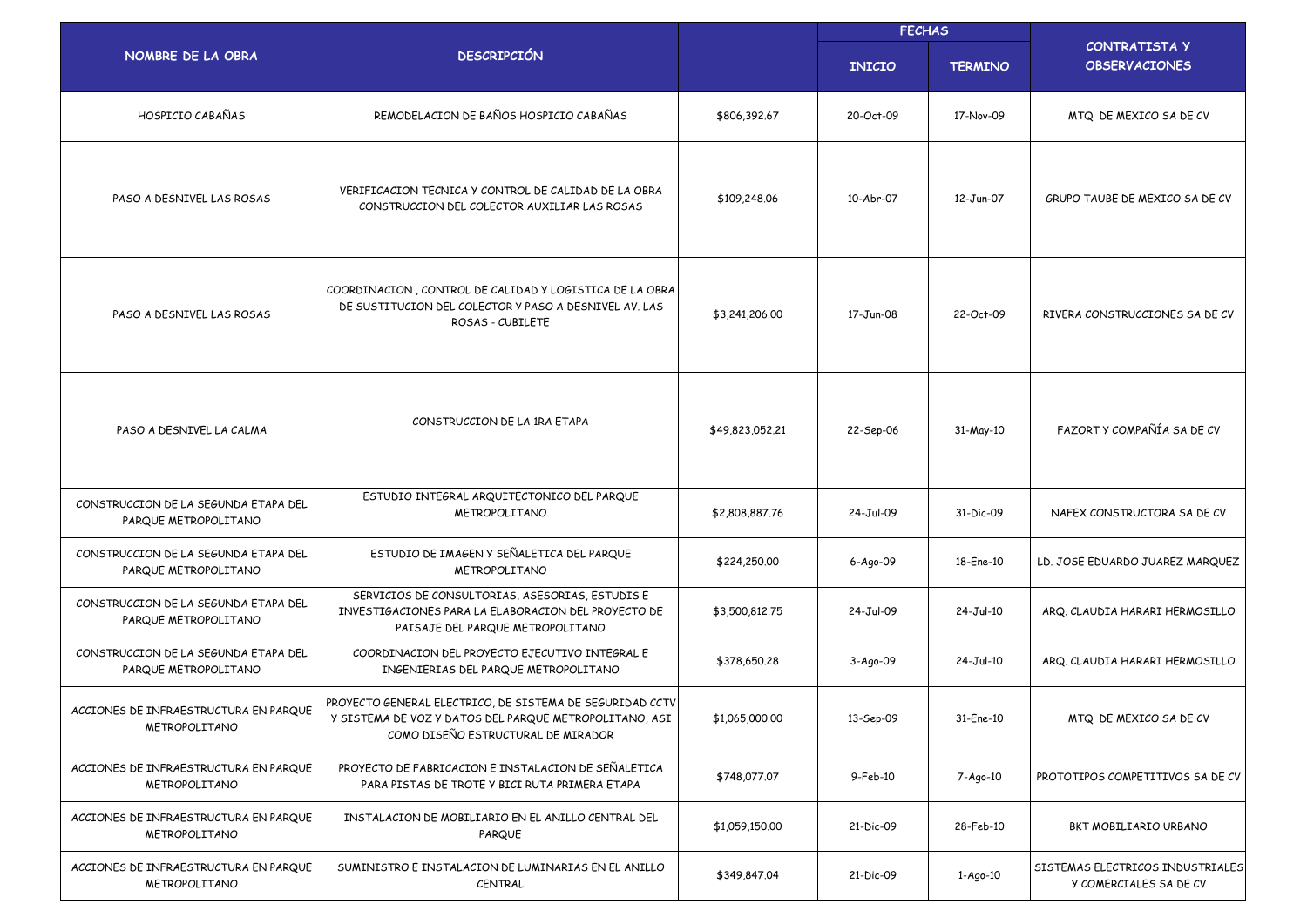|                                                                                                                                                  |                                                                                                                                                                                                                                                                                                  |                | <b>FECHAS</b> |                 |                                                                                |  |
|--------------------------------------------------------------------------------------------------------------------------------------------------|--------------------------------------------------------------------------------------------------------------------------------------------------------------------------------------------------------------------------------------------------------------------------------------------------|----------------|---------------|-----------------|--------------------------------------------------------------------------------|--|
| NOMBRE DE LA OBRA                                                                                                                                | <b>DESCRIPCIÓN</b>                                                                                                                                                                                                                                                                               |                | <b>INICIO</b> | <b>TERMINO</b>  | CONTRATISTA Y<br><b>OBSERVACIONES</b>                                          |  |
| ACCIONES DE INFRAESTRUCTURA EN PARQUE<br>METROPOLITANO                                                                                           | ESTUDIO DE MERCADO DEL PARQUE METROPOLITANO                                                                                                                                                                                                                                                      | \$246,100,00   | 21-Dic-09     | 31-May-10       | SCHULTZ HOEFLICH THEODORE, MTRO,<br>MCT.                                       |  |
| ACCIONES DE INFRAESTRUCTURA EN PARQUE<br><b>METROPOLITANO</b>                                                                                    | INSTALACION Y SUMINISTRO DE FASE 1 DE ARBOLADO EN EL<br>PARQUE METROPOLITANO                                                                                                                                                                                                                     | \$1,010,099.00 | 2-Mar-10      | $16 - Jul - 10$ | FOLLAJES TROPICALES DE COLIMA SPR<br>DE RL DE CV                               |  |
| ACCIONES DE INFRAESTRUCTURA EN PARQUE<br>METROPOLITANO                                                                                           | DESPALMES, CORTES, RELLENOS Y GUARNICIONES EN EL ANILLO<br>CENTRAL DE LAS JACARANDAS EN EL PARQUE METROPOLITANO DE<br>GUADALAJARA                                                                                                                                                                | \$1,055,783,50 | 10-Mar-10     | $31 - Jul - 10$ | ING. OCTAVIO AUGUSTO GONZALEZ<br>TREJO.                                        |  |
| ACCIONES DE INFRAESTRUCTURA EN PARQUE<br>METROPOLITANO                                                                                           | CONSTRUCCION DE ANDADOR DE ARENA Y VIALIDAD                                                                                                                                                                                                                                                      | \$3,705,459.45 | $4-Mar-10$    | $1-Jul-10$      | GRUPO IRLANDA SA DE CV                                                         |  |
| ACCIONES DE INFRAESTRUCTURA EN PARQUE<br>METROPOLITANO                                                                                           | PROYECTO DE SOCIALIZACION DE LA PRIMERA ETAPA DE OBRAS<br>DE RENOVACION PARA EL PARQUE                                                                                                                                                                                                           | \$104,400.00   | 5-Mar-10      | $9-Abr-10$      | PROVEEDORA GRAFICA DE OCCIDENTE<br>SA DE CV                                    |  |
| ACCIONES DE INFRAESTRUCTURA EN PARQUE<br>METROPOLITANO                                                                                           | PROYECTO DE SOCIALIZACION DE LA PRIMERA ETAPA DE OBRAS<br>DE RENOVACION PARA EL PARQUE                                                                                                                                                                                                           | \$3,723,907.97 | 26-Mar-10     | $23-Jul-10$     | LARA VARGAS GUILLERMO ING.                                                     |  |
| ACCIONES DE INFRAESTRUCTURA EN PARQUE<br>METROPOLITANO                                                                                           | ASESORIA PARA LAS ACCIONES DERIVADAS DEL PROYECTO<br>INTEGRAL DEL PARQUE METROPOLITANO                                                                                                                                                                                                           | \$325,711.71   | 26-Mar-10     | $23-Jul-10$     | GUADALAJARA 2020 AC                                                            |  |
| CONSTRUCCION DE CARRILES CONFINADOS Y<br>ADECUACIONES DE INFRAESTRUCTURA DE LA<br>ETAPA DE LA FASE II DEL PROYECTO DE<br>MOVILIDAD METROPOLITANA | DIAGNOSTICO FITOSANITARIO DEL ARBOLADO UBICADO DENTRO<br>DE LA FRANJA DEL PROYECTO ETAPA 2 DEL MACROBUS QUE<br>COMPRENDE EL TRAMO DE LA GLORIETA DE LA NORMAL POR LA AV.<br>AVILA CAMACHO - LAURELES - AV. TESISTAN, HASTA LA ESTACION<br>DEL SISTEMA DE TRANSPORTE URBANO DEL ESTADO DE JALISCO | \$402,500.00   | 11-Nov-09     | 10-Dic-09       | ING. FILEMON SOLORZANO IBARRA                                                  |  |
| CONSTRUCCION DE CARRILES CONFINADOS Y<br>ADECUACIONES DE INFRAESTRUCTURA DE LA<br>ETAPA DE LA FASE II DEL PROYECTO DE<br>MOVILIDAD METROPOLITANA | ADECUACIONES DE VUELTAS IZQUIERDAS PARA LA CIRCULACION<br>DE TRANSPORTE ARTICULADO EN EL MUNICIPIO DE ZAPOPAN                                                                                                                                                                                    | \$1,020,313,00 | 4-Mar-10      | 14-Oct-10       | ALDSANBM CONSTRUCTORA SA DE CV                                                 |  |
| CONSTRUCCION DE CARRILES CONFINADOS Y<br>ADECUACIONES DE INFRAESTRUCTURA DE LA<br>ETAPA DE LA FASE II DEL PROYECTO DE<br>MOVILIDAD METROPOLITANA | ELABORACION DE SERVICIOS DE CONSULTORIA, ASESORIA,<br>ESTUDIOS E INVESTIGACIONES PARA EL DESARROLLO DEL<br>MANUAL DE ESPECIFICACIONES PARA MEDICION Y VIABILIDAD DE<br>PROPUESTAS PARA LICITACION, CONSTRUCCION, OPERACIÓN Y<br>MANTENIMIENTO DE BRT                                             | \$2,106,818.75 | 2-Dic-09      | 30-Jun-10       | SOPORTE INDUSTRIAL PARA<br>INGENIERIA MANTENIMIENTO Y<br>CONSTRUCCION SA DE CV |  |
| CONSTRUCCION DE CARRILES CONFINADOS Y<br>ADECUACIONES DE INFRAESTRUCTURA DE LA<br>ETAPA DE LA FASE II DEL PROYECTO DE<br>MOVILIDAD METROPOLITANA | ELABORACION DE LOS SERVICIOS DE CONSULTORIA, ASEOSRIA E<br>INVESTIGACIONES PARA LOS ESTUDIOS DE TOPOGRAFIA E<br>INVESTIGACIONES PARA LOS ESTUDIOS DE TOPOGRAFIA.<br>PLANIMETRICO Y ALTIMETRICO DE LAS FASES III Y111A                                                                            | \$2,720,516.47 | 5-Oct-09      | 31-Ene-10       | MED INGENIERIA SA DE CV                                                        |  |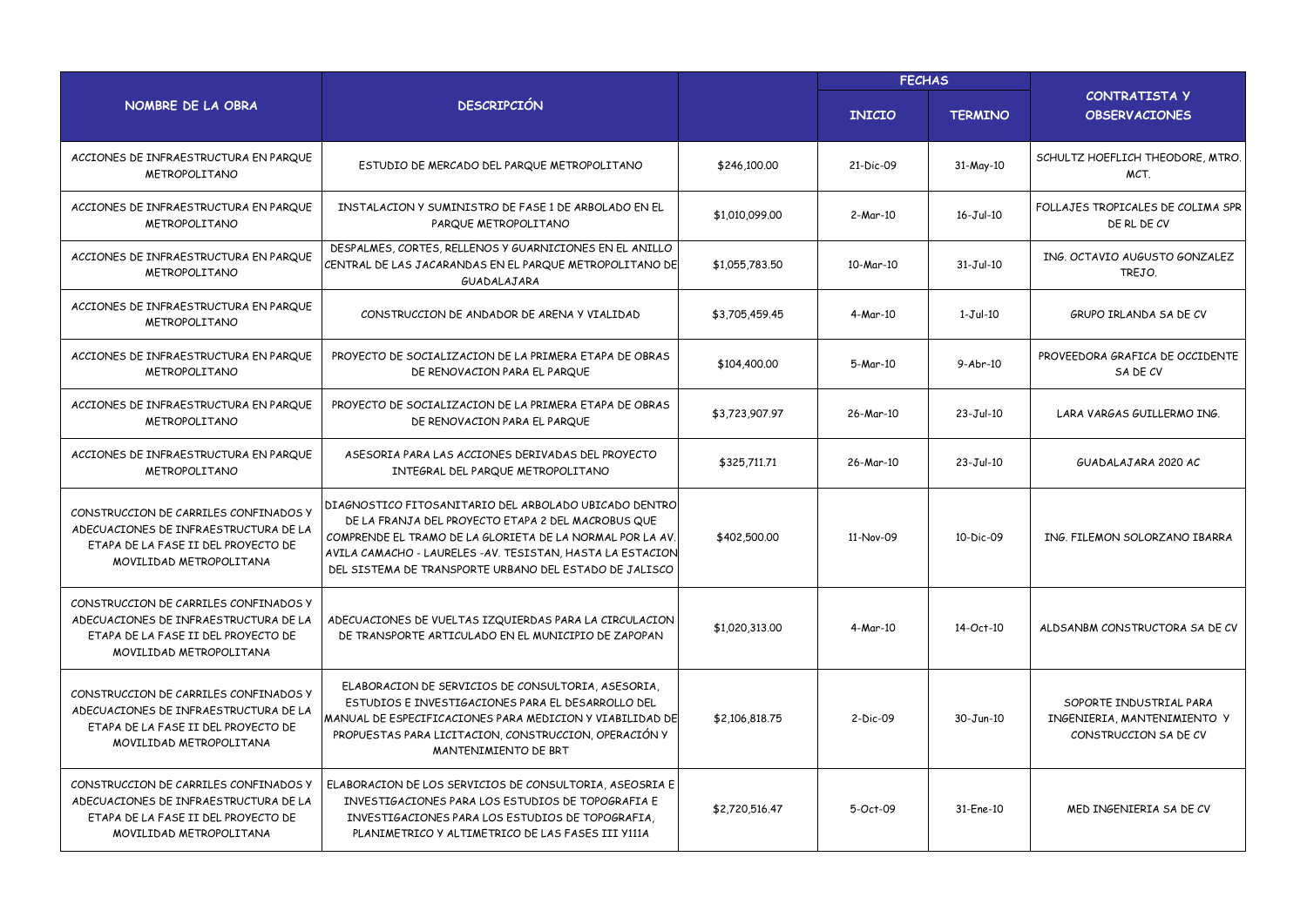|                                                                                                                                                  |                                                                                                                                                                                                                                                                                                           |                | <b>FECHAS</b>          |                 |                                                                    |
|--------------------------------------------------------------------------------------------------------------------------------------------------|-----------------------------------------------------------------------------------------------------------------------------------------------------------------------------------------------------------------------------------------------------------------------------------------------------------|----------------|------------------------|-----------------|--------------------------------------------------------------------|
| NOMBRE DE LA OBRA                                                                                                                                | <b>DESCRIPCIÓN</b>                                                                                                                                                                                                                                                                                        |                | <b>INICIO</b>          | <b>TERMINO</b>  | CONTRATISTA Y<br><b>OBSERVACIONES</b>                              |
| CONSTRUCCION DE CARRILES CONFINADOS Y<br>ADECUACIONES DE INFRAESTRUCTURA DE LA<br>ETAPA DE LA FASE II DEL PROYECTO DE<br>MOVILIDAD METROPOLITANA | SERVICIOS DE CONSULTORIA, ASESORIA, INVESTIGACIONES Y<br>ELABORACION DE PROYECTOS EJECUTIVOS DE INFRAESTRUCTURA<br>SUBTERRANEA DE INSTALACIONES HIDRO-SANITARIAS Y<br>PLUVIALES DE SEMAFORIZACION VEHICULAR Y PEATONAL, FIBRA<br>OPTICA (SISTEMAS DE MONITOREO, CONTROL, VOZ Y DATOS)                     | \$5,375,324.53 | 2-Nov-09               | $13 - Aqo - 10$ | SUPERVISIONES Y PROYECTOS LARA SA<br>DE CV                         |
| CONSTRUCCION DE CARRILES CONFINADOS Y<br>ADECUACIONES DE INFRAESTRUCTURA DE LA<br>ETAPA DE LA FASE II DEL PROYECTO DE<br>MOVILIDAD METROPOLITANA | SERVICIOS DE CONSULTORIA, ASESORIA, E INVESTIGACIONES<br>PARA LA ELABORACION DEL PROYECTO DE ANALISIS DE TRAFICO,<br>PLANIMETRICO, ALTIMETRICO Y SIEMBRA DE ESTACIONES EN EL<br>SISTEMA DE MOVILIDAD METROPOLITANA BRT, EN SUS FASES II<br>(35 KM), III (12 KM) Y III-A (13 KM), EN LA ZONA METROPOLITANA | \$6,608,360.00 | 10-Dic-09              | 22-Jun-10       | TALLER ACUR S DE RL DE CV                                          |
| CONSTRUCCION DE CARRILES CONFINADOS Y<br>ADECUACIONES DE INFRAESTRUCTURA DE LA<br>ETAPA DE LA FASE II DEL PROYECTO DE<br>MOVILIDAD METROPOLITANA | SERVICIOS DE CONSULTORIA, ASESORIA, INVESTIGACIONES<br>PARA LA ELABORACION DEL PROYECTO EJECUTIVO DE<br>SEMAFORIZACION DE CORREDORES FASES II Y III Y III-A DEL<br>PROYECTO DE MOVILIDAD METROPOLITANA DE GUADALAJARA                                                                                     | \$905,004.00   | $10 - \text{Dic} - 09$ | 24-Jun-10       | TALLER ACUR S DE RL DE CV                                          |
| CONSTRUCCION DE CARRILES CONFINADOS Y<br>ADECUACIONES DE INFRAESTRUCTURA DE LA<br>ETAPA DE LA FASE II DEL PROYECTO DE<br>MOVILIDAD METROPOLITANA | SERVICIOS DE CONSULTORÍA, ASESORIA E INVESTIGACIONES<br>PARA LA ELABORACION DEL PROYECTO EJECUTIVO DE<br>ESTACIONES INTERMEDIAS DEL MACROBUS PARA LAS FASES<br>II III Y III-A DEL PROYECTO DE MOVILIDAD METROPOLITANA                                                                                     | \$2,997,303.65 | 10-Dic-09              | 17-May-10       | TALLER ACUR S DE RL DE CV                                          |
| CONSTRUCCION DE CARRILES CONFINADOS Y<br>ADECUACIONES DE INFRAESTRUCTURA DE LA<br>ETAPA DE LA FASE II DEL PROYECTO DE<br>MOVILIDAD METROPOLITANA | ZAPATAS DE CIMENTACION Y COLUMNAS PARA VELARIAS DE LAS<br>ESTACIONES SUR DEL MACROBUS FRAY ANGELICO Y ESCULTURAS                                                                                                                                                                                          | \$1,643,872.69 | 14-Sep-09              | 24-Oct-09       | GCA CONSTRUCCIONES SA DE CV                                        |
| CONSTRUCCION DE CARRILES CONFINADOS Y<br>ADECUACIONES DE INFRAESTRUCTURA DE LA<br>ETAPA DE LA FASE II DEL PROYECTO DE<br>MOVILIDAD METROPOLITANA | CONSTRUCCION DE CARRILES CONFINADOS DE LA DASE II DEL<br>SISTEMA DE MOVILIDAD URBANA, REPOSICION DE PAVIMENTOS<br>DE LA ESTACION AVIACION PARA LA CIRCULACION DEL<br>TRANSPORTE ARTICULADO                                                                                                                | \$9,289,663.53 | 17-Feb-10              | 30-Ago-10       | CONSTRUCTORA BUENO SA DE CV                                        |
| CONSTRUCCION DE CARRILES CONFINADOS Y<br>ADECUACIONES DE INFRAESTRUCTURA DE LA<br>ETAPA DE LA FASE II DEL PROYECTO DE<br>MOVILIDAD METROPOLITANA | REPOSICION DE PAVIMENTOS EN LA ESTACION GUADALAJARA<br>PARA CIRCULACION DE TRANSPORTE ARTICULADO                                                                                                                                                                                                          | \$9,297,528.44 | $2-Feb-10$             | 14-Oct-10       | ESTUDIOS, PROYECTOS Y<br>CONSTRUCCIONES DE GUADALAJARA<br>SA DE CV |
| CONSTRUCCION DE CARRILES CONFINADOS Y<br>ADECUACIONES DE INFRAESTRUCTURA DE LA<br>ETAPA DE LA FASE II DEL PROYECTO DE<br>MOVILIDAD METROPOLITANA | REPOSICION DE PAVIMENTOS DE LA TERMINAL SERVICIOS Y<br>TRANSPORTES PARA LA CIRCULACION DEL TRANSPORTE<br>ARTICULADO                                                                                                                                                                                       | \$9,276,004.28 | 4-Mar-10               | 13-Nov-10       | ALDSANBM CONSTRUCTORA SA DE CV                                     |
| CONSTRUCCION DE CARRILES CONFINADOS Y<br>ADECUACIONES DE INFRAESTRUCTURA DE LA<br>ETAPA DE LA FASE II DEL PROYECTO DE<br>MOVILIDAD METROPOLITANA | REPOSICION DE PAVIMENTOS EN LA ESTACION LA CARDONA PARA<br>CIRCULACION DEL TRANSPORTE ARTICULADO                                                                                                                                                                                                          | \$9,284,199.40 | 23-Ene-10              | $4-Oct-10$      | MAQUIOBRAS SA DE CV                                                |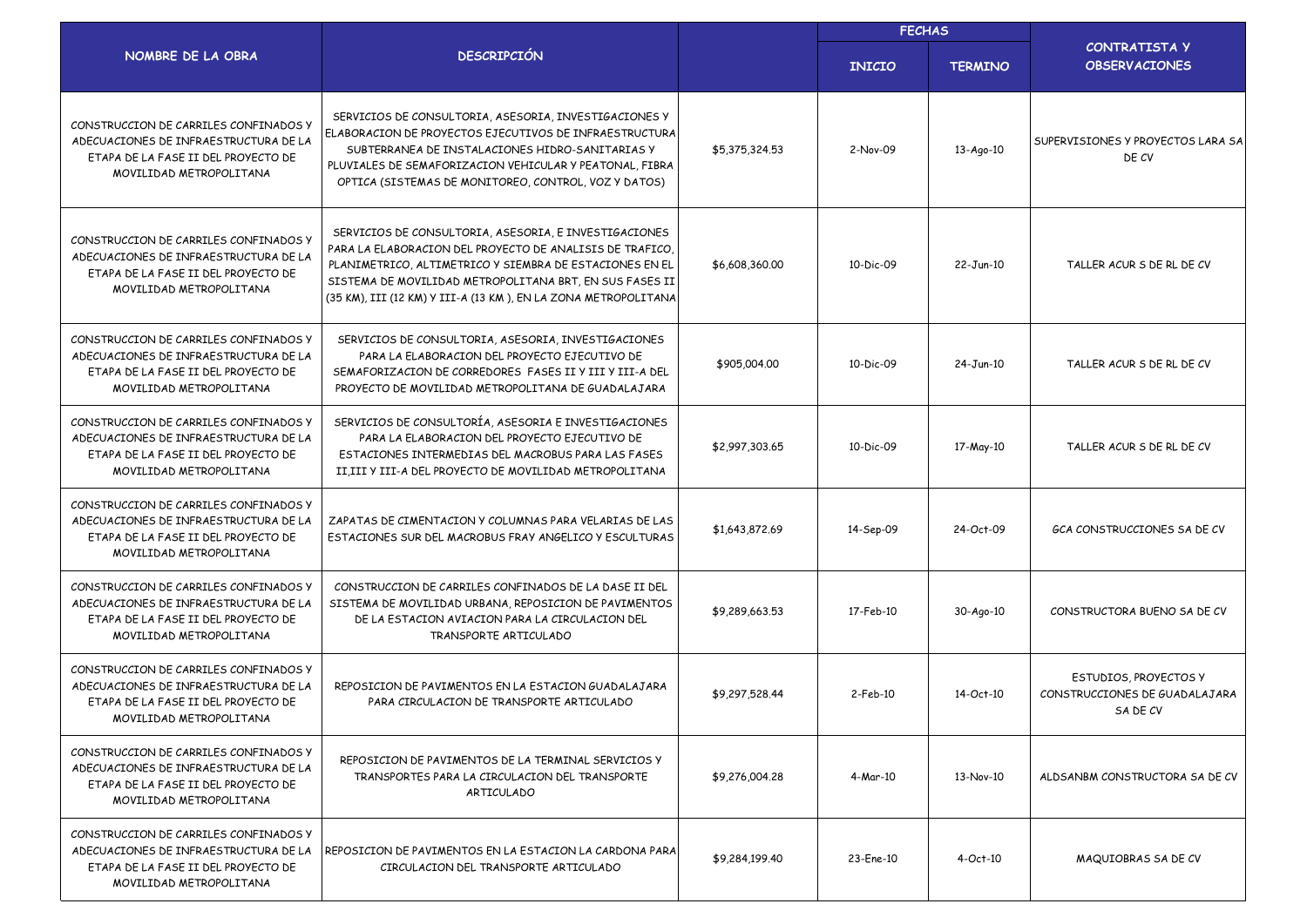|                                                                                                                                                  |                                                                                                                                                                                                                                                                                                                                                                      |                |               | <b>FECHAS</b>  |                                                       |  |
|--------------------------------------------------------------------------------------------------------------------------------------------------|----------------------------------------------------------------------------------------------------------------------------------------------------------------------------------------------------------------------------------------------------------------------------------------------------------------------------------------------------------------------|----------------|---------------|----------------|-------------------------------------------------------|--|
| NOMBRE DE LA OBRA                                                                                                                                | <b>DESCRIPCIÓN</b>                                                                                                                                                                                                                                                                                                                                                   |                | <b>INICIO</b> | <b>TERMINO</b> | <b>CONTRATISTA Y</b><br><b>OBSERVACIONES</b>          |  |
| CONSTRUCCION DE CARRILES CONFINADOS Y<br>ADECUACIONES DE INFRAESTRUCTURA DE LA<br>ETAPA DE LA FASE II DEL PROYECTO DE<br>MOVILIDAD METROPOLITANA | SERVICIOS DE CONCULTORIA, ASESORIA, INVESTIGACIONES<br>PARA LA ELABORACION DEL PROYECTO EJECUTIVO<br>ARQUITECTONICO DE PAISAJE, GLORIETAS, ADECUACION DE<br>CABECERAS DE CAMELLONES A LO LARGO DE 170 CRUCES DEL<br>SISTEMA DE MOVILIDAD METROPOLITANO BRT, EN SUS FASES II<br>(35 KM) FASE III (12KM) FASE III-A (13 KM) EN LA ZONA<br>METROPOLITANA DE GUADALAJARA | \$2,206,680.00 | 14-Dic-09     | 21-Mar-10      | ARQ. FRANCISCO JAVIER LUNA UGARTE                     |  |
| CONSTRUCCION DE CARRILES CONFINADOS Y<br>ADECUACIONES DE INFRAESTRUCTURA DE LA<br>ETAPA DE LA FASE II DEL PROYECTO DE<br>MOVILIDAD METROPOLITANA | ELABORACION DE LOS SERVICIOS DE CONSULTORIA, ASESORIA,<br>ESTUDIOS E INVESTIGACIONES PARA EL LEVANTAMIENTO<br>TOPOGRAFICO, SECCIONES TRASVERSALES Y PERFILES<br>LONGITUDINALES EN EL SISTEMA DE MOVILIDAD BRT, EN SUS<br>FASES IIII (1KM) Y III-A (14 KM) EN LA ZONA METROPOLITANA DE<br>GUADALAJARA                                                                 | \$435,101.36   | 9-Nov-09      | 7-Dic-09       | MED INGENIERIA SA DE CV                               |  |
| CONSTRUCCION DE CARRILES CONFINADOS Y<br>ADECUACIONES DE INFRAESTRUCTURA DE LA<br>ETAPA DE LA FASE II DEL PROYECTO DE<br>MOVILIDAD METROPOLITANA | ELABORACION DE LOS SERVICIOS DE CONSULTORIA, ASESORIA,<br>ESTUDIOS E INVESTIGACIONES PARA EL LEVANTAMIENTO<br>TOPOGRAFICO, SECCIONES TRASVERSALES Y PERFILES<br>LONGITUDINALES EN EL SISTEMA DE MOVILIDAD BRT, EN SUS<br>FASES IIII (1KM) Y III-A (14 KM) EN LA ZONA METROPOLITANA DE<br>GUADALAJARA                                                                 | \$9,296,526.53 | 15-Dic-09     | 27-Feb-10      | GRUPO CASGO SA DE CV                                  |  |
| CONSTRUCCION DE CARRILES CONFINADOS Y<br>ADECUACIONES DE INFRAESTRUCTURA DE LA<br>ETAPA DE LA FASE II DEL PROYECTO DE<br>MOVILIDAD METROPOLITANA | SUBTRAMO AVENIDA HIDALGO - NODO REVOLUCION EN<br>TLAQUEPAQUE, JAL. LATERAL SUR-PONIENTE ENTRE LAS CALLES<br>AMARO Y NODO REVOLUCION DEL KM 6+700 AL KM 7+241 TRAMO 4                                                                                                                                                                                                 | \$2,795,116.30 | 23-Jun-10     | 18-Oct-10      | CONSTRUCTORA GODA SA DE CV                            |  |
| CONSTRUCCION DE CARRILES CONFINADOS Y<br>ADECUACIONES DE INFRAESTRUCTURA DE LA<br>ETAPA DE LA FASE II DEL PROYECTO DE<br>MOVILIDAD METROPOLITANA | SUBTRAMO AVENIDA HIDALGO-REVOLUCION EN TLAQUEPAQUE,<br>JAL, LATERAL SUR-ORIENTE ENTRE LAS CALLES AMARO Y NODO<br>REVOLUCION DEL KM 6+700 AL KM 7+241 TRAMO 1                                                                                                                                                                                                         | \$3,013,521.92 | 18-Jun-10     | 15-Oct-10      | PROYECTOS Y CONSTRUCCIONES DE<br>GUADALAJARA SA DE CV |  |
| CONSTRUCCION DE CARRILES CONFINADOS Y<br>ADECUACIONES DE INFRAESTRUCTURA DE LA<br>ETAPA DE LA FASE II DEL PROYECTO DE<br>MOVILIDAD METROPOLITANA | SUBTRAMO AVENIDA HIDALGO-REVOLUCION EN TLAQUEPAQUE,<br>JAL, LATERAL NOR PONIENTE ENTRE LAS CALLES HIDALGO Y<br>AMARO DEL KM 6+200 AL KM 6+700 TRAMO 3                                                                                                                                                                                                                | \$2,490,357.11 | $3 - Jun-10$  | 30-Oct-10      | KAROL URBANIZACIONES Y<br>CONSTRUCIONES SA DE CV      |  |
| CONSTRUCCION DE CARRILES CONFINADOS Y<br>ADECUACIONES DE INFRAESTRUCTURA DE LA<br>ETAPA DE LA FASE II DEL PROYECTO DE<br>MOVILIDAD METROPOLITANA | SUBTRAMO AVENIDA HIDALGO-REVOLUCION EN TLAQUEPAQUE,<br>JAL, LATERAL NOR ORIENTE ENTRE LAS CALLES HIDALGO Y<br>AMARO DEL KM 6+200 AL KM 6+700 TRAMO 2                                                                                                                                                                                                                 | \$2,679,282.57 | 10-Jun-10     | $6$ -Oct- $10$ | PROYECTOS CONSTRUCTIVOS PAIS SA<br>DE CV              |  |
| CONSTRUCCION DE CARRILES CONFINADOS Y<br>ADECUACIONES DE INFRAESTRUCTURA DE LA<br>ETAPA DE LA FASE II DEL PROYECTO DE<br>MOVILIDAD METROPOLITANA | EVALUACION DEL IMPACTO POR VIBRACIÓN EN EDIFICIOS<br>PATRIMONIALES DEL CENTRO HISTÓRICO DE LA CIUDAD DE<br>GUADALAJARA                                                                                                                                                                                                                                               | \$5,301,200.00 | 28-Jul-10     | 28-Nov-10      | PROYECTOS Y SEGUIMIENTO TECNICO<br>DE OBRAS SA DE CV  |  |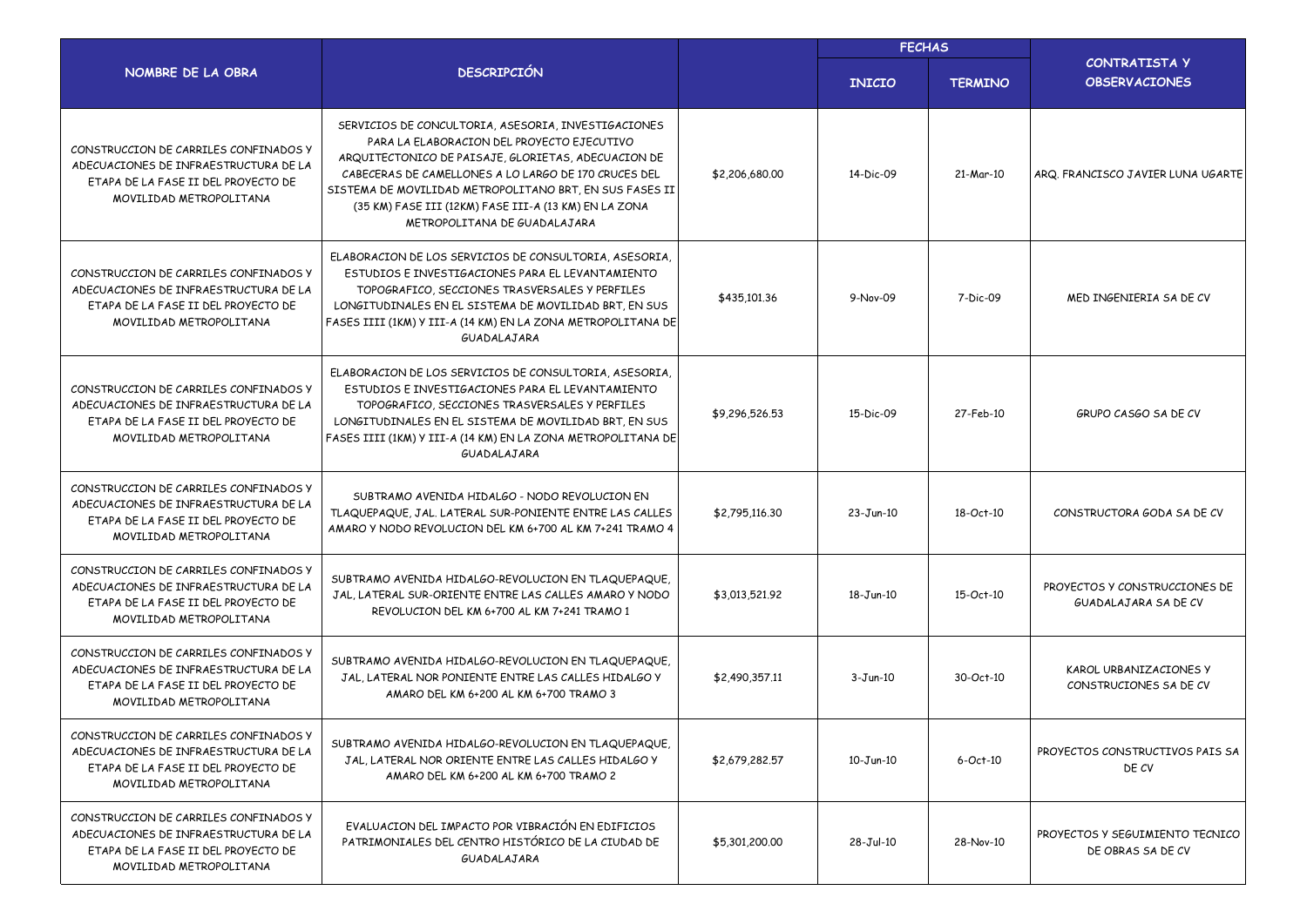|                                                                                                                                           |                                                                                                                                 |                 | <b>FECHAS</b> |                |                                                            |
|-------------------------------------------------------------------------------------------------------------------------------------------|---------------------------------------------------------------------------------------------------------------------------------|-----------------|---------------|----------------|------------------------------------------------------------|
| NOMBRE DE LA OBRA                                                                                                                         | <b>DESCRIPCIÓN</b>                                                                                                              |                 | <b>INICIO</b> | <b>TERMINO</b> | <b>CONTRATISTA Y</b><br><b>OBSERVACIONES</b>               |
| EQUIPAMIENTO PARA LA AUTOMATIZACION<br>DEL RECLUSORIO METROPOLITANO PUENTE<br>GRANDE, EN EL MUNICIPIO DE EL SALTO                         | EQUIPAMIENTO PARA LA AUTOMATIZACION DEL RECLUSORIO<br>METROPOLITANO PUENTE GRANDE, EN EL MUNICIPIO DE EL SALTO                  | \$43,007,611,91 | 6-Nov-09      | 5-Nov-10       | BREYSA CONSTRUCTORA SA DE CV                               |
| EQUIPAMIENTO PARA LA AUTOMATIZACION<br>DEL RECLUSORIO METROPOLITANO PUENTE<br>GRANDE, EN EL MUNICIPIO DE EL SALTO                         | INSTALACION DE LA INFRAESTRUCTURA DE VOZ Y DATOS                                                                                | \$98,425,970.13 | 23-Dic-09     | 31-Oct-10      | TEI CONSTRUCCION SA DE CV                                  |
| RESTAURACION Y CONSTRUCCION DEL<br>INMUEBLE ADQUIRIDO PARA ALBERGAR LAS<br>NUEVAS OFICINAS DE LA CONTRALORIA DEL<br><b>ESTADO</b>         | ELABORACION DE LOS SERVICIOS DE CONSULTORIA, ASESORIA,<br>ESTUDIOS E INVESTIGACIONES.                                           | \$1,376,914.00  | 10-Dic-09     | 14-Jul-10      | MTQ DE MEXICO SA DE CV                                     |
| RESTAURACION Y CONSTRUCCION DEL<br>INMUEBLE ADQUIRIDO PARA ALBERGAR LAS<br>NUEVAS OFICINAS DE LA CONTRALORIA DEL<br><b>ESTADO</b>         | REUBICACION DE OFICINAS PARA LA CONTRALORIA DEL ESTADO<br>DE JALISCO, COMPONENTE AIRE ACONDICIONADO                             | \$3,363,066.20  | 2-Mar-10      | 28-Sep-10      | <b>GRUPO CONSTRUCTOR</b><br>CONTEMPORANEO SA DE CV         |
| RESTAURACION Y CONSTRUCCION DEL<br>INMUEBLE ADQUIRIDO PARA ALBERGAR LAS<br>NUEVAS OFICINAS DE LA CONTRALORIA DEL<br><b>ESTADO</b>         | REUBICACION DE OFICINAS PARA LA CONTRALORIA DEL ESTADO<br>DE JALISCO, COMPONENTE VOZ Y DATOS                                    | \$2,022,408.71  | 11-Dic-09     | 18-Ago-10      | TECNOLOGIA COMPUTACIONAL SA DE<br>CV                       |
| RESTAURACION Y CONSTRUCCION DEL<br>INMUEBLE ADQUIRIDO PARA ALBERGAR LAS<br>NUEVAS OFICINAS DE LA CONTRALORIA DEL<br><b>ESTADO</b>         | REUBICACION DE OFICINAS PARA LA CONTRALORIA DEL ESTADO<br>DE JALISCO, COMPONENTE ELECTRICA                                      | \$6,128,350,73  | 10-Feb-10     | 21-Abr-10      | TORVI INGENIEROS SA DE CV                                  |
| RESTAURACION Y CONSTRUCCION DEL<br>INMUEBLE ADQUIRIDO PARA ALBERGAR LAS<br>NUEVAS OFICINAS DE LA CONTRALORIA DEL<br><b>ESTADO</b>         | REUBICACION DE OFICINAS PARA LA CONTRALORIA DEL ESTADO<br>DE JALISCO, COMPONENTE ESTRUCTURA DE CONCRETO Y<br>CIMENTACION        | \$16,095,134.45 | 24-Dic-09     | $1-Oct-10$     | OBRAS Y COMERCIALIZACION DE LA<br>CONSTRUCCION SA DE CV    |
| RESTAURACION Y CONSTRUCCION DEL<br>INMUEBLE ADQUIRIDO PARA ALBERGAR LAS<br>NUEVAS OFICINAS DE LA CONTRALORIA DEL<br><b>ESTADO</b>         | REUBICACION DE OFICINAS PARA LA CONTRALORIA DEL ESTADO<br>DE JALISCO, COMPONENTE ALBAÑILERIA Y ACABADOS                         | \$10,512,919.02 | 3-Mar-10      | $1-Oct-10$     | GRUPO JALISCO CONSTRUCTOR SA DE<br>СV                      |
| RESTAURACION Y CONSTRUCCION DEL<br>INMUEBLE ADQUIRIDO PARA ALBERGAR LAS<br>NUEVAS OFICINAS DE LA CONTRALORIA DEL<br><b>ESTADO</b>         | REUBICACION DE OFICINAS PARA LA CONTRALORIA DEL ESTADO<br>DE JALISCO, COMPONENTE HIDROSANITARIO                                 | \$2,393,346.29  | 28-Dic-09     | 14-Feb-10      | SISTEMAS ELECTRICOS INDUSTRIALES<br>Y COMERCIALES SA DE CV |
| RESTAURACION Y CONSTRUCCION DEL<br>INMUEBLE ADQUIRIDO PARA ALBERGAR LAS<br>NUEVAS OFICINAS DE LA CONTRALORIA DEL<br><b>ESTADO</b>         | REUBICACION DE OFICINAS PARA LA CONTRALORIA DEL ESTADO<br>DE JALISCO, COMPONENTE REDES CONTRAINCENDIOS                          | \$906,711.07    | 7-Dic-09      | 12-Nov-10      | <b>GOTOP CONSTRUCCIONES Y PROYECTOS</b><br>SA DE CV        |
| CONSTRUCCION DE CENTRO DE SALUD EN<br><b>TONALA</b>                                                                                       | CONSTRUCCION DE CENTRO DE SALUD EN TONALA                                                                                       | \$1,600,000.00  | 1-Ene-09      | 31-Dic-09      | H. AYUNTAMIENTO DE TONALA                                  |
| APOYO PARA LA CONSTRUCCION DE INMUEBLE<br>PARA SERVICIOS DE SALUD EN LA AGENCIA<br>SANTA CRUZ DE LA LOMA EN TLAJOMULCO DE<br><b>ZUÑGA</b> | APOYO PARA LA CONSTRUCCION DE INMUEBLE PARA SERVICIOS<br>DE SALUD EN LA AGENCIA SANTA CRUZ DE LA LOMA EN<br>TLAJOMULCO DE ZUÑGA | \$48,301.00     | 1-Ene-09      | 31-Dic-09      | H. AYUNTAMIENTO DE TLAJOMULCO<br>DE ZUÑIGA                 |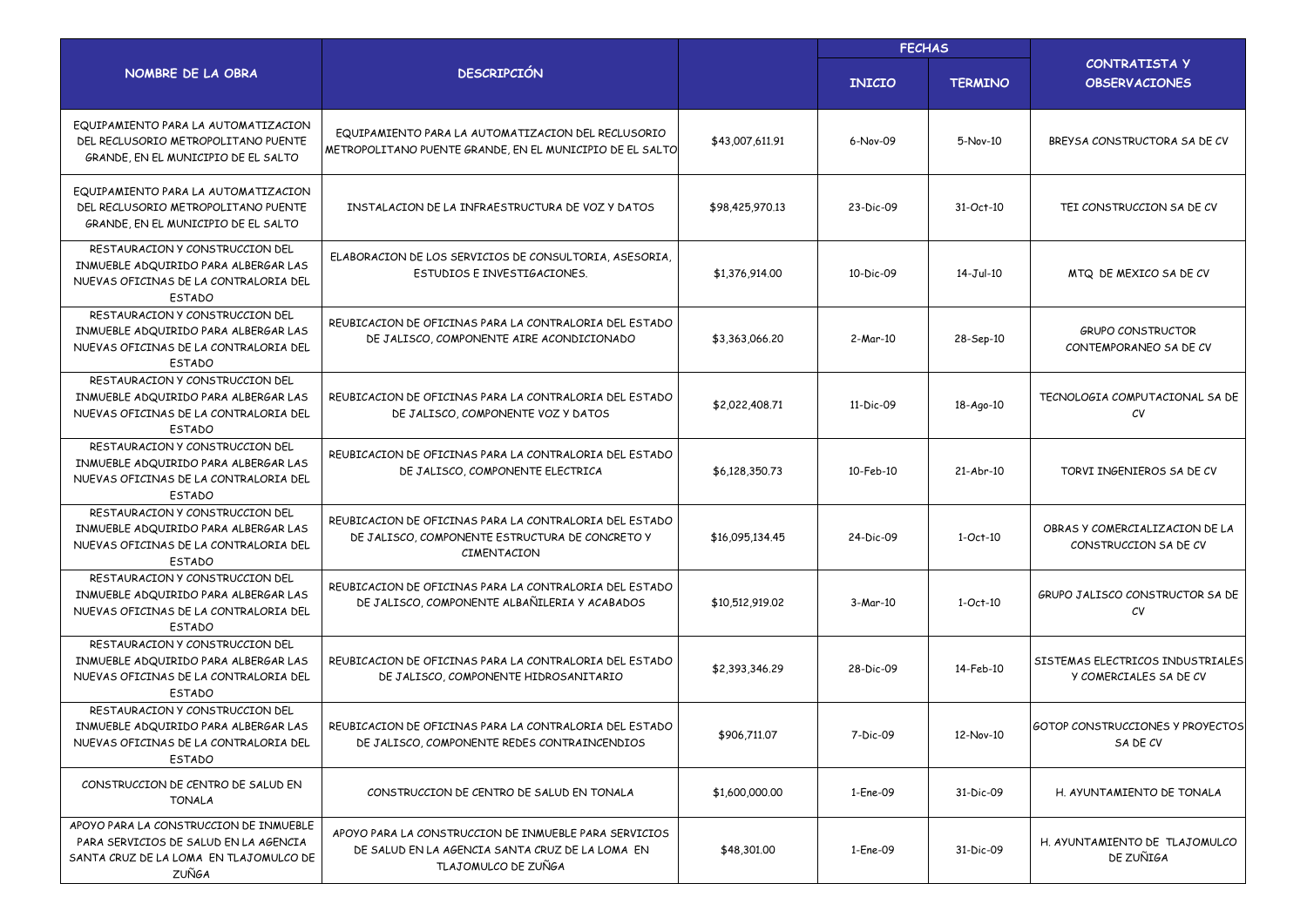|                                                                                                 |                                                                                                                                                          |                 | <b>FECHAS</b> |                |                                                       |
|-------------------------------------------------------------------------------------------------|----------------------------------------------------------------------------------------------------------------------------------------------------------|-----------------|---------------|----------------|-------------------------------------------------------|
| NOMBRE DE LA OBRA                                                                               | <b>DESCRIPCIÓN</b>                                                                                                                                       |                 | <b>INICIO</b> | <b>TERMINO</b> | <b>CONTRATISTA Y</b><br><b>OBSERVACIONES</b>          |
| CONSTRUCCION DE PUENTE EL JIHUITE                                                               | CONSTRUCCION                                                                                                                                             | \$22,840,322,77 | 14-Jul-09     | 1-Ene-10       | CONSTRUCTORA GODA SA DE CV                            |
| CONSTRUCCION DE PUENTE EL JIHUITE                                                               | TRABAJOS COMPLEMENTARIOS                                                                                                                                 | \$2,159,677.23  | 25-Mar-10     | $4 - Jun-10$   | POR ADMINISTRACION DE OBRAS<br>PUBLICAS               |
| PUENTES PEATONALES QUE SE UBICARAN EN<br>LAS PRINCIPALES VIALIDADES DE LA ZONA<br>METROPOLITANA | PUENTE PEATONAL SOBRE LA CARRETERA A CHAPALA FRENTE A LA<br>CALERA                                                                                       | \$6,241,531.86  | $2-Abr-08$    | 8-Sep-09       | SMD SUPERVISION Y CONSTRUCCION<br>SA DE CV            |
| PUENTES PEATONALES QUE SE UBICARAN EN<br>LAS PRINCIPALES VIALIDADES DE LA ZONA<br>METROPOLITANA | PUENTE PEATONAL SOBRE LA AV. LOPEZ MATEOS, FRENTE A PLAZA<br>PALOMAR EN LA COL. TULIPANES                                                                | \$8,057,515.30  | 15-Abr-08     | 24-Jun-09      | CIARCO CONSTRUCTORA SA DE CV                          |
| ACCESO SUR - AV. LOPEZ MATEOS                                                                   | TRABAJOS DE DETALLADO DE LOS PASOS A DESNIVEL DE<br>SOLECTRON Y SAN AGUSTIN EN LA PROLONGACION AV. LOPEZ<br><b>MATEOS</b>                                | \$1,000,524.86  | 17-Ago-09     | 29-Nov-09      | CONSTRUCCIONES CP SA DE CV                            |
| ACCESO SUR - AV. LOPEZ MATEOS                                                                   | 2DA ETADA DE RETORNO SAN ANTONIO, UBICADO EN LA AV.<br><b>LOPEZ MATEOS</b>                                                                               | \$27,744,244.02 | 13-Ene-06     | 30-Sep-10      | FAZORT Y COMPAÑÍA SA DE CV                            |
| PUENTE PEATONAL SOBRE LA AV. TONALA                                                             | TRABAJOS COMPLEMENTARIOS PARA LA TERMINACION DEL<br>PUENTE PEATONAL                                                                                      | \$1,327,493.77  | 3-Dic-07      | 17-Jul-08      | OBRA NUEVA SA DE CV                                   |
| CONSTRUCCION DEL CENTRO DE ATENCION<br>REGIONAL DE EMERGENCIAS EN EL MUNICIPIO<br>DE OCOTLAN    | EQUIPAMIENTO                                                                                                                                             | \$156,496.70    | 1-Ene-10      | 31-Dic-10      | RRS SA DE CV                                          |
| CONSTRUCCION DEL CENTRO DE ATENCION<br>REGIONAL DE EMERGENCIAS EN EL MUNICIPIO<br>DE OCOTLAN    | EQUIPAMIENTO                                                                                                                                             | \$276,867.87    | 1-Ene-10      | 31-Dic-10      | COMPUCAD                                              |
| CONSTRUCCION DEL CENTRO DE ATENCION<br>REGIONAL DE EMERGENCIAS EN EL MUNICIPIO<br>DE OCOTLAN    | REUBICACION DE OFICINAS PARA LA CONTRALORIA DEL ESTADO<br>DE JALISCO, COMPONENTE VOZ Y DATOS                                                             | \$4,167,812.96  | 10-Jun-09     | 12-Sep-10      | CONSTRUCCIONES ALSI SA DE CV                          |
| CONSTRUCCION DEL CENTRO DE ATENCION<br>REGIONAL DE EMERGENCIAS EN EL MUNICIPIO<br>DE OCOTLAN    | LICENCIAS DE USO DE SOFTWARE BI BITAM ARTHUS V6 R 114<br>PARA SER UTILIZADO EN EL SISTEMA EXISTENTE<br>DATAWAREHOUSE DE EMERGENCIAS 066 CARE DE OCOTLAN. | \$113,100.00    | 1-Ene-10      | 31-Dic-10      | GOPAC, SOLUCIONES INTEGRALES S.A.<br>DE C.V.          |
| CONSTRUCCION DEL CENTRO DE ATENCION<br>REGIONAL DE EMERGENCIAS EN EL MUNICIPIO<br>DE OCOTLAN    | "SUMINISTRO, INSTALACION Y PUESTA A PUNTO DE EQUIPO DE<br>REDES Y TELECOLUNICACIONES DE LOS CARE'S 066".                                                 | \$567,612.01    | 1-Ene-10      | 31-Dic-10      | SOLUCIONES INTELIGENTES<br>TECNOLOGICAS, S.A. DE C.V. |
| CONSTRUCCION DEL CENTRO DE ATENCION<br>REGIONAL DE EMERGENCIAS EN EL MUNICIPIO<br>DE AMECA      | EQUIPAMIENTO                                                                                                                                             | \$156,397.49    | 1-Ene-10      | 31-Dic-10      | RSS SA DE CV                                          |
| CONSTRUCCION DEL CENTRO DE ATENCION<br>REGIONAL DE EMERGENCIAS EN EL MUNICIPIO<br>DE AMECA      | EQUIPAMIENTO                                                                                                                                             | \$0.01          | 1-Ene-10      | 31-Dic-10      | GUTIERREZ PEREZ DIANA ERENDIRA                        |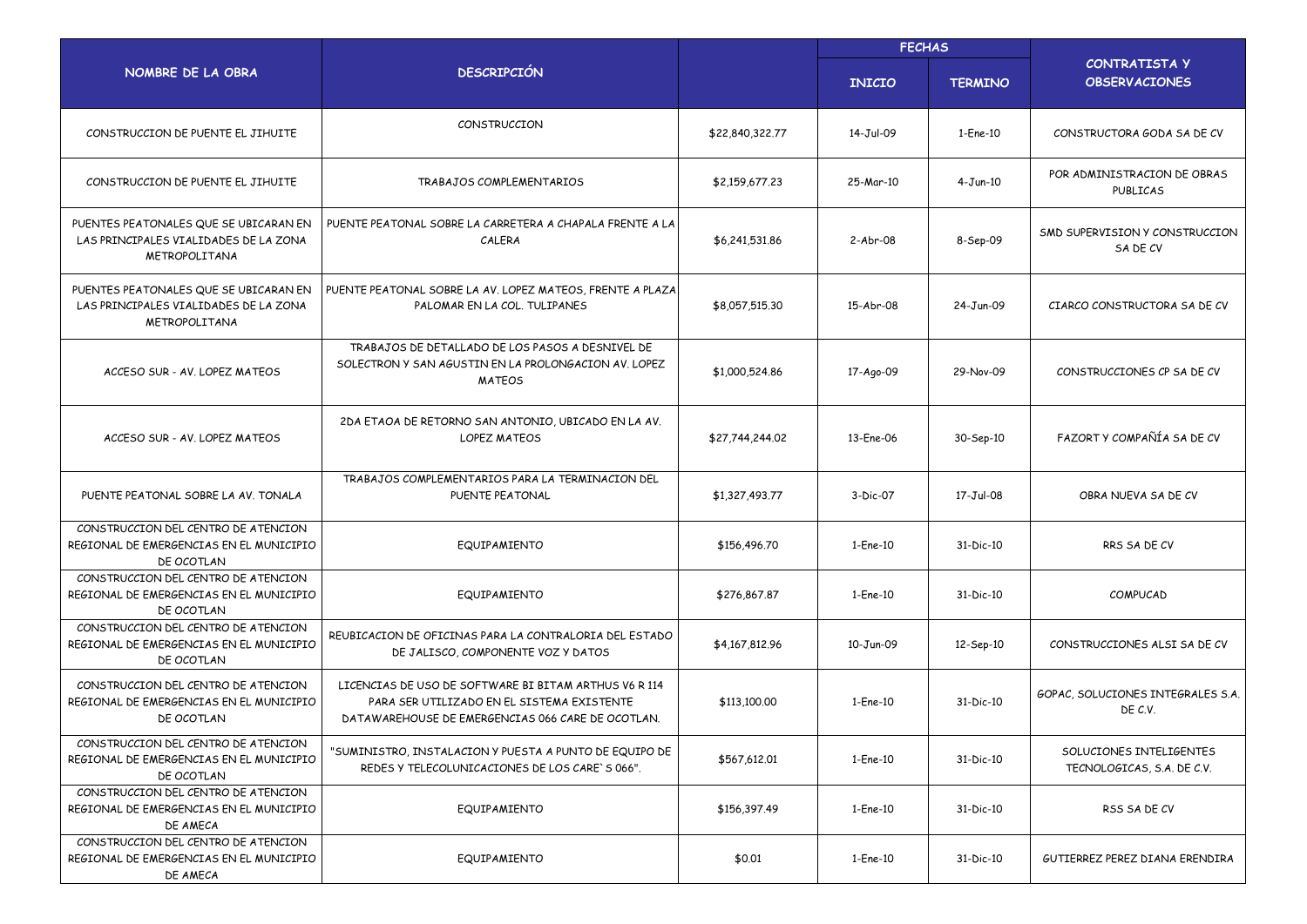|                                                                                            |                                                                                                                                                    |                  | <b>FECHAS</b> |                |                                                       |
|--------------------------------------------------------------------------------------------|----------------------------------------------------------------------------------------------------------------------------------------------------|------------------|---------------|----------------|-------------------------------------------------------|
| NOMBRE DE LA OBRA                                                                          | <b>DESCRIPCIÓN</b>                                                                                                                                 |                  | <b>INICIO</b> | <b>TERMINO</b> | <b>CONTRATISTA Y</b><br><b>OBSERVACIONES</b>          |
| CONSTRUCCION DEL CENTRO DE ATENCION<br>REGIONAL DE EMERGENCIAS EN EL MUNICIPIO<br>DE AMECA | EQUIPAMIENTO                                                                                                                                       | \$367,448.45     | 1-Ene-10      | 31-Dic-10      | COMPUCAD                                              |
| CONSTRUCCION DEL CENTRO DE ATENCION<br>REGIONAL DE EMERGENCIAS EN EL MUNICIPIO<br>DF AMFCA | REUBICACION DE OFICINAS PARA LA CONTRALORIA DEL ESTADO<br>DE JALISCO, COMPONENTE VOZ Y DATOS                                                       | \$5,235,084.82   | 28-May-09     | $2-Abr-10$     | CARSA GRUPO CONSTRUCTOR<br>INMOBILIARIOO SA DE CV     |
| CONSTRUCCION DEL CENTRO DE ATENCION<br>REGIONAL DE EMERGENCIAS EN EL MUNICIPIO<br>DE AMECA | LICENCIAS DE USO DE SOFTWARE BI BITAM ARTHUS V6 R 114<br>PARA SER UTILIZADO EN EL SISTEMA EXISTENTE<br>DATAWAREHOUSE DE EMERGENCIAS 066 CARE AMECA | \$67,860.00      | 1-Ene-10      | 31-Dic-10      | GOPAC, SOLUCIONES INTEGRALES S.A.<br>DE C.V.          |
| CONSTRUCCION DEL CENTRO DE ATENCION<br>REGIONAL DE EMERGENCIAS EN EL MUNICIPIO<br>DE AMECA | "SUMINISTRO, INSTALACION Y PUESTA A PUNTO DE EQUIPO DE<br>REDES Y TELECOMUNICACIONES DE LOS CARE'S 066":                                           | \$567,612.00     | 1-Ene-10      | 31-Dic-10      | SOLUCIONES INTELIGENTES<br>TECNOLOGICAS, S.A. DE C.V. |
| DESARROLLO DEL PROYECTO DE LA CIUDAD<br><b>JUDICIAL</b>                                    | ESTUDIOS Y SERVICIOS DE CONSULTORIA PARA LA REALIZACIÓN<br>DEL PROYECTO EJECUTIVO DE INGENIERIAS                                                   | \$9,062,000.00   | 1-Mar-07      | 13-Sep-10      | CONSTRUCTORA CAUTIN SA DE CV                          |
| DESARROLLO DEL PROYECTO DE LA CIUDAD<br><b>JUDICIAL</b>                                    | ESTUDIOS Y SERVICIOS DE CONSULTORIA PARA LA REALIZACIÓN<br>DEL PROYECTO ARQUITECTONICO                                                             | \$21,114,000.00  | 12-Feb-07     | 18-Oct-09      | ORGANIZACIÓN KORKO SA DE CV                           |
| DESARROLLO DEL PROYECTO DE LA CIUDAD<br><b>JUDICIAL</b>                                    | ESTUDIO DE ACCESIBILIDAD DE LA CIUDAD JUDICIAL DE JALISCO<br>EN CONJUNTO CON EL TRAMO DEL PERIFÉRICO ENTRE AV.<br>VALLARTA Y AV. GUADALUPE         | \$37,524.85      | 27-Feb-07     | 27-Mar-07      | FRANCISCO PEREZ Y ASOCIADOS SC                        |
| DESARROLLO DEL PROYECTO DE LA CIUDAD<br><b>JUDICIAL</b>                                    | TRABAJOS PREELIMINARES PARA LA PRIMERA ETAPA DE LA<br>CIUDAD JUDICIAL DEL ESTADO DE JALISCO                                                        | \$975,000.00     | 27-Feb-07     | 13-Mar-07      | TEI CONSTRUCCION SA DE CV                             |
| DESARROLLO DEL PROYECTO DE LA CIUDAD<br><b>JUDICIAL</b>                                    | CONSTRUCCIÓN DE LA CIMENTACION Y DE LA ESTRUCTURA DEL<br>NIVEL INFERIOR                                                                            | \$104,869,782.45 | 5-Mar-08      | 19-Sep-09      | OBRAS Y COMERCIALIZACION DE LA<br>CONSTRUCCION        |
| DESARROLLO DEL PROYECTO DE LA CIUDAD<br><b>JUDICIAL</b>                                    | SERVICIOS DE SUPERVISIÓN Y CONTROL DE CALIDAD PARA LA<br>PRIMERA ETAPA DE LA CIUDAD JUDICIAL.                                                      | \$9,827,875.55   | 16-Jun-08     | 31-Ene-10      | CINCO CONTEMPORANEA SA DE CV                          |
| DESARROLLO DEL PROYECTO DE LA CIUDAD<br>JUDICIAL                                           | CONSTRUCCION DE 2DA ETAPA DE ESTRUCTURA Y 1RA ETAPA DE<br>INSTALACIONES Y ACABADOS EN SOTANO Y PLANTA BAJA                                         | \$54,917,002.91  | 31-Dic-08     | 30-Nov-09      | CONSTRUCTORA RAL DE OCCIDENTE SA<br>DE CV             |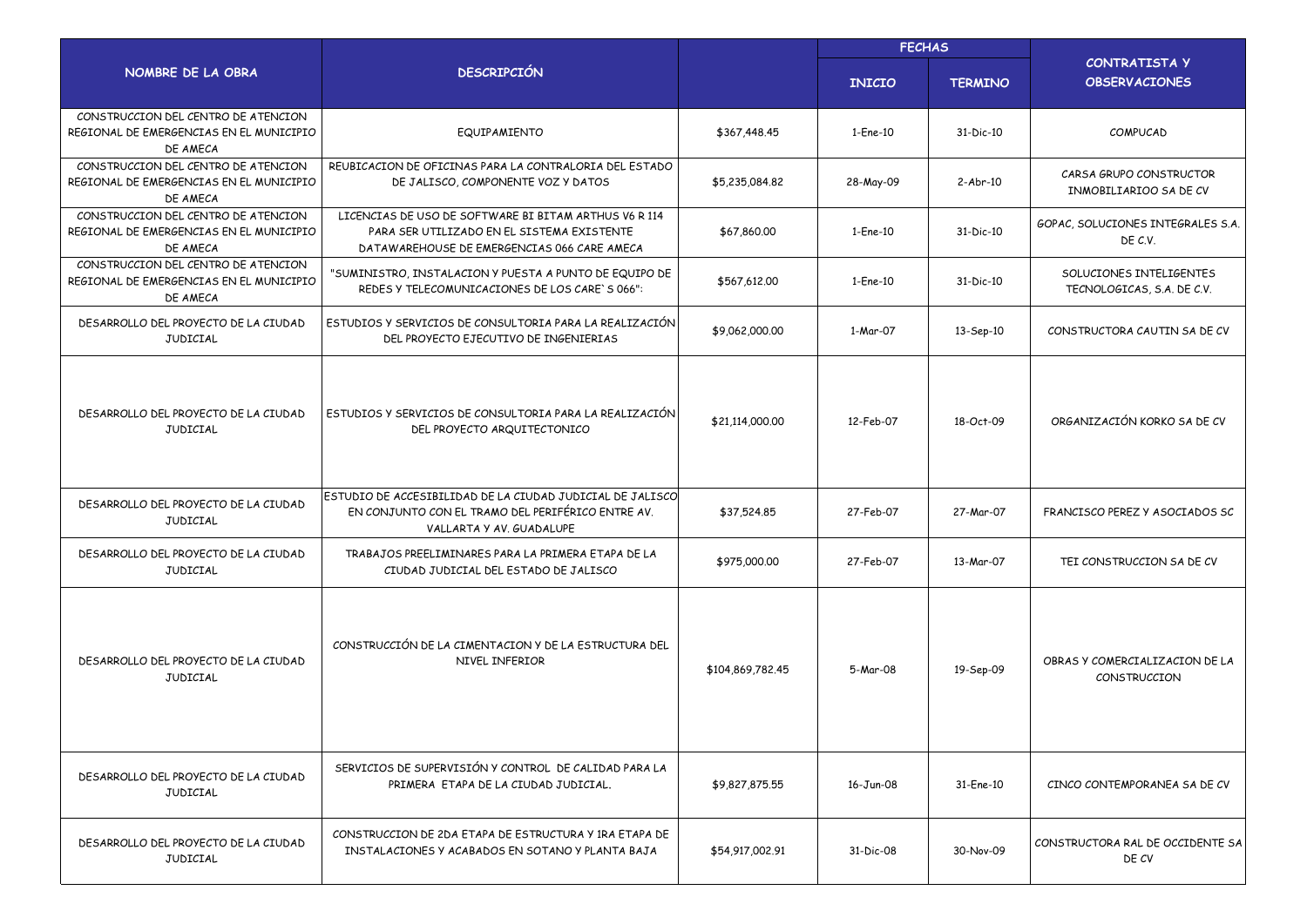|                                                         |                                                                                                           |                 | <b>FECHAS</b> |                 |                                                                  |
|---------------------------------------------------------|-----------------------------------------------------------------------------------------------------------|-----------------|---------------|-----------------|------------------------------------------------------------------|
| NOMBRE DE LA OBRA                                       | <b>DESCRIPCIÓN</b>                                                                                        |                 | <b>INICIO</b> | <b>TERMINO</b>  | CONTRATISTA Y<br><b>OBSERVACIONES</b>                            |
| DESARROLLO DEL PROYECTO DE LA CIUDAD<br><b>JUDICIAL</b> | OBRA PARA LA ELABORACION DE LA ALBAÑILERIA Y ACABADOS EN<br>PLANTA BAJA                                   | \$44,478,075.89 | 24-Abr-09     | $10 - Jul - 10$ | OBRAS Y COMERCIALIZACION DE LA<br>CONSTRUCCION SA DE CV          |
| DESARROLLO DEL PROYECTO DE LA CIUDAD<br>JUDICIAL        | OBRA PARA LA ELABORACION DE LA ALBAÑILERIA Y ACABADOS EN<br>PRIMER NIVEL                                  | \$45,105,831.50 | 14-May-09     | $5-Aqo-10$      | URBANIZADORA 2000 SA DE CV                                       |
| DESARROLLO DEL PROYECTO DE LA CIUDAD<br><b>JUDICIAL</b> | OBRA PARA LA INSTALACION ELECTRICA PARA EL EDIFICIO                                                       | \$17,330,364.40 | 13-May-09     | $21-Jul-10$     | GRUPO NOVA SA DE CV                                              |
| DESARROLLO DEL PROYECTO DE LA CIUDAD<br><b>JUDICIAL</b> | OBRA PARA LA INSTALACION DEL AIRE ACONDICIONADO PARA EL<br>EDIFICIO DE LA CIUDAD JUDICIAL (PRIMERA ETAPA) | \$52,620,005.68 | 1-Jun-09      | 21-Oct-10       | RRG INSTALACIONES Y<br>CONSTRUCCIONES ESPECIALIZADAS SA<br>DE CV |
| DESARROLLO DEL PROYECTO DE LA CIUDAD<br>JUDICIAL        | OBRA PARA LA INSTALACION HIDROSANITARIA PARA EL<br>EDIFICIO DE LA CIUDAD JUDICIAL                         | \$40,833,845.59 | 7-Jul-09      | 22-Sep-10       | RRG INSTALACIONES Y<br>CONSTRUCCIONES ESPECIALIZADAS SA<br>DE CV |
| DESARROLLO DEL PROYECTO DE LA CIUDAD<br>JUDICIAL        | CONSTRUCCION DE ACOMETIDA DE MEDIA TENSION EN 23 KVA                                                      | \$10,430,107.17 | 4-Ago-09      | 16-Ene-10       | TORVI INGENIEROS SA DE CV                                        |
| DESARROLLO DEL PROYECTO DE LA CIUDAD<br><b>JUDICIAL</b> | ADQUISICION E INTALACION DE 4 ELEVADORES                                                                  | \$3,300,043.00  | 8-Jun-09      | 7-Mar-10        | ADQUISICIONES A TRAVES DE LA<br>SECRETARIA DE ADMINISTRACION     |
| DESARROLLO DEL PROYECTO DE LA CIUDAD<br>JUDICIAL        | OBRA PARA LA INSTALACION DE VOZ Y DATOS PARA EL EDIFICIO<br>DE LA CIUDAD JUDICIAL                         | \$35,792,540.45 | 18-Sep-09     | 13-Ago-10       | SISTEMAS DIGITALES EN TELEFONIA,<br>S.A. DE C.V.                 |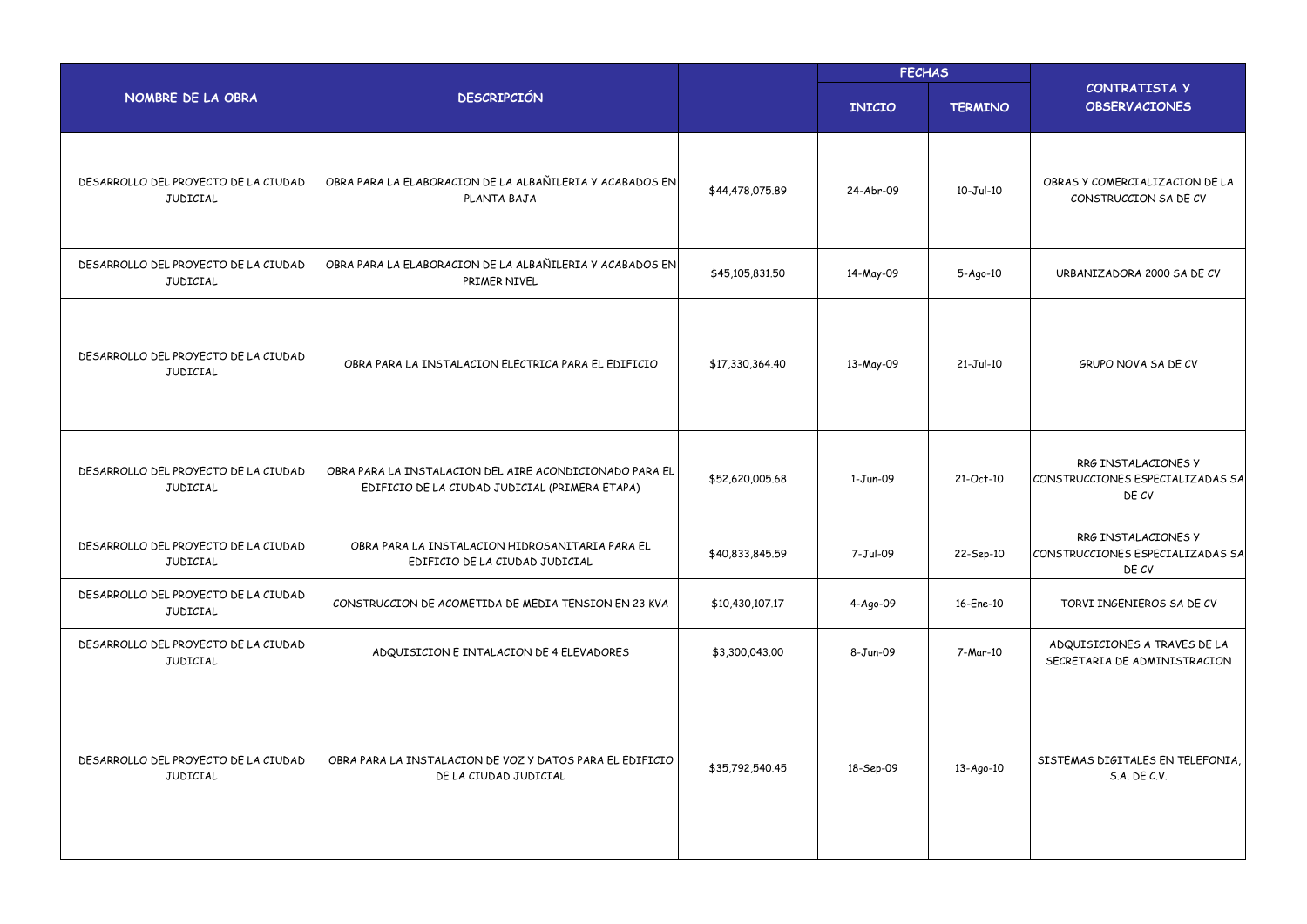|                                                         |                                                                                                                                                        |                 | <b>FECHAS</b>  |                |                                                                      |
|---------------------------------------------------------|--------------------------------------------------------------------------------------------------------------------------------------------------------|-----------------|----------------|----------------|----------------------------------------------------------------------|
| NOMBRE DE LA OBRA                                       | <b>DESCRIPCIÓN</b>                                                                                                                                     |                 | <b>INICIO</b>  | <b>TERMINO</b> | <b>CONTRATISTA Y</b><br><b>OBSERVACIONES</b>                         |
| DESARROLLO DEL PROYECTO DE LA CIUDAD<br>JUDICIAL        | ESCALERAS, CUBOS DE ELEVADORES Y RAMPA MINUSVALIDOS DE<br>CIUDAD JUDICIAL                                                                              | \$7,761,076.60  | 26-Mar-10      | $4-Ago-10$     | URBAPAV SA DE CV                                                     |
| DESARROLLO DEL PROYECTO DE LA CIUDAD<br><b>JUDICIAL</b> | INSTALACION ELECTRICA PARA SOTANO, PLANTA BAJA Y PRIMER<br>NIVEL 2DA. ETAPA DE TERMINACION DE CANALIZACIONES,<br>CABLEADOS Y ALIMENTACIONES GENERALES, | \$8,948,757.55  | $1-Jun-10$     | $31-Aqo-10$    | TORVI INGENIEROS SA DE CV                                            |
| DESARROLLO DEL PROYECTO DE LA CIUDAD<br>JUDICIAL        | CONSTRUCCION DE INSTALACION ELECTRICA INGRESO<br>EXPLANADA DE LA 3RA ETAPA DE LA CIUDAD JUDICIAL                                                       | \$2,552,559.72  | 18-Jun-10      | 28-Ago-10      | CONSTRUCTORA ELECTRICA 2000 SA DE<br>CV                              |
| DESARROLLO DEL PROYECTO DE LA CIUDAD<br><b>JUDICIAL</b> | CONSTRUCCION DE LA TERMINACION DE LA FACHADA PRINCIPAL.<br>FACHADA PONIENTE Y PLAFOND DE INGRESO PRINCPAL DE ÑA 3RA<br><b>ETAPA</b>                    | \$5,599,663,03  | $8 - Jun-10$   | 30-Sep-10      | GRUPO BUFETE ARQUITECTONICO SA<br>DE CV                              |
| DESARROLLO DEL PROYECTO DE LA CIUDAD<br><b>JUDICIAL</b> | TRABAJOS DE SISTEMA DE ILUMINACION PARA SOTANO, PLANTA<br>BAJA Y PRIMER NIVEL 3RA ETAPA,                                                               | \$16,113,075.03 | $11-Jun-10$    | 10-Sep-10      | RRG INSTALACIONES Y<br>CONSTRUCCIONES ESPECIALIZADAS SA<br>DE CV     |
| DESARROLLO DEL PROYECTO DE LA CIUDAD<br>JUDICIAL        | CONSTRUCCION DE VIALIDADES LATERALES Y<br>ESTACIONAMIENTO POSTERIOR DE LA 3RA ETAPA                                                                    | \$7,426,965.78  | $1-Jul-10$     | 8-Sep-10       | MARO PROYECTO Y EDIFICACION SA DE<br>CV                              |
| DESARROLLO DEL PROYECTO DE LA CIUDAD<br><b>JUDICIAL</b> | CONSTRUCCION DE OBRA CIVIL DE LA GRADERÍA, EXPLANADA DE<br>ACCESO Y JARDINERÍA DE LA 3RA ETAPA                                                         | \$6,383,180.39  | $5 - Jul - 10$ | 12-Sep-10      | CONSTRUCTORA NANTLI SA DE CV                                         |
| DESARROLLO DEL PROYECTO DE LA CIUDAD<br><b>JUDICIAL</b> | OBRAS COMPLEMENTARIAS PARA LA TERMINACION DE<br>ALBAÑILERIA Y ACABADOS DE PLANTA BAJA 2DA ETAPA                                                        | \$10,566,638.44 | $21-Jun-10$    | 18-Sep-10      | EDIFICACIONES PUERTO SA DE CV                                        |
| DESARROLLO DEL PROYECTO DE LA CIUDAD<br>JUDICIAL        | OBRAS COMPLEMENTARIAS PARA LA TERMINACION DE<br>ALBAÑILERIA Y ACABADOS DE PRIMER NIVEL                                                                 | \$8,341,662.41  | 22-Jun-10      | 19-Sep-10      | GRUPO BUFETE ARQUITECTONICO SA<br>DE CV                              |
| DESARROLLO DEL PROYECTO DE LA CIUDAD<br>JUDICIAL        | SEGUNDA ETAPA DE LA SUPERVISION Y CONTROL DE CALIDAD                                                                                                   | \$2,340,436.83  | $1-Feb-10$     | $31-Jul-10$    | CINCO CONTEMPORANEA SA DE CV                                         |
| DESARROLLO DEL PROYECTO DE LA CIUDAD<br>JUDICIAL        | CONSTRUCCION DE ALBAÑILERIA Y ACABADOS DEL AUDITORIO                                                                                                   | \$10,269,425.45 | $9-Aqo-10$     | 6-Dic-10       | MANTILLA & DELGADO ASOCIADOS, S.<br>DE R.L. DE C.V.                  |
| DESARROLLO DEL PROYECTO DE LA CIUDAD<br>JUDICIAL        | CONSTRUCCION DEL SISTEMA DE ILUMINACION PARA EL<br>SEGUNDO NIVEL                                                                                       | \$6,169,405.54  | 9-Ago-10       | $6-Dic-10$     | RRG INSTALACIONES Y<br>CONSTRUCCIONES ESPECIALIZADAS,<br>S.A. DE C.V |
| DESARROLLO DEL PROYECTO DE LA CIUDAD<br>JUDICIAL        | ACABADOS SEGUNDO NIVEL COMPONENTE ORIENTE                                                                                                              | \$10,374,722.61 | 23-Ago-10      | 20-Nov-10      | BUFETE ARQUITECTONICO SA DE CV                                       |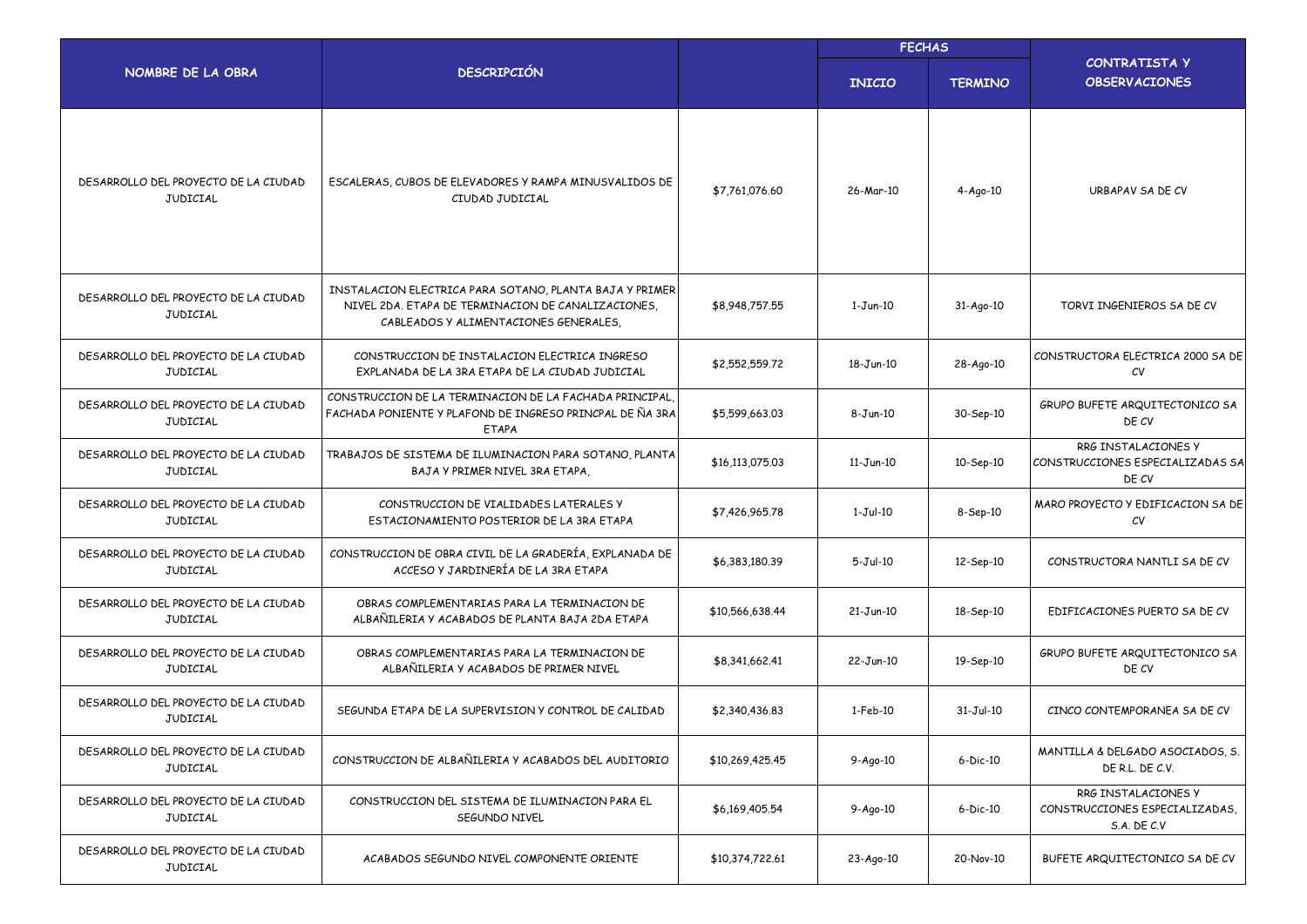|                                                                                                                                                                                                                                                                                  |                                                                                                                                                                                                                                                                            |                 | <b>FECHAS</b>   |                |                                                      |
|----------------------------------------------------------------------------------------------------------------------------------------------------------------------------------------------------------------------------------------------------------------------------------|----------------------------------------------------------------------------------------------------------------------------------------------------------------------------------------------------------------------------------------------------------------------------|-----------------|-----------------|----------------|------------------------------------------------------|
| NOMBRE DE LA OBRA                                                                                                                                                                                                                                                                | <b>DESCRIPCIÓN</b>                                                                                                                                                                                                                                                         |                 | <b>INICIO</b>   | <b>TERMINO</b> | <b>CONTRATISTA Y</b><br><b>OBSERVACIONES</b>         |
| DESARROLLO DEL PROYECTO DE LA CIUDAD<br><b>JUDICIAL</b>                                                                                                                                                                                                                          | ACABADOS SEGUNDO NIVEL COMPONENTE SUR                                                                                                                                                                                                                                      | \$11,264,016.21 | $23 - Ago - 10$ | 20-Nov-10      | KIPER SA DE CV                                       |
| DESARROLLO DEL PROYECTO DE LA CIUDAD<br><b>JUDICIAL</b>                                                                                                                                                                                                                          | ACABADOS SEGUNDO NIVEL COMPONENTE NORTE                                                                                                                                                                                                                                    | \$11,577,026.22 | $23 - Ago - 10$ | 20-Nov-10      | INGENIERIA Y SISTEMAS DE<br>INFRAESTRUCTURA SA DE CV |
| PERFORACIÓN DE POZO PROFUNDO EN LA<br>COMUNIDAD DE TIERRAS COLORADAS, ACATIC:<br>INCLUYE ESTUDIO GEOLOGICO DE LA<br>LOCALIZACIÓN DE AGUAS PROFUNDAS.<br>PERFORACIÓN Y AFORO, EQUIPAMIENTO<br>(EQUIPO DE BOMBEO)                                                                  | PERFORACIÓN DE POZO PROFUNDO EN LA COMUNIDAD DE<br>TIERRAS COLORADAS, ACATIC: INCLUYE ESTUDIO GEOLOGICO DE<br>LA LOCALIZACIÓN DE AGUAS PROFUNDAS, PERFORACIÓN Y AFORO,<br>EQUIPAMIENTO (EQUIPO DE BOMBEO)                                                                  | \$1,400,000.00  | 1-Ene-10        | 31-Dic-10      | H. AYUNTAMIENTO DE ACATIC                            |
| EQUIPAMIENTO DE PARQUE ECOLÓGICO EN<br>ACATIC (PRIMERA ETAPA): COMPRENDE LA<br>CONSTRUCCIÓN DE ANDADORES Y VIALIDADES<br>INTERNAS Y COLOCACIÓN EQUIPAMIENTO EN<br>EL PARQUE ECOLOGICO                                                                                            | EQUIPAMIENTO DE PARQUE ECOLÓGICO EN ACATIC (PRIMERA<br>ETAPA): COMPRENDE LA CONSTRUCCIÓN DE ANDADORES Y<br>VIALIDADES INTERNAS Y COLOCACIÓN EQUIPAMIENTO EN EL<br>PARQUE ECOLOGICO                                                                                         | \$1,600,000.00  | 1-Ene-10        | 31-Dic-10      | H. AYUNTAMIENTO DE ACATIC                            |
| COLOCACIÓN DE CONCRETO ASFALTICO EN EL<br>CAMINO SACACOSECHAS ACATIC-SANTA RITA<br>(PRIMERA ETAPA): INCLUYE LA COLOCACIÓN DE<br>CONCRETO HIDRAULICO F' C=300KG/CM2 POR<br>CALLES 16 DE SEPTIEMBRE Y ANDRES FIGUEROA<br>DENTRO DE LA CABECERA MUNICIPAL ACATIC<br>CON SUSTITUCIÓN | COLOCACIÓN DE CONCRETO ASFALTICO EN EL CAMINO<br>SACACOSECHAS ACATIC-SANTA RITA (PRIMERA ETAPA): INCLUYE<br>LA COLOCACIÓN DE CONCRETO HIDRAULICO F' C=300KG/CM2 POR<br>CALLES 16 DE SEPTIEMBRE Y ANDRES FIGUEROA DENTRO DE LA<br>CABECERA MUNICIPAL ACATIC CON SUSTITUCIÓN | \$2,600,000.00  | 1-Ene-10        | 31-Dic-10      | H. AYUNTAMIENTO DE ACATIC                            |
| CONSTRUCCIÓN DE COLECTOR EN LA AGENCIA<br>MUNICIPAL DE LOS VOLCANES, ATENGUILLO<br>(PROYECTO EJECUTIVO EXISTENTE EN CEA)                                                                                                                                                         | CONSTRUCCIÓN DE COLECTOR EN LA AGENCIA MUNICIPAL DE LOS<br>VOLCANES, ATENGUILLO (PROYECTO EJECUTIVO EXISTENTE EN<br>CEA)                                                                                                                                                   | \$5,450,000.00  | 1-Ene-10        | 31-Dic-10      | H. AYUNTAMIENTO DE ATENGUILLO                        |
| CONSTRUCCIÓN DE DOS KILOMETROS DE<br>CARRETERA DE LAS MARGARITAS A LA<br>COMUNIDAD DE AGUA CALIENTE, EN<br>ATOTONILCO EL ALTO                                                                                                                                                    | CONSTRUCCIÓN DE DOS KILOMETROS DE CARRETERA DE LAS<br>MARGARITAS A LA COMUNIDAD DE AGUA CALIENTE, EN<br>ATOTONILCO EL ALTO                                                                                                                                                 | \$1,100,000.00  | 1-Ene-10        | 31-Dic-10      | H. AYUNTAMIENTO DE ATOTONILCO EL<br><b>ALTO</b>      |
| CONSTRUCCIÓN DE 9 KILOMETROS DE<br>CARRETERA DE SAN FRANCISCO DE ASÍS A SAN<br>AGUSTÍN EN ATOTONILCO EL ALTO                                                                                                                                                                     | CONSTRUCCIÓN DE 9 KILOMETROS DE CARRETERA DE SAN<br>FRANCISCO DE ASÍS A SAN AGUSTÍN EN ATOTONILCO EL ALTO                                                                                                                                                                  | \$5,000,000.00  | 1-Ene-10        | 31-Dic-10      | H. AYUNTAMIENTO DE ATOTONILCO EL<br><b>ALTO</b>      |
| EMPASTADO DEL CAMPO 2 DEL PARQUE<br>REGIONAL DE LOS SABINOS EN ATOTONILCO EL<br><b>ALTO</b>                                                                                                                                                                                      | EMPASTADO DEL CAMPO 2 DEL PARQUE REGIONAL DE LOS<br>SABINOS EN ATOTONILCO EL ALTO                                                                                                                                                                                          | \$700,000.00    | 1-Ene-10        | 31-Dic-10      | H. AYUNTAMIENTO DE ATOTONILCO EL<br><b>ALTO</b>      |
| CONSTRUCCIÓN DE LA CASA DE LA SALUD EN LA<br>COMUNIDAD DE "SAN SEBASTIAN" EN EL<br>MUNICIPIO DE ATOYAC.                                                                                                                                                                          | CONSTRUCCIÓN DE LA CASA DE LA SALUD EN LA COMUNIDAD DE<br>"SAN SEBASTIAN" EN EL MUNICIPIO DE ATOYAC.                                                                                                                                                                       | \$223,350.37    | 1-Ene-10        | 31-Dic-10      | H. AYUNTAMIENTO DE ATOYAC                            |
| CONSTRUCCIÓN DE LA CASA DE LA SALUD EN LA<br>COMUNIDAD "DE LOS AMOLES" EN EL<br>MUNICIPIO DE ATOYAC, JALISCO.                                                                                                                                                                    | CONSTRUCCIÓN DE LA CASA DE LA SALUD EN LA COMUNIDAD "DE<br>LOS AMOLES" EN EL MUNICIPIO DE ATOYAC, JALISCO.                                                                                                                                                                 | \$500,700.37    | 1-Ene-10        | 31-Dic-10      | H. AYUNTAMIENTO DE ATOYAC                            |
| CONSTRUCCIÓN FÍSICA DE LA CASA DE LA<br>SALUD EN LA DELEGACIÓN DE PONCITLÁN, DEL<br>MUNICIPIO DE ATOYAC, JALISCO                                                                                                                                                                 | CONSTRUCCIÓN FÍSICA DE LA CASA DE LA SALUD EN LA<br>DELEGACIÓN DE PONCITLÁN, DEL MUNICIPIO DE ATOYAC,<br><b>JALISCO</b>                                                                                                                                                    | \$450,650.37    | 1-Ene-10        | 31-Dic-10      | H. AYUNTAMIENTO DE ATOYAC                            |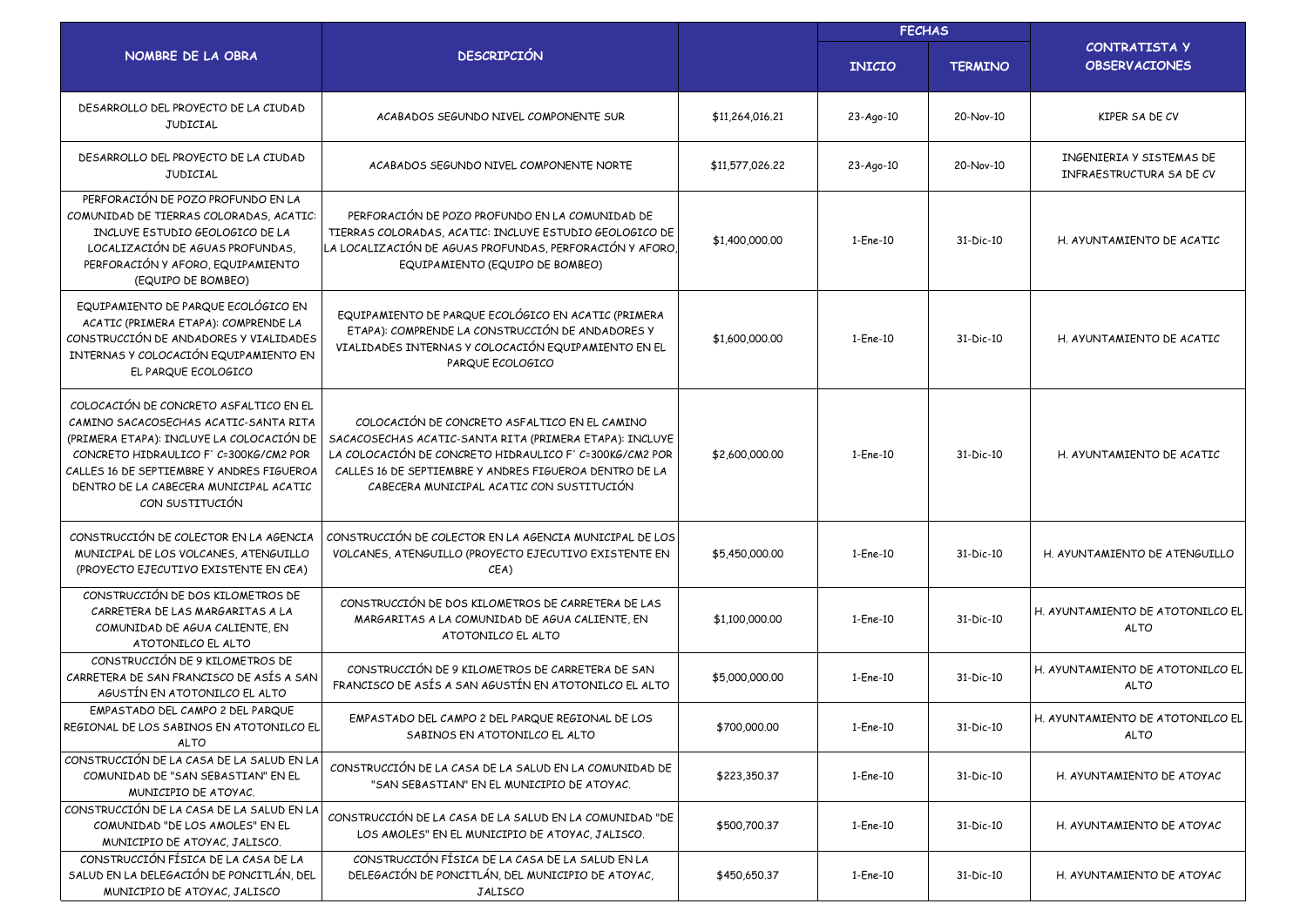|                                                                                                                                                                                                                                                                                   |                                                                                                                                                                                                                                                                             |                | <b>FECHAS</b> |                |                                                |
|-----------------------------------------------------------------------------------------------------------------------------------------------------------------------------------------------------------------------------------------------------------------------------------|-----------------------------------------------------------------------------------------------------------------------------------------------------------------------------------------------------------------------------------------------------------------------------|----------------|---------------|----------------|------------------------------------------------|
| NOMBRE DE LA OBRA                                                                                                                                                                                                                                                                 | <b>DESCRIPCIÓN</b>                                                                                                                                                                                                                                                          |                | <b>INICIO</b> | <b>TERMINO</b> | CONTRATISTA Y<br><b>OBSERVACIONES</b>          |
| ALUMBRADO INGRESO SUR, DEL MUNICIPIO DE<br>AUTLÁN DE NAVARRO (DUCTOS SUBTERRÁNEOS<br>PARA ALOJAR EL CABLEADO NECESARIO QUE<br>ABASTECER DE ENERGÍA ELÉCTRICA A LÁMPARAS<br>TIPO OV GALAXY DE VSAP, LAS CUALES ESTARÁN<br>DISTRIBUIDAS DE MANERA SIMÉTRICA)                        | ALUMBRADO INGRESO SUR, DEL MUNICIPIO DE AUTLÁN DE<br>NAVARRO (DUCTOS SUBTERRÁNEOS PARA ALOJAR EL CABLEADO<br>NECESARIO QUE ABASTECER DE ENERGÍA ELÉCTRICA A LÁMPARAS<br>TIPO OV GALAXY DE VSAP, LAS CUALES ESTARÁN DISTRIBUIDAS<br>DE MANERA SIMÉTRICA)                     | \$3,003,298.30 | 1-Ene-10      | 31-Dic-10      | H. AYUNTAMIENTO DE AUTLAN DE<br><b>NAVARRO</b> |
| RED DE AGUA POTABLE Y TOMAS<br>DOMICILIARIAS EN LA CALLE ALLENDE, (ENTRE<br>GUADALUPE VICTORIA Y LÓPEZ RAYÓN) EN LA<br>LOCALIDAD EL CHANTE, MUNICIPIO DE AUTLÁN<br>DE NAVARRO: EL PROYECTO INCLUYE TRABAJOS<br>DE TRAZO Y NIVELACIÓN PARA TUBERÍA.<br>EXCAVACIONES CON MAQUINARIA | RED DE AGUA POTABLE Y TOMAS DOMICILIARIAS EN LA CALLE<br>ALLENDE, (ENTRE GUADALUPE VICTORIA Y LÓPEZ RAYÓN) EN LA<br>LOCALIDAD EL CHANTE, MUNICIPIO DE AUTLÁN DE NAVARRO: EL<br>PROYECTO INCLUYE TRABAJOS DE TRAZO Y NIVELACIÓN PARA<br>TUBERÍA, EXCAVACIONES CON MAQUINARIA | \$421,408,00   | 1-Ene-10      | 31-Dic-10      | H. AYUNTAMIENTO DE AUTLAN DE<br><b>NAVARRO</b> |
| CONSTRUCCIÓN DE CONCRETO HIDRÁULICO EN<br>LA CALLE FELIPE URIBE (ENTRE GUADALUPE<br>VICTORIA Y BOULEVARD COAJINQUE), EN<br>AUTLÁN DE NAVARRO: LA OBRA INCLUYE<br>TRABAJOS PRELIMINARES COMO EL TRAZO Y LA<br>NIVELACIÓN EL RETIRO DE EMPEDRADO.<br>TERRACERÍAS, CORTE DE 20 CMS   | CONSTRUCCIÓN DE CONCRETO HIDRÁULICO EN LA CALLE FELIPE<br>URIBE (ENTRE GUADALUPE VICTORIA Y BOULEVARD COAJINQUE),<br>EN AUTLÁN DE NAVARRO: LA OBRA INCLUYE TRABAJOS<br>PRELIMINARES COMO EL TRAZO Y LA NIVELACIÓN EL RETIRO DE<br>EMPEDRADO, TERRACERÍAS, CORTE DE 20 CMS   | \$2,345,926.41 | 1-Ene-10      | 31-Dic-10      | H. AYUNTAMIENTO DE AUTLAN DE<br><b>NAVARRO</b> |
| CONSTRUCCIÓN DE PAVIMENTO DE CONCRETO<br>HIDRÁULICO EN LA CALLE ÁLVARO OBREGÓN, DE<br>LA CALLE MARIANO BARCENAS A LA CALLE<br>CORREGIDORA, (RUPTURA DE PAVIMENTO<br>ASFALTICO ACTUAL, CONFORMACIÓN DE BASE)<br>COLOCACIÓN DE CONCRETO HIDRÁULICO)                                 | CONSTRUCCIÓN DE PAVIMENTO DE CONCRETO HIDRÁULICO EN LA<br>CALLE ÁLVARO OBREGÓN, DE LA CALLE MARIANO BARCENAS A LA<br>CALLE CORREGIDORA. (RUPTURA DE PAVIMENTO ASFALTICO<br>ACTUAL, CONFORMACIÓN DE BASE Y COLOCACIÓN DE CONCRETO<br>HIDRÁULICO)                             | \$1,415,984.52 | 1-Ene-10      | 31-Dic-10      | H. AYUNTAMIENTO DE AUTLAN DE<br><b>NAVARRO</b> |
| UNIDAD DE RECREACIÓN Y DEPORTE EN<br>AYOTLÁN, JALISCO. (CREACIÓN DE UN ESPACIO<br>FÍSICO EQUIPADO PARA LA PRÁCTICA DE<br>DIVERSAS ACTIVIDADES DEPORTIVAS, ASÍ<br>COMO DE CONVIVENCIA Y ESPARCIMIENTO)<br>SOCIAL Y FAMILIAR                                                        | UNIDAD DE RECREACIÓN Y DEPORTE EN AYOTLÁN, JALISCO.<br>(CREACIÓN DE UN ESPACIO FÍSICO EQUIPADO PARA LA PRÁCTICA<br>DE DIVERSAS ACTIVIDADES DEPORTIVAS, ASÍ COMO DE<br>CONVIVENCIA Y ESPARCIMIENTO) SOCIAL Y FAMILIAR                                                        | \$3,293,570.00 | 1-Ene-10      | 31-Dic-10      | H. AYUNTAMIENTO DE AYUTLA                      |
| PAVIMENTACIÓN DE CARRETERA "LA SIERRA",<br>EN AYUTLA, JALISCO. (MODERNIZACIÓN DE<br>CAMINO, CON TRAZO TOPOGRÁFICO, OBRAS<br>HIDRÁULICAS, PROYECTO DE RASANTE,<br>ENCARPETAMIENTO ASFÁLTICO, SEÑALIZACIÓN<br>DE OBRAS)                                                             | PAVIMENTACIÓN DE CARRETERA "LA SIERRA", EN AYUTLA,<br>JALISCO. (MODERNIZACIÓN DE CAMINO, CON TRAZO<br>TOPOGRÁFICO, OBRAS HIDRÁULICAS, PROYECTO DE RASANTE,<br>ENCARPETAMIENTO ASFÁLTICO, SEÑALIZACIÓN DE OBRAS)                                                             | \$5,000,000.00 | 1-Ene-10      | 31-Dic-10      | H. AYUNTAMIENTO DE AYUTLA                      |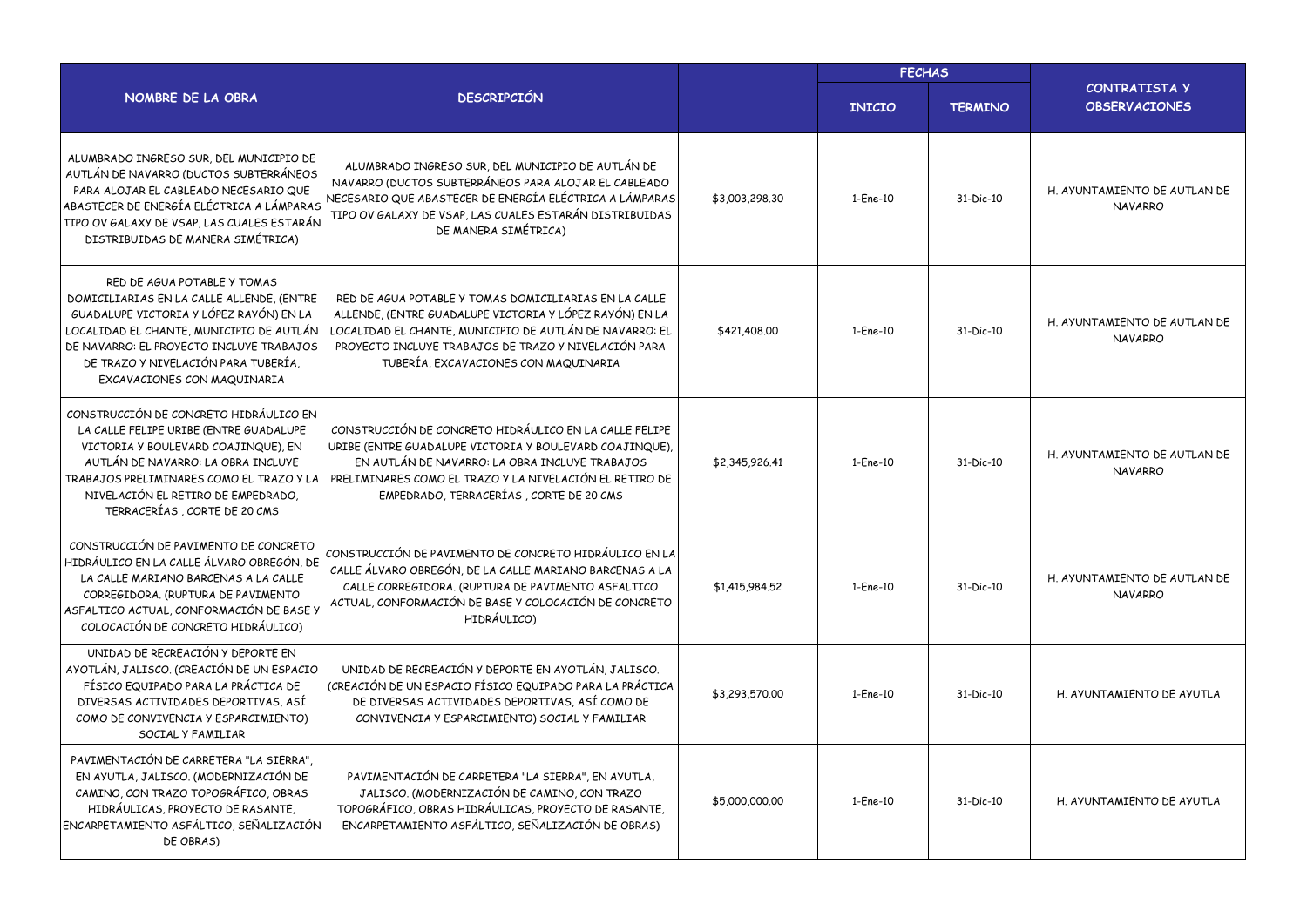|                                                                                                                                                                                                                                                                                   |                                                                                                                                                                                                                                                                                                                                                               |                | <b>FECHAS</b> |                |                                              |
|-----------------------------------------------------------------------------------------------------------------------------------------------------------------------------------------------------------------------------------------------------------------------------------|---------------------------------------------------------------------------------------------------------------------------------------------------------------------------------------------------------------------------------------------------------------------------------------------------------------------------------------------------------------|----------------|---------------|----------------|----------------------------------------------|
| NOMBRE DE LA OBRA                                                                                                                                                                                                                                                                 | <b>DESCRIPCIÓN</b>                                                                                                                                                                                                                                                                                                                                            |                | <b>INICIO</b> | <b>TERMINO</b> | <b>CONTRATISTA Y</b><br><b>OBSERVACIONES</b> |
| PERFORACIÓN Y EQUIPAMIENTO DE POZO<br>PROFUNDO EN LA COMUNIDAD DE MEZQUITIC,<br>EN EL MUNICIPIO DE BOLAÑOS. (SE PERFORARÁ<br>UN POZO PROFUNDO DE 180 METROS, SE<br>EQUIPARÁ CON BOMBA Y ARRANCADOR, MUFA,<br>INTERRUPTORES, POSTES, CABLEADO, PERMISOS<br>DE CFE, DEPÓSITO DE 100 | PERFORACIÓN Y EQUIPAMIENTO DE POZO PROFUNDO EN LA<br>COMUNIDAD DE MEZQUITIC, EN EL MUNICIPIO DE BOLAÑOS. (SE<br>PERFORARÁ UN POZO PROFUNDO DE 180 METROS, SE EQUIPARÁ<br>CON BOMBA Y ARRANCADOR, MUFA, INTERRUPTORES, POSTES,<br>CABLEADO, PERMISOS DE CFE, DEPÓSITO DE 100                                                                                   | \$3,250,000.00 | 1-Ene-10      | 31-Dic-10      | H. AYUNTAMIENTO DE BOLAÑOS                   |
| RENOVACIÓN PARQUE "LA MILAGROSA", EN<br>CHAPALA, JALISCO (RENOVACIÓN DE 22,607<br>MTS2 DE PARQUE QUE INCLUYE JARDINERIA,<br>ILUMINACIÓN, MOBILIARIO, LA CONSTRUCCIÓN<br>DE 3678 MTS2 DE ANDADORES PEATONALES)                                                                     | RENOVACIÓN PARQUE "LA MILAGROSA", EN CHAPALA, JALISCO<br>(RENOVACIÓN DE 22,607 MTS2 DE PARQUE QUE INCLUYE<br>JARDINERIA, ILUMINACIÓN, MOBILIARIO, LA CONSTRUCCIÓN DE<br>3678 MTS2 DE ANDADORES PEATONALES)                                                                                                                                                    | \$5,000,000.00 | 1-Ene-10      | 31-Dic-10      | H. AYUNTAMIENTO DE CHAPALA                   |
| CONSTRUCCIÓN DEL MALECÓN "SAN ANTONIO<br>TLAYACAPAN", EN EL MUNICIPIO DE CHAPALA<br>JALISCO. (CONSTRUCCIÓN DE UN MALECÓN<br>MODERNO, EQUIPADO CON ÁREAS DE<br>ESPARCIMIENTO, DE JUEGOS INFANTILES CON<br>UNA SUPERFICIE APROXIMADA DE 4.900 MTS2<br>CON 7 METROS DE ANCHO PARA P  | CONSTRUCCIÓN DEL MALECÓN "SAN ANTONIO TLAYACAPAN", EN<br>EL MUNICIPIO DE CHAPALA, JALISCO, (CONSTRUCCIÓN DE UN<br>MALECÓN MODERNO, EQUIPADO CON ÁREAS DE ESPARCIMIENTO<br>DE JUEGOS INFANTILES CON UNA SUPERFICIE APROXIMADA DE<br>4,900 MTS2 CON 7 METROS DE ANCHO PARA P                                                                                    | \$8,000,000.00 | 1-Ene-10      | 31-Dic-10      | H. AYUNTAMIENTO DE CHAPALA                   |
| REHABILITACIÓN DE LA RED DE ENERGÍA<br>ELÉCTRICA EN LA COMUNIDAD DE "EL AGUA<br>CALIENTE", EN EL MUNICIPIO DE CHIMALTITÁN.<br>(SE REHABILITARÁ LA RED PARA DOTAR DE<br>SERVICIOS DE BAJA Y ALTA TENSIÓN A LOS<br>BENEFICIARIOS DE LA CALLE PEDRO MORENO DE<br>ESTA COMUNIDAD)     | REHABILITACIÓN DE LA RED DE ENERGÍA ELÉCTRICA EN LA<br>COMUNIDAD DE "EL AGUA CALIENTE", EN EL MUNICIPIO DE<br>CHIMALTITÁN. (SE REHABILITARÁ LA RED PARA DOTAR DE<br>SERVICIOS DE BAJA Y ALTA TENSIÓN A LOS BENEFICIARIOS DE<br>LA CALLE PEDRO MORENO DE ESTA COMUNIDAD)                                                                                       | \$750,000.00   | 1-Ene-10      | 31-Dic-10      | H. AYUNTAMIENTO DE CHIMALTITAN               |
| CONSTRUCCIÓN DEL PUENTE VEHÍCULAR "EL<br>DURAZNITO", EN EL MUNICIPIO DE<br>CHIMALTITÁN, JALISCO. (SE CONTEMPLA<br>CONSTRUIR UN PUENTE VEHÍCULAR DE 4.00<br>METROS DE ANCHO POR 19.50 METROS DE<br>LARGO.)                                                                         | CONSTRUCCIÓN DEL PUENTE VEHÍCULAR "EL DURAZNITO", EN EL<br>MUNICIPIO DE CHIMALTITÁN, JALISCO. (SE CONTEMPLA<br>CONSTRUIR UN PUENTE VEHÍCULAR DE 4.00 METROS DE ANCHO<br>POR 19.50 METROS DE LARGO.)                                                                                                                                                           | \$1,600,000.00 | 1-Ene-10      | 31-Dic-10      | H. AYUNTAMIENTO DE CHIMALTITAN               |
| PAVIMENTACIÓN CON CONCRETO HIDRÁULICO<br>DE CALLE NICÓLAS BRAVO, EN EL MUNICIPIO DE<br>COCULA, JALISCO.                                                                                                                                                                           | PAVIMENTACIÓN CON CONCRETO HIDRÁULICO DE CALLE NICÓLAS<br>BRAVO, EN EL MUNICIPIO DE COCULA, JALISCO.                                                                                                                                                                                                                                                          | \$2,550,000.00 | 1-Ene-10      | 31-Dic-10      | H. AYUNTAMIENTO DE COCULA                    |
| CONSTRUCCIÓN DE LA UNIDAD DEPORTIVA<br>EJIDO DE LA COMUNIDAD. AGUA CALIENTE,<br>DICHA UNIDAD DEBE DE SER DOTADA CON 2<br>VOLEIBOL, ÁREA INFANTIL RECREATIVA, UNA<br>ÁREA VERDE, BAÑOS Y                                                                                           | "AGUA CALIENTE", EN TERRENO DONADO POR EL CONSTRUCCIÓN DE LA UNIDAD DEPORTIVA "AGUA CALIENTE", EN<br>TERRENO DONADO POR EL EJIDO DE LA COMUNIDAD. AGUA<br>CALIENTE, DICHA UNIDAD DEBE DE SER DOTADA CON 2 CANCHAS<br>CANCHAS DE USOS MÚLTIPLES, UNA CANCHA DE DE USOS MÚLTIPLES, UNA CANCHA DE VOLEIBOL, ÁREA INFANTIL<br>RECREATIVA, UNA ÁREA VERDE, BAÑOS Y | \$887,500.00   | 1-Ene-10      | 31-Dic-10      | H. AYUNTAMIENTO DE COCULA                    |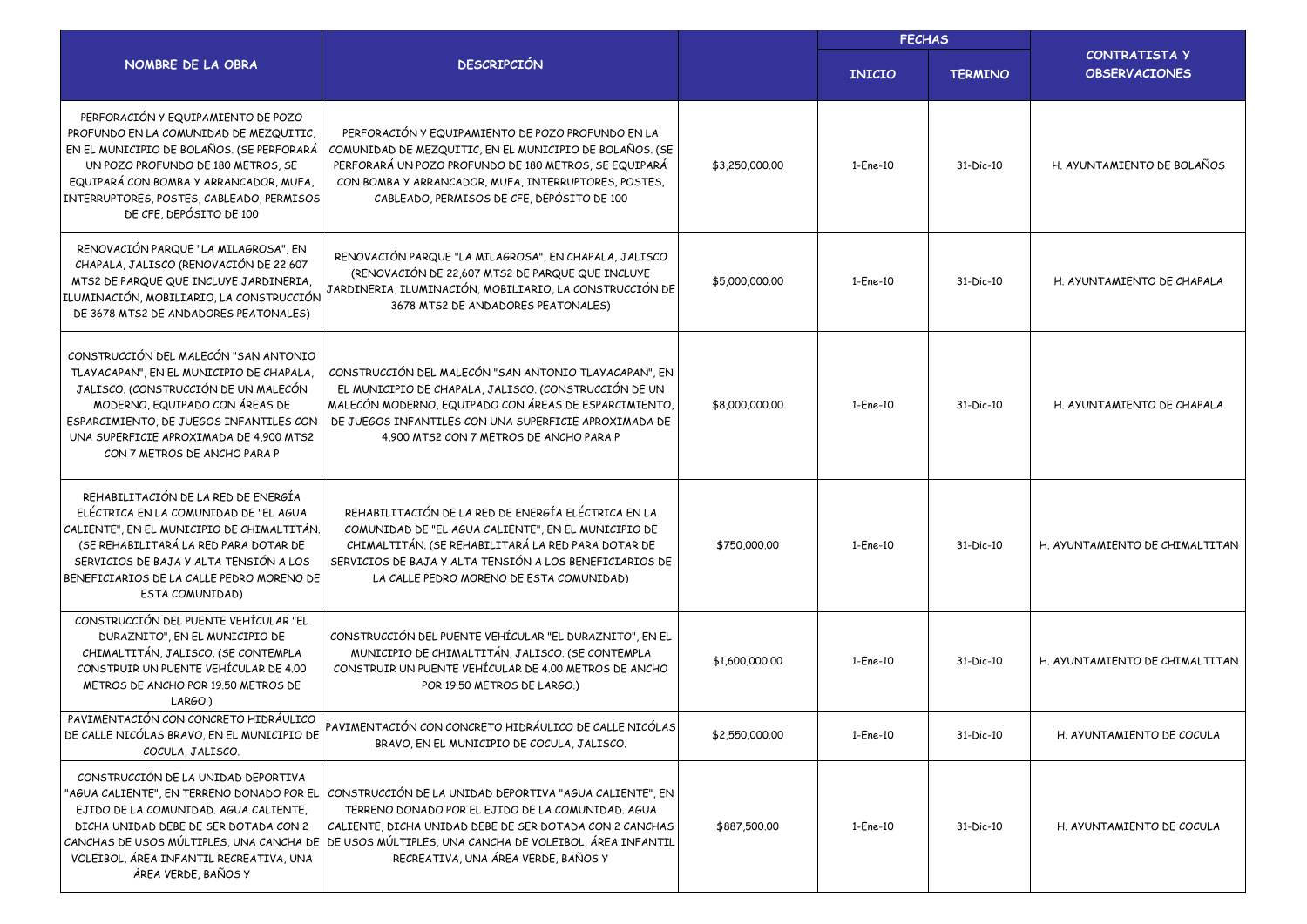|                                                                                                                                                                                                                                                                                   |                                                                                                                                                                                                                                                                             |                | <b>FECHAS</b> |                |                                                         |
|-----------------------------------------------------------------------------------------------------------------------------------------------------------------------------------------------------------------------------------------------------------------------------------|-----------------------------------------------------------------------------------------------------------------------------------------------------------------------------------------------------------------------------------------------------------------------------|----------------|---------------|----------------|---------------------------------------------------------|
| NOMBRE DE LA OBRA                                                                                                                                                                                                                                                                 | <b>DESCRIPCIÓN</b>                                                                                                                                                                                                                                                          |                | <b>INICIO</b> | <b>TERMINO</b> | <b>CONTRATISTA Y</b><br><b>OBSERVACIONES</b>            |
| CONSTRUCCIÓN DE UNA UNIDAD DEPORTIVA EN<br>TERRENO ADQUIRIDO POR EL AYUNTAMIENTO,<br>DICHA UNIDAD DEBE DE SER DOTADA CON 2<br>CANCHAS DE USOS MÚLTIPLES. UNA CANCHA DE<br>VOLEIBOL, ÁREA INFANTIL RECREATIVA, UNA<br>ÁREA VERDE, ÁREA DE COMEDORES, DOS<br>CANCHAS DE FÚTBOL SOCC | CONSTRUCCIÓN DE UNA UNIDAD DEPORTIVA EN TERRENO<br>ADQUIRIDO POR EL AYUNTAMIENTO, DICHA UNIDAD DEBE DE SER<br>DOTADA CON 2 CANCHAS DE USOS MÚLTIPLES, UNA CANCHA DE<br>VOLEIBOL, ÁREA INFANTIL RECREATIVA, UNA ÁREA VERDE, ÁREA<br>DE COMEDORES, DOS CANCHAS DE FÚTBOL SOCC | \$5,000,000.00 | $1-Fne-10$    | 31-Dic-10      | H. AYUNTAMIENTO DE COCULA                               |
| SE CONSTRUIRA EL EDIFICIO EDUCATIVO PARA<br>EL CECYTEJ EN COLOTLÁN, JAL; INCLUYENDO EL<br>ÁREA ADMINISTRATIVA, AULAS, BIBLIOTECA,<br>SANITARIOS, ÁREAS COMUNES Y ÁREA DE<br>INGRESO.                                                                                              | SE CONSTRUIRA EL EDIFICIO EDUCATIVO PARA EL CECYTEJ EN<br>COLOTLÁN, JAL; INCLUYENDO EL ÁREA ADMINISTRATIVA, AULAS,<br>BIBLIOTECA, SANITARIOS, ÁREAS COMUNES Y ÁREA DE INGRESO.                                                                                              | \$2,600,000.00 | 1-Ene-10      | 31-Dic-10      | H. AYUNTAMIENTO DE COLOTLAN                             |
| SE CONSTRUIRA LA PRIMERA ETAPA DE UNA<br>BIBLIOTECA EN LA PREPARATORIA REGIONAL DE<br>COLOTLÁN Y CONSTARA DE DOS CENTROS DE<br>COMPUTO CON LA CAPACIDAD PARA 45<br>PERSONAS CADA UNO, SE CONSTRUIRAN DOS<br>ÁREAS DE LIBROS DE 30 00 METROS CUADRADOS<br>CADA UNO, SE CREARA UN   | SE CONSTRUIRA LA PRIMERA ETAPA DE UNA BIBLIOTECA EN LA<br>PREPARATORIA REGIONAL DE COLOTLÁN Y CONSTARA DE DOS<br>CENTROS DE COMPUTO CON LA CAPACIDAD PARA 45 PERSONAS<br>CADA UNO, SE CONSTRUIRAN DOS ÁREAS DE LIBROS DE 30 00<br>METROS CUADRADOS CADA UNO, SE CREARA UN   | \$525,000.00   | 1-Ene-10      | 31-Dic-10      | H. AYUNTAMIENTO DE COLOTLAN                             |
| SE LEVANTARA UN KILOMETRO DE CARPETA<br>ASFALTICA, SE REHABILITARA LA BASE<br>HIDRAULICA, SE REECARPETARA UN KILOMETRO<br>CON CARPETA DE CONCRETO ASFALTICO EN<br>CALIENTE, SE REALIZARA UN RIEGO DE SELLO<br>EN LA TOTALIDAD DEL TRAMO, SE SEÑALIZARA<br>CON PINTURA PARA TRAFIC | SE LEVANTARA UN KILOMETRO DE CARPETA ASFALTICA, SE<br>REHABILITARA LA BASE HIDRAULICA, SE REECARPETARA UN<br>KILOMETRO CON CARPETA DE CONCRETO ASFALTICO EN<br>CALIENTE, SE REALIZARA UN RIEGO DE SELLO EN LA TOTALIDAD<br>DEL TRAMO, SE SEÑALIZARA CON PINTURA PARA TRAFIC | \$7,850,000,00 | 1-Ene-10      | 31-Dic-10      | H. AYUNTAMIENTO DE COLOTLAN                             |
| CONSTRUCCIÓN DE UNA UNIDAD DEPORTIVA<br>QUE CONTENGA ESPACIOS APROPIADOS PARA EL<br>DESEMPEÑO DE DIFERENTES DISCIPLINAS<br>DEPORTIVAS, FÚTBOL, FÚTBOL RÁPIDO,<br>BASQUETBOL, VOLEYBOL, ATLETISMO,<br>FRONTON, NATACIÓN Y TAE-KWON-DO, ENTRE<br>OTRAS.                             | CONSTRUCCIÓN DE UNA UNIDAD DEPORTIVA QUE CONTENGA<br>ESPACIOS APROPIADOS PARA EL DESEMPEÑO DE DIFERENTES<br>DISCIPLINAS DEPORTIVAS, FÚTBOL, FÚTBOL RÁPIDO,<br>BASQUETBOL, VOLEYBOL, ATLETISMO, FRONTON, NATACIÓN Y<br>TAE-KWON-DO, ENTRE OTRAS.                             | \$3,000,000.00 | 1-Ene-10      | 31-Dic-10      | H. AYUNTAMIENTO DE CONCEPCION DE<br><b>BUENOS AIRES</b> |
| CONSTRUCCIÓN DE UNA CASA DE SALUD RURAL<br>LA CUAL CUENTE CON LOS ESPACIOS<br>NECESARIOS Y APROPIADOS PARA QUE LA<br>POBLACIÓN RECIBA UNA ATENCIÓN MÉDICA<br>BÁSICA OPORTUNA, LAS ÁREAS PRINCIPALES<br>QUE SE NECESITAN SON: CONSULTORIO, SALA<br>DE ESPERA, FARMACIA Y SERVICIO  | CONSTRUCCIÓN DE UNA CASA DE SALUD RURAL, LA CUAL CUENTE<br>CON LOS ESPACIOS NECESARIOS Y APROPIADOS PARA QUE LA<br>POBLACIÓN RECIBA UNA ATENCIÓN MÉDICA BÁSICA OPORTUNA.<br>LAS ÁREAS PRINCIPALES QUE SE NECESITAN SON: CONSULTORIO<br>SALA DE ESPERA, FARMACIA Y SERVICIO  | \$500,000.00   | 1-Ene-10      | 31-Dic-10      | H. AYUNTAMIENTO DE CONCEPCION DE<br><b>BUENOS AIRES</b> |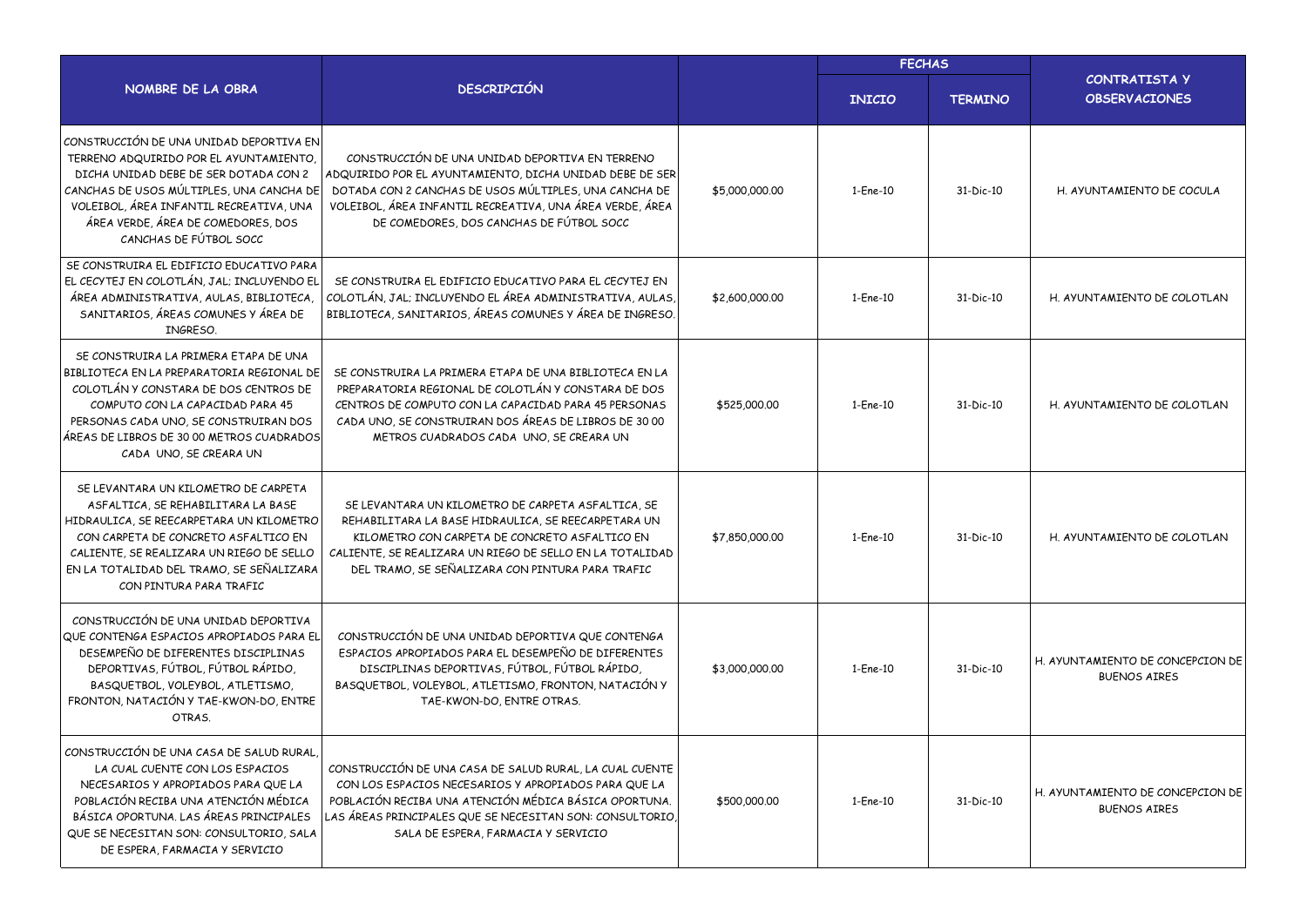|                                                                                                                                                                                                                                                                                   | <b>DESCRIPCIÓN</b>                                                                                                                                                                                                                                                          |                | <b>FECHAS</b> |                |                                                         |
|-----------------------------------------------------------------------------------------------------------------------------------------------------------------------------------------------------------------------------------------------------------------------------------|-----------------------------------------------------------------------------------------------------------------------------------------------------------------------------------------------------------------------------------------------------------------------------|----------------|---------------|----------------|---------------------------------------------------------|
| NOMBRE DE LA OBRA                                                                                                                                                                                                                                                                 |                                                                                                                                                                                                                                                                             |                | <b>INICIO</b> | <b>TERMINO</b> | CONTRATISTA Y<br><b>OBSERVACIONES</b>                   |
| CONSTRUCCIÓN DE LOCALES COMERCIALES ASÍ<br>COMO ÁREAS COMUNES, SERVICIOS<br>SANITARIOS, ENTRE OTROS, PARA PROPICIAR EL<br>COMERCIO LOCAL.                                                                                                                                         | CONSTRUCCIÓN DE LOCALES COMERCIALES ASÍ COMO ÁREAS<br>COMUNES, SERVICIOS SANITARIOS, ENTRE OTROS, PARA<br>PROPICIAR EL COMERCIO LOCAL.                                                                                                                                      | \$900,000.00   | 1-Ene-10      | 31-Dic-10      | H. AYUNTAMIENTO DE CONCEPCION DE<br><b>BUENOS AIRES</b> |
| CONSTRUIR INSTALACIONES ADECUADAS PARA<br>UNA ESTANCIA DE INFANTES, CON LOS<br>ESPACIOS PROPIOS PARA LA SALA INFANTIL,<br>SALA AUDIOVISUAL Y DIDÁCTICA, ESPACIOS<br>PARA ACTIVIDADES AL AIRE LIBRE.<br>ENFERMERÍA, DORMITORIOS, ENTRE OTROS,<br>QUE PUEDAN BRINDAR COMODIDAD, FUN | CONSTRUIR INSTALACIONES ADECUADAS PARA UNA ESTANCIA<br>DE INFANTES, CON LOS ESPACIOS PROPIOS PARA LA SALA<br>INFANTIL, SALA AUDIOVISUAL Y DIDÁCTICA, ESPACIOS PARA<br>ACTIVIDADES AL AIRE LIBRE, ENFERMERÍA, DORMITORIOS, ENTRE<br>OTROS, QUE PUEDAN BRINDAR COMODIDAD, FUN | \$1,000,000.00 | 1-Ene-10      | 31-Dic-10      | H. AYUNTAMIENTO DE CONCEPCION DE<br><b>BUENOS AIRES</b> |
| SE CONSTRUIRÁN CANCHAS DE FUT-BOL.<br>VOLIBOL, BÁSQUETBOL, FRONTÓN, JUEGOS<br>INFANTILES, NÚCLEO DE SERVICIOS                                                                                                                                                                     | SE CONSTRUIRÁN CANCHAS DE FUT-BOL, VOLIBOL, BÁSQUETBOL,<br>FRONTÓN, JUEGOS INFANTILES, NÚCLEO DE SERVICIOS                                                                                                                                                                  | \$4,000,000.00 | 1-Ene-10      | 31-Dic-10      | H. AYUNTAMIENTO DE CUAUTITLAN DE<br>GARCIA BARRAGAN     |
| SE CONSTRUIRÁ UN AUDITORIO, REALIZANDO<br>LA MECÁNICA DE CIMIENTOS QUE SERVIRÁ<br>PARA EVENTOS CULTURALES Y EDUCATIVOS                                                                                                                                                            | SE CONSTRUIRÁ UN AUDITORIO, REALIZANDO LA MECÁNICA DE<br>CIMIENTOS QUE SERVIRÁ PARA EVENTOS CULTURALES Y<br><b>EDUCATIVOS</b>                                                                                                                                               | \$3,000,000.00 | 1-Ene-10      | 31-Dic-10      | H. AYUNTAMIENTO DE CUAUTITLAN DE<br>GARCIA BARRAGAN     |
| CONSTRUCCIÓN DE LA PRESA LAS CODORNICES<br>FASE Nº 1. (PROYECTO EXISTENTE EN SEDER)                                                                                                                                                                                               | CONSTRUCCIÓN DE LA PRESA LAS CODORNICES FASE Nº 1.<br>(PROYECTO EXISTENTE EN SEDER)                                                                                                                                                                                         | \$4,036,352.06 | 1-Ene-10      | 31-Dic-10      | H. AYUNTAMIENTO DE CUAUTLA                              |
| CONSTRUCCIÓN DE CASA DE LA CULTURA                                                                                                                                                                                                                                                | CONSTRUCCIÓN DE CASA DE LA CULTURA                                                                                                                                                                                                                                          | \$2,300,000.00 | 1-Ene-10      | 31-Dic-10      | H. AYUNTAMIENTO DE EJUTLA                               |
| RED DE AGUA POTABLE, RED DE DRENAJE,<br>PAVIMENTO DE EMPEDRADO CON HUELLAS DE<br>CONCRETO.                                                                                                                                                                                        | RED DE AGUA POTABLE, RED DE DRENAJE, PAVIMENTO DE<br>EMPEDRADO CON HUELLAS DE CONCRETO.                                                                                                                                                                                     | \$4,734,985.00 | 1-Ene-10      | 31-Dic-10      | H. AYUNTAMIENTO DE EL LIMON                             |
| EXTENCIÓN DE LA LINEA DE MEDIA TENSIÓN DE<br>VOLTAJE DE OPERACIÓN 10 KV, 2 FASES - 2<br>FASES, 13, 2KV, 240/120 V INSTALACIÓN DE 1<br>TRANSFORMADOR DE 10KVA 2 FASES<br>AUTOCORREGIDO, 13200 KV. 240 240/120 V, PARA<br>EL SUMINISTRO DE ENERGÍA ELECTRIA A<br>USUARIOS.          | EXTENCIÓN DE LA LINEA DE MEDIA TENSIÓN DE VOLTAJE DE<br>OPERACIÓN 10 KV, 2 FASES - 2 FASES, 13, 2KV, 240/120 V<br>INSTALACIÓN DE 1 TRANSFORMADOR DE 10KVA 2 FASES<br>AUTOCORREGIDO, 13200 KV, 240 240/120 V, PARA EL SUMINISTRO<br>DE ENERGÍA ELECTRIA A USUARIOS.          | \$66,794.00    | 1-Ene-10      | 31-Dic-10      | H. AYUNTAMIENTO DE HUEJUQUILLA<br>EL ALTO               |
| REHABILITACIÓN CONSTRUCIÓN DE<br>BANQUETAS, REHABILITACIÓN DE FACHADAS<br>SEÑALIZACIÓN HORIZONTAL Y VERTICAL                                                                                                                                                                      | REHABILITACIÓN CONSTRUCIÓN DE BANQUETAS,<br>REHABILITACIÓN DE FACHADAS, SEÑALIZACIÓN HORIZONTAL Y<br>VERTICAL                                                                                                                                                               | \$5,800,000.00 | 1-Ene-10      | 31-Dic-10      | H. AYUNTAMIENTO DE HUEJUQUILLA<br>EL ALTO               |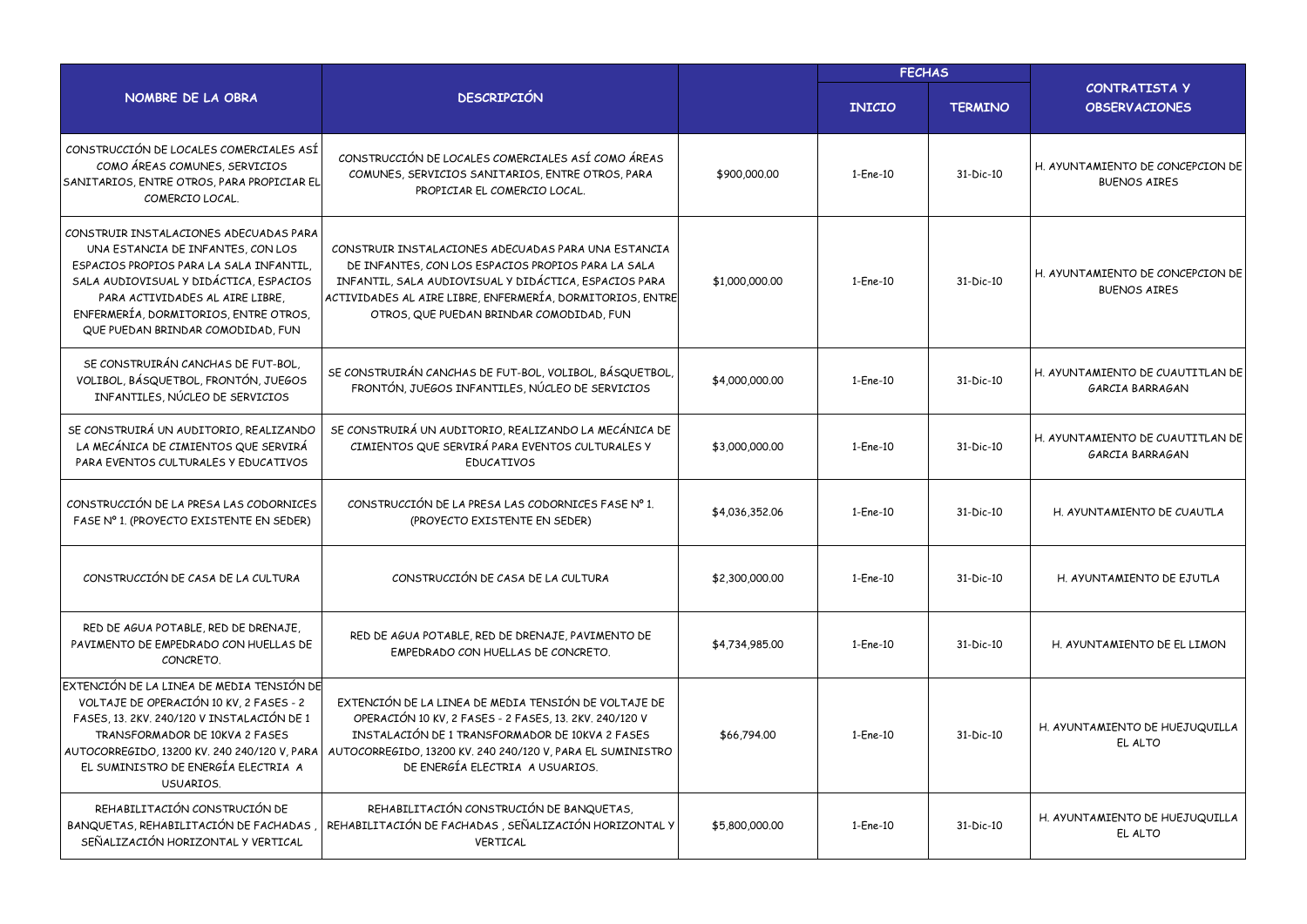|                                                                                                                                                                                                                                                                                  | <b>DESCRIPCIÓN</b>                                                                                                                                                                                                                                                         |                | <b>FECHAS</b> |                |                                           |
|----------------------------------------------------------------------------------------------------------------------------------------------------------------------------------------------------------------------------------------------------------------------------------|----------------------------------------------------------------------------------------------------------------------------------------------------------------------------------------------------------------------------------------------------------------------------|----------------|---------------|----------------|-------------------------------------------|
| NOMBRE DE LA OBRA                                                                                                                                                                                                                                                                |                                                                                                                                                                                                                                                                            |                | <b>INICIO</b> | <b>TERMINO</b> | CONTRATISTA Y<br><b>OBSERVACIONES</b>     |
| EXTENCIÓN DE LA LINEA DE MEDIA TENSIÓN DE<br>VOLTAJE DE OPERACIÓN 13.2 KV, 2 FASES -<br>3HILOS, INSTALACIÓN DE 2<br>TRANSFORMADORES DE LOS 10 Y 15 KVA 2<br>FASES, 13200KV. 240/120 V. PARA EL<br>SUMINISTRO DE ENERGÍA ELECTRICA A<br>USUARIOS.                                 | EXTENCIÓN DE LA LINEA DE MEDIA TENSIÓN DE VOLTAJE DE<br>OPERACIÓN 13.2 KV, 2 FASES -3HILOS, INSTALACIÓN DE 2<br>TRANSFORMADORES DE LOS 10 Y 15 KVA 2 FASES, 13200KV. 240/120<br>V. PARA EL SUMINISTRO DE ENERGÍA ELECTRICA A USUARIOS.                                     | \$288,753.04   | 1-Ene-10      | 31-Dic-10      | H. AYUNTAMIENTO DE HUEJUQUILLA<br>EL ALTO |
| LINEA DE CONDUCCIÓN DE AGUA DE 1160.87<br>METROS, PARA ABASTECER EL USO DOMESTICO,<br>EL CUAL SE ABASTECERÁ DE LA PRESA<br>JACALITOS, Y CONECTARA A LA LINEA DE<br>DISTRIBUCIÓN EXISTENTE, SE UTILIZARA<br>TUBERIA DE PVC HIDRÁULICO RD 32.5 DE 50 MM<br>DE DIAMETRO Y 20 METROS | LINEA DE CONDUCCIÓN DE AGUA DE 1160.87 METROS, PARA<br>ABASTECER EL USO DOMESTICO, EL CUAL SE ABASTECERÁ DE LA<br>PRESA JACALITOS, Y CONECTARA A LA LINEA DE DISTRIBUCIÓN<br>EXISTENTE, SE UTILIZARA TUBERIA DE PVC HIDRÁULICO RD 32.5<br>DE 50 MM DE DIAMETRO Y 20 METROS | \$151,985.00   | 1-Ene-10      | 31-Dic-10      | H. AYUNTAMIENTO DE HUEJUQUILLA<br>EL ALTO |
| EXTENCIÓN DE LA LINEA DE MEDIA TENSIÓN DE<br>VOLTAJE DE OPERACIÓN DE 13.2 KV VOLTAJE DE<br>CONSTRUCCIÓN 34KV, 2 FASES-13,2KV 240/120 V<br>INSTALACIÓN 2 TRANSFORMADORES<br>MONOFASICO PARA EL SUMINISTRO DE<br>ENERGÍA ELECTRICA A USUARIOS.                                     | EXTENCIÓN DE LA LINEA DE MEDIA TENSIÓN DE VOLTAJE DE<br>OPERACIÓN DE 13.2 KV VOLTAJE DE CONSTRUCCIÓN 34KV, 2 FASES<br>13.2KV 240/120 V, INSTALACIÓN 2 TRANSFORMADORES<br>MONOFASICO PARA EL SUMINISTRO DE ENERGÍA ELECTRICA A<br>USUARIOS.                                 | \$340,110.00   | 1-Ene-10      | 31-Dic-10      | H. AYUNTAMIENTO DE HUEJUQUILLA<br>EL ALTO |
| OFRECER UN CENTRO DE SALUD A LA LOCALIDAD<br>DE ZAPOTITÁN, MUNICIPIO DE JOCOTEPEC, EL<br>CUAL SE ENCUENTRE EN ÓPTIMAS<br>CONDICIONES Y OTORGUE UN SERVICIO DE<br>CALIDAD A LA COMUNIDAD CUBRIENDO LA GRAN<br>DEMANDA QUE EXISTE.                                                 | OFRECER UN CENTRO DE SALUD A LA LOCALIDAD DE ZAPOTITÁN,<br>MUNICIPIO DE JOCOTEPEC, EL CUAL SE ENCUENTRE EN ÓPTIMAS<br>CONDICIONES Y OTORGUE UN SERVICIO DE CALIDAD A LA<br>COMUNIDAD CUBRIENDO LA GRAN DEMANDA QUE EXISTE.                                                 | \$4,000,000.00 | 1-Ene-10      | 31-Dic-10      | H. AYUNTAMIENTO JOCOTEPEC                 |
| SE EQUIPARA UN ATAQUE DE<br>ALMACENAMIENTO PARA EL REBOMBEO DE AGUA<br>POTABLE, CONSTANDO DE OBRA DE TOMA, SU<br>ESTACIÓN ELÉCTRICA Y CONEXIONES.                                                                                                                                | SE EQUIPARA UN ATAQUE DE ALMACENAMIENTO PARA EL<br>REBOMBEO DE AGUA POTABLE, CONSTANDO DE OBRA DE TOMA, SU<br>ESTACIÓN ELÉCTRICA Y CONEXIONES.                                                                                                                             | \$600,000.00   | 1-Ene-10      | 31-Dic-10      | H. AYUNTAMIENTO DE JUCHITLAN              |
| SE EQUIPARÁ EN CENTRO DE SALUD<br>CONSTANDO DE: TANQUES DE OXIGENO,<br>NEBULIZACIONES, FETONES, TERMÓMETROS<br>DIGITALES Y LÁSER, INCUBADORA.                                                                                                                                    | SE EQUIPARÁ EN CENTRO DE SALUD CONSTANDO DE: TANQUES DE<br>OXIGENO, NEBULIZACIONES, FETONES, TERMÓMETROS<br>DIGITALES Y LÁSER, INCUBADORA.                                                                                                                                 | \$500,000.00   | 1-Ene-10      | 31-Dic-10      | H. AYUNTAMIENTO DE JUCHITLAN              |
| SE REHABILITARÁ LA CALLE HIDALGO DE LA<br>DELEGACIÓN DE LOS GUAJES, CONSTANDO DE<br>EMPEDRADO LECHEREADO EN CEMENTO CON<br>HUELLAS DE ADOQUÍN.                                                                                                                                   | SE REHABILITARÁ LA CALLE HIDALGO DE LA DELEGACIÓN DE LOS<br>GUAJES, CONSTANDO DE EMPEDRADO LECHEREADO EN CEMENTO<br>CON HUELLAS DE ADOQUÍN.                                                                                                                                | \$2,000,000.00 | 1-Ene-10      | 31-Dic-10      | H. AYUNTAMIENTO DE JUCHITLAN              |
| REHABILITACIÓN DE UN EDIFICIO EXISTENTE<br>PARA UNIDAD ADMINISTRATIVA                                                                                                                                                                                                            | REHABILITACIÓN DE UN EDIFICIO EXISTENTE PARA UNIDAD<br>ADMINISTRATIVA                                                                                                                                                                                                      | \$7,000,000.00 | 1-Ene-10      | 31-Dic-10      | H. AYUNTAMIENTO DE LA BARCA               |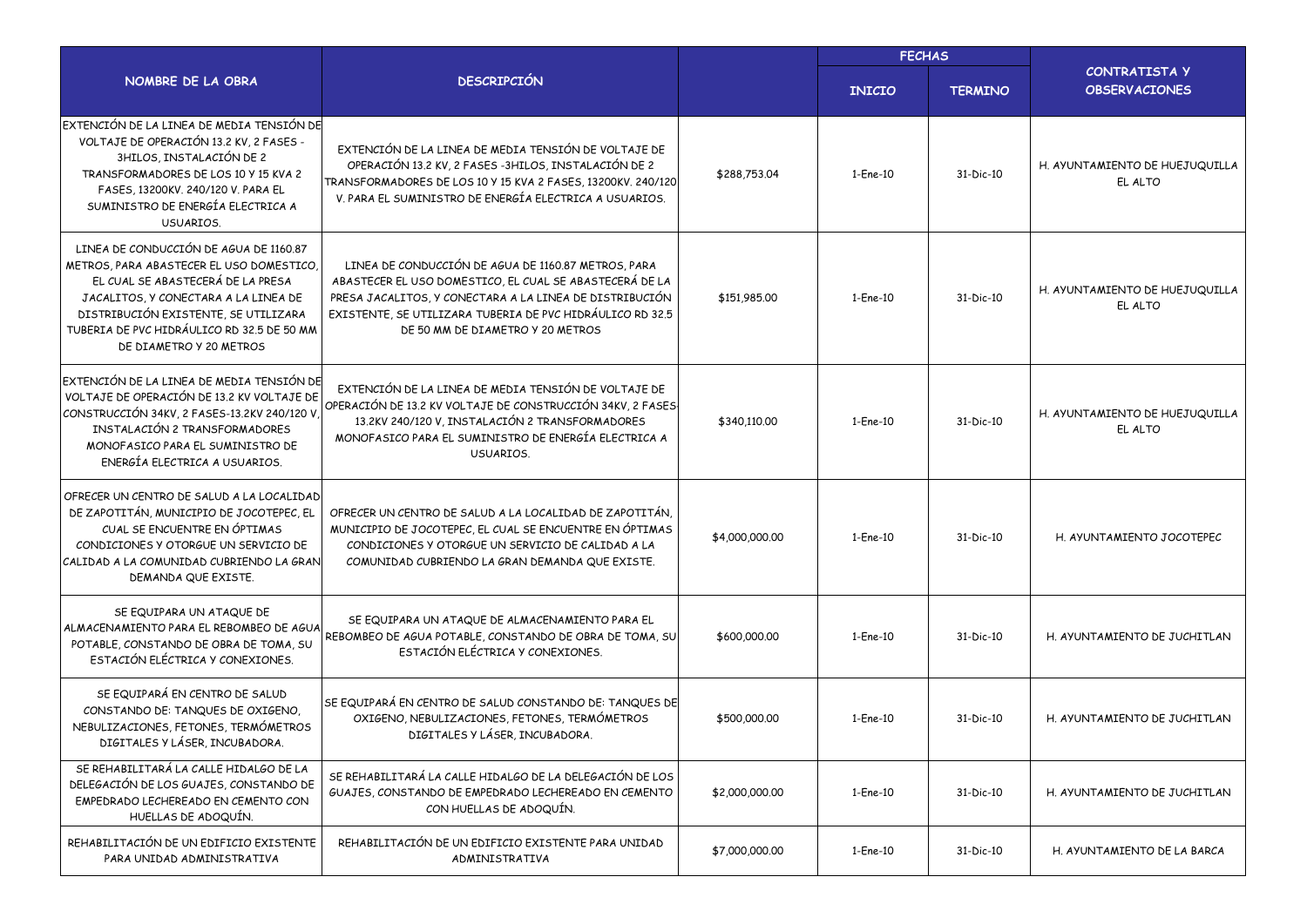|                                                                                                                                                                                                                                                                                   |                                                                                                                                                                                                                                                                          |                | <b>FECHAS</b> |                |                                                                                                              |
|-----------------------------------------------------------------------------------------------------------------------------------------------------------------------------------------------------------------------------------------------------------------------------------|--------------------------------------------------------------------------------------------------------------------------------------------------------------------------------------------------------------------------------------------------------------------------|----------------|---------------|----------------|--------------------------------------------------------------------------------------------------------------|
| NOMBRE DE LA OBRA                                                                                                                                                                                                                                                                 | <b>DESCRIPCIÓN</b>                                                                                                                                                                                                                                                       |                | <b>INICIO</b> | <b>TERMINO</b> | CONTRATISTA Y<br><b>OBSERVACIONES</b>                                                                        |
| CONSTRUCCIÓN DE LA PRESA AGUA AMARILLA<br>EN EL MUNICIPIO DE LA HUERTA, JALISCO.<br>(PROYECTO EJECUTIVO EXISTENTE EN SEDER)                                                                                                                                                       | CONSTRUCCIÓN DE LA PRESA AGUA AMARILLA, EN EL MUNICIPIO<br>DE LA HUERTA, JALISCO. (PROYECTO EJECUTIVO EXISTENTE EN<br>SEDER)                                                                                                                                             | \$5,500,000.00 | 1-Ene-10      | 31-Dic-10      | H. AYUNTAMIENTO DE LA HUERTA                                                                                 |
| SANEAR, REHABILITAR Y APROVECHAR LA ZONA<br>ALEDAÑA AL RÍO DE LA PASIÓN Y LA PRESA DEL<br>CHIFLÓN, YA QUE ESTÁ PRESENTA<br>CONDICIONES NATURALES ÚNICAS, QUE<br>PUEDEN ADAPTARSE PARA SU<br>APROVECHAMIENTO Y CONSERVACIÓN EN EL<br>EJE SOCIAL-TURÍSTICO, Y POR ENDE<br>ECONÓMICO | SANEAR, REHABILITAR Y APROVECHAR LA ZONA ALEDAÑA AL RÍO<br>DE LA PASIÓN Y LA PRESA DEL CHIFLÓN, YA QUE ESTÁ PRESENTA<br>CONDICIONES NATURALES ÚNICAS, QUE PUEDEN ADAPTARSE<br>PARA SU APROVECHAMIENTO Y CONSERVACIÓN EN EL EJE SOCIAL<br>TURÍSTICO, Y POR ENDE ECONÓMICO | \$5,000,000.00 | 1-Ene-10      | 31-Dic-10      | H. AYUNTAMIENTO DE LA MANZANILLA<br>DE LA PAZ<br>SE TRAMITO EXPEDIENTE COMPLETO A<br>JR EN NI 266 (21-04-10) |
| ELABORACIÓN DEL PROYECTO EJECUTIVO DE<br>AGROPARQUE EN EL MUNICIPIO DE MASCOTA<br>JALISCO.                                                                                                                                                                                        | ELABORACIÓN DEL PROYECTO EJECUTIVO DE AGROPARQUE EN EL<br>MUNICIPIO DE MASCOTA, JALISCO.                                                                                                                                                                                 | \$1,000,000.00 | 1-Ene-10      | 31-Dic-10      | H. AYUNTAMIENTO DE MASCOTA                                                                                   |
| CONSTRUCCIÓN DE LA PRESA EL SALITRILLO EN<br>EL MUNICIPIO DE MIXTLÁN. (PROYECTO<br>EJECUTIVO EXISTENTE EN SEDER Y CEA)                                                                                                                                                            | CONSTRUCCIÓN DE LA PRESA EL SALITRILLO EN EL MUNICIPIO DE<br>MIXTLÁN. (PROYECTO EJECUTIVO EXISTENTE EN SEDER Y CEA)                                                                                                                                                      | \$4,125,000.00 | 1-Ene-10      | 31-Dic-10      | H. AYUNTAMIENTO DE MIXTLAN                                                                                   |
| REHABILITAR PLAZA PÚBLICA CON ÁREA<br>APROXIMADA DE 4000 M2 EN DONDE SE<br>REHABILITARÁ LA EXPLANADA.                                                                                                                                                                             | REHABILITAR PLAZA PÚBLICA CON ÁREA APROXIMADA DE 4000 M2<br>EN DONDE SE REHABILITARÁ LA EXPLANADA.                                                                                                                                                                       | \$3,500,000,00 | 1-Ene-10      | 31-Dic-10      | H. AYUNTAMIENTO DE OJUELOS                                                                                   |
| REMODELACIÓN Y REHABILITACIÓN DE LA CASA<br>DE LA CULTURA PARA USO DEL PERSONAL Y SE<br>AMPLIARÁN LOS ESPACIOS EN UN ÁREA<br>APROXIMADA DE 1160 M2.                                                                                                                               | REMODELACIÓN Y REHABILITACIÓN DE LA CASA DE LA CULTURA<br>PARA USO DEL PERSONAL Y SE AMPLIARÁN LOS ESPACIOS EN UN<br>ÁREA APROXIMADA DE 1160 M2.                                                                                                                         | \$2,900,000.00 | 1-Ene-10      | 31-Dic-10      | H. AYUNTAMIENTO DE OJUELOS                                                                                   |
| PAVIMENTACIÓN CON PIEDRA AHOGADA EN<br>CEMENTO DE LAS CALLES, MARÍAS DOLORES<br>LÓPEZ, CAMICHINES Y FICUS                                                                                                                                                                         | PAVIMENTACIÓN CON PIEDRA AHOGADA EN CEMENTO DE LAS<br>CALLES, MARÍAS DOLORES LÓPEZ, CAMICHINES Y FICUS                                                                                                                                                                   | \$2,500,000.00 | 1-Ene-10      | 31-Dic-10      | H. AYUNTAMIENTO DE SAN DIEGO DE<br>ALEJANDRIA                                                                |
| PERFORACIÓN Y EQUIPAMIENTO DE UN POZO<br>PROFUNDO PARA MEJORAR EL ABASTO DE AGUA<br>POTABLE EN LAS COMUNIDADES RURALES                                                                                                                                                            | PERFORACIÓN Y EQUIPAMIENTO DE UN POZO PROFUNDO PARA<br>MEJORAR EL ABASTO DE AGUA POTABLE EN LAS COMUNIDADES<br><b>RURALES</b>                                                                                                                                            | \$1,600,000.00 | 1-Ene-10      | 31-Dic-10      | H. AYUNTAMIENTO DE SAN DIEGO DE<br>ALEJANDRIA                                                                |
| MEJORAR LA INFRAESTRUCTURA DEL<br>MUNICIPIO DE SAN JUANITO DE ESCOBEDO ASÍ<br>COMO LA DE SUS DELEGACIONES Y EL AUMENTO<br>AL TURISMO REGIONAL                                                                                                                                     | MEJORAR LA INFRAESTRUCTURA DEL MUNICIPIO DE SAN<br>JUANITO DE ESCOBEDO ASÍ COMO LA DE SUS DELEGACIONES Y EL<br>AUMENTO AL TURISMO REGIONAL                                                                                                                               | \$5,000,000.00 | 1-Ene-10      | 31-Dic-10      | H. AYUNTAMIENTO DE SAN JUANITO<br>DE ESCOBEDO                                                                |
| CONSTRUIR INSTALACIONES CON<br>CONSULTORIOS AFIN DE OFRECER UN APOYO AL<br>SECTOR SALUD PARA SOLVENTAR LA DEMANDA<br>DE ATENCIÓN MÉDICA Y POR OTRA PARTE<br>CANALIZAR PACIENTES CON NECESIDADES<br>ESPECIFICAS.                                                                   | CONSTRUIR INSTALACIONES CON CONSULTORIOS AFIN DE<br>OFRECER UN APOYO AL SECTOR SALUD PARA SOLVENTAR LA<br>DEMANDA DE ATENCIÓN MÉDICA Y POR OTRA PARTE CANALIZAR<br>PACIENTES CON NECESIDADES ESPECIFICAS.                                                                | \$3,000,000.00 | 1-Ene-10      | 31-Dic-10      | H. AYUNTAMIENTO DE SAN JULIAN                                                                                |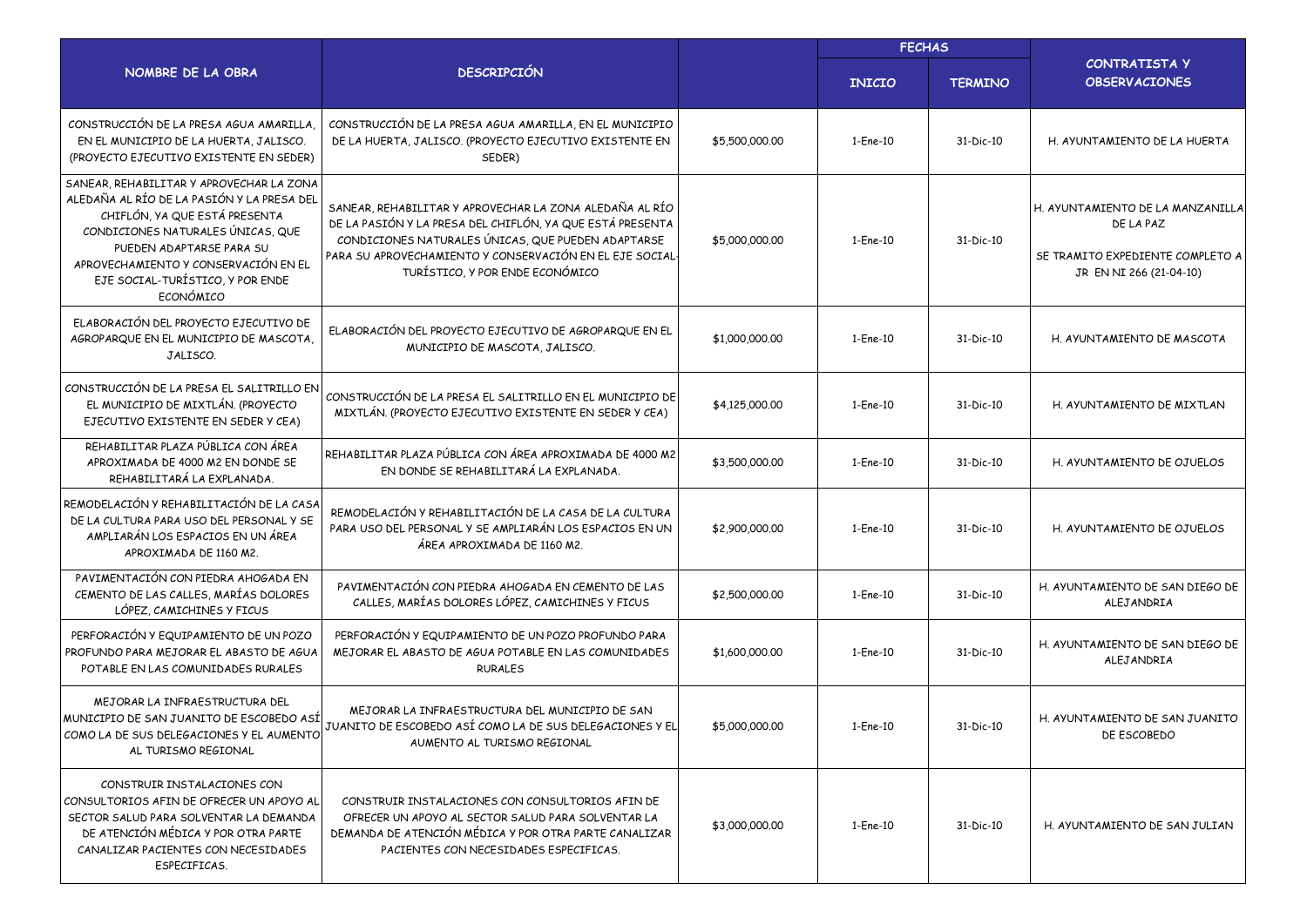|                                                                                                                                                                                                                                                                                   | <b>DESCRIPCIÓN</b>                                                                                                                                                                                                                                                             |                | <b>FECHAS</b>  |                |                                                      |
|-----------------------------------------------------------------------------------------------------------------------------------------------------------------------------------------------------------------------------------------------------------------------------------|--------------------------------------------------------------------------------------------------------------------------------------------------------------------------------------------------------------------------------------------------------------------------------|----------------|----------------|----------------|------------------------------------------------------|
| NOMBRE DE LA OBRA                                                                                                                                                                                                                                                                 |                                                                                                                                                                                                                                                                                |                | <b>INICIO</b>  | <b>TERMINO</b> | <b>CONTRATISTA Y</b><br><b>OBSERVACIONES</b>         |
| MODULO DE SERVICIOS MÉDICOS MUNICIPALES<br>DEL MUNICIPIO DE SAN MARCOS                                                                                                                                                                                                            | MODULO DE SERVICIOS MÉDICOS MUNICIPALES DEL MUNICIPIO<br>DE SAN MARCOS                                                                                                                                                                                                         | \$4,450,628.06 | 1-Ene-10       | 31-Dic-10      | H. AYUNTAMIENTO DE SAN MARCOS                        |
| SISTEMA DE AGUA POTABLE DE LA COMUNIDAD<br>DE "LA CUESTA" CON UN POZO.                                                                                                                                                                                                            | SISTEMA DE AGUA POTABLE DE LA COMUNIDAD DE "LA CUESTA"<br>CON UN POZO.                                                                                                                                                                                                         | \$500,000.00   | 1-Ene-10       | 31-Dic-10      | H. AYUNTAMIENTO DE TALPA DE<br><b>ALLENDE</b>        |
| CONSTRUCCIÓN DE INGRESO POR CALLE<br>INDEPENDENCIA EN LA CABECERA MUNICIPAL<br>DE TALPA DE ALLENDE. (CUENTA CON PROYECTO<br>EJECUTIVO ELABORADO POR EL MUNICIPIO)                                                                                                                 | CONSTRUCCIÓN DE INGRESO POR CALLE INDEPENDENCIA EN LA<br>CABECERA MUNICIPAL DE TALPA DE ALLENDE. (CUENTA CON<br>PROYECTO EJECUTIVO ELABORADO POR EL MUNICIPIO)                                                                                                                 | \$3,864,150.00 | 1-Ene-10       | 31-Dic-10      | H. AYUNTAMIENTO DE TALPA DE<br><b>ALLENDE</b>        |
| AMPLIACIÓN DEL BOULEVARD JOSÉ MARÍA<br>MARTÍNEZ (CONSTRUCCIÓN A 4 CARRILES) EN<br>LA CARRETERA JIQUILPAN - MANZANILLO<br>(CRUCE CALLE NIÑOS HÉRORES)                                                                                                                              | AMPLIACIÓN DEL BOULEVARD JOSÉ MARÍA MARTÍNEZ<br>(CONSTRUCCIÓN A 4 CARRILES) EN LA CARRETERA JIQUILPAN -<br>MANZANILLO (CRUCE CALLE NIÑOS HÉRORES)                                                                                                                              | \$3,833,854.00 | 1-Ene-10       | 31-Dic-10      | H. AYUNTAMIENTO DE TAMAZULA DE<br><b>GORDIANO</b>    |
| SE SUSTITUIRA EL EMPEDRADO DE LAS<br>PRINCIPALES CALLES DE LA CABECERA<br>MUNICIPAL, ASI COMO LAS QUE RODEAN EL<br>CENTRO HISTORICO, POR ADOQUINAMIENTO<br><b>RUSTICO</b>                                                                                                         | SE SUSTITUIRA EL EMPEDRADO DE LAS PRINCIPALES CALLES DE LA<br>CABECERA MUNICIPAL, ASI COMO LAS QUE RODEAN EL CENTRO<br>HISTORICO, POR ADOQUINAMIENTO RUSTICO                                                                                                                   | \$1,020,000.00 | 1-Ene-10       | 31-Dic-10      | H. AYUNTAMIENTO DE TECHALUTA DE<br><b>MONTENEGRO</b> |
| TIZAPÁN ES UN MUNICIPIO QUE POR SUS<br>CARACTERÍSTICAS Y POBLACIÓN REQUIERE DE<br>MANERA URGENTE LA AMPLIACIÓN Y<br>CONSTRUCCIÓN DE UN NUEVO MERCADO, YA<br>QUE EL QUE SE TIENE ACTUALMENTE RESULTA<br>OBSOLETO, SE PRETENDE CREAR UN MERCADO<br>CON MÁS ESPACIO Y ESTACIONAMIENT | TIZAPÁN ES UN MUNICIPIO QUE POR SUS CARACTERÍSTICAS Y<br>POBLACIÓN REQUIERE DE MANERA URGENTE LA AMPLIACIÓN Y<br>CONSTRUCCIÓN DE UN NUEVO MERCADO, YA QUE EL QUE SE<br>TIENE ACTUALMENTE RESULTA OBSOLETO, SE PRETENDE CREAR<br>UN MERCADO CON MÁS ESPACIO Y ESTACIONAMIENT    | \$3,700,000.00 | 1-Ene-10       | 31-Dic-10      | H. AYUNTAMIENTO DE TIZAPAN EL<br><b>ALTO</b>         |
| TRAZO Y NIVELACIÓN DE TERRENO MARCANDO<br>REFERENCIAS DEFINITIVAS, DELIMITANDO<br>ÁREAS, REFORESTACIÓN Y EQUIPAMIENTO E<br>INSTALACIÓN DE SERVICIOS                                                                                                                               | TRAZO Y NIVELACIÓN DE TERRENO MARCANDO REFERENCIAS<br>DEFINITIVAS, DELIMITANDO ÁREAS, REFORESTACIÓN Y<br>EQUIPAMIENTO E INSTALACIÓN DE SERVICIOS                                                                                                                               | \$3,300,000.00 | 1-Ene-10       | 31-Dic-10      | H. AYUNTAMIENTO DE TUXCUECA                          |
| LA OBRA DE CONSTRUCCIÓN DE UNIDAD BÁSICA<br>DE REHABILITACIÓN CONSISTE EN TRAZO Y<br>NIVELACIÓN, EXCAVACIÓN DE CEPAS,<br>CASTILLOS DE CONCRETO, DALA DE CADENA,<br>IMPERMEABILIZACIÓN, MURO DE TABIQUE,<br>DALA DE CERRAMIENTO, LOSA DE VIGUETE,<br>RELLENO DE MATERIAL, FIRME DE | LA OBRA DE CONSTRUCCIÓN DE UNIDAD BÁSICA DE<br>REHABILITACIÓN CONSISTE EN TRAZO Y NIVELACIÓN,<br>EXCAVACIÓN DE CEPAS, CASTILLOS DE CONCRETO, DALA DE<br>CADENA, IMPERMEABILIZACIÓN, MURO DE TABIQUE, DALA DE<br>CERRAMIENTO, LOSA DE VIGUETE, RELLENO DE MATERIAL, FIRME<br>DE | \$3,000,000.00 | $1$ -Ene- $10$ | 31-Dic-10      | H. AYUNTAMIENTO DE UNION DE SAN<br><b>ANTONIO</b>    |
| RENOVACION DE IMAGEN URBANA EN<br>DELEGACIONES                                                                                                                                                                                                                                    | RENOVACION DE IMAGEN URBANA EN DELEGACIONES                                                                                                                                                                                                                                    | \$4,000,000.00 | 1-Ene-10       | 31-Dic-10      | H. AYUNTAMIENTO DE UNION DE TULA                     |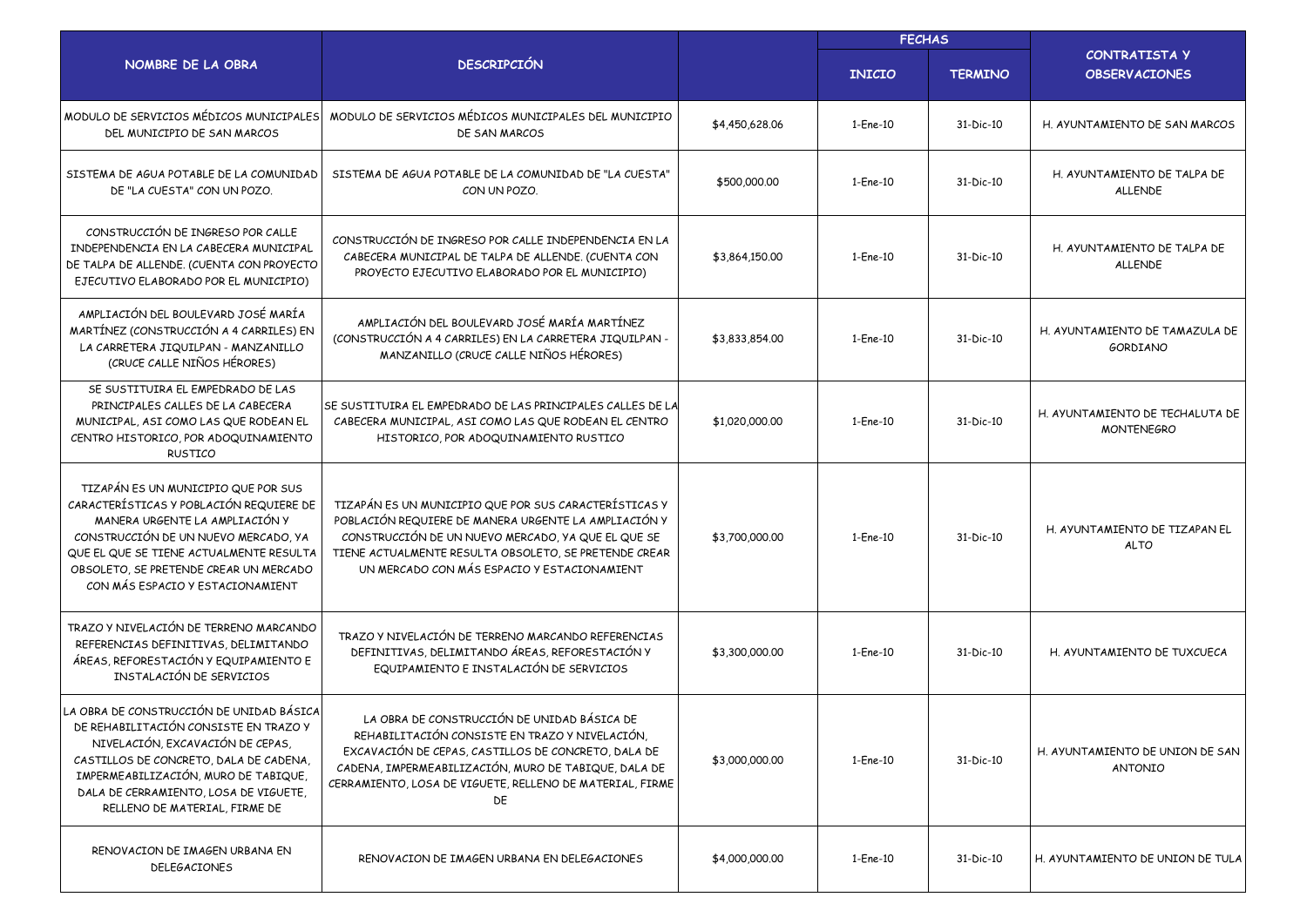|                                                                                                                                                                                                                                                                                   | <b>DESCRIPCIÓN</b>                                                                                                                                                                                                                                                          |                | <b>FECHAS</b> |                |                                                   |
|-----------------------------------------------------------------------------------------------------------------------------------------------------------------------------------------------------------------------------------------------------------------------------------|-----------------------------------------------------------------------------------------------------------------------------------------------------------------------------------------------------------------------------------------------------------------------------|----------------|---------------|----------------|---------------------------------------------------|
| NOMBRE DE LA OBRA                                                                                                                                                                                                                                                                 |                                                                                                                                                                                                                                                                             |                | <b>INICIO</b> | <b>TERMINO</b> | <b>CONTRATISTA Y</b><br><b>OBSERVACIONES</b>      |
| RENOVACION DE IMAGEN URBANA                                                                                                                                                                                                                                                       | RENOVACION DE IMAGEN URBANA                                                                                                                                                                                                                                                 | \$5,000,000.00 | 1-Ene-10      | 31-Dic-10      | H. AYUNTAMIENTO DE UNION DE TULA                  |
| MANTENIMIENTO DE LA CARRETERA YAHUALICA<br>TEOCALTICHE, CON 1 RIEGO DE SELLO                                                                                                                                                                                                      | MANTENIMIENTO DE LA CARRETERA YAHUALICA TEOCALTICHE.<br>CON 1 RIEGO DE SELLO                                                                                                                                                                                                | \$1,588,216.80 | 1-Ene-10      | 31-Dic-10      | H. AYUNTAMIENTO DE YAHUALICA DE<br>GONZALEZ GALLO |
| REHABILIATACIÓN DE IMAGEN URBANA EN LA<br>PLAZA DE ARMAS DE YAHUALICA                                                                                                                                                                                                             | REHABILIATACIÓN DE IMAGEN URBANA EN LA PLAZA DE ARMAS<br>DE YAHUALICA                                                                                                                                                                                                       | \$5,000,000.00 | 1-Ene-10      | 31-Dic-10      | H. AYUNTAMIENTO DE YAHUALICA DE<br>GONZALEZ GALLO |
| CONSTRUCCIÓN DE PAVIMENTO HIDRÁULICO Y<br>GUARNICIONES EN LA CALLE PÍPILA, A BASE DE<br>CONCRETO DE F'C=250 KG/CM2, ASÍ COMO LA<br>REVISIÓN Y CAMBIO DE TOMAS DE AGUA<br>POTABLE Y ALBAÑALES.                                                                                     | CONSTRUCCIÓN DE PAVIMENTO HIDRÁULICO Y GUARNICIONES<br>EN LA CALLE PÍPILA, A BASE DE CONCRETO DE F'C=250 KG/CM2, ASÍ<br>COMO LA REVISIÓN Y CAMBIO DE TOMAS DE AGUA POTABLE Y<br>ALBAÑALES.                                                                                  | \$1,365,352.80 | 1-Ene-10      | 31-Dic-10      | H. AYUNTAMIENTO DE ZAPOTILTIC                     |
| CONSTRUCCIÓN DE PAVIMENTO HIDRÁULICO Y<br>GUARNICIONES EN LA CALLE OCAMPO Y<br>ALTAMIRANO, A BASE DE CONCRETO DE F'C=250<br>KG/CM2, ASÍ COMO LA REVISIÓN Y CAMBIO DE<br>TOMAS DE AGUA POTABLE Y ALBAÑALES,<br>RENIVELACIÓN DE POZOS DE VISITA,<br>CONSTRUCCIÓN DE DENTELLON Y CAL | CONSTRUCCIÓN DE PAVIMENTO HIDRÁULICO Y GUARNICIONES<br>EN LA CALLE OCAMPO Y ALTAMIRANO, A BASE DE CONCRETO DE<br>F'C=250 KG/CM2, ASÍ COMO LA REVISIÓN Y CAMBIO DE TOMAS DE<br>AGUA POTABLE Y ALBAÑALES, RENIVELACIÓN DE POZOS DE<br>VISITA, CONSTRUCCIÓN DE DENTELLON Y CAL | \$2,769,660.60 | 1-Ene-10      | 31-Dic-10      | H. AYUNTAMIENTO DE ZAPOTILTIC                     |
| CONSTRUCCIÓN DE PAVIMENTO HIDRÁULICO Y<br>GUARNICIONES EN LA CALLE HIDALGO ACCESO<br>PONIENTE, A BASE DE CONCRETO DE F'C=250<br>KG/CM2, ASÍ COMO LA REVISIÓN Y CAMBIO DE<br>TOMAS DE AGUA POTABLE Y ALBAÑALES,<br>RENIVELACIÓN DE POZOS DE VISITA,<br>CONSTRUCCIÓN DE DENTELLÓN Y | CONSTRUCCIÓN DE PAVIMENTO HIDRÁULICO Y GUARNICIONES<br>EN LA CALLE HIDALGO ACCESO PONIENTE, A BASE DE CONCRETO<br>DE F'C=250 KG/CM2, ASÍ COMO LA REVISIÓN Y CAMBIO DE TOMAS<br>DE AGUA POTABLE Y ALBAÑALES, RENIVELACIÓN DE POZOS DE<br>VISITA, CONSTRUCCIÓN DE DENTELLÓN Y | \$2,629,779.30 | 1-Ene-10      | 31-Dic-10      | H. AYUNTAMIENTO DE ZAPOTILTIC                     |
| VESTIDORES Y BAÑOS PARA EL PARQUE DE<br><b>BEISBOL</b>                                                                                                                                                                                                                            | VESTIDORES Y BAÑOS PARA EL PARQUE DE BEISBOL                                                                                                                                                                                                                                | \$200,000.00   | 1-Ene-10      | 31-Dic-10      | H. AYUNTAMIENTO DE ETZATLAN                       |
| UNIDAD DE SERVICIOS MÉDICOS MUNICIPALES                                                                                                                                                                                                                                           | UNIDAD DE SERVICIOS MEDICOS MUNICIPALES                                                                                                                                                                                                                                     | \$3,200,000.00 | 1-Ene-10      | 31-Dic-10      | H. AYUNTAMIENTO DE ETZATLAN                       |
| CENTRAL DE AUTOBUSES                                                                                                                                                                                                                                                              | CENTRAL DE AUTOBUSES                                                                                                                                                                                                                                                        | \$2,100,000.00 | 1-Ene-10      | 31-Dic-10      | H. AYUNTAMIENTO DE ETZATLAN                       |
| CONSTRUCCIÓN DE DOS AULAS ESN EL JARDÍN<br>DE NIÑOS "ANTONIO ESCOBEDO" Y BANQUETA<br><b>EXTERIOR</b>                                                                                                                                                                              | CONSTRUCCIÓN DE DOS AULAS ESN EL JARDÍN DE NIÑOS<br>"ANTONIO ESCOBEDO" Y BANQUETA EXTERIOR                                                                                                                                                                                  | \$550,000.00   | 1-Ene-10      | 31-Dic-10      | H. AYUNTAMIENTO DE ETZATLAN                       |
| CONSTRUCCIÓN DE GRADERÍAS PARA CANCHA<br>DE FUT BOL ESTACIÓN                                                                                                                                                                                                                      | CONSTRUCCIÓN DE GRADERÍAS PARA CANCHA DE FUT BOL<br><b>ESTACIÓN</b>                                                                                                                                                                                                         | \$430,000.00   | 1-Ene-10      | 31-Dic-10      | H. AYUNTAMIENTO DE ETZATLAN                       |